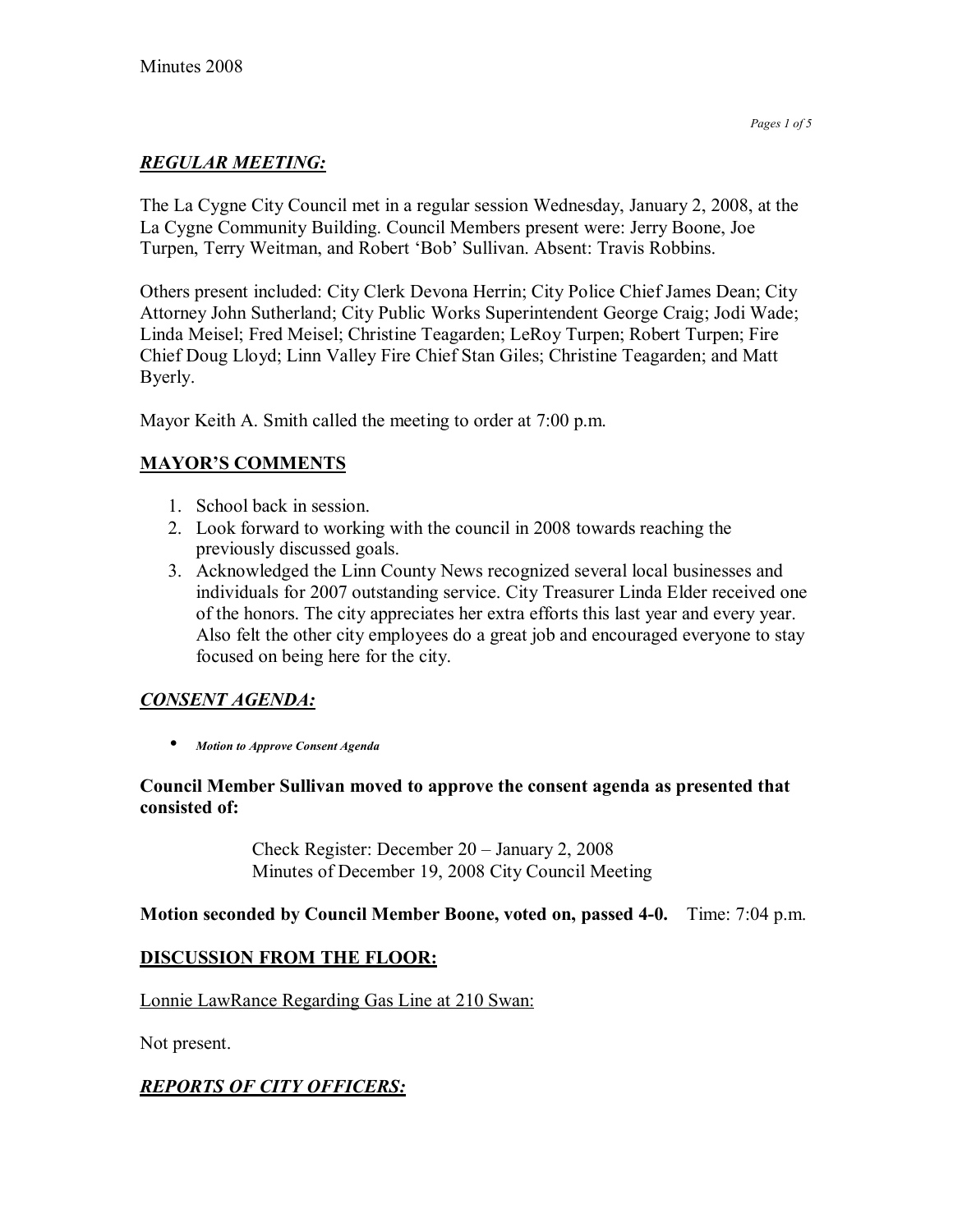#### Minutes 2008

#### Police Chief and Codes Officer James W. Dean

- i. Fee for Moving Radio Equipment: Police Chief Dean presented a bid from Western Communications for \$750 to move the police radio equipment and two antenna's on the roof from one building to the next when the city is ready to move City Hall.
- *Motion to Accept Western Communications Bid of \$750 to Move Radio Equipment*

**Council Member Weitman moved to accept Western Communications bid of \$750 to move the police radio equipment when moving City Hall. Seconded by Council Member Sullivan, voted on, passed 4- 0.** Time: 7:09 p.m.

*Page 2 of 5* 

## *REPORTS OF CITY OFFICERS: (Continued)*

#### Police Chief and Codes Officer James W. Dean (Continued)

- ii. New Police Vehicle Prices: Police Chief James Dean covered the following items regarding another police department vehicle:
	- 1999 Crown Vic's engine has 'thrown a rod'. The cost of repairs is \$4,700.00. Have been informed it has run dry on oil on two other occasions.
	- Secured a Quote for a new Crown Vic from Cox Motors.
	- Secured KHP prices for Dodge Ram 1500 Crew Cab, Dodge Durango, Dodge Charger, Ford Crown Vic, Chevrolet 1500 Crew Cab, and Used KHP 2006 Crown Vic.
	- A shop price for retrofitting the new equipment is about \$69.00 for every style of vehicle. Estimated 20 hours of service for every type of vehicle.
	- Secured prices for equipment of emergency vehicle lights, Stalker radar, an ION camera System made by Custom, Console for radio equipment, siren/switchback, prisoner transport cage, graphics, trunk organizer, and shotgun/rifle rack.
	- Budget is established for a lease option purchase.
	- Police Chief's choice would be Dodge Durango, or Chevrolet 1500 Crew Cab, or used KHP Crown Vic, or a used KHP pickup if available. Determined to have police chief check on lease options and do not want to spend \$4,700 on 1999 Crown Vic repairs. Will table and review further at another meeting.

### Fire Chief Doug Lloyd

i. Firefighter Pay Changes: Fire Chief Doug Lloyd noted this previously requested change was for the monthly meeting/training sessions, not fire calls. As far as the monthly payment to the Fire Department Activity Fund the actual monthly stipend would be based on the number attending the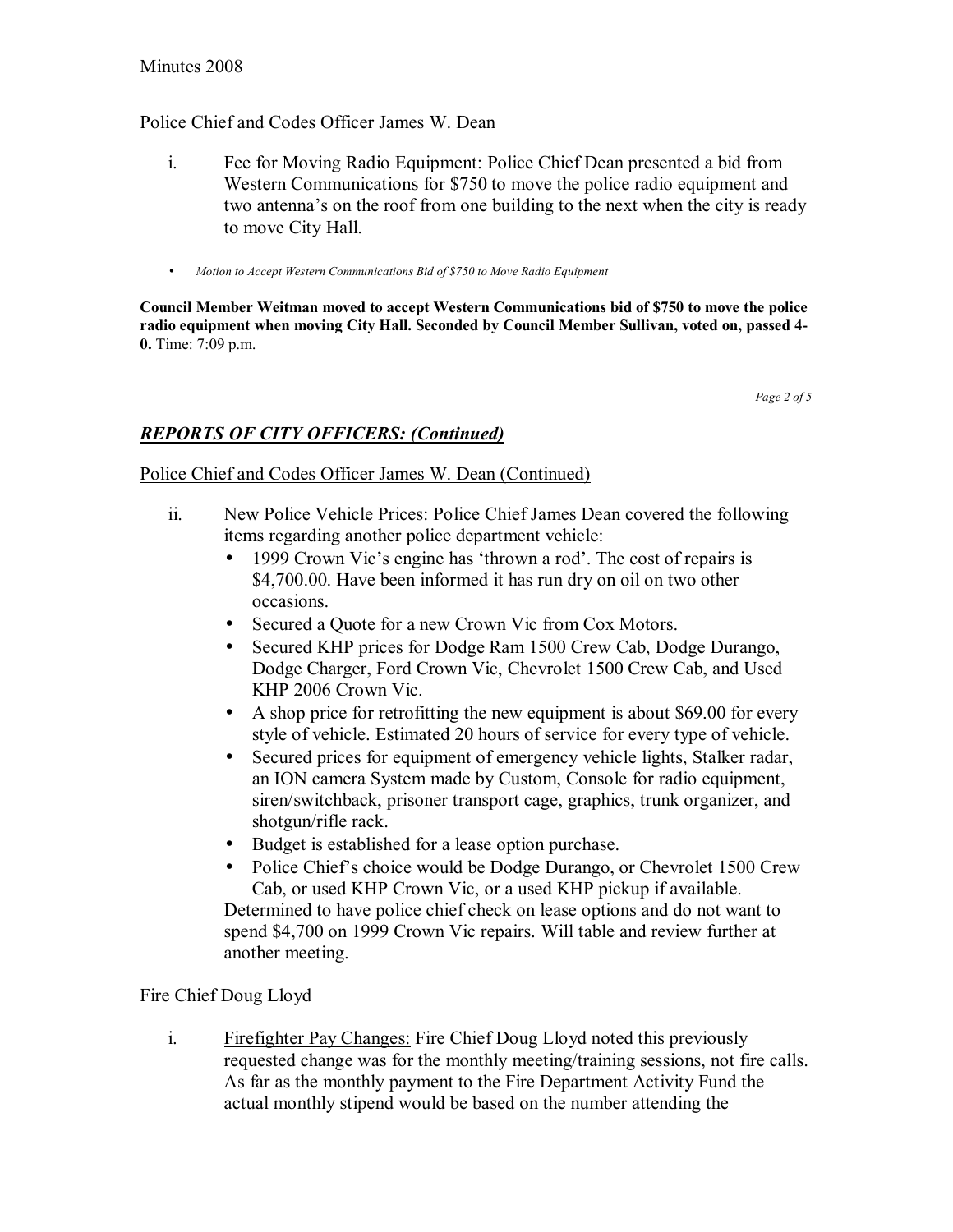meeting/training session. The fire department will provide minutes of their meeting including the motion for the change as well as a list of all members agreeing to the change. Mayor Smith requested an ordinance change be drawn up and presented to the council.

- ii. Year End Report: Reported 53 calls in 2007. Two were fire calls applicable to apartment complexes that were saved due to the quick response by the department staff.
- iii. Update on New Station in Industrial Park: The outside work is complete.
- iv. South  $9<sup>th</sup>$  Street Entrance to Fire Station: Fire Chief Lloyd reported the drainage area would require two 14" Culverts. He is also checking with County Economic Development, Dennis Arnold, about the trees being there for a sound barrier between the residential area and the industrial park; however two trees are dead.
- v. Linn Valley Fire Chief Inquiry for Mutual Aide Agreement: Fire Chief Lloyd introduced Linn Valley Fire Chief Stan Giles. Noted the city currently has a mutual aid agreement with Linn County. Linn Valley and La Cygne are now inquiring about a mutual aide agreement between the two cities should a need arise when the county is not available. Mayor Smith asked that the departments get with the attorney for an agreement to bring back to the council.
- vi. Replace Old 1962 Ford Fire Truck: Fire Chief Lloyd noted the í62 Ford is parked and not being used due to condition. Fire Chief Lloyd had just found another used pumper fire truck in Ottawa for under \$30,000 that holds 1,000 gallons. Reported this would help the city fire ratings and could then leave a truck on the west side of the tracks. Reported there is money under Capital Improvements for a lease purchase. Mayor Smith asked for the complete information to be given to the city clerk to be reviewed by the council.

*Page 3 of 5* 

## *STANDING COMMITTEE REPORTS:*

### **Street**

i. Street Signs: The ordered street signs have been received.

### Water

i. Where Water is Drawn When a Fire Occurs: The fire department was asked how water is used when fighting a fire. Fire Chief Lloyd responded it is pumped off of the hydrant with a watch on the pressure.

#### Sewer

i. Status of Video Inspection of Line on North Swan Street: Video is being done later this week.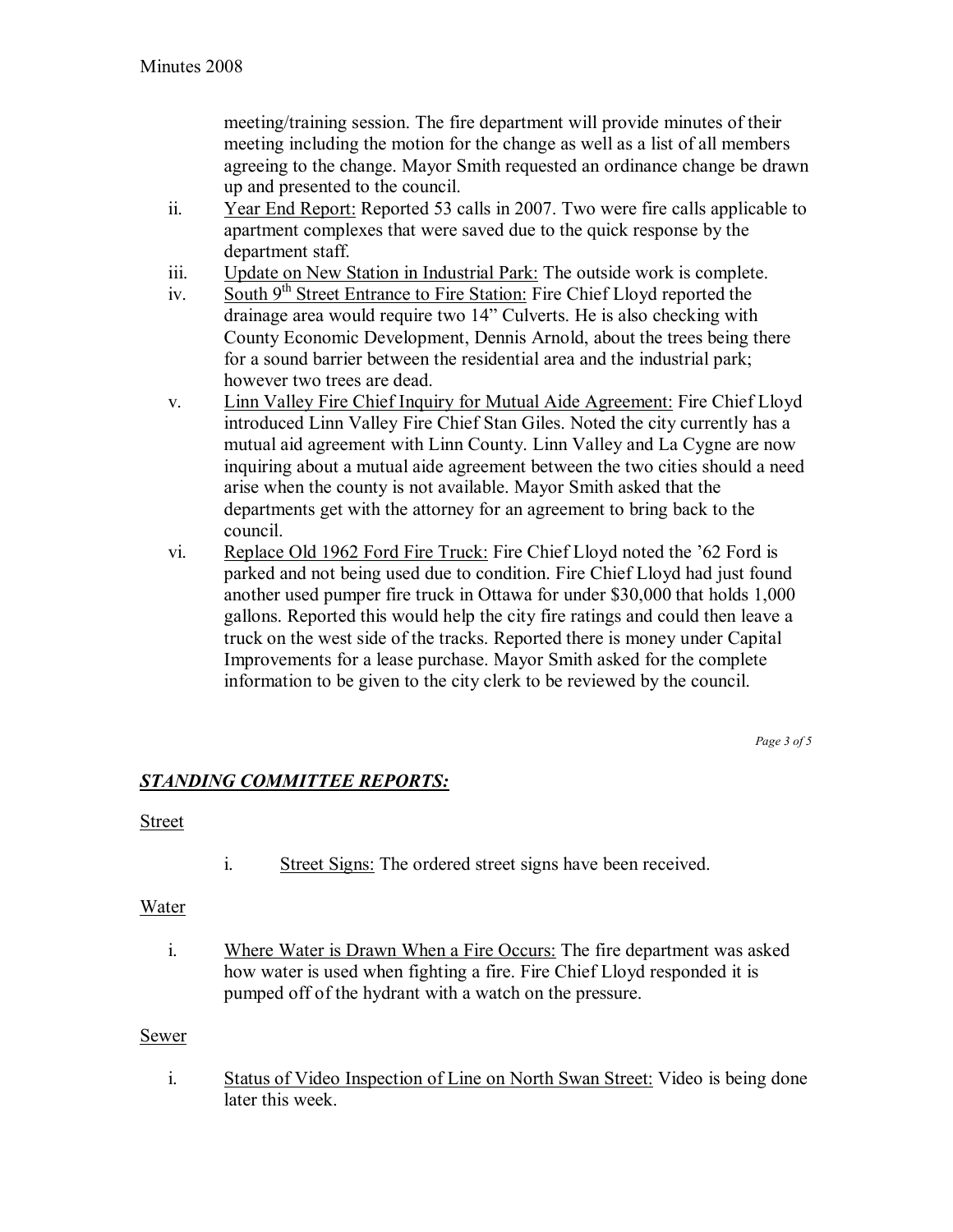### Park

i. Jodi Wade with New Pool Update: Jodi Wade reported she had received the Bohl and Associates design contract for \$7,500. She was going to go over it with City Attorney Sutherland and City Clerk Herrin. She had also received several surveys with a lot of support and design ideas. The group working on the project will prioritize what is needed for the pool. Another topic being discussed is advertising for the fundraisers while holding costs. Have discussed several different ideas. Will have the year's events and dates planned out in time to go into the city newsletter. The next meeting with the Park Board is still set for January 9<sup>th</sup>.

## *UNFINISHED BUSINESS:*

### Erickson/Moore Trailer Park License Renewal

Renewal application has been received by the city and approved by the Codes Officer.

• *Motion to Approve Mobile Home Park License for Erickson/Moore Trailer Park*

#### **Council Member Weitman moved to authorize the mobile home license for Larry Erickson and Betty Moore. Seconded by Council Member Boone, voted on, passed 4-0.** Time: 7:34 p.m.

### Carpet for 206 Commercial

City Clerk Herrin reported the carpet chosen would not be in production by the carpet company until January  $26<sup>th</sup>$ . Carpetman has agreed to lay the carpet as soon as it is available. The previous carpet motion included the carpet being laid by January  $15<sup>th</sup>$ . That motion will require an amendment in order to stay with this particular carpet that has a snag free requirement.

• *Motion to Amend Installation Date of Carpet*

**Council Member Weitman moved to amend the January 15th installation date for the carpet to February 29th. Seconded by Council Member Sullivan, voted on, passed 4-0.** Time: 7:37 p.m.

### Housing Authority Appointment

Mayor Smith recommended the appointment of Christine Teagarden to the Senior Housing Authority Board.

• *Motion to Accept Christine Teagarden to Senior Housing Authority Board*

**Council Member Weitman moved to accept the appointment of Christine Teagarden to the Senior Housing Authority Board. Seconded by Council Member Boone, voted on, passed 4-1.** Time: 7:38 p.m.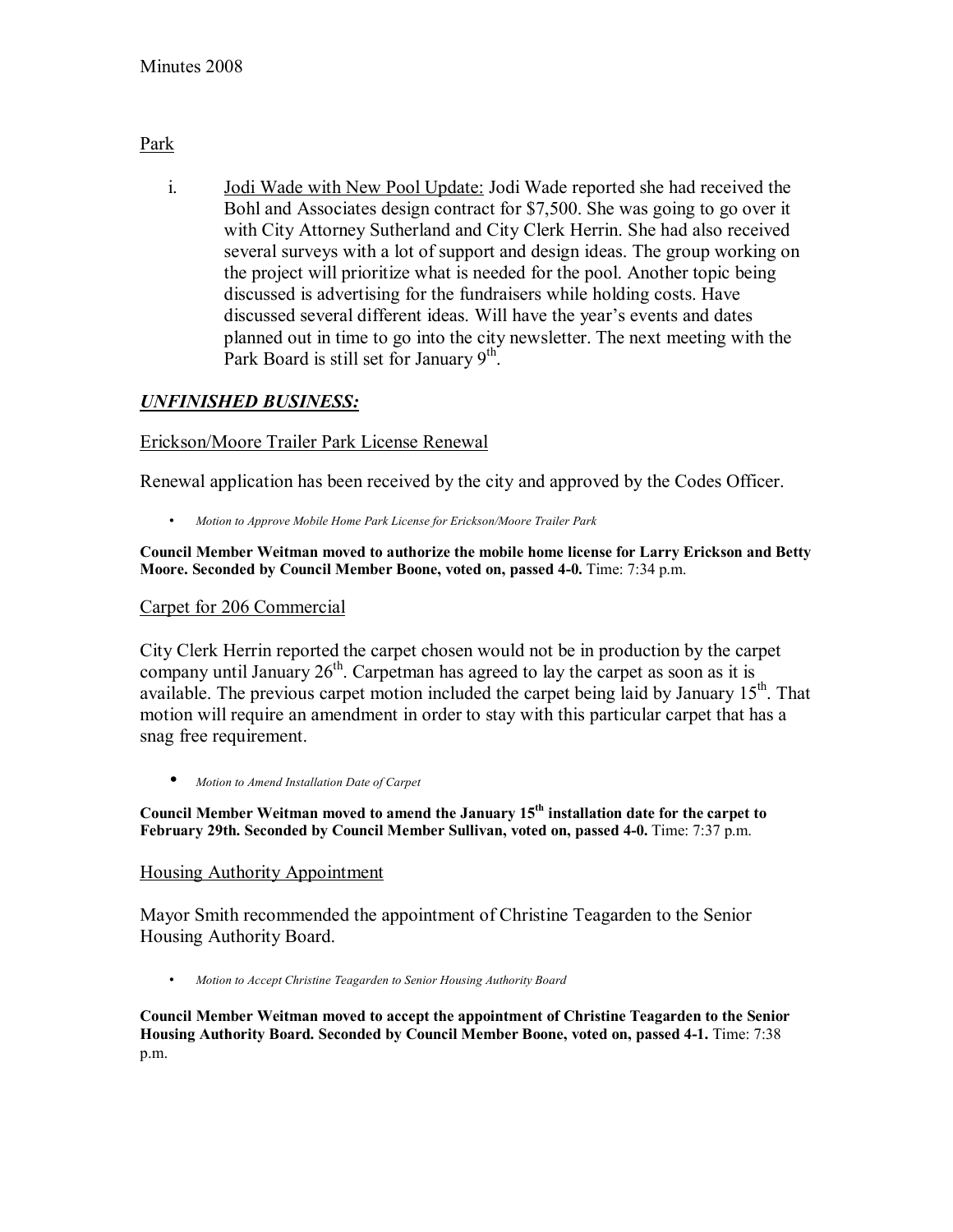### *UNFINISHED BUSINESS: (Continued)*

#### Two Park Board Appointments

Mayor Smith recommended the appointment of Sheila Thoele and Jodi Wade for the two open Park Board Appointments.

• *Motion to Accept Park Board Appointments*

**Council Member Weitman moved to accept the recommended appointments of Sheila Thoele and Jodi Wade to the Park Board. Seconded by Council Member Boone, voted on, passed 4-0.** Time: 7:39 p.m.

## *NEW BUSINESS:*

#### Electrical Update for 206 Commercial

Council Member Weitman reported Keith Beattie was available as a part-time employee at \$25.00 per hour to update the wiring in 206 Commercial building. Estimated approximately forty hours depending on amount of wiring requiring to be replaced/installed. Discussed if a person was hired to update the wiring a motion would also be needed for the purchase of electrical supplies, of which costs are currently unknown.

• *Motion to Hire Keith Beattie at \$25 per hour for Part-Time Employment*

**Council Member Boone moved to hire Keith Beattie as a part-time employee for the electrical updates for \$25.00 per hour. Seconded by Council Member Sullivan, voted on, passed 4-0.** Time: 7:42 p.m.

• *Motion to Purchase Electrical Supplies for Cost up to \$5,000*

**Council Member Sullivan moved to authorize the purchase of electrical supplies for up to \$5,000 for the city hall project at 206 Commercial. Seconded by Council Member Boone, voted on, passed 4-0.**  Time: 7:43 p.m.

#### Question About Bids on City Property for Sale

The question was asked if there had been any responses to the two city properties listed for sale. City Clerk Herrin reported there had been one sealed bid received which would not be opened until the March date specified so not sure if for both or just one location. And, there had also been one inquiry.

### RWD #3 Invitation to Discuss Water Issues

Rural Water District #3 invited the City of La Cygne to their next regular meeting to discuss water issues. The meeting is 7:00 p.m., Wednesday, January  $9<sup>th</sup>$  at the Prairie View High School Technology room. Discussed. Several indicated available to attend. A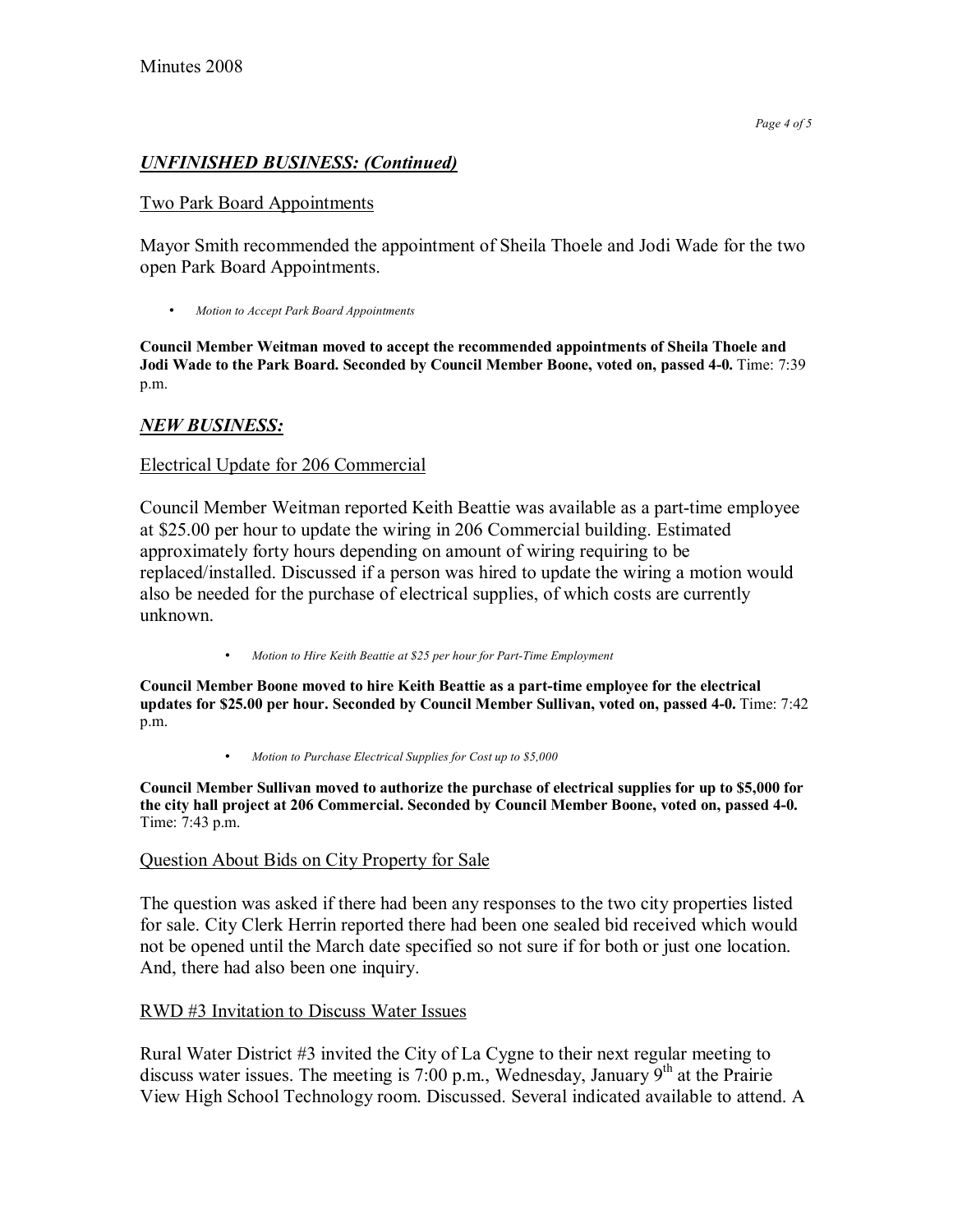majority of a quorum present is ok with notice given. Motion was made for a Special Meeting.

• *Motion for Special Meeting Wednesday, January 9, 2008*

**Council Member Weitman moved to have a special council meeting for possible quorum present at the RWD #3 meeting next Wednesday, January 9th at 7:00 p.m. at the Prairie View High School. Seconded by Council Member Boone, voted on, passed 4-0.** Time: 7:48 p.m.

#### **Executive Session**

• *Motion to Go Into Executive Session* 

**Council Member Turpen moved to go into executive session for up to fifty minutes for discussion of legal, personnel, and land acquisition following a ten-minute break. Seconded by Council Member Boone, voted on, passed 4-0.** Time: 7:50 p.m.

Others invited into or requesting a portion of time in executive session included: City Clerk Herrin and Police Chief James Dean.

Open Session Resumed at 8:32 p.m.

*Page 5 of 5* 

## **OTHER BUSINESS:**

None

## **CITY CLERK'S REPORT:**

### Written Report:

A] Senior Housing Authority Appointment

B] Park Board Appointments

C] Carpet at 206 Commercial

D] Firefighter Pay Changes

## **NOTES AND COMMUNICATIONS TO COUNCIL:**

- a] KCP&L Franchise Payment of \$9,196.99
- b] *HealthQuest* Lifeline Benefits with City's Health Insurance

## *ADJOURNMENT:*

• *Motion for Adjournment*

As there was no further business **Council Member Boone moved to adjourn the meeting. Motion seconded by Council Member Sullivan, voted on, 2-2 (No: Turpen & Weitman).**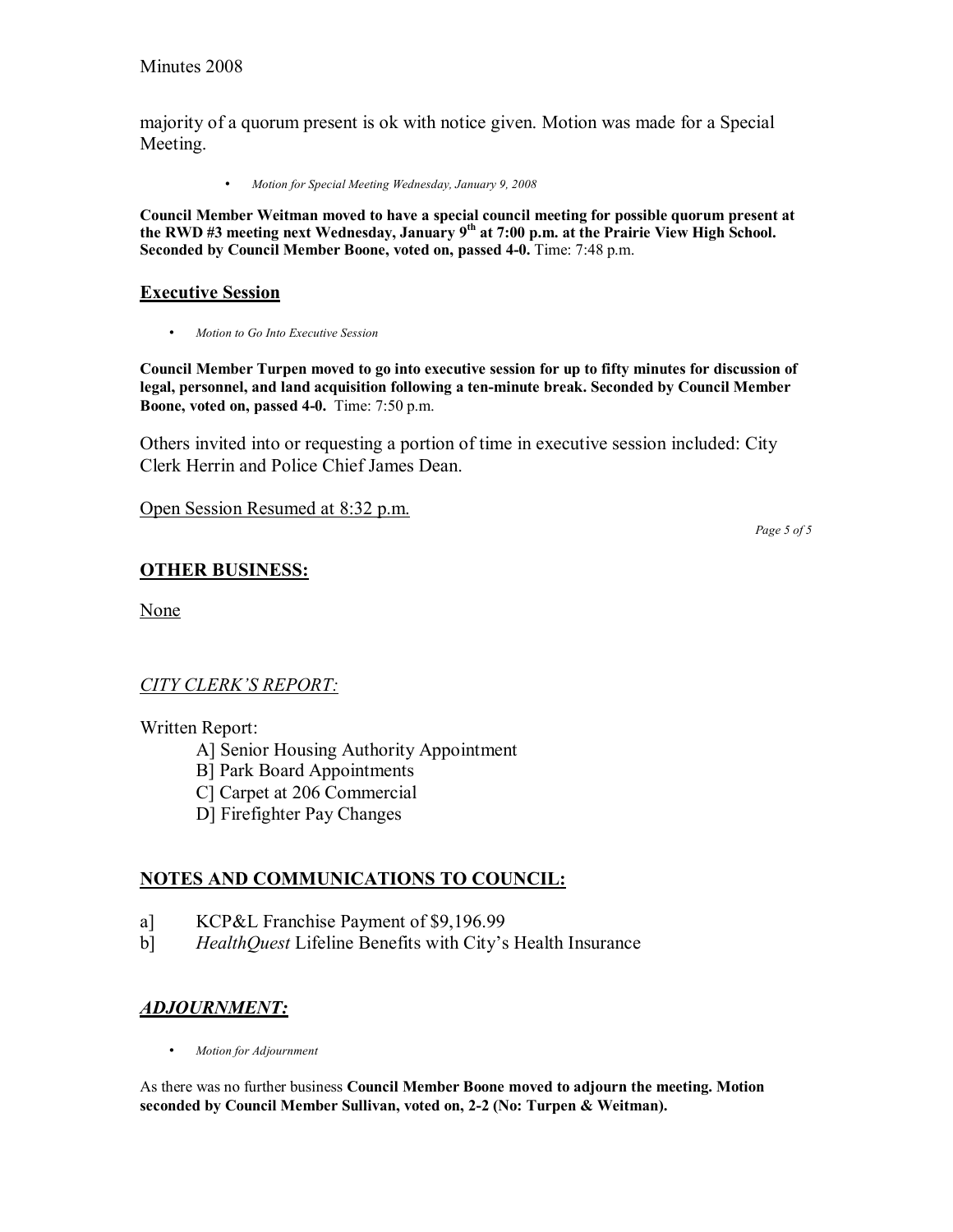Meeting adjourned at 8:35 p.m. by Mayor Keith Smith.

I, \_\_\_\_\_\_\_\_\_\_\_\_\_\_\_\_\_\_\_\_\_\_\_\_\_\_\_\_\_\_\_\_\_\_\_\_\_\_\_\_, La Cygne City Clerk, do hereby declare the above to be true and correct, to the best of my knowledge, and do hereby subscribe my name this  $2<sup>nd</sup>$  day of January 2008.

# *SPECIAL MEETING – Rural Water District #3*

The La Cygne City Council met in special joint session on Wednesday, January 9, 2008 at the Prairie View High School with Rural Water District #3. Purpose of the meeting was to discuss water issues with the Rural Water District. The following council members were present creating a quorum: Jerry Boone, Robert ìBobî Sullivan, Joe Turpen and Terry Weitman. Absent: Travis Robbins. Mayor Keith Smith and all council members present signed the request for special meeting.

Others present included: City Clerk Devona Herrin; City Attorney John Sutherland; Public Works Superintendent George Craig, Public Works Jerome Moore; and Public Works Art Terry. Also present for the Rural Water District #3 Board Meeting was John Mick, David Reynolds, Larry Reynolds, Bernard Dumcun, Chris Caruthers, Paula Burke, and Attorney Paul Domney.

David Reynolds called the Rural Water Meeting to order at 7:00 p.m. Mr. Reynolds alerted everyone the meeting was being taped.

### *Discussion on Water Issues*

David Reynolds asked the city what thoughts the city had as would like to just have a joint discussion at this time with no commitments tonight.

The following points were discussed:

- City asked what the rural water districts thoughts were with remaining a water-purchasing customer of the city.
- Council Member Weitman provided some recent history of a few years ago when the water districts met with the city do discuss if the city should also commit to RWD #13 or upgrade to include increasing capacity to meet rural water districts' needs together with the city's. The city had left that meeting with input from both rural water districts that  $\frac{1}{2}$  of the water volume would be left with the city and the city decided on that verbal commitment to move forward with increasing capacity at that time. Now there will be a hardship on the city if those volumes are not met and the city will need to explore other opportunities to sell water elsewhere.
- Rural Water District #3 has a minimum commitment to RWD #13 which includes about twothirds of their volume.
- The volumes committed to RWD #13 are the same as what was committed in 1997.
- Fore RWD  $\#$ 3 to pump from the city it takes 2 pump stations running and the total cost with the pump stations is not a lot different than the price from RWD #13 without any pump stations.
- The line to and including the school has been left entirely with the city's water and is about 25% of the volume for RWD #3.
- RWD #3 plans to maintain the amount they have been purchasing in the last few months and the school does use more water in the summer when they water the fields.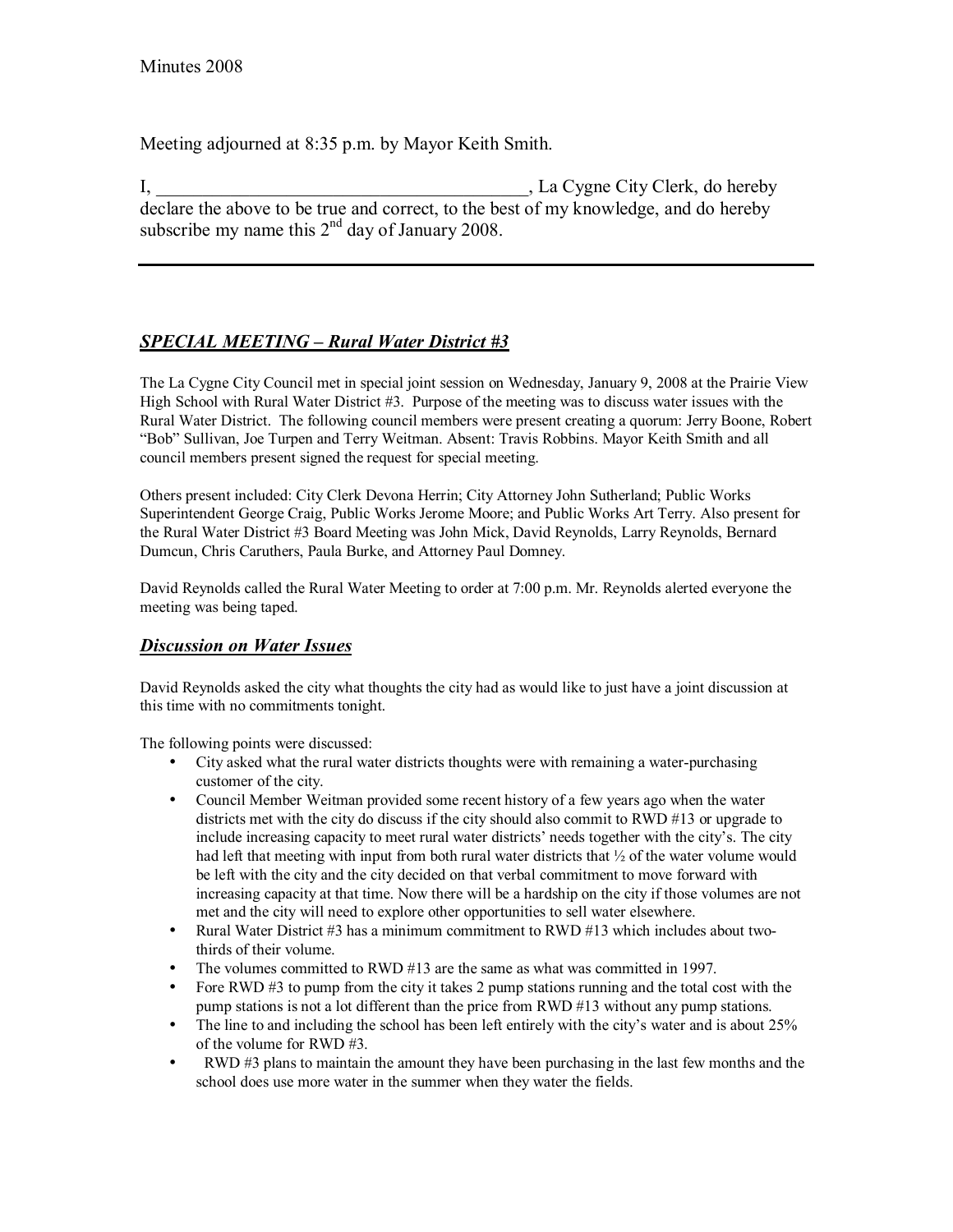- City noted current volumes were not enough and city would need to start looking to other entities to distribute water.
- RWD #3 noted they had a contract with the city to obtain water when they needed water. Would be turning to the city if RWD #13 had a problem and could not provide potable water. It would be up to the attorneyís as to whether or not that contract had been broken.
- Lower volumes will effect pricing.
- Discussed using city water two days a week and RWD #13 the other days as La Cygne is currently cheaper
- Attorney Domney noted the city was well aware for a number of years that the rural water districts planned to go with RWD #13 and the volumes were set in 1997 and the people at the city knew then.
- Council Member Weitman noted the city would like to continue a good relationship with the rural water district. David Reynolds noted the attorney's letter stating the RWD was going to be cut off on a certain date if con tract was not renegotiated was not appreciated. Will try to work through mayor and chairman first in the future.
- Invited rural water district board to come inspect the water plant any time to see how the plant is currently better than meeting minimum state requirements.

David Reynolds thanked the city for their attendance. The City Council disbanded at 7:35 p.m.

I, \_\_\_\_\_\_\_\_\_\_\_\_\_\_\_\_\_\_\_\_\_\_\_\_\_\_\_\_, LaCygne City Clerk, do hereby declare the above to be true and correct, to the best of my knowledge, and do hereby subscribe my name this 9<sup>th</sup> day of January 2008.

*Pages 1 of 7*

## *REGULAR MEETING:*

The La Cygne City Council met in a regular session Wednesday, January 16, 2008, at the La Cygne Community Building. Council Members present were: Jerry Boone, Joe Turpen, Travis Robbins, and Robert 'Bob' Sullivan. Absent: Terry Weitman.

Others present included: City Clerk Devona Herrin; City Police Chief James Dean; City Attorney John Sutherland; City Public Works Superintendent George Craig; Jodi Wade; Christine Teagarden; LeRoy Turpen; Robert Turpen; Fire Chief Doug Lloyd; Matt Byerley; Josh White with Midwest Communications; Dave Bolen; Assistant Fire Chief Scott Stainbrook; Linn County Emergency Management Director Doug Barlet; Kathy Faircloth with Peoples Telephone; Ed Billinger and Trevor Riley; Cody Preston; and Judy Kinder.

Mayor Keith A. Smith called the meeting to order at 7:00 p.m.

## *CERTIFICATE OF APPRECIATION*

Mayor Keith Smith recognized Volunteer Firefighter Matt Byerley for his services to the city with a Certificate of Appreciation. Matt Byerley has accepted a firefighter position with Garden City. On behalf of the city Mayor Smith congratulated Matt Byerley and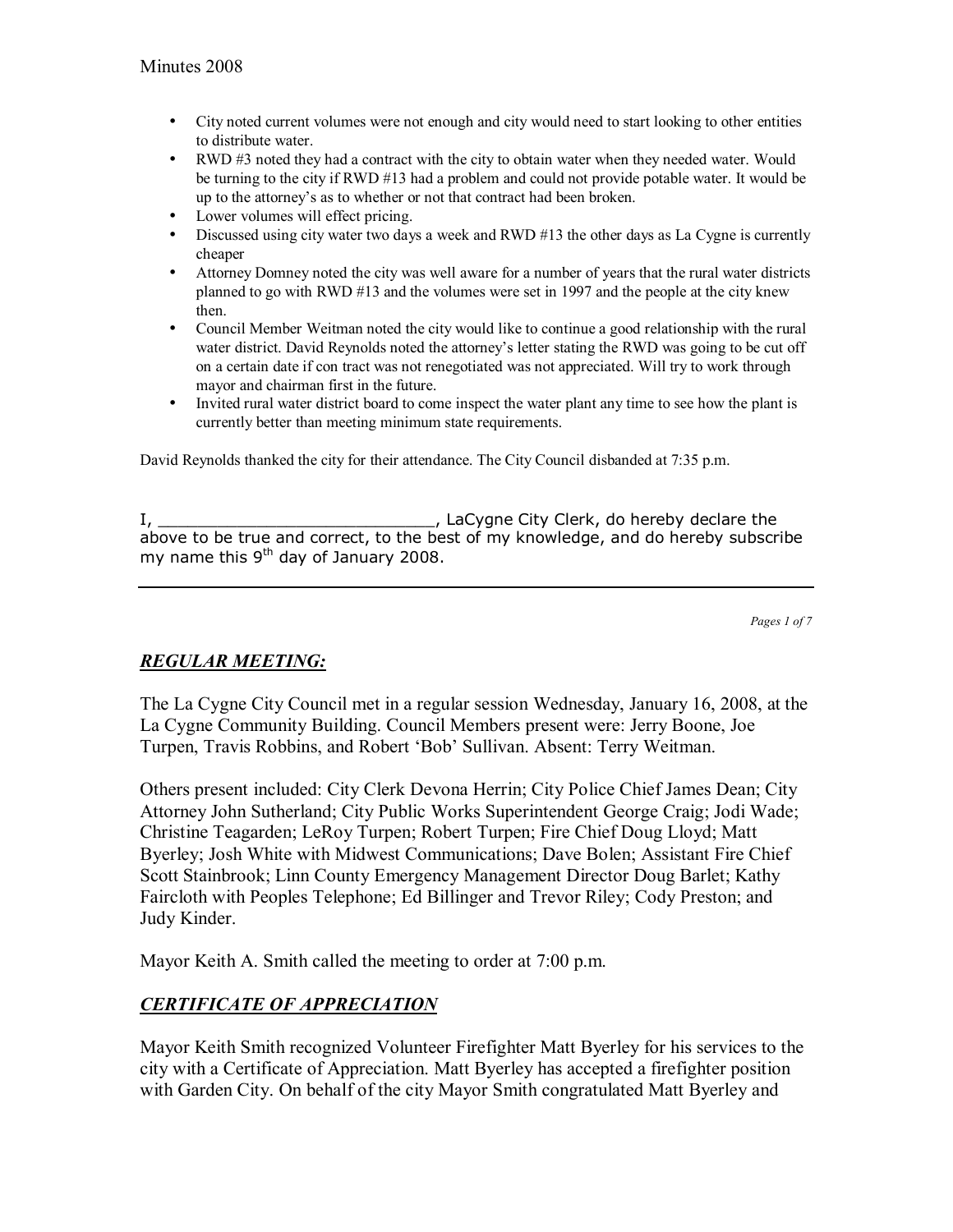thanked him for his previous commitments, inviting him back to the community any time.

Due to other commitments Mayor Smith left the meeting. Council President Joe Junior Turpen presided over the meeting.

# *CONSENT AGENDA:*

• *Motion to Approve Consent Agenda* 

### **Council Member Robbins moved to approve the consent agenda as presented that consisted of:**

 Check Register: January 3 - 16, 2008 Minutes of January 2, 2008 City Council Meeting Minutes of January 9, 2008 Special City Council Meeting December 2007 Budget and Treasurer Reports 4th Quarter 2007 Financial Statement 2007 Annual Financial Statement

**Motion seconded by Council Member Sullivan, voted on, passed 4-0.** Time: 7:01 p.m.

# **DISCUSSION FROM THE FLOOR:**

Kathy Faircloth, Peoples Telecommunications Community Commitment:

Kathy Faircloth, General Manager for Peoples Telecommunications, presented a handout to the city council providing Peoples' Mission Statement with their future plans to replace current copper network in the city with Fiber to the Home network at a cost of over \$2.5 million. Ms. Faircloth noted the new system would transmit phone, Internet and even television service over the same fiber optic line and enhance the quality and performance of all three. Reiterated the phone company has been in place since 1914 and continues to be committed to the future of La Cygne and the surrounding area. Also a list of Peoplesí previous years of support by taxes and donations, was presented. During the preparation time for the new system there will be surveyors in the city mapping out the right-of-ways for the new lines. The plans for installation are to begin in May and be up and running by the end of the year.

### **DISCUSSION FROM THE FLOOR: (Continued)**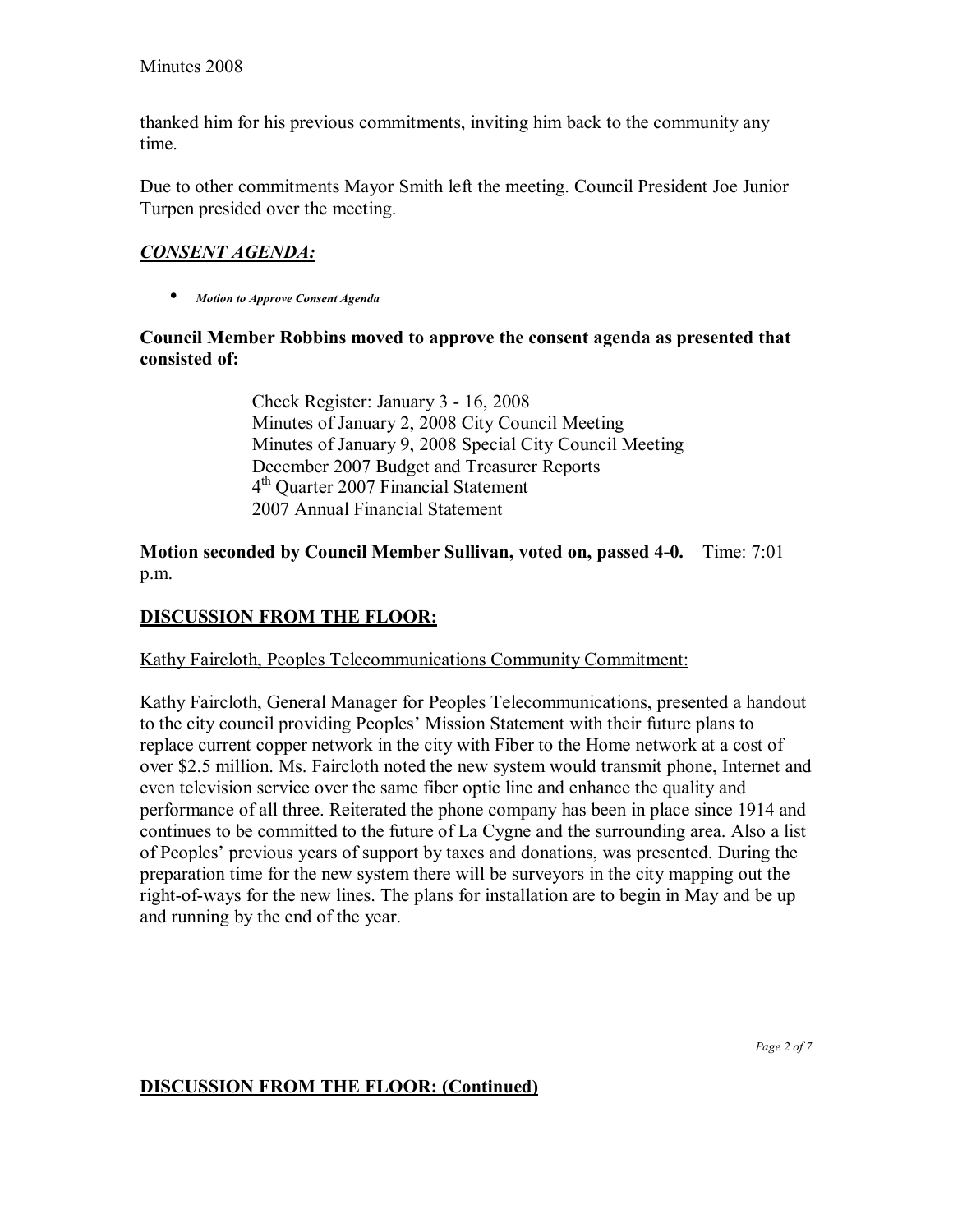#### Doug Barlet, Linn County Emergency Preparedness Coordinator

Doug Barlet explained the county is re-establishing the Local Emergency Planning Committee and would like to have a representative from the city on the committee. The recommended names for the committee would be submitted to the state and the state will be the one accepting the committee representation for the county committee. Doug Lloyd's name had been mentioned as a representative as he is presently the coordinator of the Emergency Management Committee for the City.

• *Motion to Approve Doug Lloyd for County Local Emergency Planning Committee*

**Council Member Robbins moved to approve the appointment of Doug Lloyd as the city representative on Linn Countyís Local Emergency Planning Committee. Seconded by Council Member Boone, voted on, passed 4-0.** Time: 7:07 p.m.

Coordinator Barlet explained they will meet in late February or March and then the state will actually appoint after that meeting.

The Linn County Commissioners have committed to apply for grants. There is the opportunity to include the cities. The benefits include being eligible for grant funding from FEMA items like 'safe rooms' within a building hardened to withstand an F5 tornado, dikes, dams, and even home buy outs in some situations. The negative side is the time required to work with the project. The city will want someone designated to take the time to read and become familiar with the plan. If the city decides to participate the city would adopt the plan by resolution. Once established they will identify natural hazards for the area such as tornados, floods, etc. Then determine the vulnerability to the hazards and methods to address the vulnerabilities.

Coordinator Barlet will be attending more meetings in the future for further information and if anyone has any questions now or later, please contact him and he will check for the answers. The deadline with the state is April  $7<sup>th</sup>$ . And, there will be two public hearings through the process. City Attorney Sutherland noted if the city is interested just a motion to participate would be required now and then later when more information is available the final decision could be made prior to passing a resolution.

• *Motion to Participate with County on FEMA Grant Project*

**Council Member Robbins moved to approve to participate with Linn County on the FEMA Grant project. Seconded by Council Member Boone, voted on, passed 4-0.** Time: 7:14 p.m.

## *REPORTS OF CITY OFFICERS:*

Police Chief and Codes Officer James W. Dean

- iii. Codes Enforcement Report:
	- 1. 509 E. Vine: Have spoken with Brenda Maine. A dumpster has been ordered to dispose of the items in the yard. The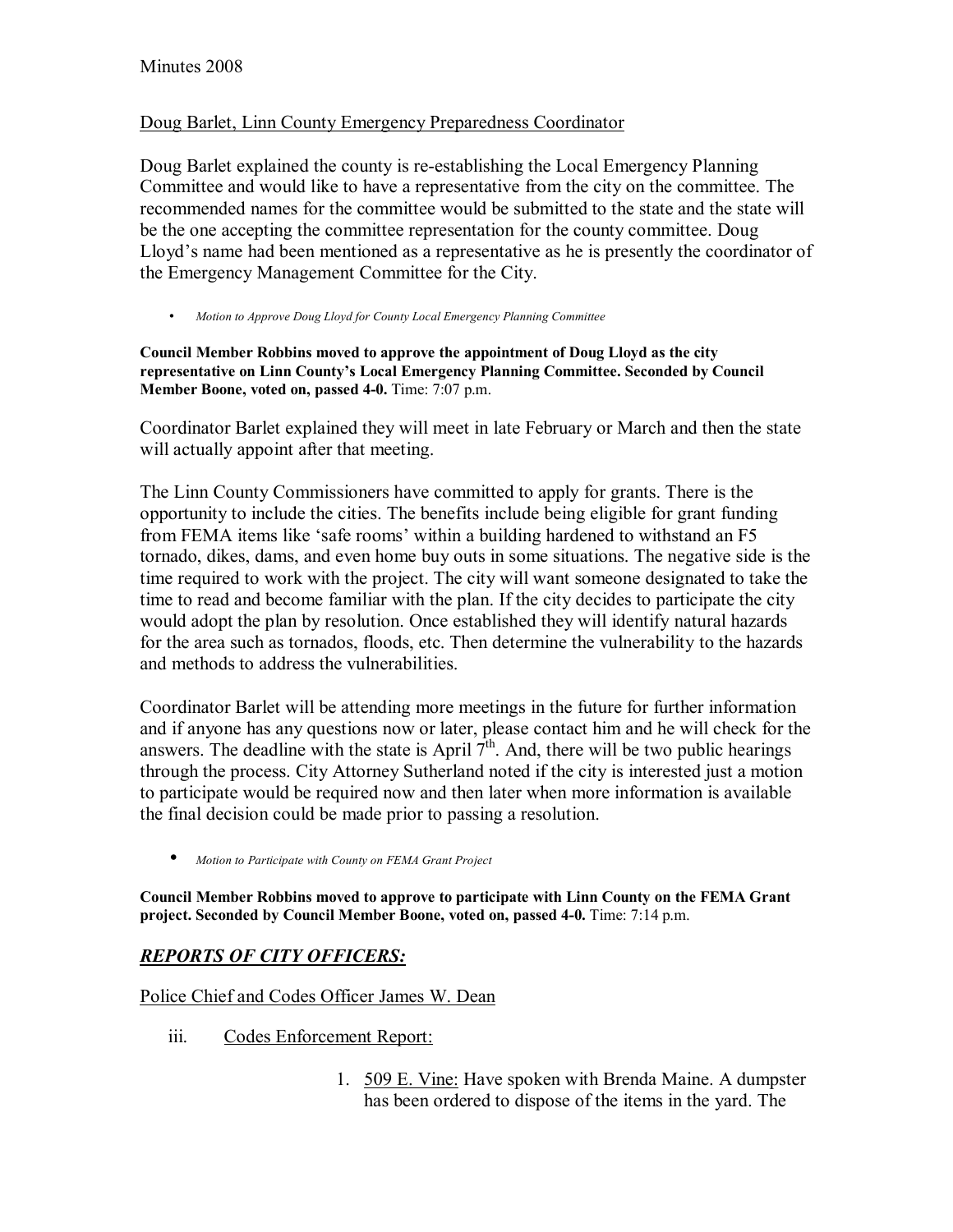pickup has been removed. The trailer will be pulled out of the lot as well.

- 2. Vehicle at Property on  $7<sup>th</sup>$  Street: Have spoken with the owner who has committed to have the vehicle removed shortly.
- 3. Two Other Complaints: Working on them and will report at next meeting.
- 4. Property with Accumulation in Alley: Council Member Robbins asked what action could be taken when the accumulation in a yard began to extend into the alley causing vehicles using the alley to drive on private property. Officer Dean reported he would look into it.

*Page 3 of 7* 

## *REPORTS OF CITY OFFICERS: (Continued)*

### Police Chief and Codes Officer James W. Dean (Continued)

- iv. KDOT Safety Office: Police Chief James Dean reported there is a grant for the STEP program available to reimburse the city for overtime regarding extra patrol for up to \$1,500. Will be getting more information to see if the council wants to participate.
- v. Police Vehicles:
	- 1999 Crown Vic: Obtained formal prices for motor and air conditioning repairs. For a Ford Rebuilt Motor with a 3-year/36,000 mile warranty installed by Barrett Automotive and including labor and repair of the A/C system the cost would be \$4,520. There were other motors available, however the prices were not enough different versus the warranty. The actual time frame to repair was not known, estimated 2-3 weeks to allow time to order motor.
	- 1996 Crown Vic: Has transmission problems and other potential problems.
	- Chief Dean Recommendation: Repair 1999 and disperse with 1996.
	- New Vehicle Purchase:
		- 1. The only dealer close to the KHP program prices was Cox Motors for a Ford Crown Vic.
		- 2. Recommended Conrad Fire to retro fit a new vehicle as they do the highway patrols.
		- 3. Obtained lease interest rates from Labette Bank of 4.8% for three years, and from  $1<sup>st</sup>$  Option of 4.5% with a \$100 origination fee for three years.
		- 4. Recommend a new Chevrolet Crew Cab 4WD with all of the equipment for \$35,000 from the KHP program using a lease plan.
- *Motion to Repair 1999 Crown Vic for \$4,520 by Barrett Automotive*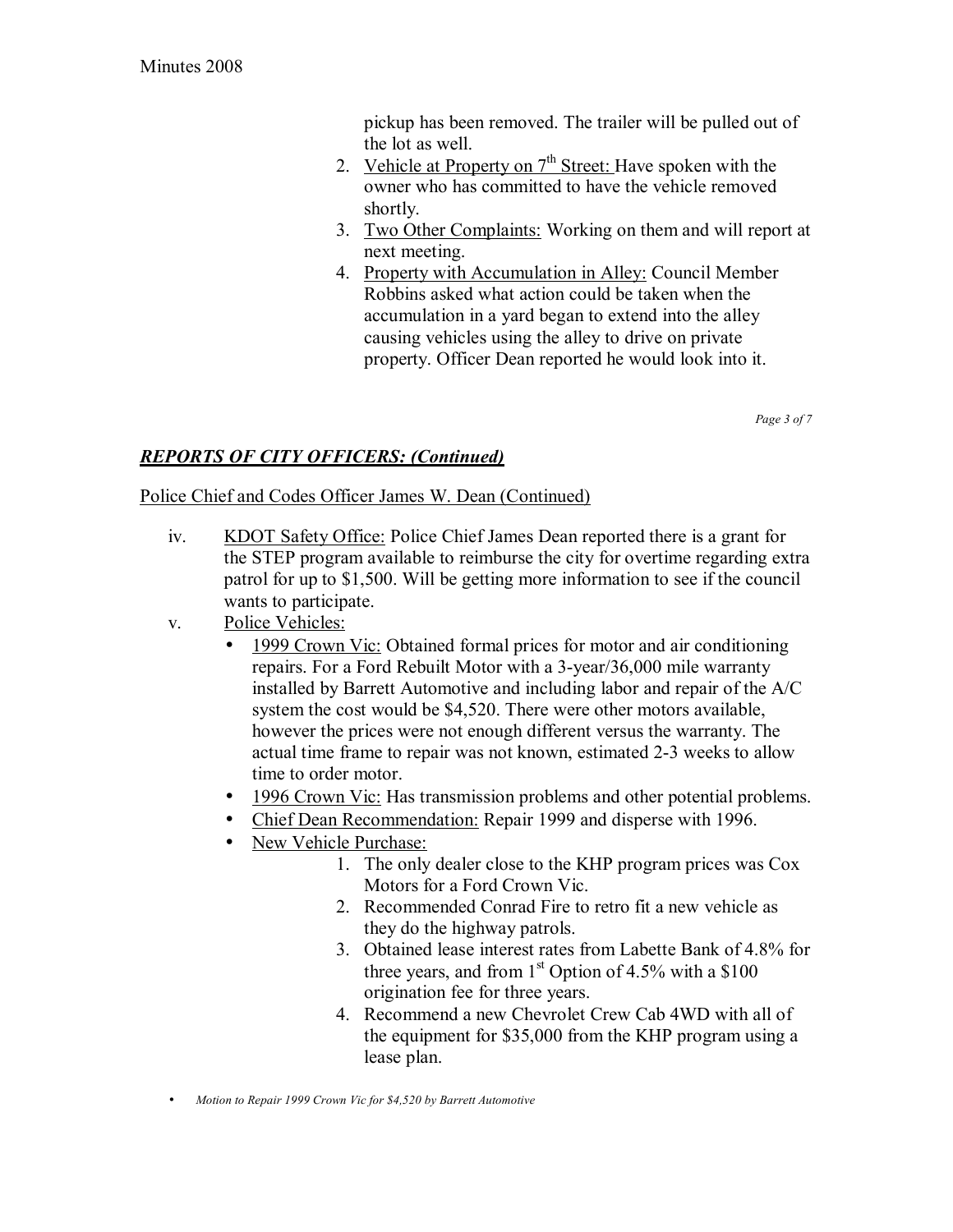**Council Member Sullivan moved to spend \$4,520 to have Barrett Automotive repair the 1999 Crown Vic. Seconded by Council Member Boone, voted on, passed 4-0.** Time: 7:25 p.m.

Discussed estimated annual payments with a three-year lease versus possibility of a fouryear lease.

• *Motion to Purchase 2008 Chevrolet Crew Cab with Equipment by Lease for Up To \$35,000*

**Council Member Sullivan moved to purchase a 2008 Chevrolet Crew Cab with equipment using 1st Option Bank 3 or 4-year lease for a cost of up to \$35,000. Seconded by Council Member Boone, voted on, passed 4-0.** Time: 7:32

#### Fire Chief Doug Lloyd

vii. Fire Truck Replacement: Fire Chief Doug Lloyd presented information on a 1988 Spartan-Quality brand Fire Engine having the required 1250 gallons per minute pump, a 900 gallon poly water tank (new), diesel engine, automatic transmission, all fire equipment needed for the truck to be put in service (new), and a complete walk through of truck operation when delivered, for a price of \$25,000. Along with the truck information was a list of reasons to purchase this truck now. Presented seven-year lease rates of 4.7% from 1st Option Bank for a cost of \$5,116.33 beginning January 2009, and Labette lease rate of 6.9%. Noted this truck could be left on the west side of town at the old station building. Discussed the total costs of adding this payment with the existing payment on the other fire truck as well as unknown future utility costs on the new fire station as well as if leave utilities on in the old station. Council concurred the fire department personnel had been doing a great job with updating equipment and standards of the department; however, felt the city just did not have available funds for more debt right now. Tabled for now.

*Page 4 of 7* 

### *REPORTS OF CITY OFFICERS: (Continued)*

#### Fire Chief Doug Lloyd (Continued)

- viii. Fireman Pay Ordinance #1358: Discussed Section 2, Activity Fund Deposits, pertaining to Fire Chief's attendance to meetings. Concurred to add a monthly payment of \$30 for Fire Chief attendance to this section.
- *Motion to Approve Ordinance #1358 with Changes*

**Council Member Sullivan moved to approve Ordinance #1358 with the change in the Activity Fund Deposits adding \$30 for Fire Chief attendance. Seconded by Council Member Robbins, voted on, passed 4-0.** Time: 7:46 p.m.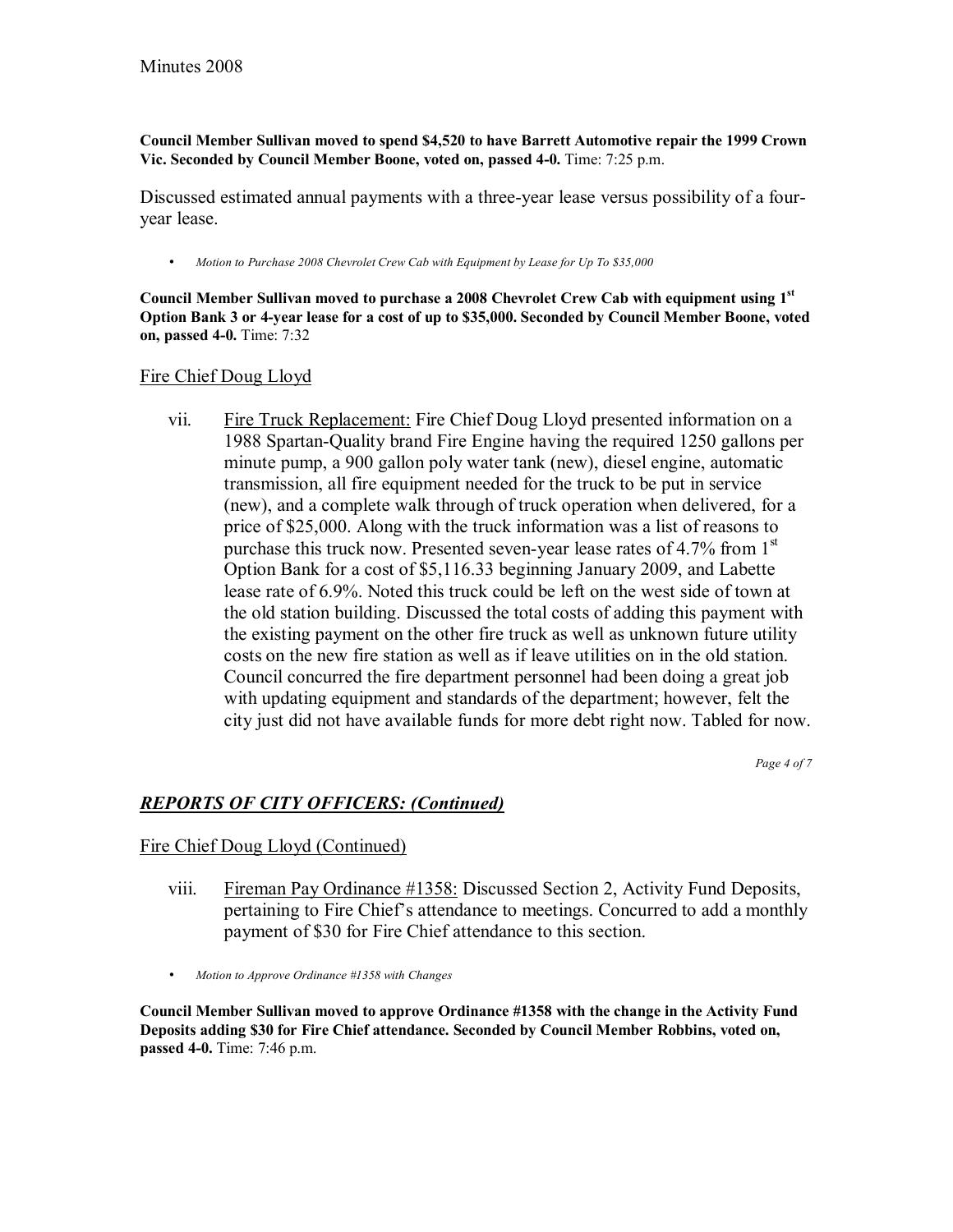- ix. Resignation of Scott Stainbrook as Assistant Fire Chief: Scott Stainbrook read a letter of resignation regarding his position as assistant fire chief. Scott indicated he would remain as a fireman.
- *Motion to Accept Assistant Fire Chief Scott Stainbrook's Resignation*

Council Member Robbins moved to accept Scott Stainbrook's resignation for the position of **Assistant Fire Chief. Seconded by Council Member Turpen, voted on, passed 3-1 (No: Boone).** Time: 7:48 p.m.

- x. Appointment of Dan Nasalroad as Assistant Fire Chief: Fire Chief Lloyd recommended the appointment of Dan Nasalroad as Assistant Fire Chief as he is a firefighter who is usually available during the day. Dan is currently participating in the firefighter training class to be a qualified firefighter.
- *Motion to Accept Appointment of Dan Nasalroad as Assistant Fire Chief*

**Council Member Robbins moved to accept Dan Nasalroad as Assistant Fire Chief. Seconded by Council Member Sullivan, voted on, passed 3-0-1(Abstain: Boone).** Time: 7:50 p.m.

## *STANDING COMMITTEE REPORTS:*

#### Water & Gas

- ii. Upgrade Computer for Water Plant: The water plant computer that records the records for such items as the turbidity and chlorine is seven years old. Inquiring about obtaining prices to replace the computer at the same time the computer company is here to move the city hall equipment. Council concurred to obtain prices.
- iii. Retain Land for Future Water Tower Location: Public Works Superintendent Craig asked the council to consider retaining the lots purchased last year for a fire station to be used in the future for a water tower. There is a large water main line in that area that would be easy to connect with a tower. Council agreed to consider while reviewing any bids received for the lots in mid March.
- iv. Wholesale Water Interest from Tanglewood Lakes and Linn Valley: Reviewed letter from Tanglewood Lakes and will invite them to attend the next city council meeting to discuss, or city council will attend one of their meetings to discuss further. PWS Craig reported Linn Valley is also interested. Linn Valley has some items they want to check out and will get back with the city.
- v. Gas Supply Inquiry at Henson Line Area: Council reviewed request from KCC for the city to consider adding an area in Miami County near the Henson corner where there are fourteen residences and a commercial entity currently served natural gas from Miami Pipeline, which is disbanding service in the area. Discussed some improvements to be required for possibility. Concurred city would be interested in further information as a possibility for additional customers in that area.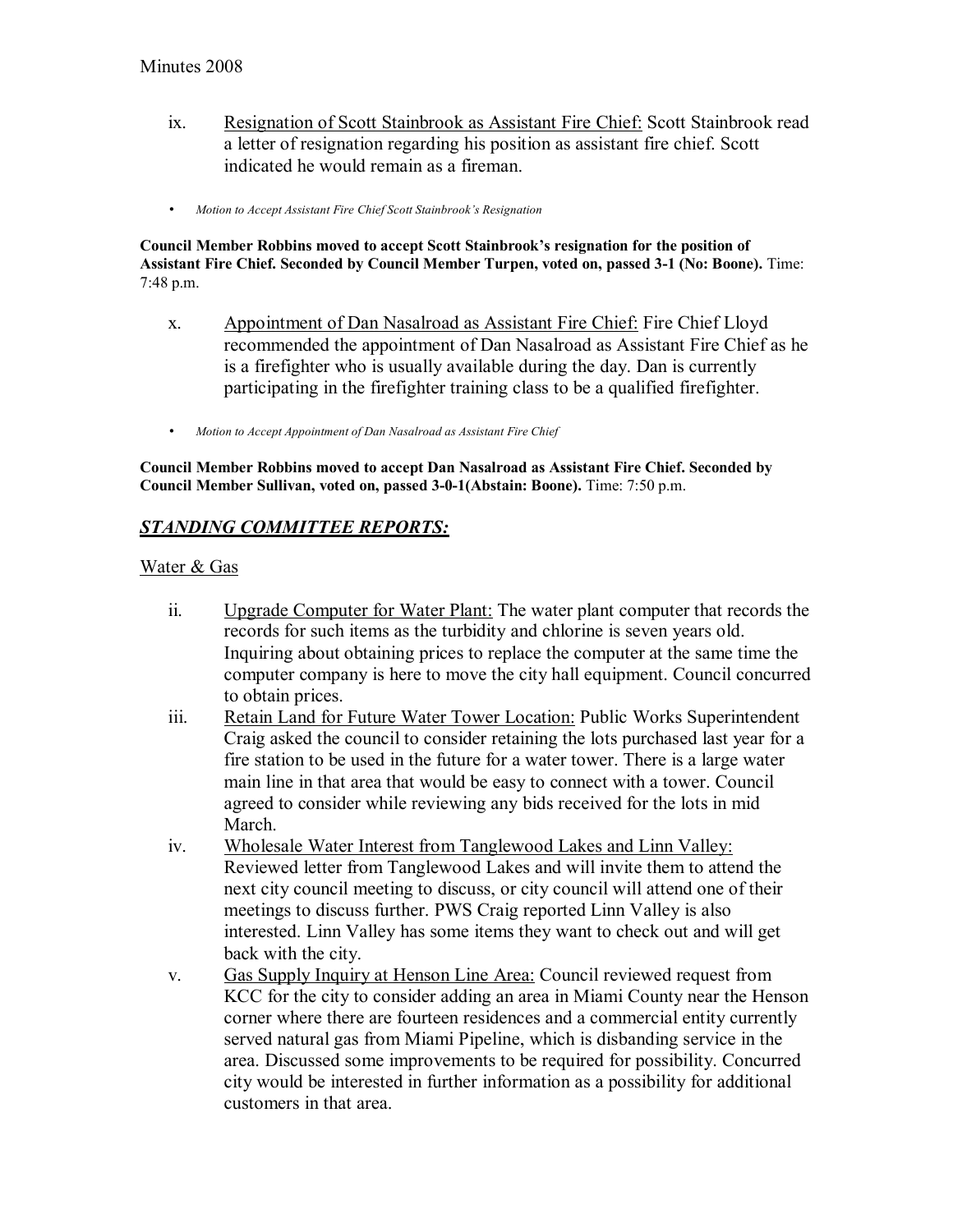## *STANDING COMMITTEE REPORTS: (Continued)*

#### Sewer

ii. Sewer Line Inspection Report: City Clerk Herrin and PWS Craig reported additional information had been received today and would like to review with Sewer Committee and bring back to the next meeting. Tabled until the next meeting.

### Park

- ii. Pending Items at South Park: Council Member Boone reported the Park Board is going to remove the old merry-go-rounds, move the tire swing to the correct location on the wooden play set and put up some new swings. They are also going to look into another bigger shelter house.
- iii. Jodi Wade with New Pool Update: Jodi Wade presented a list of fundraisers with some dates established. Will set up fund lines for income and expenses for the fundraisers keeping it clear for the public the already donated funds are not being used for fundraisers, but income over expenses are added to the donated funds. Inquired about aluminum can recycle collection at the trash compactor  $-\text{ will have to get with county for approval in that area. Bohl's and$ Associates presentation has been rescheduled for the  $30<sup>th</sup>$  Park Board Meeting. They have been given some ideas for pool designs. Their contract has an attachment to it adding the La Cygne Park Board.
- iv. Skate Board Park: Jodi Wade requested a community meeting including the youth in the area interested in a skateboard park area. A grant for building a skate board park has been located and is due by March  $1<sup>st</sup>$ . She has located a designer in Joplin who has agreed to come explain the costs to everyone interested. The grant also requires a commitment from the youth in the area so will discuss that at the community meeting too.

## *UNFINISHED BUSINESS:*

### Sample of Midwest Connections, Inc. Contract

Referred to Deputy City Clerk Mahon's attached request to table until the next meeting to allow time to insert appropriate language for bandwidth. Tabled.

### *NEW BUSINESS:*

Railroad Warning Signs Prior to RR Crossings on Swan and Sycamore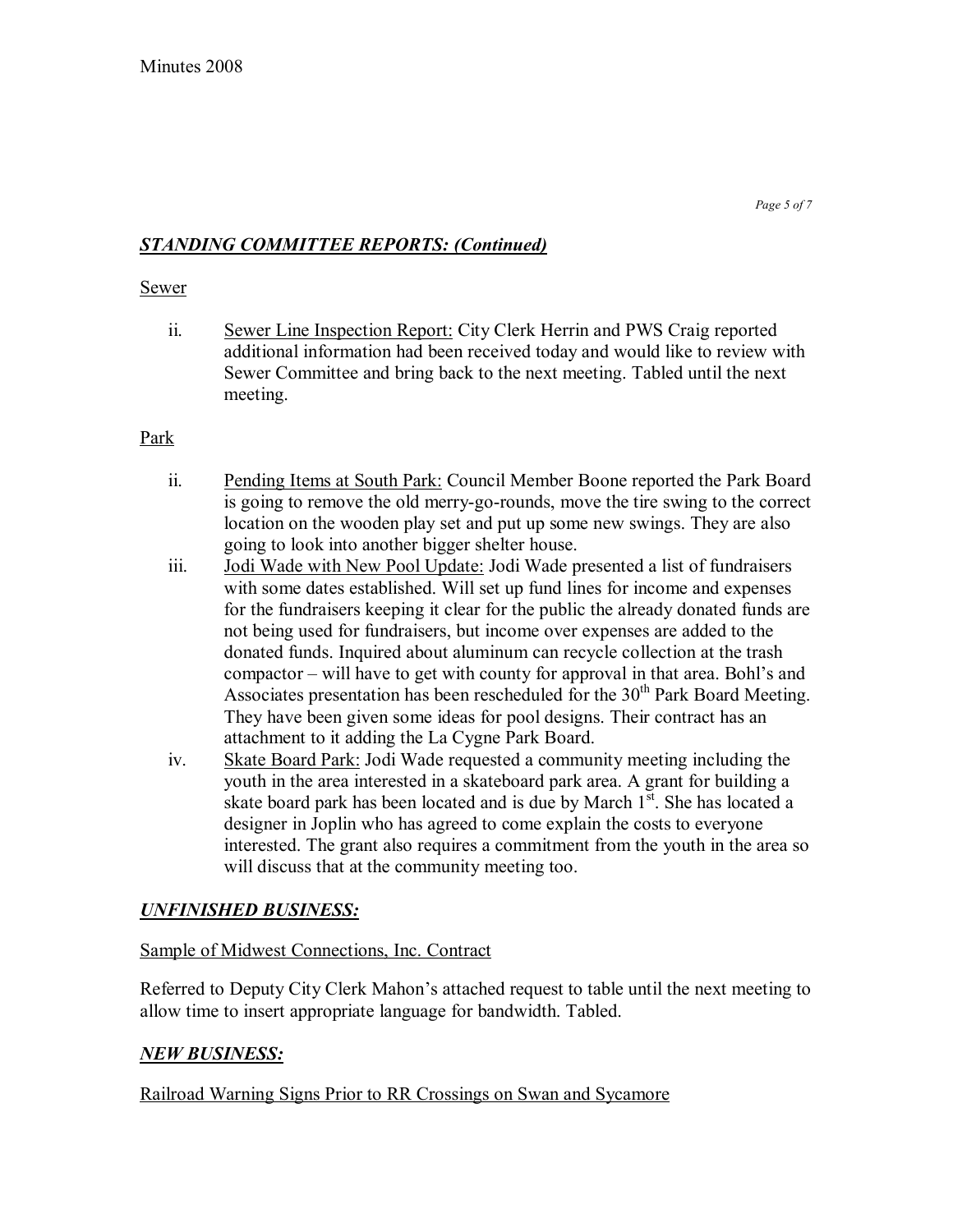PWS Craig reported public works was in the process of handling. Thanked George for going ahead and handling the railroads request.

## Signage for City Hall & Police Department at 206 Commercial

Discussed obtaining a new sign for the top front of city hall to include the police department as well as window signs. Council concurred for city employees to obtain styles and prices and bring them back to the council for consideration. Council Member Turpen also recommended contacting the City of Butler as to who made their new sign above their city hall.

## Update Peoples Telephone Franchise

City Clerk Herrin reported it had just been brought to attention the franchise originally written in 1973 was not reviewed in 1993 as noted in the franchise, nor had it been addressed since. Peoples Telephone has continued to pay the \$600 annual franchise fee. The purpose of adding it to the agenda was for council consideration of renewal, or to continue as is. Council asked for copies of other cities franchise for comparison. Will continue to review.

*Page 6 of 7*

## *NEW BUSINESS: (Continued)*

### Move Siren from 210 Commercial to 206 Commercial

Quote is good for 90 days. Tabled until after bids on property are opened in March.

### Diehl Banwart Bolton Contract for 2007 Financial Audit

Discussed the same auditor has handled the city audit for years. Might be good to get another view. Asked city employees to check with other cities in the area as to who their auditor is and consider obtaining bids for the 2007 audit process.

### City Insurance Bid Process

Discussed Linn County Insurance Agency will just become the agent handling the city's insurance through EMC as of this April 2008 renewal. It has just been a city process to bid the policy every three years, not a requirement. Council concurred since had just agreed to the April 2008 agent of record letter change would wait until 2009 to place the policy out for bids.

### **Executive Session**

• *Motion to Go Into Executive Session*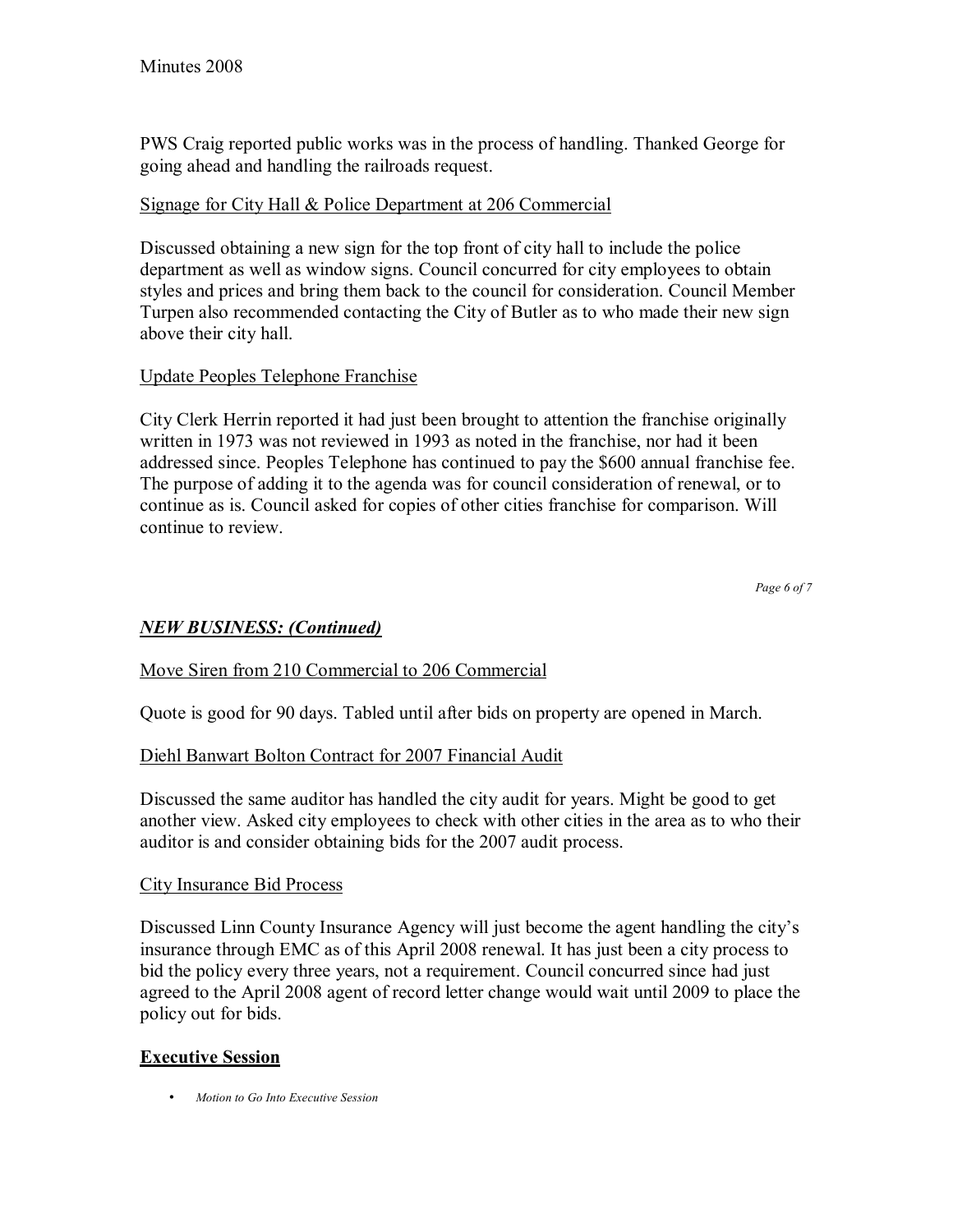**Council Member Robbins moved to go into executive session for up to twenty-five minutes for discussion of legal, personnel, and land acquisition following a ten-minute break. Seconded by Council Member Boone, voted on, passed 4-0.** Time: 8:35 p.m.

Others invited into or requesting a portion of time in executive session included: City Clerk Herrin and Police Chief James Dean.

Open Session Resumed at 9:12 p.m.

## **OTHER BUSINESS:**

None

### **CITY CLERK'S REPORT:**

Written Report:

- A] Pemberton Excavation Payment of \$14,790
- B] Upgrade Computer for Water Plant
- C] Retain Land for Future Water Tower Location
- D] Wholesale Water Interest from Tanglewood Lakes and Linn Valley
- E] Gas Supply Inquiry at Henson Line Area
- F] Midwest Connections, Inc. High Speed Wireless Internet
- G] Railroad Warning Signs Prior to RR Crossings on Swan & Sycamore
- H] Signage for City Hall and Police Department
- I] Update Peoples Telephone Franchise
- J] City Insurance Bid Process

### **NOTES AND COMMUNICATIONS TO COUNCIL:**

- a] January 9, 2008 Park Board Meeting Minutes
- b] 2007 Water Reports by Deputy City Clerk Mahon
- c] 2007 Gas Report by Deputy City Clerk Mahon
- d] KMU Regional Meetings Notice
- e] *Kansas Government Journal* Volume 93, Number 12, December 2007

*Page 7 of 7* 

### *OTHER BUSINESS (Continued):*

### KRWA Attorneys' Forum 2008

City Attorney Sutherland requested attendance to the KRWA Attorneys' Forum on Tuesday, March  $25<sup>th</sup>$  in Wichita. It is a one-day session requiring per diem to drive to the meeting. It is an annual session covering current water issues.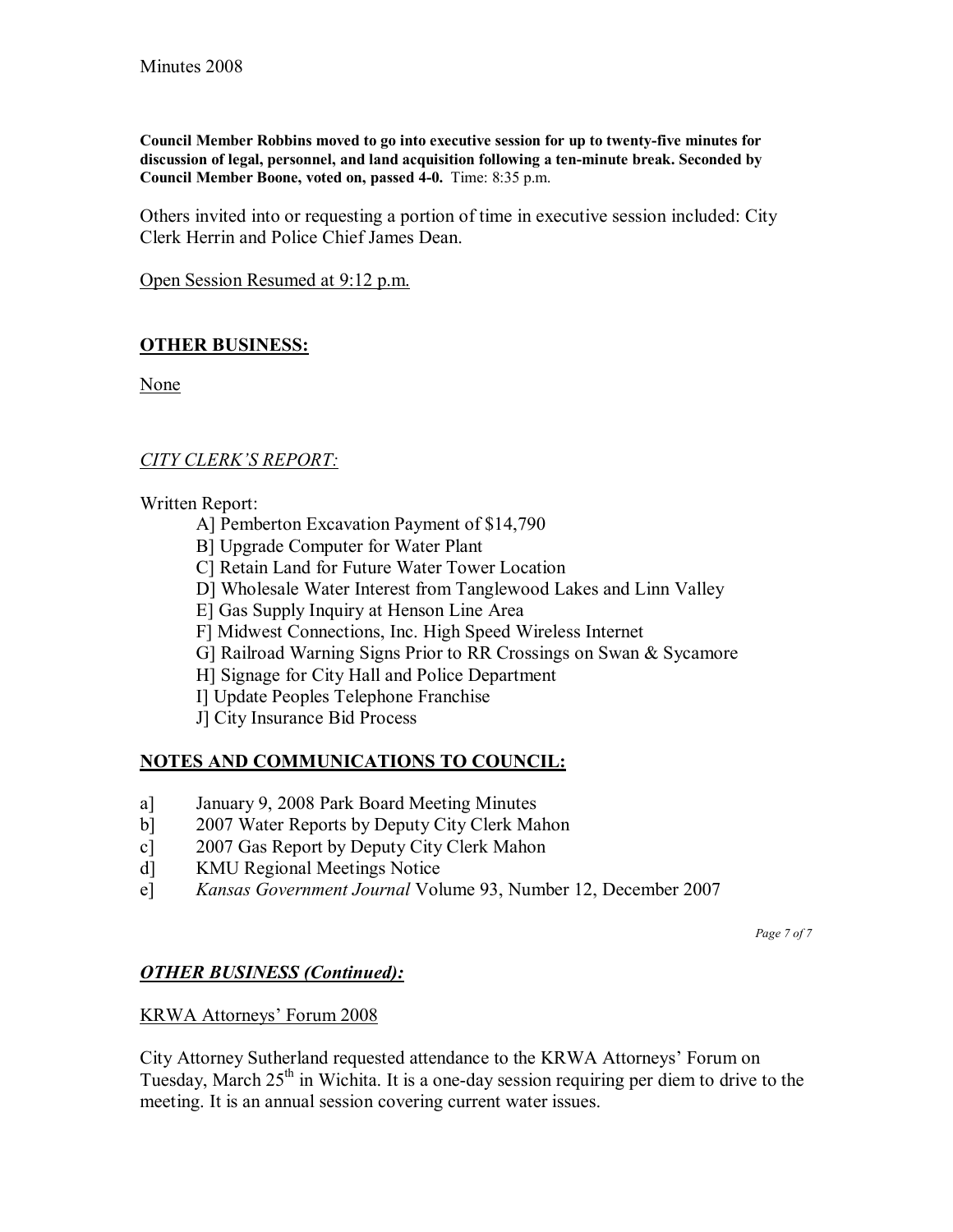• Motion for City Attorney Sutherland to Attend KRWA Attorneys' Forum

**Council Member Robbins moved for City Attorney Sutherland to attend the KRWA Attorneysí**  Forum in Wichita on March 25<sup>th</sup> with per diem for the day's travel. Seconded by Council Member **Turpen, voted on, passed 3-0-1 (Abstain: Boone).** Time: 9:17 p.m.

### *ADJOURNMENT:*

• *Motion for Adjournment*

As there was no further business **Council Member Robbins moved to adjourn the meeting. Motion seconded by Council Members Sullivan, Turpen, and Boone, voted on, 4-0.**

Meeting adjourned at 9:18 p.m.

I, La Cygne City Clerk, do hereby declare the above to be true and correct, to the best of my knowledge, and do hereby subscribe my name this 16th day of January 2008.

*Pages 1 of 6*

### *REGULAR MEETING:*

The La Cygne City Council met in a regular session Wednesday, February 6, 2008, at the La Cygne Community Building. Council Members present were: Jerry Boone, Joe Turpen, Travis Robbins, Robert 'Bob' Sullivan and Terry Weitman.

Others present included: City Clerk Devona Herrin; Deputy City Clerk Gary D. Mahon; City Police Chief James Dean; City Attorney John Sutherland; City Public Works Superintendent George Craig; Jerome Moore; Jodi Wade; LeRoy Turpen; Robert Turpen; Fire Chief Doug Lloyd; Josh White with Midwest Communications; Trevor Riley; Cody Preston; Judy Kinder; Chris Stockton; Cathy Stockton; Linda Meisel; Charles Reed; Johnna Schreckhies; and Mr. & Mrs. Mike Shultz.

In the absence of Mayor Keith A. Smith, Council President Joe Turpen called the meeting to order at 7:00 p.m.

### *CONSENT AGENDA:*

• *Motion to Approve Consent Agenda* 

#### **Council Member Boone moved to approve the consent agenda as presented that consisted of:**

Check Register: January  $17$  – February 6, 2008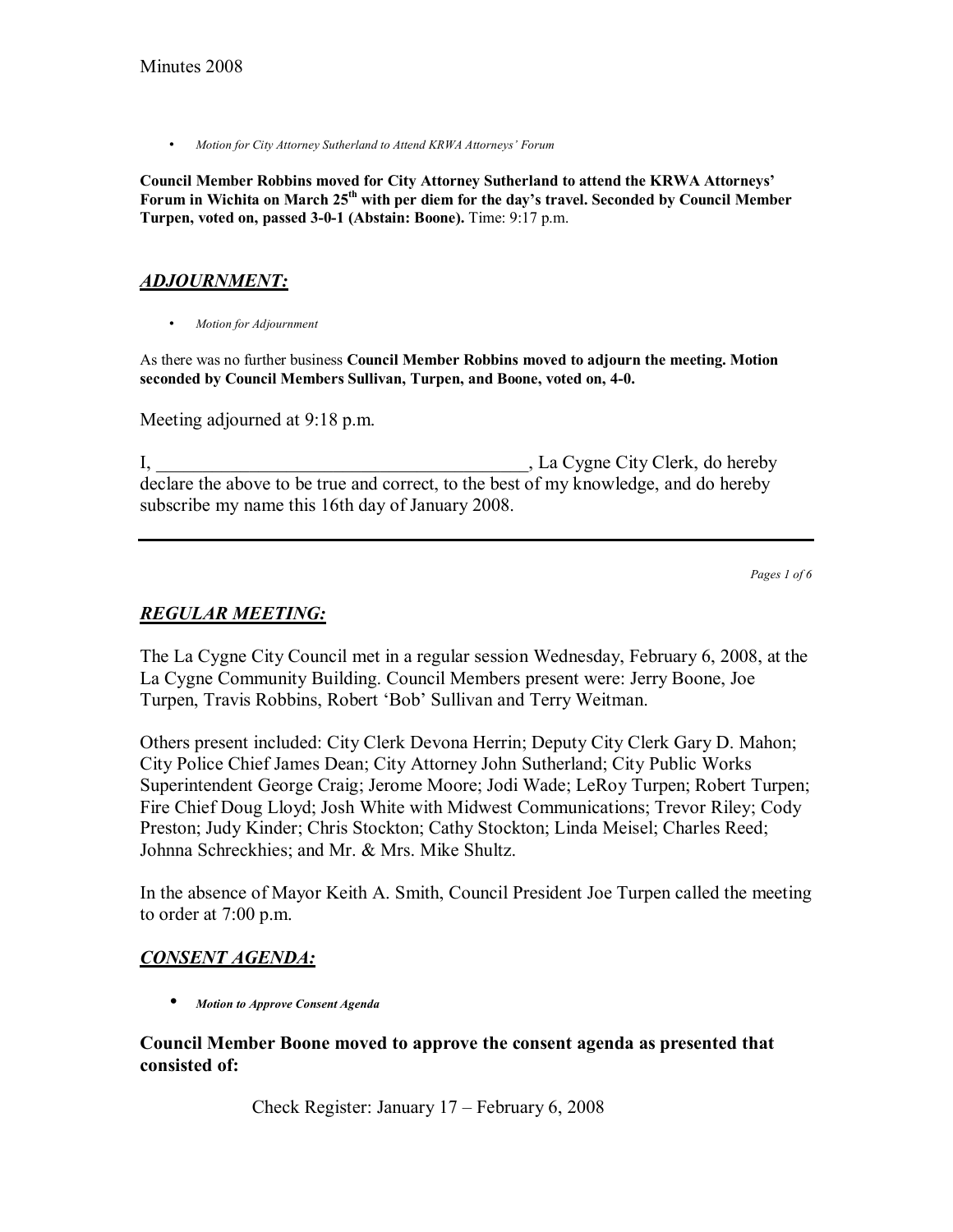## Minutes of January 16, 2008 City Council Meeting

#### **Motion seconded by Council Member Sullivan, voted on, passed 5-0.** Time: 7:02 p.m.

## **DISCUSSION FROM THE FLOOR:**

#### Tanglewood Lakes Association, Charles Reed, Regarding Wholesale Water

On behalf of Tanglewood Lakes POA, Charles Reed expressed an interest in the Tanglewood Lakes area purchasing water from the city as well as have someone come in and install the lines. Discussed:

- 1. The city was able to sell the water, however unable to install and maintain the lines.
- 2. RWD #3 was also talking to Tanglewood Lakes about running a line to the area.
- 3. Potential costs between the RWD fees versus a line from the city.

Everyone expressed appreciation for discussing the options.

#### Five-Year Appreciation Certificate for Public Works Art Terry

Council President Joe Turpen presented a Certificate of Appreciation for five years of service for public works employee Art Terry. The certificate was passed to PWS Craig to pass on to Art Terry. Council expressed appreciation for Art's commitment.

## *REPORTS OF CITY OFFICERS:*

Police Chief and Codes Officer James W. Dean

- vi. Update on New Vehicle and Equipment: New truck is scheduled to be shipped April  $24^{\text{th}}$  and should be here by May  $1^{\text{st}}$ .
- vii. STEP Campaign Agreement: The \$1,500 grant reimburses the city for overtime for certified officers to work Labor Day and Memorial Day projects.
	- *Motion to Approve STEP Campaign Agreement*

**Council Member Robbins moved to approve the STEP Agreement for a grant of \$1,500 with the mayor signing agreement. Seconded by Council Member Boone, voted on, passed 5-0.** Time: 7:12 p.m.

*Page 2 of 6* 

## *REPORTS OF CITY OFFICERS: (Continued)*

Public Works Superintendent George Craig

i. KRWA Conference with Delegate, Wichita, KS: PWS George Craig requested attendance of Jerome Moore to the KRWA annual conference this March. This will meet 10 credit hours required for water and sewer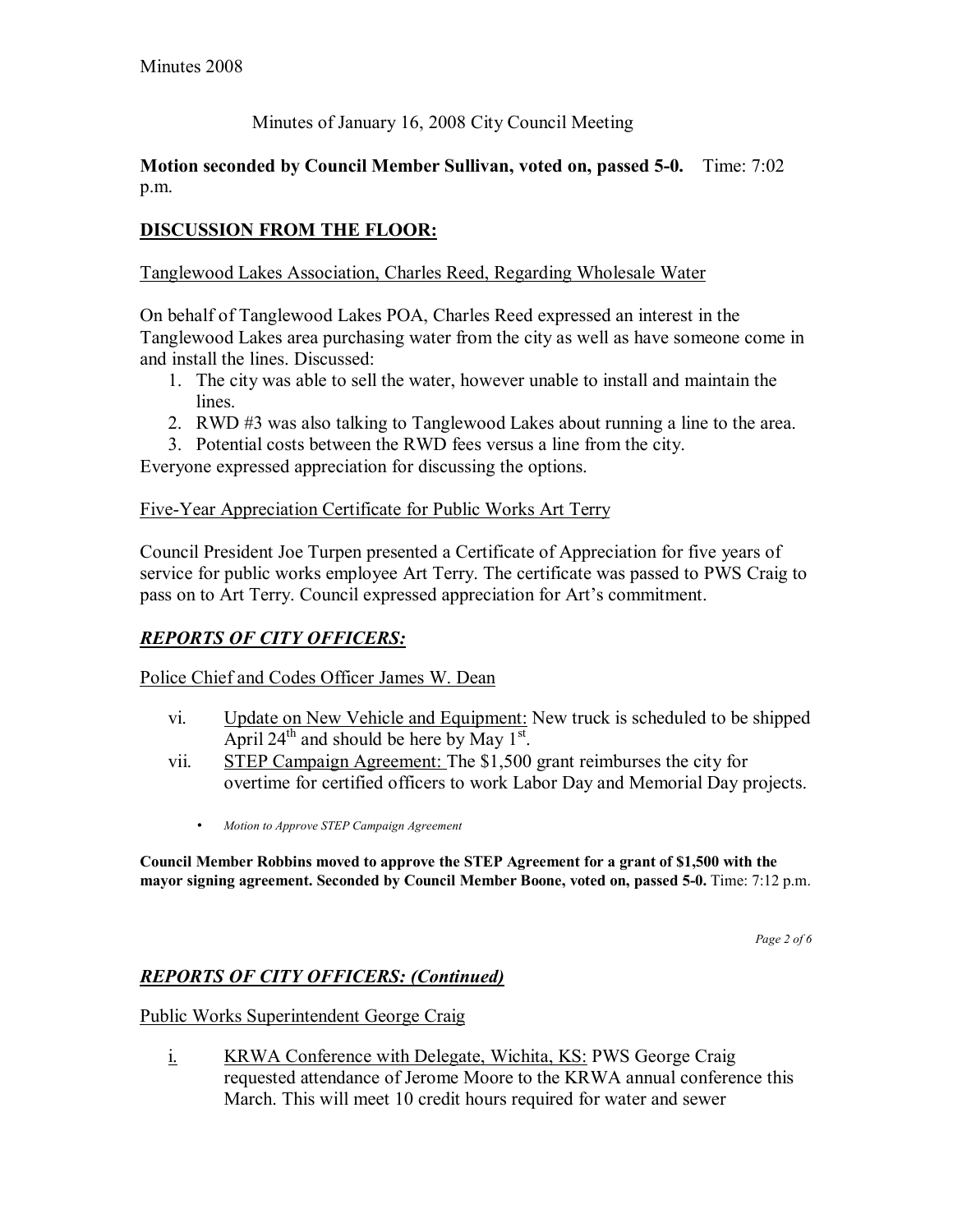certification. Also felt it would be good for someone from city hall to attend the staff topic sessions.

- ii. KRWA State 2 DDBPR/IDSE Training Session: Requested Art Terry attends the course in Chanute for 5 credit hours and to stay current on the state requirement changes.
- iii. Annual Sewer Lift Station Maintenance Agreement: Douglas Pump Service has provided this annual maintenance service yearly. They have also been good to work with on emergency call-outs. The annual maintenance saves the life of the lift station.
- *Motion to Approve Two Employees to Attend the KRWA Annual Conference in Wichita with Per Diem*

**Council Member Weitman moved to approve two delegates to attend the KRWA annual conference in Wichita in March with per diem. Seconded by Council Member Turpen, voted on, passed 5-0.**  Time: 7:16 p.m.

• *Motion to Approve Art Terry Attending KRWA Training Session In Chanute*

**Council Member Boone moved to send Art Terry to the KRWA Training Session in Chanute with per diem. Seconded by Council Member Turpen, voted on, passed 5-0.** Time: 7:17

• *Motion to Approve Annual Lift Station Maintenance Agreement with Douglas Pump*

**Council Member Turpen moved to approve the annual maintenance contract with Douglas Pump for the sewer lift stations for a cost of \$1,650. Seconded by Council Member Sullivan, voted on, passed 5- 0.** Time: 7:19 p.m.

- iv. Thanks:
	- a. PWS Craig thanked all of public works for completing the NIMS tests to meet FEMA requirements, and those council members who had been able to complete the tests to date.
	- b. Council Member Turpen thanked all of public works for the new street signs that had been installed, they look really nice. Discussed they would be installing more.

Fire Chief Doug Lloyd

- xi. Fact Sheets About NIMS for Grants: Fire Chief Doug Lloyd presented fact sheets regarding NIMS certificates required for grants. Also have applied for five different grants from different places.
- xii. KFFFA Annual Conference: Requested attendance for two this year. Provides good learning sessions for the fire departments. Fire Chief Lloyd and Assistant Chief Dan Nasalroad are both on special committees that meet during the conference.
- *Motion to Approve Two to Attend KFFA Annual Conference*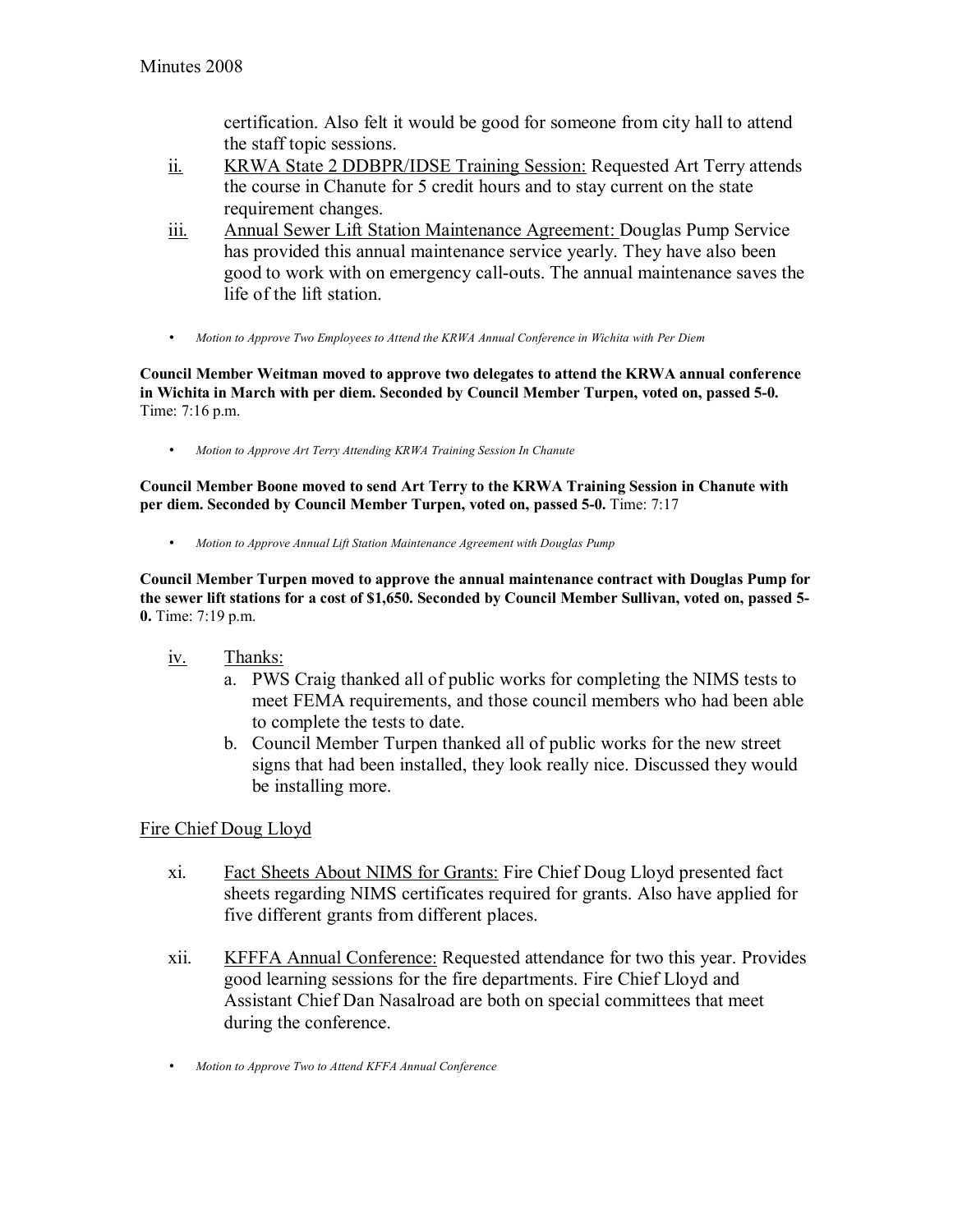**Council Member Robbins moved for Doug Lloyd and Dan Nasalroad to attend the KFFFA Annual Conference with per diem. Seconded by Council Member Weitman, voted on, passed 5-0.** Time: 7:23 p.m.

*ge 3 of 6* 

## *STANDING COMMITTEE REPORTS:*

#### Water & Gas

- vi. Generator at Water Plant: Council Member Boone reported the generator will be up and running as soon as it is programmed.
- vii. Gas Supply Inquiry at Henson Line Area: KCC is reviewing and will have more information at a future meeting.

#### **Sewer**

iii. Sewer Lagoon Project: Still waiting on paperwork.

#### Park

- v. Pending Items at South Park: Council Member Boone reported several items had been ordered through the KHP program including a new merry-go-round, six teeter-totters, a stand-up-spinner, and swings. Ordering through the KHP program saved the city around \$1,700.00.
- vi. Jodi Wade with New Pool Update: Jodi Wade reported the designers would have two pool drafts by the end of the month. Flyers were being prepared for the May  $3<sup>rd</sup>$  Fund Raiser. Working with insurance agent Christine on insurance premiums for some of the pool items. Ransom & Co has been in contact as a financial entity to help if needed with bonds and tax information.
- vii. Skate Board Park: Jodi Wade reported there were about 25 youth and fifteen adults in attendance at the informational meeting for a skateboard park. Twelve youth signed up for a committee to help with the project. Some adults offered to help with the concrete work. American Ramp Company gave information on grants and overstock information. They will be bringing a traveling skate pad' to the area this spring for everyone to try out. Also checking into liability information on a skateboard park.

#### Public Safety

i. Houses' Without House Numbers: Council discussed concern about houses still without house numbers. Noted house numbers are still available without cost at City Hall.

### Community Building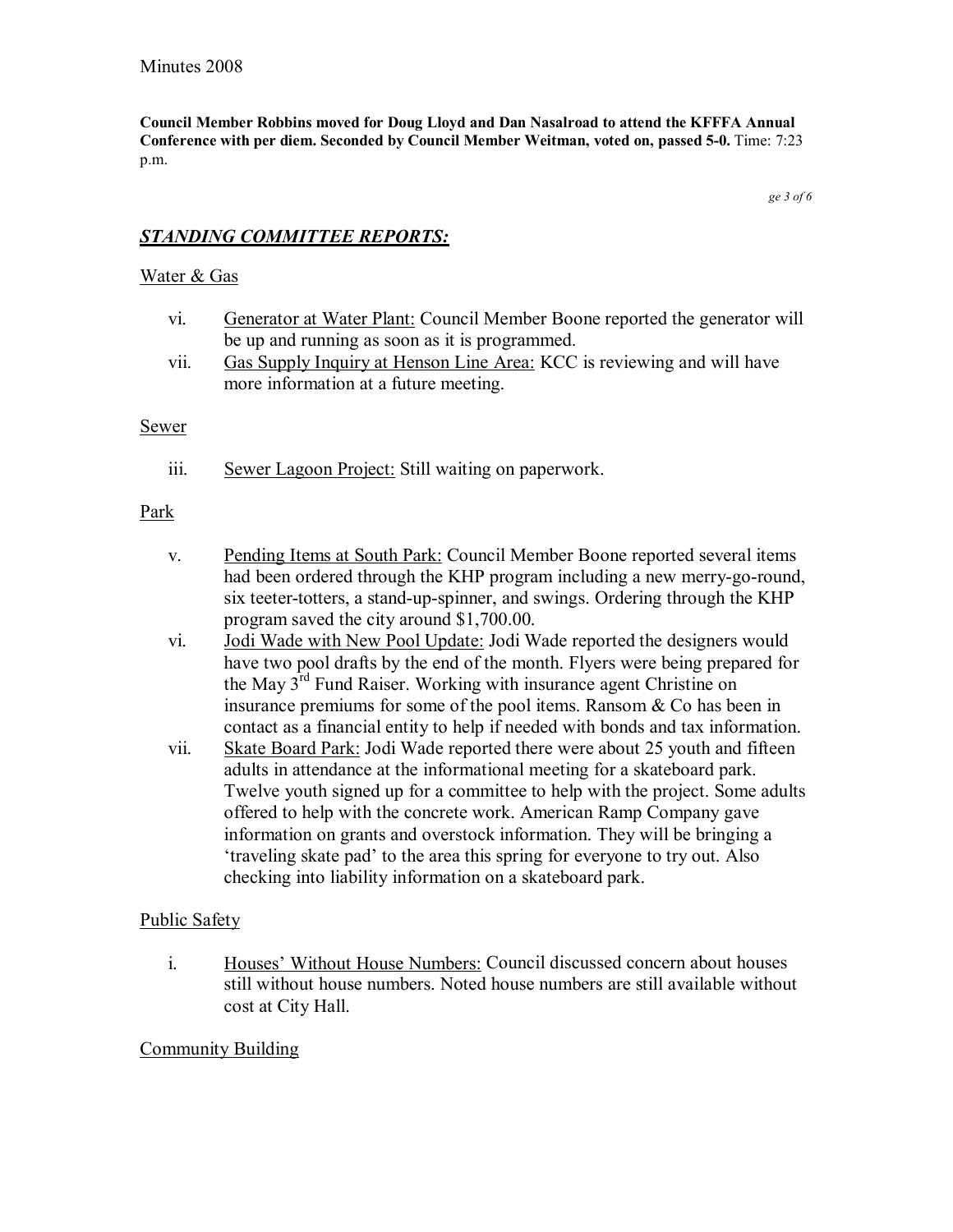i. Front Part Painted by Linda Elder: Council thanked Linda for taking the time to paint the front part of the community building. Lots of positive comments; encouraged everyone to tell Linda thanks when they saw her.

# *EXECUTIVE SESSION:*

• *Motion for Executive Session*

**Council Member Turpen moved to go into executive session for legal for twenty minutes. Seconded by Council Member Boone, voted on, passed 5-0.** Time: 7:38 p.m.

Others invited into executive session included: City Clerk Herrin, Deputy City Clerk Mahon, Public Works Superintendent George Craig, and Attorney Mike Shultz.

• *Motion to Extend Executive Session*

**Council Member Turpen moved to extend executive session for fifteen minutes. Seconded by Council Member Weitman, voted on, passed 5-0.** Time: 7:52 p.m.

Open Session Resumed at 8:07 p.m.

*Page 4 of 6* 

## *UNFINISHED BUSINESS:*

### Midwest Connections, Inc. Contract

Deputy City Clerk Mahon presented contract proposal suggestions for council consideration in creating a contract with Midwest Connections, Inc. Discussed the following:

- 1. Number of people each station can handle and how more stations are added when the demand increases. About 50 people had already expressed interest in this area.
- 2. How the electrical power is to be handled.
- 3. Amount of compensation for use of tower, or possibly handle like a franchise agreement.
- 4. Midwest Connections' services versus Peoples Telecommunications' services.
- 5. Giving the customers choices versus business commitment to the city.
- 6. Other sites are available to Midwest to consider besides the city's water tower.
- 7. Midwest Connections is available to work with the city once they know what the city wants considered in a contract.
- 8. Have Deputy City Clerk Mahon and City Attorney Sutherland work out the considerations and bring back to the council.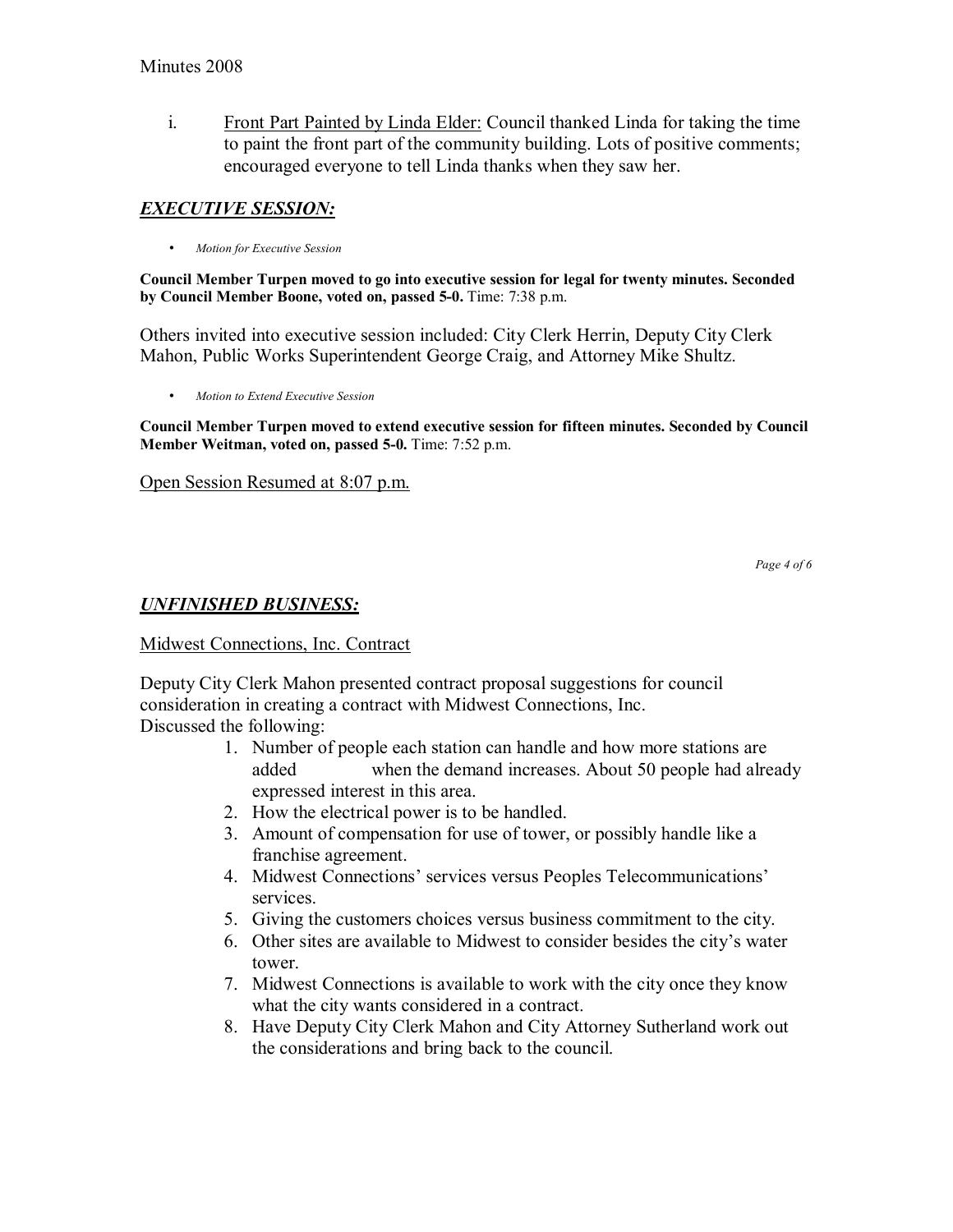### Review Peoples Telephone Franchise

City Clerk Herrin reported the sample ordinance provided by Peoples Telephone had been reviewed by City Attorney Sutherland. The following points were suggested to be considered to be added to the ordinance:

- i. An indemnity clause
- ii. A nonexclusive clause
- iii. Retain the paragraph pertaining to the city having a map or plat of the phone lines
- iv. What does the billing consist of, i.e. just phone, or include Internet &/or future cable?

Council concurred to contact Peoples for intent of billing on the franchise and to add the other three items to the contract to prepare for approval and review from Peoples Telecommunications.

### 2007 Financial Auditor Bids

City Clerk Herrin reported Lohenthal and Singleton had called and declined to place a bid at this time, as they were already booked for the 2007 audits. Agler from Ottawa left a verbal bid of \$7,000 with the understanding they would not be able to start the audit until the end of May or early June. The bid from Diehl, Banwart, Bolton is not to exceed \$5,405 plus travel and out-of-pocket expenses.

• *Motion to Hire Diehl, Banwart, & Bolton for 2007 Audit for \$5,405 Plus Expenses*

**Council Member Robbins moved to hire Diehl, Banwart, and Bolton for the 2007 Audit as proposed. Seconded by Council Member Weitman, voted on, passed 5-0.** Time: 9:01 p.m.

### *NEW BUSINESS:*

### Mayor and Council Member Salary Review

Noted Pleasanton's Council Members were now receiving \$50 per meeting, and mayor's monthly salary was addressed last year.

• *Motion to Increase Council Member Salary to \$50 per Meeting*

**Council Member Boone moved to increase the council members pay to \$50 per meeting. Seconded by Council Member Robbins, voted on, passed 4-1 (No: Weitman).** Time: 9:05 p.m.

*Page 5 of 6*

### *NEW BUSINESS: (Continued)*

### Overtime for City Hall Employees to Move

Discussed additional time would be required to sort as move of City Hall is completed.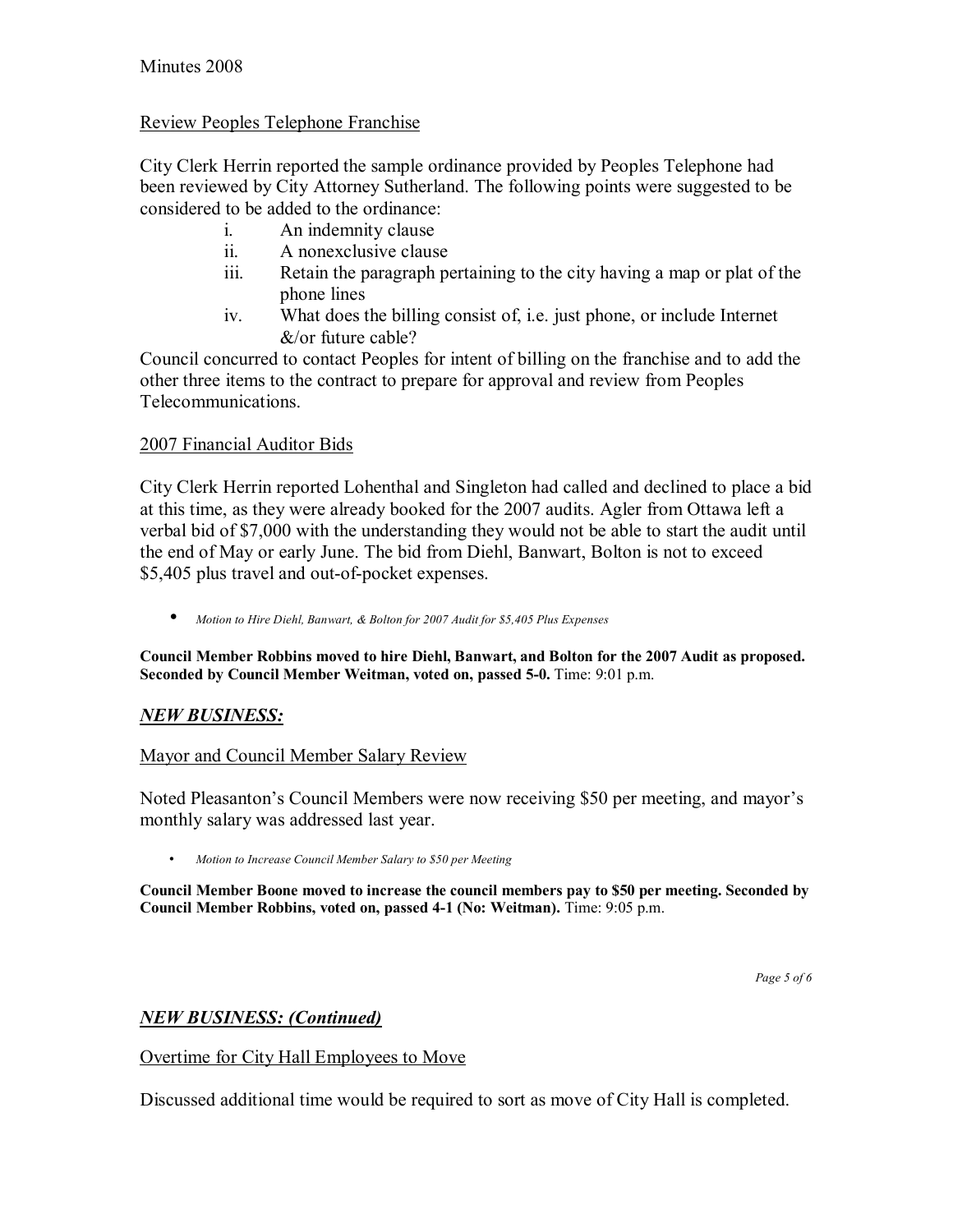Council concurred it was already discussed and known it would require additional overtime. Also it was ok to utilize the Fire Department when needed and available and could then donate to the Fire Department's Activity Fund.

#### Employee Salary Reviews

Discussed having an executive session for personnel or just having a cost of living raise.

• *Motion for 3.5% Raise to All Employees*

**Council Member Boone moved to give a 3.5% raise to all city employees. Seconded by Council Member Sullivan, voted on, Yes – 2 (Boone & Sullivan), No – 2 (Weitman and Robbins), Abstain –1 (Turpen). No majority, motion dies.** 

Tabled until next meeting.

#### KPERS Training Session

City Clerk Herrin requested attendance by Deputy City Clerk or City Clerk to the KPERS Training Sessions. Discussed the three relatively close were Overland Park, Shawnee, and Pittsburg.

• *Motion to Approve Attendance to KPERS Training Session*

**Council Member Turpen moved to have the Deputy City Clerk or the City Clerk attend the KPERS Workshop in Overland Park or Shawnee with per diem.** Motion was not seconded. **Council Member**  Turpen re-motioned to include choice of date and town at the employee's discretion. Seconded by **Council Member Weitman, voted on, passed 5-0.** Time: 9:22 p.m.

### 2008 Municipal Court Clerks' Conference

• *Motion to Approve Court Clerk Elder to Attend Conference*

**Council Member Weitman moved to approve Linda Elder to attend the Court Clerks Conference with per diem. Seconded by Council Member Sullivan, voted on, passed 5-0.** Time: 9:24 p.m.

### La Cygne Library Request for Alley Improvement

Discussed this alley being a public project. There is more usage, as the library's drop box requires use of the alley to use. Estimated about four loads of rock. Council Member Weitman agreed to donate the rock with other arranged transportation. Concurred area needed rock however it was obtained.

• *Motion to Rock Alley Behind Library as a Community Project*

**Council Member Boone moved to rock the alley behind the library as a community project. Seconded by Council Member Sullivan, voted on, passed 5-0.** Time: 9:30 p.m.

Council Member Weitman noted if transportation could be arranged he would donate the materials.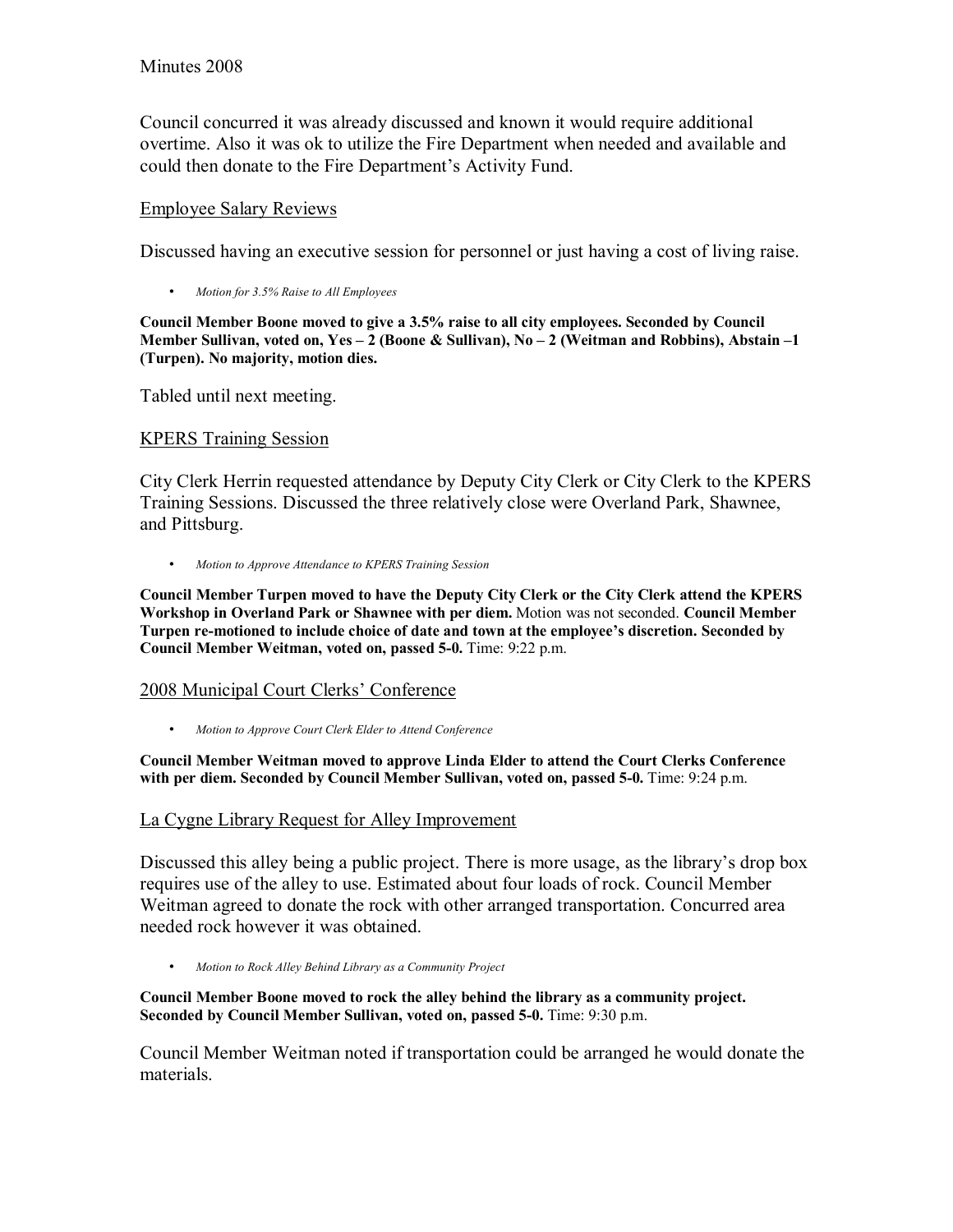#### Minutes 2008

#### KDOT Agreement with BNSF and City for Arms at Swan Street RR Crossing

City Attorney Sutherland noted this is a formality required by government funding.

• *Motion to Authorize Mayor to Sign KDOT Agreement for Swan Street RR Crossing Arms* 

**Council Member Weitman moved to authorize the mayor to sign the KDOT agreement for the railroad arms at the Swan Street Crossing. Seconded by Council Member Sullivan, voted on, passed 5-0.** Time: 9:33 p.m.

*Page 6 of 6* 

#### **Executive Session**

• *Motion to Go Into Executive Session* 

**Council Member Turpen moved to go into executive session for five minutes for discussion of personnel. Seconded by Council Member Weitman, voted on, passed 5-0.** Time: 9:35 p.m.

Others invited into or requesting a portion of time in executive session included: City Clerk Herrin.

Open Session Resumed at 9:43 p.m.

### **OTHER BUSINESS:**

#### Lettering for City Hall

Council Member Boone asked about the status of the lettering for the front of city hall. City Clerk Herrin noted due to tonight's full agenda it had been scheduled for the next meeting. Discussed contacting locals Dan Nasalroad and J. J. Isenhower, as they both do this type of work.

#### **CITY CLERK'S REPORT:**

Verbal Report:

 A] \$258,818 replacement cost value has been used to insure 206 Commercial at a cost  $\qquad \qquad$  of \$312.00 for coverage between November 21, 2007 – April 1, 2008.

Written Report:

A] Midwest Connections, Inc. High Speed Wireless Internet

B] Update Peoples Telephone Franchise

C] 2007 Financial Auditor Bids

D] KDOT Agreement with BNSF and City for Installing Arms at Swan Street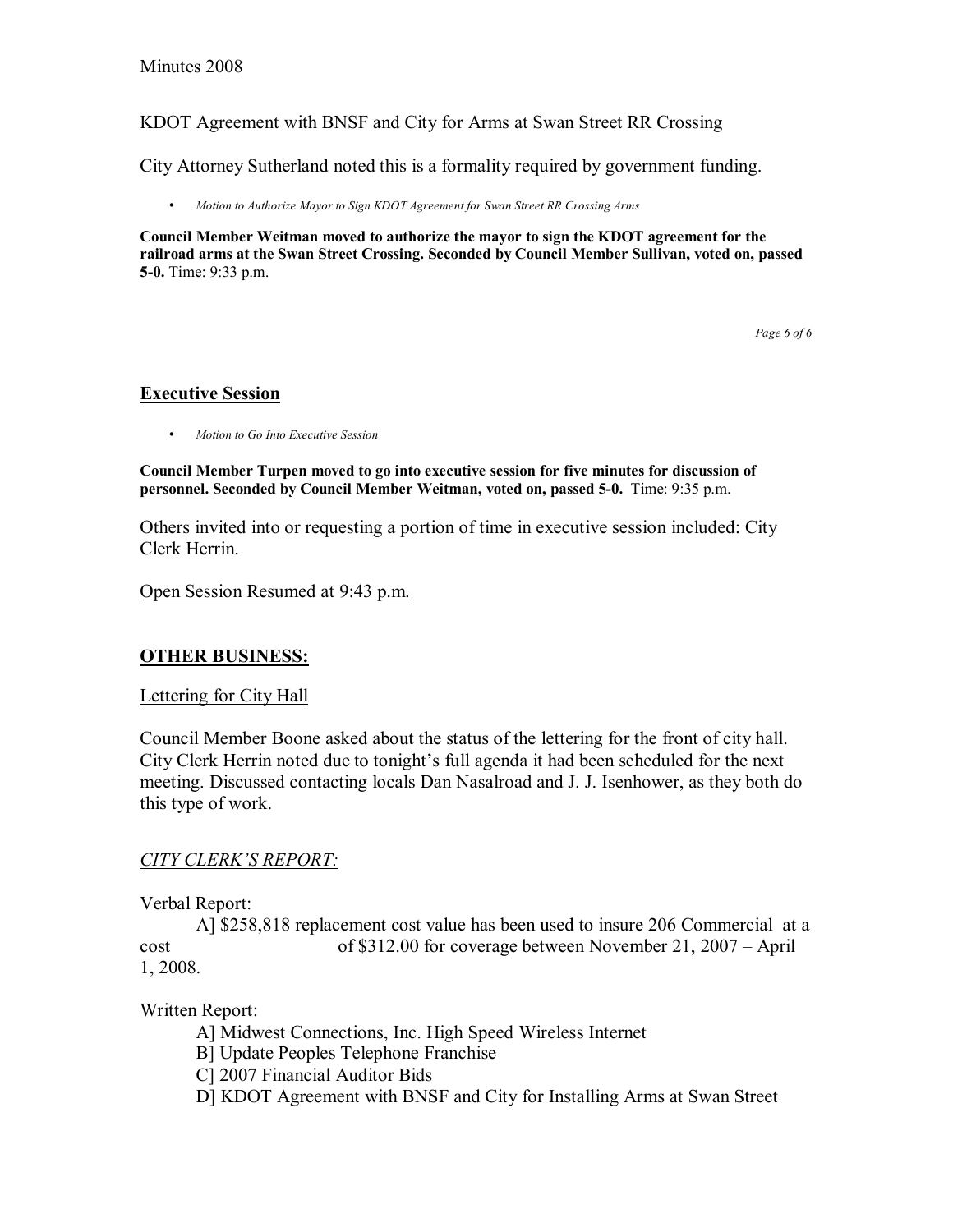E] Items to be Placed on Next Agenda

### **NOTES AND COMMUNICATIONS TO COUNCIL:**

a] None

## *ADJOURNMENT:*

• *Motion for Adjournment*

Motion was made by Deputy City Clerk Mahon to adjourn and seconded by Linn County News Reporter Judy Kinder.

As there was no further business **Council Members Sullivan and Boone moved to adjourn the meeting. Motion seconded by Council Member Weitman, voted on, 5-0.**

Meeting adjourned at 9:47 p.m.

I, \_\_\_\_\_\_\_\_\_\_\_\_\_\_\_\_\_\_\_\_\_\_\_\_\_\_\_\_\_\_\_\_\_\_\_\_\_\_\_\_, La Cygne City Clerk, do hereby declare the above to be true and correct, to the best of my knowledge, and do hereby subscribe my name this 6th day of February 2008.

*Pages 1 of 7*

## *REGULAR MEETING:*

The La Cygne City Council met in a regular session Wednesday, February 20, 2008, at the La Cygne Community Building. Council Members present were: Jerry Boone, Joe Turpen, Terry Weitman, and Robert 'Bob' Sullivan. Absent: Travis Robbins.

Others present included: City Clerk Devona Herrin; Deputy City Clerk Gary D. Mahon, City Police Chief James Dean; City Attorney John Sutherland; City Public Works Superintendent George Craig; Christine Teagarden; LeRoy Turpen; Assistant Fire Chief Dan Nasalroad; Scott Stainbrook; Judy Kinder; Linda Meisel; Esther Shields; Jean Allen; Melody Troth; Danny Troth; Jake Fleming; Bob Short; Terry Holmes; Mark Patience; Quentin Kurtz P.A.; Danny Weitman; Chris Epperson; Mike Ernst; Betty Ernst; and Michael Feldman.

Mayor Keith A. Smith called the meeting to order at 7:00 p.m.

### *MAYORS COMMENTS:*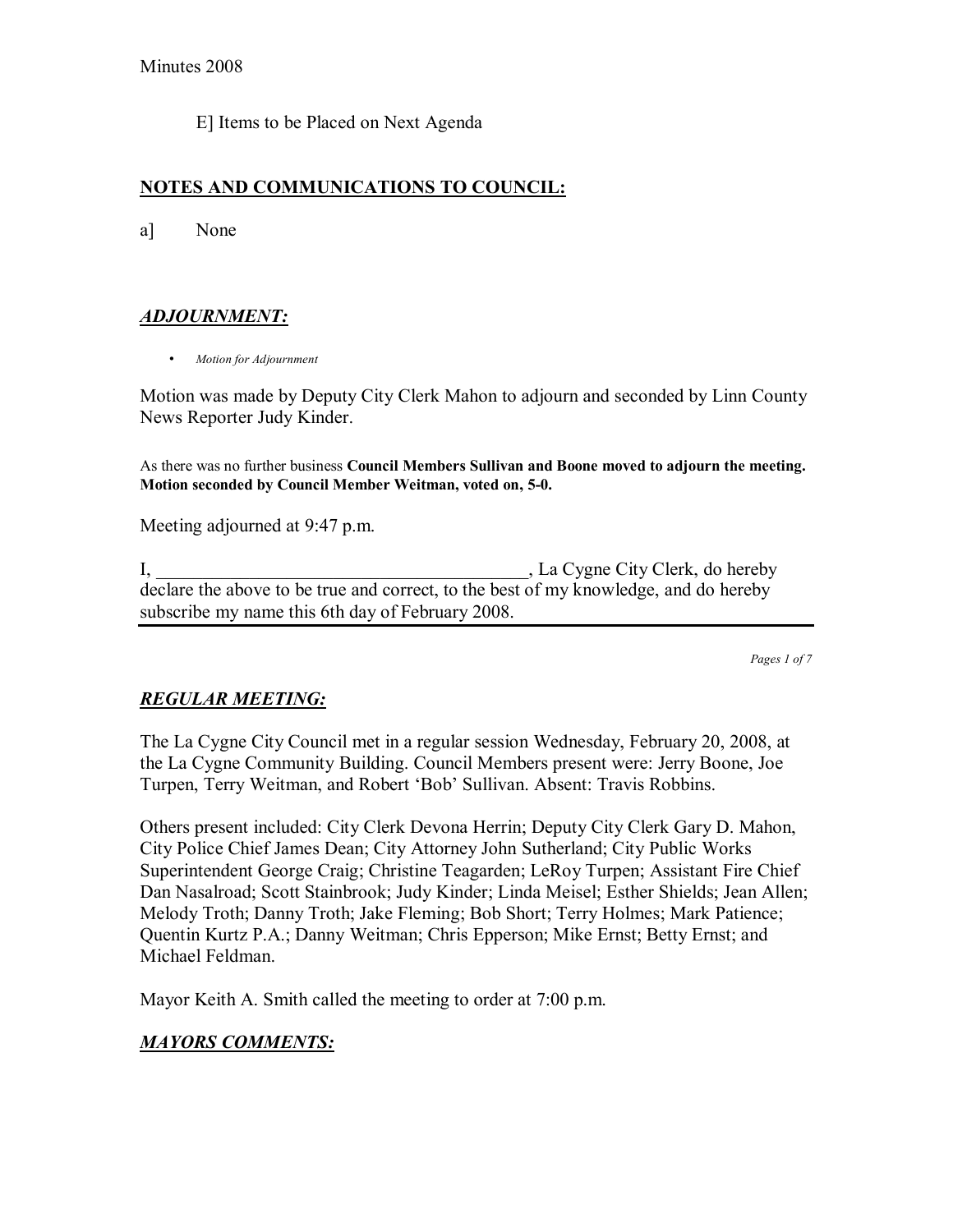- 1. Congratulations to the Prairie View High School Wrestling Team for placing first at the Regional meet; and to Coach Vandeventer for being named regional coach of the year.
- 2. Mayor Keith Smith read Council Member Travis Robbins' letter of resignation. He then recognized Council Member Robbins for his services to the city with a Certificate of Appreciation. Mayor Smith thanked him for all of his efforts towards city improvements and wished him the best.

# **EXECUTIVE SESSION**

• *Motion for Executive Session*

**Council Member Weitman moved to go in to executive session for 15 minutes legal and five minutes personnel for a total of up to twenty minutes. Seconded by Council Member Boone, voted on, passed 4-0.** Time: 7:04 p.m.

Others invited into executive session included: Deputy City Clerk Mahon.

Open Session resumed at 7:19 p.m.

## *CONSENT AGENDA:*

• *Motion to Approve Consent Agenda* 

### **Council Member Turpen moved to approve the consent agenda as presented that consisted of:**

 Check Register: February 7 - 20, 2008 Minutes of February 6, 2008 City Council Meeting January 2008 Budget and Treasurer Reports

## **Motion seconded by Council Member Sullivan, voted on, passed 4-0.** Time: 7:20 p.m.

*Page 2 of 7* 

## **DISCUSSION FROM THE FLOOR:**

### RWD #1 Regarding Water Connection with City:

RWD #1 Chairman Mike Feldman asked what the rural water district had done wrong? Why the city had turned the water off to the district? And, where does the district stand with the city?

Council Member Boone responded the city had been told by members of the rural water district that city water would not be used by the district any longer; then, the three customers closest to the city were discussed and the city meter had to be turned off to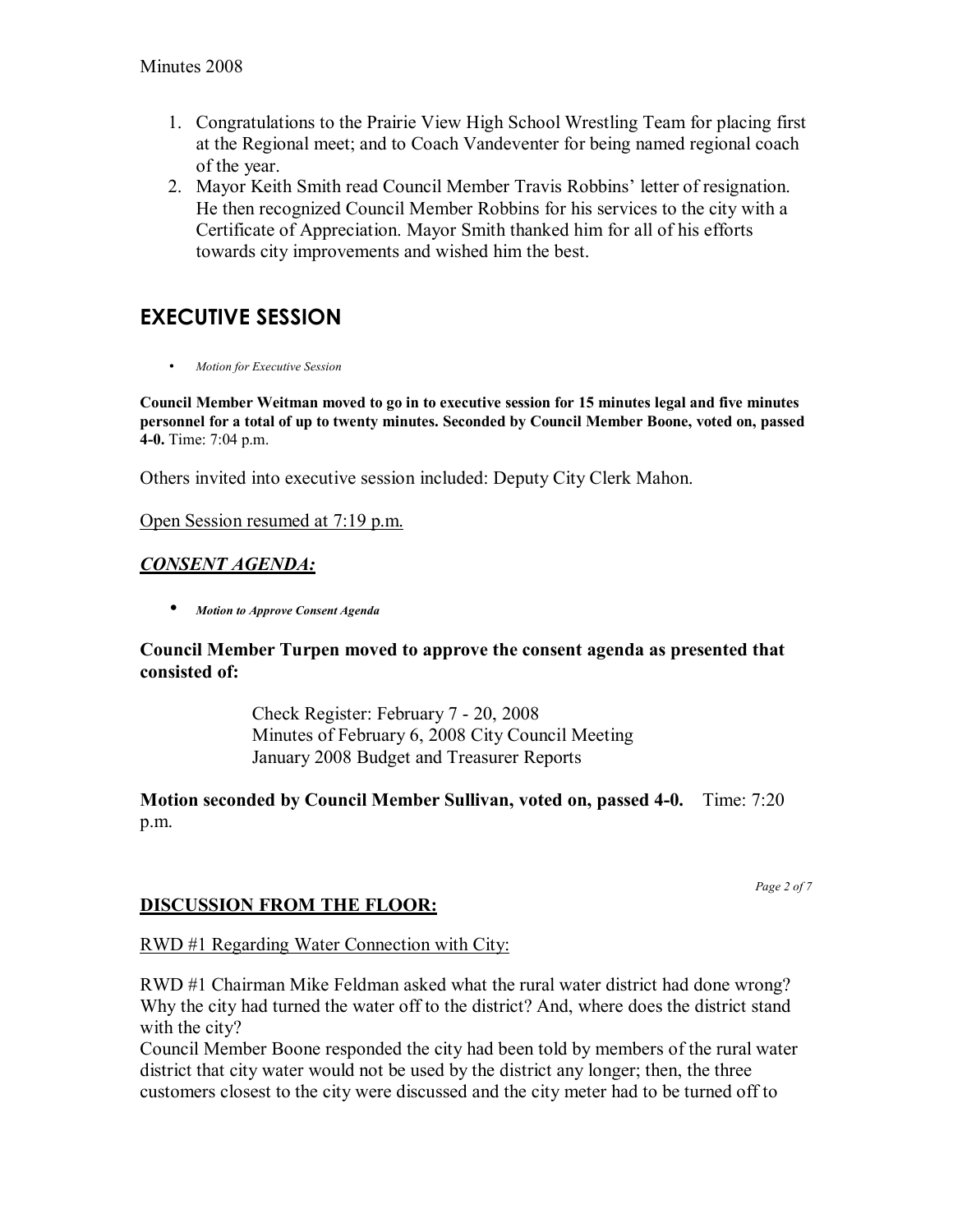prevent backflow into the cityís system. Later noted Mike Ernst was the RWD representative informing city personnel of discontinuing water service from the city. RWD Chairman Feldman noted this was the third time the district had changed over and did not wish to discontinue with the city.

Council Member Boone agreed the city wanted to continue to supply the district water including the previously agreed water to Power & Light.

RWD Chairman Feldman noted they have a minimum to purchase from Wholesale 13 and still don't know how to use both systems and both lines.

Discussed RWD #3 District being able to use water suppliers, however RWD #1 is set up differently and just how to split the system had not been determined yet.

Council Member Boone noted the city wanted to sell the district water with an agreement, and council concurred the goal was to work out something to continue to sell water. RWD Chairman Feldman noted they were trying to work out how to make it all work.

Mayor Smith explained Attorney Mike Shultz was to be present tonight on behalf of the city and had become ill. Asked if everyone could pick a time that would work and set down and see if this could be worked out? Chairman Feldman concurred they were here to work with the city.

Chairman Feldman introduced the rural water district's Attorney Quinton Kurtz. Mr. Kurtz noted the water contract was clear and the rural water district did not have to take any minimum; however, the desire was to make this work. Also, his December  $11<sup>th</sup>$  letter made it clear the rural water district did want to purchase water and did not understand how the city now thought they didn't want to purchase.

City Attorney Sutherland responded the city didn't feel it had any alternative on the day the water valve was shut off and there are no changes now.

Discussed and concurred to have a special meeting. Chairman Feldman thanked the council and noted they would be in touch.

## *REPORTS OF CITY OFFICERS:*

Police Chief and Codes Officer James W. Dean

- viii. Codes Enforcement Report:
	- 1. Reported was still working on removing a couple of cars in an alley; and, will be serving notice on a house on Chestnut.
	- 2. Disposal of 1996 Crown Vic: Currently stripping the vehicle of equipment. Have found OMB Guns would be willing to purchase the vehicle as a credit and then the police department could purchase items from OMB using that credit. Working on filling out the paperwork for OMB estimate.
	- 3. Training: Presented six training seminars occurring from March thru May with explanations for each. Due to time constraints deleting the request to attend the first seminar;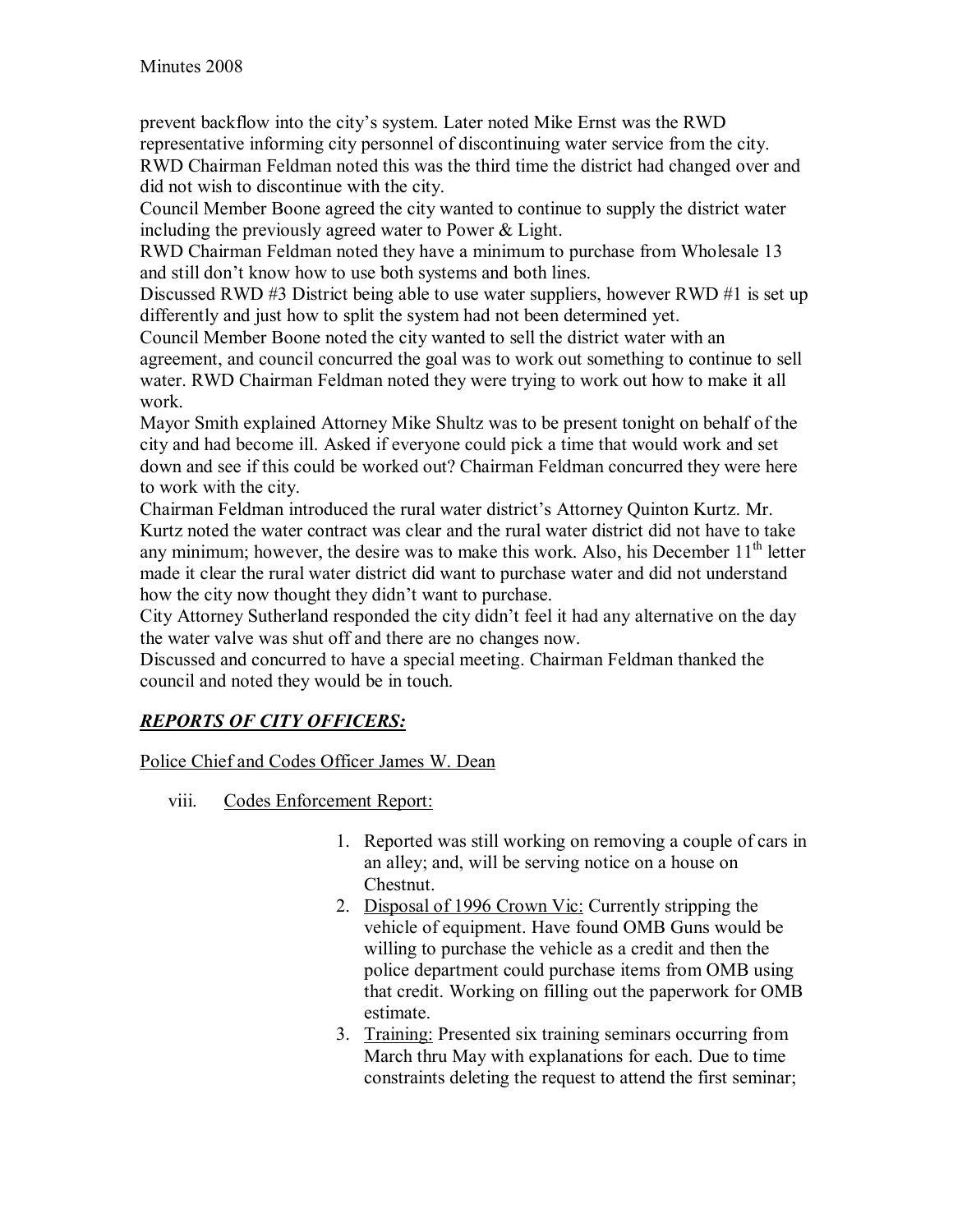however, requested attendance for the other five for training and certification requirements.

• *Motion to Attend Five Training Sessions*

Council Member Turpen moved to approve training sessions 2 -6 with the dates of March 13, March **19, March 27, April 8, and May 21st with per diem. Seconded by Council Member Boone, voted on, passed 4-0.** Time: 7:38 p.m.

> 4. KHP Training Today: Reported KHP is working on a software program that will be available to the city by January 2009.

> > *Page 3 of 7*

#### *REPORTS OF CITY OFFICERS: (Continued)*

Public Works Superintendent George Craig

- i. Training Workshop for Art Terry: Public Works Superintendent George Craig requested attendance for Art Terry to the Filter Profiling and Assessments Workshop, March 18-19, 2008 at Osawatomie, KS for a workshop fee of \$65.00 plus per diem. Ten hours of credit will be applied towards Art's water operator re-certification.
- *Motion to Approve Workshop for Art Terry*

**Council Member Turpen moved to approve Art Terry to attend the Filter Profiling and Assessment Workshop with workshop fee costs and per diem. Seconded by Council Member Sullivan, voted on, passed 4-0.** Time: 7:42 p.m.

#### Fire Chief Doug Lloyd

xiii. Fire Station Door: In the absence of Fire Chief Doug Lloyd, Assistant Fire Chief Dan Nasalroad reported the fire truck had been out of service last weekend due to the garage door malfunctioning again. A bill will be coming for the temporary repairs, which will hold for a while.

#### *STANDING COMMITTEE REPORTS:*

#### Water & Gas

viii. Gas Inquiry at Henson Line Area: PWS Craig reported the city is waiting to hear back from Leo Haynos with KCC.

#### Sewer

iv. Sewer Lagoon Repair & Additional Line Status: Deputy City Clerk Gary Mahon reported he would have the application to go into SRF, and then Engineer John Brann will forward the specs to the state for approval prior to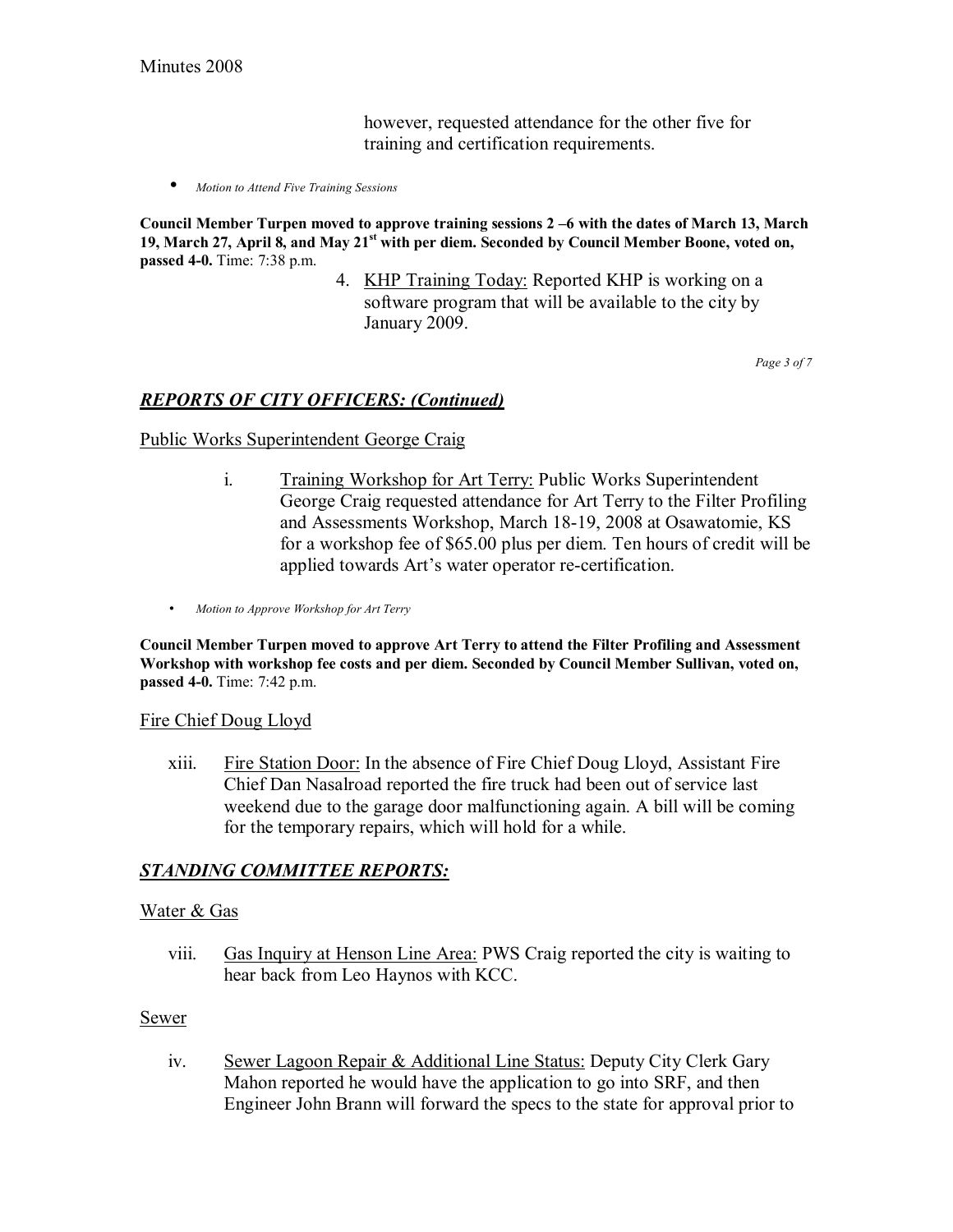placing the project out to bids. If the process stays on target the bids will be opened the second meeting in April and the construction can begin in May.

### Park

viii. Skate Board Park: Mayor Keith Smith presented a magazine write up for skate parks in small communities to pass on to the park board to add to the skate park information.

## Public Safety

i. Safety Measures for City Hall: Council Member Turpen asked if there would be any consideration for metal detectors or bulletproof protection for windows.

## Community Building

i. Ham Radio Club: Discussed comments received from the Ham Radio Club members regarding how nice the community building looks.

*Page 4 of 7* 

# *SPECIAL COMMITTEE REPORTS:*

### Fiesta Committee

Fiesta Committee Chairman Chris Epperson reported a carnival near Arma, Kansas had been contacted and was available September  $11 - 13$ , 2008. With their availability on those dates, the Fiesta has been set for that weekend. As for other events, currently planning on the same events as last year as well as a car show and a military presence that hopefully will not be deployed just before those dates.

### *UNFINISHED BUSINESS:*

### Midwest Connections, Inc. Contract

Deputy City Clerk Mahon presented a contract draft between Midwest Connections, Inc. and the City of La Cygne for the council review. He identified points within the contract of concerns previously discussed. Noted he would also like to add language to cover the description of the equipment to be placed on the tower. He had spoken with Josh White from Midwest Connections and they are planning on a new type of equipment than previously discussed and as soon as that description is available would add that to the contract if the council is interested. Then, if the council is ok with this draft, including the equipment language will forward the contract to Midwest Connections for their review and have the final draft ready for the next meeting for final council approval. Council concurred draft met approval with description of equipment added. Mayor Smith thanked Deputy City Clerk Mahon for working on the contract.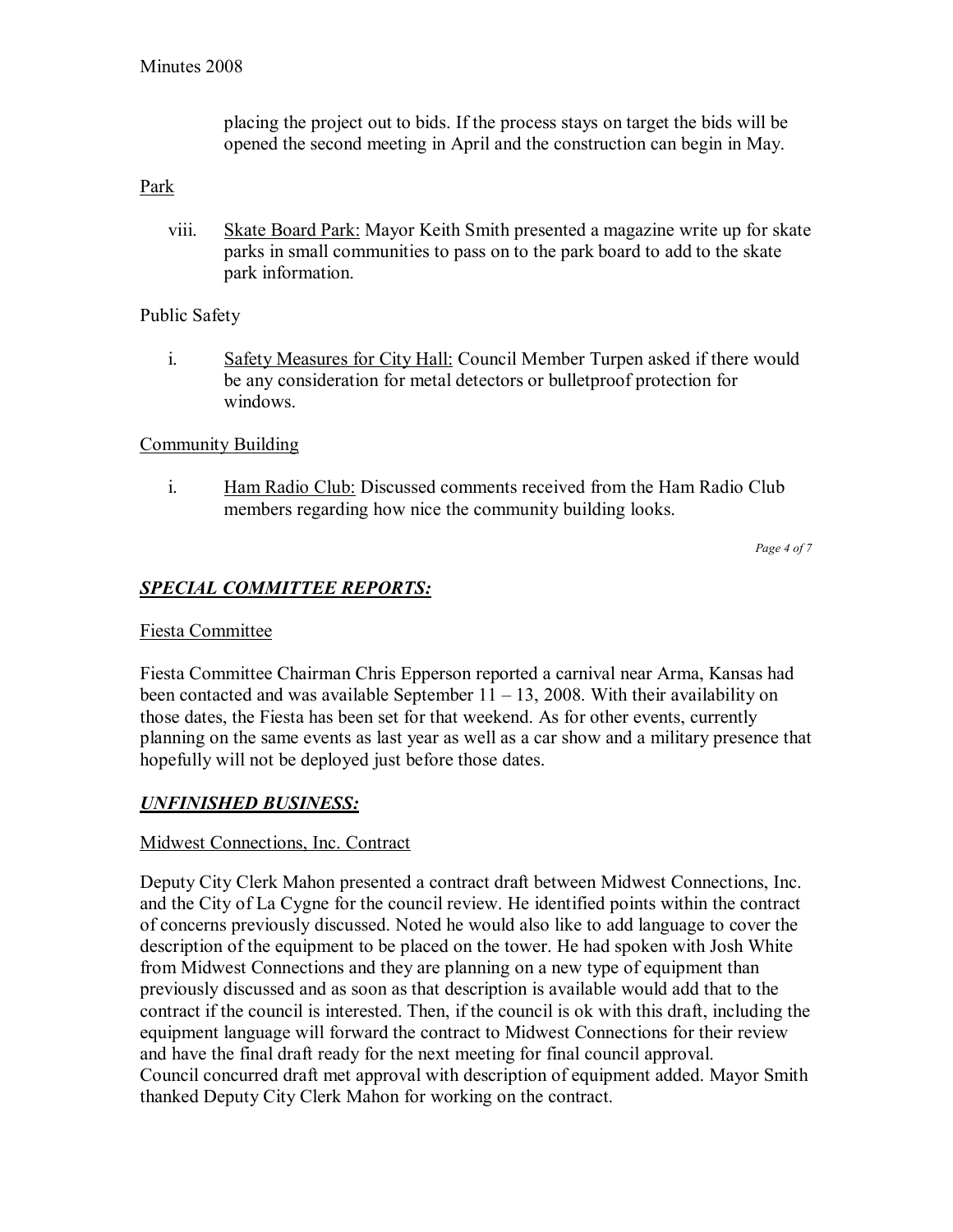## Signage for City Hall & Police Department at 206 Commercial

Deputy City Clerk Mahon reported he had asked Dan Nasalroad for a price on lettering for city hall and had not heard back from him yet. He had also asked Wilbur Fleming for lettering like what was on the Community Building, which are wood; and, J. J. Isenhour for metal lettering which he had been told would take a couple of weeks for a quote. Three individuals are working on different types of lettering and hopefully will have some information at the next meeting.

#### Peoples Telephone Franchise

City Clerk Herrin reported the attorney for Peoples Telephone was out of the office and had not had time to review the franchise ordinance. Requested tabling until the March 5<sup>th</sup> meeting. Tabled.

#### Ordinance #1359, Regarding Compensation to Council

Noted the motion made at the last meeting for council compensation change required the ordinance process.

• *Motion to Approve Ordinance #1359*

**Council Member Boone moved to approve Ordinance #1359 pertaining to compensation for council. Seconded by Council Member Sullivan, voted on, passed 3-1 (No: Weitman).** Time: 7:57 p.m.

### Resolution #319, Regarding Agreement for Swan St. Railroad Crossing

Noted the agreement with KDOT approved at the last meeting also required a resolution by the city to meet government requirements. This is the required resolution to go with the already approved agreement.

• *Motion to Approve Resolution #319, Regarding Agreement for Swan St. Railroad Crossing*

**Council Member Turpen moved to approve Resolution #319 regarding the agreement for the Swan Street Railroad Crossing Arms. Seconded by Council Member Sullivan, voted on, passed 4-0.** Time: 7:58 p.m.

*Page 5 of 7* 

### *NEW BUSINESS:*

### Computer Quotes for Water Plant & City Hall

Computer quotes from Jayhawk Software included two options for the water plant computer with the difference being less RAM and GB's for \$115 difference. Council concurred for the difference would rather have the higher capacity computer as should the need arise for the space it would be available. The computers have a three-year warranty. Computers', software, one 19" LCD monitor, and computer installation total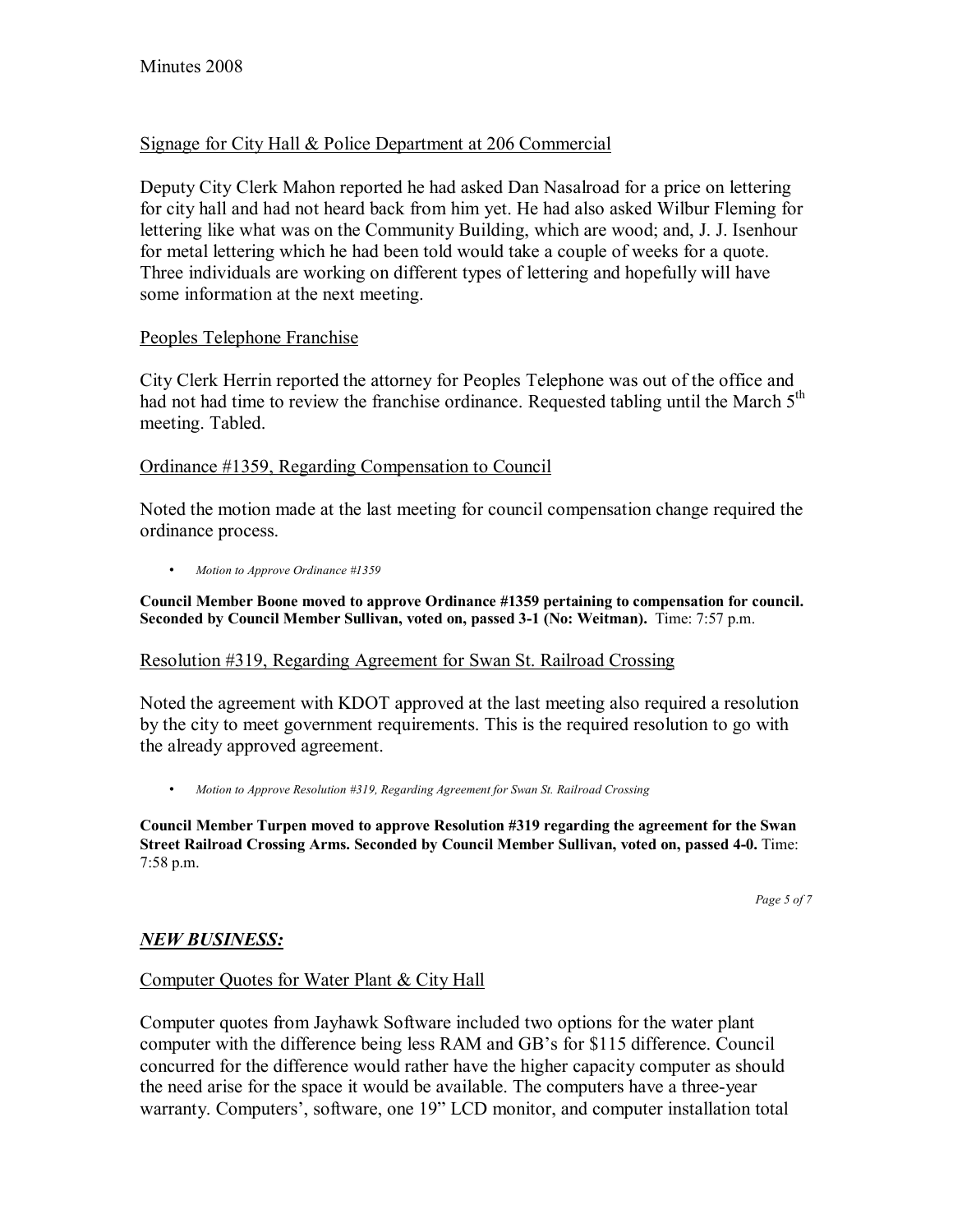### \$3,035.00.

• *Motion to Purchase Two Computers for \$3,035*

**Council Member Turpen moved to purchase two computers, one for the water plant and one for city**  hall for a total of \$3,035.00. Seconded by Council Member Weitman, voted on, passed 4-0. Time: 8:02 p.m.

#### Copier Replacement Quote

Reviewed quote from Modern Copy Systems to replace the three-year-old copier previously purchased from same company. With trade in the cash price is \$5,225.00. Three years ago the trade in replacement cost was \$5,100. Also checked with other cities in the county; Mound City has just taken bids on a copier and purchased from Modern Copy Systems. The high school and library also utilize this company for copiers, as their service is always prompt and courteous. Also reviewed the option of a per year maintenance contract for \$1,000 a year. Cost will be split between various funds.

• *Motion to purchase New Copier for \$5,225*

**Council Member Turpen moved to purchase a Digital Laser KM 3060 for \$5,225.00 after trade in. Seconded by Council Member Sullivan, voted on, passed 4-0.** Time: 8:05 p.m.

#### City Hall Window Coverings

Deputy City Clerk Gary Mahon reported the cost of window coverings for the police department and city hall to provide security and privacy when needed. The cost is around \$203 each for a total of about \$1,400 - \$1,500. The coverings are energy efficient and should prevent anyone outside from seeing figures inside. Actual cost unknown until ordered.

• *Motion to Purchase Window Coverings for up to \$1,500*

**Council Member Turpen moved to approve the purchase of window blinds for a cost of up to \$1,500. Seconded by Council Member Sullivan, voted on, passed 3-1 (No: Boone).** Time: 8:10 p.m.

### Records Disposition List

Presented request to destroy city records/documents meeting destruction requirements as per state requirements, which refer to the City of Topeka's retention procedure policy. In reviewing the method of destruction, determined a form listing the items should be presented to the council. There are several pages to the destruction requirements; most records/documents can be destroyed 2, 3, and 5 years after expiration. Some records are retained permanently. Council concurred for employees to follow the state/Topeka destruction policy. Council Member Turpen asked for the city to retain payroll for ten years instead of the discussed five years (pertaining to detailed wage and hours worked data).

### Review City Goals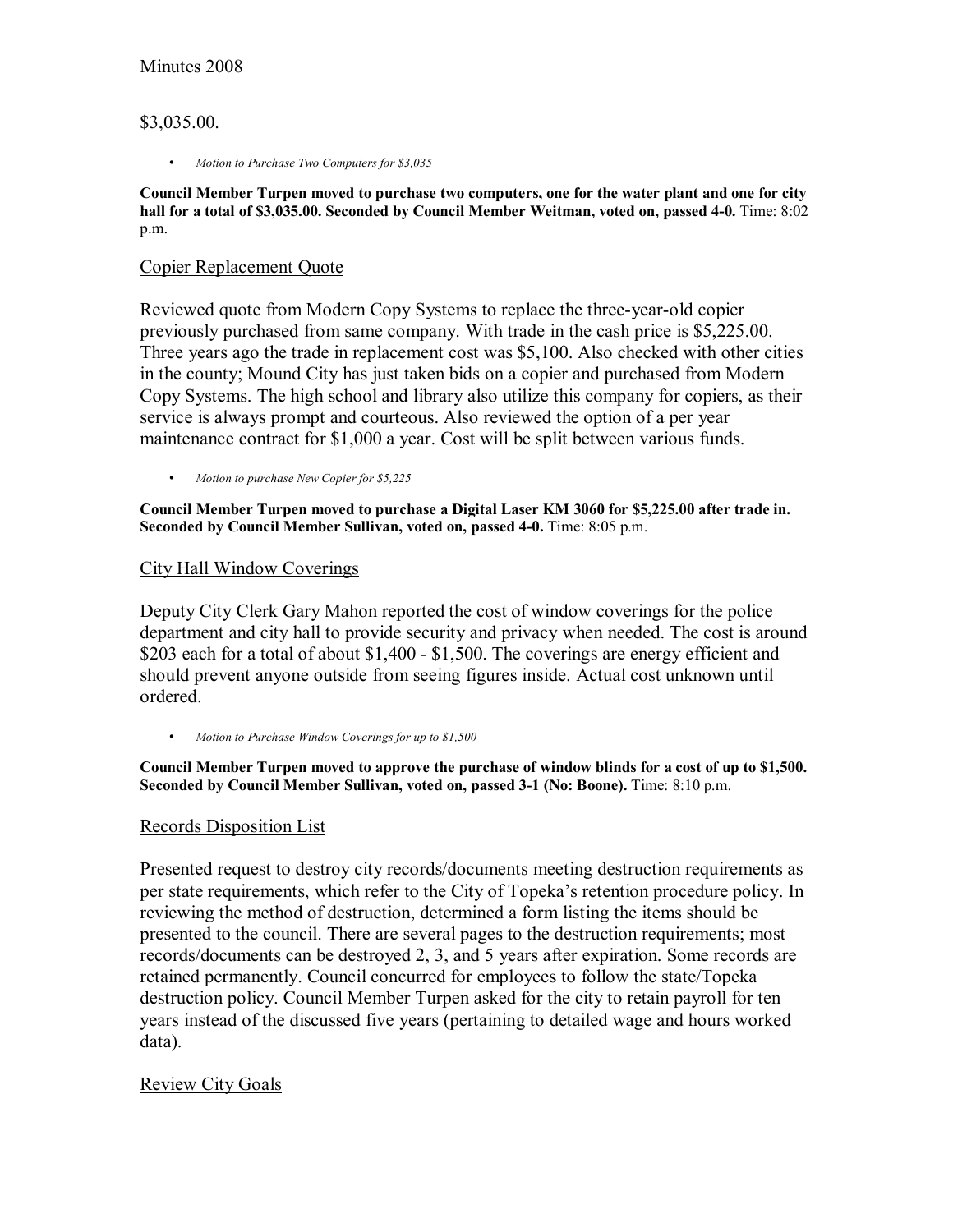#### Minutes 2008

Tabled due to time constraints.

#### **Executive Session**

• *Motion to Go Into Executive Session* 

**Council Member Turpen moved to go into executive session for up to seventy-five minutes for discussion of legal, personnel, trade secrets, and land acquisition following a ten-minute break. Seconded by Council Member Boone, voted on, passed 4-0.** Time: 8:18 p.m.

Others invited into or requesting a portion of time in executive session included: Public Works Superintendent George Craig, Deputy City Clerk Gary Mahon, City Clerk Devona Herrin and Police Chief James Dean.

Open Session Resumed at 9:28 p.m.

## **OTHER BUSINESS:**

#### Employee Salary Reviews

• *Motion for 3.5% Raise for Full Time Employees*

**Council Member Turpen moved to give all full time employees a 3.5% raise. Seconded by Council Member Boone, voted on, passed 4-0.** Time: 9:29 p.m.

#### Desk Planners

City Clerk Herrin asked about increasing the number of desk planners ordered from 150 to 200. This increased number will create a cost of \$500 - \$600. Council concurred.

#### New Horizon Fuel Contracts

Reported the fuel contracts changed this year would require council approval. The contracts are good until all of the available fuel is committed. This has happened. There is the possibility of being able to contract in the next few weeks for a different amount, therefore requested permission to sign up after discussing with someone so as to have the opportunity while the fuel is available. Concurred Mayor Smith would review if a contract became available.

### **CITY CLERK'S REPORT:**

Written Report:

- A] Midwest Connections, Inc. High Speed Wireless Internet
- B] Peoples Telephone Franchise
- C] Gas Inquiry at Henson Line Area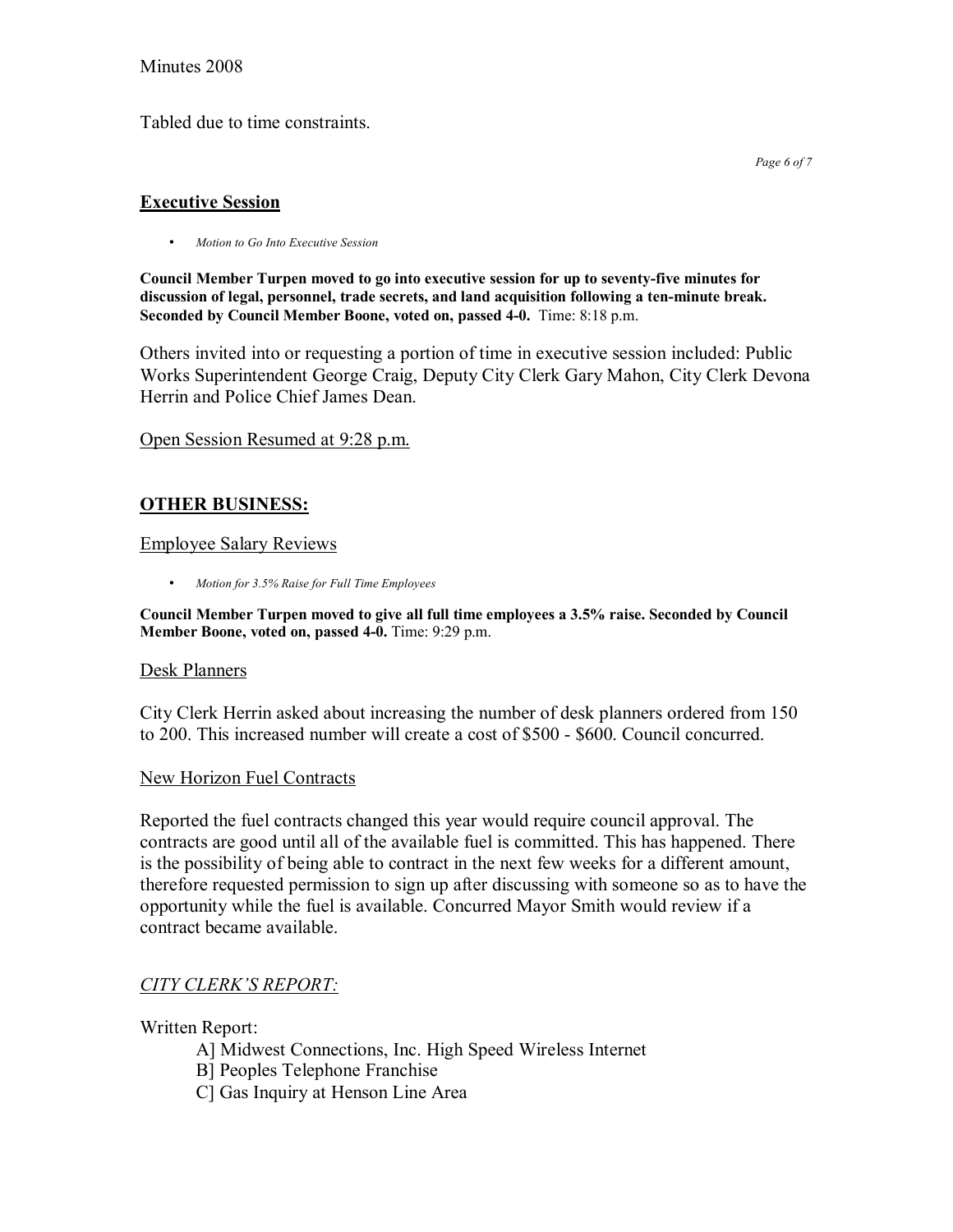- D] KDOT Agreement with BNSF and City for Installing Arms at Swan Street
- E] 1996 Crown Vic Disposal
- F] Ordinance #1359, Regarding Compensation to Council
- G] Computer Quotes for Water Plant & City Hall
- H] Copier Replacement Quote

## **NOTES AND COMMUNICATIONS TO COUNCIL:**

- a] *Kansas Government Journal,* Volume 94, Number 1, January 2008
- b] "Thank You" from Amateur Radio Club
- c] Fiesta 2007 Financial Report by Deputy City Clerk Mahon
- d] ëLeague Newsí Volume 13, Number 5, February 15, 2008

*Page 7 of 7* 

## *ADJOURNMENT:*

• *Motion for Adjournment*

**Council Member Turpen moved to adjourn. Seconded by Council Member Sullivan, voted on, 2-2 (No: Boone and Weitman). Mayor Smith moved to adjourn.** Time: 9:36 p.m.

### **Mayor Smith rescinded adjournment and reopened the meeting.**

### *OTHER BUSINESS (Continued):*

#### Resignation of Officer Lori Dennis

Police Chief Dean reported Officer Lori Dennis notified him of her immediate resignation effective February 18, 2008.

• *Motion to Accept Resignation of Officer Lori Dennis* 

**Council Member Boone moved to accept the immediate resignation of Lori Dennis. Seconded by Council Member Sullivan, voted on, passed 4-0.** Time: 9:37 p.m.

### *ADJOURNMENT:*

• *Motion for Adjournment*

As there was no further business **Council Member Turpen moved to adjourn the meeting. Motion seconded by Council Members Boone, voted on, 4-0.**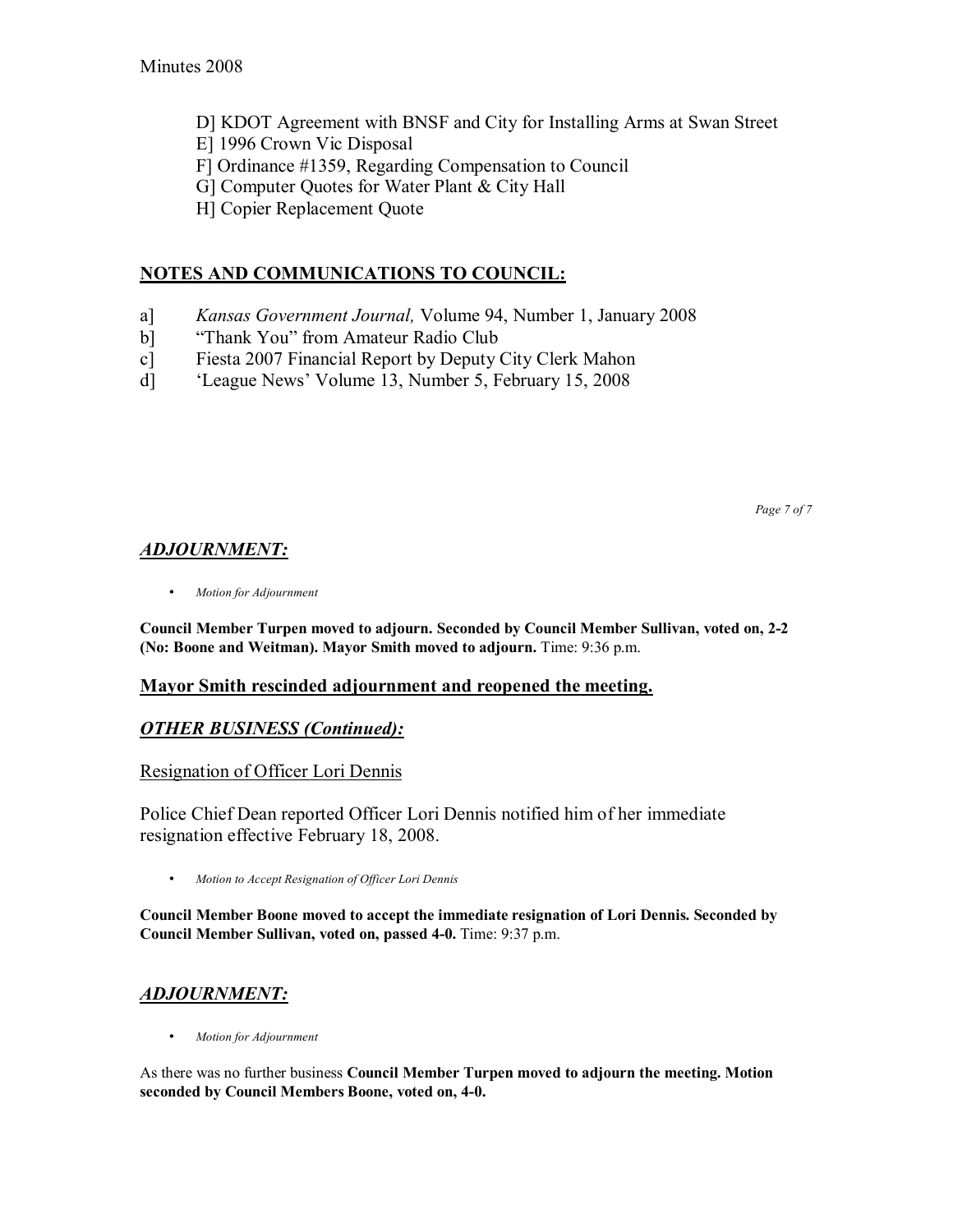Meeting adjourned at 9:38 p.m.

I, \_\_\_\_\_\_\_\_\_\_\_\_\_\_\_\_\_\_\_\_\_\_\_\_\_\_\_\_\_\_\_\_\_\_\_\_\_\_\_\_, La Cygne City Clerk, do hereby declare the above to be true and correct, to the best of my knowledge, and do hereby subscribe my name this 20th day of February 2008.

# *REGULAR MEETING:*

The La Cygne City Council met in a regular session Wednesday, March 5, 2008, at the La Cygne City Hall. Council Members present were: Jerry Boone, Joe Turpen, Robert ëBobí Sullivan and Terry Weitman. Absent: Open Position.

Others present included: City Clerk Devona Herrin; Deputy City Clerk Gary D. Mahon; City Police Chief James Dean; City Attorney John Sutherland; City Public Works Superintendent George Craig; City Treasurer Linda Elder; Jodi Wade; Fire Chief Doug Lloyd; Trevor Riley; Judy Kinder; Linda Meisel; Scott Stainbrook; Robert Blanck; and Mike Shultz P.A.

Mayor Keith A. Smith called the meeting to order at 7:00 p.m.

## *MAYORíS COMMENTS:*

- i. Thanks to all of the city hall workers and public works crew as well as all others who helped put the new city hall together. Hope all enjoy the different building; it's a place the city can be proud of.
- ii. Thanks to Terry Weitman for the donation of the rock behind the library and city hall.
- iii. Acknowledged a thank you letter from the Max Thayer family.

## *CONSENT AGENDA:*

• *Motion to Approve Consent Agenda* 

## **Council Member Turpen moved to approve the consent agenda as presented that consisted of:**

Check Register: February  $22 - March\ 5, 2008$ Minutes of February 16, 2008 City Council Meeting

**Motion seconded by Council Member Sullivan, voted on, passed 4-0.** Time: 7:07 p.m.

# **DISCUSSION FROM THE FLOOR:**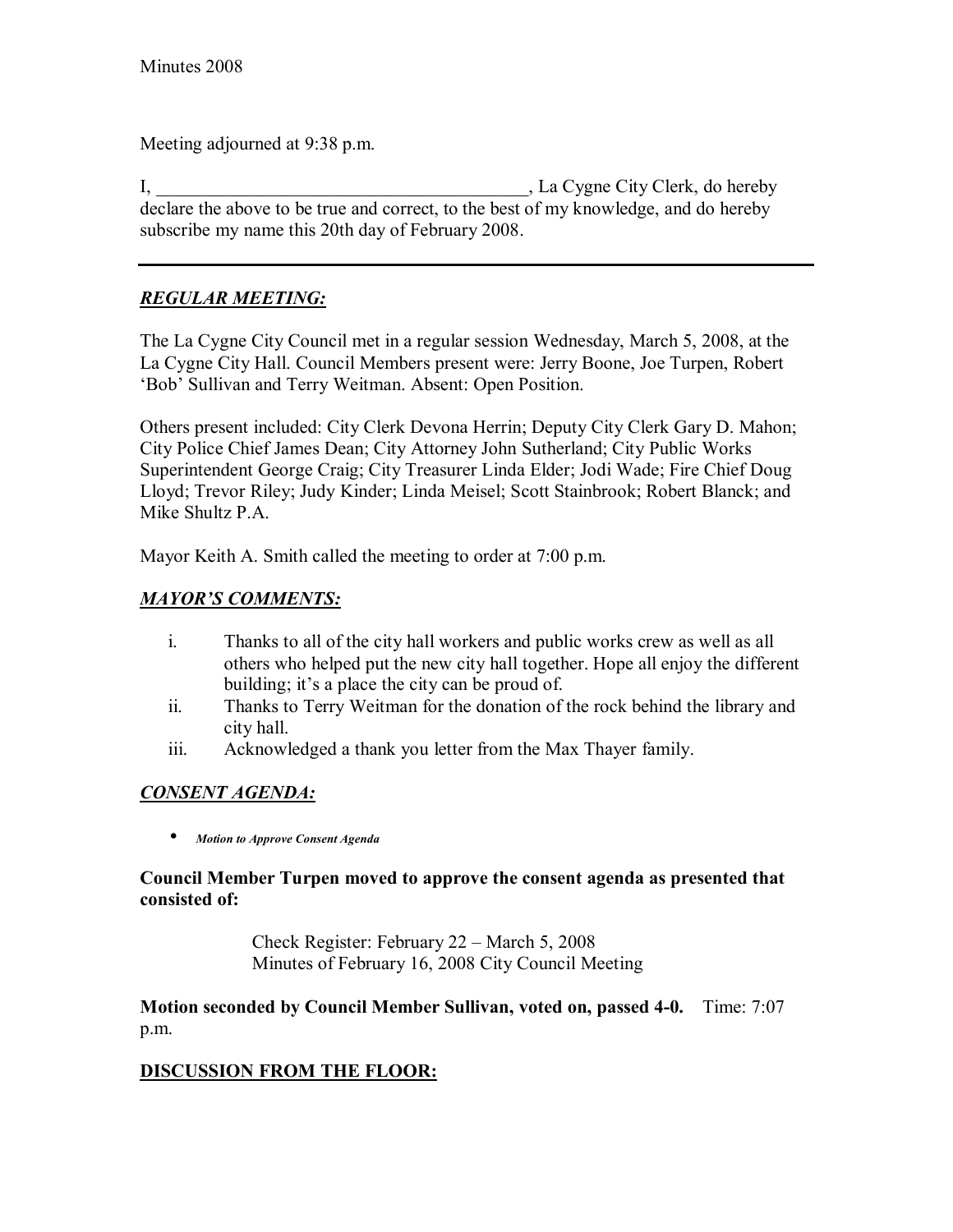### None

## *REPORTS OF CITY OFFICERS:*

## Police Chief and Codes Officer James W. Dean

- ix. Codes: Reported a Notice to Appear for a codes violation had been served.
- x. New Police Officer: Currently running background checks on applicants.

### Fire Chief Doug Lloyd

xiv. New Station: Fire Chief Doug Lloyd reported the fire department is ëmoving fast on going nowhere' on finishing the building. Asked for a letter from the city, maybe by John Sutherland, to the county about finishing the building. The portion committed by the city has been completed. Council Member Turpen reported he had sent an email to all three commissioners asking about the completion of the building. City Attorney Sutherland agreed to check with the county. Doug also noted the county is asking the fireman to do the electric and plumbing and they are not qualified for this type of work on the project.

*Page 2 of 5* 

## *REPORTS OF CITY OFFICERS: (Continued)*

### Fire Chief Doug Lloyd (Continued)

- xv. FEMA/AFG: Requested approval to apply for a grant in the amount of \$76,900. If the city is selected for approval the city will share a 5% match, or \$3,845 for \$73,066 grant dollars. Fire Chief Lloyd also asked if the city was interested in applying for a grant for a new fire truck. The city would again be responsible for 5% of the cost if approved for the grant. Council agreed if he was willing to complete the grant application and if the city was selected the council would find the funds for the 5% match.
- xvi. Donation of SCBA: The city fire department received a donation from the Garnett Fire Department for 6 SCBA packs. A Thank You letter has been sent.
- xvii. Fire Truck: Tanglewood has asked if the city would be interested in taking the fire truck donated to them back. They have determined they will not be ready to establish a working fire department before at least another nine years. The fire department would like to park it by the fire station and go over it as time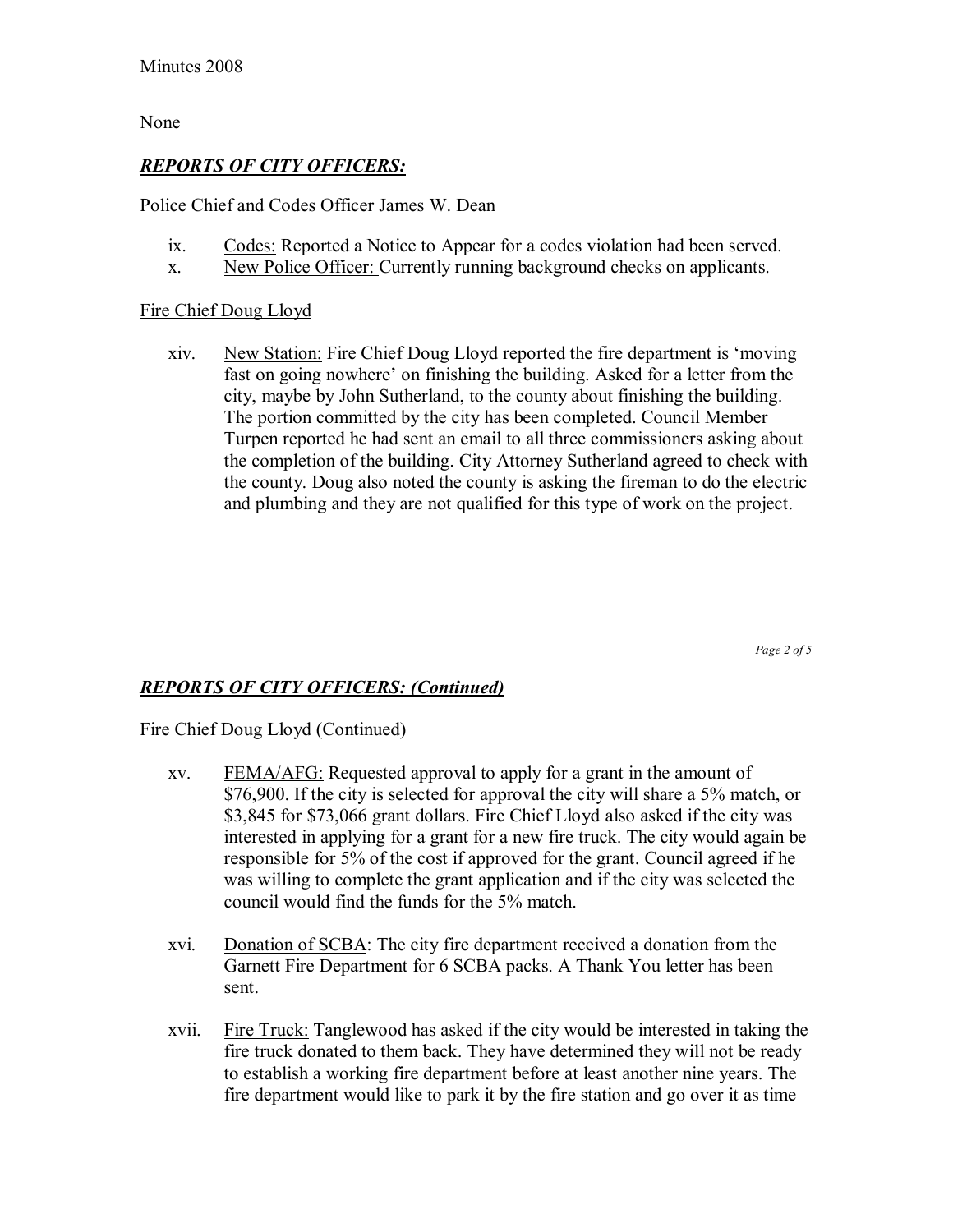allows determining if it is worth fixing back up and running, or scrapping it out if not worth the repairs. Council concurred it was ok to check into the status of the truck.

xviii. Emergency Management Meeting: Reported the committee has new members and they are working towards getting ready for storms.

## *STANDING COMMITTEE REPORTS:*

#### Water & Gas

ix. Gas Supply Inquiry at Henson Line Area: Tabled.

#### **Sewer**

v. Sewer Lagoon Repair & Additional Line Status: Waiting on engineer.

#### Park

ix. Jodi Wade with New Pool Update: Jodi Wade reported: 1. The committee has reviewed preliminary drawing and sent in request for alterations. 2. Plan to have the final drawings at the May 3<sup>rd</sup> Mayfest. 3. The plans for the Mayfest are going well. They are receiving inquiries, have a lot of volunteers, and monetary donations.

### Public Safety

ii. Dr. Justesen to Join Local Medical Clinic: Council Member Turpen announced Dr. Justesen would be joining the La Cygne Medical Clinic on April  $14<sup>th</sup>$ . There will be an Open House to meet the new doctor on March  $13<sup>th</sup>$ from 5-7 p.m. at the Community Building. Olathe Medical Services will serve refreshments. All are invited to attend.

### Community Building

- ii. Waive Fee for  $5<sup>th</sup>$  Grade Traveling Basketball Team: Mayor Smith read the request for the city to consider waiving the community building fee for the fundraiser being held for the 5<sup>th</sup> Grade Traveling Basketball Team.
- *Motion to Approve Waiving Fee for 5th Grade Traveling Basketball Team Fundraiser*

**Council Member Turpen moved to waive the community building fee for the 5th Grade Traveling Basketball Team fundraiser. Seconded by Council Member Sullivan, voted on, passed 4-0.** Time: 7:25 p.m.

### *UNFINISHED BUSINESS:*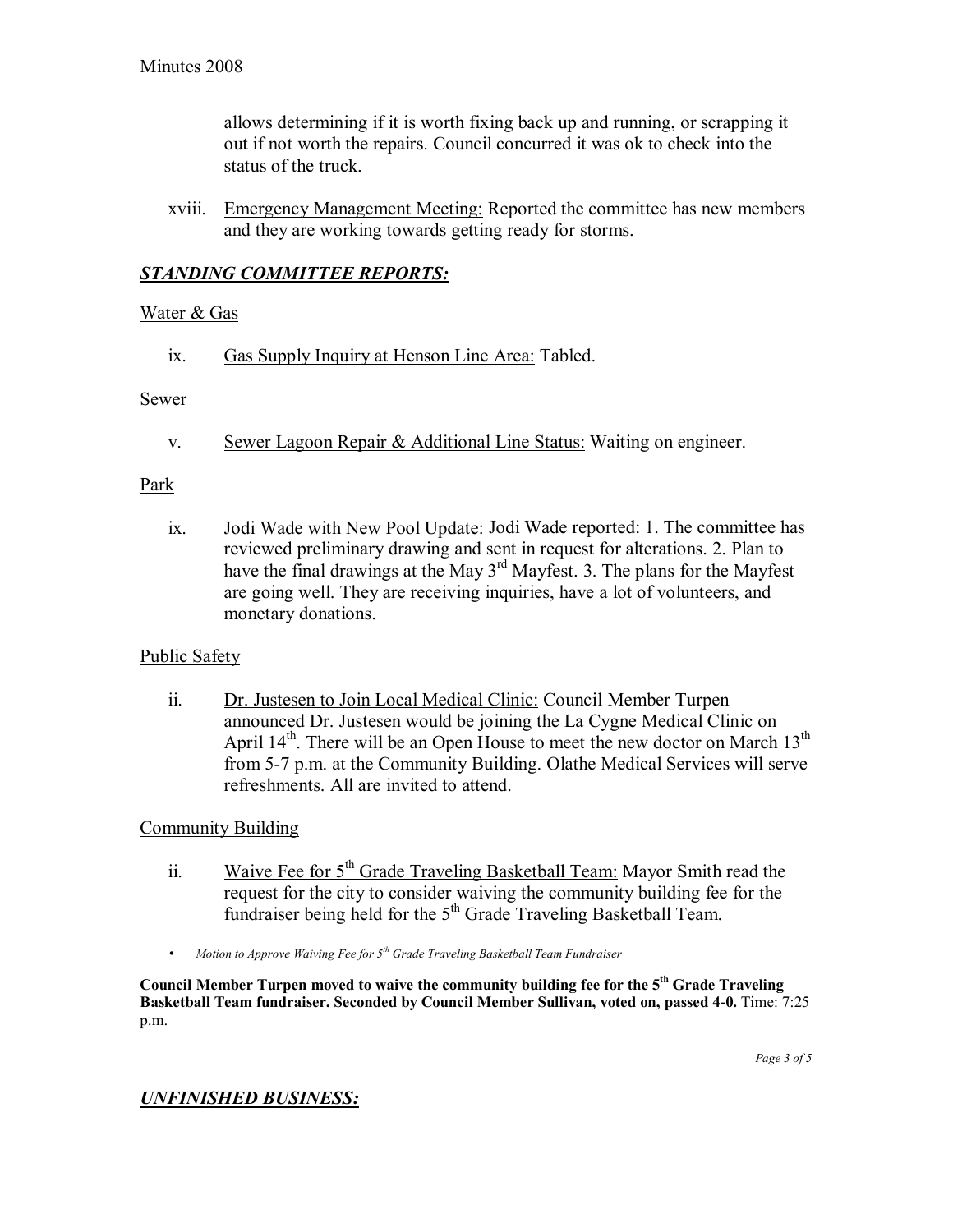# Midwest Connections, Inc. Contract

Deputy City Clerk Mahon requested to table until later in the meeting to allow time for the possibility of a representative to arrive.

# Thank You's

City Treasurer Linda Elder thanked the council for the raise for the city employees. She also thanked George and all of the public works employees for their help and Linda Meisel for her help.

Deputy City Clerk Mahon thanked the council and city citizens for providing a much improved city hall for a much improved work environment and city hall to be proud of.

# *EXECUTIVE SESSION:*

• *Motion for Executive Session*

**Council Member Turpen moved to go into executive session for legal for up to thirty minutes.**  Seconded by Council Member Boone, voted on, passed 4-0. Time: 7:27 p.m.

Others invited into executive session included: City Clerk Herrin, Deputy City Clerk Mahon, Public Works Superintendent George Craig, and Attorney Mike Shultz.

## Open Session Resumed at 7:57 p.m.

# *UNFINISHED BUSINESS: (Continued)*

# Signage for 206 Commercial

Deputy City Clerk Mahon reported:

- i. J. J. Isenhour has informed him he is too backed up with other work to give a bid at this time.
- ii. Dan Nasalroad is having trouble obtaining a cost, as this is not the normal lettering he handles.
- iii. Wilbur Fleming will charge \$20 a letter for wood letters like what is on the Community Building.

Mayor Smith reported Dan Bosley of Thriftway had been involved in having some signs made, so might be a contact on others who make signs. Deputy City Clerk Mahon noted he was thinking about metal signs like what was previously on the bank across the street. Mayor Smith asked if Joe Atwood at the High School shop would possibly have someone who could make them as a project. Deputy City Clerk will continue to check for different types of a sign.

## Peoples Telephone Franchise, Ordinance #1360

City Clerk Herrin reported Peoples Telecommunications had reviewed the ordinance presented at the table.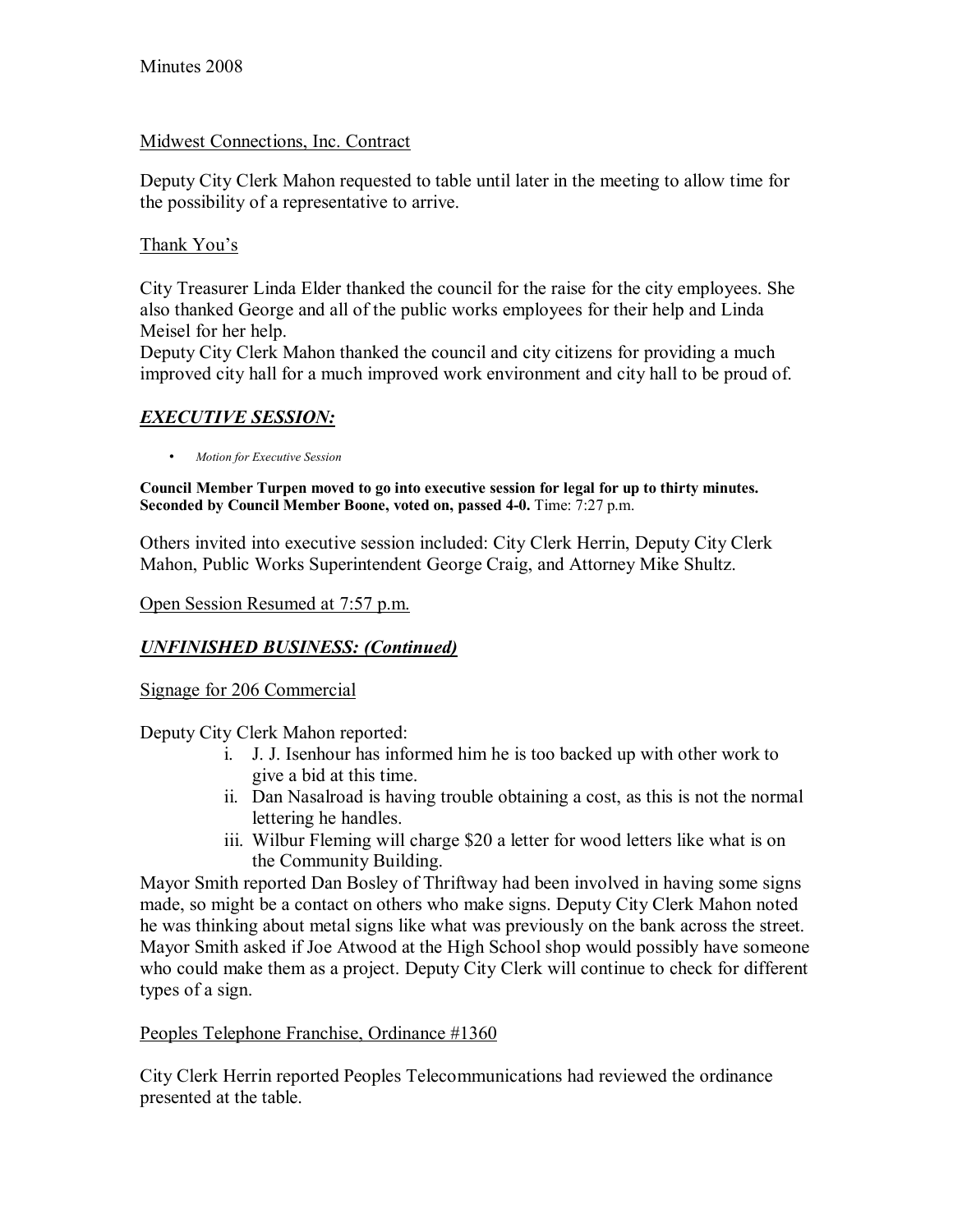• *Motion to Approve Ordinance #1360, Peoples Telephone Franchise*

#### **Council Member Turpen moved to approve Ordinance #1360 pertaining to the Peoples Telephone Franchise. Seconded by Council Member Weitman, voted on, passed 3-1 (No: Boone).** Time: 8:06 p.m.

## *NEW BUSINESS:*

Sponsor Spring Citywide Garage Sale

Council agreed to sponsor the Spring Citywide Garage Sale on Saturday, May 3rd.

*NEW BUSINESS: (Continued)*

Division of Accounts & Reports Training Schedule

• *Motion for City Clerk or Deputy City Clerk to Attend DAR Training*

**Council Member Turpen moved to approve one office person to attend the training classes on April 2nd and June 6th, depending on who is available. Seconded by Council Member Sullivan, voted on, passed 4-0.** Time: 8:10 p.m.

Close Compactor for Easter, Sunday, March 23rd

Request was for closing the compactor for Easter, Sunday, March  $23<sup>rd</sup>$  recognizing the employee is off without holiday pay.

• *Motion to Close compactor for Easter, Sunday, March 23rd*

**Council Member Turpen moved to approve closing the compactor on Sunday, March 23rd for Easter. Seconded by Council Member Boone, voted on, passed 4-0.** Time: 8:12 p.m.

#### Rate for Cleaning City Hall

Discussed \$75 a week, or possibility of an hourly rate, to include windows and the outside front along with the inside.

• *Motion to Pay \$75 a Week to Clean City Hall* 

**Council Member Boone moved to pay \$75 a week for cleaning city hall. Seconded by Council Member Sullivan, voted on, passed 4-0.** Time: 8:13 p.m.

## *UNFINISHED BUSINESS: (Continued)*

#### Midwest Connections, Inc. Contract

Deputy City Clerk Mahon presented a final draft for council approval reviewing the changes from the previous agreement. The latest draft included three free Internet

*Page 4 of 5*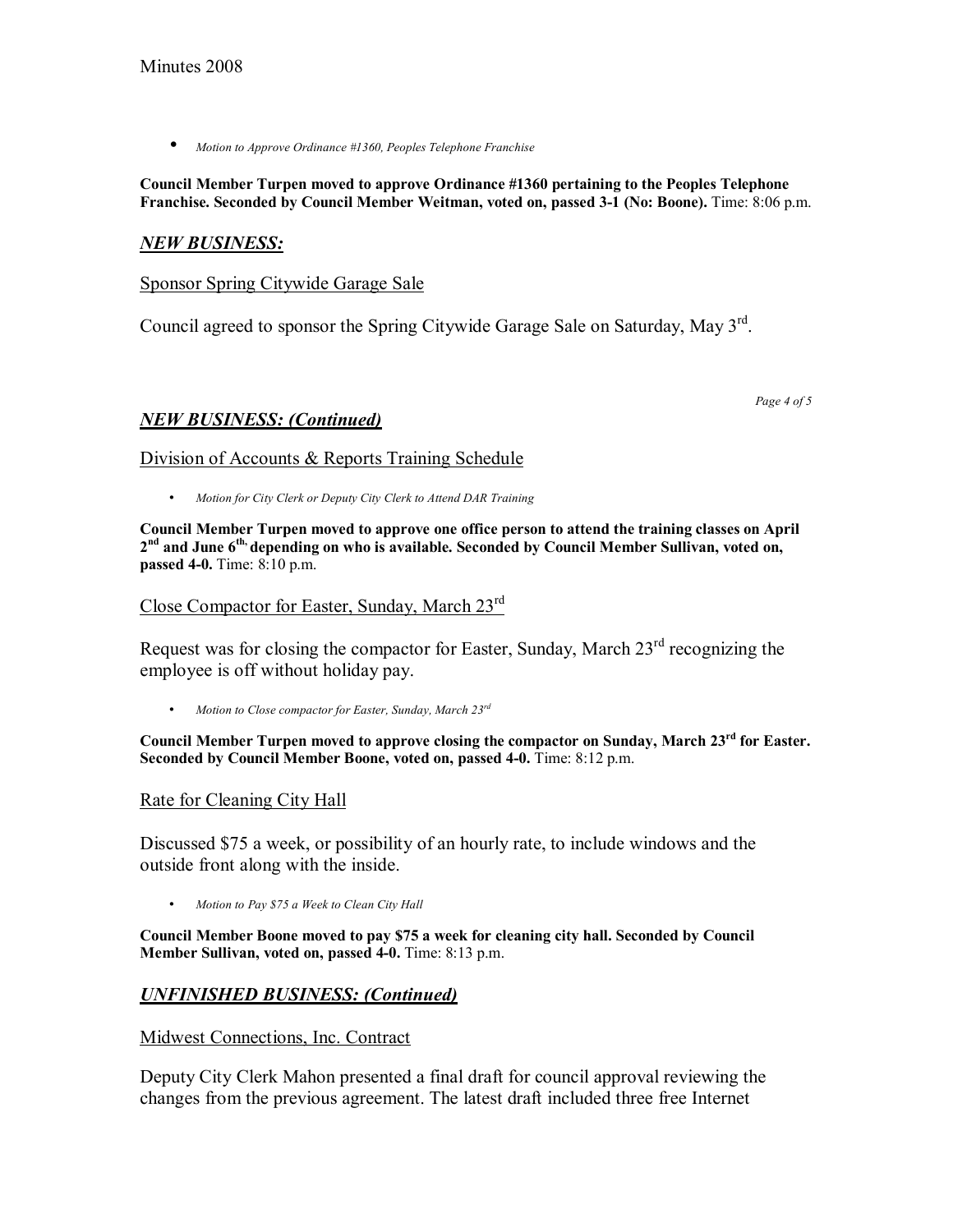accounts and \$100 per month user fee. Discussed the previous \$500 per month user fee offer and Midwest had declined indicating they would place the tower elsewhere in the area. Discussed changing the five year term to a two year term for the beginning of the contract then review after that time. Council agreed to 2-year term, changes to Section 5b, and three free Internet accounts with \$200 a month user fee.

• *Motion to Accept Midwest Connections Contract with Changes* 

**Council Member Sullivan moved to accept the Midwest Connections Contract with the discussed changes and with Midwest Connections agreeing to the changed contract. Seconded by Council Member Boone, voted on, passed 4-0.** Time: 8:36 p.m.

### **Executive Session**

• *Motion to Go Into Executive Session* 

**Council Member Turpen moved to go into executive session for up to ten minutes for discussion of legal and personnel following a five-minute break. Seconded by Council Member Boone, voted on, passed 4-0.** Time: 8:37 p.m.

Others invited into or requesting a portion of time in executive session included: Police Chief James Dean.

### **Extend Executive Session**

• *Motion to Extend Executive Session*

**Council Member Turpen moved to extend executive session for five minutes. Seconded by Council Member Sullivan, voted on, passed 4-0.** Time: 8:52 p.m.

#### Open Session Resumed at 8:58 p.m.

*Page 5 of 5* 

# **OTHER BUSINESS:**

Personnel Policies and Procedures Change Regarding Nepotism

• *Motion to Eliminate Section C-3(c) Concerning Nepotism from Personnel Policies*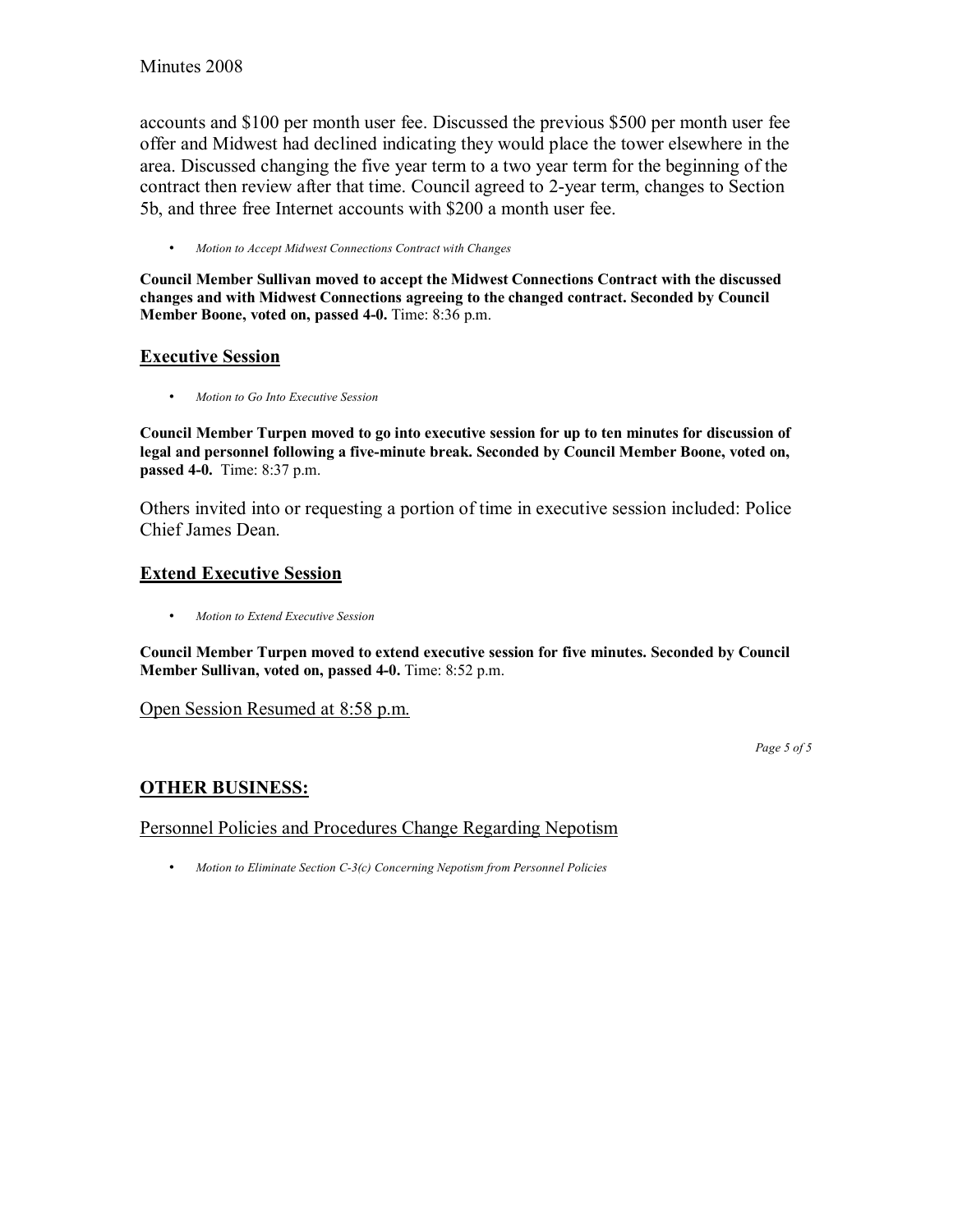**Council Member Turpen moved to change the city Personnel Policies by eliminating Section C-3[c] concerning Nepotism. Seconded by Council Member Boone, voted on, passed 4-0.**  Time: 9:00 p.m.

# Next Council Meeting Scheduled for March 19th

Noted there will be a lack of quorum for the March  $19<sup>th</sup>$  meeting as a council member will be out of town that week. Discussed Mayor Smith may be ready to set up a special meeting next week to appoint the vacant council position thus having a quorum available for the 19th meeting. Reviewed options if a special meeting appointing a person for the vacant position did not take place.

• *Motion to Reschedule Regular March 19th Meeting to March 26th if Quorum is Unavailable* 

**Council Member Turpen moved if there were a lack of quorum available on the regular meeting date of March**  19<sup>th</sup> the regular meeting would be rescheduled for March 26<sup>th</sup>. Seconded by Council Member Sullivan, voted on, **passed 4-0.** Time: 9:03 p.m.

## Old Fire Truck Parked in City Lot

Fire Chief Lloyd reported he had just received an inquiry as to the sale of the old fire truck that is parked and not running. Council requested a surplus resolution be ready at the next meeting for the old truck.

# *CITY CLERKíS REPORT:*

Written Report:

 A] Check Register Reflects Interest Payments for Gas Revenue Bond, Water G.O. Bond, and Wastewater SRF Loan.

B] Keith Beattie Replacing Old Wiring for Lights  $&$  Plug Ins – Mayor Smith noted he had discussed the wiring with Keith Beattie and since the materials are already on hand agreed to go ahead now and update the electrical wiring.

# **NOTES AND COMMUNICATIONS TO COUNCIL:**

- a] Park Board Minutes for February 27, 2008
- b] *Kansas Government Journal* Volume 94, Number 2, February 2008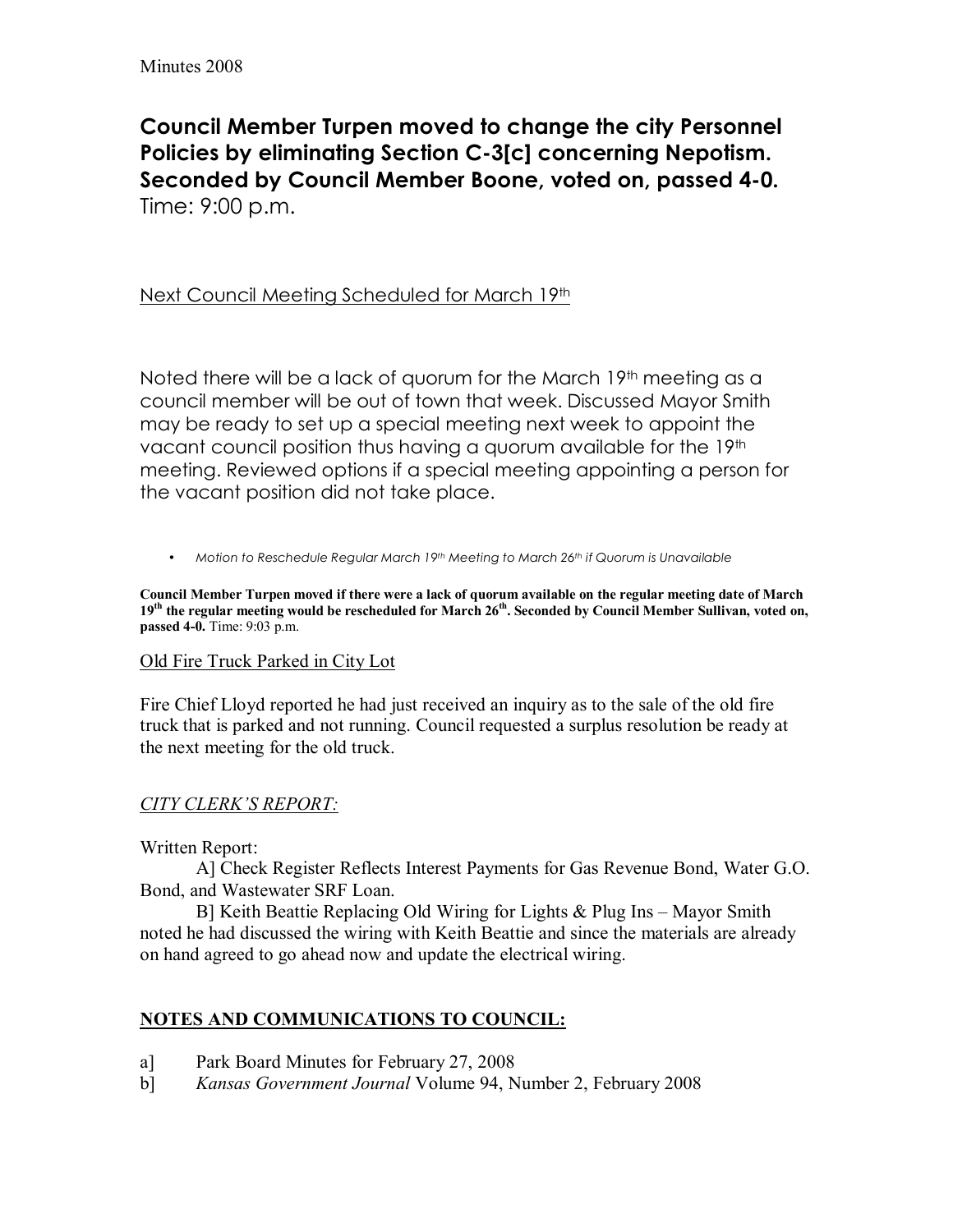# *ADJOURNMENT:*

• *Motion for Adjournment*

As there was no further business **Council Member Boone moved to adjourn the meeting. Motion seconded by Council Members Sullivan, voted on, 4-0.**

Meeting adjourned at 9:05 p.m.

I, La Cygne City Clerk, do hereby declare the above to be true and correct, to the best of my knowledge, and do hereby subscribe my name this 5th day of March 2008.

*Pages 1 of 5*

# *REGULAR MEETING:*

The La Cygne City Council met in a regular session Wednesday, March 26, 2008, at the La Cygne City Hall. Council Members present were: Jerry Boone, Joe Turpen, Robert ëBobí Sullivan and Terry Weitman. Absent: Open Position.

Others present included: City Clerk Devona Herrin; City Police Chief James Dean; City Attorney John Sutherland; City Public Works Superintendent George Craig; Jodi Wade; Fire Chief Doug Lloyd; Jerome Mitzner; Dan Nasalroad; Judy Kinder; Corey Preston; Linda Meisel; Esther Shields; LeRoy Turpen; Chris Teagarden; Jackie Pribble; Mike Van Vlack; and Ernie Moylan.

Mayor Keith A. Smith called the meeting to order at 7:05 p.m.

# *MAYORíS COMMENTS:*

- iv. Acknowledged thank you letter for the city's donation of Easter eggs.
- v. Read and signed the Proclamation for *Underage Drinking Prevention Week March 31 – April 4, 2008.*
- vi. Acknowledged the council was currently working with four council members. Expressed his appreciation of the council working together while he continued in his process of consideration of a candidate for the current council vacancy. His goal was to work on making a decision based on who would work best with the existing council, city employees, and the public. When a decision was made the existing council and city employees would be the first to know, and then the public, in an effort to continue to work hard to move forward with what's best for the City of La Cygne.

# *CONSENT AGENDA:*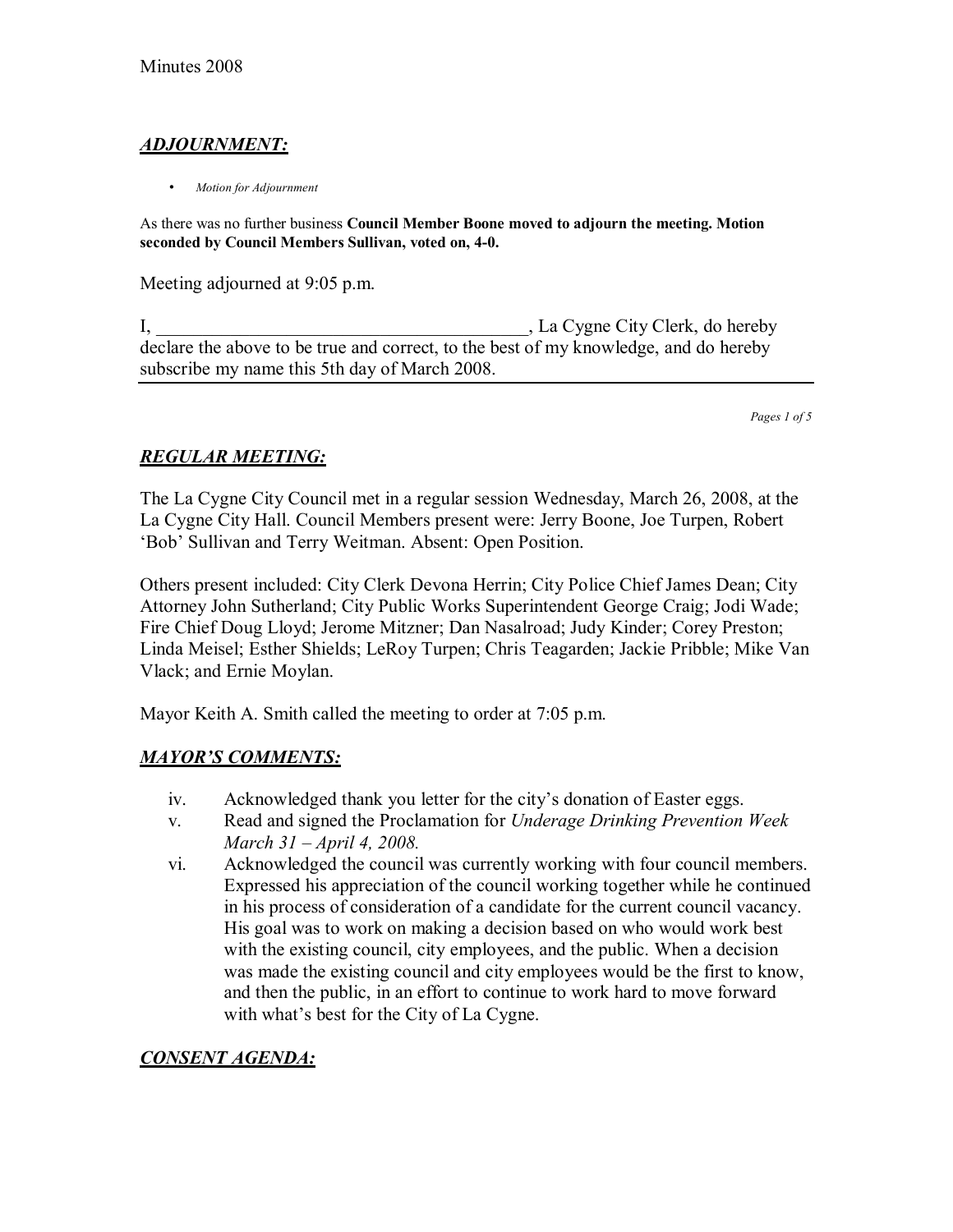City Clerk Herrin reported the check register included the annual insurance premiums which were down about \$5,000 from last year with the lower costs being the workman's comp premium. Also noted there had been changes worked out this year increasing some coverage's including the water plant after discussions with public works and Christine Teagarden.

#### • *Motion to Approve Consent Agenda*

## **Council Member Weitman moved to approve the consent agenda as presented that consisted of:**

Check Register: March  $5 -$  March 26, 2008 Minutes of March 5, 2008 City Council Meeting February 2008 Treasurer and Budget Reports

**Motion seconded by Council Member Sullivan, voted on, passed 3-0-1 (Abstain: Turpen).** Time: 7:08 p.m.

### **DISCUSSION FROM THE FLOOR:**

None

### *REPORTS OF CITY OFFICERS:*

Police Chief and Codes Officer James W. Dean

- xi. Codes: Reported 602 Chestnut had begun hauling debris from the premises.
- xii. New Police Officer: Have two interviews set up for Saturday, March  $29<sup>th</sup>$ , at 3 p.m. and 4:30 p.m. along with Council Member Weitman, if available.

*Page 2 of 5* 

## *REPORTS OF CITY OFFICERS: (Continued)*

Public Works Superintendent George Craig

- i. Weed Spray: Presented a price of \$9,145.84 from Van Diest for the same quantity of weed spray as ordered and used last year. This is for the cemetery, the parks, the sewer, and other areas the city maintains.
- *Motion to Purchase Weed Spray from Van Diest for \$9,145.84*

**Council Member Turpen moved to purchase weed spray from Van Diest for \$9,145.84. Seconded by Council Member Boone, voted on, passed 4-0.** Time: 7:12 p.m.

- ii. Mosquito Spray and Training: Presented a price of \$5,160.75 from Van Diest for the same quantity of mosquito spray as ordered and used last year.
- *Motion to Purchase Mosquito Spray from Van Diest for \$5,160.75*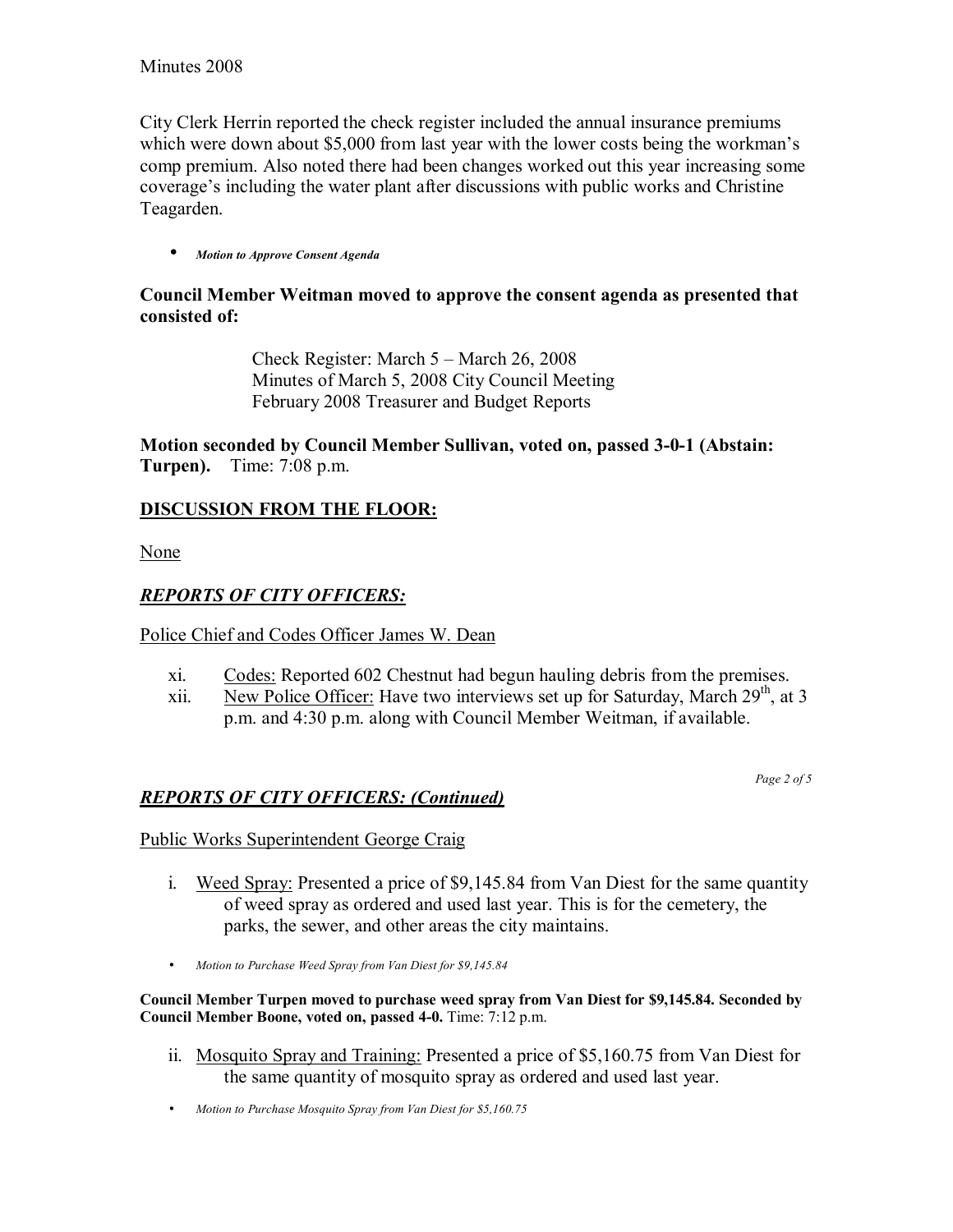**Council Member Turpen moved to purchase mosquito spray from Van Diest for \$5,160.75. Seconded by Council Member Sullivan, voted on, passed 4-0.** Time: 7:13 p.m.

- iii. North Broadway Culvert Replacement: Reported the existing culvert on North Broadway had washed out and repaired 4-5 years ago and has now washed away again and needs to be replaced. The two culverts, rock, and other materials required should total less than \$3,000.
- *Motion to Repair North Broadway Culvert for up to \$3,000*

#### **Council Member Boone moved to spend up to \$3,000 for repairing the culvert on North Broadway. Seconded by Council Member Turpen, voted on, passed 4-0.** Time: 7:15 p.m.

- iv. Videoing Portions of Sewer Lines: Reported locating a couple of areas in the sewer lines where there has been trouble and unable to determine if there is anything hanging down in the line to causes problems. Requested to spend up to \$1,500 to have the areas videoed for potential problems. If there is a service line hanging down can have them addressed at the next meeting.
- *Motion to Video Portion of Sewer Line for Cost of up to \$1,500*

#### **Council Member Turpen moved to allow spending up to \$1,500 for videoing a portion of sewer lines to check for problems. Seconded by Council Member Boone, voted on, passed 4-0.** Time: 7:16 p.m.

- v. Summer Employee: Requested hiring Jesse Funk again this summer as a seasonal employee for \$8.50 an hour. Jesse will be available after college semester ends mid-May until college begins again in the fall. Jesse is already certified on pesticides.
- *Motion to Hire Jesse Funk as Seasonal Employee for \$8.50 per hour*

#### **Council Member Boone moved to hire Jesse Funk back as a summer employee for \$8.50 per hour. Seconded by Council Member Turpen, voted on, passed 4-0.** Time: 7:17 p.m.

#### Fire Chief Doug Lloyd

- xix. Fire Station: Reported the county was preparing to place the electrical out for bids with the firemen doing the labor.
- xx. 1974 Pierce Fire Truck: Presented 'Service Estimate' from Apparatus Services, L.L.C. reporting on mechanics inspection of current condition of the 1974 Pierce Fire Truck. Noted the city had spent \$10,000 on the truck in 1999 by Apparatus Services and felt it had another 10-15 years of good class A pumper service left if repairs were addressed. Requested \$5,000 to make the repairs and use the truck as a backup truck. Discussed it was a standard fivespeed and not synchronized which makes it harder to drive if not familiar with that kind of shifting, but would train firefighters on how to drive the truck.
- *Motion to Spend Up To \$4,500 in 1974 Pierce Fire Truck*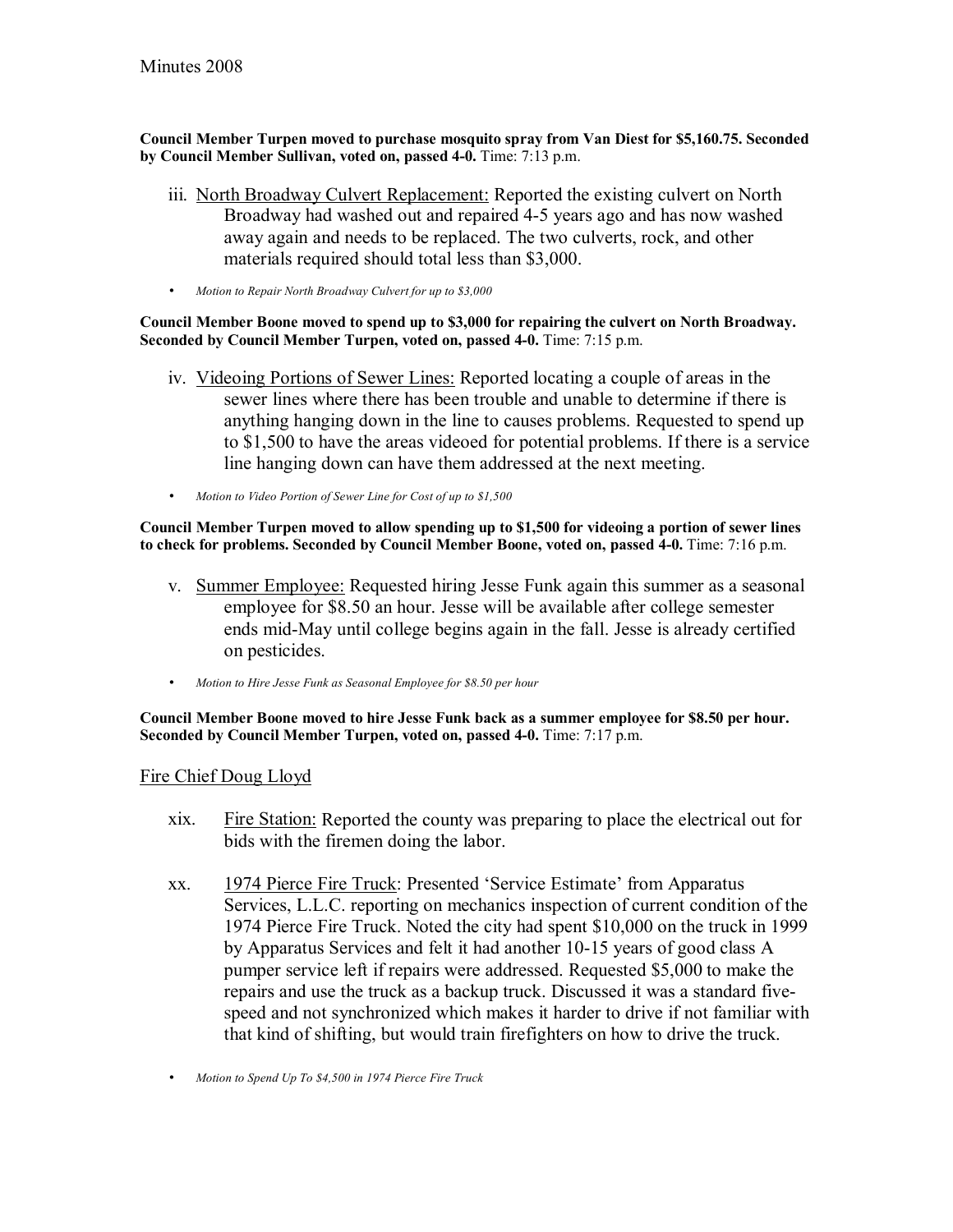**Council Member Boone moved to spend up to \$4,000 on the fire truck.** Fire Chief Lloyd commented he felt that was too low and would be back asking for more before repairs were completed; again asked for \$5,000 so would not have to return to the council. **Council Member Boone amended motion to a cost of up to \$4,500 for repairs to the Pierce through Apparatus Services. Seconded by Council Member Turpen, voted on, passed 4-0.** Time: 7:25 p.m.

xxi. 1962 Ford Fire Truck: Discussed selling versus scrapping. Council agreed for the fire department personnel to scrap the truck and any monies could be put in the Fire Department Activity Fund.

# *STANDING COMMITTEE REPORTS:*

# Water & Gas

x. Gas Supply Inquiry at Henson Line Area: No new information at this time.

Sewer

- vi. Sewer Lagoon Repair & Additional Line Status:
	- a. Ordinance 1361 Approval of SRF Loan Agreement Amendment: Mayor Smith reported on the review of the status given by Deputy City Clerk Mahon in order to move forward with the lagoon repairs and adding the additional line to the sewer lagoons.
- *Motion to Approve Ordinance 1361 Approval of SRF Loan Agreement Amendment*

**Council Member Turpen moved to adopt Ordinance #1361 as presented. Seconded by Council Member Boone, voted on, passed 4-0.** Time: 7:32 p.m.

- b. Ordinance 1362 Charges for Collection and Disposal of Solid Waste: Discussed increase amounts.
- Motion to Approve Ordinance 1362 Charges for Collection and Disposal of Solid Waste

**Council Member Turpen moved to accept Ordinance #1362 as presented with the increase of \$.72 for the first thousand gallons and \$.70 for each additional thousand as required by the state. Seconded by Council Member Sullivan, voted on, passed 3-1 (No: Boone).** Time: 7:35 p.m.

## Park

x. Low Spot Retaining Water in North Park: PWS Craig reported a resident had asked about the low spot being filled in as it was holding water and gradually getting bigger. Obtained an estimate of the materials required and the cost would be around \$3,000.00. The North Park fund does not have any monies to address this issue. Discussed holding off and looking for dirt without any cost to possibly address later. No other action taken.

# *COMMENTS:*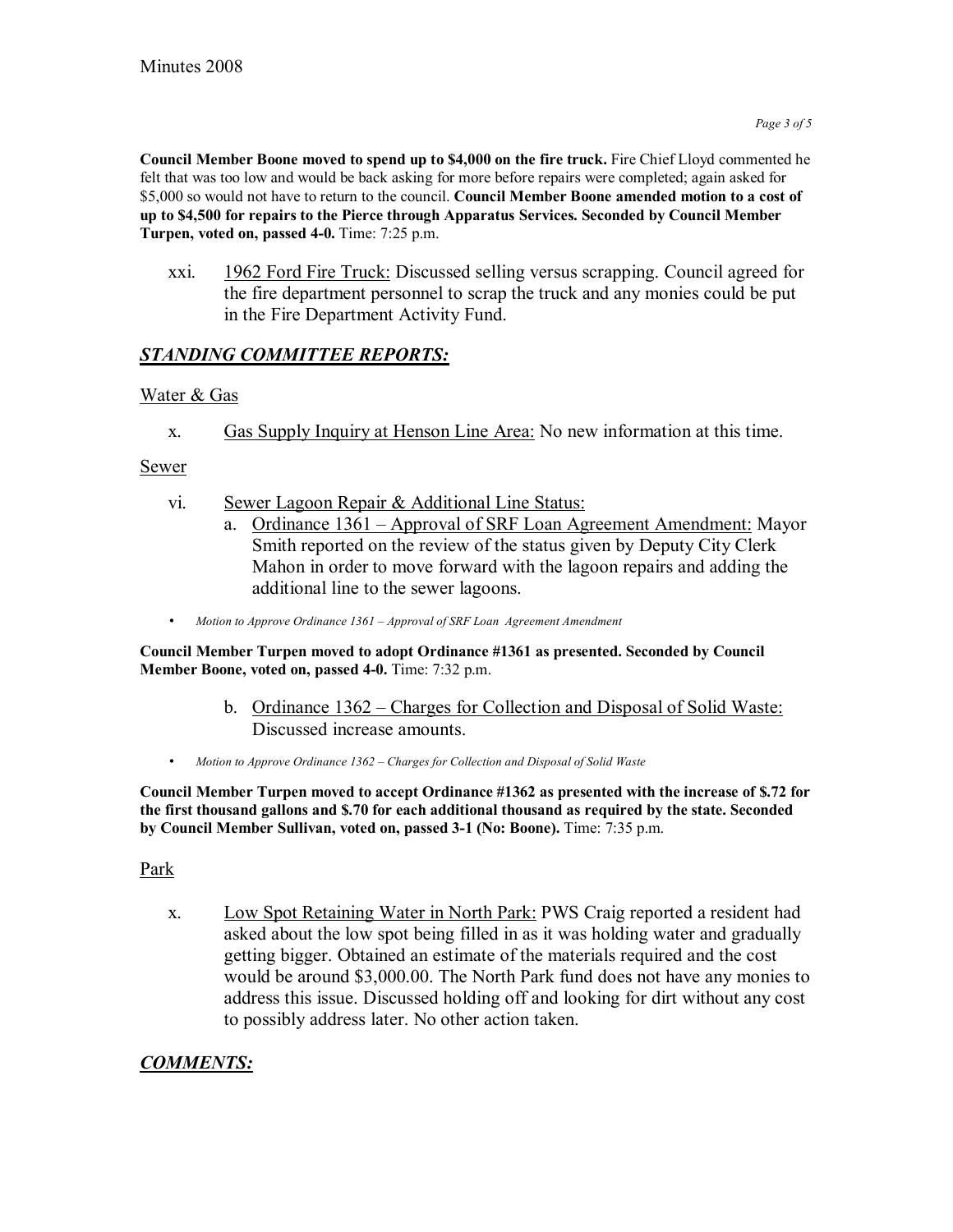'Meet the Doctor': Mayor Smith noted he felt the night the clinic held the "Meet the Doctor" open house went very well. The new doctor in the community will be an asset.

# *UNFINISHED BUSINESS:*

## Signage for 206 Commercial

Reported Deputy City Clerk Mahon just received the prices from a Garnett sign company at 4:30 this evening. For fourteen 12" Flat Aluminum letters installed the cost was \$751.00, and then for a 14" Logo the cost was another \$141.00. Discussed. Mayor Smith reported he had spoke with Mr. Atwood at the PVHS shop and they were too busy to take on this project by the end of this school season. Determined Mayor Smith would check back with Mr. Atwood and find out if they would consider this for a fall project and report back.

Reported the cost of a Bronze Plaque was \$622.00 installed; or an aluminum plaque was \$391.00 installed. Tabled for now.

*Page 4 of 5*

## *NEW BUSINESS:*

### Ordinance 1363 – Eminent Domain Proceedings for Stevermer Property

City Attorney Sutherland reported he continued to be unable to complete the sell of the property from Stevermer's for the lagoon at the water plant. Had now been approximately two years without finalizing the process. Recommended moving forward with the condemnation process and if the Stevermer's signed during the process it could be finalized then, or after the process was complete, whichever comes first.

*Motion to Adopt Ordinance #1363 – Eminent Domain Proceedings for Stevermer Property* 

**Council Member Turpen moved to adopt Ordinance 1363 as presented. Seconded by Council Member Boone, voted on, passed 4-0.** Time: 7:46 p.m.

#### Open Bids for Two City Properties

City Attorney Sutherland opened three sealed envelopes for the city property at 210 Commercial:

- 1. Advertisement asking to publish the bid process
- 2. Jackie Pribble Amount: \$1,234.56
- 3. Esther Shields Amount: \$2,656.00
- *Motion to Accept Esther Shields Bid of \$2,656 for 210 Commercial*

**Council Member Turpen moved to accept the bid of \$2,656 from Esther Shields for the property at 210 Commercial. Seconded by Council Member Boone, voted on, passed 4-0.** Time: 7:53 p.m.

City Attorney Sutherland opened one sealed bid for the nine vacant lots owned by the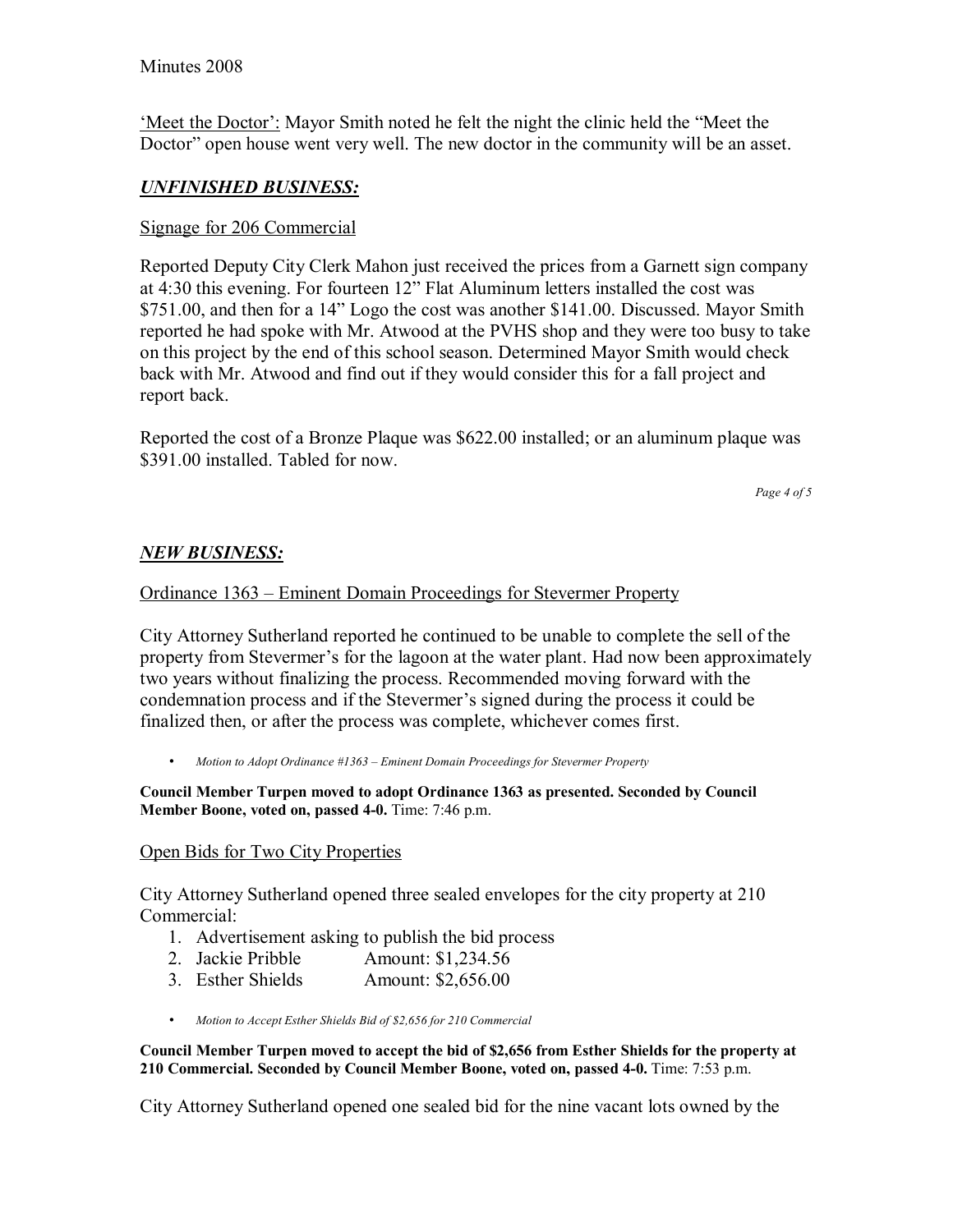city:

1. Jackie Pribble Amount: \$1,398.97

Council discussed. Council concurred could not accept this bid for the lots and declined action.

### Quote to Move Siren from 210 Commercial to 206 Commercial

Reviewed quote from Blue Valley Siren to move the pole and siren for a cost of \$3,000.00 plus electrical expenses to move the noon clock. Esther Shields gave permission to leave the siren and clock where they were for now and would allow the city to reach the clock when needed for time changes. Tabled.

#### Prairie View After Prom Donation

• *Motion to Donate \$150 to PVHS After Prom* 

**Council Member Boone moved to donate \$150 to the PVHS After Prom party. Seconded by Council Member Turpen, voted on, passed 4-0.** Time: 7:58 p.m.

### Utility Services to Inspect/Clean South Tower

PWS Craig reported Utility Services would be here tomorrow to inspect and clean the water tower by the Coop. This would result in water running from the fire hydrants and tower while they were here.

## **Executive Session**

• *Motion to Go Into Executive Session* 

**Council Member Turpen moved to go into executive session for up to twenty minutes for discussion of legal and personnel following a ten-minute break. Seconded by Council Member Sullivan, voted on, passed 4-0.** Time: 8:00 p.m.

Others invited into or requesting a portion of time in executive session included: City Clerk Herrin.

*Page 5 of 5* 

Open Session Resumed at 8:30 p.m.

# **OTHER BUSINESS:**

None

## **CITY CLERK'S REPORT:**

Written Report: None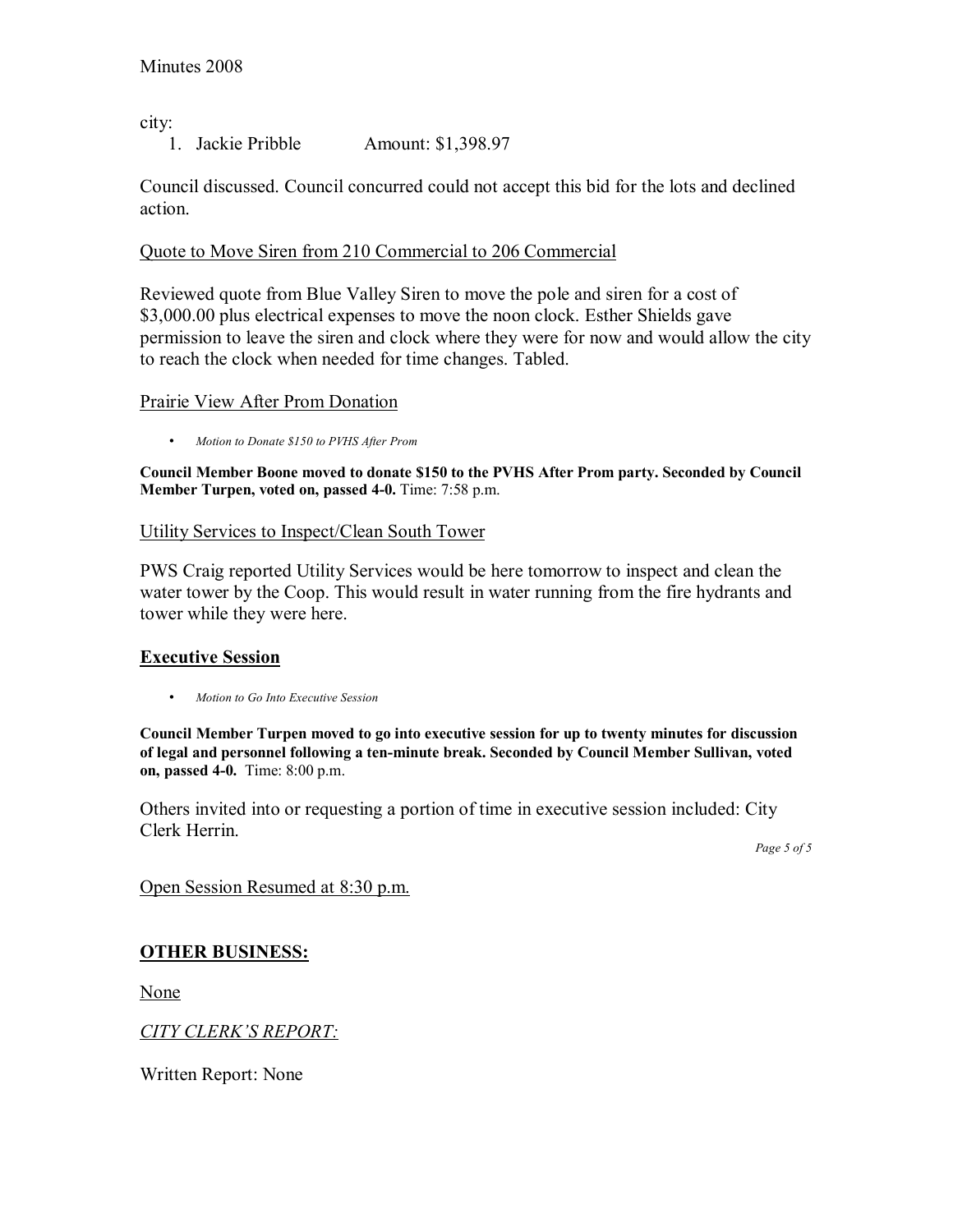Verbal:

A] Gave Thanks for the Appreciation Cups

B] Gave Personnel Polices Update Pages to Council

C] Reported comments by E-Kan employee of Fire Station improvements he noted while inspecting fire extinguishers.

# **NOTES AND COMMUNICATIONS TO COUNCIL:**

- a] Planning Commission Minutes for March 13, 2008
- b] Public Hearing Notice for Re-zoning Block 4
- c] Public Hearing Notice for C.U.P. 110 S.  $4<sup>th</sup>$  Street
- d] Acknowledgement of KDOT Project # 54 X-2635-01

# **COMMENTS**

## Hospital Board Report

Council Member Turpen reported the property for the new clinic had been checked for asbestos and should shortly be ready to go out to bids to contractors.

# Plaque

Discussed different options for a plaque including contacting Mound City Trophies and will report back at the next meeting.

## Ride-a-long with Police

Council Member Sullivan asked about riding with the police one evening to get a feel of what is involved with the police department while on patrol. Concurred ok.

# *ADJOURNMENT:*

• *Motion for Adjournment*

As there was no further business **Council Member Turpen moved to adjourn the meeting. Motion seconded by Council Member Boone, voted on, 4-0.**

Meeting adjourned at 8:40 p.m.

I, La Cygne City Clerk, do hereby declare the above to be true and correct, to the best of my knowledge, and do hereby subscribe my name this 26th day of March 2008.

*Pages 1 of 3*

# *REGULAR MEETING:*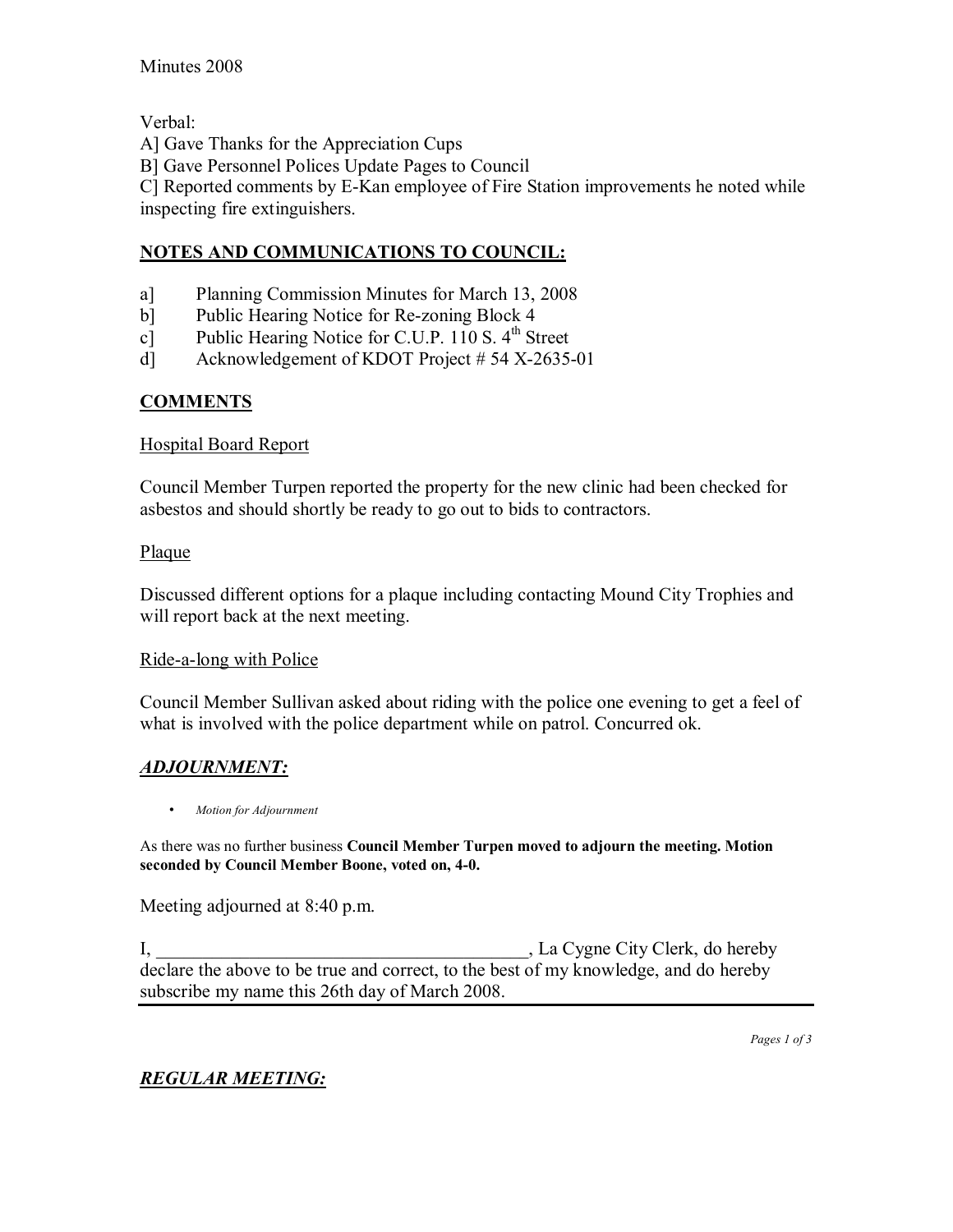The La Cygne City Council met in a regular session Wednesday, April 2, 2008, at the La Cygne City Hall. Council Members present were: Jerry Boone, Joe Turpen, Robert 'Bob' Sullivan and Terry Weitman. Absent: Open Position.

Others present included: City Clerk Devona Herrin; Deputy City Clerk Gary D. Mahon; City Police Chief James Dean; City Attorney John Sutherland; City Public Works Superintendent George Craig; Fire Chief Doug Lloyd; Assistant Fire Chief Dan Nasalroad; Jodi Wade; Esther Shields; Corey Preston; Judy Kinder; Linda Meisel; Scott Stainbrook; LeRoy Turpen; Tammy Davis; Jennifer Moore; Rod Benson; and Jake Fleming.

Mayor Keith A. Smith called the meeting to order at 7:03 p.m.

# **MAYOR'S COMMENTS:**

vii. Read Thank You from the Library employees and board for the rock placed in the alley behind the library.

# *CONSENT AGENDA:*

• *Motion to Approve Consent Agenda* 

# **Council Member Turpen moved to approve the consent agenda as presented that consisted of:**

Check Register: March  $27 -$ April 2, 2008 Minutes of March 26, 2008 City Council Meeting

**Motion seconded by Council Member Sullivan, voted on, passed 4-0.** Time: 7:05 p.m.

# **DISCUSSION FROM THE FLOOR:**

# Esther Shields Regarding 210 Commercial

Esther Shields asked the city to consider an agreement regarding the storm siren, rain gage, and handling of unmetered water and sewer. Council asked City Attorney Sutherland to review and would get back with Ms. Shields. Ms. Shields expressed appreciation for now having a place to put her paintings and other crafts, and was glad to work with the city on the details.

# *REPORTS OF CITY OFFICERS:*

## Police Chief and Codes Officer James W. Dean

xiii. New Police Officer: Has interviewed a couple of applicants and will discuss further in executive session for a possible decision later in the meeting.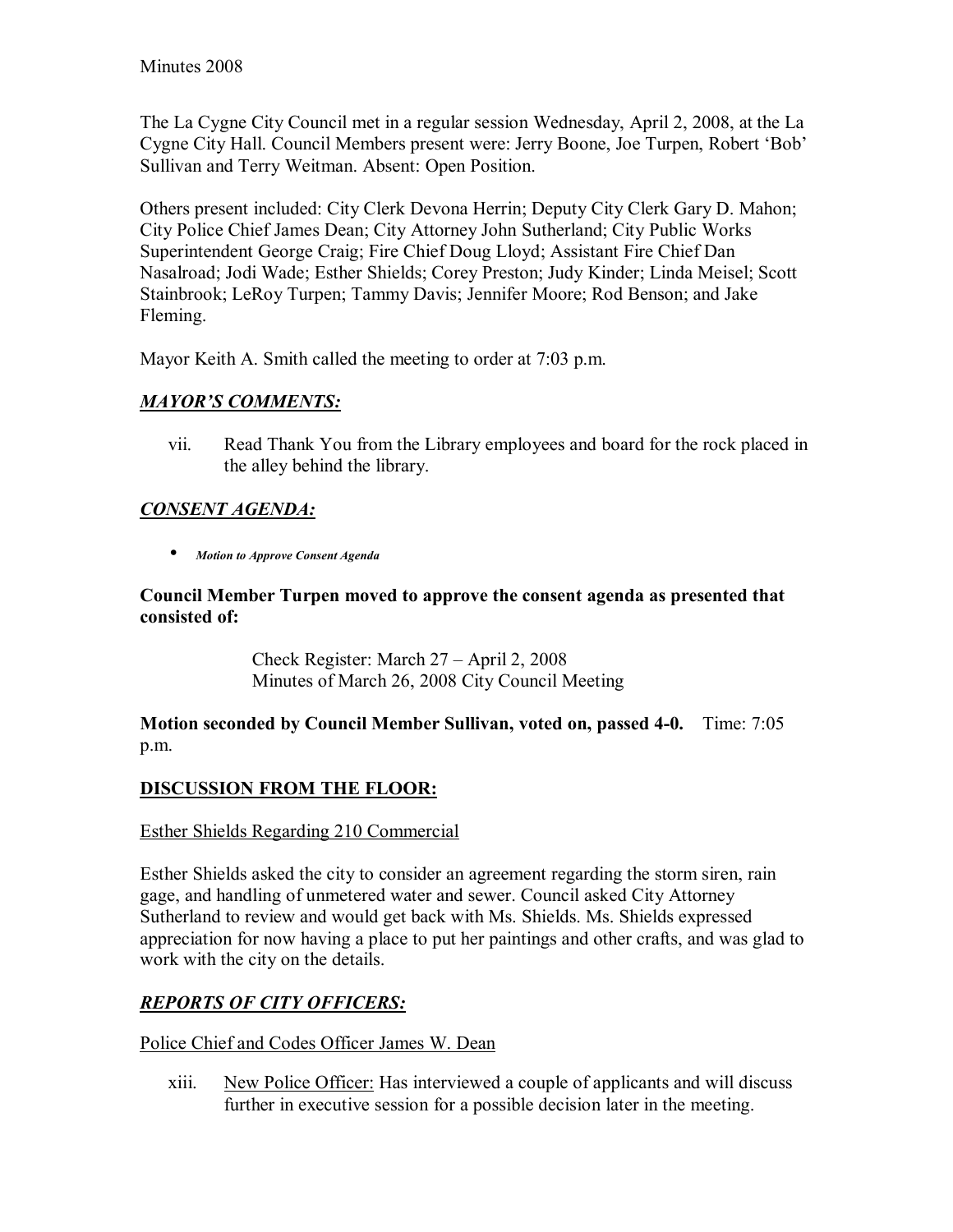# Public Works Superintendent George Craig

- i. Steve Haupt and Fred Morris' Sewer Lines Videoed: Reported both areas of the city's sewer lines were videoed today. Near the Haupt property there is a service line protruding into the city main sewer line and the city's tile around the service line is broken. Near the Morris property there is another service line extending down into the city main sewer line causing problems. Both areas can have patches installed by ACE for repairs at a total cost of under \$5,500.00.
- *Motion to Hire ACE to Repair Both Problem Areas for Up To \$5,500*

**Council Member Turpen moved to hire ACE to repair the two problem sewer lines for up to \$5,500. Seconded by Council Member Sullivan, voted on, passed 4-0.** Time: 7:10 p.m.

*Page 2 of 3* 

# *REPORTS OF CITY OFFICERS: (Continued)*

# Fire Chief Doug Lloyd

- xxii. Fire Chief: Fire Chief Doug Lloyd and family reported health concerns recently discovered for Doug. He was diagnosed with multiple myeloma and will be taking treatments for the cancer. Would like to stay active as much as possible. Felt he had good back up in the fire department if he was not available. Council concurred would work with him as he moves forward with treatments and continues as Fire Chief during this time.
- xxiii. Fire Hose for 1974 Pierce Truck: Assistant Fire Chief Dan Nasalroad reported the City of Paola had donated the required fire hose for the truck and Jerome Mitzner's fire department was also donating fire hose that would be used by the city and some to go to the county fire trucks as well. Also noted the Pierce is being taken to Apparatus this week to help with repair work costs.

# *STANDING COMMITTEE REPORTS:*

## Water & Gas

xi. Gas Supply Inquiry at Henson Line Area: Meeting set up for April  $8<sup>th</sup>$  around 10:00 a.m. with Leo Haynos of KCC, David Games and others of Magellan, and city employees with Gas Committee Council Members, if available.

## Park

xi. Final Plans for a New Pool: Jodi Wade report: 1. Presented pool design. 2. Estimated \$2.4 Million project. 3. Capacity for 270-280 people. 4. Established this design for the new pool goal. 5. Costs are comparable to other cities of similar size. 6. Will be bringing in Bond Attorney to discuss financial options.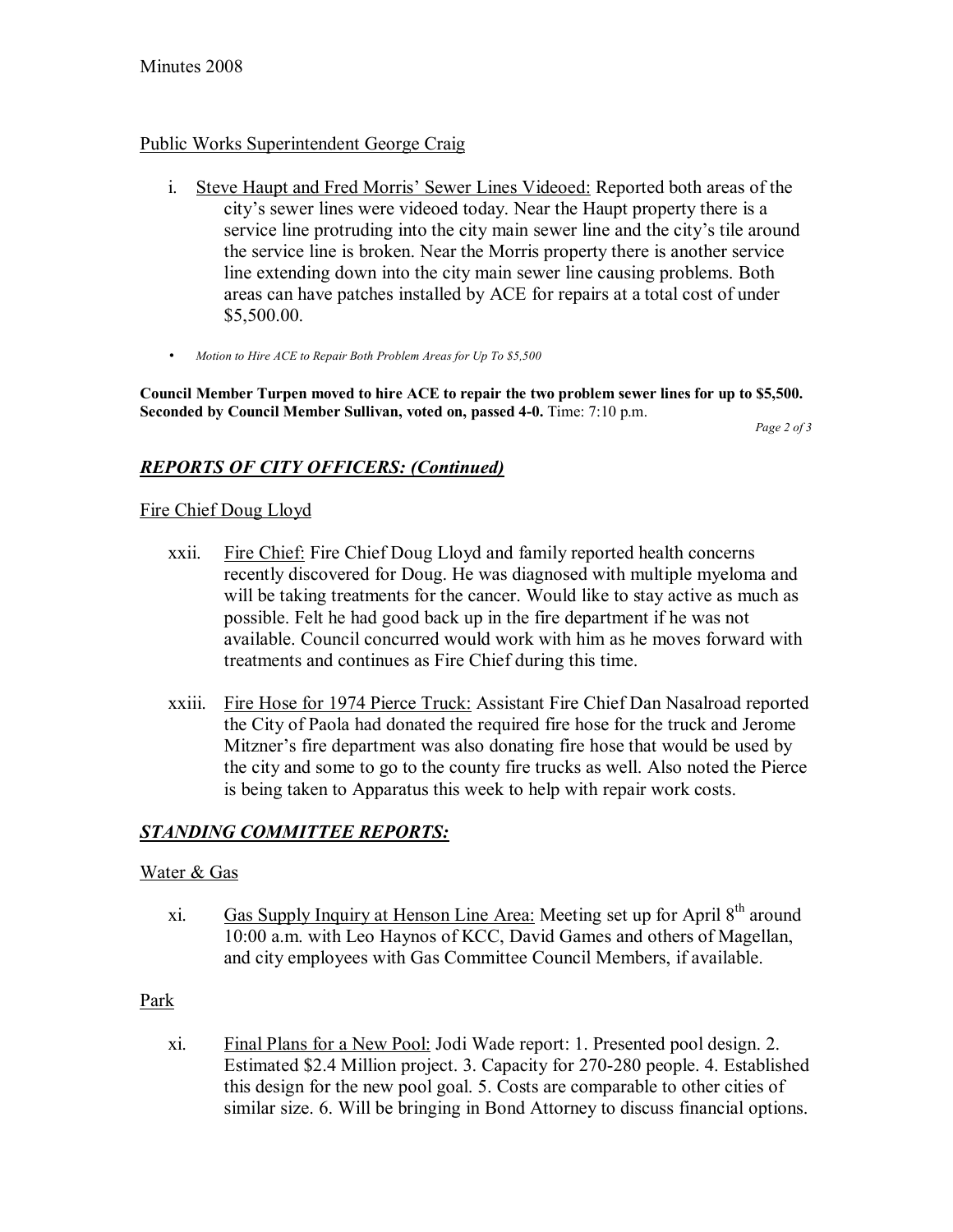7. Undetermined as to when to try to market for election vote; this year or next. 8. Discussed concerns as to the needs for a pool in this area. 9. Discussed the community will need to decide just what amenities they want in their community to draw others to the community. 10. Currently have a plan for concept of price and future planning. 11. Council Member Turpen recommended looking into a recreation commission through the school district.

- xii. Status on Skateboard Park: 1. Have estimated costs on a skate park. 2. Will be applying for a Sam's Club Grant for up to \$25,000. 3. Concrete, rebar, and ramp for a 75X30 area total \$31,000 with excavation extra. 4. American Ramp is bringing ramps for the youth to look at and try out. 5. Location in park for the skateboarding is undetermined at this time.
- xiii. Update on Mayfest: 1. Have about twenty volunteers lined up to help. 2. Have several Bar-B-Q Cook-off Teams lined up. 3. Have bands lined up to play, will need somewhere for them to play if bad weather. 4. Have vendors and crafts booths that will pay a fee for the space and then any sales they make are their own.

# *UNFINISHED BUSINESS:*

## Signage for 206 Commercial

Mayor Smith reported the Vo Ag Department at the high school is very interested in having the letters as a project for the next school year. Just need to get with him as to what kind of lettering and who is going to put the lettering on the building.

City Clerk Herrin reported an inside plaque could be purchased from  $1<sup>st</sup>$  Place Trophies in Mound City for around \$100. Mayor Smith asked for further details.

## *NEW BUSINESS:*

*Page 3 of 3* 

## *Fair Housing Month* Proclamation

Mayor Smith read and signed the *Fair Housing Month* Proclamation.

# Reschedule April 16, 2008 Meeting

Discussed Council Member Weitman will not be available for the regular meeting on April  $16<sup>th</sup>$ . Mayor Smith is continuing to review council member options and may establish a special meeting prior to the  $16<sup>th</sup>$  for an appointment. However, there are five Wednesday's this month and could postpone for one week if needed.

• *Motion for Change of Council Meeting to April 23rd if Lack of Quorum on April 16th*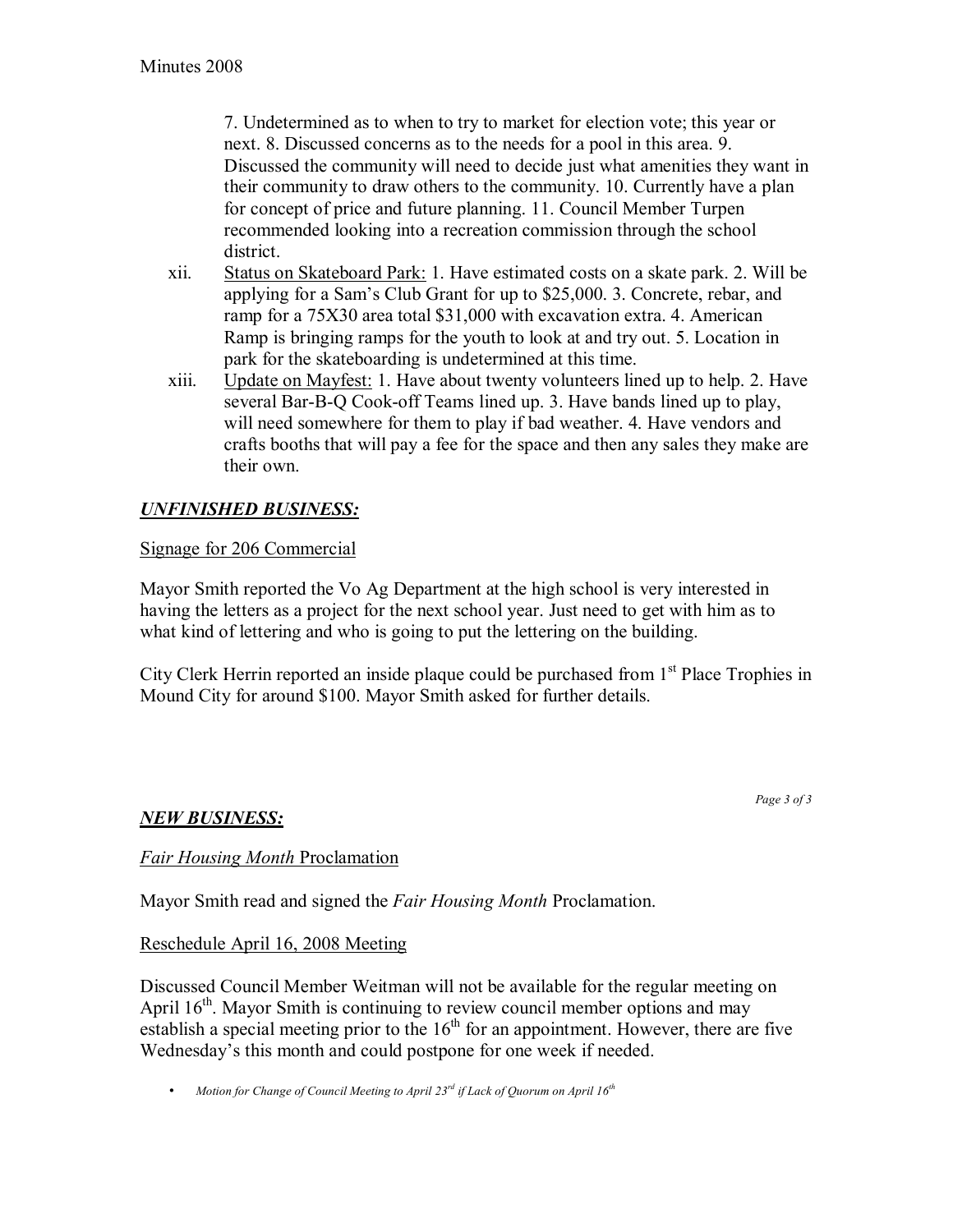Council Member Turpen moved to approve changing the next council meeting to April 23<sup>rd</sup> if there is a lack of quorum on April 16<sup>th</sup>. Seconded by Council Member Sullivan, voted on, passed 3-1(No: **Boone).** Time: 7:43 p.m.

### **Executive Session**

• *Motion to Go Into Executive Session* 

**Council Member Turpen moved to go into executive session for up to forty-five minutes for discussion of trade secrets and personnel following a ten-minute break. Seconded by Council Member Sullivan, voted on, passed 4-0.** Time: 7:45 p.m.

Others invited into or requesting a portion of time in executive session included: Police Chief James Dean and Deputy City Clerk Gary Mahon.

Open Session Resumed at 8:26 p.m.

# **OTHER BUSINESS:**

Hire Police Officer – William R. Dean

• *Motion to Hire William R. Dean for Police Officer at \$10.00 per hour*

**Council Member Turpen moved to hire William R. Dean as a police officer for \$10.00 per hour with a review after police academy schooling is complete. Seconded by Council Member Boone, voted on, passed 4-0.** Time: 8:27 p.m.

# **CITY CLERK'S REPORT:**

Written Report: A] City's part for 2010 Census Count is complete. Verbal Report: A] Reminder of Dog Clinic on April  $26<sup>th</sup>$ .

# **NOTES AND COMMUNICATIONS TO COUNCIL:**

a] Thank You from Library Board & Staff

# *ADJOURNMENT:*

• *Motion for Adjournment*

As there was no further business **Council Member Sullivan moved to adjourn the meeting. Motion seconded by Council Members Weitman, voted on, passed 4-0.**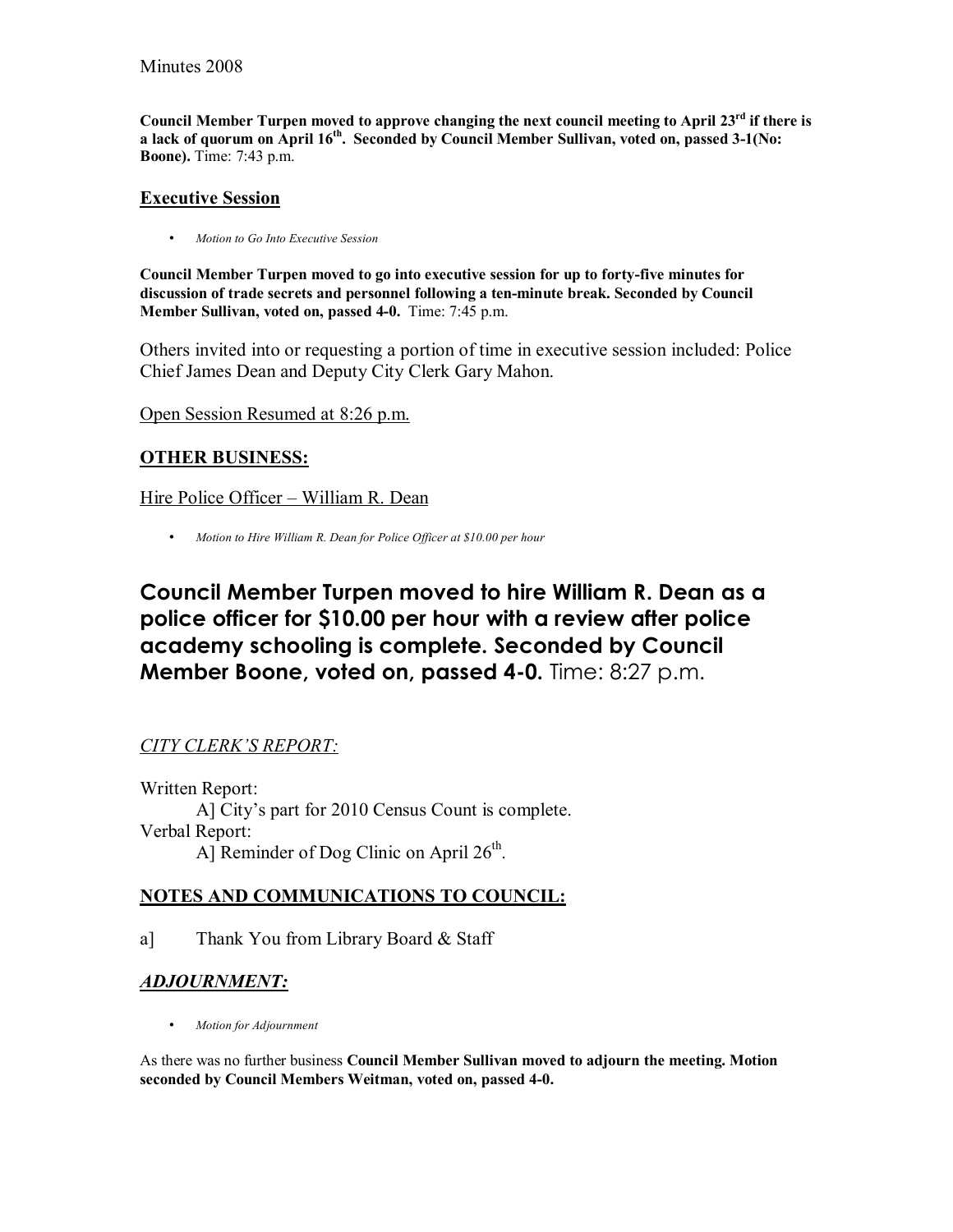Meeting adjourned at 8:30 p.m.

I, La Cygne City Clerk, do hereby declare the above to be true and correct, to the best of my knowledge, and do hereby subscribe my name this 2nd day of April 2008.

*Pages 1 of 5*

# *REGULAR MEETING:*

The La Cygne City Council met in a regular session Wednesday, April 16, 2008, at the La Cygne City Hall. Council Members present were: Jerry Boone, Joe Turpen, Robert 'Bob' Sullivan and Terry Weitman.

Others present included: City Clerk Devona Herrin; City Police Chief James Dean; City Attorney John Sutherland; City Public Works Superintendent George Craig; Assistant Fire Chief Dan Nasalroad; Jake Fleming; Judy Kinder; Michael Van Vlack; Linda Meisel; Police Officer Will James; Jerome Moore; Tiffany Dedieker; Jennifer Williams; Doris Mc Elreath; Carol Stainbrook; and Judy Weir.

Mayor Keith A. Smith called the meeting to order at 7:00 p.m.

# *APPOINTMENT OF COUNCIL MEMBER:*

Mayor Keith Smith recommended the appointment of Michael Van Vlack for the vacant city council position.

• *Motion to Appoint Michael Van Vlack as City Council Member*

**Council Member Boone moved to accept the council member appointment of Michael Van Vlack. Seconded by Council Member Turpen, voted on, passed 4-0.** Time: 7:03 p.m.

Mr. Van Vlack repeated his oath of office to City Clerk Herrin. Was welcomed by all.

Mayor Smith appointed Council Member Van Vlack to the vacant standing committee positions of Sewer, Cemetery, and Employee Relations and Training. Noted the annual committee appointments will be handled at the next regular city council meeting after the first of May.

# *CONSENT AGENDA:*

• *Motion to Approve Consent Agenda* 

**Council Member Turpen moved to approve the consent agenda as presented that consisted of:** 

Check Register: April 3 - 16, 2008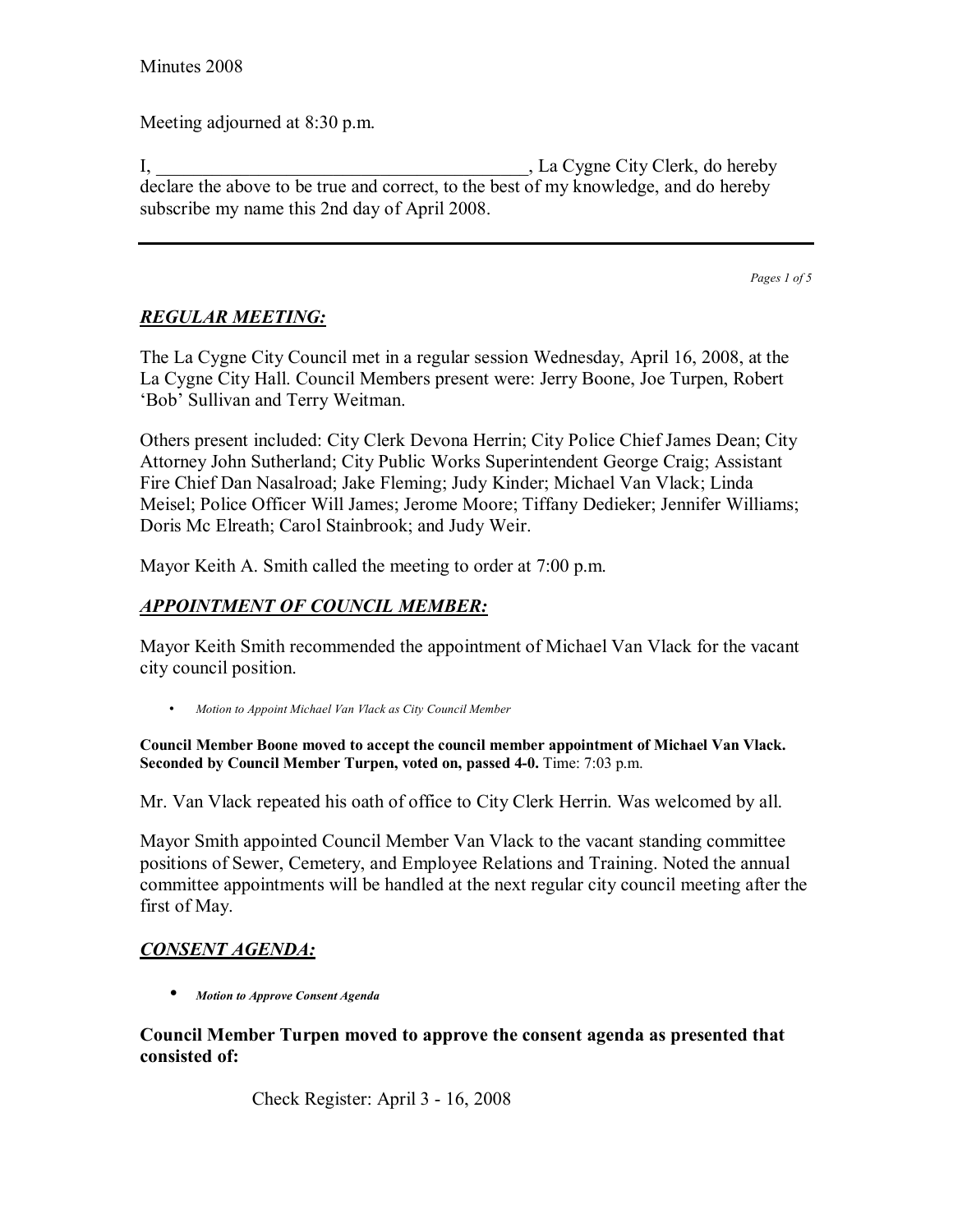Minutes of April 2, 2008 City Council Meeting March 2008 Treasurer and Budget Reports 1<sup>st</sup> Quarter 2008 Financial Statement

### **Motion seconded by Council Member Sullivan, voted on, passed 5-0.** Time: 7:06 p.m.

# **SEWER LAGOON REPAIRS**

Ponzer-Youngquist Engineer John Brann reported the city had received eight bidders for the wastewater lagoon repair and line addition project. The low bid was from Diversified Contracting LLC for \$99,387.20. The bid had been reviewed and the recommendation was to award to bid to Diversified contingent to KDHE giving final approval of about eighteen items to be checked. During the KDHE approval period will also forward the documents to Diversified for approval and their required paperwork to be put in place. Looking to start the project about the first part of June. The other items needed from the city will be the proof of publication for the advertising and the city attorney to handle a site certification.

• *Motion to Award Bid for Lagoon Repairs to Diversified for \$99,387.20 Contingent on KDHE Approval*

**Council Member Turpen moved to approve spending the \$99,387.20 for lagoon repairs with Diversified Contracting as the contractor contingent upon approval of KDHE. Seconded by Council Member Boone, voted on, passed 5-0.** Time: 7:08 p.m.

*Page 2 of 5* 

## **DISCUSSION FROM THE FLOOR:**

Questions from Oaklawn Cemetery Association Committee Members Doris Mc Elreath and Carol Stainbrook:

Carol Stainbrook explained they were now getting involved with the Oaklawn Cemetery and were wondering where the funds come from to make improvements and then how to obtain the funds for the improvements. Discussed the grave site monies received are put into an interest bearing account and only the interest is available for maintenance and improvements; additional monies for the maintenance and improvements are from the cities general fund which is based on the cities mill levy.

Reported on four items the committee would like to have funds for improvements with the most important one being the first:

- 1. A city light pole behind the sign as you enter the cemetery with an electrical outlet on the pole for electricity for Memorial Day activities and possibly a light by it to leave the flag hanging at all times.
- 2. The sign for the rules and regulations is deteriorating and needs repairs.
- 3. The stone fence and gate into the old section needs repairs.
- 4. General clean up including around the fences/boundary lines.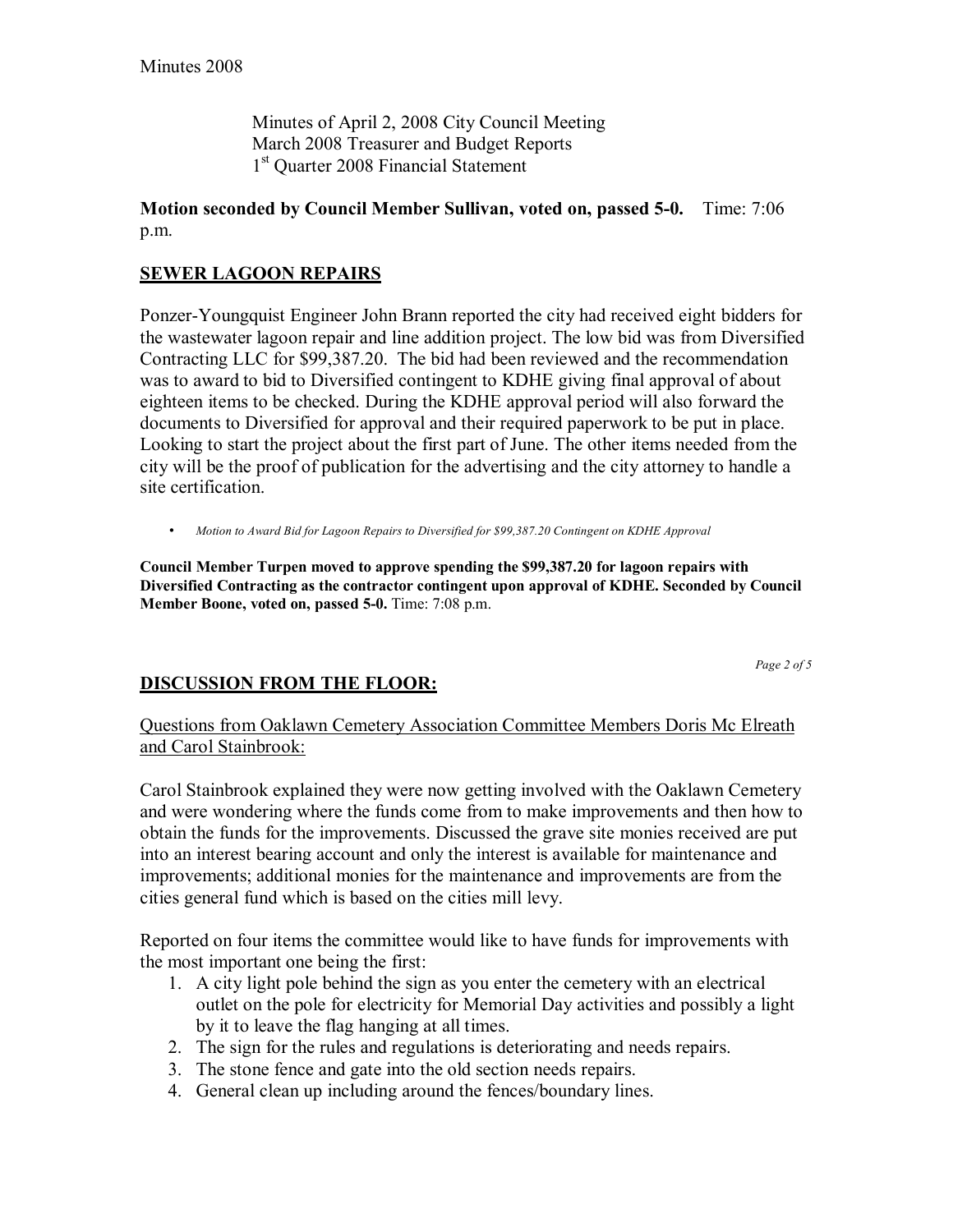Discussed changing the Pollman Ordinance to allow access to the monies paid for the cemetery lots. And, discussed the committee acquiring details on the work needed and bringing a list back to the next council meeting.

## Request to Waive Community Building Fees for Benefit Dinner for Mary Rose Keyes

Jennifer Williams asked the city if the fees for the community building could be waived for a benefit dinner for Mary Rose being held by her friends on May  $17<sup>th</sup>$  to help with her medical expenses due to a major health problem.

• *Waive Community Building Fees for Benefit Dinner for Mary Rose Keyes*

**Council Member Boone moved to waive the community building fees for the benefit dinner on May 17th. Seconded by Council Member Sullivan, voted on, passed 5-0.** Time: 7:25 p.m.

# *REPORTS OF CITY OFFICERS:*

# City Attorney - John Sutherland

- i. Stevermer Condemnation Process: City Attorney Sutherland reported the resolution for condemnation had been published and now requested approval to move forward with the process by filing a lawsuit.
	- *Motion to Proceed With Stevermer Condemnation Process*

**Council Member Turpen moved to proceed with the Stevermer condemnation process. Seconded by Council Member Sullivan, voted on, passed 5-0.** Time: 7:27 p.m.

- ii. Deed for 210 Commercial: Reported the proposed deed for the old city hall to Esther Shields was drawn up along with a gas line utility easement, and a siren agreement for the siren to remain at the same location for now. They are available for review by the council.
- iii. Status of Old Siren on Roof of 210 Commercial: Reported there is another unused old siren on the roof at 210 Commercial. The question is whether the city is interested in the expense of removing the siren or if the siren is just part of the building that was sold?
- *Leave Old Unused Siren on Roof as Building Property at 210 Commercial*

**Council Member Turpen moved to leave the old siren with the old city hall property at no additional cost. Seconded by Council Member Van Vlack, voted on, passed 5-0.** Time: 7:31 p.m.

# *REPORTS OF CITY OFFICERS: (Continued)*

Police Chief and Codes Officer James W. Dean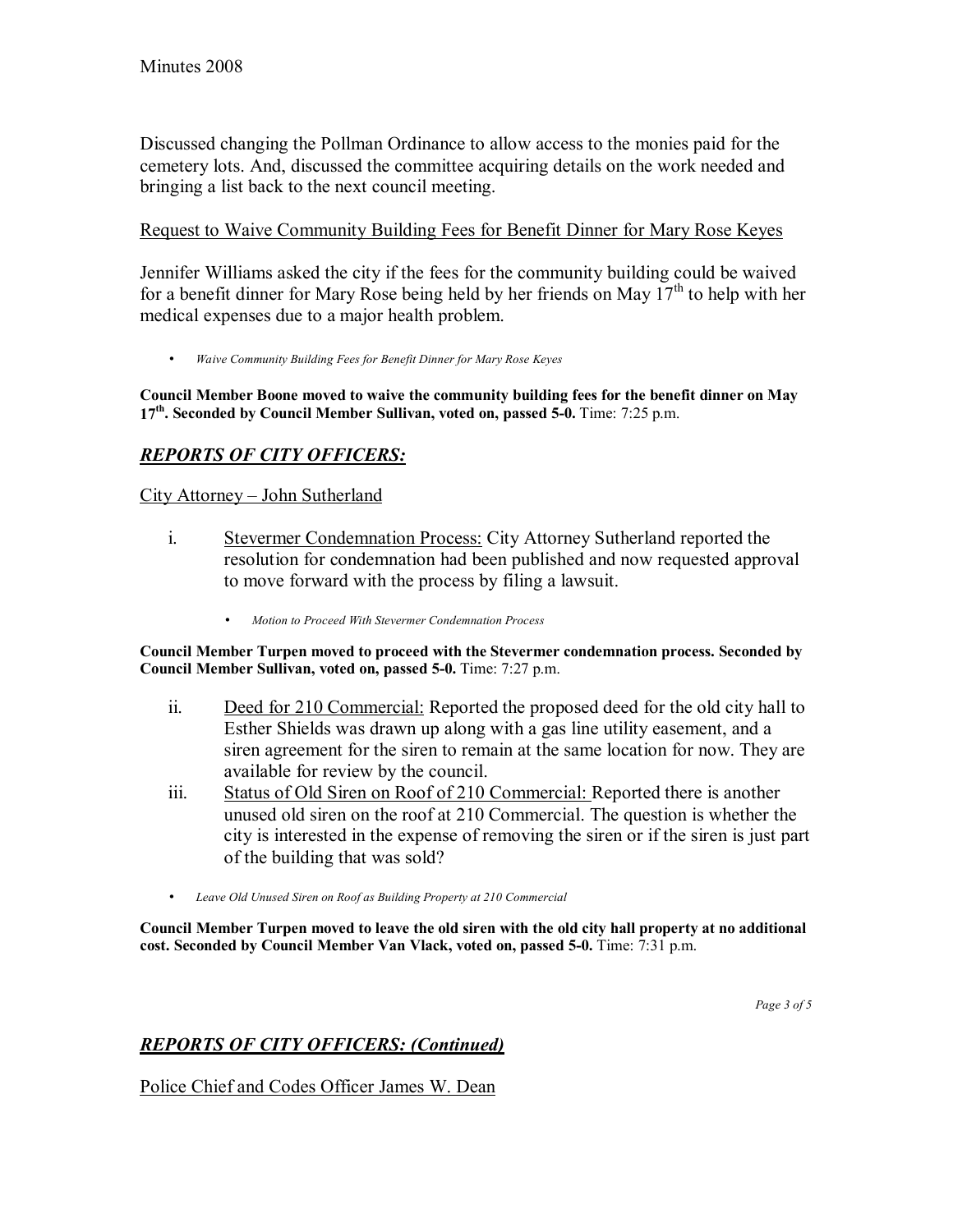- xiv. Reserve Officers: Requested appointment of Brad Cook, Jerome Moore, Lawrence Pemberton, and Aaron Koehn, as reserve officers for the city. Lawrence Pemberton would be available to attend part-time officers school later. Council noted they would consider and tabled.
- xv. Cash for Special Investigation Fund: Requested \$500 cash for the police department to have on hand for purchases in special case situations.
- *Motion to Authorize \$500 for Special Investigation Fund*

**Council Member Boone moved to authorize having \$500 on hand for the police department to be handled by the police chief for a Special Investigation Fund. Seconded by Council Member Van Vlack, voted on, passed 5-0.** Time: 7:35 p.m.

- xvi. Ordinance #1367 Regarding Authorizing Certain Vehicles on City Streets: Reported this ordinance would allow certain vehicles on city streets meeting this ordinance's requirements.
- *Motion to Approve Ordinance #1367 Regarding Authorizing Certain Vehicles on City Streets*

**Council Member Turpen moved to approve ordinance #1367 as presented by Police Chief Dean. Seconded by Council Member Van Vlack, voted on, passed 5-0.** Time: 7:38 p.m.

#### Public Works Superintendent George Craig

- xxiv. Resignation of Phillip Gratton: Reported Phillip had resigned and was going back to farming. Looking for another public works employee.
- xxv. Sewer Jetting 3-Year Program: Requested the city put in place a three-year program on sewer jetting versus the acid in the sewer lines program. The costs are about the same, the last sewer jetting vastly improved the lines for a longer period of time versus the acid; plus the employees would not have the risks from handling the acid. Already have one price for \$.40 a foot. Would like to obtain maintenance agreements from a couple of places for the best price and method.
- *Motion to Change to a Three-Year Sewer Jetting Program*

**Council Member Turpen moved to go to a three-year program on sewer jetting. Seconded by Council Member Van Vlack, voted on, passed 5-0.** Time: 7:43 p.m.

- xxvi. Street Signs: The last of the street signs are in and public works will be putting them up.
- xxvii. Playground Equipment at the North Park: Due to the rains it has been too muddy to install.
- xxviii. Large Culvert at 4<sup>th</sup> Street and Park Street without Safety Screen: Council Member Sullivan asked on behalf of Linda Elder about concern for a child playing in the area during heavy rains and getting stuck in the culvert. Council Member Boone noted there was a screen on the one abutting the Wagner property. Discussed debris piles up at the screens. No action taken.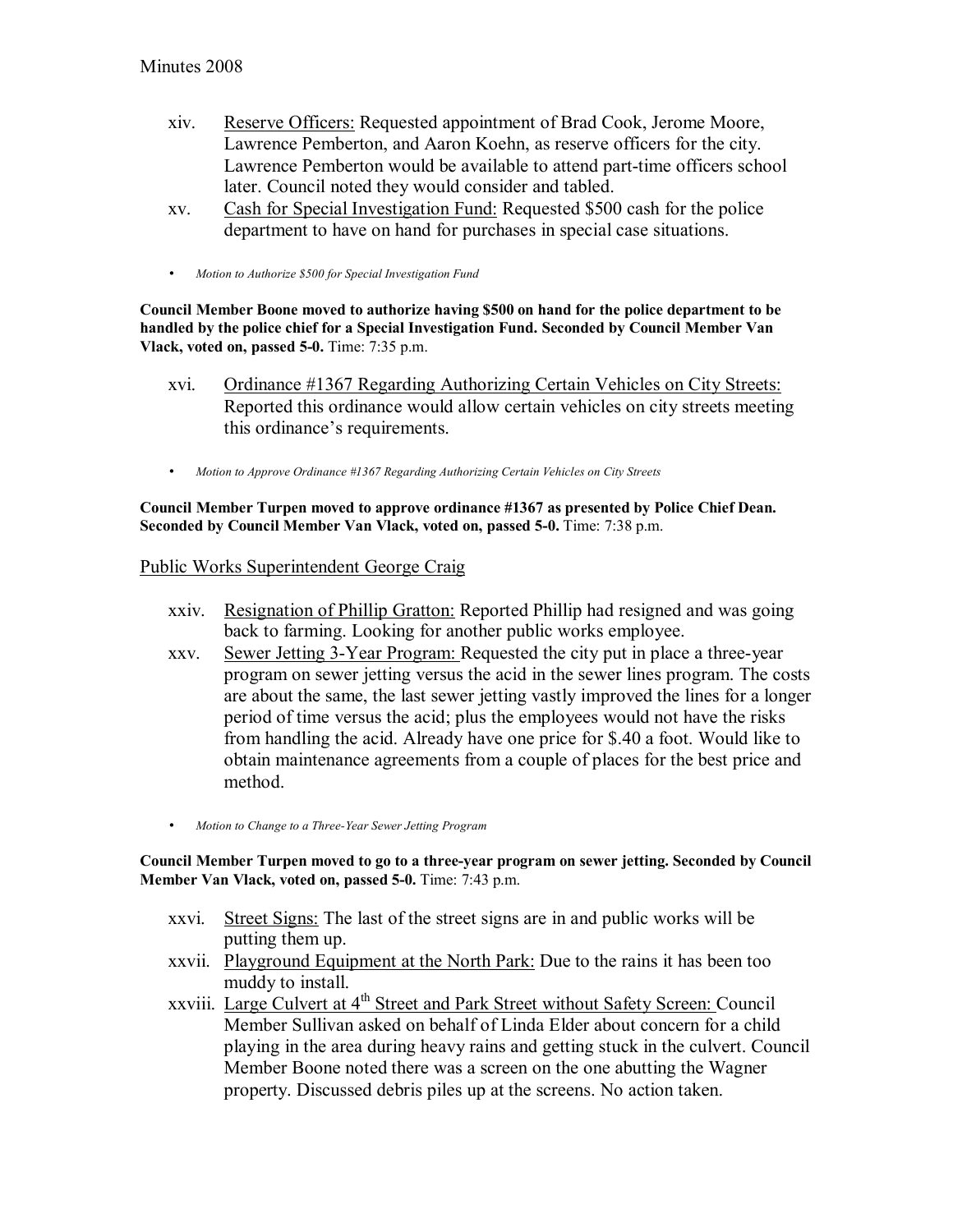# Fire Chief Doug Lloyd by Assistant Fire Chief Dan Nasalroad

- i. Industrial Park Fire Station Status: Electric supplies have been delivered. And, the firefighters have finished one coat of paint inside the bay area, with paint donated from JCFD.
- ii. Firefighter Member Change: Tiffany Boone is leaving the department and Jim Markley has joined.
- iii. Fire Training: The training is complete and those who participated are waiting on certificates.

*Page 4 of 5* 

## *STANDING COMMITTEE REPORTS:*

#### **Cemetery**

xii. Jim Thompson Cutting Trees: Discussed contacting Jim Thompson about cutting the trees approved to be cut last fall and still outstanding.

### Community Building

- vii. Damaged Post on Awning: Noted a vehicle or skate boarders had damaged a post on the awning.
- viii. South Guttering: City Clerk Herrin asked if Rainbow Guttering could be contacted again to look at the southeast corner guttering to see if something had come loose as leaking in that area again. Mayor Smith concurred.

# *SPECIAL COMMITTEE REPORTS:*

- i. Planning Commission Recommendations;
	- 1. Ordinance #1364 Regarding Rezoning Block 4
	- 2. Ordinance #1365 Regarding Amending Zoning Map for Block 4
- *Motion to Approve Ordinance #1364 Regarding Rezoning Block 4*

**Council Member Turpen moved to approve Ordinance #1364 Regarding Rezoning Block 4. Seconded by Council Member Weitman, voted on, passed 5-0.** Time: 7:57 p.m.

• *Motion to Approve Ordinance #1365 Regarding Amending Zoning Map for Block 4*

**Council Member Turpen moved to approve Ordinance #1365 Regarding Amending Zoning Map for Block 4. Seconded by Council Member Weitman, voted on, passed 5-0.** Time: 7:58 p.m.

## *UNFINISHED BUSINESS:*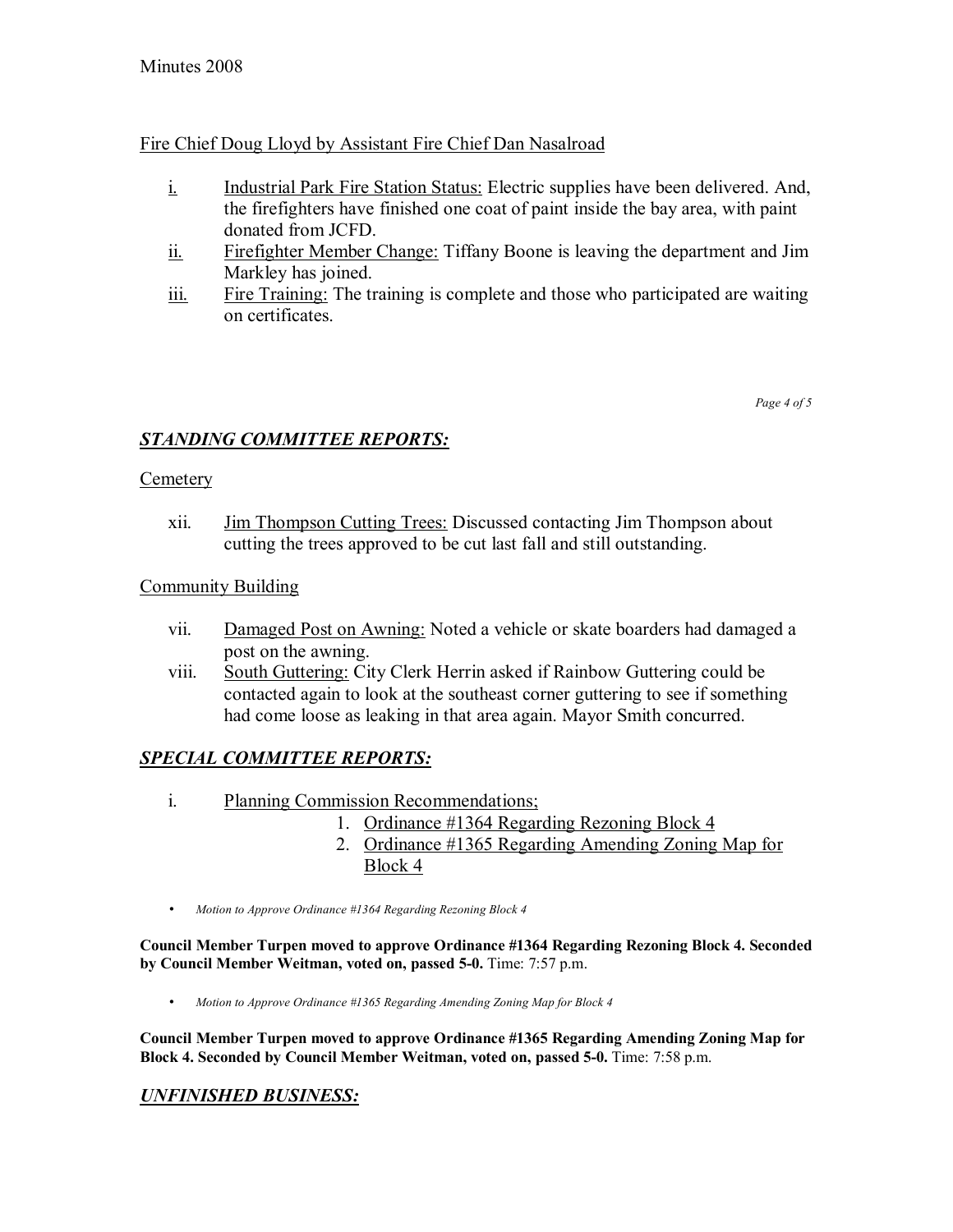None

### *NEW BUSINESS:*

# Post 'Closed' Sign on Elm Street Between 7<sup>th</sup> Street and 8<sup>th</sup> Street

Discussed vehicles attempting to drive on this area of an unapproved platted street. The results are ruts and the neighbors are unable to maintain the area in a neat and mannerly fashion. Upon Deputy City Clerk Mahon references for proper handling, it was found the city could continue to leave the street as a city unapproved street and place 'closed' signs where needed. Upon placing the closed signs in the applicable areas, if persons continued to drive in the area, due process could be taken upon those actions.

• *Motion to Post 'Closed' Sign on Elm Street Between* 7<sup>*th</sup> Street and 8<sup>th</sup> Street*</sup>

Council Member Sullivan moved to post a 'Closed' sign on Elm Street between 7<sup>th</sup> and 8<sup>th</sup> Streets to **prevent vehicles from traveling on the unapproved street area. Seconded by Council Member Boone, voted on, passed 5-0.** Time: 8:05 p.m.

#### Ordinance #1366 Regarding Charges for Collection of Solid Waste

• *Motion to Approve Ordinance #1366 Regarding Charges for Collection of Solid Waste*

**Council Member Turpen moved to approve Ordinance #1366 regarding rates for solid waste. Seconded by Council Member Van Vlack, voted on, passed 5-0.** Time: 8:07 p.m.

#### Status of Old Siren on Roof of 210 Commercial

Previously handled in meeting.

*Page 5 of 5* 

## *EXECUTIVE SESSION:*

• *Motion for Executive Session*

**Council Member Turpen moved to go into executive session for thirty minutes of personnel and ten minutes of legal following a ten-minute break. Seconded by Council Member Van Vlack, voted on, passed 5-0.** Time: 8:10 p.m.

Others invited into executive session included: City Clerk Herrin, Public Works Superintendent George Craig, and Police Chief James Dean.

Open Session Resumed at 9:00 p.m.

## **OTHER BUSINESS:**

Gas Inquiry at Henson Line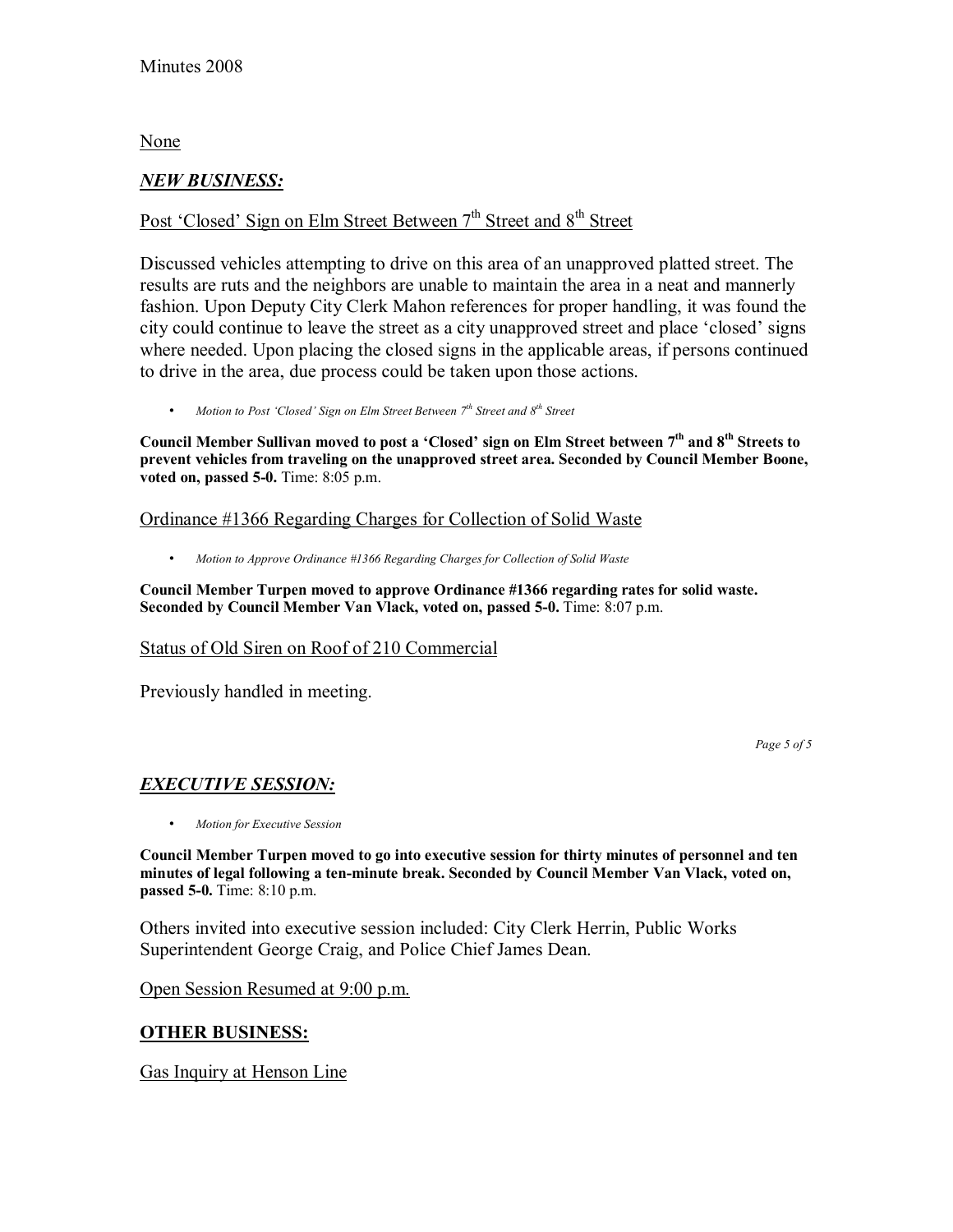City Clerk Herrin reported a conference call with Magellan, the City, and Leo Haynos with the KCC has tentatively been set up for this Friday at 10:30 a.m. The Gas Committee members would be contacted when final confirmation was made.

## *CITY CLERKíS REPORT:*

Written Report:

 A] John Brann, Ponzer-Youngquist, with Recommendation of Lagoon Repair Bids

B] Ordinance #1367 Draft

C] Resignation of Phillip Gratton

D] Sewer Jetting 3-Year Program

E] Post 'Closed' Sign on Elm Street Between  $7<sup>th</sup>$  Street and  $8<sup>th</sup>$  Street

F] Ordinance #1366 Regarding Charges for collection of Solid Waste

G] Gas Inquiry at Henson Line

# **NOTES AND COMMUNICATIONS TO COUNCIL:**

a] Minutes of April 10, 2008 Planning Commission Meeting

# *ADJOURNMENT:*

• *Motion for Adjournment*

As there was no further business **Council Member Boone moved to adjourn the meeting. Motion seconded by Council Member Van Vlack, voted on, 5-0.**

Meeting adjourned at 9:04 p.m.

I, La Cygne City Clerk, do hereby declare the above to be true and correct, to the best of my knowledge, and do hereby subscribe my name this 16th day of April 2008.

# **SPECIAL MEETING - Fire Trucks**

The La Cygne City Council met for a Special Meeting on Tuesday, April 29, 2008 at the La Cygne City Hall. Purpose of the meeting was the discussion of fire trucks. The following council members were present creating a quorum: Jerry Boone, Robert "Bob" Sullivan, Joe Turpen, Michael Van Vlack, and Terry Weitman. Absent: Mayor Keith Smith. All council members present signed the request for the special meeting.

Others present included: City Clerk Devona Herrin; City Fire Chief Doug Lloyd Sr.; Assistant Fire Chief Dan Nasalroad; and Fireman Danny Curtis.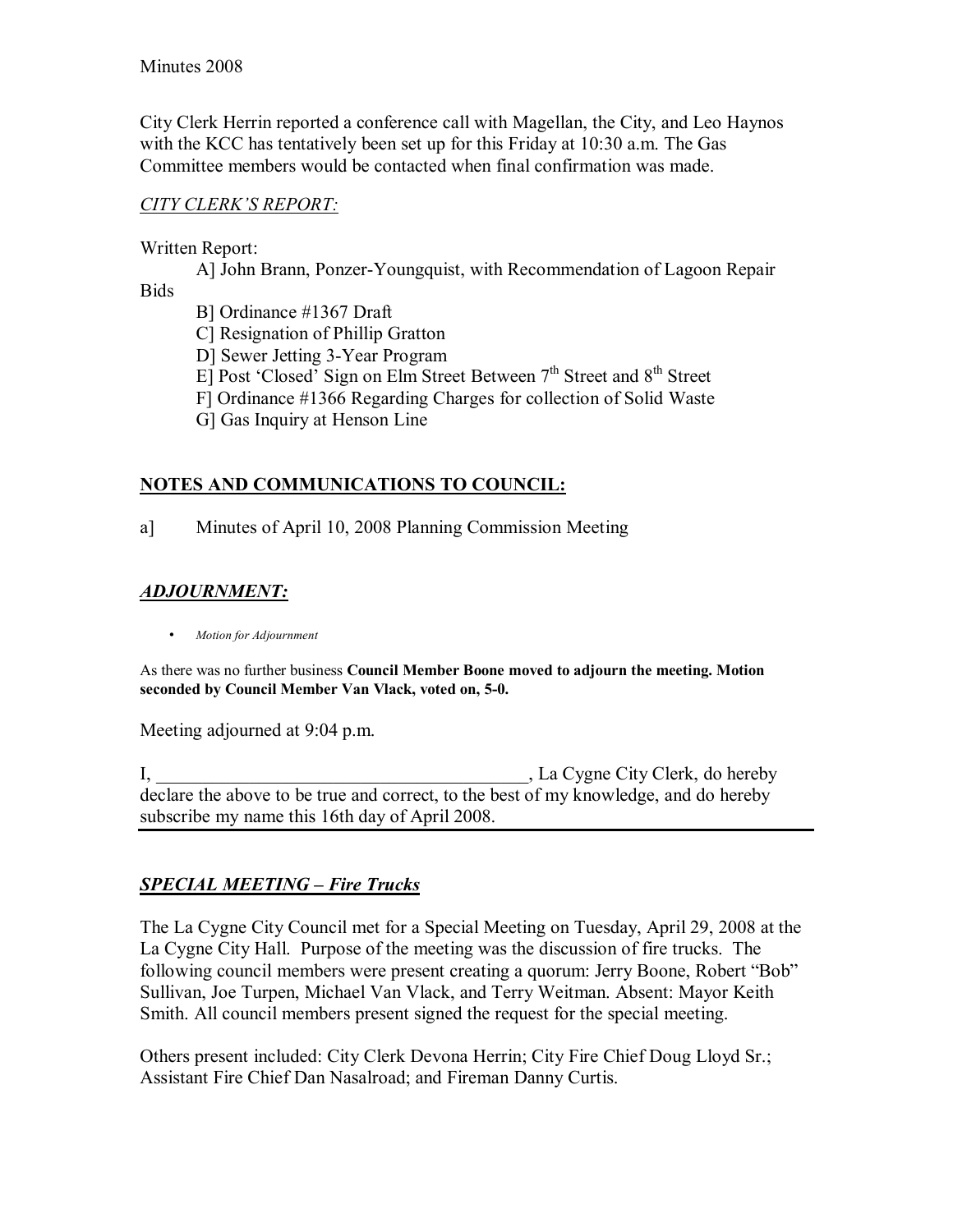Council President Joe Junior Turpen called the special meeting to order at 7:00 p.m.

# *Discussion on Fire Trucks*

The following points were discussed:

- The City of Garnett has a 1968 Ford Fire Truck with a 500 gallon water tank that is pump tested and certified for sale for \$4,000.
- The 1968 Ford Fire Truck also has all the paperwork with it providing a good history, including new paint two years ago and replacing the tank in 2000. The truck is a two owner with the first owner being the City of Fort Scott. The siren box, ladders and fire hoses are included with the truck. It has an automatic transmission helping to make it user friendly.
- The city's 1974 Pierce was approved last March for repairs up to \$4,500. Those repairs have not begun; and, there may be more costs once the repair shop checks into the equipment.
- The firemen asked the city council to consider purchasing the 1968 Ford Truck in good running condition instead of repairing the 1974 Pierce Truck.
- If the 1974 Pierce should be sold or scrapped.
- Receiving an old ambulance vehicle from Crawford County that the fire department is going to use for another equipment vehicle.
- Plans to leave a fire truck on both sides of the track with an equipment truck, as now have firefighters on both sides and would help when there are trains slowing down response times.
- *Motion to Purchase 1968 Fire Truck from City of Garnett for \$4,000*

**Council Member Boone moved to purchase the 1968 Ford Fire Truck from the City of Garnett for a cost of \$4,000.00. Seconded by Council Member Van Vlack, voted on, passed 5-0.** Time: 7:08 p.m.

• *Motion to Rescind Prior Motion to Repair 1974 Pierce Truck*

**Council Member Turpen moved to rescind the March motion to repair the 1974 Pierce Truck. Seconded by Council Member Boone, voted on, passed 5-0.** Time: 7:09 p.m.

• *Motion to Scrap 1974 Pierce*

**Council Member Van Vlack moved to scrap the 1974 Pierce. Seconded by Council Member Turpen, voted on, passed 5-0.** Time: 7:10 p.m.

Council President Joe Junior Turpen adjourned the meeting at 7:12 p.m.

I, \_\_\_\_\_\_\_\_\_\_\_\_\_\_\_\_\_\_\_\_\_\_\_\_\_\_\_\_\_\_\_\_\_\_\_, LaCygne City Clerk, do hereby declare the above to be true and correct, to the best of my knowledge, and do hereby subscribe my name this  $29<sup>th</sup>$  day of April 2008.

*REGULAR MEETING:*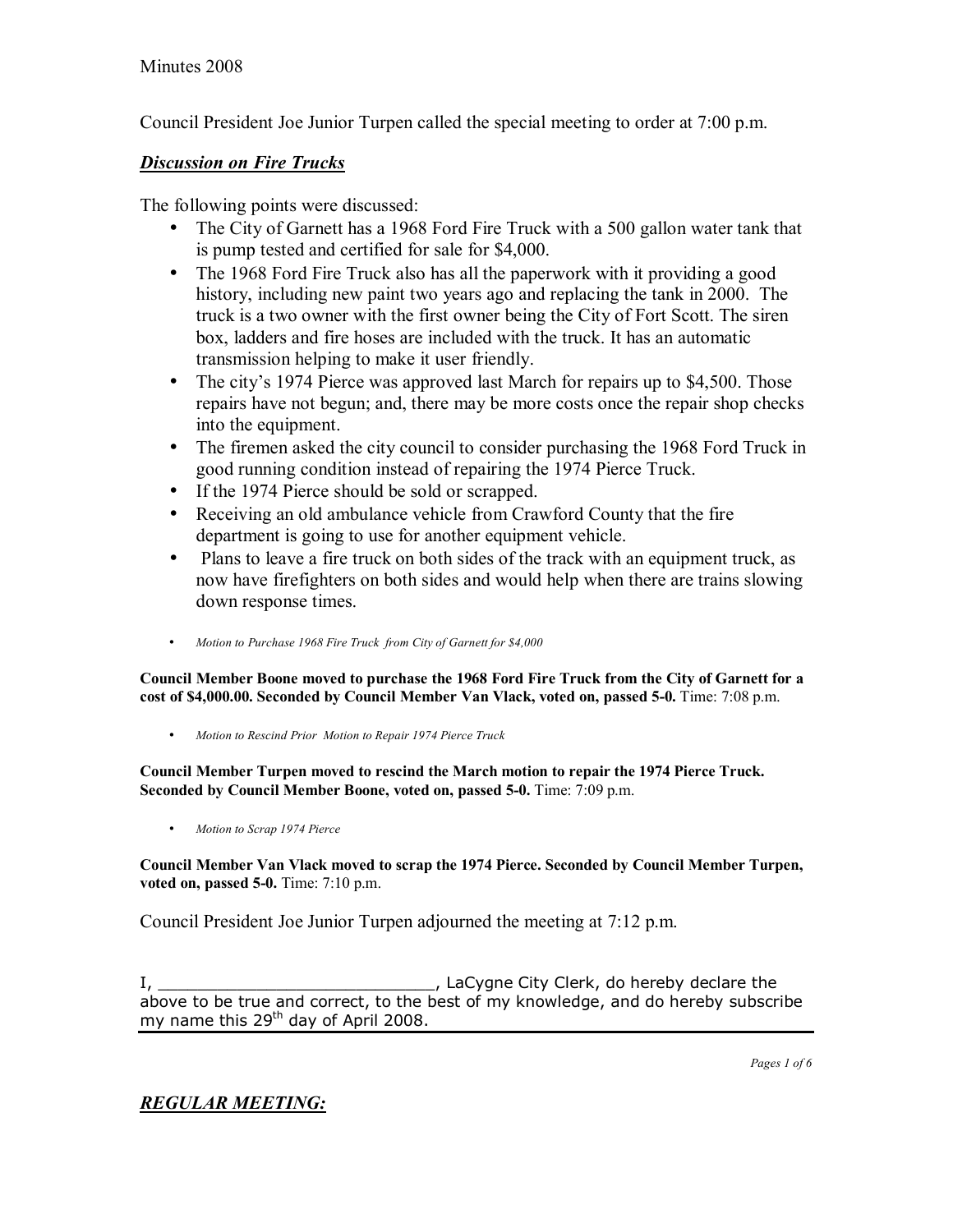The La Cygne City Council met in a regular session Wednesday, May 7, 2008, at the La Cygne City Hall. Council Members present were: Jerry Boone, Joe Turpen, Robert 'Bob' Sullivan, Michael Van Vlack, and Terry Weitman (arrived at 7:40 p.m.).

Others present included: City Clerk Devona Herrin; City Police Chief James Dean; City Attorney John Sutherland; City Public Works Superintendent George Craig; Fire Chief Doug Lloyd; Jerome Mitzner; Jake Fleming; Judy Kinder; Linda Meisel; Police Officer Will James; Wilma Watson; LeRoy Turpen; Linn County Fire Chief Doug Barlett; Public Works Lisa Elmore; Corey Preston; Jackie Taylor; and Jodi Wade.

Mayor Keith A. Smith called the meeting to order at 7:00 p.m.

# *NEW YEAR ORGANIZATION:*

# **City Officers**

Mayor Keith Smith recommended the appointment of the following City Officers:

| City Clerk                      | Devona Herrin   |
|---------------------------------|-----------------|
| Deputy City Clerk               | Gary D. Mahon   |
| City Treasurer                  | Linda Elder     |
| Chief of Police                 | James Dean      |
| City Attorney                   | John Sutherland |
| Fire Chief                      | Doug Lloyd Sr.  |
| Municipal Judge                 | John Wilson     |
| Codes Officer/Zoning Compliance | James Dean      |
| Public Health Officer           | James Dean      |
| Council Rep to Park Board       | Jerry Boone     |

• *Motion to Accept City Officers as Recommended by Mayor*

**Council Member Turpen moved to accept the list of City Officers as recommended by Mayor Smith.**  Seconded by Council Member Van Vlack, voted on, passed 4-0. Time: 7:03 p.m.

# **Official City Newspaper**

• *Motion to Accept Linn County News as Official City Newspaper* 

**Council Member Boone moved to accept the Linn County News as the official city newspaper. Seconded by Council Member Turpen, voted on, passed 4-0.** Time: 7:04 p.m.

## **Planning Commission**

Mayor Keith Smith recommended another three year term for the following current expiring Planning Commission Members: Don Long, Kenny McClanahan, and Ron Wier.

• *Motion to Accept Planning Commission Members Recommendation*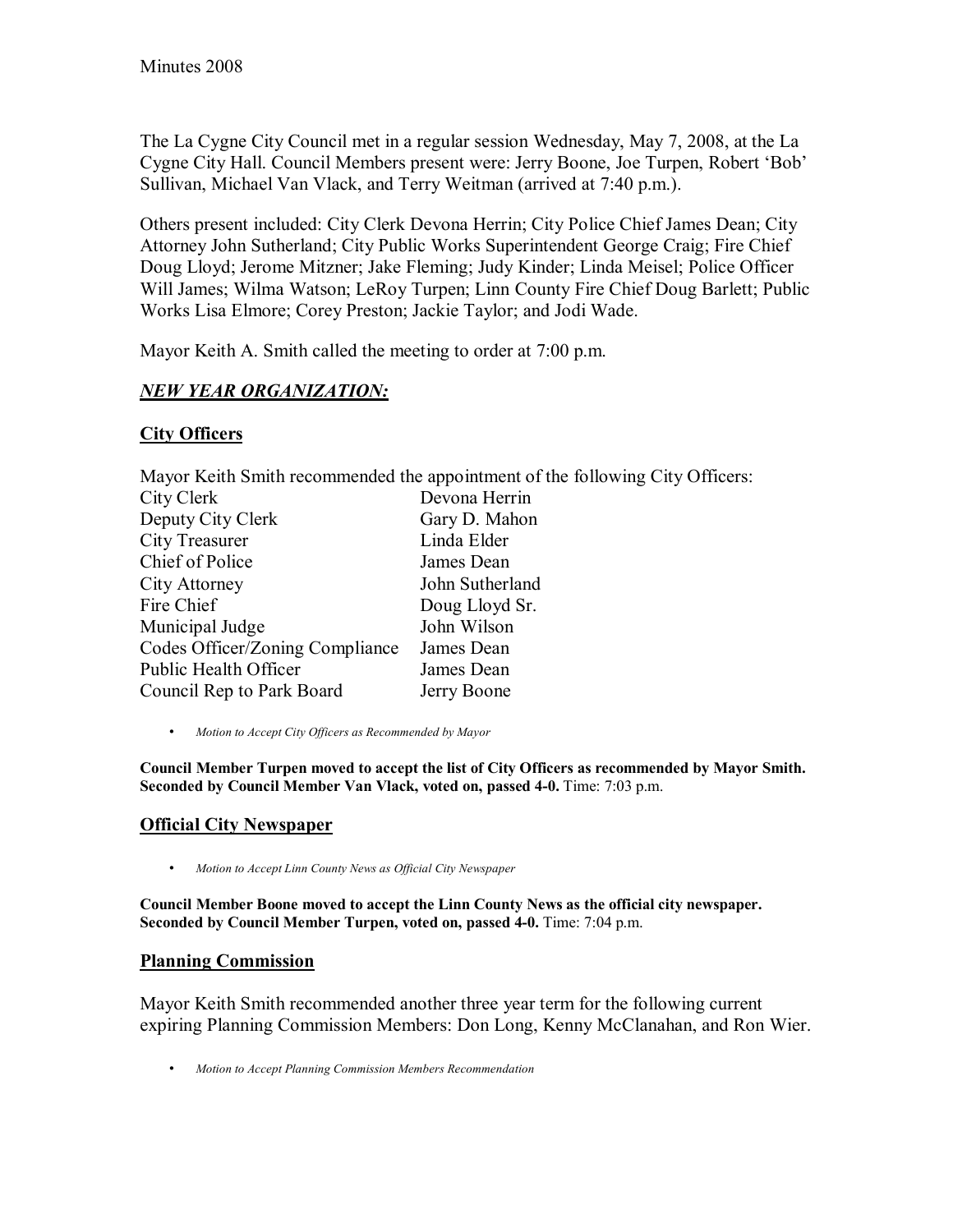**Council Member Van Vlack moved to accept the recommended Planning Commission Members for another three year term. Seconded by Council Member Sullivan, voted on, passed 4-0.** Time: 7:05 p.m.

### **Zoning Appeals Board**

Mayor Keith Smith recommended another three year term for the following current expiring Zoning Appeals Board: Bob Burnett and Ron Wier.

• *Motion to Accept the Zoning Appeals Board Members as Recommended* 

**Council Member Turpen moved to accept the recommended Zoning Appeals Board members for another three year term. Seconded by Council Member Van Vlack, voted on, passed 4-0.** Time: 7:06 p.m.

*Page 2 of 6* 

#### **Standing Committee Appointments**

Mayor Smith recommended continuing with the following current Standing Committee Appointments:

| Water & Gas                        | Jerry Boone     | Terry Weitman     |
|------------------------------------|-----------------|-------------------|
| <b>Street</b>                      | Robert Sullivan | Terry Weitman     |
| Sewer                              | Jerry Boone     | Michael Van Vlack |
| Park                               | Jerry Boone     | Robert Sullivan   |
| Cemetery                           | Joe Turpen      | Michael Van Vlack |
| <b>Public Safety</b>               | Joe Turpen      | Terry Weitman     |
| <b>Community Building</b>          | Robert Sullivan | Joe Turpen        |
| <b>Employee Relations/Training</b> | Robert Sullivan | Michael Van Vlack |

• *Motion to Accept Standing Committee Appointments*

**Council Member Turpen moved to accept the recommended list of Standing Committee Appointments. Seconded by Council Member Van Vlack, voted on, passed 4-0.** Time: 7:07 p.m.

#### **Early Payment of Payroll and Monthly Bills**

• *Motion to Authorize the Payment of Payroll Checks and Routine Bills*

**Council Member Turpen moved to authorize the payment of payroll checks and routine monthly bills if they become due and payable prior to appearing on the next council meeting check voucher list. Seconded by Council Member Sullivan, voted on, passed 4-0.** Time: 7:08 p.m.

## **Resolution #320 – Waiver from Certain Accounting Procedures**

• *Motion to Approve Resolution #320 – Waiver from Certain Accounting Procedures*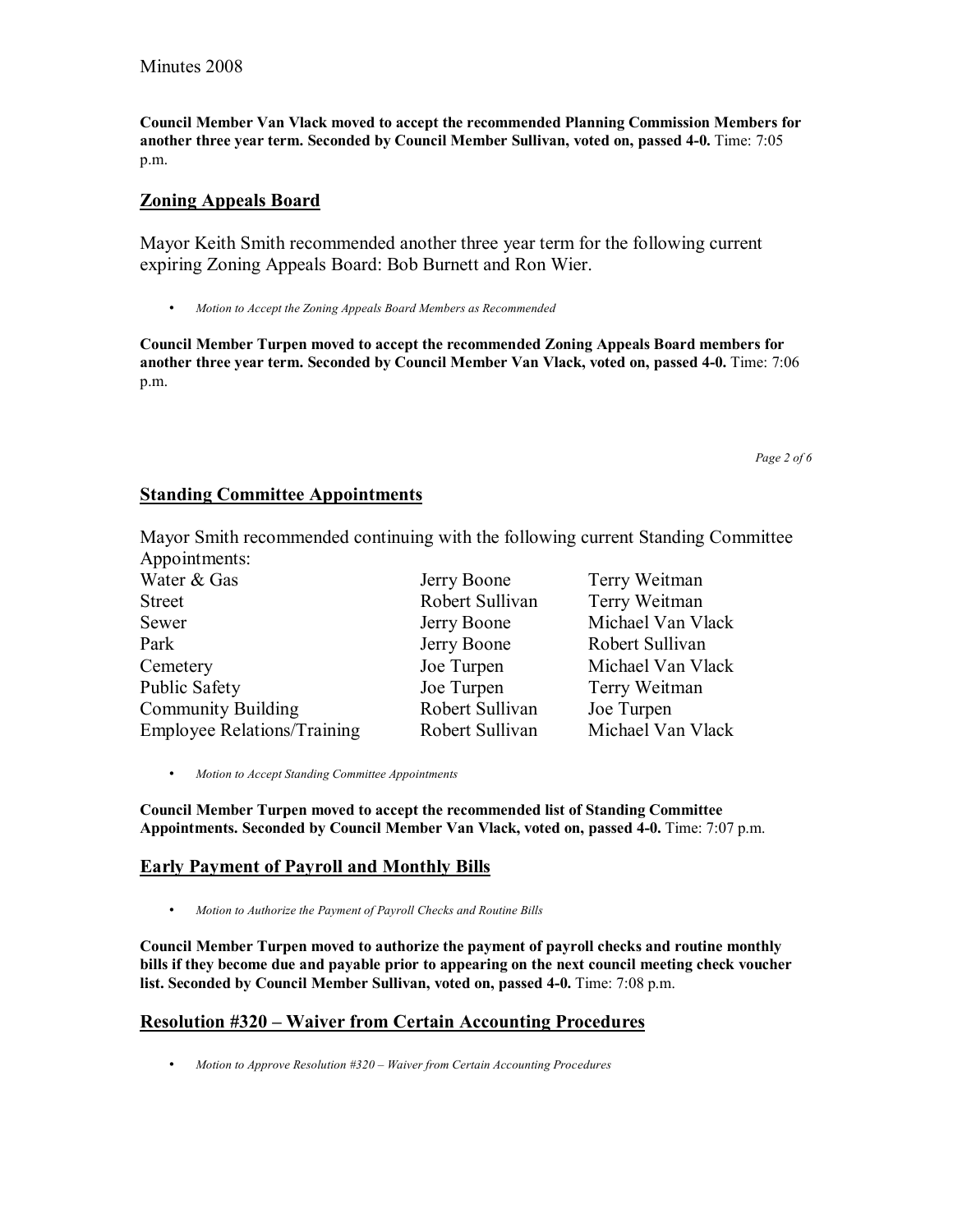**Council Member Van Vlack moved to approve Resolution #320. Seconded by Council Member Boone, voted on, passed 4-0.** Time: 7:09 p.m.

## **Appoint Council President**

• *Motion to Appoint Terry Weitman as Council President*

#### **Council Member Turpen moved to appoint Council Member Terry Weitman as Council President. Seconded by Council Member Van Vlack, voted on, passed 4-0.** Time: 7:10 p.m.

Mayor Keith Smith quoted Thomas Jefferson 'I may not agree with what you say, but I will fight to the death for your right to say it'. With that said, Mayor Smith went on to say their intentions are to hire, appoint, or put in place the best for our community. Everyone has the right to freedom of speech. And, with that, he felt the city employees, and everyone else, do the best they can during trying circumstances. He thanked everyone for their continuing hard work.

# *MAYORíS COMMENTS:*

- 1. The continued rain has been a trial for all. Since the first of January it is been reported the area has not had more than 3-5 days in a row without some kind of moisture.
- 2. Comments have been received about Peoples Communications construction project. He had been assured the contracting company would do whatever was necessary to put back property to its normal condition. The project is a good improvement for the community. Mayor Smith congratulated Police Chief Dean, Public Works Superintendent Craig and the public works crew for the additional work that has been placed on them because of this project. He knew they were doing their best.

*Page 3 of 6* 

# *CONSENT AGENDA:*

• *Motion to Approve Consent Agenda* 

## **Council Member Boone moved to approve the consent agenda as presented that consisted of:**

Check Register: April  $17 - May 7, 2008$  Minutes of April 16, 2008 City Council Meeting Minutes of April 29, 2008 Special City Council Meeting April 2008 Treasurer and Budget Reports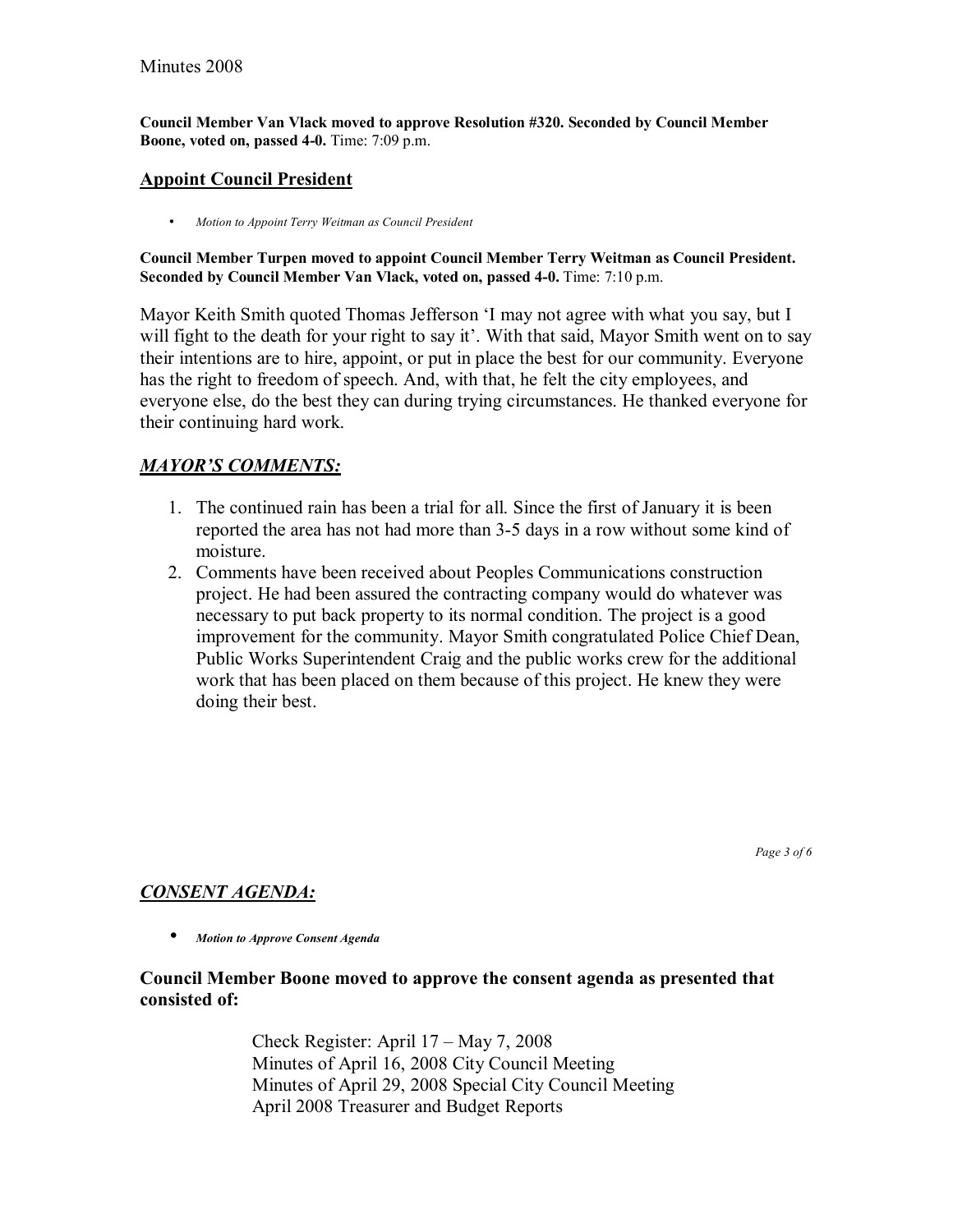# **Motion seconded by Council Member Van Vlack, voted on, passed 4-0.** Time: 7:15 p.m.

Mayor Smith thanked those who attended the special meeting to trade the repair costs of one fire truck for the purchase of another fire truck in good running condition.

# **DISCUSSION FROM THE FLOOR:**

### Wilma Watson Representative for Linn Valley Regarding Animal Control:

Linn Valley Animal Control Person, Wilma Watson, explained they currently take any loose animals to Pleasanton's dog pound for holding. With the rising fuel costs she asked the City of La Cygne to consider allowing Linn Valley to bring any loose animals to the city pound instead. Police Chief Dean noted he had not had a chance to review the agreement Ms. Watson had presented to him earlier to see if it would work with the city's needs. Mayor Smith asked if Chief Dean would be ready by the next regular meeting and Chief Dean concurred. Ms. Watson thought they had about twenty dogs a year she would be looking to place in the pound and the volume was sporadic. Ms. Watson thanked the city for considering her proposal.

### Linn County Fire Chief Doug Barlett Regarding Automatic Aide

Linn County Fire Chief Doug Barlett presented an Automatic Aide agreement the Linn County Commissioners had authorized him to present to each city in the county. Mr. Barlett noted the city currently had an agreement with the county. However it was not an automatic mutual aide agreement as this one. This agreement makes responses automatic and includes a charge for responding to false alarms. Discussed the current five-mile radius in the agreement. City Council concurred to delete the radius limitation.

• *Motion to Accept County Automatic Aide Agreement Without Radius Limitation*

**Council Member Boone moved to accept the Automatic Aide Agreement with the exception of dropping the five mile radius limitation. Seconded by Council Member Van Vlack, voted on, passed 4-0.** Time: 7:25 p.m.

# *REPORTS OF CITY OFFICERS:*

## City Attorney – John Sutherland

- iv. CAAK Continuing Legal Education Seminar: City Attorney Sutherland requested to attend the Friday training sessions on behalf of the city.
	- *Motion to Approve Attendance to CAAK Seminar by City Attorney Sutherland*

**Council Member Turpen moved to approve City Attorney Sutherland to attend the Friday meetings of the CAAK seminar on June 6th with per diem. Seconded by Council Member Van Vlack, voted on, passed 4-0.** Time: 7:27 p.m.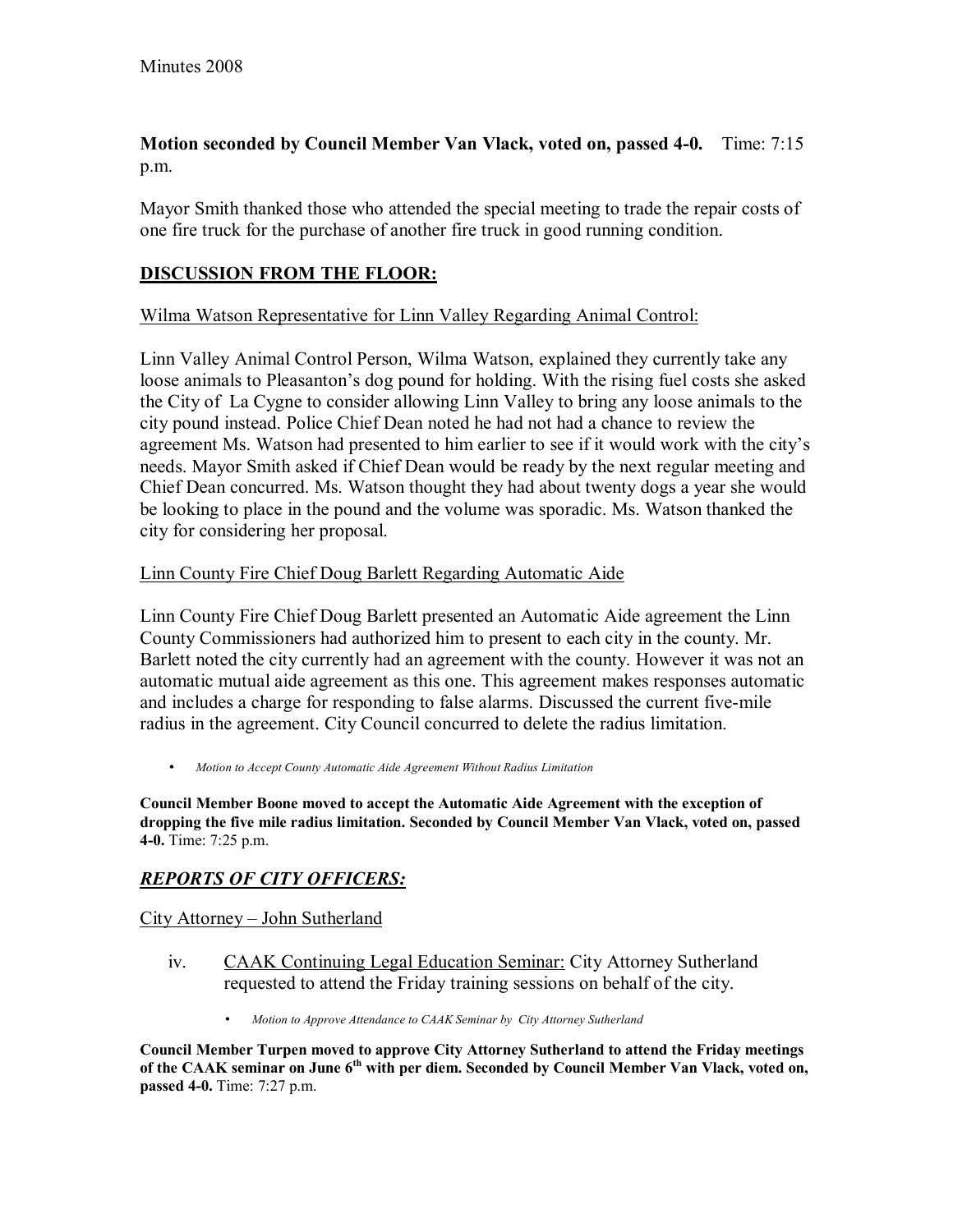# *REPORTS OF CITY OFFICERS: (Continued)*

# Police Chief and Codes Officer James W. Dean

- xvii. Weather Sirens: Reported he tested the sirens this evening from his vehicle.
- xviii. Burglary at the  $2<sup>nd</sup>$  Saturday Store: Reported several pieces of property had been recovered at the scene a little over a week ago. If anyone has any information on who took the items please contact the city police officers.
- xix. Partners Program for New Police Vehicle: Reported vehicle delivery has been placed on delay due to a strike with workers making parts for the vehicle. Now will probably be at least the end of June before the vehicle will be delivered.
- xx. Codes: Sent code enforcement letters and some have started cleaning up.

## Public Works Superintendent George Craig

- xxix. New Employee: Public Works Superintendent George Craig reported hiring Lisa Elmore for the public works position.
- *Motion to Hire Lisa Elmore for Public Works at \$12.50 per Hour*

**Council Member Turpen moved to hire Lisa Elmore for the public works position at \$12.50 per hour. Seconded by Council Member Van Vlack, voted on, passed 3-0-1 (Abstain: Boone).** Time: 7:31 p.m.

## Fire Chief Doug Lloyd

- iv. Regional Fire School Training: Scheduled to be held here in La Cygne July  $12<sup>th</sup>$  and  $13<sup>th</sup>$ .
- v. Kansas Firefighter Conference Report: Fireman Jerome Mitzner reported out of 500 departments' state wide there were over 400 represented at the conference. Attended several good seminars and Fireman Dan Nasalroad attended on behalf of the City. The dedication this year was to our own Fire Chief Douglas Lloyd Sr.
- vi. 1968 Ford Fire Truck Report: Have found the truck to be in good shape. Already have the signs on it and equipment, so ready to go.
- vii. Release & Indemnification Agreement for 1017 E. Market: Reviewed by attorneys.
- *Motion to Accept the Release & Indemnification Agreement for 1017 E. Market*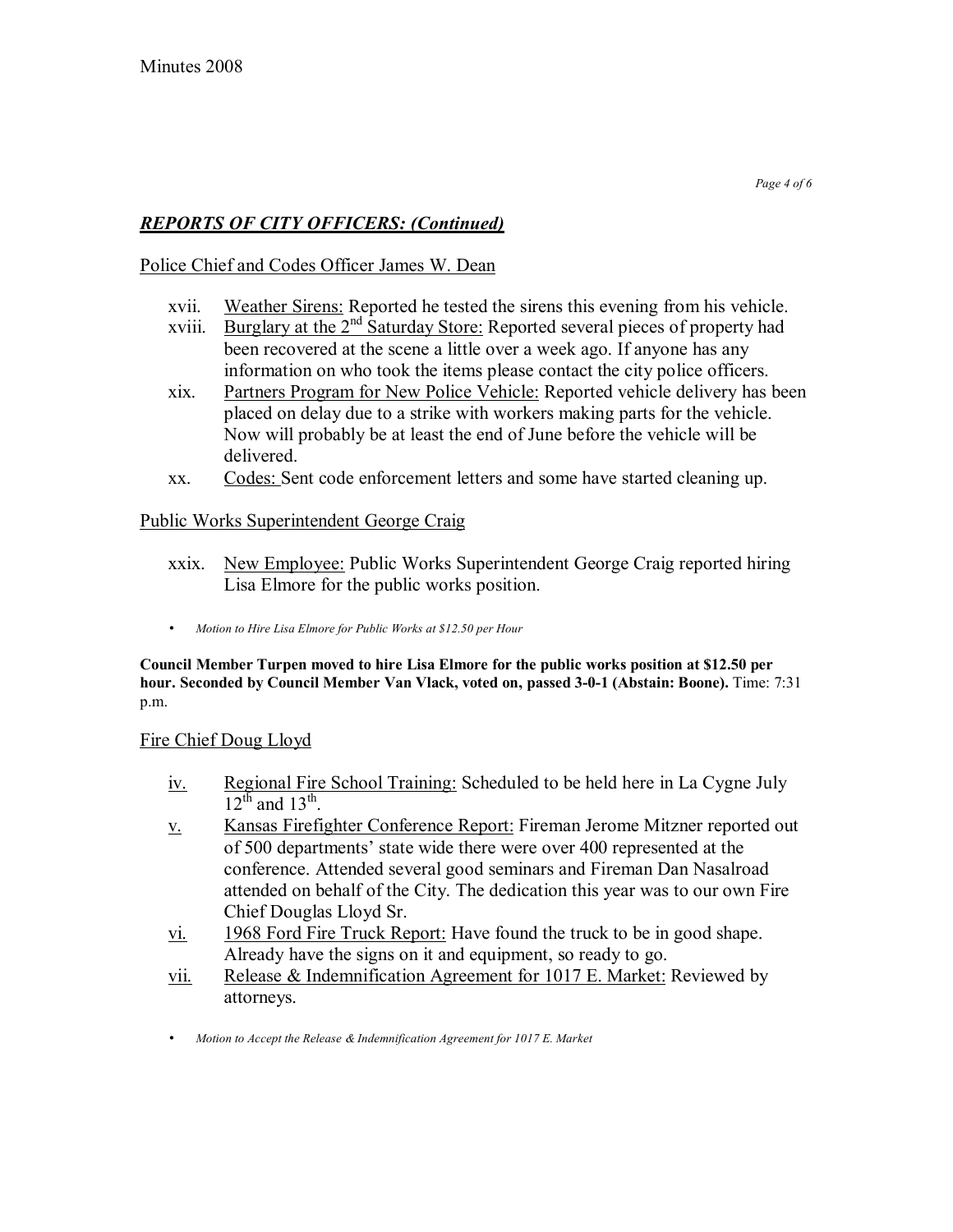**Council Member Van Vlack moved to accept the Release & Indemnification Agreement between the City, the Fire Department, and the Hospital District regarding the property at 1017 E. Market. Seconded by Council Member Boone, voted on, passed 4-0.** Time: 7:37 p.m.

viii. Thank you. Fire Chief Lloyd thanked all of his staff for filling in when he is sick during his treatments. He has completed two rounds of chemo so far.

#### *STANDING COMMITTEE REPORTS:*

#### **Cemetery**

xiii. Cemetery Association Improvement Requests: Council Member Turpen reported the members had asked him about the gates into the older part of the cemetery. The gates are in need of cleaning and repainting. They have found a person who would clean them and sand blast them if there is a way to get the gates to him. Council Member Boone noted he would get the gates to him. Also, discussed the cost of electricity to the area previously discussed and the association is looking into solar lighting for a less expensive alternative.

*Page 5 of 6* 

## *SPECIAL COMMITTEE REPORTS:*

ii. Pool Fundraising Group: Jodi Wade reported the Mayfest held last weekend went really well. For the first Mayfest ever they broke even on expenses versus income. Had pool designs for all to look at creating some good discussions about the plans. The next part will be to set up a community meeting to have open discussion from all citizens. Also, getting involved in the fall Festival to see where we could plan to be a part of it to continue to get the word out and raise funds. And, finally, with the sales tax approach will wait until the next April election to put on the ballot.

#### *UNFINISHED BUSINESS:*

#### Agreement with Esther Shields Regarding 210 Commercial Property

Esther Shields was unable to attend the meeting. Tabled until the next meeting.

#### *NEW BUSINESS:*

#### Kansas One-Call Proxy

• *Motion to Authorize Mayor to Select and Sign Proxy*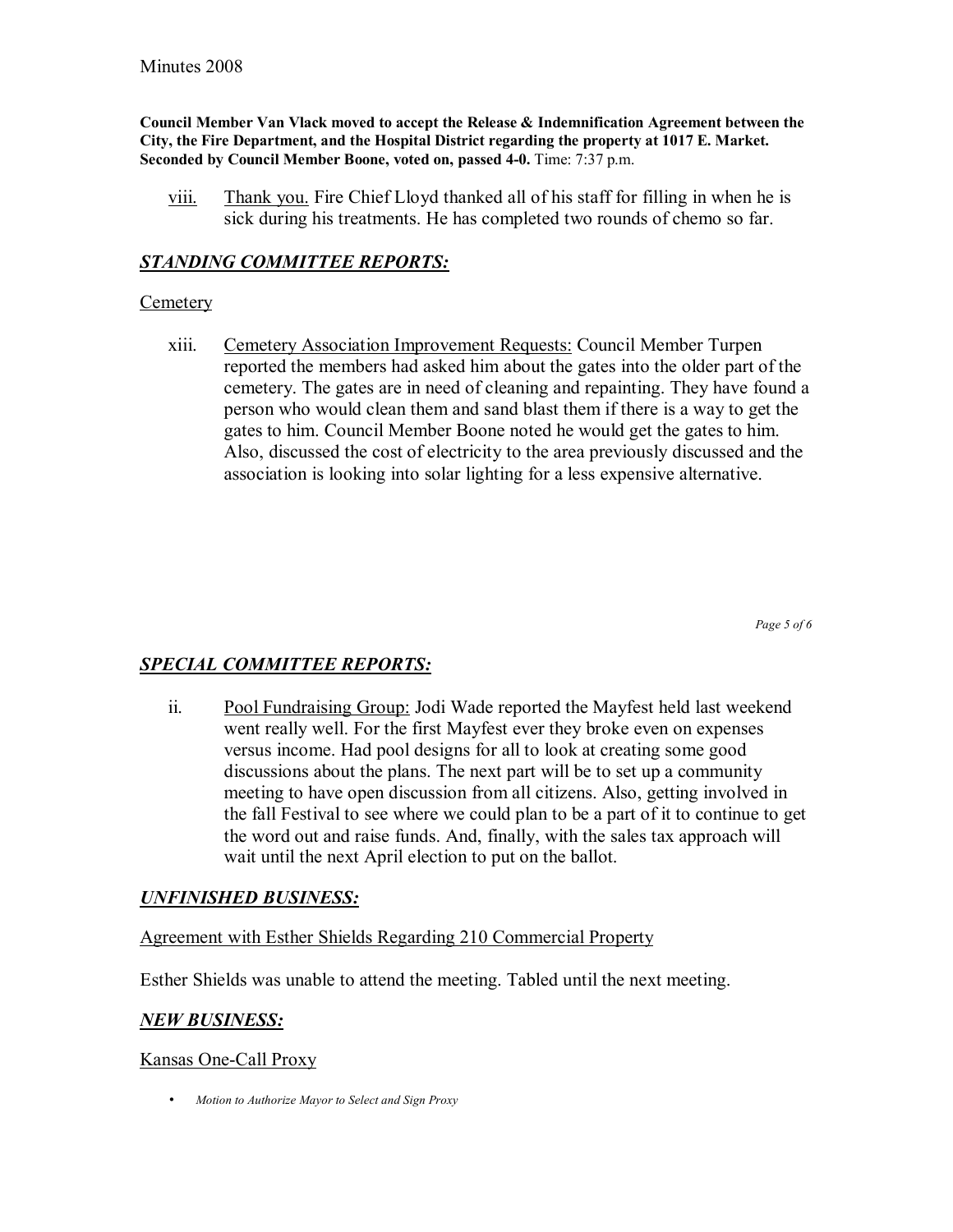**Council Member Turpen moved to authorize the mayor to select the nominees and sign the Kansas One-Call proxy. Seconded by Council Member Van Vlack, voted on, passed 5-0.** Time: 7:50 p.m.

#### Employee Health Insurance Rate Changes

Discussed the rates will be increasing up to 7.5% with the July premiums. Currently there is a flat benefit rate allowed that varies depending on type of coverage chosen between employee only up to employee with family. Currently the benefit amount has attempted to cover the costs of the insurance to the employee and for the employee choosing employee only leaving an extra average of \$50 to use towards AFLAC benefits. Recent rate reductions in the employee w/family portion have caused a higher benefit amount allowed than the health insurance premiums.

• *Motion to Pay the Proposed Increase in Premiums for Employee Health Insurance*

Council Member Boone moved to pay the proposed increase on the employees' health insurance **rates. Seconded by Council Member Van Vlack, voted on, passed 5-0.** Time: 7:55 p.m.

• *Motion to Amend Benefit Costs to Cover Health Insurance Adding \$50 to Employee Only Premiums*

**Council Member Weitman moved to amend benefit limits to cover the cost of health insurance only except for the employee only and to leave the \$50 additional for them. Seconded by Council Member Boone, voted on, passed 5-0.** Time: 8:00 p.m.

#### Process to Change 3-mile Gas Customer Rates

Presented at the table. Will set up meeting with Gas Committee to review and bring back to the council.

#### Ordinance #1368, Regarding Charges for Collection and Disposal of Solid Waste

Discussed this is a housekeeping correction on the rate for the twice a week pick up from the previous ordinance presented at the last meeting.

• *Motion to Approve Ordinance #1368*

**Council Member Turpen moved to approve Ordinance #1368 with change to (b) instead of the (a) reflected on the document at the table. Seconded by Council Member Van Vlack, voted on, passed 5- 0.** Time: 8:12 p.m.

## *EXECUTIVE SESSION:*

• *Motion for Executive Session*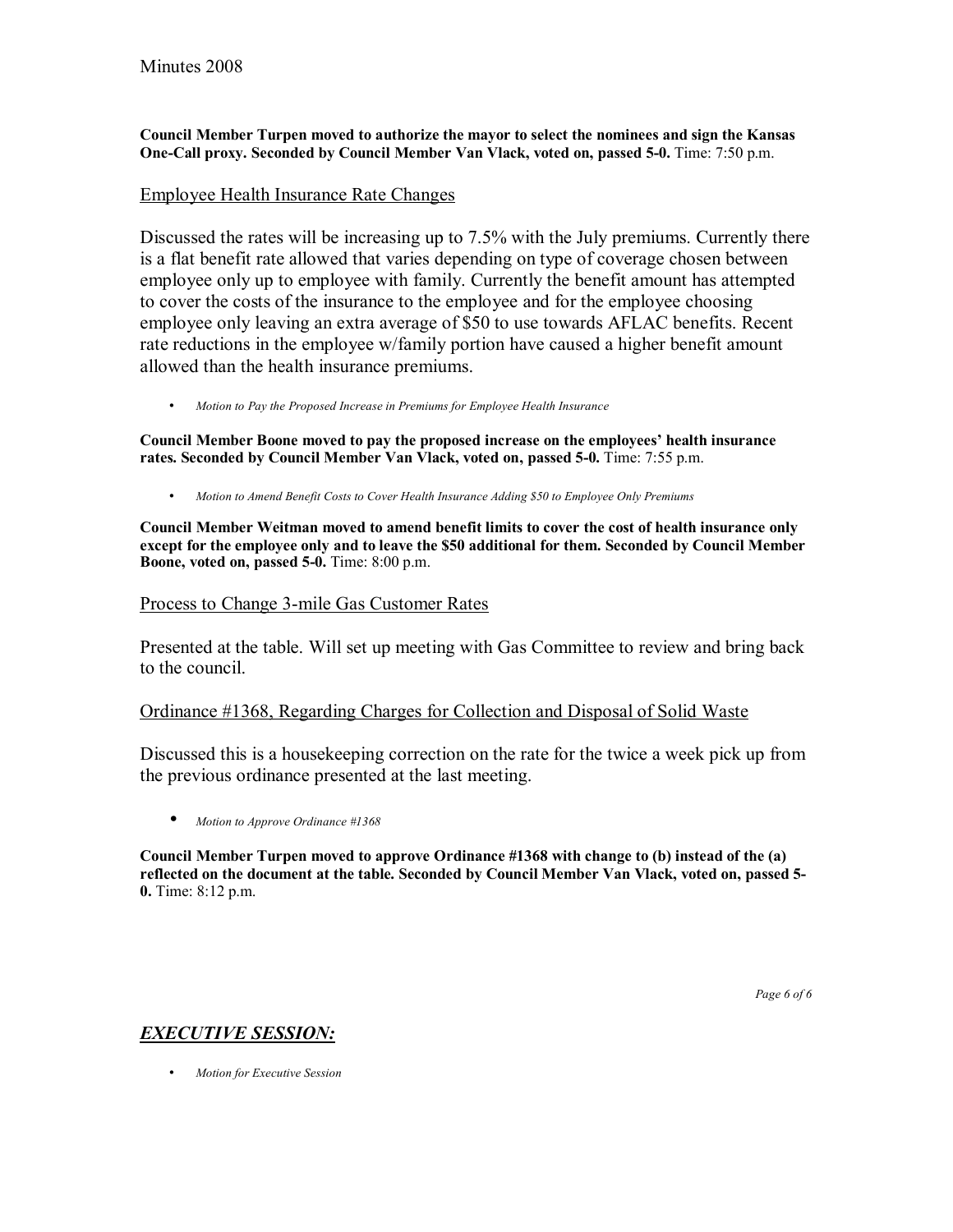**Council Member Turpen moved to go into executive session for fifty minutes of legal following a tenminute break. Seconded by Council Member Van Vlack, voted on, passed 5-0.** Time: 8:13 p.m.

Others invited into executive session included: City Clerk Herrin, Public Works Superintendent George Craig, and Police Chief James Dean.

Open Session Resumed at 9:13 p.m.

### **OTHER BUSINESS:**

Move Siren Costs

Discussed the cost to move the siren by Blue Valley was \$3,000 plus electrical costs.

### **CITY CLERK'S REPORT:**

Written Report:

- A] New Year Organization
- B] State Health Insurance Premium Adjustments
- C] Dog Days Report
- D] Pollman Funds Transferred to CD
- E] Cemetery Street Light at 1<sup>st</sup> Street and Swan
- F] Community Building Roof
- G] Agreement with Esther Shields Regarding 210 Commercial Property

# **NOTES AND COMMUNICATIONS TO COUNCIL:**

a] None

## *ADJOURNMENT:*

• *Motion for Adjournment*

As there was no further business **Council Member Turpen moved to adjourn the meeting. Motion seconded by Council Member Van Vlack, voted on, 5-0.**

Meeting adjourned at 9:18 p.m.

I, La Cygne City Clerk, do hereby declare the above to be true and correct, to the best of my knowledge, and do hereby subscribe my name this 7th day of May 2008.

# **SPECIAL MEETING - Personnel**

The La Cygne City Council met for a Special Meeting on Wednesday, May 14, 2008 at the La Cygne City Hall. Purpose of the meeting was the discussion of Personnel. The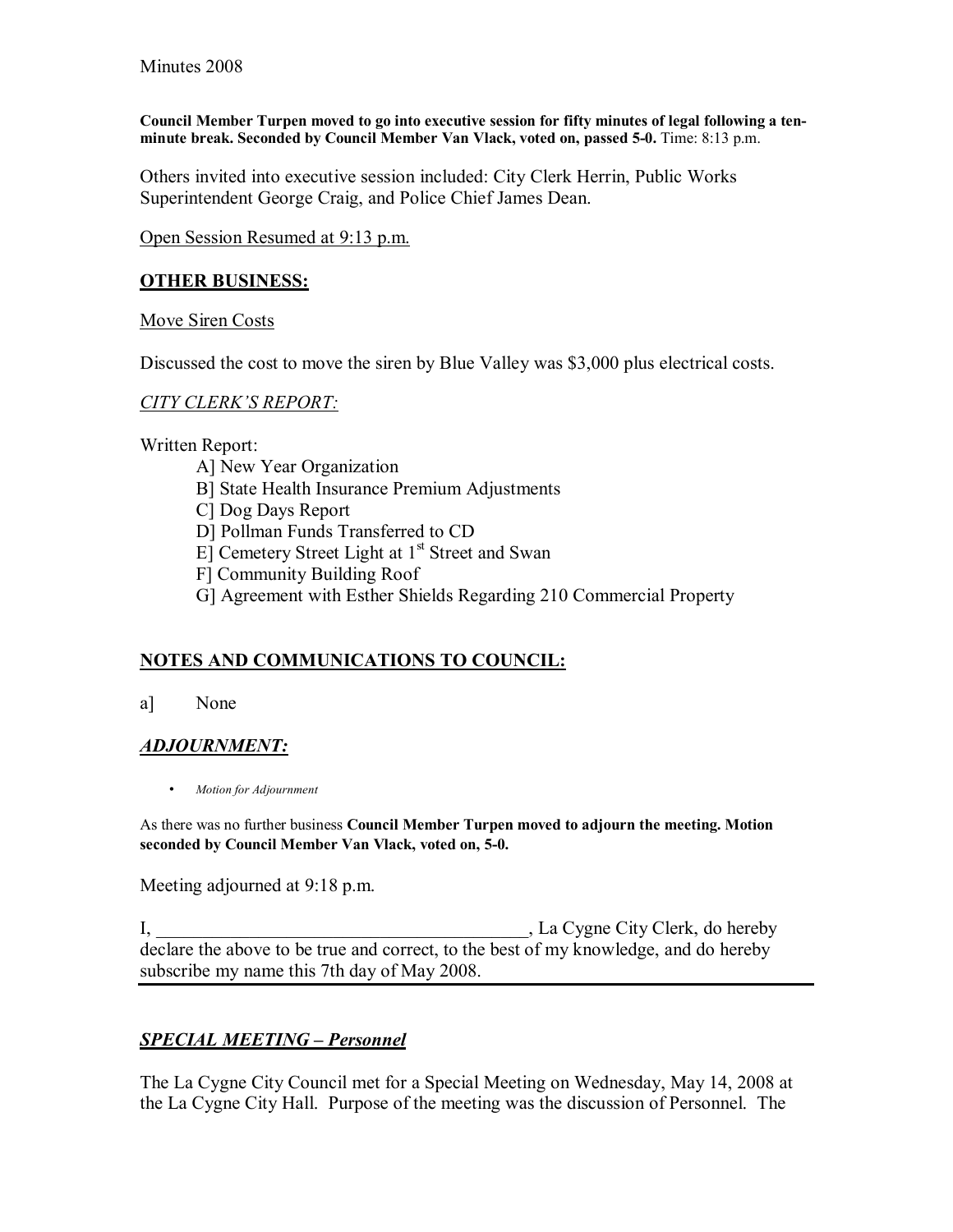following council members were present creating a quorum: Jerry Boone, Robert "Bob" Sullivan, Joe Turpen, Michael Van Vlack, and Terry Weitman. All council members present signed the request for the special meeting.

Others present included: City Clerk Devona Herrin, Public Works Superintendent George Craig, Public Works Art Terry, and LeRoy Turpen.

Mayor Keith Smith called the special meeting to order at 7:00 p.m.

### *Personnel*

• *Motion for Executive Session for Personnel*

**Council Member Van Vlack moved for executive session for up to fifteen minutes for personnel. Seconded by Council Member Turpen, voted on, passed 5-0.** Time: 7:01 p.m.

• *Motion to Extend Executive Session*

**Council Member Van Vlack moved to extend executive session for up to thirty minutes for personnel. Seconded by Council Member Sullivan, voted on, passed 5-0.** Time: 7:15 p.m.

Those invited into a portion of the executive session included: Art Terry.

Session opened at 7:34 p.m.

### **ADJOURNMENT:**

• *Motion to Adjourn*

As there was not further business **Council Member Van Vlack moved to adjourn the special meeting. Seconded by Council Member Boone, voted on, passed 5-0.** 

Meeting adjourned at 7:34 p.m.

I, \_\_\_\_\_\_\_\_\_\_\_\_\_\_\_\_\_\_\_\_\_\_\_\_\_\_\_\_, La Cygne City Clerk, do hereby declare the above to be true and correct, to the best of my knowledge, and do hereby subscribe my name this  $14<sup>th</sup>$  day of May 2008.

*Pages 1 of 4*

## *REGULAR MEETING:*

The La Cygne City Council met in a regular session Wednesday, May 21, 2008, at the La Cygne City Hall. Council Members present were: Jerry Boone, Joe Turpen, Robert 'Bob' Sullivan, Michael Van Vlack, and Terry Weitman.

Others present included: City Clerk Devona Herrin; Deputy City Clerk Gary D. Mahon; City Police Chief James Dean; City Attorney John Sutherland; City Public Works Superintendent George Craig; Fire Chief Doug Lloyd; Judy Kinder; Linda Meisel; Fred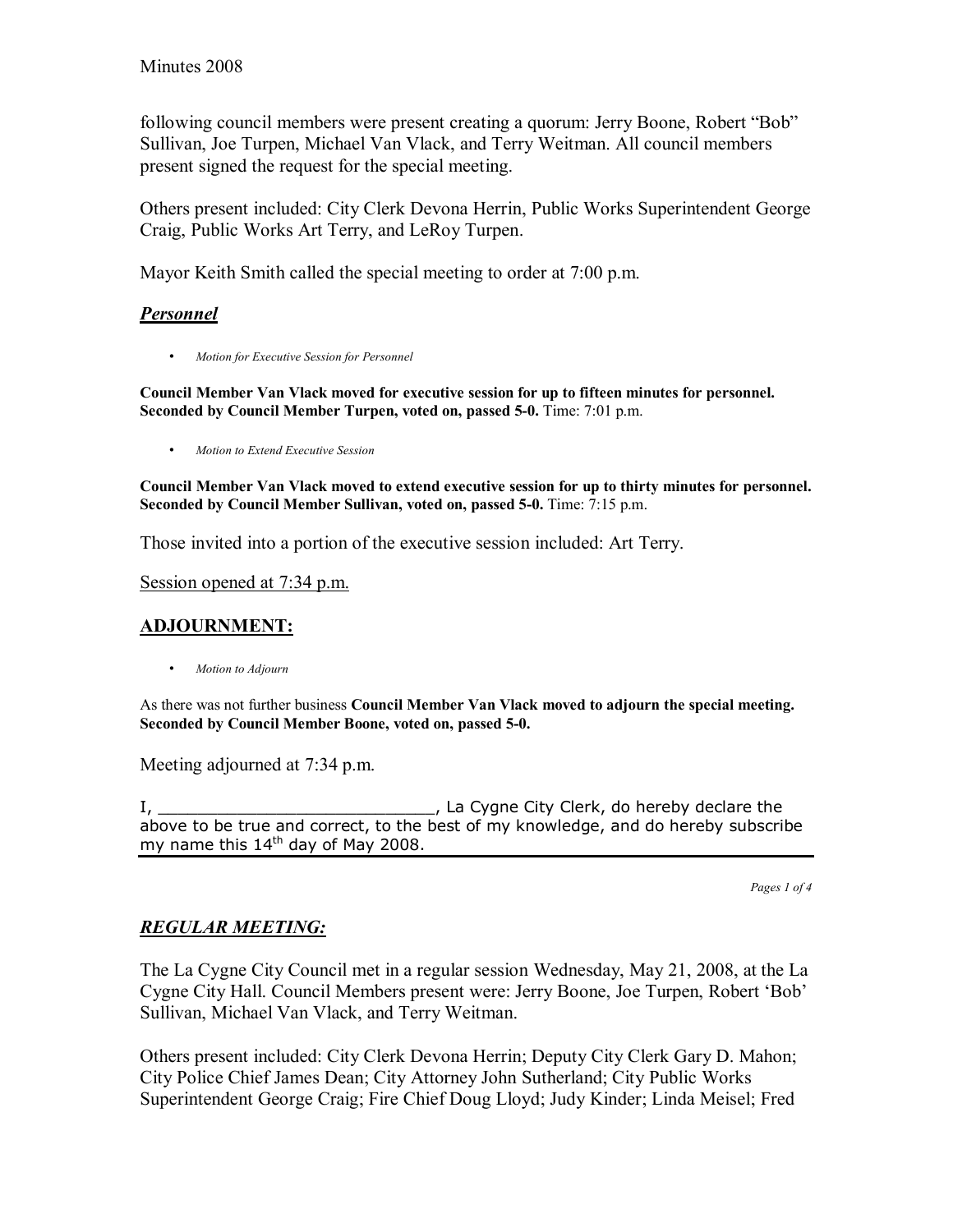Meisel; Robert Turpen; Leroy Turpen; Esther Shields; Corey Preston; J. K. Fleming; and Mike Shultz P.A.

In the absence of Mayor Keith A. Smith, Council President Weitman called the meeting to order at 7:00 p.m.

# **MAYOR'S COMMENTS:**

viii. Water Boil Advisory lifted from the main water line damage by People's Telecommunications fiber optic contractor's work.

# *CONSENT AGENDA:*

• *Motion to Approve Consent Agenda* 

### **Council Member Turpen moved to approve the consent agenda as presented that consisted of:**

 Check Register: May 8 - 21, 2008 Minutes of May 7, 2008 City Council Meeting Minutes of May 14, 2008 Special City Council Meeting

## **Motion seconded by Council Member Van Vlack, voted on, passed 5-0.** Time:7:03 p.m.

# **DISCUSSION FROM THE FLOOR:**

None

# *REPORTS OF CITY OFFICERS:*

City Attorney John Sutherland

- i. Stevermer Condemnation Status: The paperwork has been filed and now waiting on the Johnson County Police Department to serve the papers.
- ii. Street Project with Heckert Construction: City Attorney Sutherland noted at some point the city would need to pay Heckert Construction for work completed to the city's satisfaction. City Clerk Herrin reported in checking further the three year waiting period for a statement would not necessarily invalidate any payment due and had discussed the current status with the League learning another way would be to request the completion be handled within a given time frame or waive any future statement. City Attorney Sutherland noted that would not work either, a bill would still be due for work performed. The city could continue to just hold and see what happens. City Clerk Herrin asked if that would place the city in arbitrage if waited too long. Discussed further. Requested any arbitrage possibility be checked into and report back at next meeting.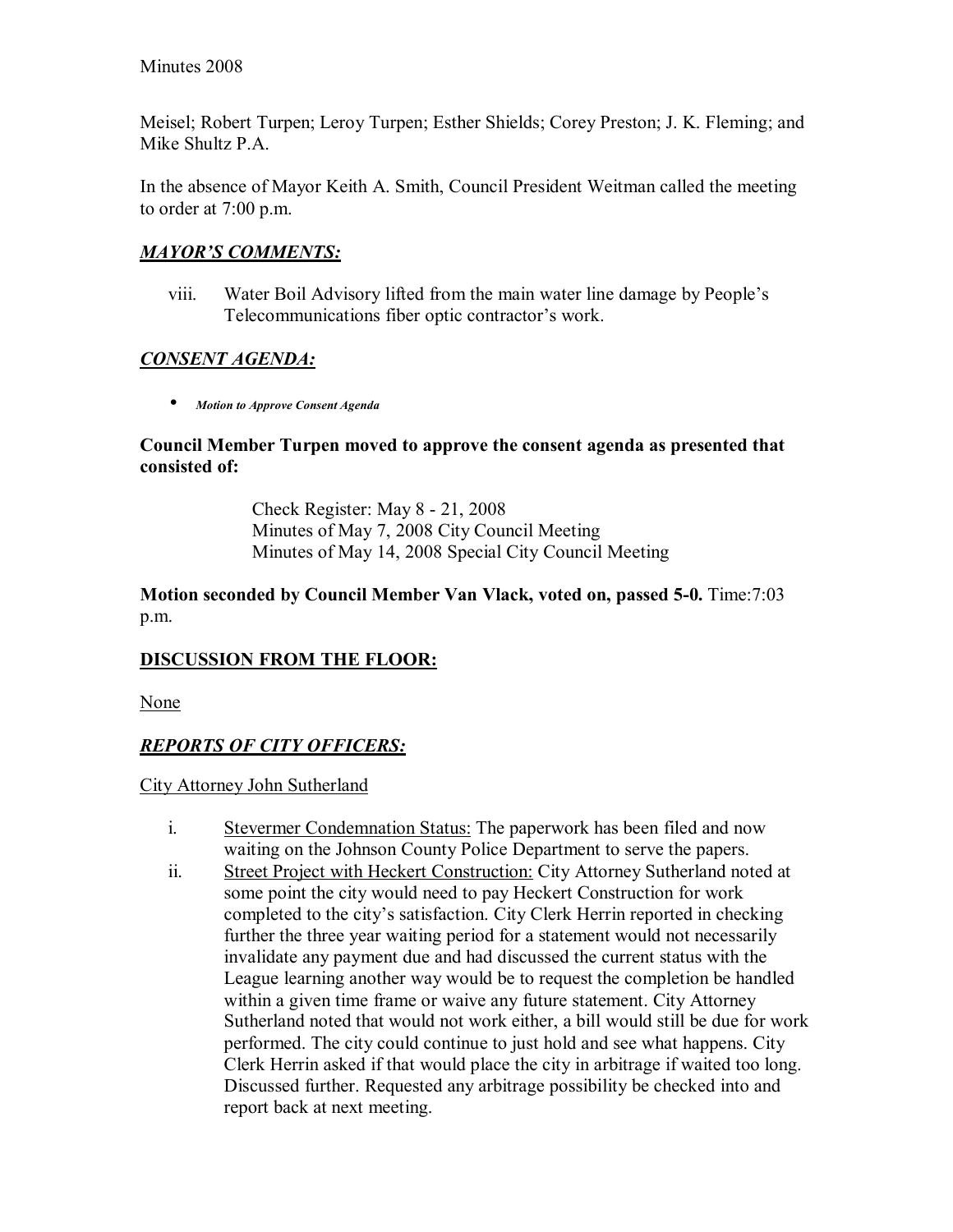# *EXECUTIVE SESSION:*

*Page 2 of 4* 

• *Motion for Executive Session*

**Council Member Van Vlack moved to go into executive session for legal for up to twenty minutes. Seconded by Council Member Turpen, voted on, passed 5-0.** Time: 7:08.m.

Others invited into executive session included: City Clerk Herrin, Deputy City Clerk Mahon, Public Works Superintendent George Craig, and Attorney Mike Shultz.

Open Session Resumed at 7:28.m.

## *REPORTS OF CITY OFFICERS: (Continued)*

Police Chief and Codes Officer James W. Dean

- xxi. Thanks to Fire Department: Thanked the Fire Department for helping with all of the traffic control Monday due to the cut water line and repairs on Market Street.
- xxii. KLETC: Officer Will Dean's academy date has been moved up to June  $9<sup>th</sup>$ .
- xxiii. Agreement with Linn Valley Regarding Animal Control: Have made changes to the agreement and gave a copy to City Attorney Sutherland for review.
- xxiv. Three Days of Training in August: Requested to attend training for computer records August  $6<sup>th</sup>$  and  $7<sup>th</sup>$  in Pittsburg and August 19<sup>th</sup> in Topeka.
- xxv. Codes Compliance: Continuing to work on codes. The tractor that is broke down will be moved when repaired.
- *Motion to Approve Training for August 6 7, and 19<sup>th</sup>*

Council Member Van Vlack moved to approve training attendance August 6 – 7 in Pittsburg, and **August 19th to Topeka. Seconded by Council Member Sullivan, voted on, passed 5-0.** Time: 7:30 p.m.

#### Public Works Superintendent George Craig

- xxx. Resignation of Art Terry: PWS Craig reported Public Works Employee Art Terry had resigned and his last working day was last Monday.
- *Motion to Accept Art Terryís Resignation*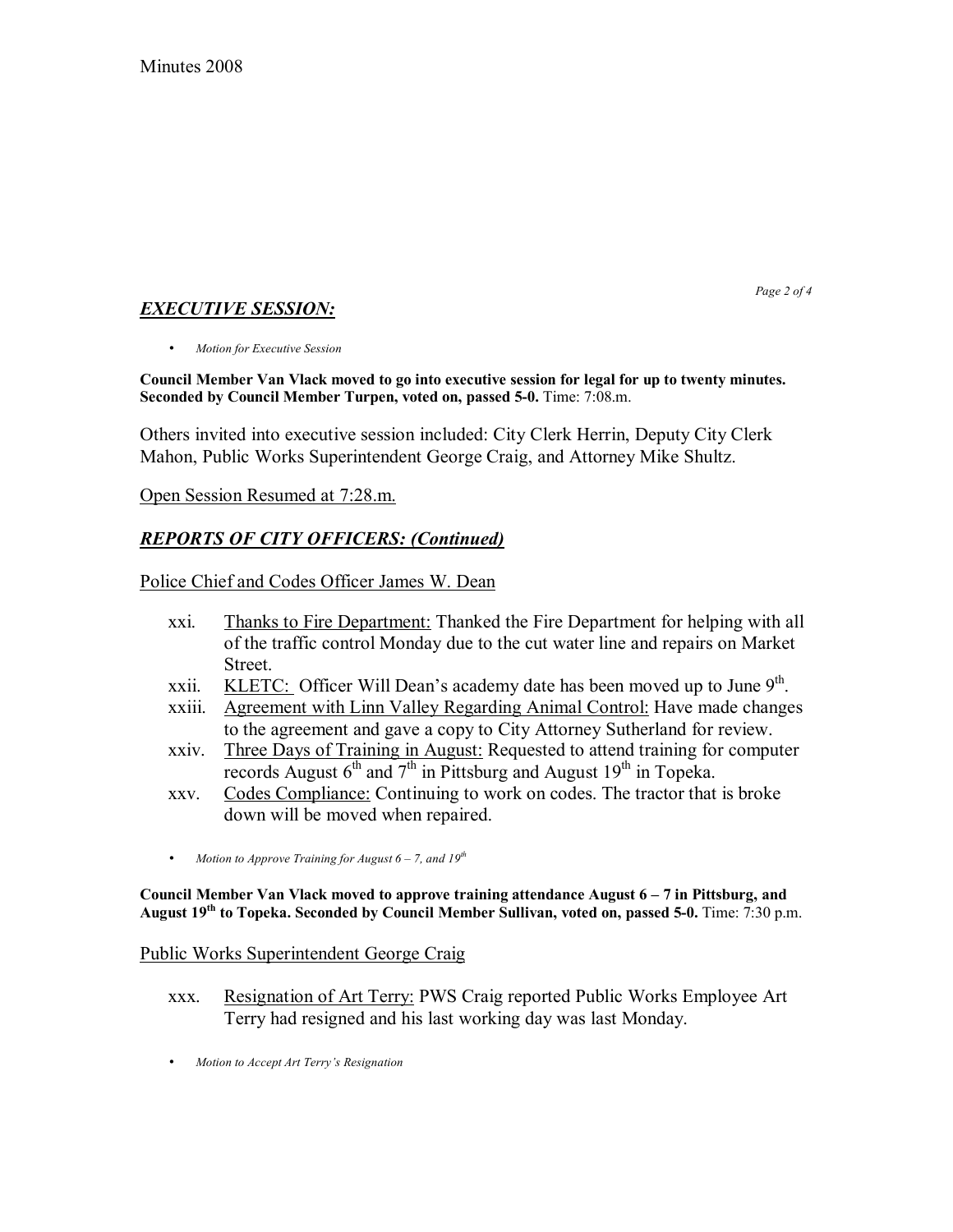**Council Member Van Vlack moved to accept the resignation of Art Terry. Seconded by Council Member Turpen, voted on, passed 5-0.** Time: 7:31 p.m.

#### Fire Chief Doug Lloyd

- i. Storm Siren Set Off: Informed council the pumper truck from Garnett had the radio set up to enable the department to be able to set off the storm sirens from the fire truck should the need arise while the department is doing storm watch.
- xxxi. Storm Siren Testing Change: Requested to change the storm siren testing from once a month to once a week during the summer storm season. Will give notices to the newspapers and place posters throughout the city. The period will begin in June and go through October. Council concurred.

# *STANDING COMMITTEE REPORTS:*

Mayor Smith Recommended Changes in Standing Committees: Replace Jerry Boone with Michael Van Vlack for Water and Gas Committee Replace Jerry Boone with Robert Sullivan for Sewer Committee Replace Michael Van Vlack with Jerry Boone for Cemetery Committee Replace Robert Sullivan with Jerry Boone for Community Building

• *Motion to Approve Recommended Changes to Standing Committees*

Council Member Van Vlack moved to accept the mayor's recommended Standing Committee **changes. Seconded by Council Member Turpen, voted on, passed 5-0.** Time: 7:39 p.m.

# *STANDING COMMITTEE REPORTS: (Continued)*

*Page 3 of 4* 

## Street

xiv. 4th Street & Park Street Culverts with Protective Grates Missing: Passed.

## **Cemetery**

ix. Mowing: Noted the mowing had been addressed with lots of help including volunteers. Looks nice and ready for Memorial Day.

## *UNFINISHED BUSINESS:*

## Agreement with Esther Shields Regarding 210 Commercial Property

Esther Shields asked to have wording added to the gas easement to include the sidewalk being replaced if there ever was a time the city would have to dig in that area to repair/replace the line. Council concurred the wording could be added to the easement language even though any work done would require the city put the property back as found as currently written.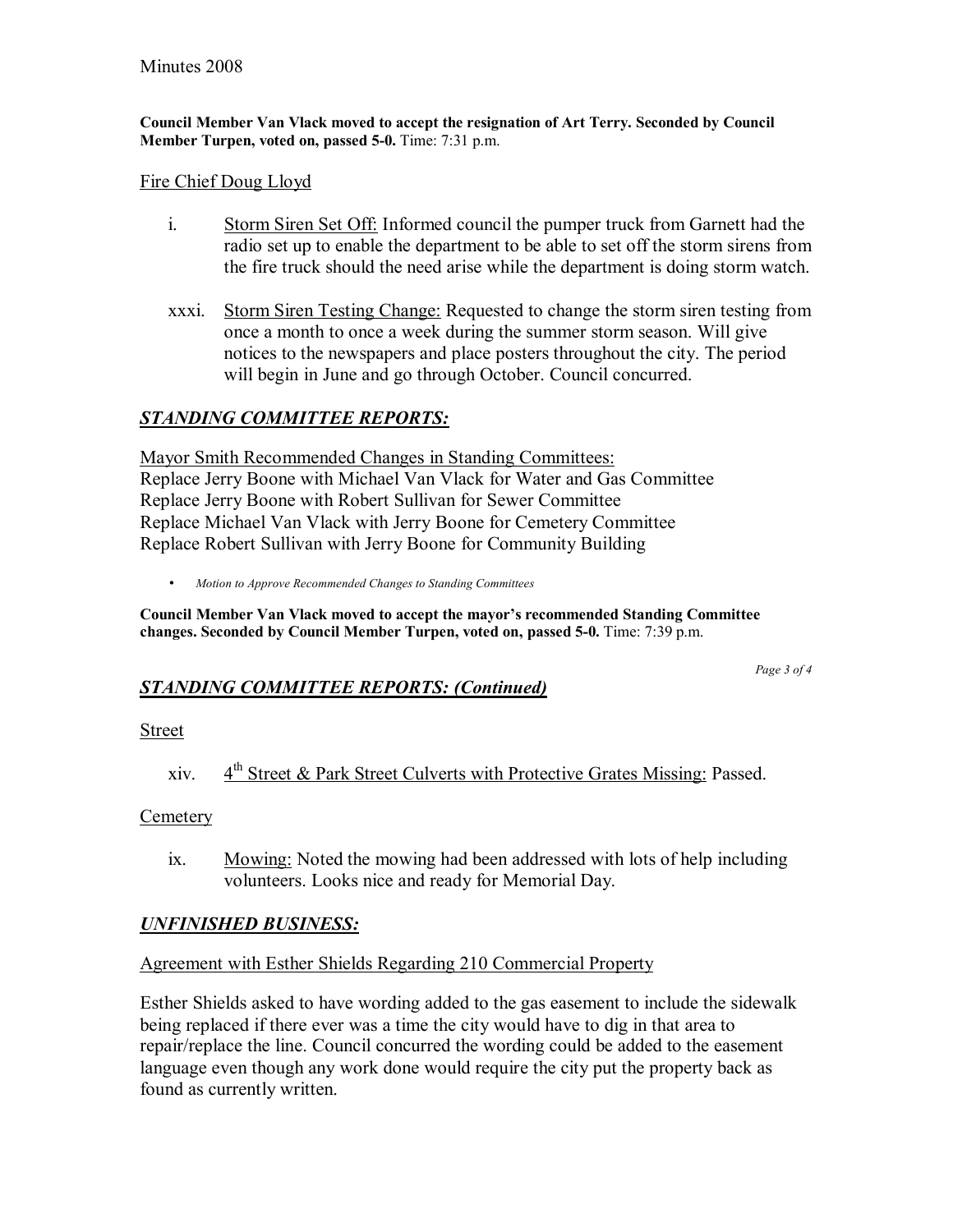Esther Shields asked the city to waive any water and sewer bills for the property, as there is currently no water meter to read the usage from. The water and sewer waiver would be for the length of time the siren remains on her property of for the period she owns the property, whichever change would occur first.

• *Motion to Waive Water and Sewer Utility for 210 Commercial for Period of Time Per Agreement*

**Council Member Boone moved to waive the water and sewer bill for the property at 210 Commercial**  purchased by Esther Shields as long as she owns the property and the city's siren is on that property. **Seconded by Council Member Van Vlack, voted on, passed 5-0.** Time: 7:45 p.m.

### Process to Change 3-Mile Gas Customer Rates

Presented letter to be sent to the 3-mile customers for a change in natural gas rates. Also the process requires a public meeting for anyone wishing to obtain additional information on the rate change.

• *Motion to Begin Process for 3-Mile Gas Customer Rate Change*

**Council Member Turpen moved to begin the process for the 3-mile gas customer rate change. Seconded by Council Member Van Vlack, voted on, passed 5-0.** Time: 7:48 p.m.

#### *NEW BUSINESS:*

#### City Backhoe

Council Member Boone reported he had run the city's backhoe a couple of times this week and found it to be weaker than previously thought. Discussed the city finding a way to replace the backhoe with a newer model of a different brand. One way would possibly be to bypass the annual replacement of the bobcat and find a lease purchase deal using those funds. Council Member Boone will look into different places to see what might possibly be a workable solution. Does not have to be done immediately, but will continue to review.

#### Oaklawn Cemetery Maintenance

Noted Robert Turpen has agreed to take care of the cemetery until another caretaker is located. Council recognized it would take more hours for Robert to weed eat and mow than his previous hours for just weed eating.

#### **Executive Session**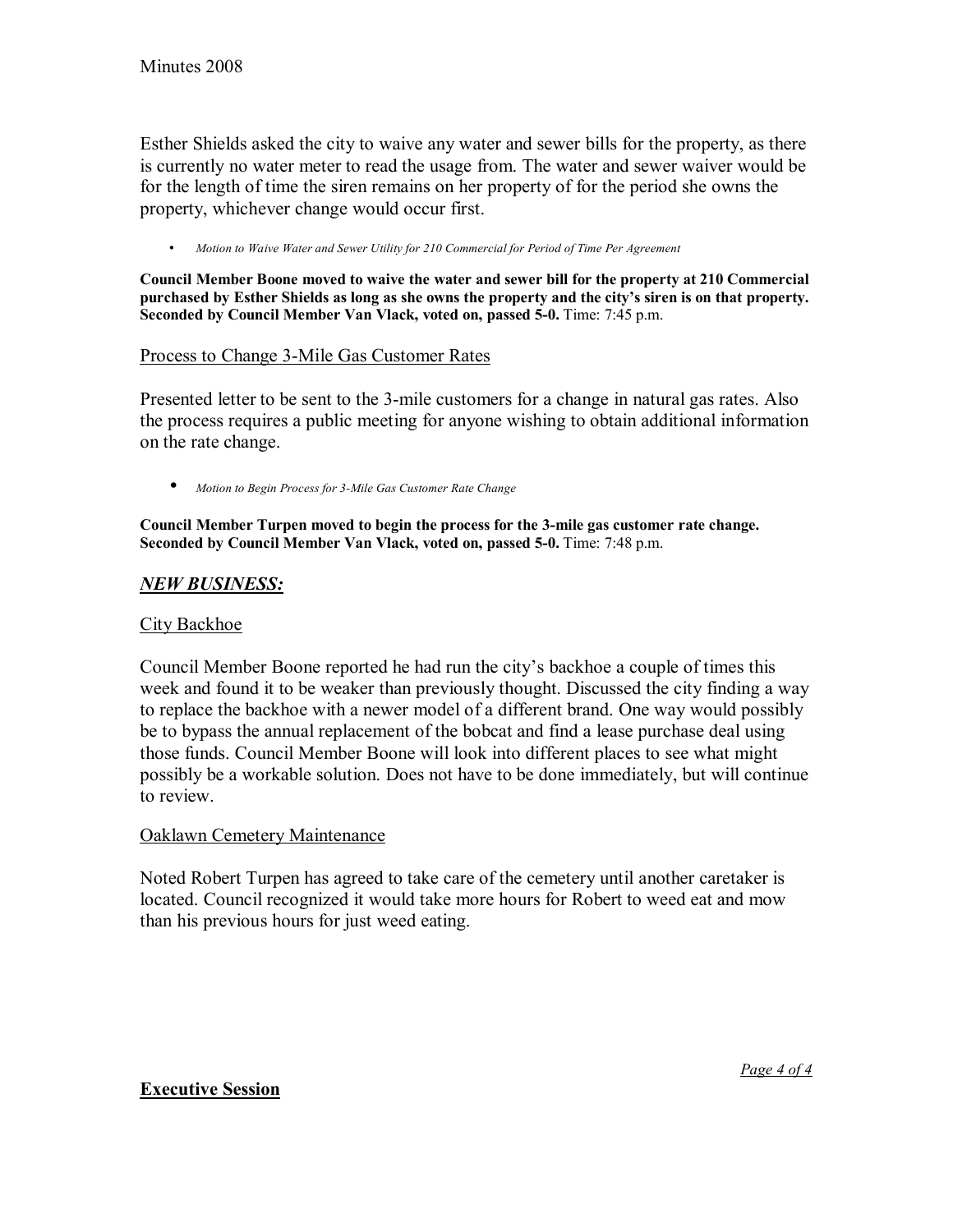• *Motion to Go Into Executive Session* 

**Council Member Turpen moved to go into executive session for up to twenty minutes for discussion of legal and personnel following a ten-minute break. Seconded by Council Member Van Vlack, voted on, passed 5-0.** Time: 7:55 p.m.

## **Extend Executive Session**

• *Motion to Extend Executive Session*

**Council Member Van Vlack moved to extend executive session for up to twenty minutes. Seconded by Council Member Turpen, voted on, passed 5-0.** Time: 8:30 p.m.

Others invited into or requesting a portion of time in executive session included: Police Chief James Dean, Public Works Superintendent George Craig, and City Clerk Devona **Herrin** 

Open Session Resumed at 8:38 p.m.

## **OTHER BUSINESS:**

Hire Jim Johnson for Public Works Position for \$13.50 per hour

• *Motion to Hire Jim Johnson for Public Works Position for \$13.50 per hour*

# **Council Member Van Vlack moved to hire James Johnson at \$13.50 per hour for the public works department. Seconded by Council Member Turpen, voted on, passed 5-0.** Time: 8:40 p.m.

## *CITY CLERKíS REPORT:*

Verbal:

Al Council Member Turpen will be unavailable for the June  $4<sup>th</sup>$  and  $18<sup>th</sup>$  meetings.  $B$ ] City Clerk Herrin will be unavailable for the June 18<sup>th</sup> meeting. Deputy City Clerk Mahon will be present. C] Terry Sercer, CPA, will present 2007 audit report at June  $4<sup>th</sup>$  meeting. D] Insurance Company EMC provided city with a KMU Safety Group Dividend for \$7,649.00.

Reminder:

A] People's Telecommunications will be present at June  $4<sup>th</sup>$  Meeting – Council noted the public is invited for this presentation.

## **NOTES AND COMMUNICATIONS TO COUNCIL:** None.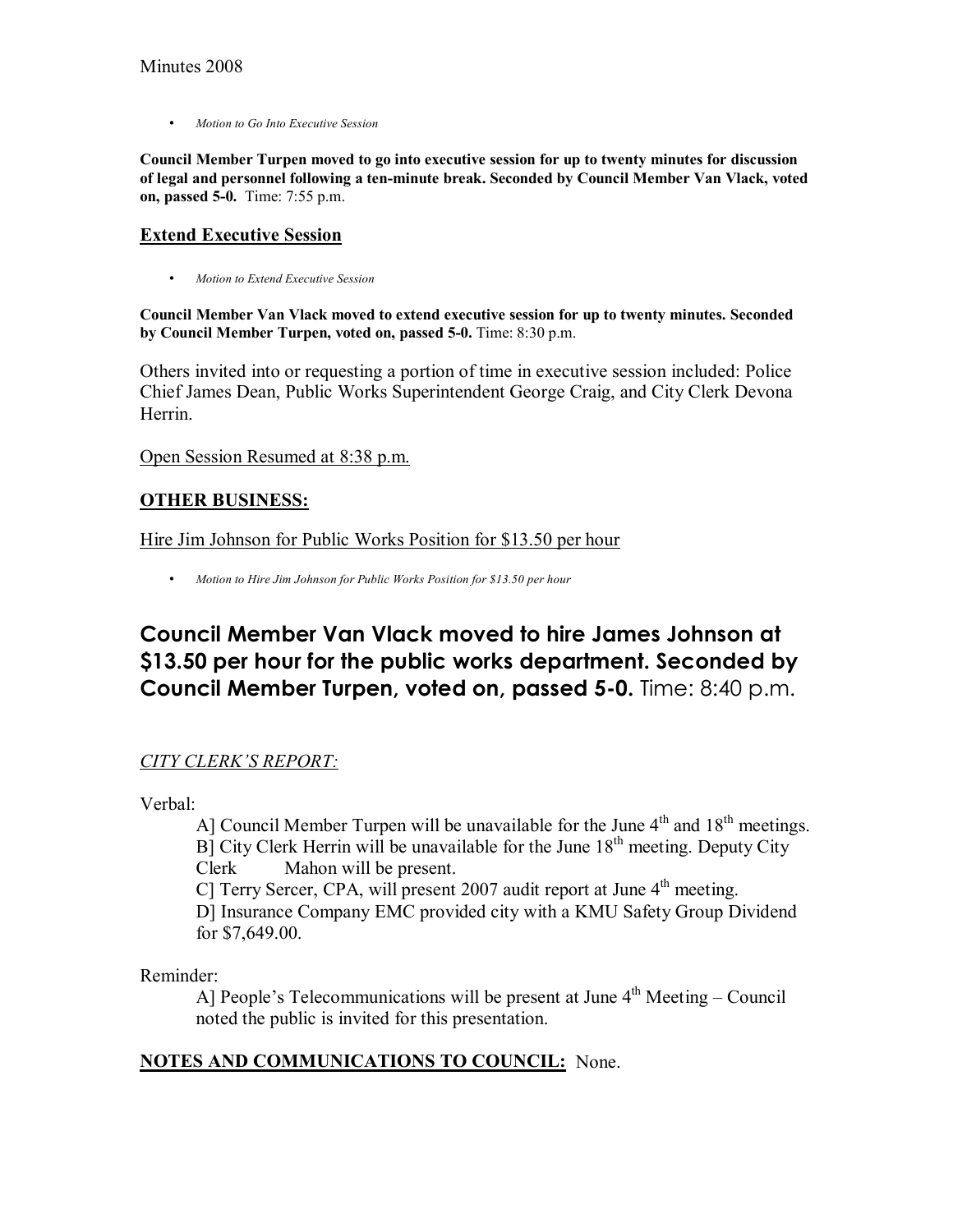# *ADJOURNMENT:*

• *Motion for Adjournment*

As there was no further business **Council Member Turpen moved to adjourn the meeting. Motion seconded by Council Member Van Vlack, voted on, 5-0.**

Meeting adjourned at 8:45 p.m.

I, La Cygne City Clerk, do hereby declare the above to be true and correct, to the best of my knowledge, and do hereby subscribe my name this  $21<sup>st</sup>$  day of May 2008.

*Pages 1 of 5*

## *REGULAR MEETING:*

The La Cygne City Council met in a regular session Wednesday, June 4, 2008, at the La Cygne City Hall. Council Members present were: Jerry Boone, Robert 'Bob' Sullivan, Michael Van Vlack, and Terry Weitman. Absent: Joe Junior Turpen.

Others present included: City Clerk Devona Herrin; City Police Chief James Dean; City Attorney John Sutherland; City Public Works Superintendent George Craig; Fire Chief Doug Lloyd; Judy Kinder; Linda Meisel; Leroy Turpen; Corey Preston; J. K. Fleming; J. R. Caplinger, P.A., Kathy Faircloth; James Johnson; and Terry Sercer, CPA.

Mayor Keith A. Smith called the meeting to order at 7:00 p.m.

## *PUBLIC MEETING FOR THREE-MILE GAS RATE CHANGE*

There were no questions regarding the three-mile gas rate change.

• *Motion to Approve Ordinance #1369 Regarding Three-Mile Rate Change*

**Council Member Van Vlack moved to accept Ordinance #1369 regarding the three-mile rate change. Seconded by Council Member Weitman, voted on, passed 4-0.** Time: 7:02 p.m.

## *TERRY SERCER, CPA, 2007 AUDIT PRESENTATION*

Terry Sercer congratulated the mayor, city council, and city on the new city hall, a great improvement for the city. He also thanked all of the city employees for their efforts in compiling the information for the audit. Mr. Sercer then went on to go over the Year Ended December 31, 2007 Statutory Basis Financial Statements and Independent Auditorsí Report with Supplemental Information. Noted the city was in compliance with the cash-basis and budget laws of Kansas. The cityís net revenues in the Gas Utility Fund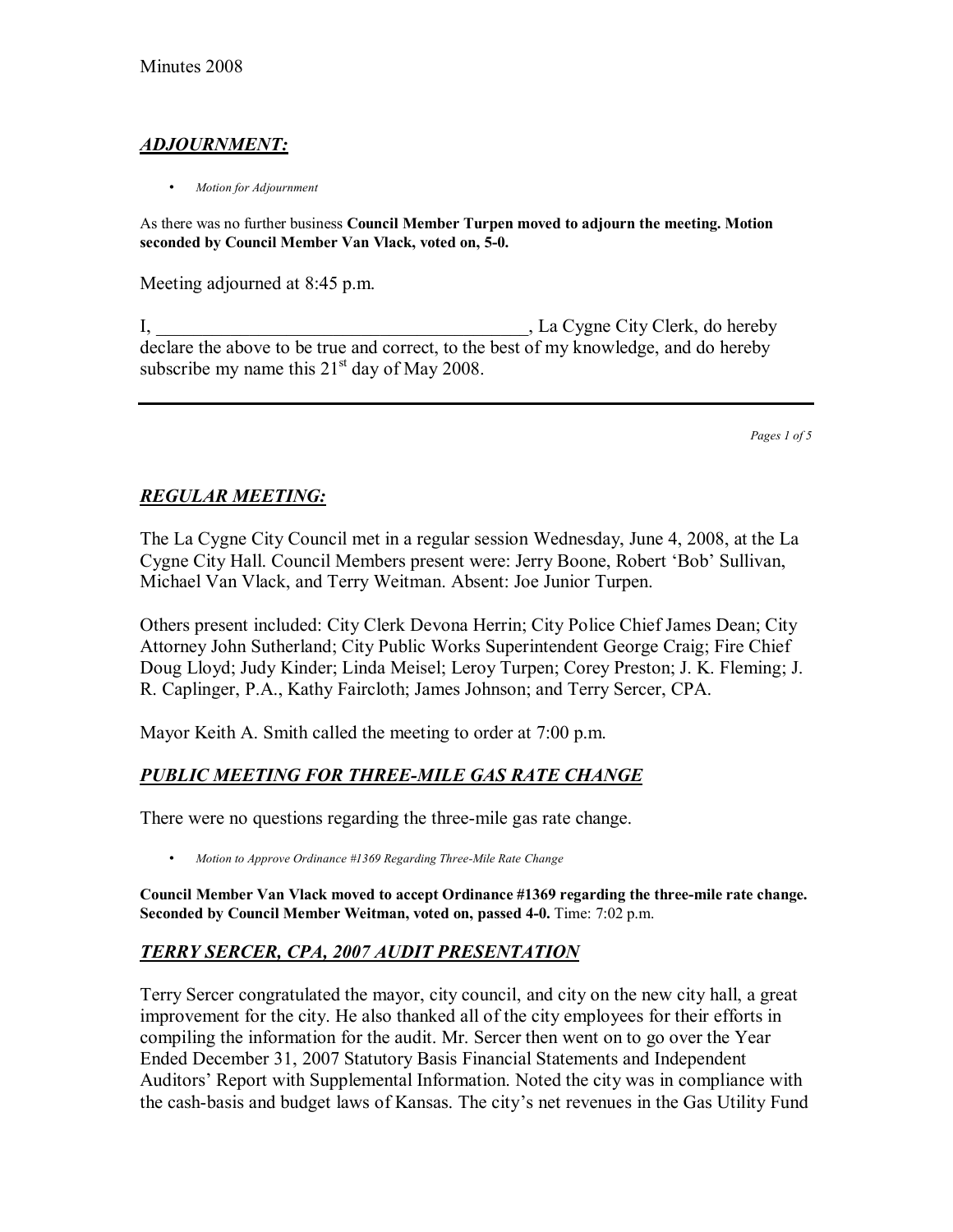were insufficient to meet revenue bond covenants. Recommended the city watch the 2008 gas utility revenues for meeting covenants and may want to consider a rate increase to the utility at the end of 2008. If go years without meeting the covenant the bond holders could force the city to raise rates. Generally as long as the payments are made there is not a problem, but need to watch closely. The Internal Control issues included an added section regarding Preparation of Financial Statements now required to be noted.

## **MAYOR'S COMMENTS:**

ix. Hope everyone survived the recent severe storms without too much adversity.

## *CONSENT AGENDA:*

• *Motion to Approve Consent Agenda* 

#### **Council Member Boone moved to approve the consent agenda as presented that consisted of:**

Check Register: May  $22 -$  June 4, 2008 Minutes of May 21, 2008 City Council Meeting

**Motion seconded by Council Member Van Vlack, voted on, passed 4-0.** Time: 7:18 p.m.

*Page 2 of 5* 

## **DISCUSSION FROM THE FLOOR:**

#### People's Telecommunications Regarding Fiber Optic Project

Kathy Faircloth, manager of People's Telecommunications, reported the phone company's plans for the upgrade include having the main lines completed in about another week, weather provided. This part of the project is the primary factor for the streets. The next part is to pull the fiber through, and then they will proceed to run the lines to the houses. Ms. Faircloth also noted any damages to property from the construction would be taken care of.

J. M. Caplinger Jr., attorney for People's Telecommunications, reported his firm helped People's get federal funds and loans as well as the engineering and contractor for this major project. This is a major upgrade Topeka does not even have, nor expect to have for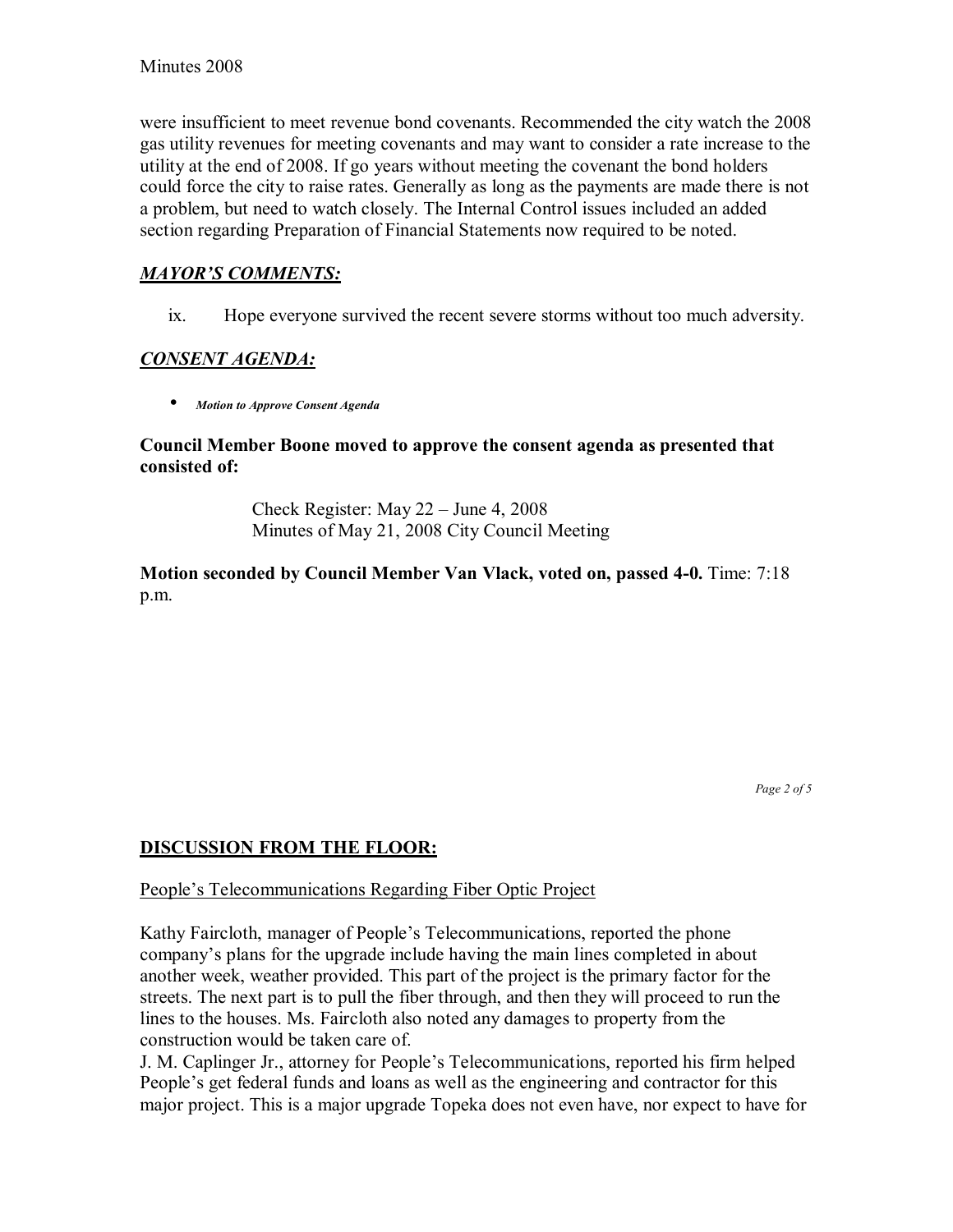several years. He noted there are 36 miles of fiber in town with 25 miles of trunk or main line. These new lines will provide unlimited broad ban, HD, and fiber optic for video conferencing with a life expectancy of twenty-five years. When the project is complete the phone company will have a cad program, which is quite expensive, available to locate the phone lines; and, would be glad to make this available to the city for the city to add city utilities to build from to help the city be able locate their utilities.

J.R. Caplinger reported there had been comments about the franchising fees added to the phone bills of which they have been explaining is a fee assessed by the city and then tacked onto the phone bill. This 4% amount can be amended if the city cares to address. Mayor Smith expressed appreciation to the phone company for the benefit of the improvement to the city. The city's major concern was to the clean up and appears to be the concern of the citizens. Also, the mayor expressed concern about individuals early on in the project not having proper identification when approaching residents' property. And, agreed the wet weather right now makes the project look worse.

Council Member Weitman asked about any future change in the phone company's rate structure. Kathy Faircloth responded the existing features and rates would be the same. They (People's) is looking at 1 'super head' for video/TV and if get it worked out the options will be unlimited. And, the cityís proposed new medical facility will love the video conferencing abilities..

Judy Kinder, from the audience, asked if the project would be similar to Comcast. J.R. Caplinger noted People's was not offering this right now.

## Midwest Communications to Address Wireless Security Concerns

Unable to attend. Tabled until the next meeting.

## *REPORTS OF CITY OFFICERS:*

## City Attorney John Sutherland

iii. Stevermer Condemnation Status: The notice has been served to Helen Stevermer; and, have not heard if papers have been served on Richard Stevermer yet.

## Police Chief and Codes Officer James W. Dean

- xxvi. Agreement with Linn Valley Regarding Animal Control: Passed out an agreement between the governing body of La Cygne and Linn Valley regarding impoundment and related services for dogs impounded by the City of Linn Valley under the terms of ordinances of the City of Linn Valley. The terms include the City of Linn Valley paying \$10 per day per dog with being responsible for any veterinary bills for those animals. Recommended the city accept the agreement.
- *Motion to Accept Agreement Between Cities Regarding Animal Control*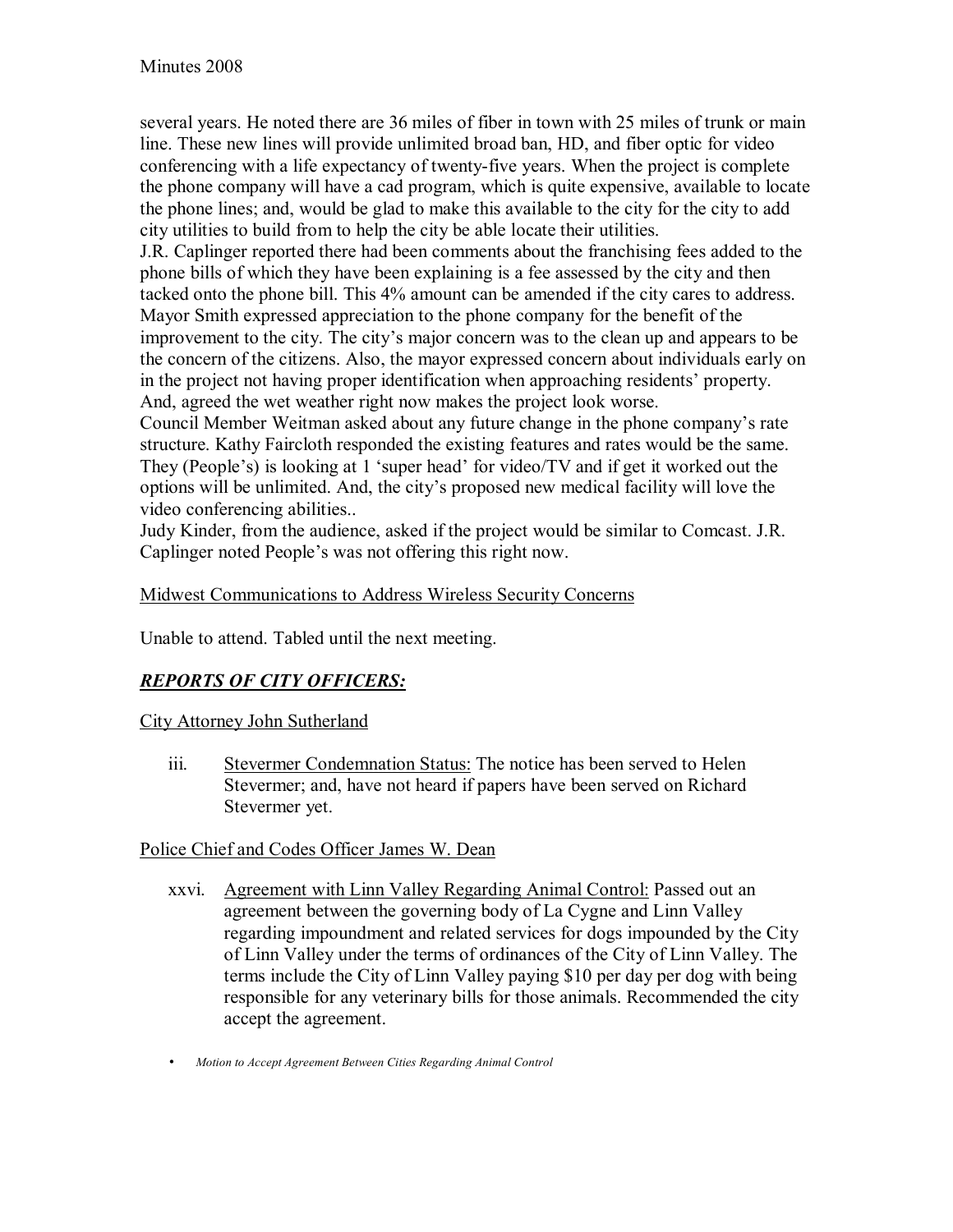**Council Member Van Vlack moved to accept the Animal Control Agreement with the City of Linn Valley. Seconded by Council Member Weitman, voted on, passed 4-0.** Time: 7:38 p.m.

*Page 3 of 5* 

#### *REPORTS OF CITY OFFICERS: (Continued)*

#### Public Works Superintendent George Craig

- xxxii. Surplus 1973 Oil Truck: PWS Craig reported Amino Brothers had offered \$1,000 for the 1973 Oil Truck. City Attorney Sutherland noted this item had already been surplused by the city and therefore would be ok to disperse with an acceptable value.
- *Motion to Surplus the 1973 Oil Truck for \$1,000 to Amino Brothers*

**Council Member Van Vlack moved to accept the surplus offer of \$1,000 for the Oil Truck to Amino Brothers. Seconded by Council Member Boone, voted on, passed 4-0.** Time: 7:40 p.m.

xxxiii. KCC Annual Audit: Reported the annual KCC audit was completed today with the request for the city to place utility maps in another town in case of a major disaster like what hit Greensburg. Suggested contacting the City of Garnett as they also handle natural gas utility and have helped the city in the past. Council concurred.

#### Fire Chief Doug Lloyd

- ii. Kansas Forest Service 50/50 Grant: Informed council the fire department had received the \$5,225 grant from the Kansas Forest Service. The city's share is \$2,612.50. The items being purchased with the grant monies are a portable dump tank, a low level strainer, pagers, and helmets.
- iii. Number of Calls YTD: 30 responding calls so far this year.
- xxxiv. Storm Siren Testing: Worked fine. The Fire Department Officers can set off the sirens from P3 fire truck.
- xxxv. East Linn County Sirens: Mayor Smith asked if anyone knew what type of siren system was set up for around the power plant area. Doug responded the sheriff's office handles the county area.
- xxxvi. Emergency Management Members: Met tonight prior to the council meeting. Asked the council for city hall workers to assist calling public service places like the school when storm warnings occur to be able to get the warning information out sooner.
- xxxvii. New Fire Station Status: The basic plumbing is complete, the electrical is being addressed now, and the plan is to be in by July  $1<sup>st</sup>$ .
- xxxviii. New Locker Equipment for New Fire Station: American Woodworking donated twenty wooden lockers made by Harry Smith Sr., Chris Self, Bill Smith, and Harry Smith Jr.
- xxxix. Firefighters Donation: The firefighters donated eight new face masks for air packs at a cost of \$1,500.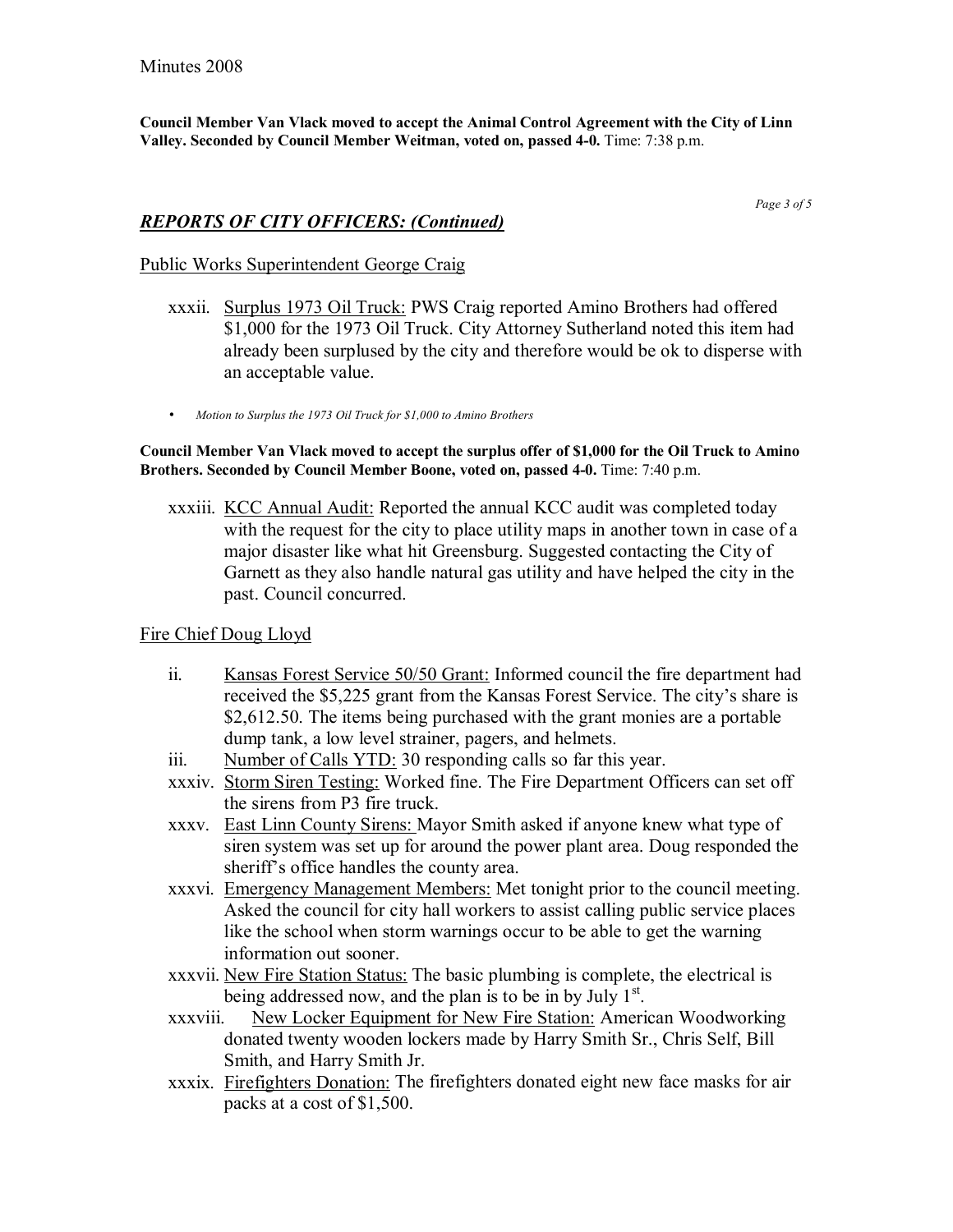xl. Mobile Phone for Fire Chief: Council Member Van Vlack requested a cell phone be provided for the fire chief for handling fire related business with all of the volunteer time involving grants and other donations for building up the fire department. Noted city hall was checking into the phone.

# *STANDING COMMITTEE REPORTS:*

#### **Street**

- xv.  $4<sup>th</sup>$  Street & Park Street Culverts with Protective Grates Missing: PWS Craig reported the grate had been installed.
- xvi. Street Signs Status: Project completed a couple of weeks ago.

## Park

i. North Park Playground Equipment Status: Public Works is putting the equipment together in the shop as they have time available. Currently too muddy to install, and one calls have taken up every available time for public works.

*Page 4 of 5* 

## *STANDING COMMITTEE REPORTS: (Continued)*

## **Cemetery**

x. Mowing: Council Member Boone noted it currently does not look good.

## Public Safety

i. New Police Pickup Status: Chief Dean reported the current target date of Mid-June was still the date he had information for.

## Community Building

i. Roof: The roof is leaking, was bad with the last storm. Requested all property of the city be checked by insurance since all were involved in the hail storm and some were now leaking.

## *UNFINISHED BUSINESS:*

None

## *NEW BUSINESS:*

City Web Site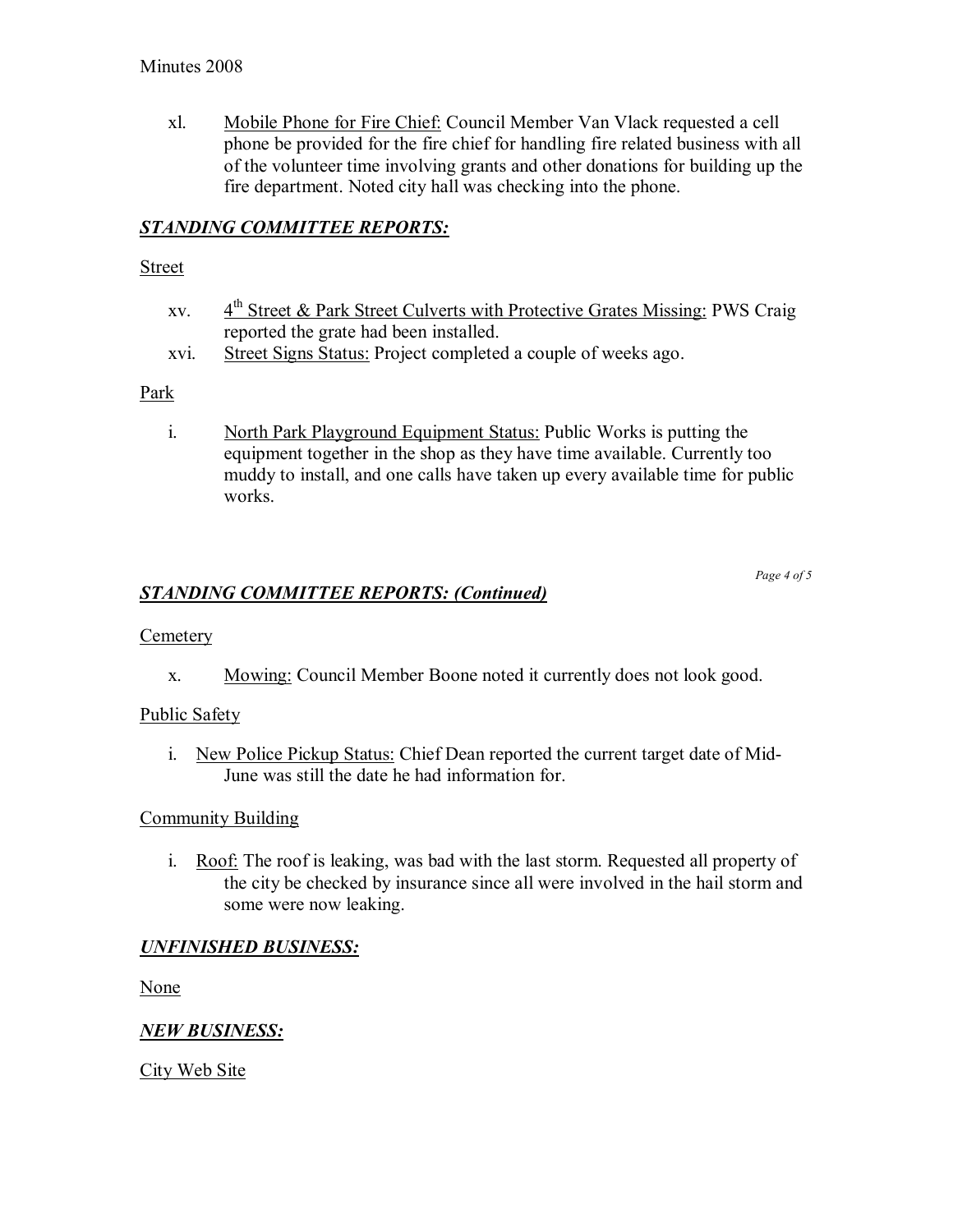Linda Meisel commented the city's web site looked really nice. Asked if when the city had time if the newest council member's name could be added.

Introduced Newest Public Works Employee Jim Johnson

PWS Craig introduced Jim Johnson to all of the council members and public. Everyone welcomed Jim.

## **Executive Session**

• *Motion to Go Into Executive Session* 

**Council Member Van Vlack moved to go into executive session for up to fifteen minutes for discussion of personnel following a ten-minute break. Seconded by Council Member Boone, voted on, passed 4-0.** Time: 7:58 p.m.

Others invited into or requesting a portion of time in executive session included: Police Chief James Dean.

Open Session Resumed at 8:21 p.m.

# **OTHER BUSINESS:**

Hire Part Time Police Officer Aaron Koehn for \$10.00 per hour

• *Motion to Hire Aaron Koehn for \$10 per hour for up to 20 Hours a Week*

**Council Member Van Vlack moved to hire Aaron Koehn for \$10.00 per hour for up to twenty hours a week as a part time police officer while Will is in training. Seconded by Council Member Sullivan, voted on, passed 4-0.** Time: 8:22 p.m.

## Backhoe

Council Member Sullivan asked about status for checking into a backhoe? Discussed:

- 1. Cost range estimated at \$50,000
- 2. Whether to look at a used one  $-\text{delined}$
- 3. Lease from banks versus backhoe company
- 4. 3600 hours on current 12 year old backhoe
- 5. Hydraulics are weak on city's backhoe, not repairing, need new one
- 6. Put on next agenda.

 *Page 5 of 5* 

*CITY CLERKíS REPORT:*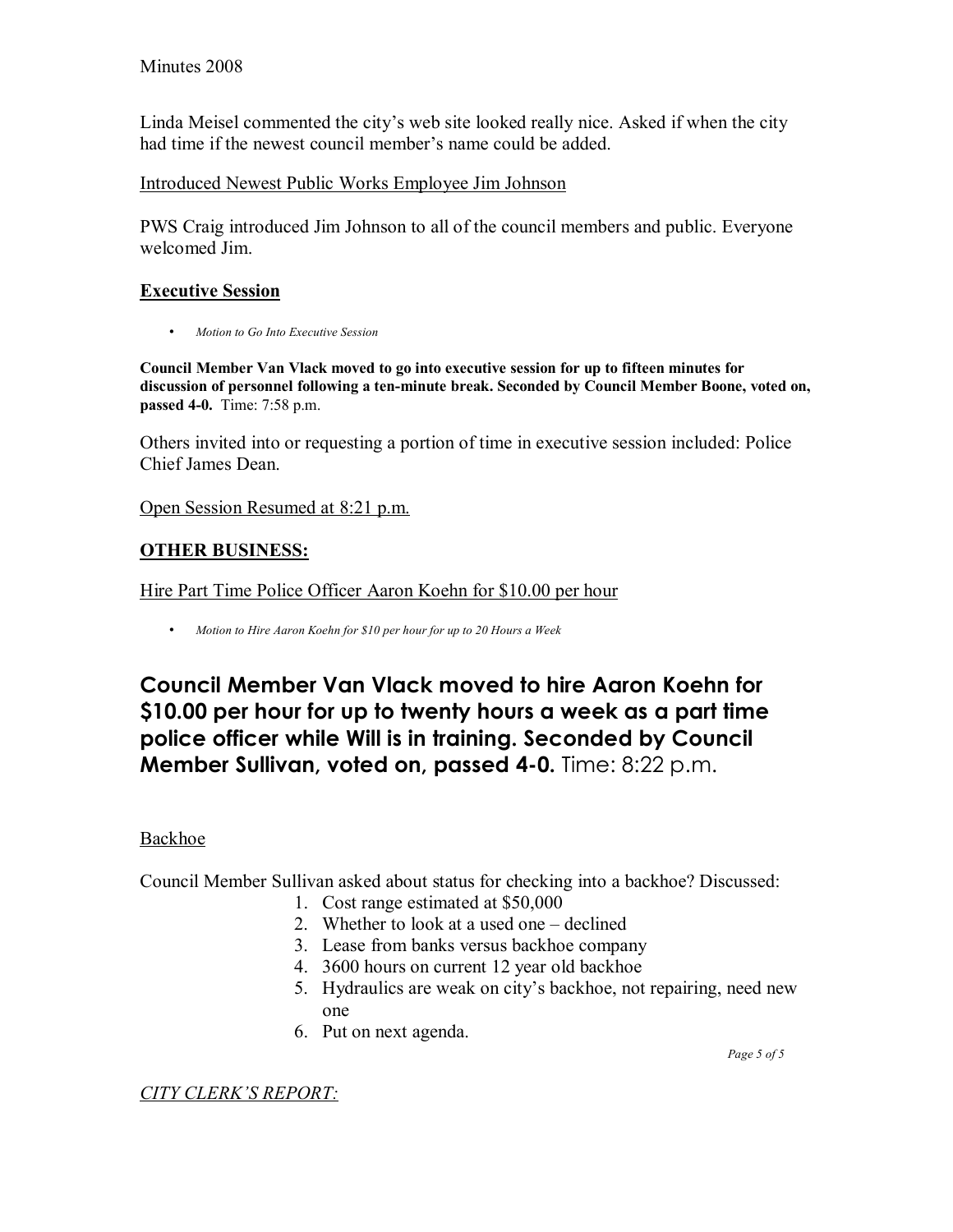Verbal:

A] KMGA Financial Statements Available For Review at City Hall

B] Changes Have Been Made to Certificate of Deposits for Higher Interest Rates

– Council asked to check with other banks for possible higher interest rates.

Written:

A] Updating Codes Books B] Public Meeting for Three-Mile Gas Rate Change C] 2007 Audit Review by Terry Sercer, CPA D] Lagoon Line Addition & Repairs E] Street Project with Heckert Construction F] Municipal Water Conservation Plan G] 2009 Budget H] Magellan LLC at Henson Corner Update Il Employee's Health Insurance Rates as of July 1st

# **NOTES AND COMMUNICATIONS TO COUNCIL:**

a. La Cygne Park Board Meeting Minutes, May 28, 2008

# *ADJOURNMENT:*

• *Motion for Adjournment*

As there was no further business **Council Member Boone moved to adjourn the meeting. Motion seconded by Council Member Van Vlack, voted on, 4-0.**

Meeting adjourned at 8:38 p.m.

I, La Cygne City Clerk, do hereby declare the above to be true and correct, to the best of my knowledge, and do hereby subscribe my name this  $4<sup>th</sup>$  day of June 2008.

# *REGULAR MEETING:*

The La Cygne City Council met in a regular session Wednesday, June 18, 2008, at the La Cygne City Hall. Council Members present were: Jerry Boone, Robert 'Bob' Sullivan, Michael Van Vlack, and Terry Weitman. Absent: Joe Junior Turpen.

Others present included: Deputy City Clerk Gary Mahon, Public Works Superintendent George Craig, Police Chief James Dean, Assistant Fire Chief Dan Nasalroad, Attorney Mike Shultz, Mike Lewis, Leroy Turpen,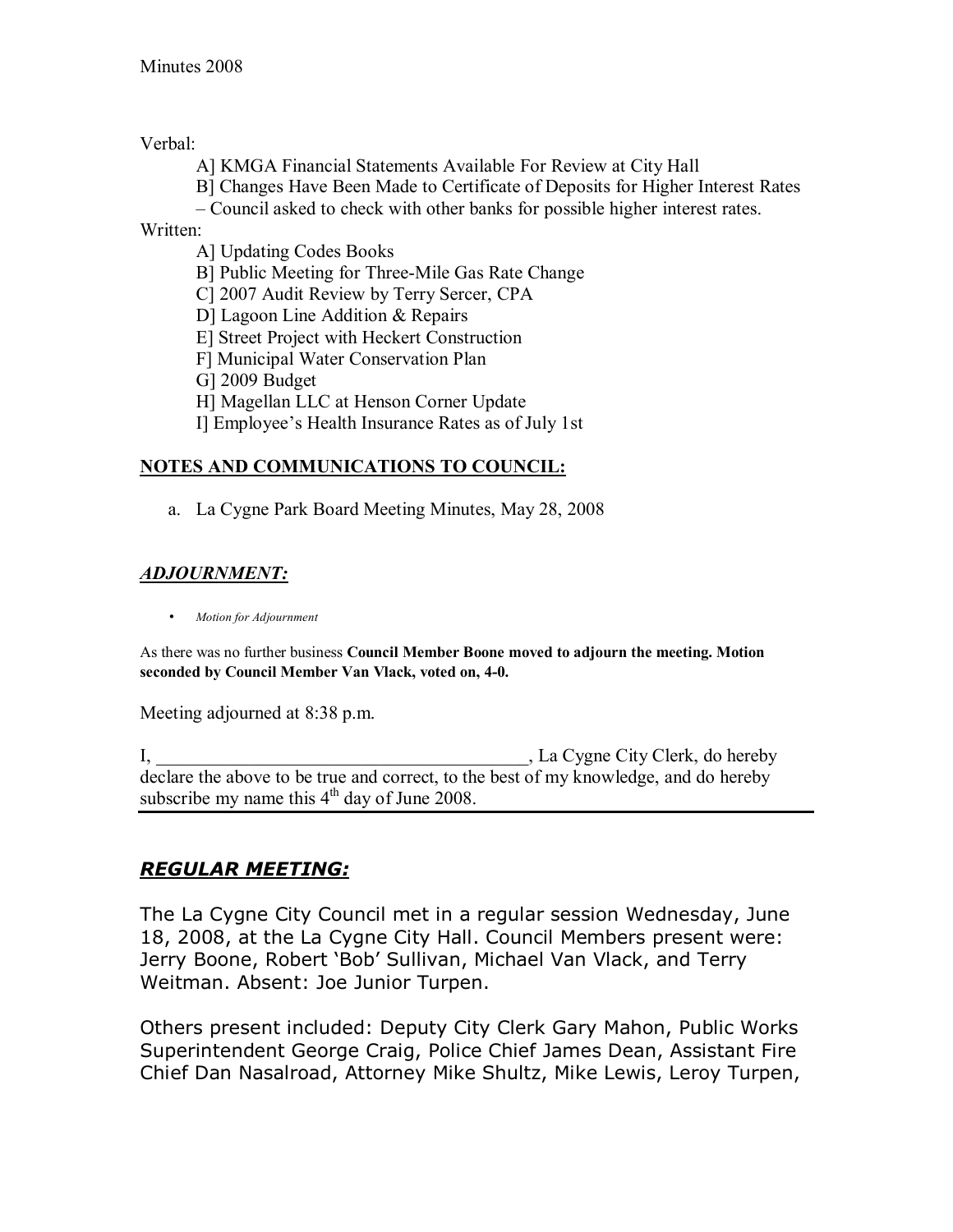J.K. Fleming, Linda Misel, Jodi Wade, Harry Smith & Family, Judy Kinder, and Dustin Cass.

Mayor Keith A. Smith called the meeting to order at 7:00 p.m.

# *MAYORíS COMMENTS:*

x. None

# *CONSENT AGENDA:*

! *Motion to Approve Consent Agenda* 

## **Council Member VanVlack moved to approve the consent agenda as presented that consisted of:**

 Check Register: June 05 - 18, 2008 Minutes of June 04, 2008 City Council Meeting Treasurer & Budget Reports for May 2008

**Motion seconded by Council Member Sullivan, voted on, passed 4-0.** Time: 7:02 p.m.

# **DISCUSSION FROM THE FLOOR:** None

# *REPORTS OF CITY OFFICERS:*

Police Chief /Codes Officer James W. Dean

- Several properties with tall grass had been cited and owners/occupants notified
- Police Officer Will Dean in KLETC training at Hutchinson. Doing good
- Training for legislative updates to be held in Hutchinson July  $24<sup>th</sup>$ . Will address at next council meeting.

## Fire Department

Fireman J.K. Fleming presented American Woodworks with Certificates of Appreciation for their generous contribution of twenty (20) hand made individual lockers. The lockers were installed in the new rural fire station in the industrial park. Receiving the certificates were Harry Smith and Chris Self.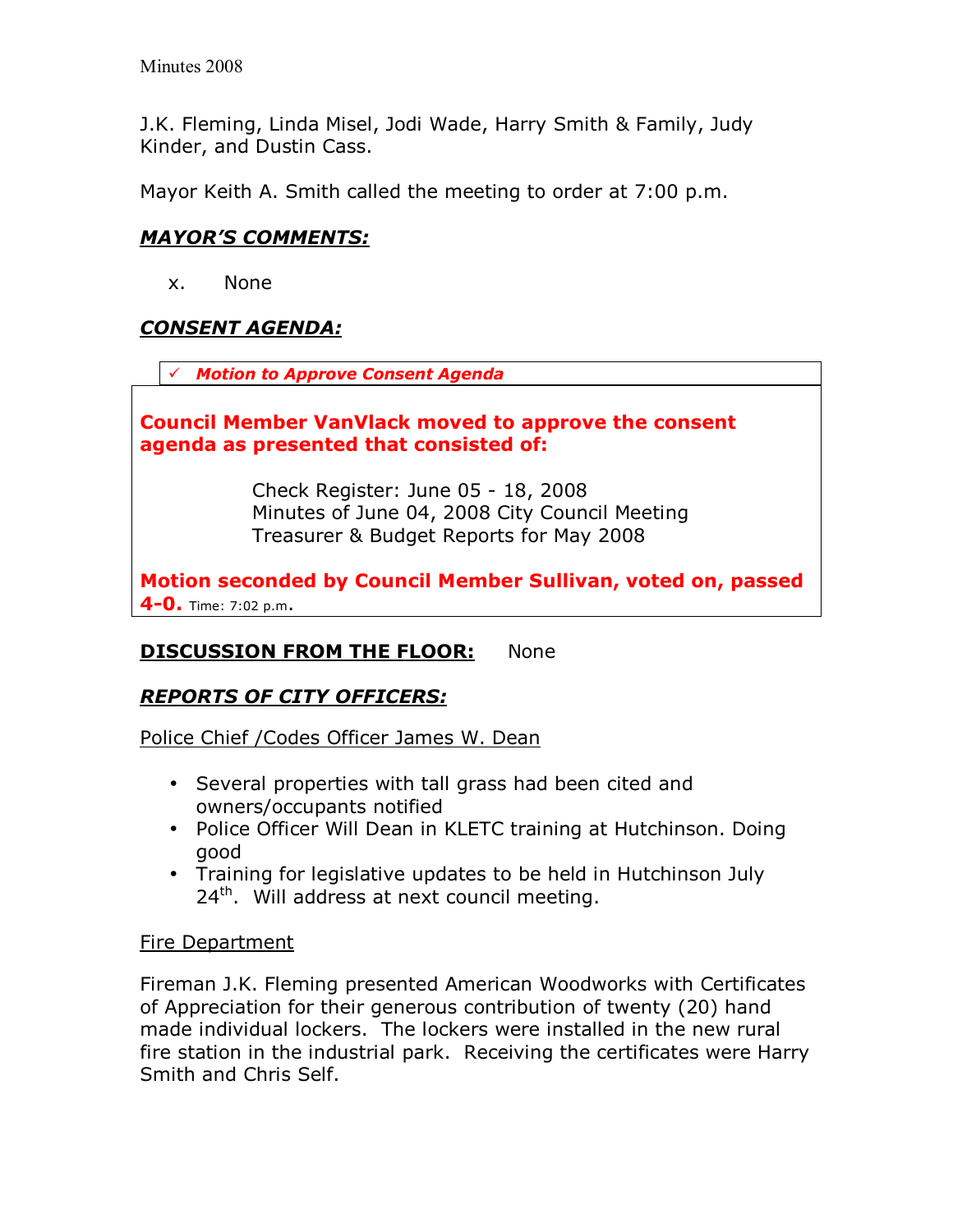## City Attorney - John Sutherland

Reported that attorneys had been in contact with the Stevermers concerning the land condemnation process. Next step is to obtain services of three (3) appraisers. Surveyor Jim Schmitz will be visiting the Stevermers to answer questions about recent surveys.

## Fire Department

Assistant Chief Dan Nasalroad reported on status of new rural fire station in the industrial park. Noted that plumbing and electrical were nearing completion. Dan expects the fire department to occupy the building within two (2) weeks.

# *STANDING COMMITTEE REPORTS:*

Park

Park Board Chairman Jodi Wade reported that she was completing a presentation format to be used in educating and promoting the public about the new swim pool project. Jodi also noted that there had been recent vandalism in the park which included the spray painting of words/slogans on the new bath house. Police Chief James Dean is investigating.

## Cemetery

Vandalism of spray painting on some stones was reported and discussed.

## **SPECIAL COMMITTEE REPORTS:**

Fiesta Committee will meet at 7:00 p.m. next Tuesday, June 24<sup>th</sup> at the library.

Alumni dance in park was well attended. Good crowd \* No problems \* Grounds kept clean

# *UNFINISHED BUSINESS:*

## Purchase of Backhoe

Council reviewed material and quotes submitted by Sellers Equipment for a JCB 3CX backhoe as well as material and quotes submitted by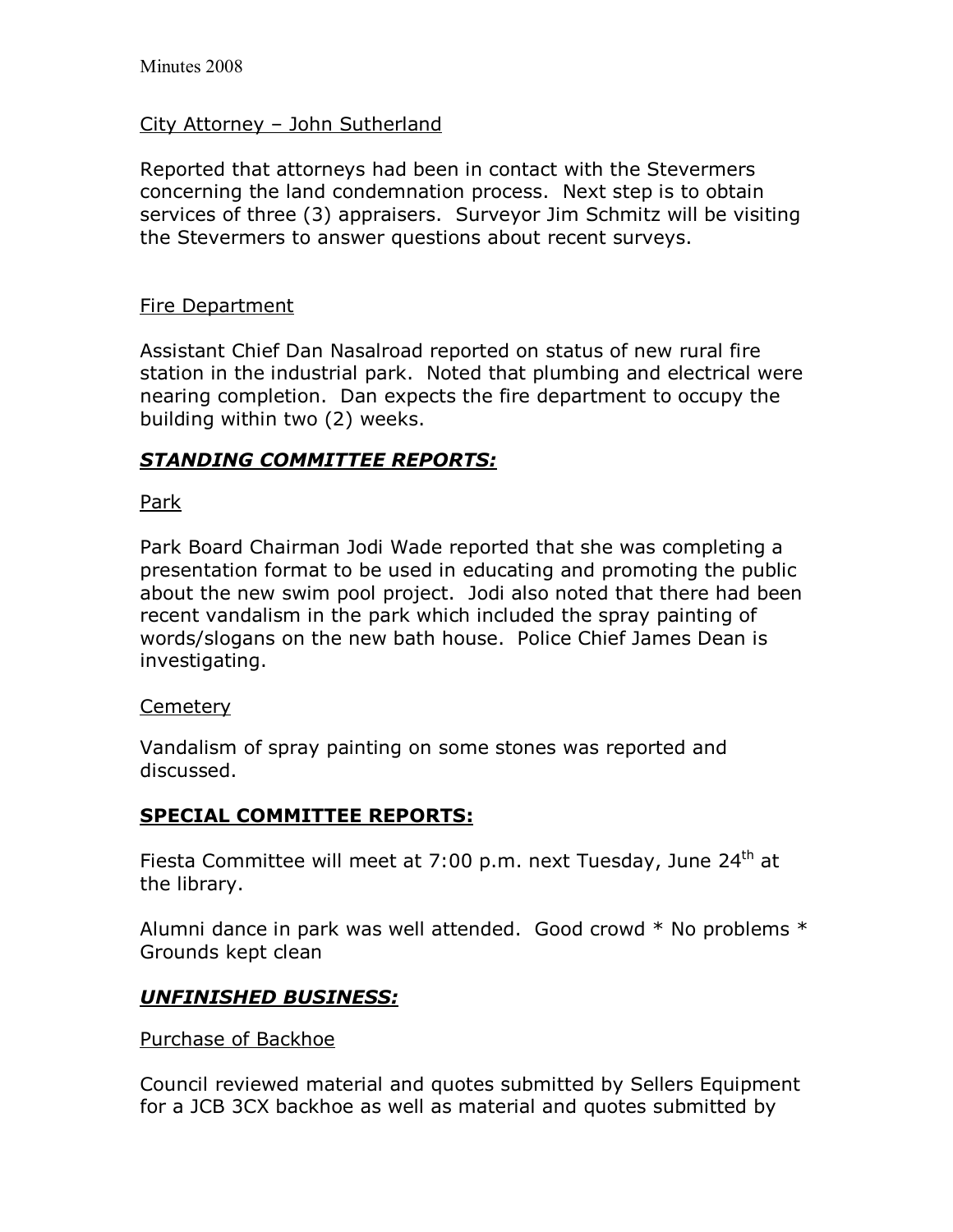Victor L. Phillips Co. for a Case 580 M Series 3 backhoe. Mike Lewis representing the Victor L. Phillips Co. was present.

Sellers Equipment quote  $=$  \$58,834 and Victor L. Phillips quote  $=$ \$49,000

It was noted the city would require a 3 ft. bucket at an additional cost of \$950. Mike Lewis noted that the Case would have a 1 year or 1000 hour bumper-to-bumper warranty plus a 2 year or 2,000 hour power train warranty. Mr. Lewis also promised to bring a loaner backhoe, and pay freight, if the new backhoe would be down for repairs for more than a day. The promise of the loaner would be good for the lifetime of the backhoe.

! *Motion to Purchase Case Backhoe*

**Council Member Boone moved to purchase a new Case 580M Series 3 extend-a-hoe loader backhoe from Victor L. Phillips Co. for \$49,000 plus a 3 foot bucket for \$950. Motion seconded by Council Member VanVlack, voted on, passed 4-0.** Time: 7:27 p.m.

Backhoe Lease/Purchase Authorization

Deputy City Clerk requested Council to authorize Lease Purchase Agreement with either Labette Bank or First Option Bank. Rate of Interest with Labette Bank = 5.75%. Rate of Interest with First Option Bank = 5.384%. Term of agreement would be seven (7) years.

! *Motion to Enter Lease/Purchase Agreement with First Option Bank*

**Council Member VanVlack moved to enter into a seven (7) year lease/purchase agreement with First Option Bank at the rate of 5.384% Seconded by Council Member Boone, voted on, passed 4-0.** Time: 7:32 p.m.

# Authorization to Invest Depositories with either City Bank

Per council's request from last meeting, city clerk Devona Herrin had checked with banks regarding CD interest rates. Deputy Clerk Mahon explained that the city had recently placed its investments into several CDís with varying maturity dates. If Council wished for the city to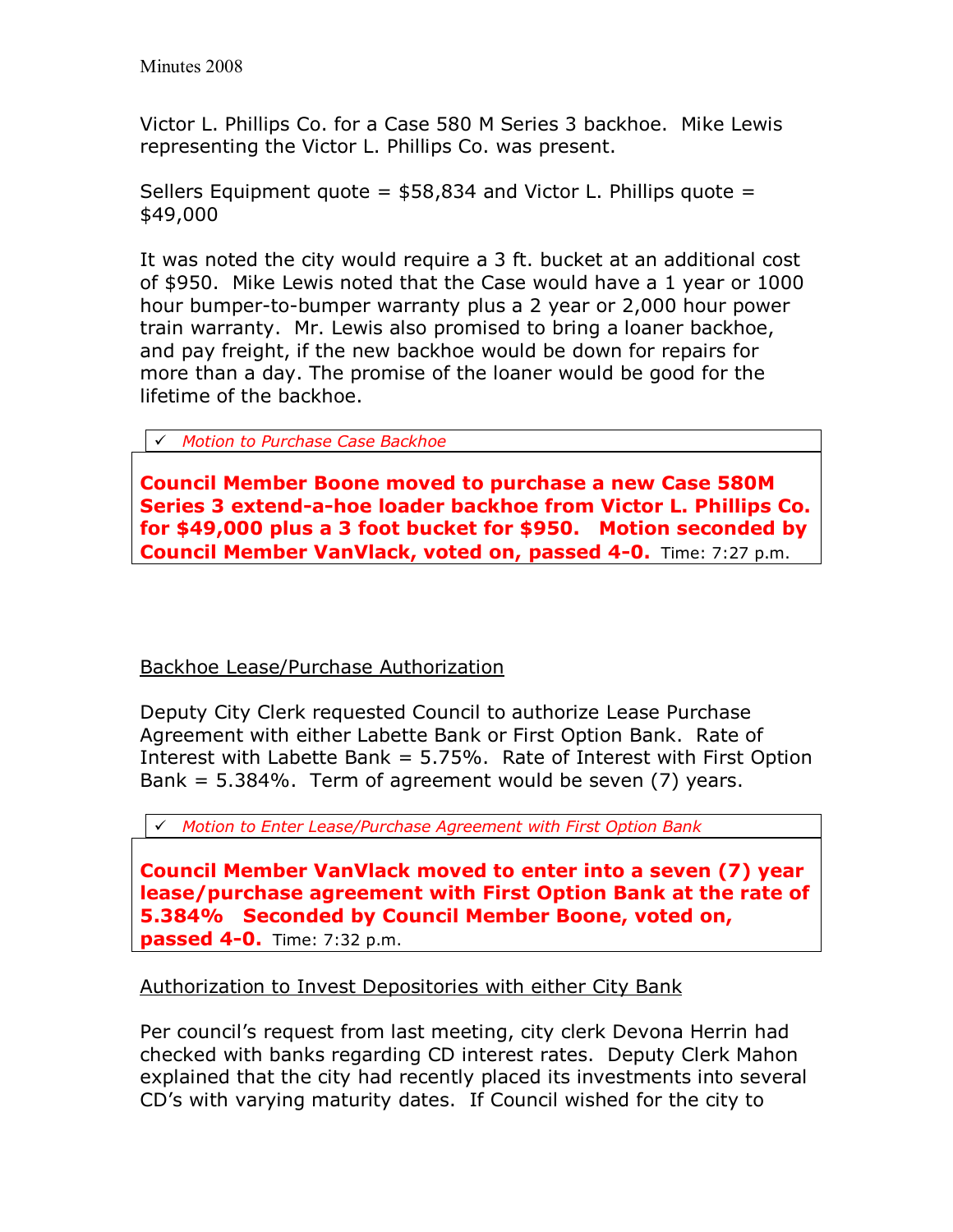place CDís on highest available rate at time of renewal, a motion would need to be made authorizing city staff to place investments in the bank offering highest rate of return at time of renewal. After discussion Council tabled this item until the next meeting.

# *NEW BUSINESS:*

## Storm Property Damage to City Buildings

It was reported that the insurance adjuster, Public Works Supervisor George Craig, and reps from Action Roofing had recently inspected city property for damage from the June hail storm. Councilman Boone suggested hiring the crew from Action Roofing as they had agreed to perform the work for whatever money the insurance company pays.

In response to Mayor and Council question. Deputy Clerk Mahon noted that numbers had not yet been received from the insurance carrier but expected to have them within a week. Mayor and other council members would rather wait until receiving numbers from insurance carrier before entering into agreement with roofer. Council expressed willingness to hold special meeting with roofers present after receiving info from insurance company.

## Budget Preparations

Deputy City Clerk noted that it was time to begin formulating the 2009 budget. Mahon asked council to review the goals/project spreadsheet and bring to next meeting any new projects, goals, or ideas so they can be incorporated into the 2009 budget.

## **Executive Session**

! *Motion to Go Into Executive Session* 

**Council Member Van Vlack moved to go into executive session for up to sixty (60) minutes for legal and personnel following a ten (10) minute break. Seconded by Council Member Boone, voted on, passed 4-0.** Time: 7:52 p.m.

# **Executive Session** (Continued)

Others invited into or requesting a portion of time in executive session included: Attorney Mike Shultz, Deputy City Clerk Gary Mahon, Public Works Superintendent George Craig, and Police Chief James Dean.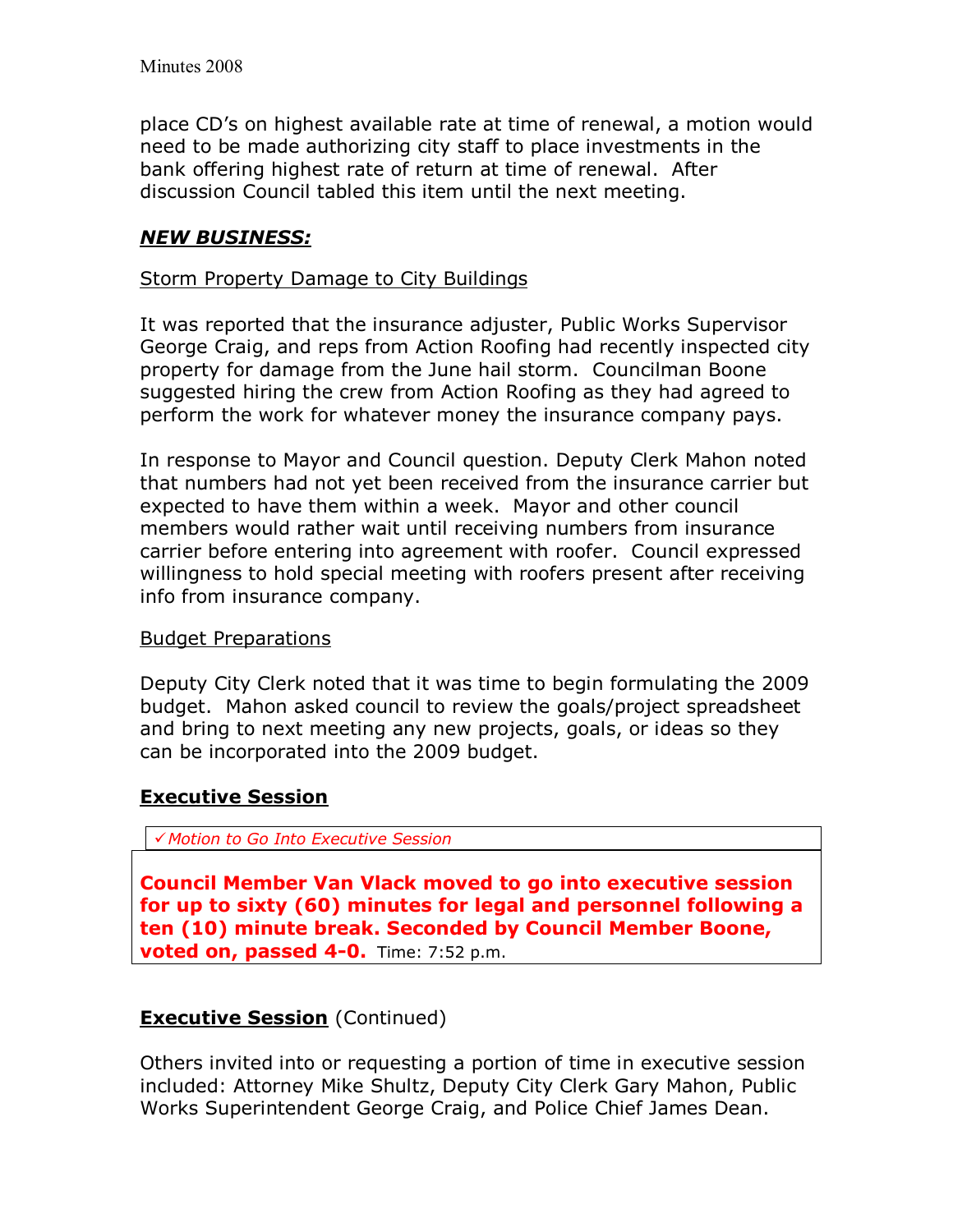Open Session Resumed at 8:58 p.m.

# **OTHER BUSINESS:**

Legal Proceedings against Linn County Rural Water District #3

! *Motion to Initiate Legal Proceedings Against Linn County RWD #3* 

**Council Member Weitman moved to authorize Michael Shultz, of the law firm of Kaup & Shultz, to file a lawsuit on behalf of the City against Rural Water District No. 3, Linn County, Kansas, alleging the claims set forth in the draft petition that Mr. Shultz presented to the City Council. Motion seconded by Council VanVlack, voted on, passed 4-0.** Time: 9:00 p.m.

# *CITY CLERKíS REPORT:*

Verbal: None

Written:

- a. Updating Codes Books
- b. City Web Site
- c. Fiesta Now 'Festival', Sept  $11-13$ , 2008
- d. Lagoon Line Addition and Repairs
- e. 2009 Budget
- f. Magellan LLC at Henson Corner Update
- g. Employee's Health Insurance Rates as of July 1st
- h. Outside Three Mile Customer Services Changes
- i. FEMA Report for 2007 Damages
- j. Municipal Water Conservation Plan
- k. Criminal Damage at Oak Lawn Cemetery and South City Park
- l. Authorization to Invest Depositories in Either City Bank
- m. Property Damage to City Buildings from June Hail Storm

# **NOTES AND COMMUNICATIONS TO COUNCIL:**

b. KPERS 2009 Contribution Rate Change Notice

# *ADJOURNMENT:*

! *Motion for Adjournment*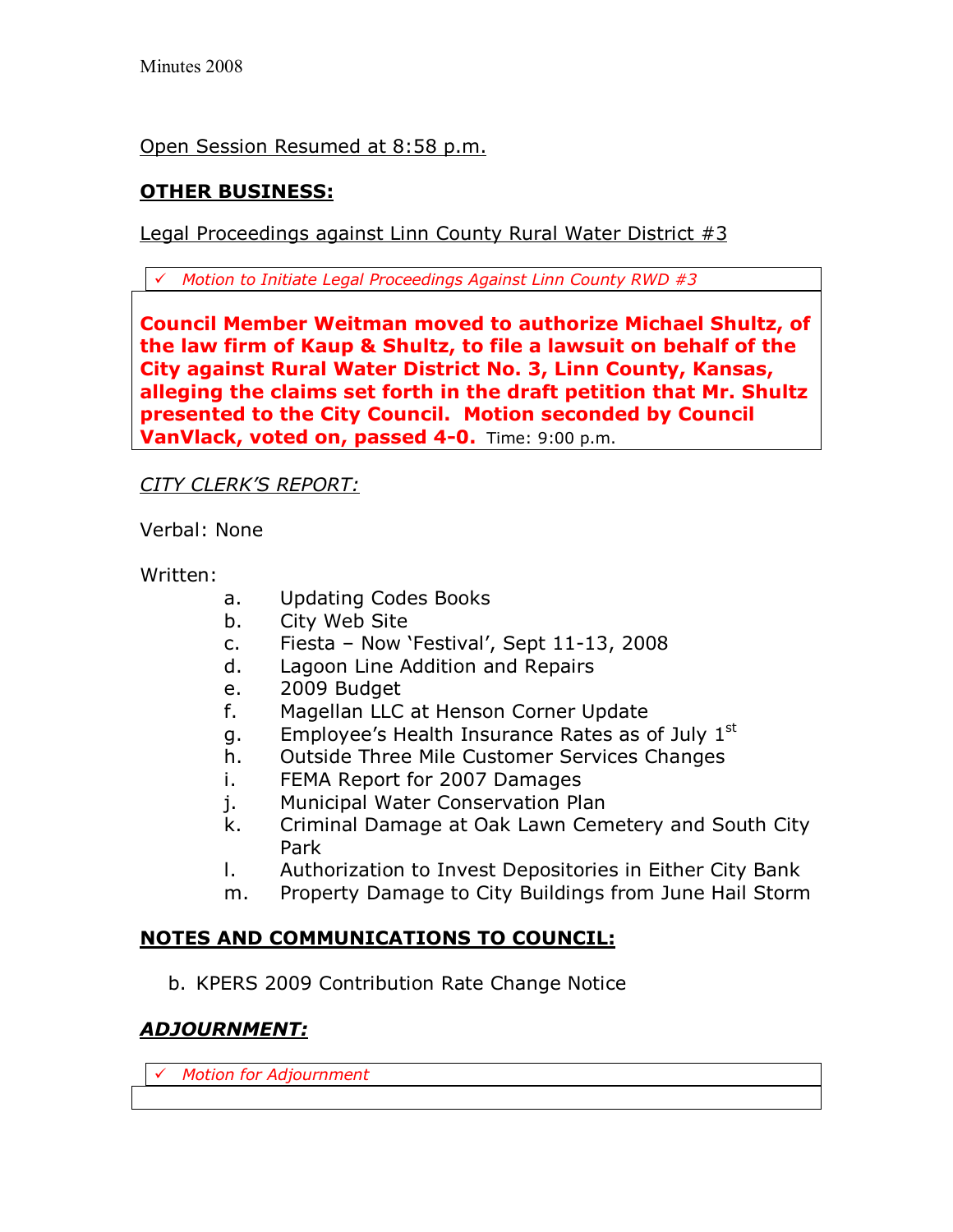As there was no further business **Council Member Boone moved to adjourn the meeting. Motion seconded by Council Member Van Vlack, voted on, 4-0.** 

Meeting adjourned at 9:01 p.m.

I, \_\_\_\_\_\_\_\_\_\_\_\_\_\_\_\_\_\_\_\_\_\_\_\_\_\_\_\_\_\_\_\_\_\_\_\_\_\_\_ La Cygne Deputy City Clerk, do hereby declare the above to be true and correct, to the best of my knowledge, and do hereby subscribe my name this 18<sup>th</sup> day of June, 2008.

*Pages 1 of 4*

## *REGULAR MEETING:*

The La Cygne City Council met in a regular session Wednesday, July 2, 2008, at the La Cygne City Hall. Council Members present were: Jerry Boone, Robert 'Bob' Sullivan, Joe Junior Turpen, Michael Van Vlack, and Terry Weitman.

Others present included: City Clerk Devona Herrin; City Police Chief James Dean; City Attorney John Sutherland; City Public Works Superintendent George Craig; Assistant Fire Chief Dan Nasalroad; Judy Kinder; Linda Meisel; Fred Meisel; Leroy Turpen; Corey Preston; J. K. Fleming; Jason Mathews; Scott Stainbrook; Rod Benson; and Esther Shields.

Mayor Keith A. Smith called the meeting to order at 7:00 p.m.

## **MAYOR'S COMMENTS:**

- i. Everyone is welcome to the July  $4<sup>th</sup>$  fireworks held at the city park and sponsored by Julie's Thriftway.
- ii. Read Fire Chief Doug Lloyd's letter of resignation as Fire Chief and Emergency Management Coordinator due to health problems and plans to move to another town. Mayor Smith noted regrets and will miss Doug's contributions to the city. Mayor Smith concurred Assistant Fire Chief Dan Nasalroad would fill in during this time period while the city reviews for a fire chief.

## *CONSENT AGENDA:*

• *Motion to Approve Consent Agenda* 

#### **Council Member Turpen moved to approve the consent agenda as presented that consisted of:**

Check Register: June  $19 - \text{July } 2, 2008$ Minutes of June 18, 2008 City Council Meeting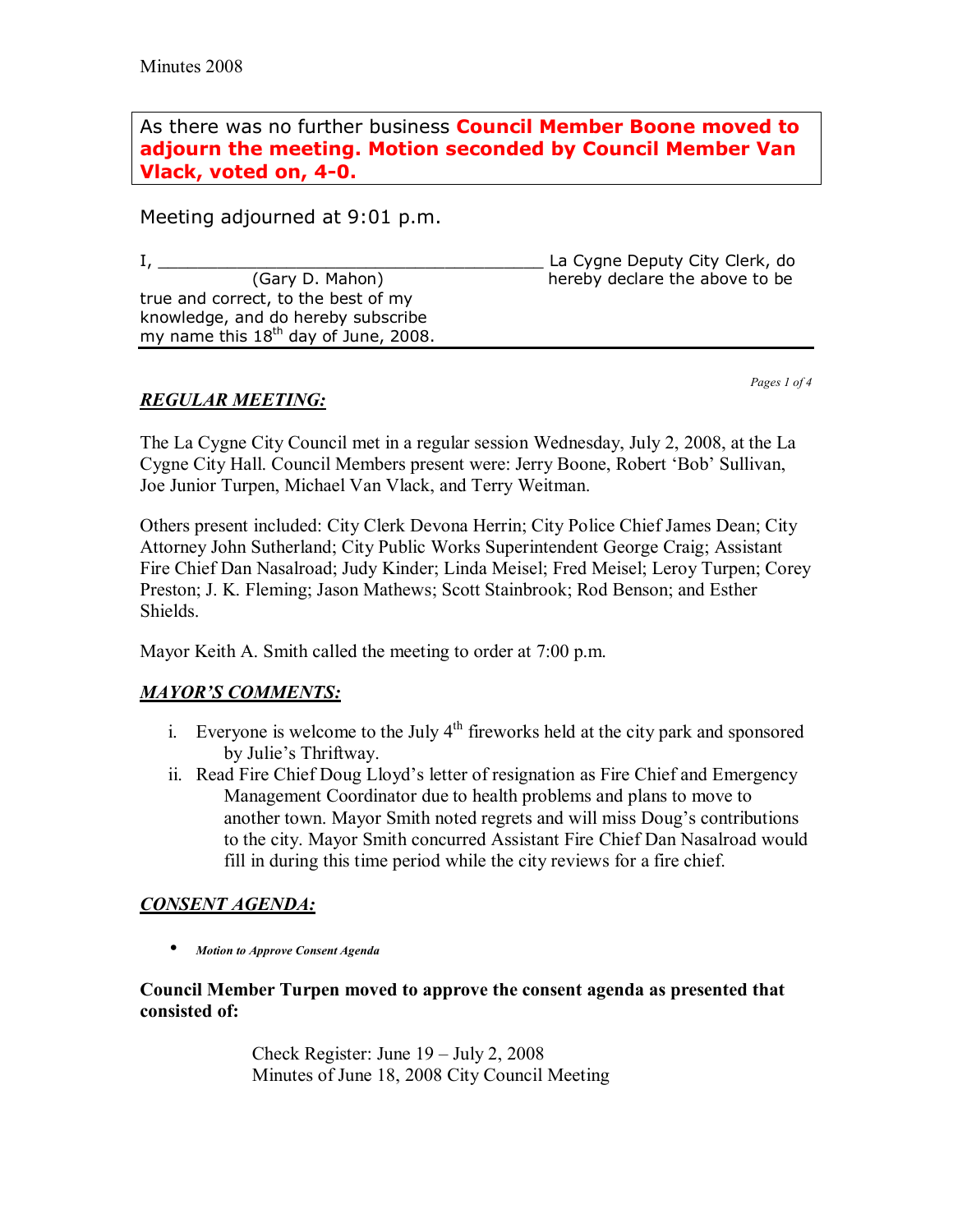## **Motion seconded by Council Member Van Vlack, voted on, passed 5-0.** Time: 7:05 p.m.

# **DISCUSSION FROM THE FLOOR:**

## Two Requests for Council Consideration from Esther Shields

- 1. Farmers Market on Main Street: Asked the city council to consider a farmers market on main street once a month or once a week to allow individuals to sale their wares be it food items, or cloths, or whatever without any charge for the set up. Noted clean up would have to be addressed and possibly a signup sheet.
- 2. New Picnic Tables for Shelter House: Asked the city to consider having a community get-together with local contractors to build new picnic tables using all volunteers. Esther volunteered to furnish the food for a gathering. This would help with the ever rising costs and still provide new tables for the community to enjoy. The mayor thanked her for her ideas.

## *REPORTS OF CITY OFFICERS:*

## Police Chief and Codes Officer James W. Dean

- xxvii. Attend Legislative Update Training Seminar July  $24<sup>th</sup>$  in Hutchinson: Presented a cost breakdown for the training seminar for an approximate cost of \$255 including wages. The class will provide training on recent changes in the law and recent decisions made by the state and federal courts.
- *Motion to Approve Police Chief Dean to Attend Training in Hutchinson*

**Council Member Weitman moved to grant attendance to the training seminar in Hutchinson on July 24th for the approximate cost of \$255.00. Seconded by Council Member Turpen, voted on, passed 5-0.**  Time: 7:12 p.m.

*Page 2 of 4* 

## *REPORTS OF CITY OFFICERS: (Continued)*

## Police Chief and Codes Officer James Dean (Continued)

- xxviii. An arrest had been made for a case that occurred in May.
- xxix. Working on two more codes cases.
- xxx. Officer Dean's training classes are going well.
- xxxi. The new vehicle has still more delays from the factory; may be the end of July or August before it is ready, or longer.

## Fire Department - Assistant Fire Chief Dan Nasalroad

iv. New Fire Station at Industrial Park: The ribbon cutting ceremony has been set for Saturday, July  $26<sup>th</sup>$ , at 10:00 a.m. Everyone is invited to attend and hope all of the city council and city employees are available to attend.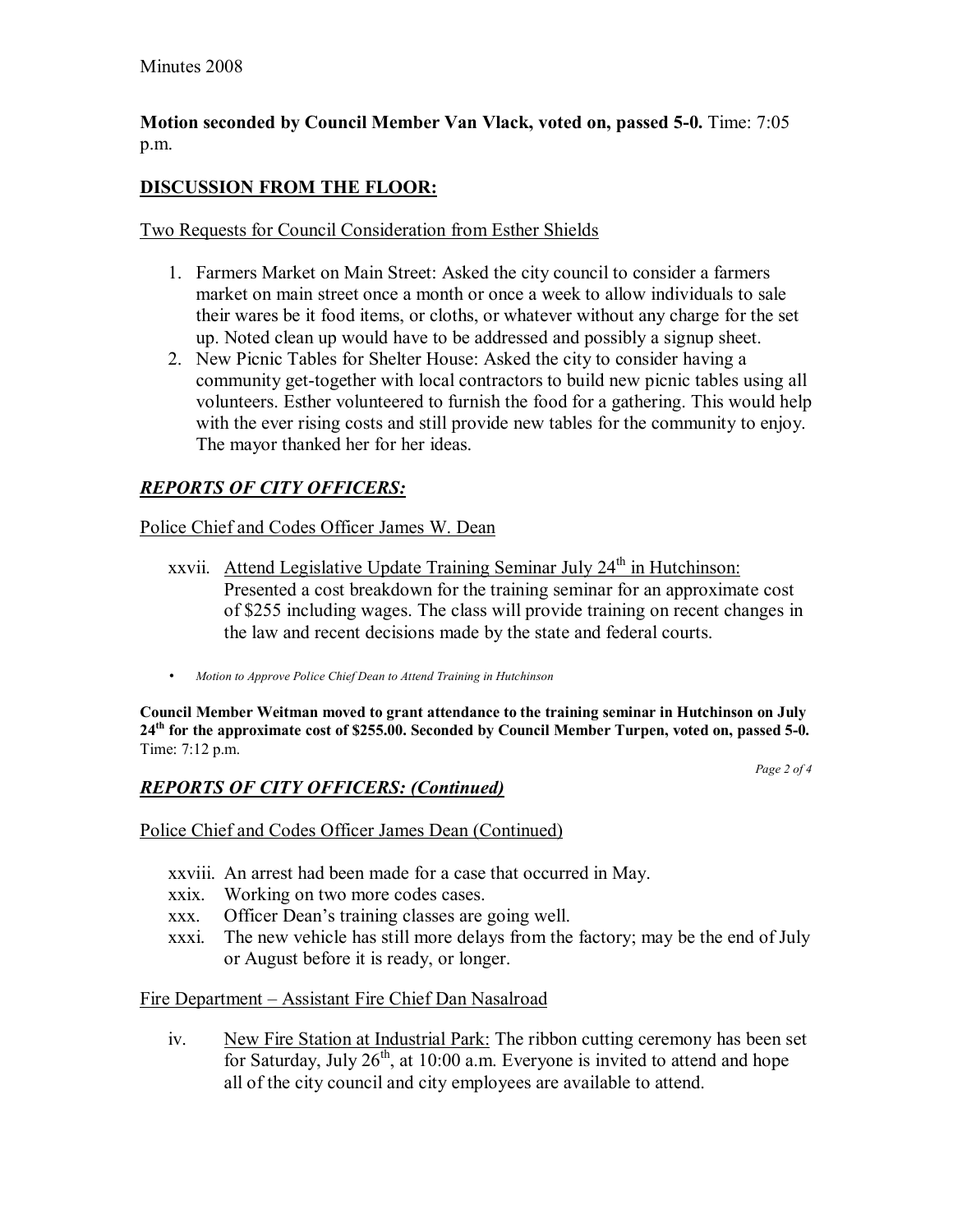v. State Fire Training School: The State Fire Training School is on schedule to be held here in La Cygne on Saturday and Sunday, July  $12<sup>th</sup>$  and  $13<sup>th</sup>$ . The city will see several eastern Kansas firefighters here for the training.

# *STANDING COMMITTEE REPORTS:*

## Park

- ii. North Park Playground Equipment Status: Installed by public works employees.
- iii. Attendance at Park Board Meetings: Jodi Wade reported the last three months the park board had been struggling with attendance. Have just recently received a resignation, so will have a spot to fill.
- iv. Volunteer Day at the Park: Park Board has discussed having a volunteer day at the park with the ball association to paint and repair the bleachers and areas around the fields.
- v. Drainage on South End of Park: Park Board is looking at improving the drainage at the south end of the park. Plans include contacting Phil Balch with Kansas Wildlife and Parks for a possible review of the area. Also, discussed using volunteers with their equipment or public works for the drainage improvements.
- vi. Information on Recreation Commission: Jodi reported a Recreation Commission is not able to own or purchase property so wouldn't assist with a pool construction.
- vii. Esther Shields Regarding Attendance at Park Board Meetings: Esther asked the council to note the poor attendance of park board members and if the current members are no longer able to attend would the council look to finding someone else. Council Member Boone responded that there had just been recent conflicts and it was not the intent to discontinue attending.

## **Cemetery**

xi. Mowing: Council Member Boone noted it currently does not look good. Public works is working hard today and tomorrow to have the cemetery in shape for the July 4<sup>th</sup> holiday. Suggested putting it out for bids for mowing and weed-eating. Strom damage clean up, limbs falling, removing flowers, and marking graves was asked about. Council asked for an advertisement for a bid for seasonal mowing and weed-eating only is placed in the local papers.

## *UNFINISHED BUSINESS:*

## Authorize to Invest Depositories with Either Bank

• *Motion for Authorization to Invest Depositories in Either City Bank*

**Council Member Boone moved to authorize city employees to review interest rates with both banks**  as CD's renew and make a financial decision best for the city. Seconded by Council Member **Sullivan, voted on, passed 4-0-1 (Abstain: Weitman)** Time: 7:32 p.m. Mayor Smith asked to be contacted before making any changes.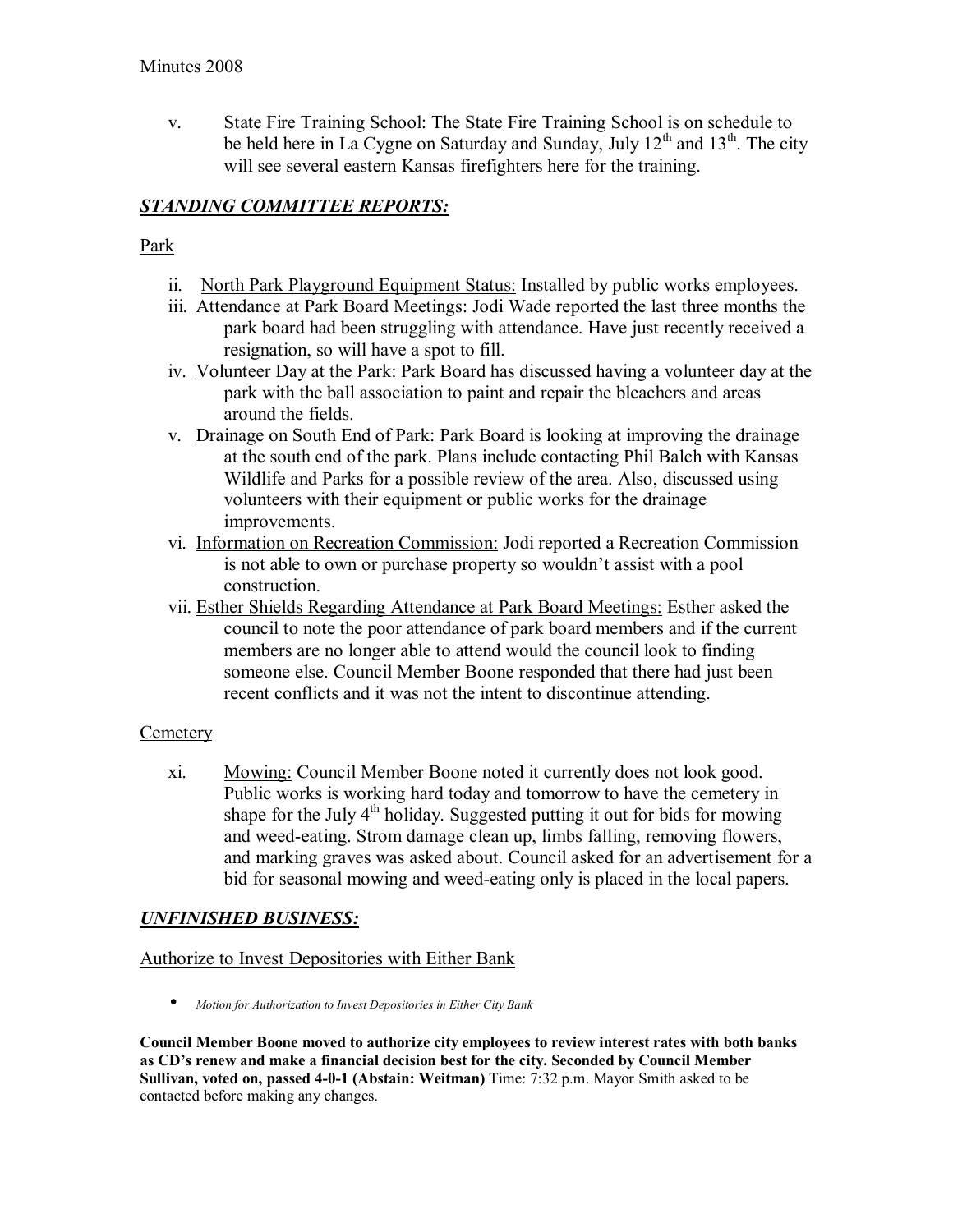## *UNFINISHED BUSINESS: (Continued)*

#### 2009 Budget Review

Reviewed goals and projects. Made some adjustments. Asked for the 2009 Budget to be kept as close as possible to the current budget in dollar amounts with understanding it could prevent some of the goals listed from being addressed. A rough draft will be at the next council meeting.

#### Storm Property Damage Report

Tabled until the next meeting.

## *NEW BUSINESS:*

#### Water Conservation Plan Update

• *Motion to Approve Water Conservation Plan Update* 

**Council Member Weitman moved to approve the Water Conservation Plan update as presented at the table. Seconded by Council Member VanVlack, voted on, passed 5-0.** Time: 7:45 p.m.

#### KMGA Appointment Recertification

Mayor Smith recommended recertification for KMGA appointment. Noted alternate position is a permanent position and does not require action.

• *Motion to Reappoint City Clerk Herrin to KMGA Board*

#### **Council Member Turpen moved to accept the reappointment of City Clerk Herrin to the KMGA Board.**

**Seconded by Council Member VanVlack, voted on, passed 5-0.** Time: 7:47 p.m.

#### Resolution #321, 2004 Water Temp Note (Final)

• *Motion to Approve Resolution #321*

**Council Member Turpen moved to approve Resolution #321. Seconded by Council Member VanVlack, voted on, passed 5-0.** Time: 7:48 p.m.

#### **Executive Session**

• *Motion to Go Into Executive Session* 

**Council Member Turpen moved to go into executive session for up to forty minutes for discussion of legal and personnel following a ten-minute break. Seconded by Council Member Weitman, voted on, passed 5-0.** Time: 7:49 p.m.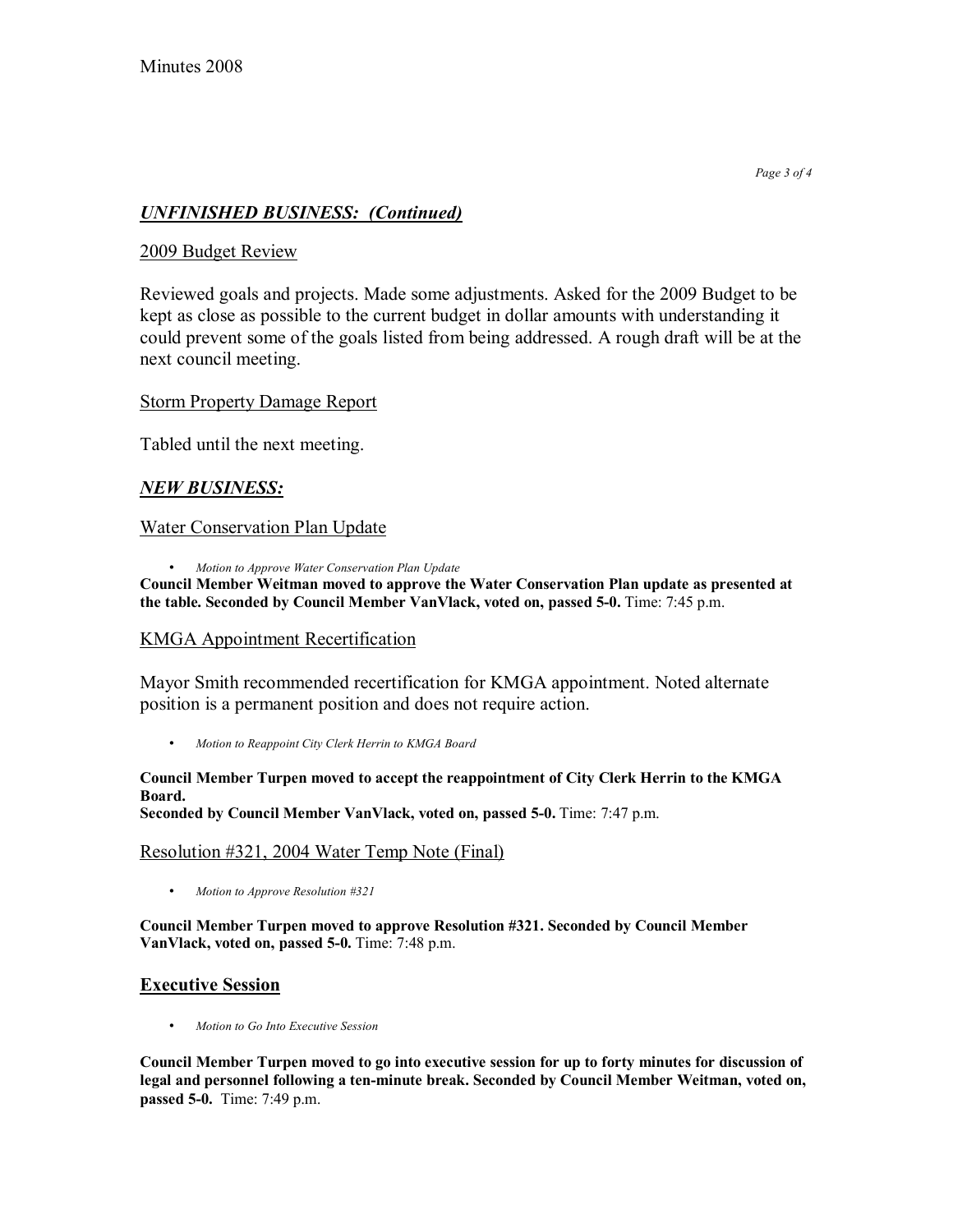Others invited into or requesting a portion of time in executive session included: Police Chief James Dean, and Fire Department Officers Dan Nasalroad and Scott Stainbrook.

Open Session Resumed at 8:40 p.m.

# **OTHER BUSINESS:**

Accept Resignation of Fire Chief and Emergency Management Coordinator Doug Lloyd

• *Motion to Accept Resignation of Fire Chief Doug Lloyd*

# **Council Member Turpen moved to regretfully accept the resignation of Doug Lloyd as fire chief and emergency management coordinator. Seconded by Council Member Boone, voted on, passed 5-0.** Time: 8:41 p.m.

# **Next Meeting**

Noted city attorney and Council Member Bob Sullivan would not be in attendance. Majority will be available for a quorum.

*Page 4 of 4* 

# **OTHER BUSINESS: (Continued)**

## Topics from Kansas Journal

City Clerk Herrin noted there were recent changes in legislation effecting cities listed in the Journal. Asked the council to read the Journal and will have House Bill items listed on the next agenda.

## **CITY CLERK'S REPORT:**

Written:

- A] Updating Codes Books
- B] Water Conservation Plan Update Bring your handout
- C] 2009 Budget
- D] Authorization to Invest Depositories in Either City Bank
- E] Property Damage to City Buildings from June Hail Storm
- F] 2004 Final Water Temp Note Payment, Resolution #321

# **NOTES AND COMMUNICATIONS TO COUNCIL:**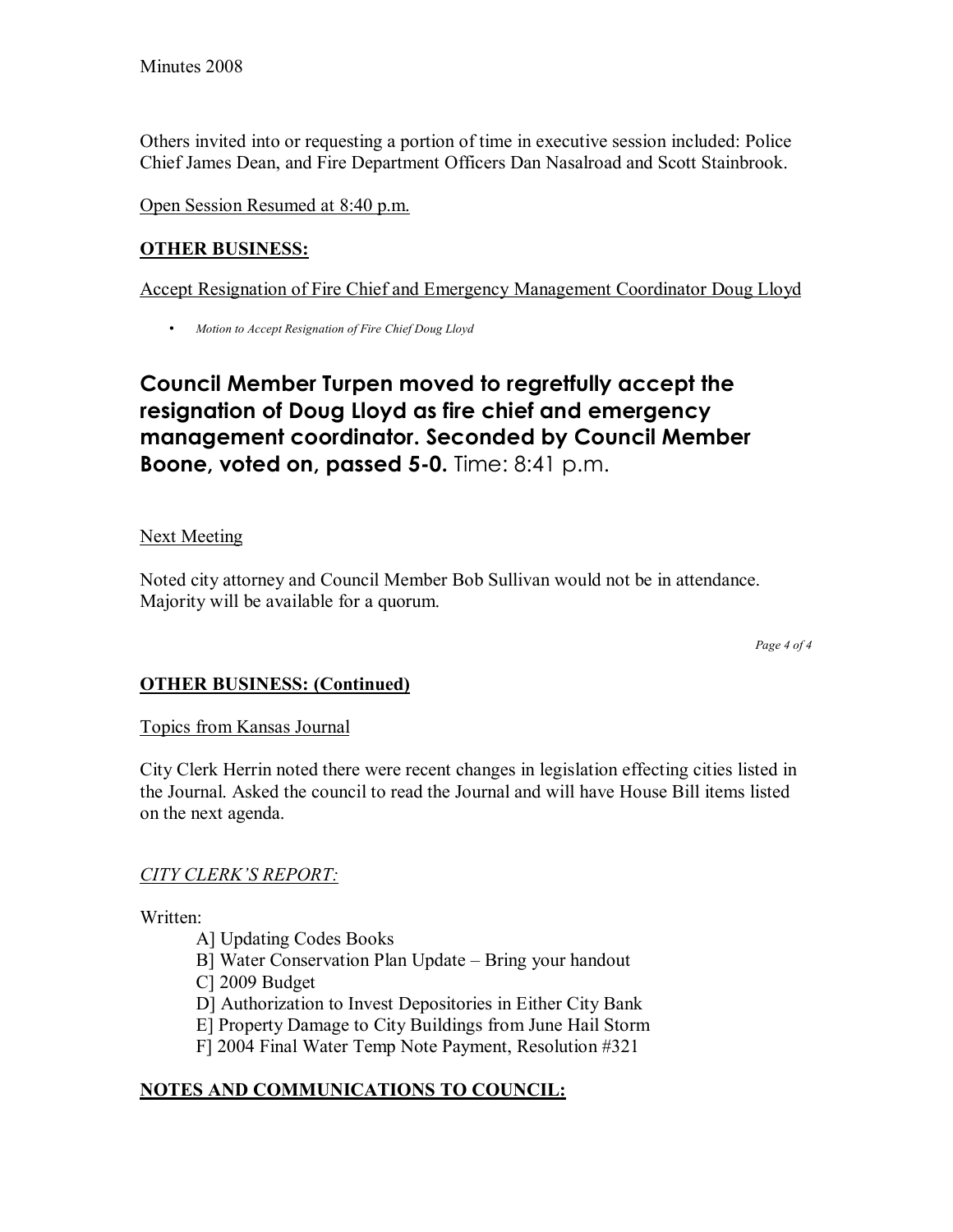- c. La Cygne Park Board Meeting Minutes, June 25, 2008
- d. Sewer Lagoon Improvements Project Activities Schedule

## *ADJOURNMENT:*

• *Motion for Adjournment*

As there was no further business **Council Member Boone moved to adjourn the meeting. Motion seconded by Council Member Sullivan, voted on, 5-0.**

Meeting adjourned at 8:45 p.m.

I, La Cygne City Clerk, do hereby declare the above to be true and correct, to the best of my knowledge, and do hereby subscribe my name this  $2<sup>nd</sup>$  day of July 2008.

*Pages 1 of 4*

## *REGULAR MEETING:*

The La Cygne City Council met in a regular session Wednesday, July 16, 2008, at the La Cygne City Hall. Council Members present were: Jerry Boone, Joe Junior Turpen, Michael Van Vlack, and Terry Weitman. Absent: Robert 'Bob' Sullivan.

Others present included: City Clerk Devona Herrin; City Police Chief James Dean; City Public Works Superintendent George Craig; Acting Fire Chief Dan Nasalroad; Judy Kinder; Linda Meisel; Fred Meisel; Leroy Turpen; Corey Preston; J. K. Fleming; Scott Stainbrook; Marcella Troth; David Troth; and Wilbur Fleming.

Mayor Keith A. Smith called the meeting to order at 7:00 p.m.

## **MAYOR'S COMMENTS:**

iii. Hoped everyone enjoyed the fourth and all were safe.

## *CONSENT AGENDA:*

• *Motion to Approve Consent Agenda* 

**Council Member VanVlack moved to approve the consent agenda as presented that consisted of:** 

> Check Register: July 3 - 17, 2008 Minutes of July 2, 2008 City Council Meeting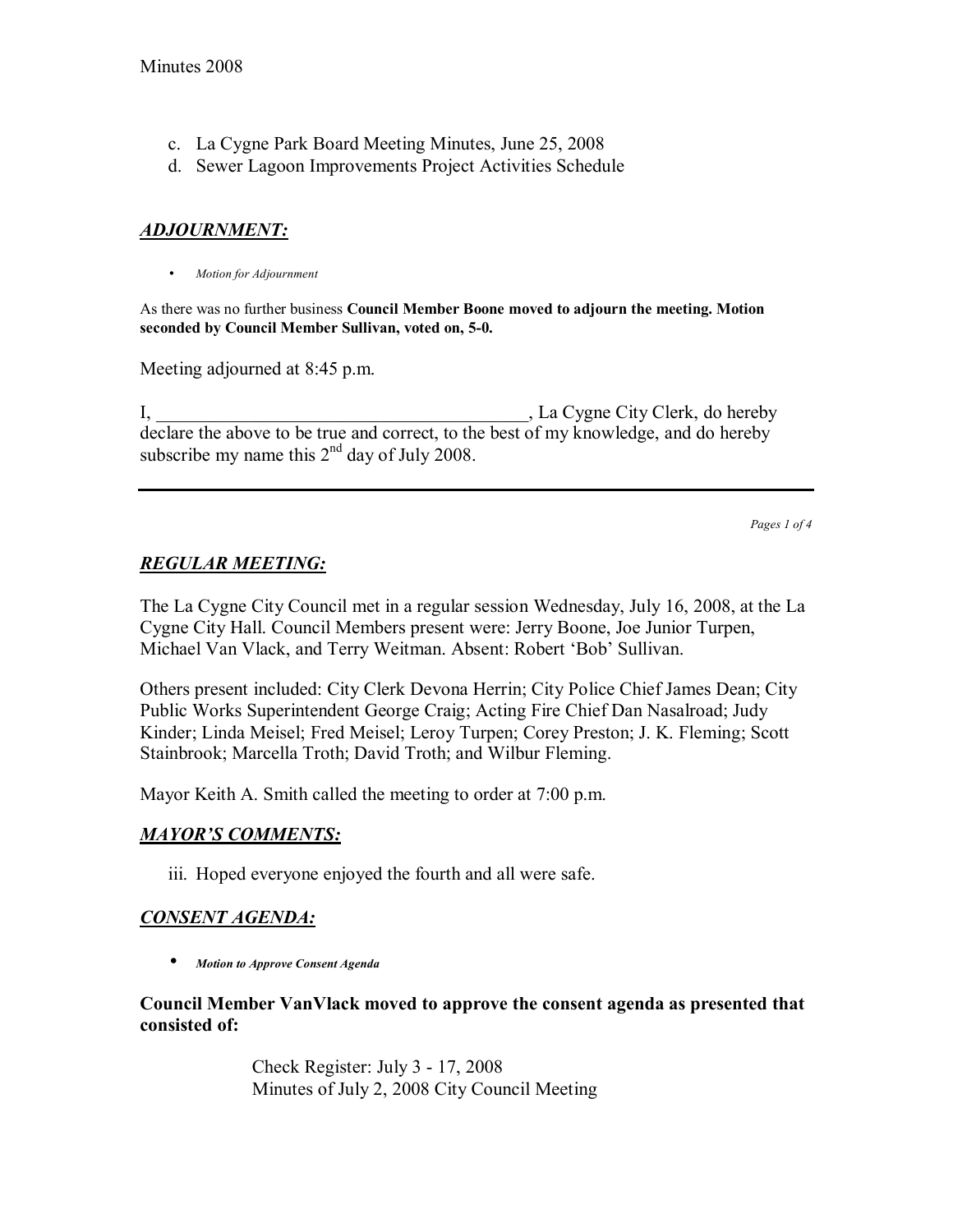Budget and Treasurer's Report for June 2008 2008 Second Quarter Financial Statement

#### **Motion seconded by Council Member Turpen, voted on, passed 4-0.** Time: 7:03 p.m.

## **DISCUSSION FROM THE FLOOR:**

#### David Troth with Local 4-H Clubs Regarding a Dog Project

David Troth and his mother, Marcella Troth, presented a community service project being undertaken by local 4-H Dog Club groups whereby the participants were inquiring as to donating dog food to local animal shelters. The food would be brought to the city to give to the city kennel. The areas targeted by the group included La Cygne, Pleasanton, and Prescott.

Mayor Smith thanked David and his group for their commitment and appreciated the donation to help the dog kennel. Looked forward to working with them.

#### Wilbur Fleming Regarding Fence Request at 114 N Railroad

Wilbur Fleming explained to the council how his property was on both sides of an unimproved alley that is inaccessible to traffic due to a cement slab on the north end. Mr. Fleming agreed to place a gate in the area if required by the city and either way agreed if the utilities ever needed to be addressed in the area he understood the fence would be moved for access. PWS Craig did not see any problem with a fence as long as there was access. Noted in the 30 years Mr. Fleming had lived there this had not occurred.

• *Motion to Approve Fence Location for Wilber Fleming's Property.* 

**Council Member Boone moved to approve the fence location variation across the alley to extend across his property on both sides. Seconded by Council Member VanVlack, voted on, passed 4-0.**  Time: 7:08 p.m.

## *REPORTS OF CITY OFFICERS:*

*Page 2 of 4* 

#### Police Chief and Codes Officer James W. Dean

xxxii. Discuss No Parking on Elm Between  $8<sup>th</sup>$  and  $9<sup>th</sup>$  Streets: Presented a request from the LaHarper Heights Manager regarding the hazards of vehicles parking on the south side of Elm Street between  $8<sup>th</sup>$  and  $9<sup>th</sup>$  Streets. For safety reasons would like to post 'no parking' in the area.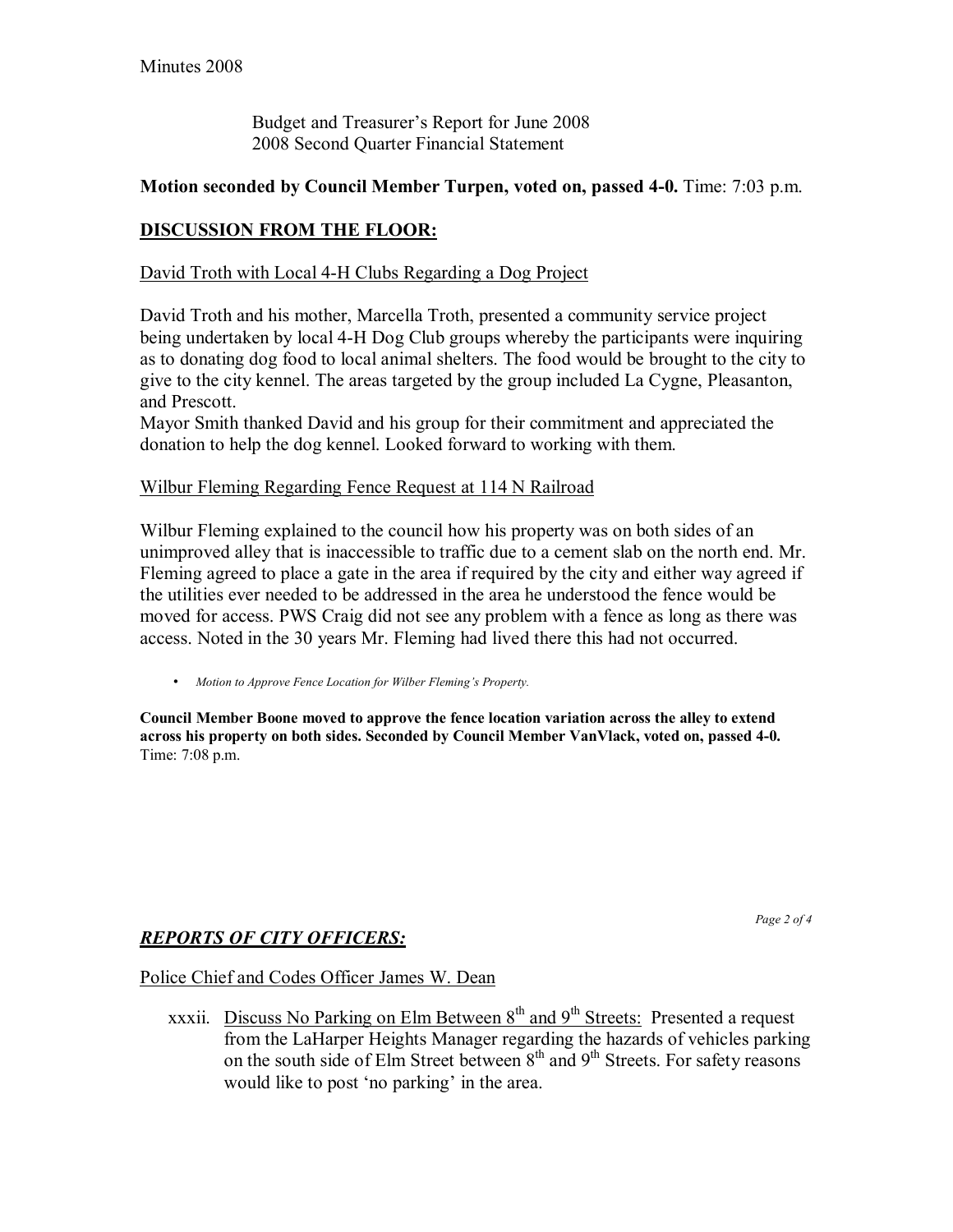• *Motion to Post 'No Parking' on Elm Between 8<sup>th</sup> and 9<sup>th</sup> Streets* 

Council Member VanVlack moved to post 'No Parking' between 8<sup>th</sup> and 9<sup>th</sup> Streets on Elm Street for **Public Safety. Seconded by Council Member Boone, voted on, passed 4-0.** Time: 7:12 p.m.

xxxiii. Thanks to Fire Department for Assistance: Thanked Dan Nasalroad along with the fire department for their assistance last week that helped lead to the capture of a person involved in a car theft and burglaries.

#### Public Works Superintendent – George Craig

- i. Hach Annual Agreement: Requested approving another annual contract agreement with Hach for calibrating and certifying the equipment at the water plant. This year's cost is \$3,793, down from last year.
- *Motion to Approve Hach Annual Agreement for \$3,793*

**Council Member Turpen moved to approve the annual Hach Service Contract Agreement for \$3,793**  for the water plant. Seconded by Council Member, VanVlack, voted on, passed 4-0. Time: 7:15 p.m.

#### Fire Department – Assistant Fire Chief Dan Nasalroad

- vi. Appointment of Fire Chief and Assistant Fire Chief: Dan Nasalroad reported the fire department had met and he had agreed to be the fire chief with Scott Stainbrook as the Assistant Fire Chief.
- vii. Statewide Training Classes Held July  $12-13^{th}$ : Reported the state classes held last weekend went well. There were around  $50 - 55$  firefighters from around the area here for training.
- *Motion to Appoint Fire Chief Nasalroad and Assistant Fire Chief Stainbrook*

**Council Member Turpen moved to approve the appointment of Dan Nasalroad as Fire Chief and Scott Stainbrook as Assistant Fire Chief. Seconded by Council Member Weitman, voted on, passed 4- 0.** Time: 7:18 p.m.

viii. New Fire Station Ribbon Cutting, July  $26<sup>th</sup>$  at 10:00 A.M.: Invited everyone to the Ribbon Cutting for the new fire station on Saturday, July  $26<sup>th</sup>$  at 10 A.M.

## *STANDING COMMITTEE REPORTS:*

#### Sewer

i. Contractor to Begin Lagoon Repair Work: Council Member VanVlack reported contractor Mike Page is to begin the lagoon repair work next week.

#### Park

viii. Resignation of Council Member Boone from Park Board: Council Member Boone thanked all of the Park Board Members he had worked with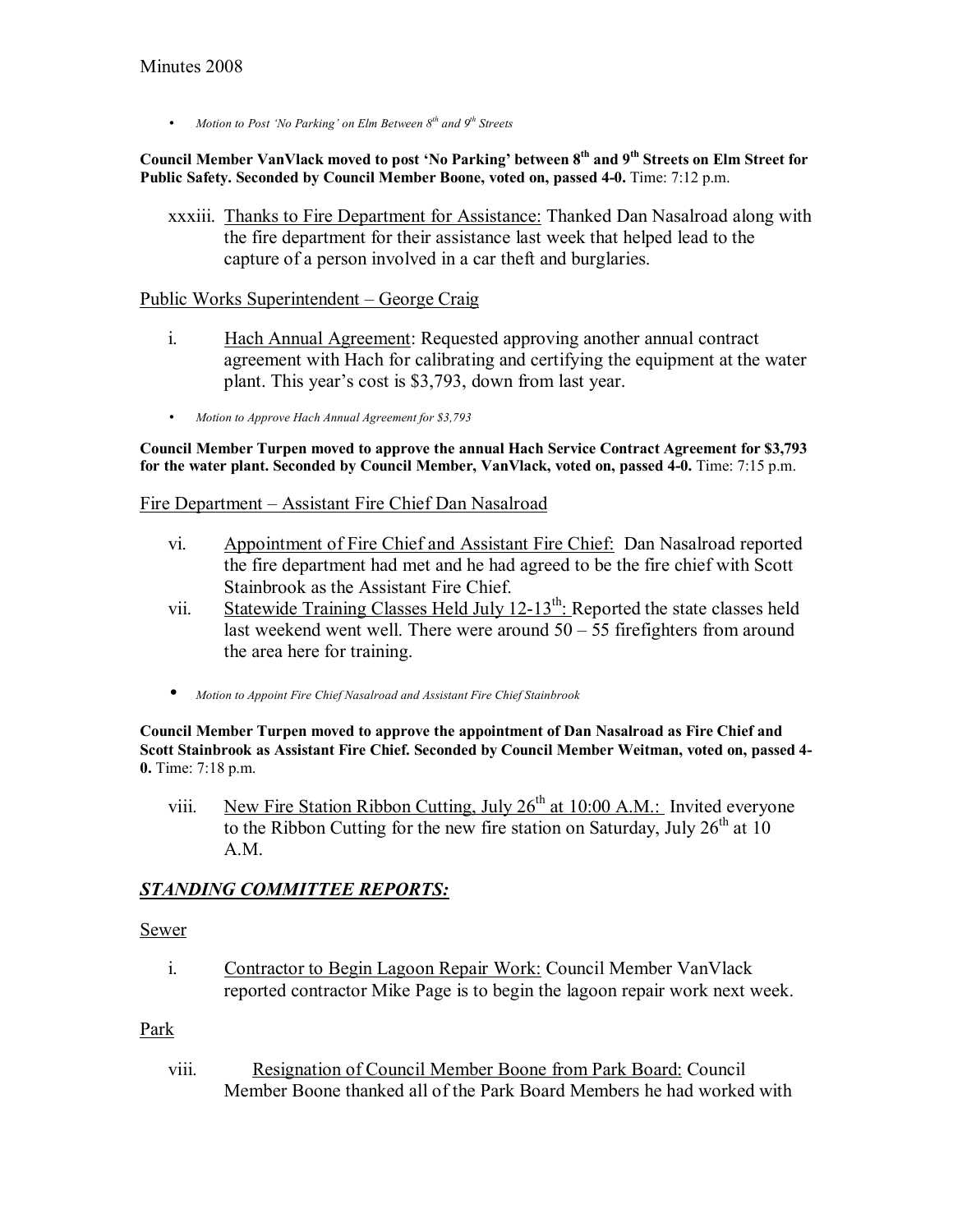the last three years for all of their hard work and donated time. Noted the new shower house, the playground equipment installed by the board members, new transformer pads electrical wiring donated including more camper hookups; more done than just mowing for the last thirty years. Officially resigned effective immediately and would like to see Esther Shields appointed to the board to donate her time and labor. Council thanked Council Member Boone for his time donated to the park; Mayor Smith noted he had received comments of Boone's presence in the park to address items when needed. *Page 3 of 4* 

*STANDING COMMITTEE REPORTS: (Continued)*

## **Cemetery**

- xii. Resignation of Joe Summers: Council acknowledged resignation of Joe Summers effective immediately.
- xiii. Bids for Mowing: Noted there were no bids received. Council Member Boone reported a couple of members had looked at the cost for contracting and decided it was probably better to hire an individual to do the work. No action taken.

# *SPECIAL COMMITTEE REPORTS:*

## Fall Festival

Chair Member Linda Meisel reported they were in need of volunteers. Currently only three people on the committee. Mayor Smith asked the committee to make a list of the topics they needed help with and present it back to the council to try to help locate helpers.

## *UNFINISHED BUSINESS:*

## 2009 Budget Review

Reviewed the funds listed in the 2009 Budget. Noted the three utility funds estimated expenses exceeded the estimated income for 2009. A decision will need to be made on how to cut expenses to match income or increase rates to increase income. Requested both clerks to review for areas to cut costs and what rates would need to be considered. Also discussed the water plant roof condition and to have Deputy City Clerk Mahon to contact the insurance company and see what they say about the condition and if the city can go back on Kirkham Michaels Engineers.

As for the General Fund and Employee Benefit Fund the council requested the total mill levy to remain in the area of 60.5-60.75, similar to last year. Did not want to lower the mills and then have to take a 4-5 mill increase the next year. Agreed to set up a special meeting on July  $30<sup>th</sup>$  to review the budget for approval for publication to present for the Public Hearing in August.

• *Motion for Special Meeting for Budget on July 30th*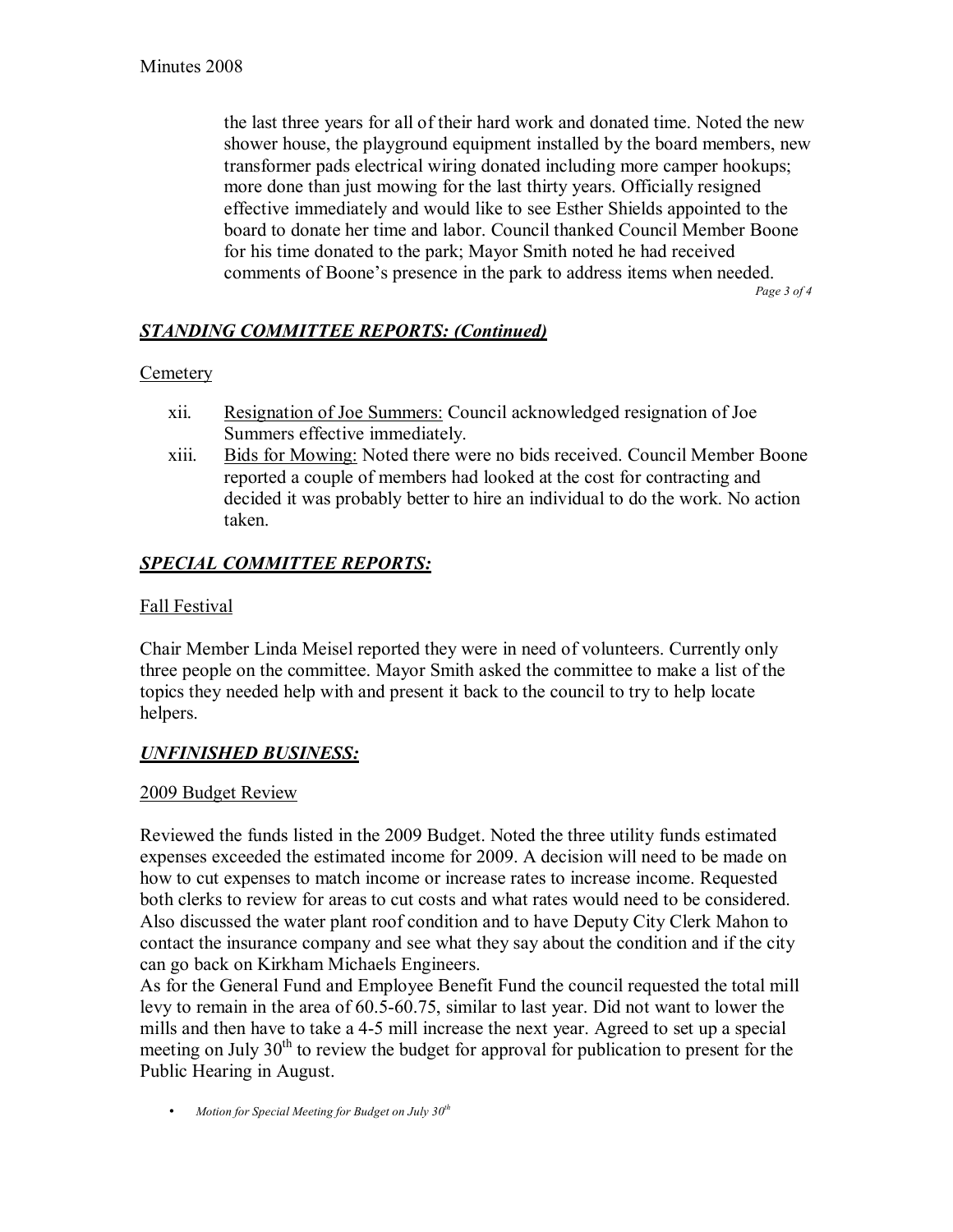**Council Member Weitman moved to call a special meeting for the topic of the 2009 Budget. Seconded by Council Member VanVlack, voted on, passed 4-0.** Time: 7:54 p.m.

#### Storm Property Damage Report

Tabled.

#### *NEW BUSINESS:*

Location for Christmas Dinner

Saturday, December 13<sup>th</sup>, was chosen for the Employee Appreciation Christmas Dinner at the Community Center. Will have the dinner catered.

#### KANSASWORKS Grant for 2007 Flood Damages

Mayor Smith presented a card from KANSASWORKS for further information regarding a ten million dollar grant for entities needing help cleaning up from the 2007 flood. Asked city employees to check into the information for possible help with damages to city property from the flood.

*Page 4 of 4* 

#### *NEW BUSINESS: (Continued)*

#### RWD #1 Lawsuit Filed

• *Motion to File Lawsuit with RWD #1*

**Council Member Turpen moved that the City Council authorize Michael Shultz of Kaup and Shultz, attorneys at law, in his discretion, either to add Rural Water District #1, Linn County, Kansas, as a defendant in the lawsuit that the City filed and has pending against RWD #3, Linn County, Kansas, or to file a separate action against RWD #1. Seconded by Council Member Boone, voted on, passed 4- 0.** Time: 8:02 p.m.

#### **Executive Session**

• *Motion to Go Into Executive Session* 

**Council Member Turpen moved to go into executive session for up to twenty minutes for discussion of personnel following a ten-minute break. Seconded by Council Member Weitman, voted on, passed 4-0.** Time: 8:03 p.m.

Others invited into or requesting a portion of time in executive session included: City Clerk Devona Herrin and Public Works Superintendent George Craig.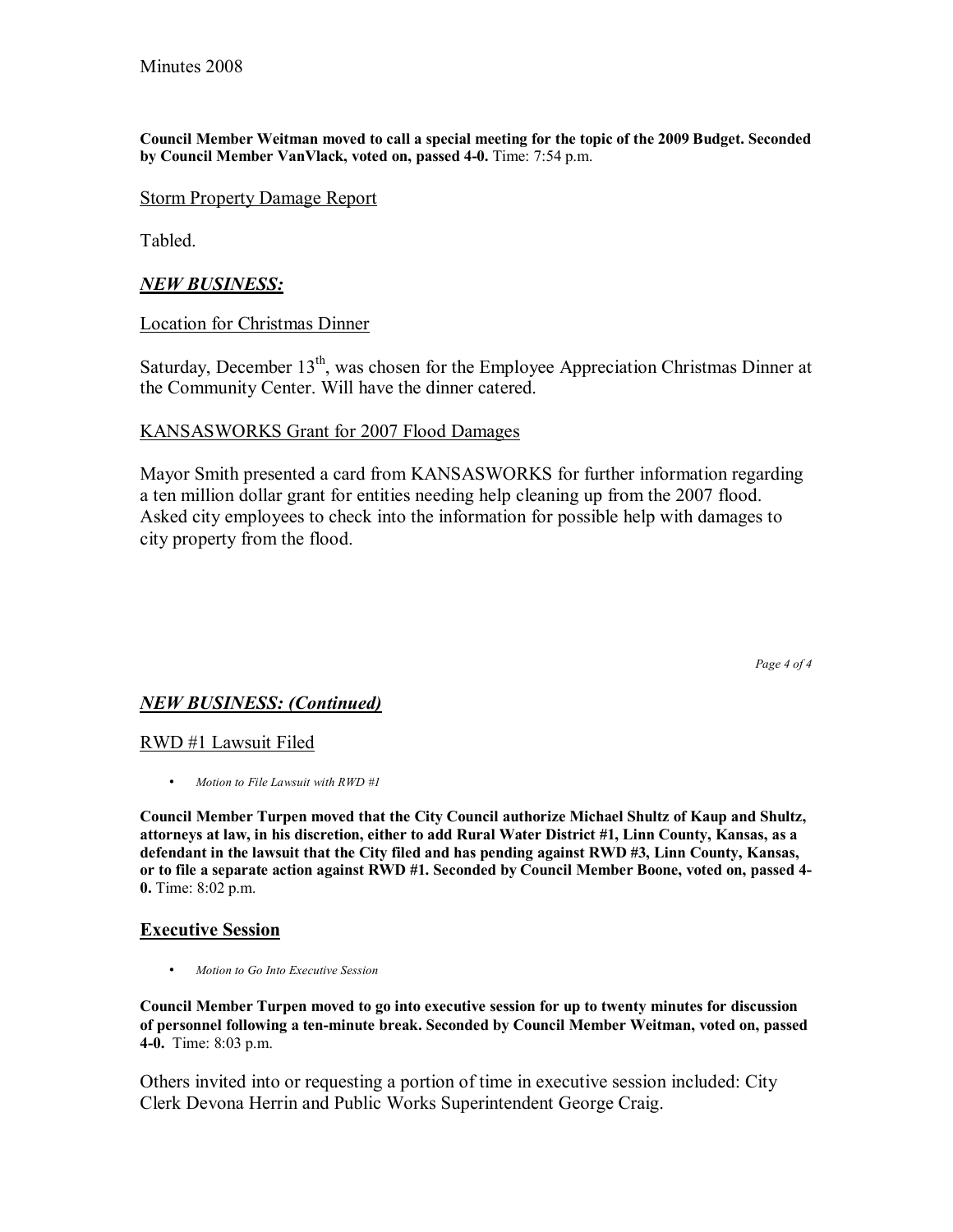## **Extend Executive Session**

• *Motion to Extend Executive Session*

**Council Member VanVlack moved to extend executive session ten minutes for personnel. Seconded by Council Member Weitman, voted on, passed 4-0.** Time: 8:33 p.m.

Open Session Resumed at 8:43 p.m.

## **OTHER BUSINESS:**

None

#### *CITY CLERKíS REPORT:*

Written:

A] 2007 Insurance Refund for \$1,029

## **NOTES AND COMMUNICATIONS TO COUNCIL:**

e. Planning Commission Minutes for July 10, 2008

## *ADJOURNMENT:*

• *Motion for Adjournment*

As there was no further business **Council Member Boone moved to adjourn the meeting. Motion seconded by Council Member Turpen, voted on, 4-0.**

Meeting adjourned at 8:44 p.m.

I, La Cygne City Clerk, do hereby declare the above to be true and correct, to the best of my knowledge, and do hereby subscribe my name this  $16<sup>th</sup>$  day of July 2008.

The La Cygne City Council met for a Special Meeting on Wednesday, July 30, 2008 at the La Cygne City Hall. Purpose of the meeting is listed below. The following council members were present creating a quorum: Jerry Boone, Robert "Bob" Sullivan, Joe Turpen, Michael Van Vlack, and Terry Weitman. All council members present signed the request for the special meeting.

Others present included: City Clerk Devona Herrin, Police Chief James Dean, Fire Chief Dan Nasalroad, Assistant Fire Chief Scott Stainbrook, Jake Fleming, Dustin Kass with Osawatomie Graphic, Robert Turpen, and LeRoy Turpen.

Mayor Keith Smith called the special meeting to order at 7:00 p.m. for the discussion of: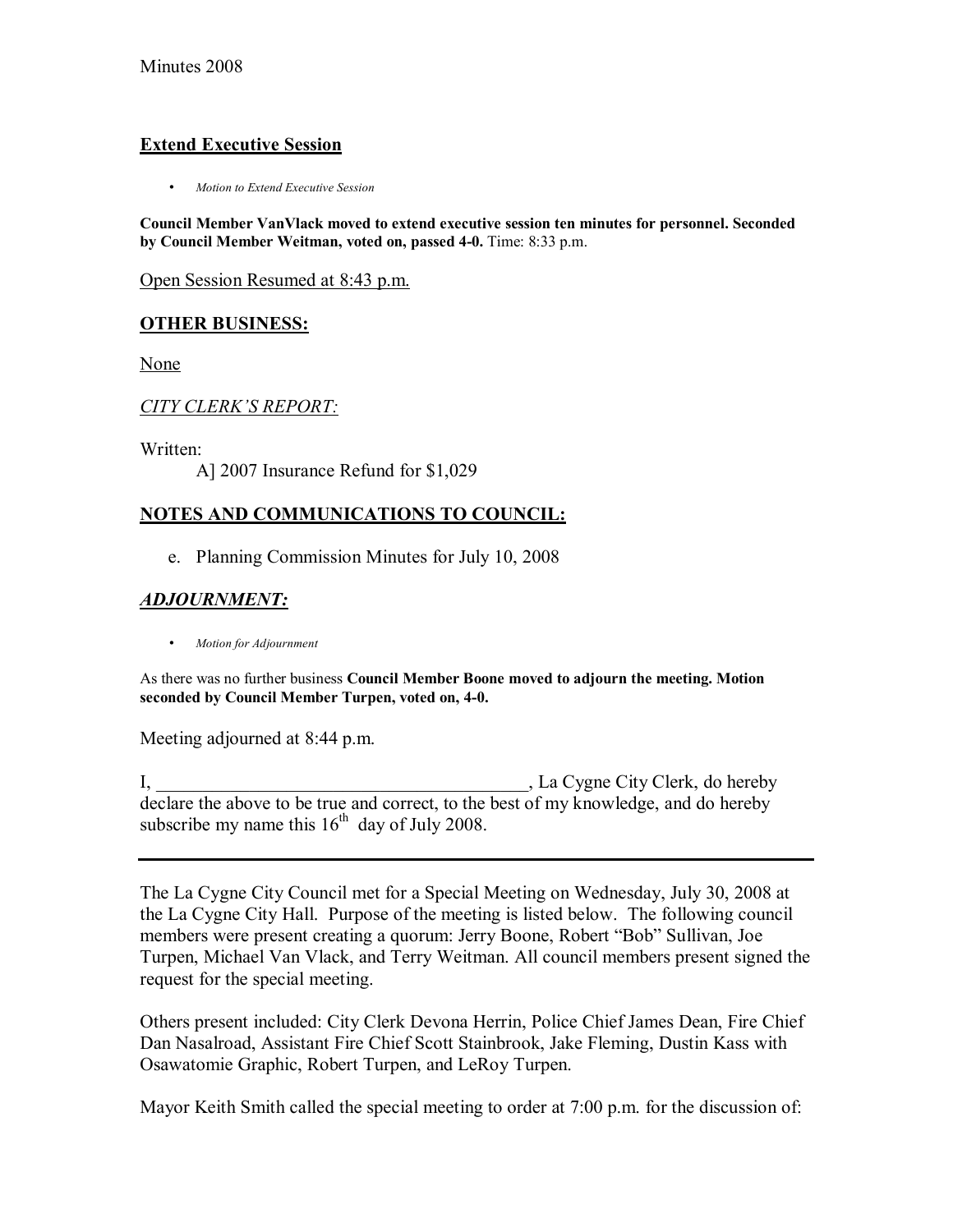- 1. 2009 Budget Review for Publication
- 2. National Emergency Grant Worksite Agreement KansasWorks
- 3. Water Plant.

## *2009 Budget Review for Publication*

Discussed the following items:

- a. SRF Wastewater Loan amount changed due to increase in amount borrowed to cover the changes to the wastewater lagoon.
- b. Change in the General Gov Capital Outlay fund.
- c. Employees benefits changes in KPER's due to state changes effective July 2009, and health insurance variable changes between single employee rates up to family rates. The Insurance Reserve is to be prepared for unknown changes and if not used moved to the next year.
- d. The mill levy versus the total tax dollars levied. Presented at the table a tax mill rate of 62.667 matching the tax dollars levied for 2008 at 60.953 mills for a total of \$407,602. Concern was expressed for an increase in mills creating higher tax costs to the public versus having less total tax dollars available. If stay around the 60.953 mills there will only be around \$395,000 tax dollars available, a decrease from 2008. Council Member Turpen pointed out there would be an increase in taxes with an increase in mills for those whose valuations stayed the same or increased and other entities were already increasing their taxes too. City Clerk Herrin talked about an increase in tax valuation to offset increasing taxes; however, it is up to the council if they want to keep the mills flat and work with less dollars, or keep the total tax dollar amount flat which with the state formulas increases the mills. Reviewed the Computation page for the maximum tax levy without an ordinance could be as high as \$417,811 leaving over \$10,000 on the table at the 62.667 mills.
- e. The council can lower the mills and total dollar amount at the public hearing, however once the budget is published the mills cannot be increased further.
- f. Mayor Smith asked for an alternate budget available of 61.8 mill range at the Public Hearing on August  $20<sup>th</sup>$ .
- *Motion to Publish Budget as Presented*

**Council Member Turpen moved to publish the 2009 budget as presented. Seconded by Council Member VanVlack, voted on, passed 5-0.** Time: 7:23 p.m.

## *National Emergency Grant Worksite Agreement KansasWorks*

Council reviewed the grant only applied to hiring workers and some small equipment. Any materials, such as fencing, would be at the expense of the city and the workers would install.

• *Motion to Authorize Mayor Smith to Sign the NEG Worksite Agreement*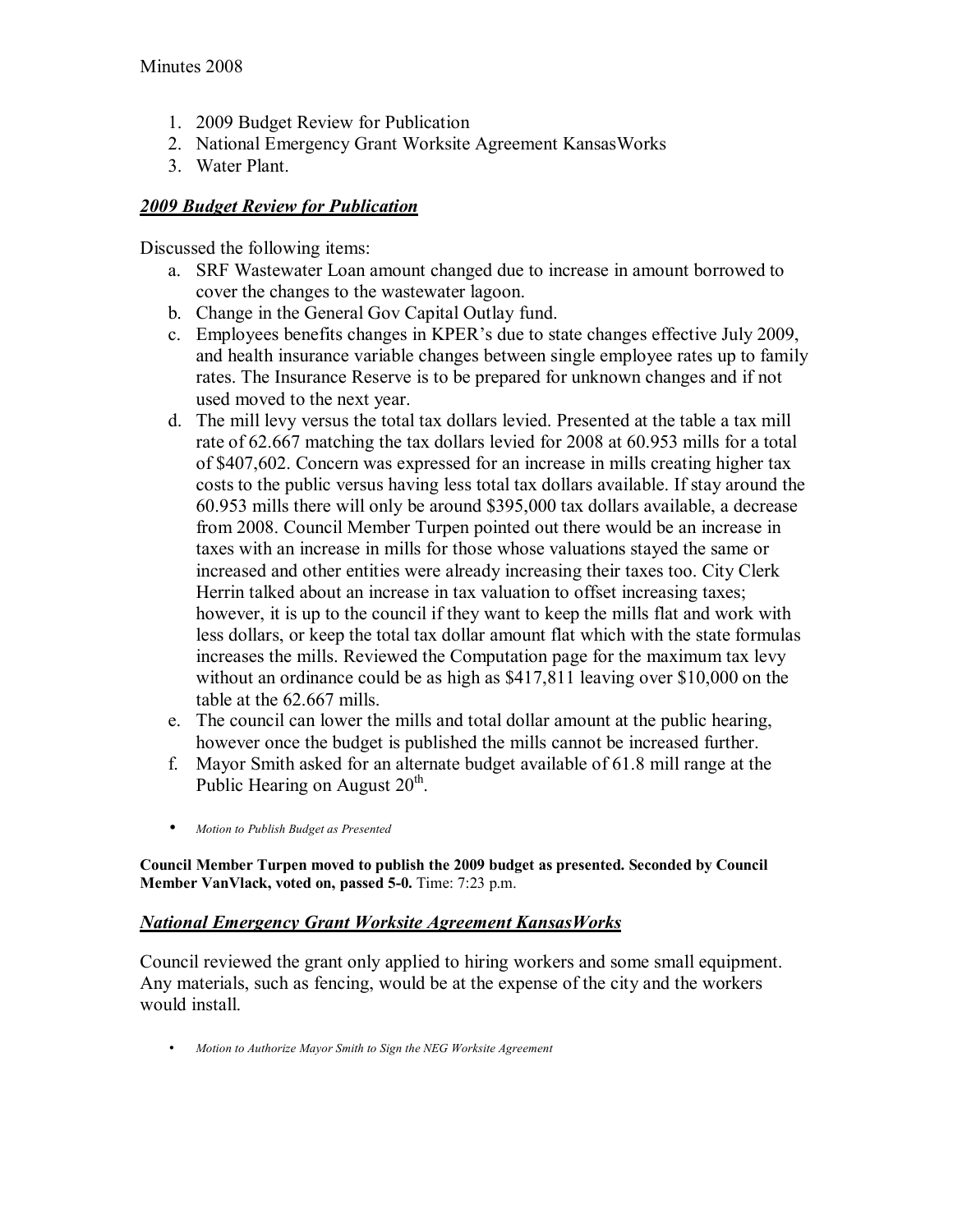**Council Member Turpen moved to authorize Mayor Smith to sign the grant applying to the 2007 flood improvement project called NEG Worksite Agreement with KansasWorks. Seconded by Council Member Sullivan, voted on, passed 5-0.** Time: 7:28 p.m.

#### *Water Plant*

Council noted the inside chlorine contact basin needs a roof; however, they do not have the information on those needs yet. They should be available at the next meeting.

#### **ADJOURNMENT:**

As the topics were covered **Mayor Smith adjourned the special meeting.** 

Meeting adjourned at 7:30 p.m.

I, \_\_\_\_\_\_\_\_\_\_\_\_\_\_\_\_\_\_\_\_\_\_\_\_\_\_\_\_, La Cygne City Clerk, do hereby declare the above to be true and correct, to the best of my knowledge, and do hereby subscribe my name this  $30<sup>th</sup>$  day of July 2008.

## *REGULAR MEETING:*

The La Cygne City Council met in regular session Wednesday, August 06, 2008, at the La Cygne City Hall. Council Members present were: Jerry Boone; Robert 'Bob' Sullivan; Michael Van Vlack; Joe Junior Turpen; and Terry Weitman.

Others present included: Deputy City Clerk Gary Mahon; Public Works Superintendent George Craig; Police Chief James Dean; Fire Chief Dan Nasalroad; Fireman J.K. Fleming; Attorney John Sutherland; Linda Misel; Park Board Chairman Jodi Wade; LeRoy Turpen; Judy Kinder; and Dustin Kass.

In absence of the Mayor, Council President Terry Weitman presided and called the meeting to order at 7:02 p.m.

## *MAYORíS COMMENTS:*

Council President Terry Weitman read a Certificate of Appreciation that would be forwarded to Kenneth McClanahan for his many years as caretaker of Oak Lawn Cemetery.

## *CONSENT AGENDA:*

! *Motion to Approve Consent Agenda*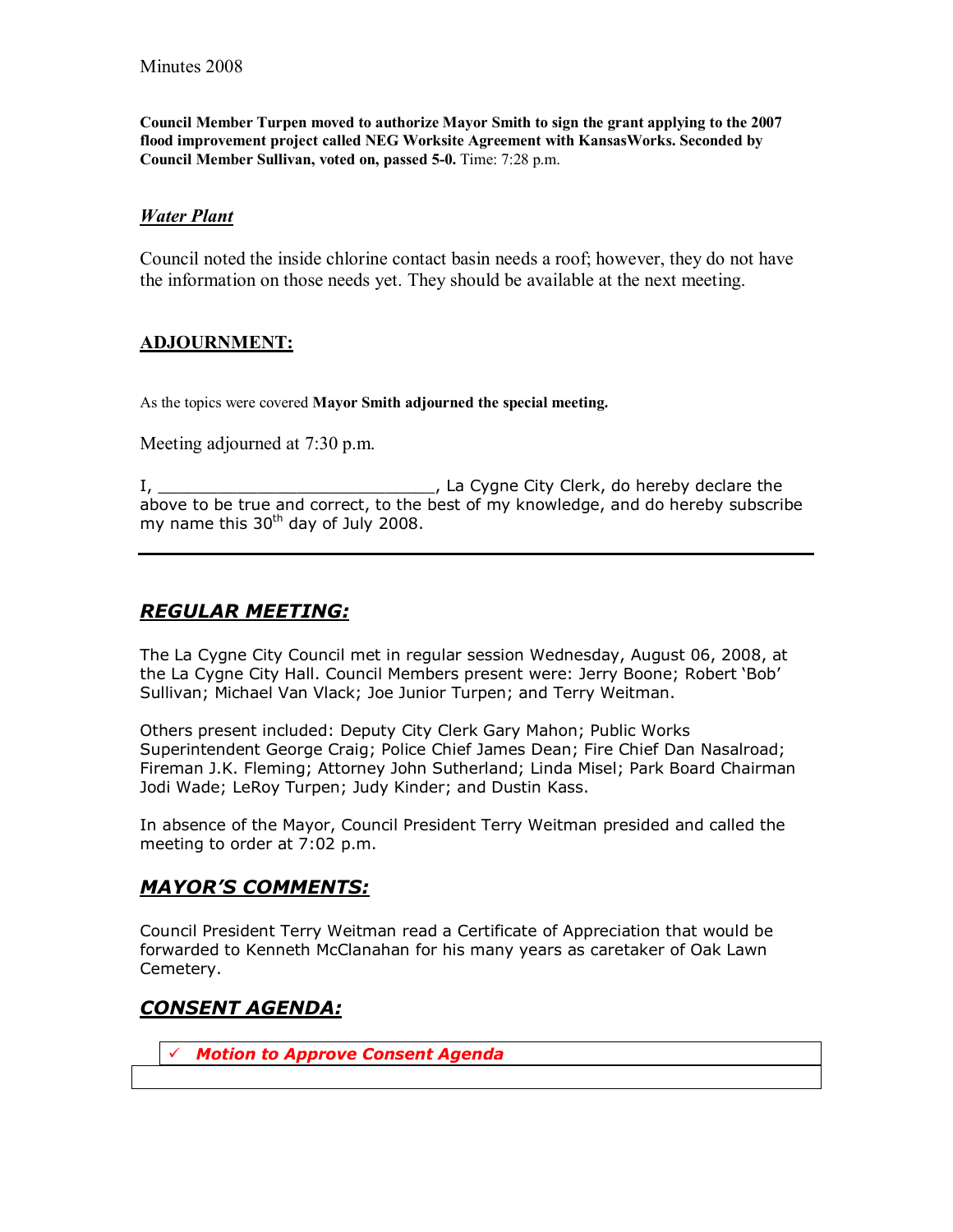#### **Council Member Turpen moved to approve the consent agenda as presented that consisted of:**

 Check Register: July 17 thru August 06, 2008 Minutes of July 16, 2008 City Council Meeting Minutes of July 30, 2008 Special City Council Meeting

**Motion seconded by Council Member Van Vlack, voted on, passed 5-0.** Time: 7:04 p.m.

## **DISCUSSION FROM THE FLOOR:** None

# *REPORTS OF CITY OFFICERS:*

Police Chief /Codes Officer James W. Dean

- New Police Truck has arrived;
- New Truck to shop on 8/07 for upgrades (siren, radio, lights, etc.);
- New Truck received ding during transporting;
- Codes  $-1$  violation pending in court, several letters to be issued

#### Fire Chief Dan Nasalroad

• Fireman Brock Barber resigned - returned to school at K-State

#### Public Works Superintendent George Craig

• Trees receiving damaged from hail storm have been marked on city property for FEMA to examine;

## *STANDING COMMITTEE REPORTS:*

#### Water & Gas

Chlorine Contact Basin:

- Needs to be capped due to falling debris from rusting overhead beams;
- KDHE requires design by engineer;
- Requested Deputy Clerk Mahon to contact Ponzer-Youngquist

## STANDING COMMITTEE REPORTS: (Continued)

#### Sewer

 Per Superintendent George Craig - Lagoon Restoration will proceed after Mike Page finishes required paper work regarding minority hiring.

Park - Appointment of Bob Sullivan as Council Rep to Park Board.

 Council President Terry Weitman noted that it was the wishes of Mayor Smith that Council Member Robert Sullivan be appointed to the LaCygne Community Park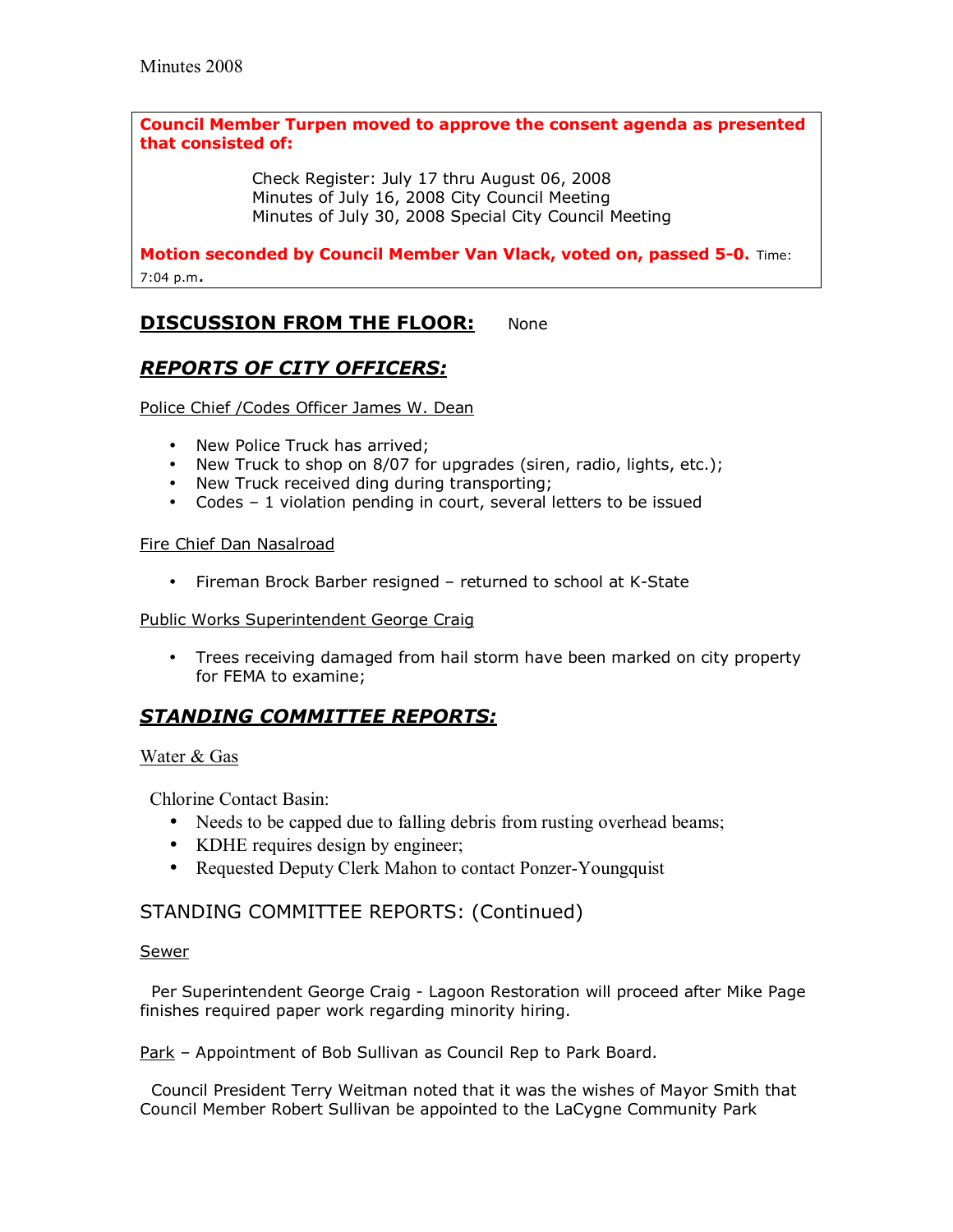Board. In the absence of Mayor Smith, Council President Terry Weitman officially appointed Robert Sullivan to the LaCygne Community Park Board.

#### **Cemetery**

Pruning/Removal of Trees

• Council Member Boone reported that Roger DeMott had offered to prune and remove damaged trees at the cemetery at no monetary cost. Roger would use the wood for firewood as payment.

! *Motion to Approve Roger De Mott to Prune/Cut Oak Lawn Cemetery Trees* 

**Council Member Boone moved to allow Roger DeMott to prune and cut damaged trees in Oak Lawn Cemetery for firewood. Motion seconded by Council Member Van Vlack, voted on, passed 5-0.** Time: 7:09 p.m.

Naming of New Portion of Cemetery

- Council reviewed preliminary plot map of new areas of cemetery;
- Noted that west section (section 5) has corner lots pinned;
- Discussed altering road in section 5;
- Council O.K. with section 5 as mapped. Do not change road.
- Noted that east section (section 6) has not been pinned yet;
- Discusses entrance and exit of section 6;
- Unsure if closed portion of Locust could be re-opened or if it had been sold to an adjoining land owner;
- Cemetery Committee to make further study of section 6 before finalizing;
- Section 5 deemed to be final. Will address naming later.

## **SPECIAL COMMITTEE REPORTS:**

LaCygne Community Park Board Chairman Jodi Wade

- Received \$1,000 grant from Sam's Club to be used for new pool/skateboard park;
- Community Meeting 7:00 pm, 8/13/08, at Library regarding new swimming pool;
- Recreation Commission Informational Meeting on 8/18/08 at City Hall;
- Park Volunteer Work Day on 8/23/08.

# *UNFINISHED BUSINESS:*

Storm Property Damage Report

- Council reviewed quotes from insurance company;
- Noted that city had received \$53,898.17 from EMC;
- Noted that FEMA may possibly pick up portion that insurance does not cover;
- Noted that Action Roofers had reviewed earlier estimates;
- Committee will submit numbers to Action Roofers.

#### Review Charges for Water Salesman and Commercial Water Sold at Hydrant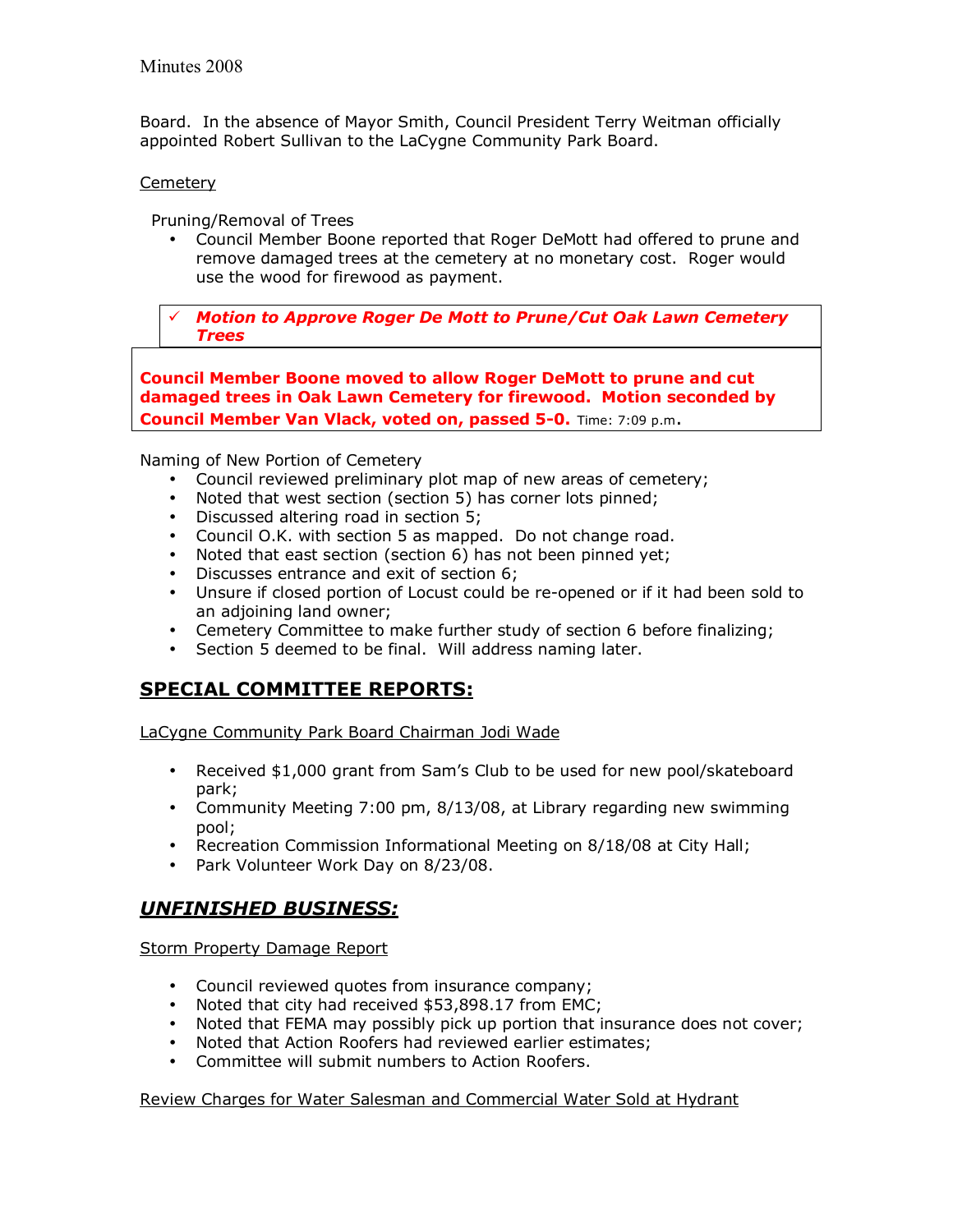PWS George Craig noted:

- Cityís Auto Water Salesman charges \$5.00/1000 gal;
- City Residents Pay \$5.65/1000 gal;
- RWD 3 Auto Sales are approximately \$8.25 to \$8.50 per 1000 gal;
- RWD 1 Commercial Rates are approximately \$12.00 per 1000 gal;
- PWS Craig suggested council consider raising the cityís Water Salesman and Commercial rates;
- Council asked Water Committee to make recommendation at next Council Meeting.

# *NEW BUSINESS:*

Economic Development Presentation, August 7, 2008 @ Labette Bank

- Council Member Sullivan will attend;
- Deputy Clerk Mahon will remind Mayor Smith;

#### Linn County \$1200 Park Distribution

! *Motion to Distribute County Park Money* 

**Council Member Turpen moved to apply the \$1200 Linn County Park money to the North Park (Bittiker). Motion seconded by Council Member Sullivan, voted on, passed 5-0.** Time: 7:31 p.m.

# **Executive Session**

! *Motion to Go Into Executive Session* 

**Council Member Turpen moved to go into executive session for up to fiftyfive (55) minutes for legal and personnel following a ten (10) minute break. Seconded by Council Member VanVlack, voted on, passed 5-0.** Time: 7:33 p.m.

Others invited into or requesting a portion of time in executive session included: Deputy City Clerk Gary Mahon, and Police Chief James Dean.

## Open Session Resumed at 8:12 p.m.

## **OTHER BUSINESS:**

Oak Lawn Cemetery Maintenance

! *Motion to Hire VanVlack & Boone to Mow/Trim Cemetery* 

**Council Member Turpen moved to hire Jerry Boone and Mike VanVlack to mow and trim Oak Lawn Cemtery at the rate of \$9.50 per hour. Motion seconded by Council Member Sullivan, voted on, passed 3-0-2.** Abstain: Boone & VanVlackTime: 8:14 p.m.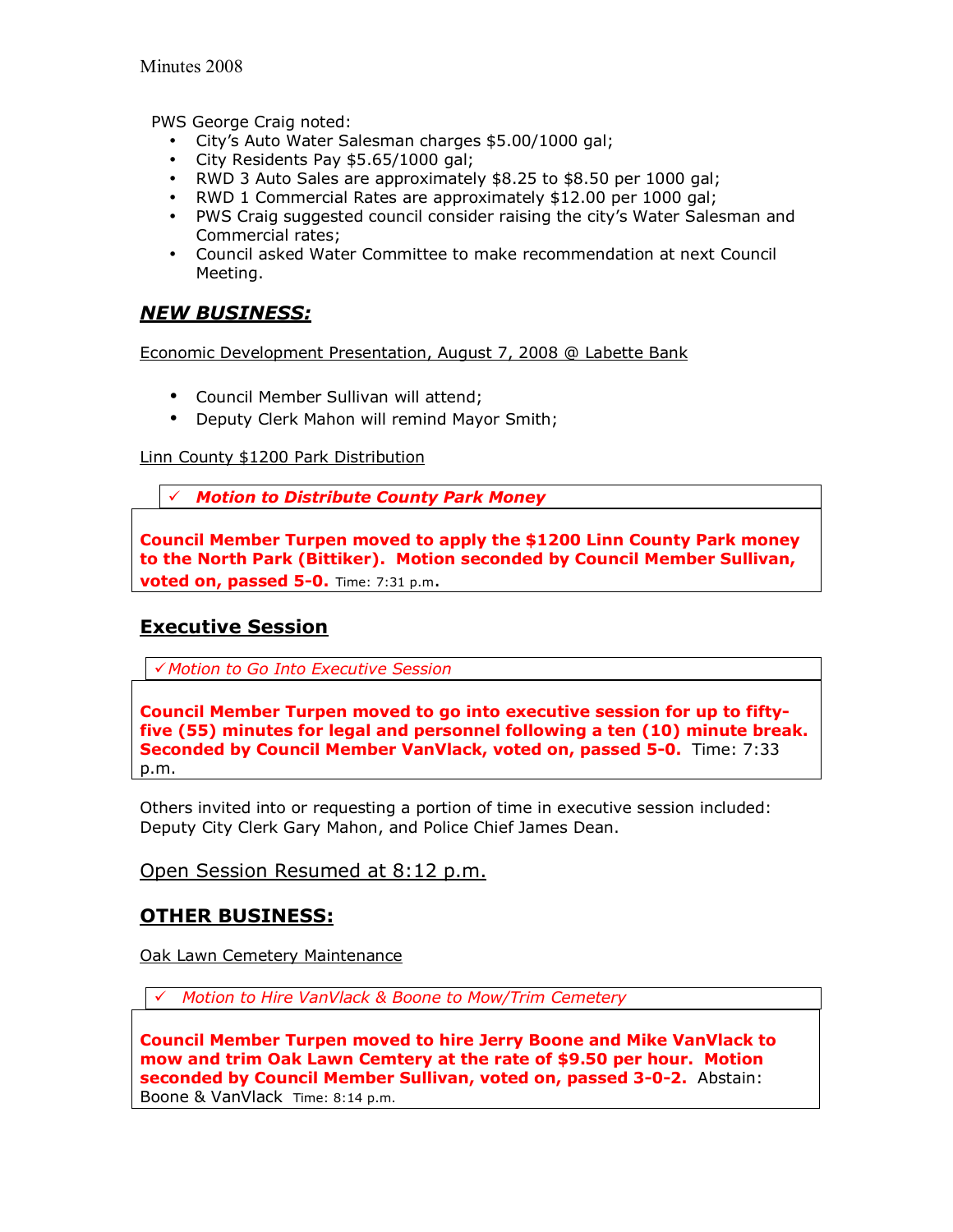#### Naming a Portion of New Cemetery Addition

! *Motion to Name New Portion of Cemetery* 

**Council Member Turpen moved to name the west portion (section 5) of the**  newest addition to the cemetery: "LaCygne Cemetery". Motion seconded by **Council Member Van Vlack, voted on, passed 5-0.** Time: 8:18 p.m.

#### LaCygne Community Park Minutes

Council requested that Park Board Member Bob Sullivan address the following with the LaCygne Community Park Board:

- Grading Ball Park Area  $-$  City has equipment to do that;
- Rock Hauling  $-$  Wade can probably do just as economically;
- Architect  $-$  Concerned about expense for minor projects;

# **CITY CLERKíS REPORT:**

Verbal: None

Written:

- a. Draft Map for East Part of Newest Section
- b. Valuations for 2009 Budget

## **NOTES AND COMMUNICATIONS TO COUNCIL:**

f. LaCygne Park Board Meeting Minutes for July 30, 2008

## *ADJOURNMENT:*

! *Motion for Adjournment*

As there was no further business **Council Member Turpen moved to adjourn the meeting. Motion seconded by Council Member Boone, voted on, 5-0.** 

## Meeting adjourned at 9:01 p.m.

I, \_\_\_\_\_\_\_\_\_\_\_\_\_\_\_\_\_\_\_\_\_\_\_\_\_\_\_\_\_\_\_\_\_\_\_\_\_\_\_ LaCygne Deputy City Clerk, do (Gary D. Mahon) hereby declare the above to be true and correct, to the best of my knowledge, and do hereby subscribe my name this 6th day of Aug. 2008.

The La Cygne City Council met for a Special Meeting on Thursday, August 07, 2008 at the La Cygne City Hall. Purpose of the meeting is listed below. The following council members were present: Jerry Boone; Robert "Bob" Sullivan; Joe Turpen;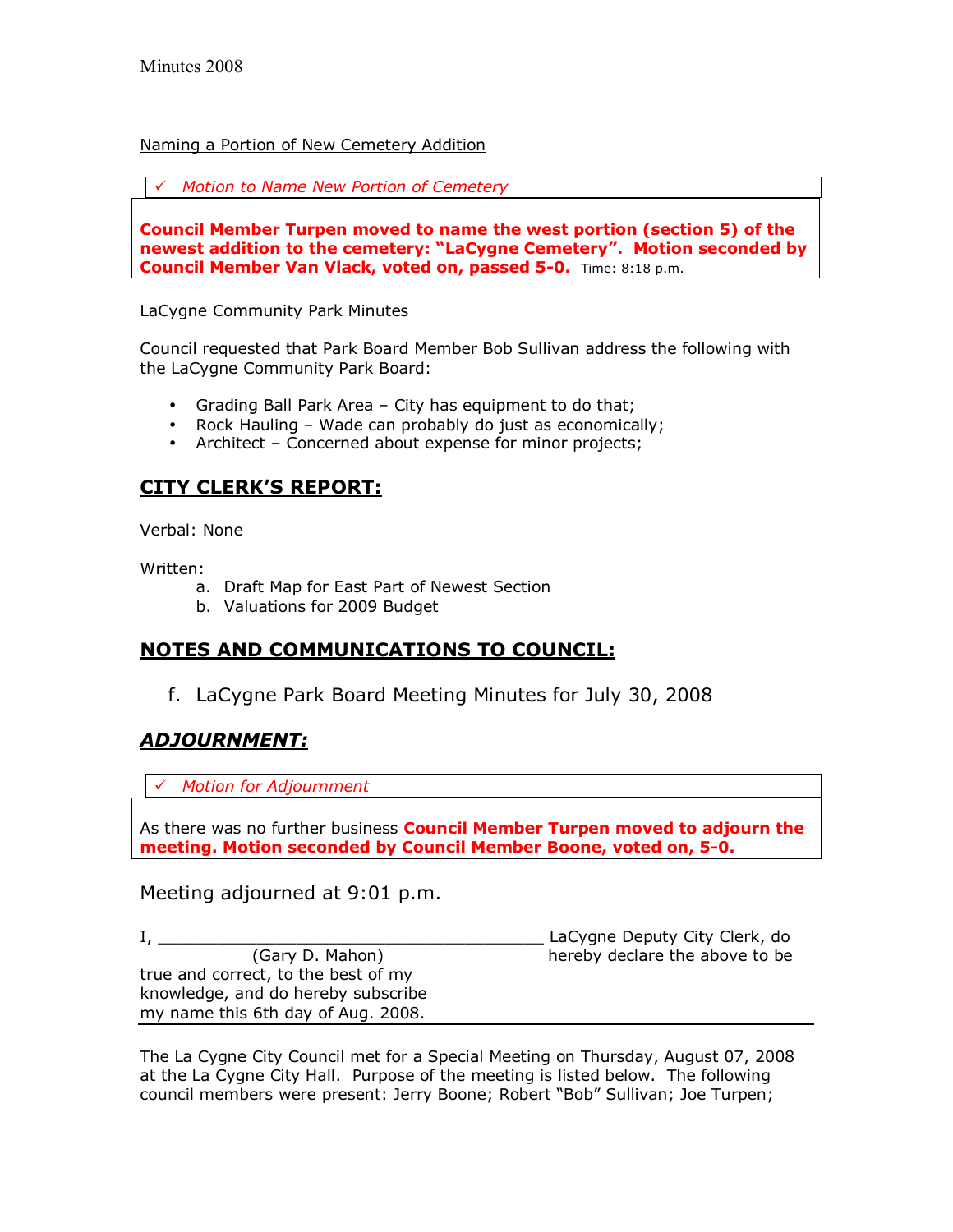Michael VanVlack, and Terry Weitman. All council members present signed the request for the special meeting.

Others present included: Deputy City Clerk Gary Mahon.

Mayor Keith Smith called the special meeting to order at 6:00 p.m. for the purpose of:

4. Repairs to Hail Damaged Property

Council Members VanVlack & Boone reported on their meeting with Clint Walker of Action Roofing, LLC that had been held earlier in the day. The meeting was regarding damage to city property received from the recent hail storm.

Council reviewed spread sheet that explained amounts that EMC Insurance would reimburse for damaged property. It was noted that:

- Location No 17 (Firehouse at 110 N  $1<sup>st</sup>$ ) and Location No. 19 (Park Garage for Mower) were for appearance only and would not be receiving any repairs;
- Sky Lights in street barn would not be replaced;
- Swimming Pool House has some wood rot and will require new sheeting;
- New sheeting cost =  $$25/sheet$  (includes installation),
- Estimating 10 to 15 sheets,
- This cost is not included in either EMC or Action Roofing quotes,
- Action Roofing quote  $=$  \$59,345.00;
- City has received \$53,898.17 from EMC Insurance;
- Depreciation hold back is either \$1873.94 or \$2758.60;
- FEMA might possibly cover some of the Cityís responsibility;
- Estimate Cityís maximum responsibility to be approximately \$3572.89 excluding pool house roofing.

! *Motion to Award Building Repairs to Action Roofing*

**Council Member VanVlack moved to hire Action Roofing to do repairs as listed up to a cost of \$60,000. Motion seconded by Council Member Boone.**  Discussion: Council Member Weitman asked if there might be other local contractors interested in making the repairs. Concerned about everyone having an opportunity. Council Member VanVlack noted that no one else had offered to help with inspecting the property and providing estimates. Council Member Turpen asked for clarification as to what work was being performed. It was noted all repairs on the spread sheet list to be performed as discussed. **Motion was then voted on, passed 4-1. Opposed: Weitman** 

#### *ADJOURNMENT:*

! *Motion for Adjournment*

As there was no further business **Council Member VanVlack moved to adjourn the special meeting. Motion seconded by Council Member Turpen, voted on, passed 5-0.**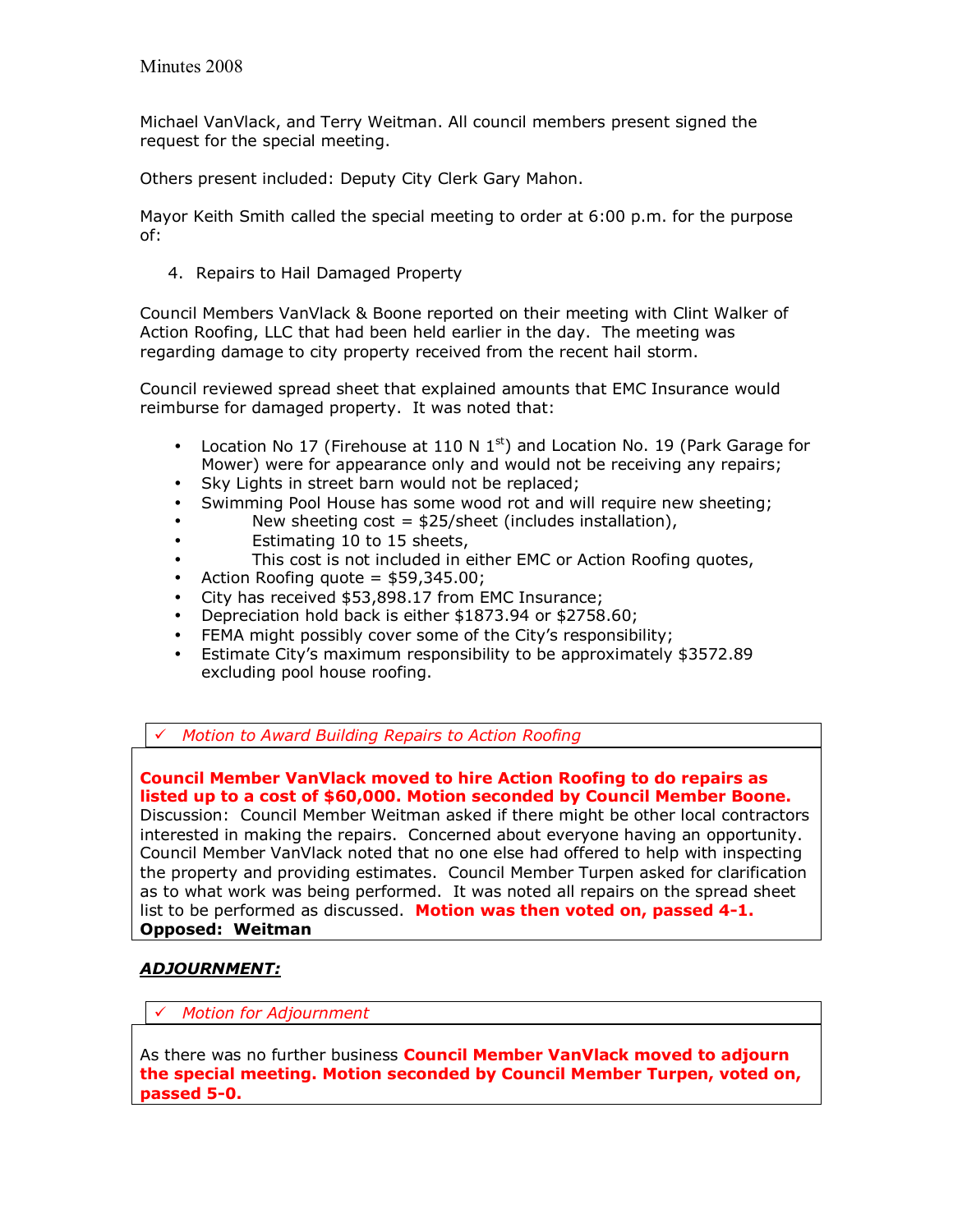The meeting adjourned at 6:10 p.m.

this 7th day of Aug. 2008.

I, \_\_\_\_\_\_\_\_\_\_\_\_\_\_\_\_\_\_\_\_\_\_\_\_\_\_\_\_\_\_\_\_\_\_\_\_\_\_\_ LaCygne Deputy City Clerk, do (Gary D. Mahon) hereby declare the above to be true and correct, the contract of the contract of the contract of the contract of the contract of the contract of the contract of the contract of the contract of the contract of the contract of the contract of the contract to the best of my knowledge, the best of my knowledge, and do hereby subscribe my name

# *REGULAR MEETING:*

The La Cygne City Council met in a regular session Wednesday, August 20, 2008, at the La Cygne City Hall. Council Members present were: Jerry Boone, Robert 'Bob' Sullivan, Joe Junior Turpen, Michael Van Vlack, and Terry Weitman.

Others present included: City Clerk Devona Herrin; City Police Chief James Dean; City Public Works Superintendent George Craig; Fire Chief Dan Nasalroad; Judy Kinder; Chase Jordan; Linda Meisel; Leroy Turpen; Mr. and Mrs. Lloyd Lane; and Jodi Wade.

Mayor Keith A. Smith called the meeting to order at 7:00 p.m.

2009 BUDGET HEARING: Postponed until September 3<sup>rd</sup> meeting to allow for proper publication.

## **MAYOR'S COMMENTS:**

- i. Read 'Thank You's from family of Bob Nichols, family of Harry Smith, and Linda Elder.
- ii. Noted High School Sports season is here.
- iii. Expressed appreciation for the Ground Breaking event held by the Lincoln/Scott Township Hospital Board for the new doctors office facility. Joe Turpen gave an update on the contractors work progress.

# *CONSENT AGENDA:*

• *Motion to Approve Consent Agenda* 

## **Council Member Turpen moved to approve the consent agenda as presented that consisted of:**

Check Register: August  $7 - 20$ , 2008 Minutes of August 06, 2008 City Council Meeting Minutes of August 07, 2008 Special City Council Meeting Budget and Treasurer's Report for July 2008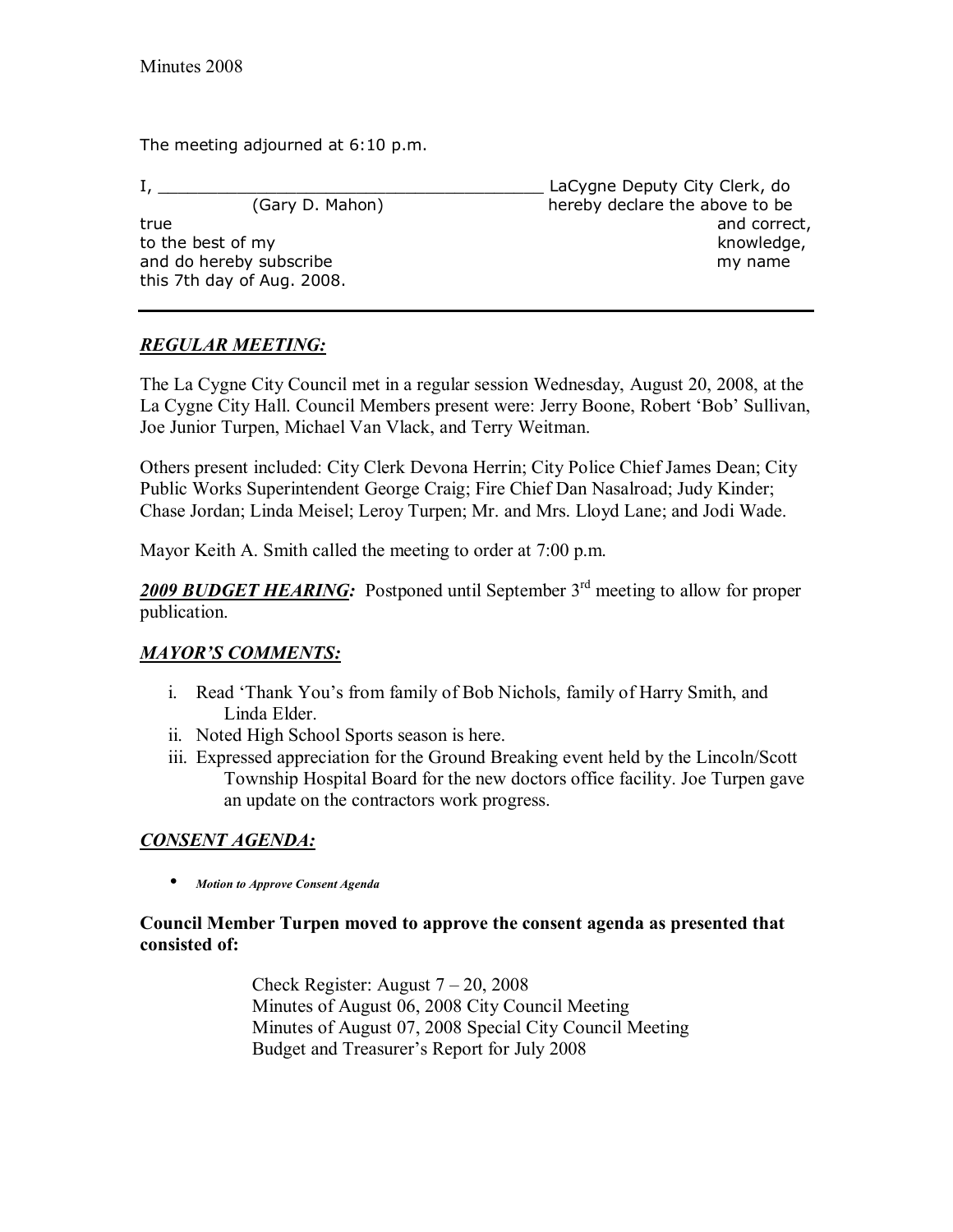## **Motion seconded by Council Member VanVlack, voted on, passed 5-0.** Time: 7:06 p.m.

# **DISCUSSION FROM THE FLOOR:**

Alex Golladay, 627 N.  $5<sup>th</sup>$ , Vacant House with Water Usage – Tabled. Golladay was not present.

## Lloyd Lane, Closing Unimproved Chestnut West of 1<sup>st</sup> Street or Approving Location for Garage

Mr. Lane explained he was present because he had a concrete slab area where he was preparing to build a garage and had even received a permit of which now he is told wonít work. Mr. Lane noted he had obtained a permit for the slab only about 4-to-5 years ago and there was no problem then. Mayor and Council discussed closing the unimproved Chestnut Street which would then allow the necessary setback for the building. Council Member Boone requested the records be checked as the road had been closed several years ago. The codes were checked and no ordinance found. Mayor Smith asked the Lane's to hold off on the construction for everyone's benefit until the closing of the street process was complete in about thirty days.

• *Motion to Begin Street Closing Process on Chestnut West of 1<sup>st</sup> Street.* 

*Page 2 of 5* 

## **DISCUSSION FROM THE FLOOR: (Continued)**

Lloyd Lane, Closing Unimproved Chestnut West of 1<sup>st</sup> Street or Approving Location for Garage (Continued)

**Council Member Turpen moved to have a hearing at the earliest possible date for closing the unimproved portion of Chestnut west of 1st Street. Seconded by Council Member Sullivan, voted on, passed 5-0.** Time: 7:17 p.m.

## *REPORTS OF CITY OFFICERS:*

Police Chief and Codes Officer James W. Dean

- i. Hail Damage to 1996 Crown Vic: The vehicle was totaled by the insurance company. The value determined was \$3,206.00. The city has the option of keeping the car and EMC would pay the city \$2,306.00 or EMC takes the car and pays the city \$2,967.00.
- *Motion for EMC Taking Vehicle for \$2967 and Payment Earmarked for Police Equipment*

**Council Member VanVlack moved to sale the 1996 Crown Vic to EMC for the insurance amount of \$2,967.00 and earmark the money for police equipment. Seconded by Council Member Sullivan, voted on, passed 5-0.** Time: 7:18 p.m.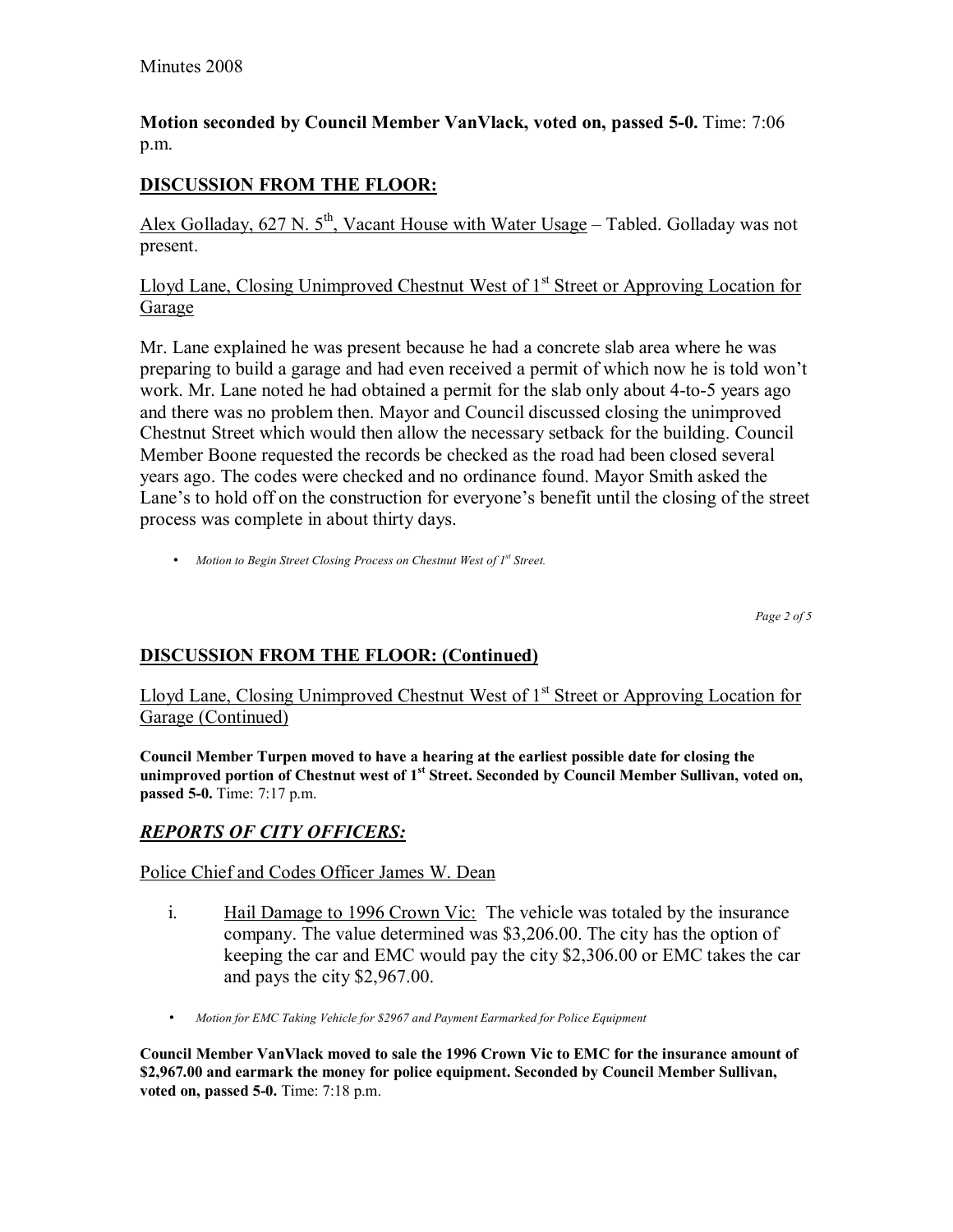#### Minutes 2008

#### Public Works Superintendent – George Craig

- i. White Vinyl Fence Materials for Compactor: Presented a brochure for Country Estate Vinyl Fencing called 'The Melbourne' (with Lattice) for a cost of \$10,657 for 250 feet of six-foot high fence delivered to the job site.
- *Motion to Purchase 250 Foot of Vinyl Fence for \$10,657*

**Council Member Boone moved to purchase 250 foot of vinyl fence for \$10,657.00. Seconded by Council Member Turpen, voted on, passed 5-0.** Time: 7:28 p.m.

#### Fire Department – Assistant Fire Chief Dan Nasalroad

i. Forrest Service Grant: Dan Nasalroad reported the grant had been completed and the equipment received.

## *STANDING COMMITTEE REPORTS:*

#### Water & Gas

- i. Chlorine Contact Basin: George reported the engineer is still waiting on information from the original building engineer and has continued to ask for it.
- ii. Water Salesman & Commercial Rates: Council discussed the rural water districts charging \$8.50 per thousand at a wholesale site and \$12.00 per thousand for commercial rates.
- *Motion to Increase Water Salesman Rates and Commercial Hydrant Rates to \$12 per Thousand*

**Council Member VanVlack moved to raise the water salesman rates from \$5 to \$12 per thousand gallons of water and to include the commercial hydrant, effective immediately. Seconded by Council Member Weitman, voted on, passed 5-0.** Time: 7:30 p.m. Noted a sign will be posted.

#### Sewer

i. Contractor to Begin Lagoon Repair Work: George reported the contractor had located the lines and would be getting started.

*Page 3 of 5* 

## *STANDING COMMITTEE REPORTS: (Continued)*

#### Park

- i. Park Board Vacancy for Tammy Weitman's Resignation: Mayor Smith recommended the appointment of Charlie Moore to the Park Board Committee vacancy.
- *Motion to Accept Appointment of Charlie Moore to Park Board Vacancy*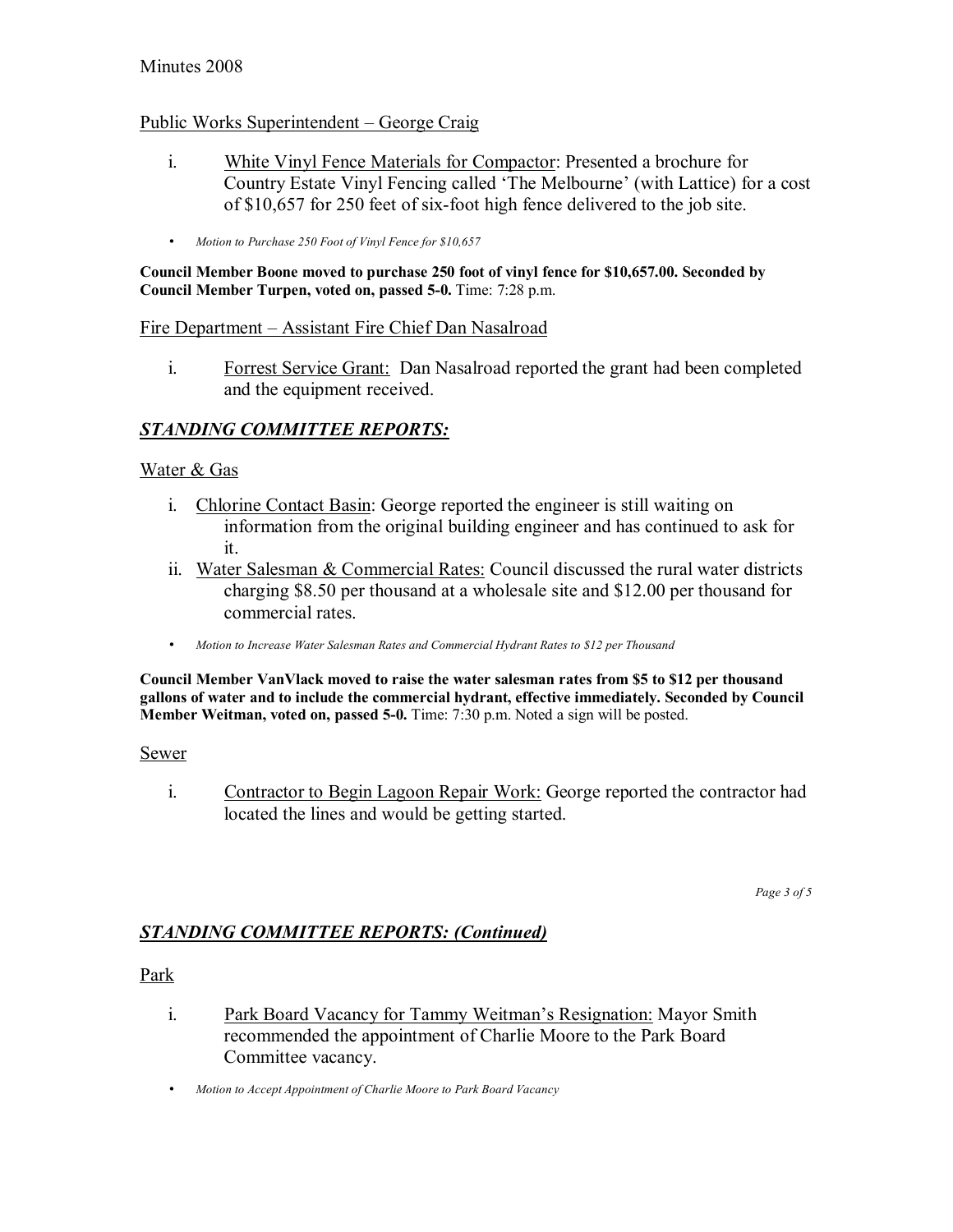#### **Council Member Turpen moved to accept the appointment of Charlie Moore to the Park Board Committee. Seconded by Council Member Boone, voted on, passed 5 – 0.** Time: 7:32 p.m.

ii. Appreciation of Service to Tammy Weitman and Jerry Boone: Jodi Wade presented certificates of appreciation to Jerry Boone and Tammy Weitman for their time given to the Park Board.

## **Cemetery**

- i. Property Line Concerns: Council Member Boone reported there are out buildings belonging to adjoining property owners on the cemetery property side. Discussed need to talk with property owners abutting the cemetery property. Mayor Smith asked to have them contacted to come to a city council meeting to discuss. Council Member Boone noted he would talk to the property owners and report back. Mayor Smith also asked the clerk to contact the owners the first part of next week for attendance.
- ii. Name for Section 6: Council concurred both Section 5 and 6 were to be called La Cygne Cemetery.
- *Motion to Amend Previous Weekís Motion to Include Section 5 & 6*

**Council Member Turpen moved to amend his motion from last meeting to include both Section 5 and**  Section 6 to be known as 'La Cygne Cemetery'. Seconded by Council Member Boone, voted on, **passed 5-0.** Time: 7:38 p.m.

- iii. Older Section Cemetery Roads: Council Member Boone reported the older section of the cemetery needed rock placed on the roads. Boone offered to use the city grader and not charge for labor to blade the roads if the rock could be purchased. Discussed measuring the roads for the amount of rock needed, the type of rock needed, and how many pounds per cubic foot. Will have measured and an estimate of cost of rock for the next council meeting.
- iv. Brush in Road for New Area of Cemetery: Council Member Turpen reported the person clearing the property for the new doctors office building volunteered to clear the brush free of charge in 2-3 weeks. Discussed there are some concerns now about clearing the brush and asked to hold off for awhile.

## *SPECIAL COMMITTEE REPORTS:*

## Park Board

Jodi Wade reported on the following:

- o Have located grants for Tennis Courts and reviewing cityís court for applying either for improvements or replacing.
- o Time to prepare and submit grant application for the skate board park area.
- o Working on having a parking area graded and unsure as to whom to ask to have the grading done.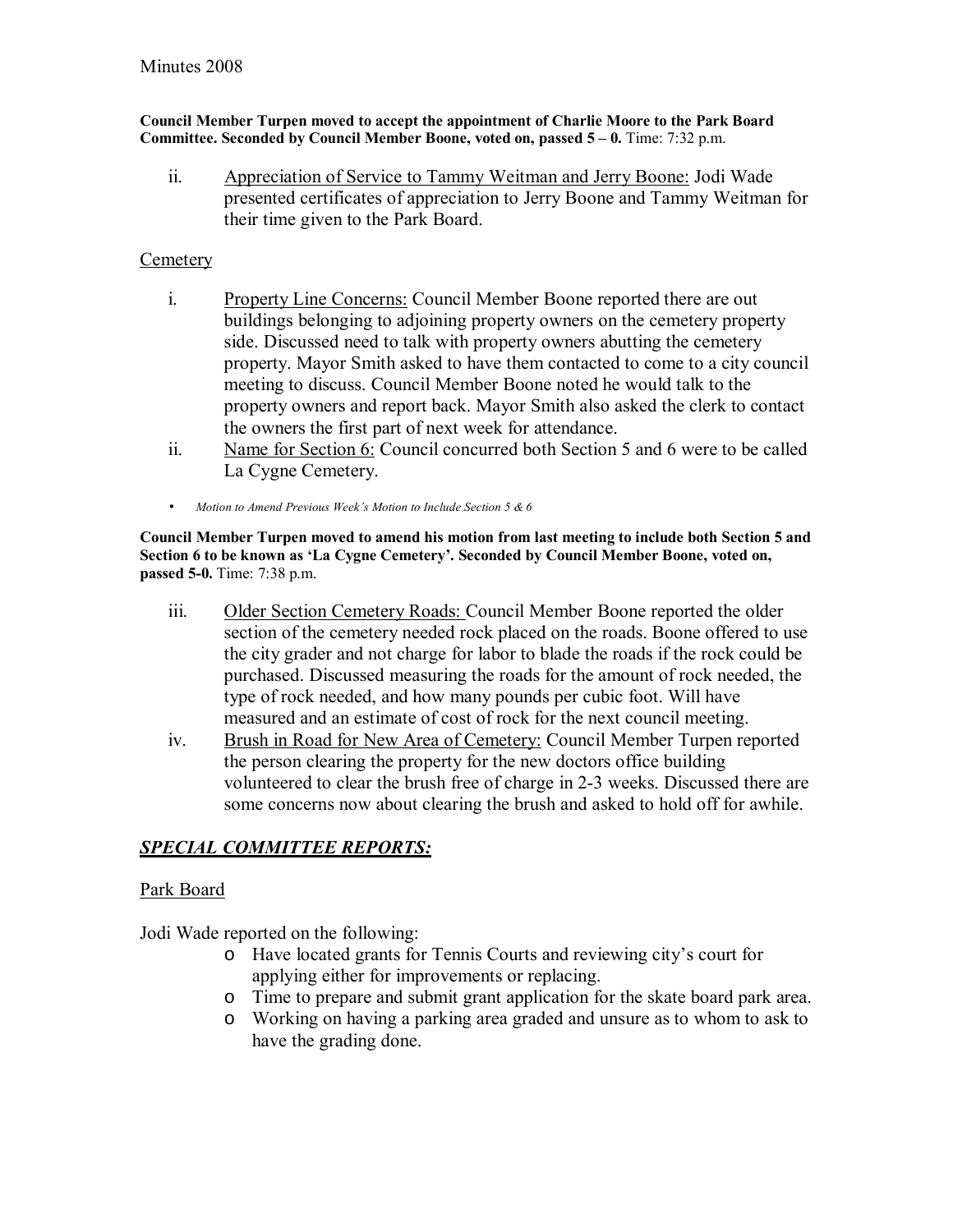## *SPECIAL COMMITTEE REPORTS: (Continued)*

#### Park Board (Continued)

- o Asked who she is to ask if the city can help for certain projects or if the park board should look another direction for help. Council Member Boone told her to ask George &/or the Park Committee Council Members.
- o There was not much attendance at the meeting for the sales tax issue. The committee is going to proceed for the April election.
- o Going to try to do a ëgreasedí pig contest for the festival if a pig can be located.
- o Found Wild Life & Parks will provide a person and the equipment to do a topo of the park grounds and let them know how to properly set up the drainage for the area.
- o A community clean up day is scheduled for this Saturday. Hope to have lots of volunteers.

## Fall Festival

Chair Member Linda Meisel reported on the following:

- a. Mud Volleyball needs a sponsor, or lead person to handle as the previous person is unavailable this year. Discussed the mud volleyball and the possibility of sand volleyball. Jodi inquired about future mud volleyball and if an area needs to be established for this.
- b. Banners and tennis net are still missing after being removed from last year's festival. Asked if anyone knew where they were. Places had been checked and still not found.

## *UNFINISHED BUSINESS:*

None

## *NEW BUSINESS:*

#### KACM 2008 Fall Conference, September 18-19, 2008, Junction City

• *Motion for Linda Elder to Attend KACM Fall Conference with Per Diem* 

**Council Member Turpen moved to approve Linda Elder attending the KACM Fall Conference**  September 18<sup>th</sup> and 19<sup>th</sup> in Junction City with per diem. Seconded by Council Member Van Vlack, **voted on, passed 5-0.** Time: 7:58 p.m.

# State Health Plan Training, September  $8<sup>th</sup>$ , Emporia, Kansas

• *Motion for City Clerk or Deputy City Clerk to Attend State Health Plan Training with Per Diem*

#### **Council Member Turpen moved to approve City Clerk Herrin attending the Kansas State Health**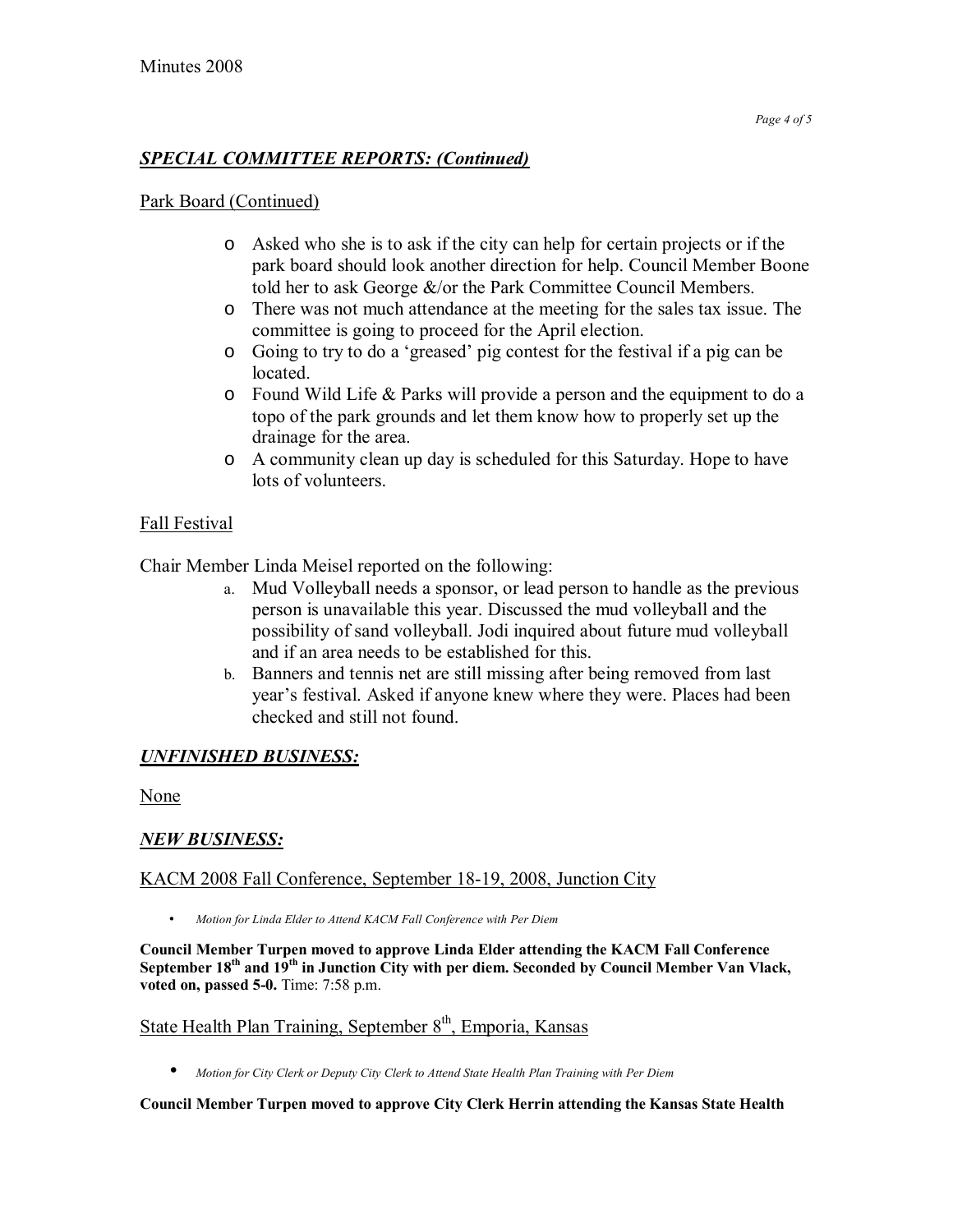#### Minutes 2008

**Plan Training class with Deputy City Clerk Mahon as a backup with per diem. Seconded by Council Member Sullivan, voted on, passed 5-0.** Time: 7:59 p.m.

#### Conditional Use Permit 08-02 for Motorcycle Repair Shop

• *Motion to Approve CUP 08-02 for 103 N Broadway*

**Council Member Van Vlack moved to accept the Conditional Use Permit #08-02 at 103 N Broadway for a Motorcycle Repair Shop as recommended. Seconded by Council Member Weitman, voted on, passed 5-0.** Time: 8:03 p.m.

*Page 5 of 5* 

#### **Executive Session**

• *Motion to Go Into Executive Session* 

**Council Member Turpen moved to go into executive session for up to forty-five minutes for discussion of personnel and legal following a ten-minute break. Seconded by Council Member Van Vlack, voted on, passed 5-0.** Time: 8:05 p.m.

Others invited into or requesting a portion of time in executive session included: City Clerk Devona Herrin and Public Works Superintendent George Craig.

#### Open Session Resumed at 8:57 p.m.

#### **OTHER BUSINESS:**

Introduce New Osawatomie Graphic Reporter

Mayor Keith Smith introduced the new Osawatomie Graphic Reporter Chase Jordon.

Hire Richard White for Temporary Public Works Employee

• *Motion to Hire Richard White for \$9 per Hour until End of October*

**Council Member Turpen moved to hire Richard White at \$9.00 per hour until the end of October to assist public works. Seconded by Council Member Van Vlack, voted on, passed 5-0.** Time: 8:59 p.m.

#### Request for Ordinance for Pay Rate for Council Member Conducting Meeting

• *Ordinance for Pay Rate for Council Member Conducting Meeting* 

**Council Member Turpen moved to have the City Clerk draw up an ordinance to amend the person conducting the council meeting when the mayor is absent to have a pay rate amount to be determined at a later meeting. Seconded by Council Member Van Vlack, voted on, passed 4-1 (No: Weitman).**  Time: 9:00 p.m.

# Budget Hearing Changed to September 3<sup>rd</sup> Meeting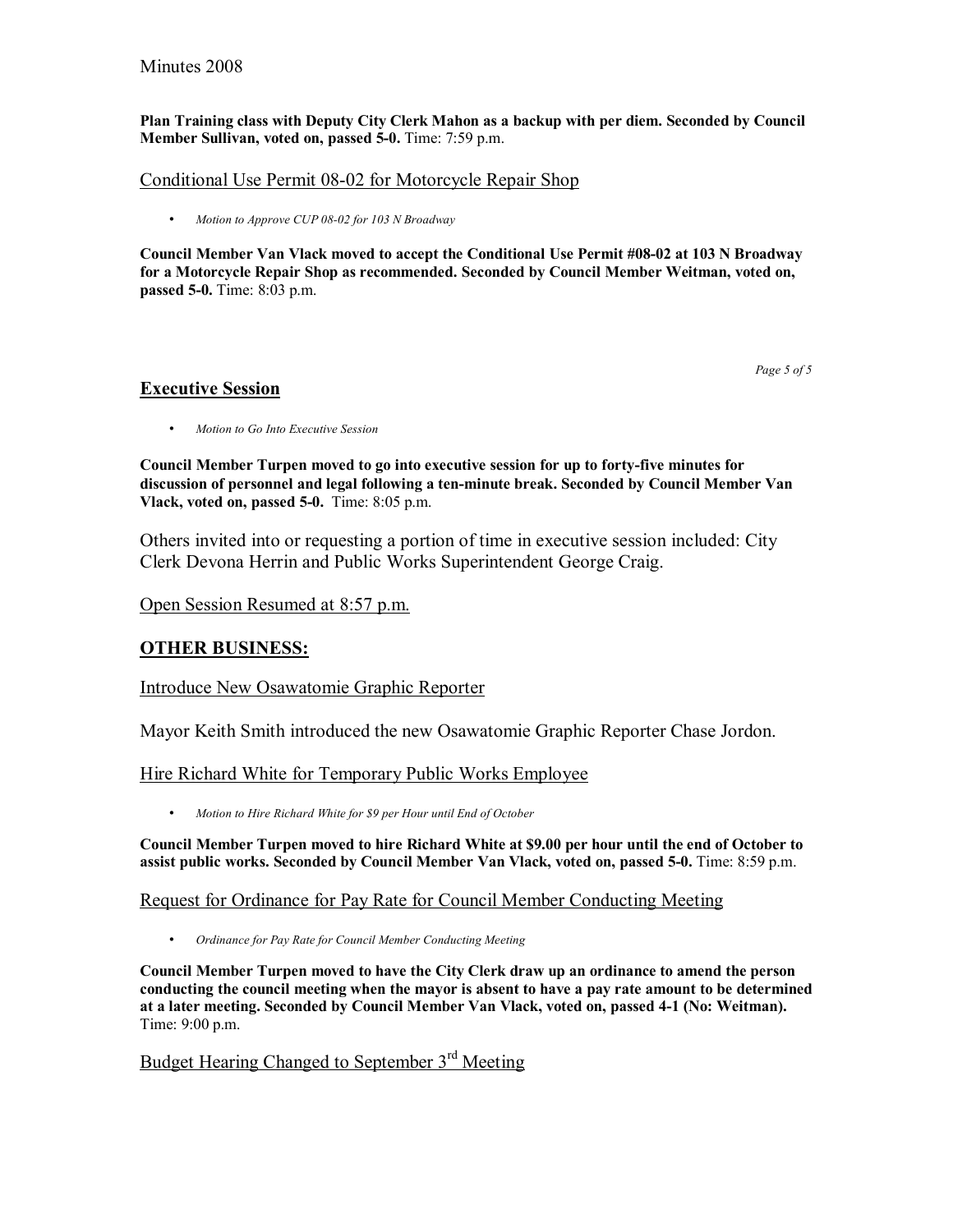City Clerk Herrin reported the Budget Hearing had been delayed until the September 3rd meeting as the budget had not been published until this week's paper.

## *CITY CLERKíS REPORT:* None.

### **NOTES AND COMMUNICATIONS TO COUNCIL:**

- a. Planning Commission Minutes for August 14, 2008
- b. Thank You Cards
- c. July 2008 Water & Gas Production Reports
- d. Letter from Teresa Whitaker

# *ADJOURNMENT:*

• *Motion for Adjournment*

As there was no further business **Council Member Weitman moved to adjourn the meeting. Motion seconded by Council Member VanVlack, voted on, 4-1 (No: Boone).**

Meeting adjourned at 9:04 p.m.

I, La Cygne City Clerk, do hereby declare the above to be true and correct, to the best of my knowledge, and do hereby subscribe my name this  $20<sup>th</sup>$  day of August 2008.

*Pages 1 of 5*

# *REGULAR MEETING:*

The La Cygne City Council met in a regular session Wednesday, September 3, 2008, at the La Cygne City Hall. Council Members present were: Robert 'Bob' Sullivan, Joe Junior Turpen, Michael Van Vlack, and Terry Weitman. Absent: Jerry Boone.

Others present included: City Clerk Devona Herrin; Deputy City Clerk Gary Mahon; City Police Chief James Dean; Assistant Fire Chief Scott Stainbrook; Judy Kinder; Cody Preston; Linda Meisel; Fred Meisel; Leroy Turpen; Danny Curtis; Jake Fleming; Rod Benson; Jerome Mitzner; Kathy Querry; Clint & Roberta Peckman; and Amanda Nash.

Mayor Keith A. Smith called the meeting to order at 7:00 p.m.

# *2009 BUDGET HEARING:*

Mayor Smith asked for any discussion regarding the published budget or any other options. There were no comments.

• *Motion to Approve 2009 Budget as Published*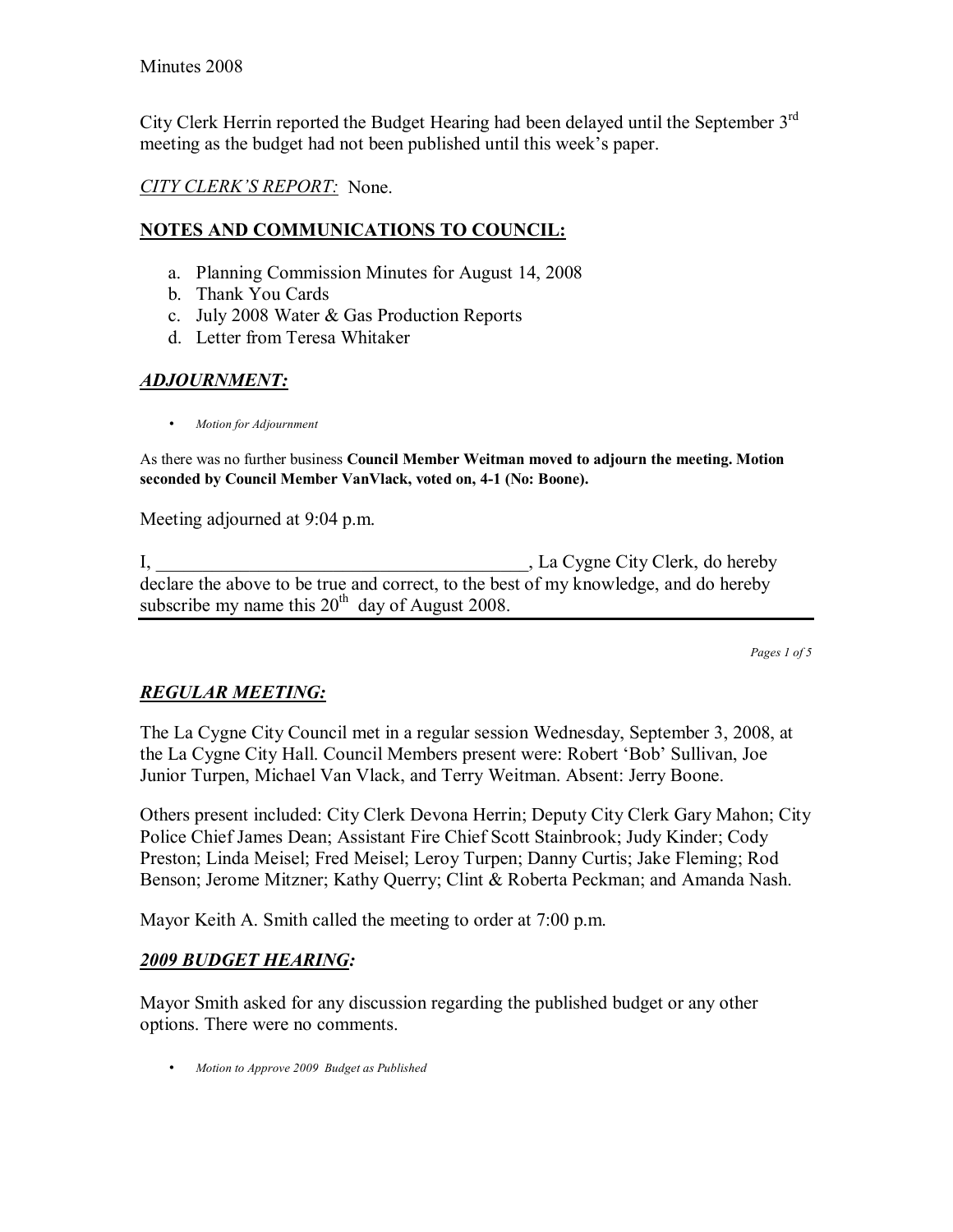**Council Member Weitman moved to approve the 2009 Budget numbered 2 at the table as published in the official paper. Seconded by Council Member Turpen, voted on, passed 4-0.** Time: 7:03 p.m.

### *MAYORíS COMMENTS:*

iv. Enjoy the rain.

### *CONSENT AGENDA:*

City Clerk Herrin noted a correction on page three of the Minutes of August 20, 2008; and, noted the Sewer Revolving Loan payment for \$15,638.11 was included on the final check register presented at the table.

• *Motion to Approve Consent Agenda with Corrections*

### **Council Member Turpen moved to approve the consent agenda as presented with the corrections that consisted of:**

Check Register: August  $21$  – September 3, 2008 Minutes of August 20, 2008 City Council Meeting

**Motion seconded by Council Member VanVlack, voted on, passed 4-0.** Time: 7:04 p.m.

### **DISCUSSION FROM THE FLOOR:**

La Cygne Cemetery Improvements

Area property owners Kathy Querry, Amanda Nash, Clint and Roberta Peckman were present.

Mr. Peckman asked the council if they knew what had happened originally when the cemetery property was purchased as he understood there was not a survey at that time. He spoke about how the existing fence line is the legal landline and would be glad to clean up but would rather not look out back at a cemetery. He asked to see the bill of sale as he believed the land in question was his.

*Page 2 of 5* 

# **DISCUSSION FROM THE FLOOR: (Continued)**

La Cygne Cemetery Improvements (Continued)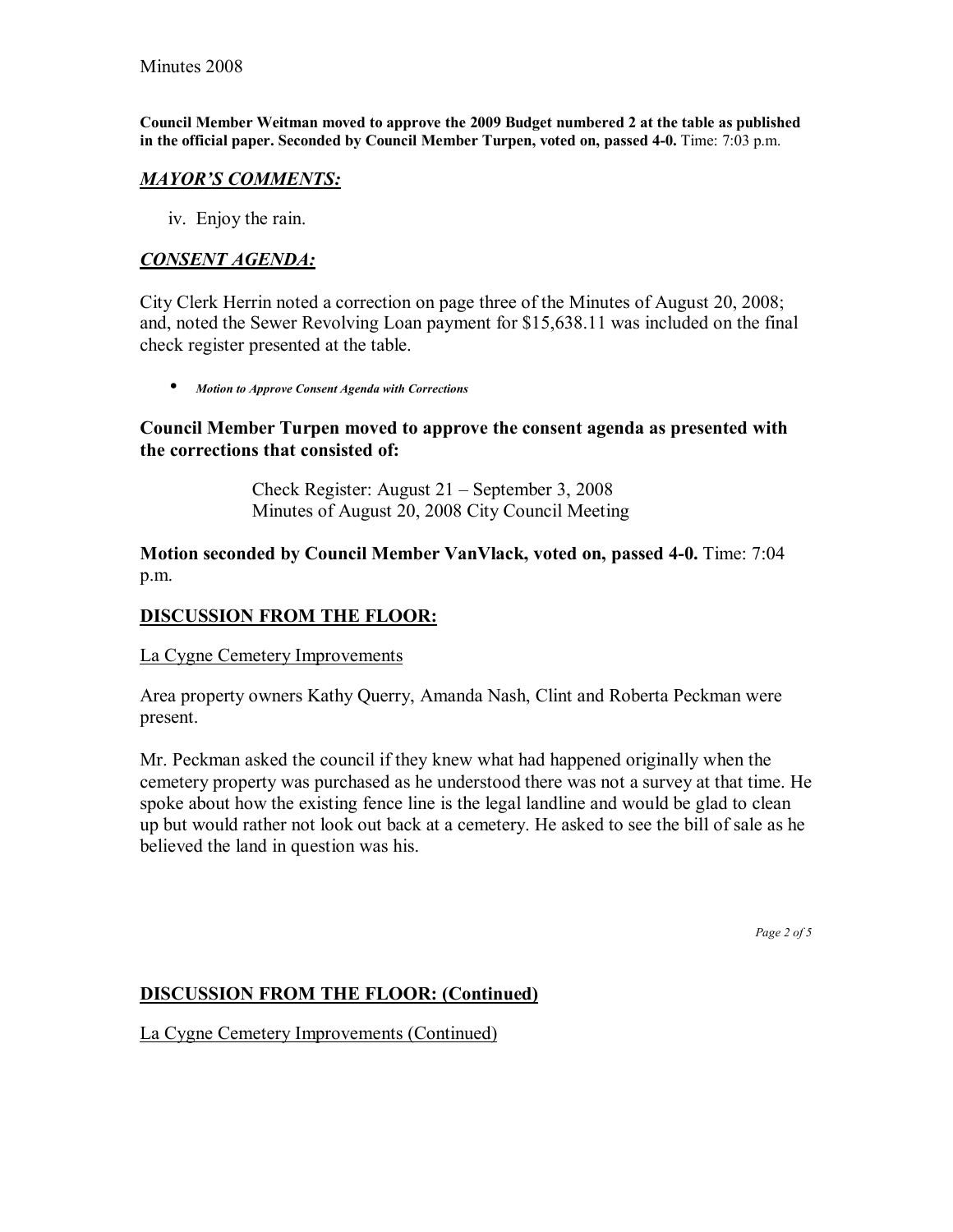City Clerk Herrin acknowledged the city had purchased the property from the Boone's in late 2000 or early 2001 and a survey had been done at that time identifying the area the city acquired for the cemetery. These records are on file.

 Mrs. Peckman noted the fence had been there for over thirty years along with the trees, want to keep what they felt was theirs.

Mayor Smith thanked everyone for attending as the city council was looking for discussion in expanding the cemetery and how to proceed. Will have the Cemetery Committee review further and hopefully everyone can meet back again at the next city council meeting.

The Nash's also commented that they had owned their property for a long time and had thought the property line was the fence in their back yards too.

# *REPORTS OF CITY OFFICERS:*

Police Chief and Codes Officer James W. Dean

- ii. New Truck Update: The truck is back from the body shop with the charges being billed to GMAC. The light bar arrived today, so will set up an appointment to have everything installed.
- iii. Reserve Training Update: The reserves have been through the training and are ready to get started. There are three reserves.
- iv. Codes Update: Issued several building permits. Sent out several more letters for clean up. At 602 Chestnut the junk cars are gone. And, have issued summons to others.
- v. Officer Will Dean: Looking forward to having Officer Will Dean back from the academy. Plan to attend his graduation ceremony.
- vi. Saturday, September  $27<sup>th</sup>$ , Night Out Against Crime: The County informed Police Chief Dean of this date. Looking for ideas for that night.

Fire Department – Assistant Fire Chief Scott Stainbrook

- ii. Automatic Aid Agreement with Linn County: Assistant Fire Chief Scott Stainbrook asked the city to entertain the Automatic Aid Agreement for the city to give the same response agreement to the county the county gives to the city. Discussed the city thought that had already been done. Now a matter of getting the agreement signed.
- *Motion to Approve Signing Automatic Aid Agreement with Linn County Fire Department*

**Council Member Van Vlack moved to approve signing the automatic aid agreement with Linn County Fire Department. Seconded by Council Member Weitman, voted on, passed 4-0.** Time: 7:18 p.m.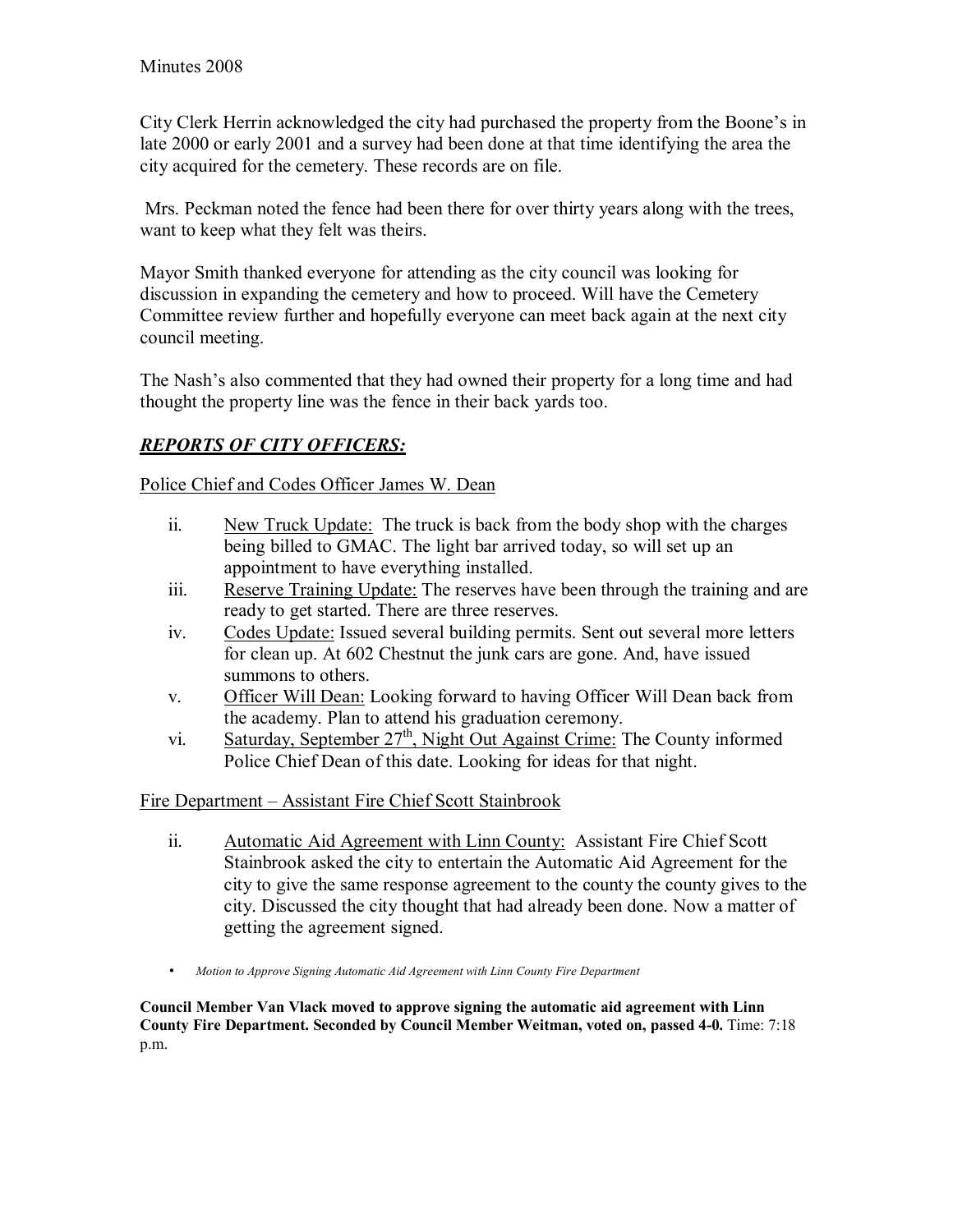#### *Page 3 of 5*

## *STANDING COMMITTEE REPORTS:*

#### Water & Gas

- iii. Chlorine Contact Basin: Deputy City Clerk Gary Mahon presented a report compiled from information received from John Brann with Ponzer-Youngquist. The engineer has finally been able to provide the following conservative estimates leaning on the high end for repairs to the water plant:
	- 1. Total Estimated Building Repair Costs ---\$37,000
	- 2. 12" Thick Concrete Top for Chlorine Contact -\$30,000
	- 3. 20% Contingency --------------------------\$13,400
	- 4. Ponzer-Youngquist Fee -------------------\$10,900
	- 5. Ponzer-Youngquist Inspection Fee -----\$ 8,200
	- 6. Total estimate ------------------------- \$99,500

Discussed what portion of project would require approval by the state. Asked about cost bid for skinning the building instead of the listed repair option, as well as a different thickness for the concrete. Deputy City Clerk Mahon noted the city does not have to go through the formal bidding process since the city is not borrowing state funds for the project. Discussed if wanted to go ahead with approving drawing up the engineer's contract. Tabled.

#### Sewer

ii. Status of Lagoon Repair Work: Council Member Van Vlack reported the trucking firm to deliver the pipe lost the shipment and has been unable to locate it. Deputy City Clerk Mahon reported there is a time frame on this project for FEMA to pay their portion, which is a pretty sizable sum.

#### **Cemetery**

- v. Gravel for Older Section Cemetery Roads: Council Member VanVlack reported George Craig had determined the cost to gravel the roads with 400 Ton of rock for up to \$5,000.00.
- *Motion to Purchase 400 Ton of Rock for \$5,000*

**Council Member Turpen moved to purchase 400 ton of rock from Wade Quarries delivered to the Old Section of the cemetery. Seconded by Council Member VanVlack, voted on, passed 4-0.** 

### *SPECIAL COMMITTEE REPORTS:*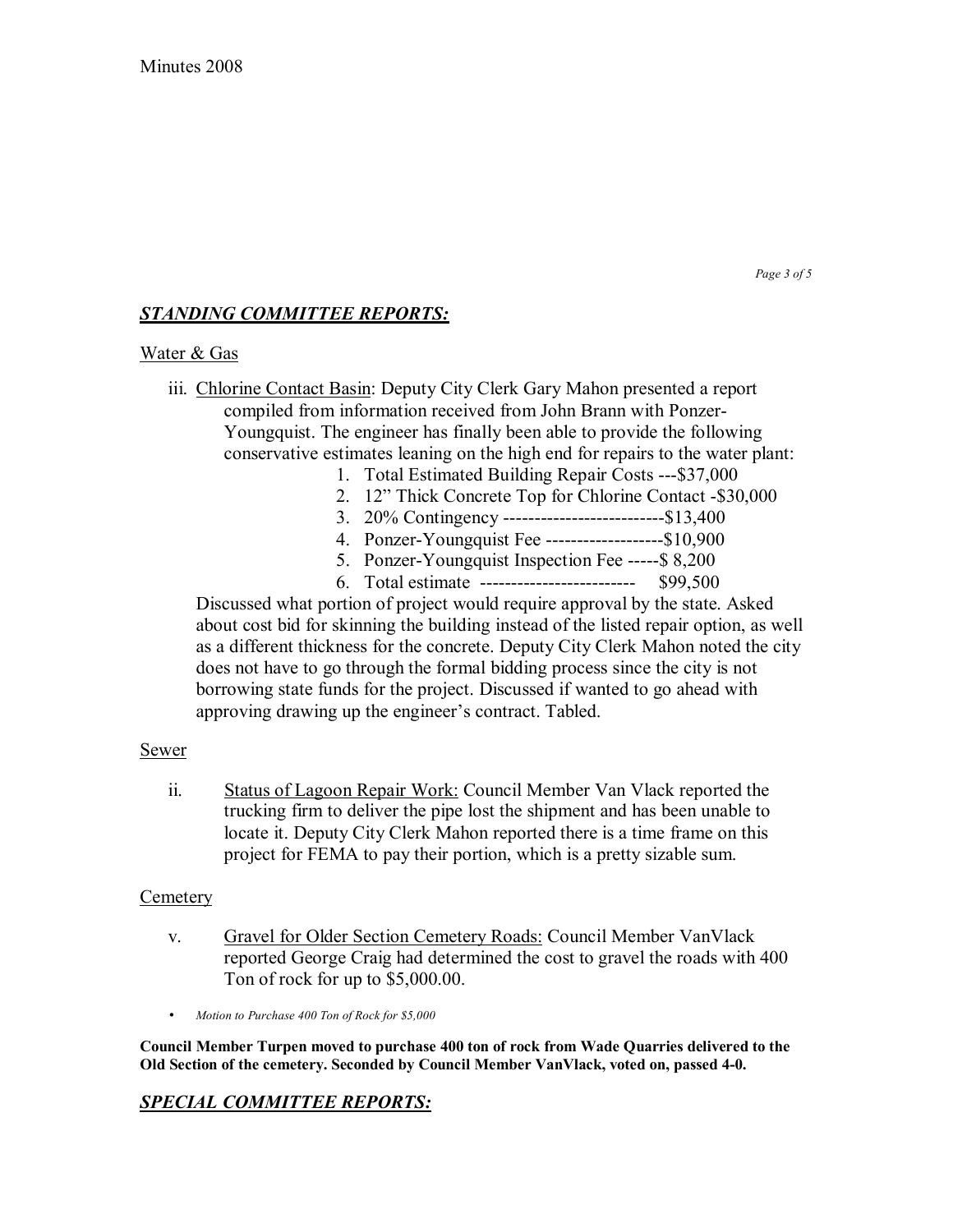# Fall Festival

Chair Member Linda Meisel reported on the following:

- a. The carnival has items here already.
- b. Still looking for someone to help with volleyball and bingo.

# Park Board

Jodi Wade left the following report:

o Painted over the graffiti and painted the concessions stand as well as other repairs getting ready for the festival.

*Page 4 of 5* 

# *UNFINISHED BUSINESS:*

Ordinance for Pay Rate for Council Member Conducting Meeting

Council discussed the additional amount to insert into the ordinance for compensation for the council member presiding over a meeting in the absence of the mayor. The range discussed was \$20.00 - \$70.00. City Clerk Herrin noted the ordinance number would be the next number in sequence.

• *Motion to Approve Ordinance for Additional \$50 for Council Member Conducting the Meeting*

**Council Member Turpen moved to have the next ordinance number applied to compensation to council members presiding over a meeting in the amount of \$50 per meeting. Seconded by Council Member VanVlack, voted on, passed 3-1 (No: Weitman).** Time: 7:42 p.m.

# *NEW BUSINESS:*

Close Compactor at Noon for Festival, September 13<sup>th</sup>

Council discussed the compactor had been closed at noon on years past. The fence is currently down and waiting for the new materials to arrive. Mayor and council agreed to close the compactor again at noon this year for the city festival.

# KPERS Fall Designated Agent Workshops

City Clerk Herrin requested attendance by both the city clerk and the deputy city clerk for training for the many 2009 changes. There are several meeting dates within a fifty mile radius to allow attendance on separate dates and thus prevent shortage of employees at city hall.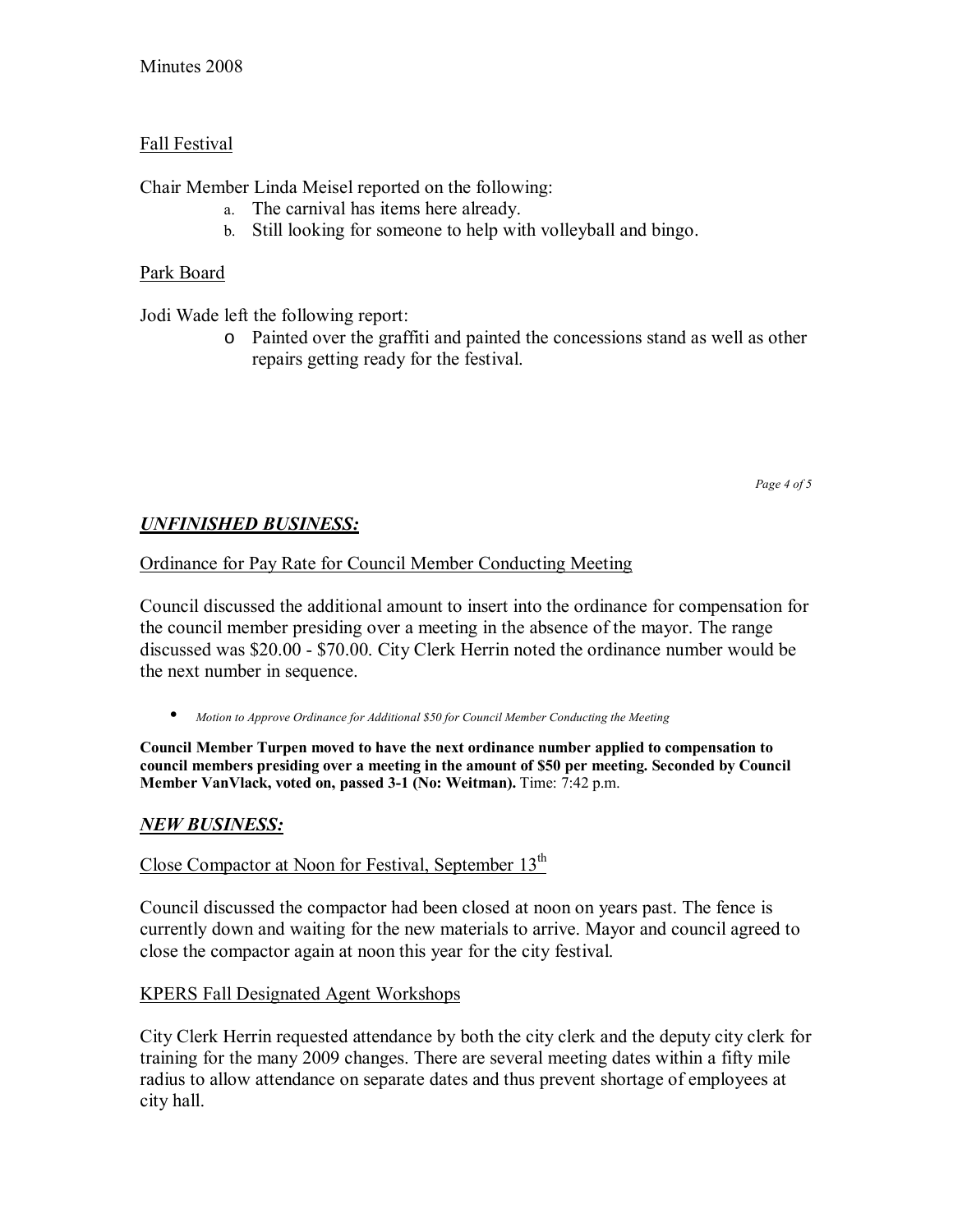• *Motion for City Clerk and Deputy City Clerk to Attend KPERS Workshops* 

**Council Member Turpen moved to approve City Clerk Herrin and Deputy City Clerk Mahon to attend KPERS workshops near the city with per diem. Seconded by Council Member VanVlack, voted on, passed 4-0.** Time: 7:45 p.m.

### KMU Workshop for "Identity Theft Prevention Program", September  $25<sup>th</sup>$

• Motion to Approve Attendance to KMU Workshop for "Identity Theft Prevention Program"

**Council Member Turpen moved for Deputy City Clerk or City Clerk to attend the KMU Workshop**  in Gardner on September 25<sup>th</sup> with per diem. Seconded by Council Member VanVlack, voted on, **passed 4-0.** Time: 7.48 p.m.

#### **Executive Session**

• *Motion to Go Into Executive Session* 

**Council Member Turpen moved to go into executive session for up to thirty minutes for discussion of personnel and legal following a ten-minute break. Seconded by Council Member Weitman, voted on, passed 4-0.** Time: 7:50 p.m.

Others invited into or requesting a portion of time in executive session included: Deputy City Clerk Gary Mahon.

Open Session Resumed at 8:25 p.m.

*Page 5 of 5* 

### **OTHER BUSINESS:**

#### Reserve Police Officers

• *Motion to Appoint Jerome Moore, Larry Pemberton, and Brad Cook as Reserve Police Officers*

**Council Member VanVlack moved to have Jerome Moore, Larry Pemberton, and Brad Cook as reserve police officers. Seconded by Council Member Sullivan, voted on, passed 4-0.** Time: 8:28 p.m.

Retain Ponzer-Youngquist Firm for Water Plant Chlorine Contact and Building Repair Project Design

• *Motion to Hire Ponzer-Youngquist for Water Plant Repair Project Design*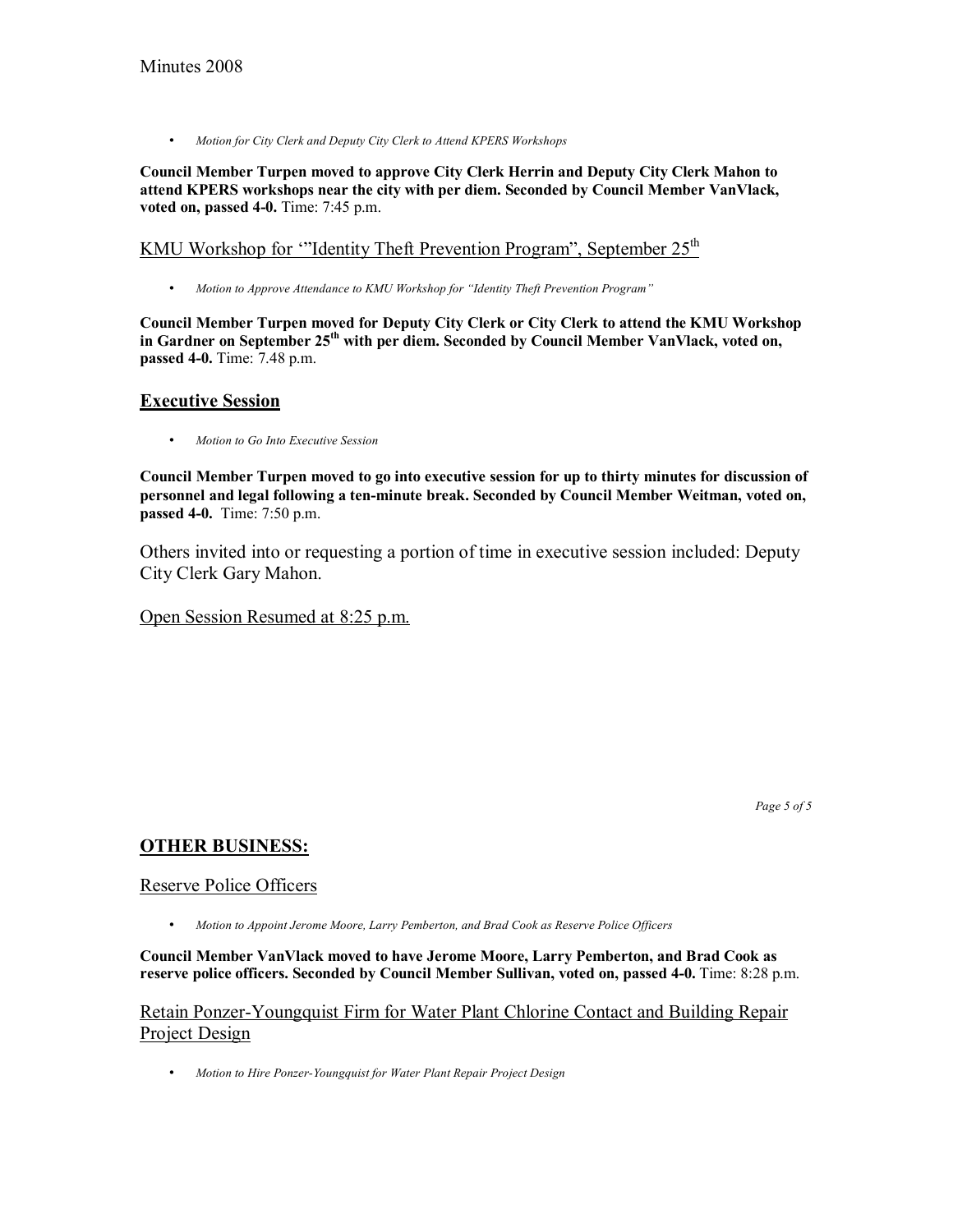**Council Member Weitman moved to retain Ponzer-Youngquist firm for the engineering portion of the repairs to the water plant for a fee of up to \$10,900.00. Seconded by Council Member Van Vlack, voted on, passed 4-0.** Time: 8:29 p.m.

### *CITY CLERKíS REPORT:*

- a. Payments
- b. 2009 Budget Hearing
- c. La Cygne Cemetery Improvements
- d. Automatic Aid Agreement with Linn County
- e. Gravel for Cemetery Roads
- f. Close Compactor at Noon for Festival, September  $13<sup>th</sup>$
- g. KPERS Fall Designated Agent Workshops
- h. Water Plant Building Repair Status

## **NOTES AND COMMUNICATIONS TO COUNCIL:**

- e. Notice of Public Hearing, September 17, 2008
- f. Thank You Card from Linda Elder
- g. *Kansas Government Journal* August 2008, Volume 94 Number 8

# *ADJOURNMENT:*

• *Motion for Adjournment*

As there was no further business **Council Member VanVlack moved to adjourn the meeting. Motion seconded by Council Member Turpen, voted on, 4-0.**

Meeting adjourned at 8:30 p.m.

I, La Cygne City Clerk, do hereby declare the above to be true and correct, to the best of my knowledge, and do hereby subscribe my name this  $3<sup>rd</sup>$  day of September 2008.

*Pages 1 of 5*

# *REGULAR MEETING:*

The La Cygne City Council met in a regular session Wednesday, September 17, 2008, at the La Cygne City Hall. Council Members present were: Jerry Boone, Robert 'Bob' Sullivan, Joe Junior Turpen, Michael Van Vlack, and Terry Weitman.

Others present included: City Clerk Devona Herrin; City Police Chief James Dean; Fire Chief Dan Nasalroad, Assistant Fire Chief Scott Stainbrook; Judy Kinder; Chase Jordon; Linda Meisel; Fred Meisel; Leroy Turpen; Robert Turpen; Patricia Lane; L. Drew Lane; Jake Fleming; Jerome Mitzner; Dale Sylva; and, James N. Sylva.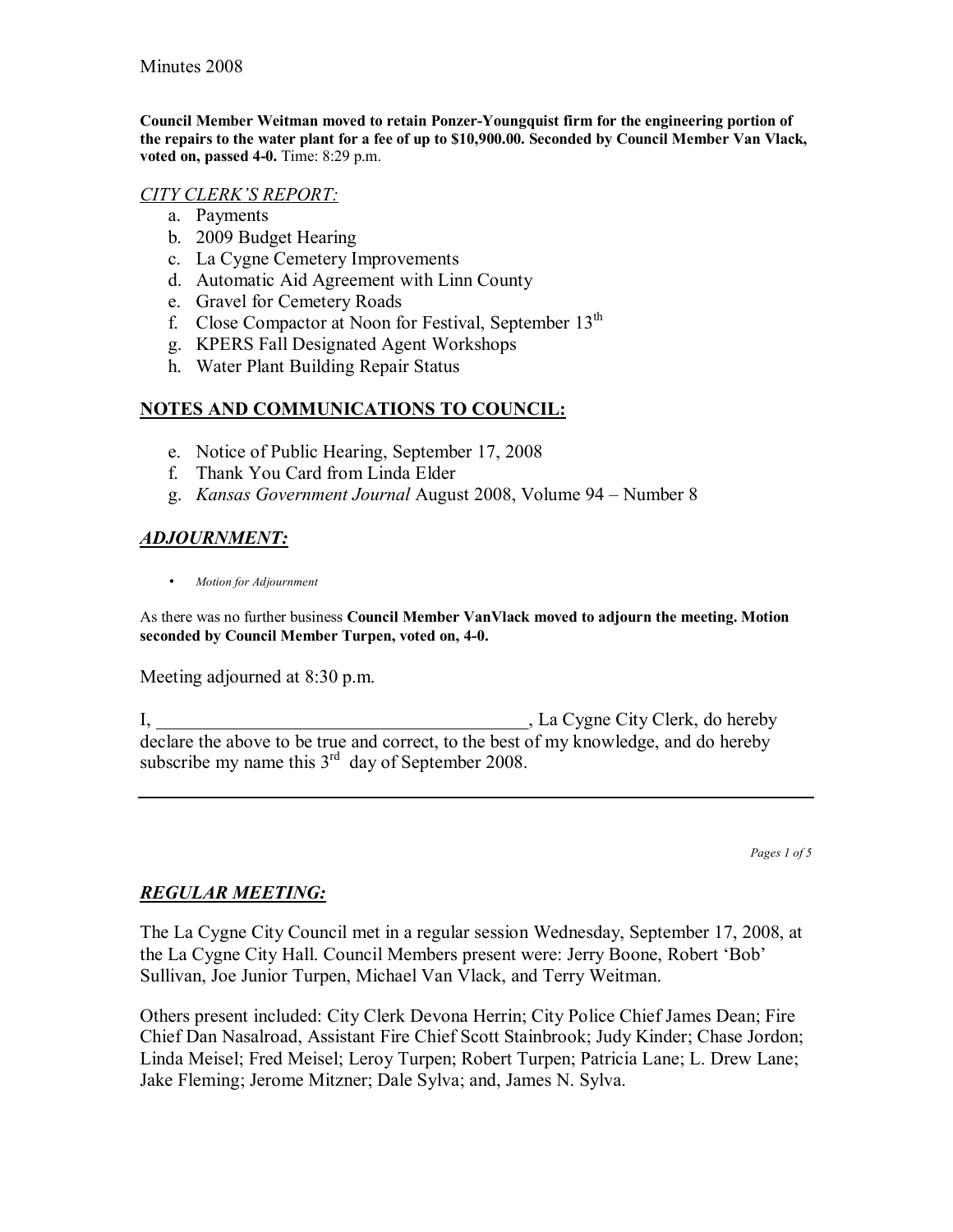Mayor Keith A. Smith called the meeting to order at 7:00 p.m.

## *PUBLIC HEARING FOR STREET CLOSING:*

Mayor Smith opened the public hearing for the discussion of closing Chestnut Street west of First Street by asking if there were any comments from the public. Jim Sylva began by stating they were not there to keep the neighbors structure from being built but they did not want the street closed as his son would not be able to build in that area but the neighbor could and did not want any building in the street area. Discussed the street area would be closed for a road, however the city would retain the utilities and therefore there would be no building in the area. The Sylva's felt if the street was closed they would need to resurvey and did not want the expense either. Discussed the concern was for the Lane's, just south of this part of Chestnut Street to be able to rebuild on the cement slab on their property just beside the street property. Since the street was unimproved, public works did not have any concerns about needing to be in this particular area, and there was already an existing slab to build on, the council concurred to allow a variance for the Lane's to build.

• *Motion to Approve Variance at 216 N. First Street for Garage*

**Council Member Turpen moved to allow L. Drew Lane to build his garage on his existing slab, therefore allowing a variance on the property for this construction. Seconded by Council Member Van Vlack, voted on, passed 5-0.** Time: 7:14 p.m.

• *Motion to Leave Chestnut West of First Open*

**Council Member Turpen moved to leave Chestnut Street open.** Discussed the motion would not be required as it was an open unimproved street. Council agreed to let the motion die.

Mayor Smith closed the public hearing portion of the meeting.

#### *MAYORíS COMMENTS:*

- v. Thanked everyone for the festival and felt it went fairly well for all the rain.
- vi. Thought the City Wide Garage Sale went well as saw a lot of people in town that day.
- vii. New fence by the trash compactor looks very good.
- viii. Council Member Turpen reported the slab had been poured today for the new hospital clinic so they will soon be building upwards. And, the hole where the house was has been filled in.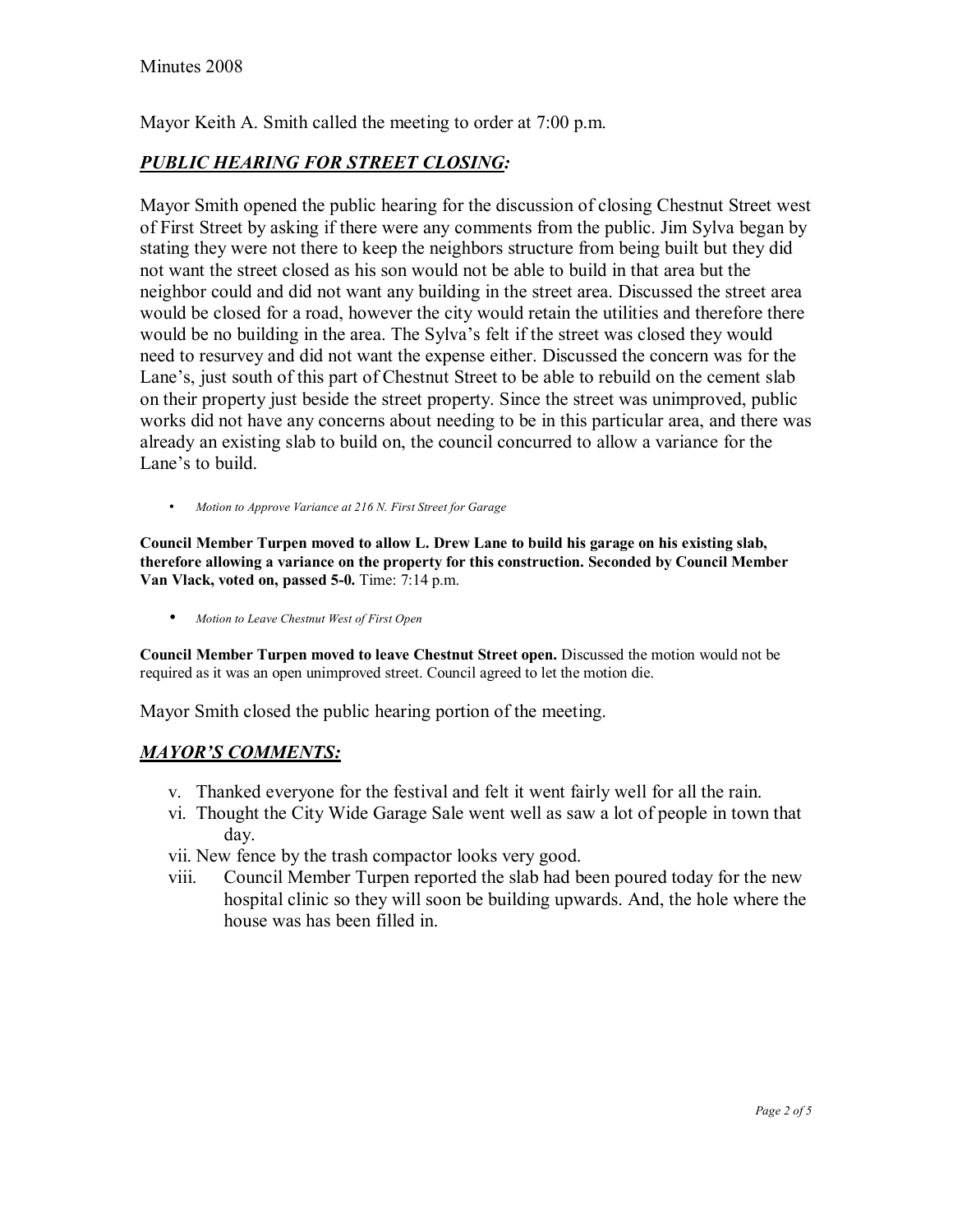# *CONSENT AGENDA:*

• *Motion to Approve Consent Agenda*

### **Council Member Turpen moved to approve the consent agenda as presented that consisted of:**

 Check Register: September 4 - 17, 2008 Minutes of September 3, 2008 City Council Meeting Treasurer and Budget Reports for August 2008

### **Motion seconded by Council Member VanVlack, voted on, passed 5-0.** Time: 7:20 p.m.

## **DISCUSSION FROM THE FLOOR:**

### La Cygne Cemetery Improvements

Council discussed the following:

- a. Gravel added is a good improvement
- b. Looking at cleaning the property line on the north west part of the old cemetery to move the brush back from the drive in that area
- c. Looking at other improvements the Oak Lawn Cemetery Association members are asking about.

### *REPORTS OF CITY OFFICERS:*

#### Police Chief and Codes Officer James W. Dean

- vii. Saturday, September  $27<sup>th</sup>$ , Night Out Against Crime: The event is scheduled for 6:00 p.m. at the park. Serving hot dogs. Have Halloween bags for the children, and other items. The Cub Scouts will be there and will hold two raffles. The Fireman will be there with some items. The police reserves will also be available. Come on out, have a good time and win some door prizes.
- viii. Festival: No problems.
- ix. Burglary of City Property: Over \$6,500 of property was removed overnight last night. Please contact the police chief if you know anything about it.

#### Public Works Superintendent George Craig

- i. Annual Gas Pipeline Safety Seminar: PWS Craig submitted a proposal to two to attend the KCC Annual Seminar in Salina, Kansas. As of the time of the meeting he was thinking about Jim Johnson and himself attending.
- *Motion for Up To Two Public Works Employees to Attend Gas Seminar*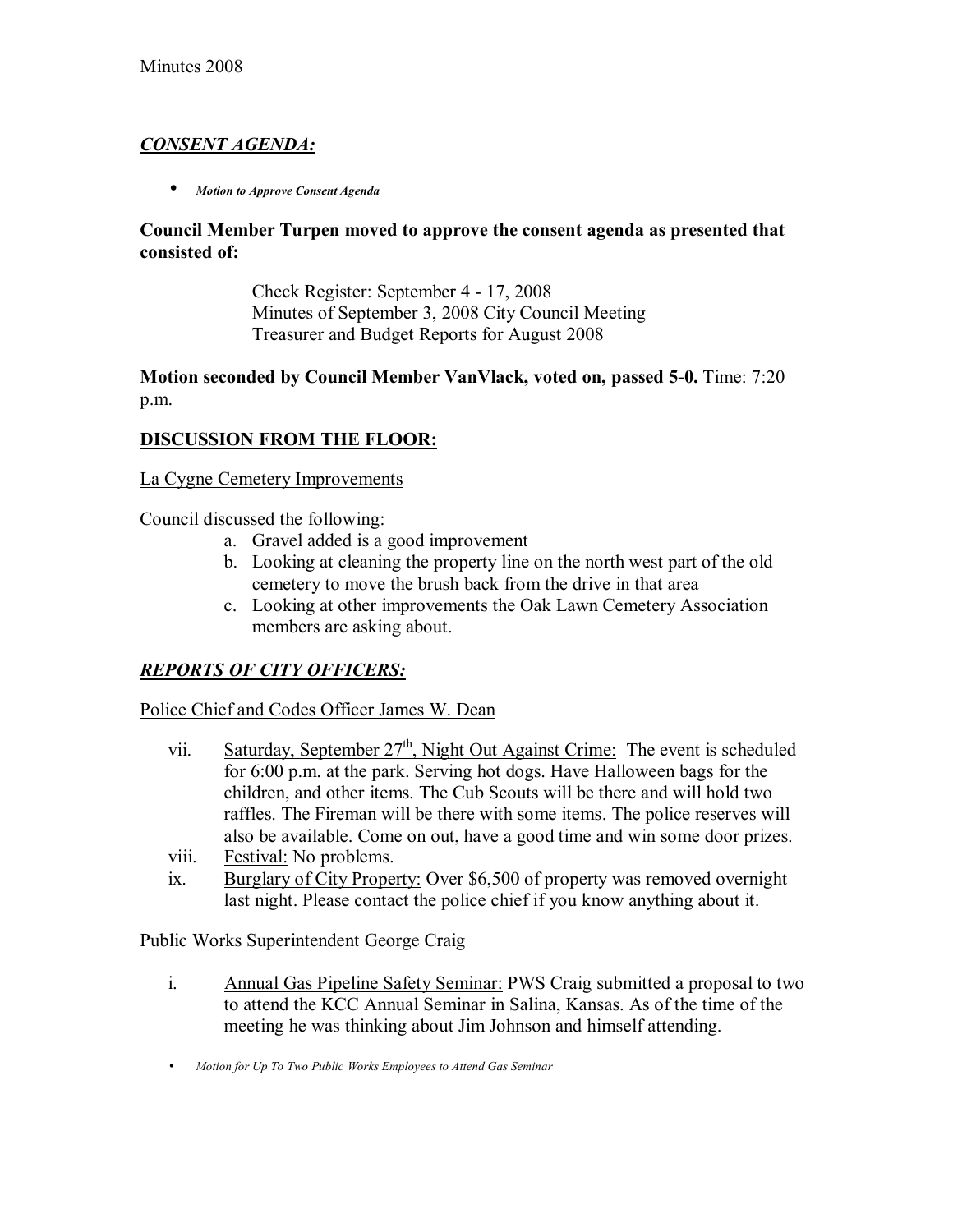**Council Member Van Vlack moved to send up to two public works employees to the annual Gas**  Seminar in Salina, October 28<sup>th</sup> thru 30<sup>th</sup> with per diem. Seconded by Council Member Turpen, **voted on, passed 5-0.** Time: 7:25 p.m.

- ii. S205 Bobcat Skid-Steer Loader Trade In: Presented request for trade in of the existing bobcat using FEMA funds for payment at a total cost of \$3,800.00. The trade would be with KC Bobcat.
- *Motion to Trade Bobcats for Additional \$3,800*

**Council Member Boone moved to spend \$3,800.00 for trading in the bobcat for a new model. Seconded by Council Member Van Vlack, voted on, passed 5-0.** Time: 7:30 p.m.

#### *Page 3 of 5*

# *REPORTS OF CITY OFFICERS: (Continued)*

### Fire Department – Fire Chief Dan Nasalroad

- iii. Fire Safety Week: The first week of October is Fire Safety Week. Arrangements have been made for the elementary students to go to the fire station this year for a tour. Asked if public works could help clean up and mow around the building as the county has a discrepancy on the yard maintenance.
- iv. Festival Support: Mayor Smith expressed appreciation for the fire department's involvement at the festival.

# *STANDING COMMITTEE REPORTS:*

#### Water & Gas

iv. Chlorine Contact Basin: Engineer is working on repair design.

Sewer

iii. Status of Lagoon Repair Work: Contractor is at the site. Work is going very slow.

#### Park

vi. Play Equipment Waiting to be Installed: Council Member Boone asked to have the play equipment waiting to be installed addressed. Discussed if Mayor and Council Members would be available the last Saturday of this month to do the work. If they determine there are enough available they will let everyone know and set up a work time.

### **Cemetery**

i. Shelter Building: Discussed the roof needs repaired on this small building. Will have Action Roofing address while they are in the area working on other city buildings.

# *SPECIAL COMMITTEE REPORTS:*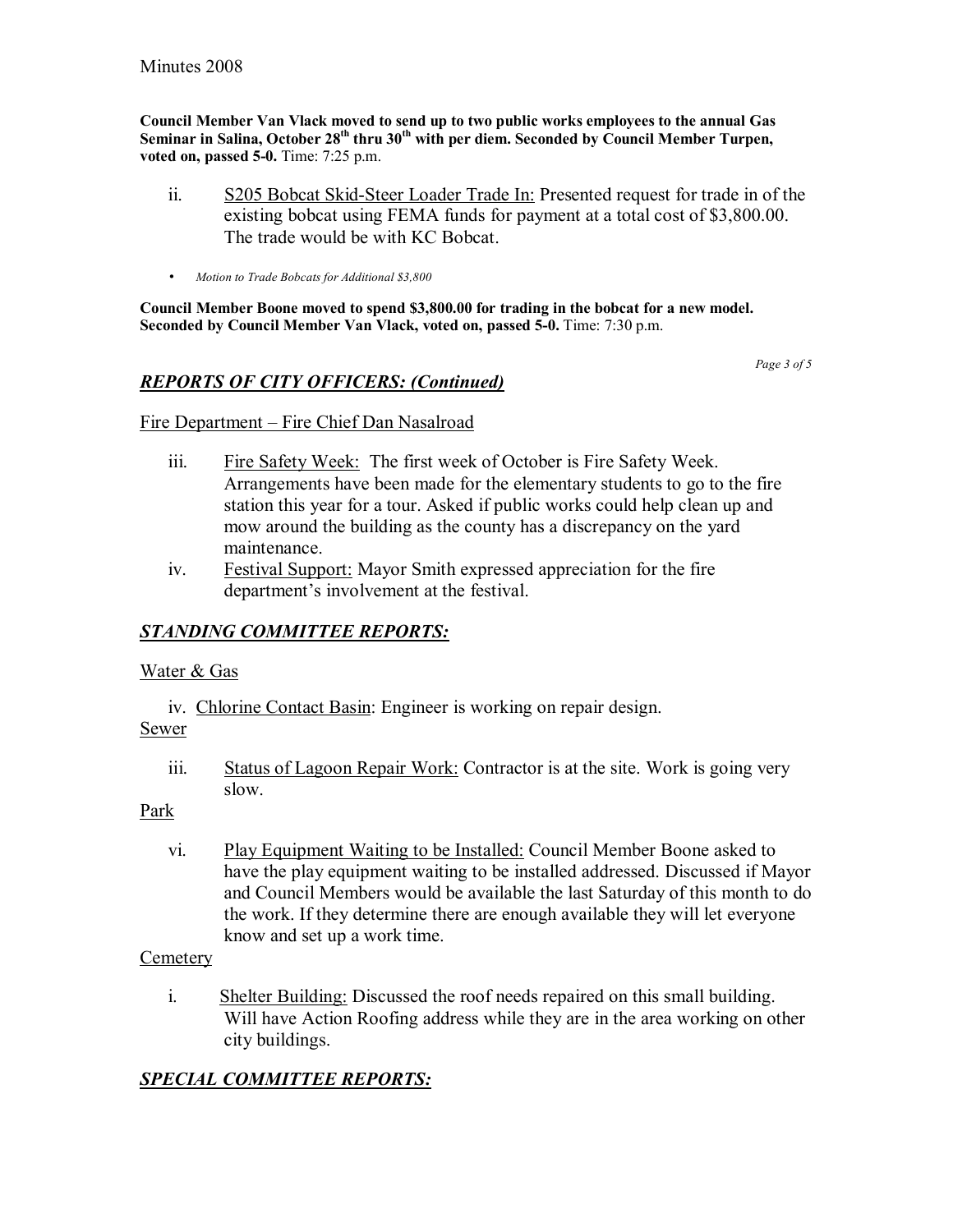### Minutes 2008

### Fall Festival

Chair Member Linda Meisel reported on the following:

- a. The community had a lot of good workers for the festival.
- b. Everyone enjoyed the greased pig contest.
- c. Eight teams played mud volleyball.
- d. A good parade for the rainy weather.

### *UNFINISHED BUSINESS:*

### June 2008 Storm Report

- a. Action Roofing Repairs: Clint Walker will be getting with the city tomorrow to go over the additional figures Walker found different from the original quote of work to be done by the adjuster.
- b. Insurance Adjusters Recap: Additional items have been added to cover damage to the interior of the street barn office and the ceiling of the community building.
- c. FEMA Totals: FEMA will pay a portion of the nonrecoverable ACV depreciation and the \$500 deductible based on the original loss information submitted to the insurance company. The debris removal is separated between work completed and work to be completed. They will return to inspect the work in about three months to verify the work is all completed. There have not been any payments received to date.

*Page 4 of 5* 

### *UNFINISHED BUSINESS: (Continued)*

### Magellan Pipeline LLC Connecting to City Natural Gas Line

Discussed filling in the blanks on the agreement and rewording how the cost of gas is figured. Agreed wanted to move forward with the project and needed to have the agreement ready to go in the next couple of days by both parties to be able to have Northern Pipeline ready to complete the work by the end of October.

• *Motion to Approve Agreement Between Magellan Pipeline and City*

**Council Member Weitman moved to approve the contract in general with the specific changes to be approved by the mayor for the final decision. Seconded by Council Member VanVlack, voted on, passed 5-0.** Time: 7:52 p.m.

### *NEW BUSINESS:*

#### January 2009 Employee Health Insurance Changes

Discussed the major change in the employee health insurance effective January 2009 is the premiums for tobacco users. The current monthly rate for the ten employees is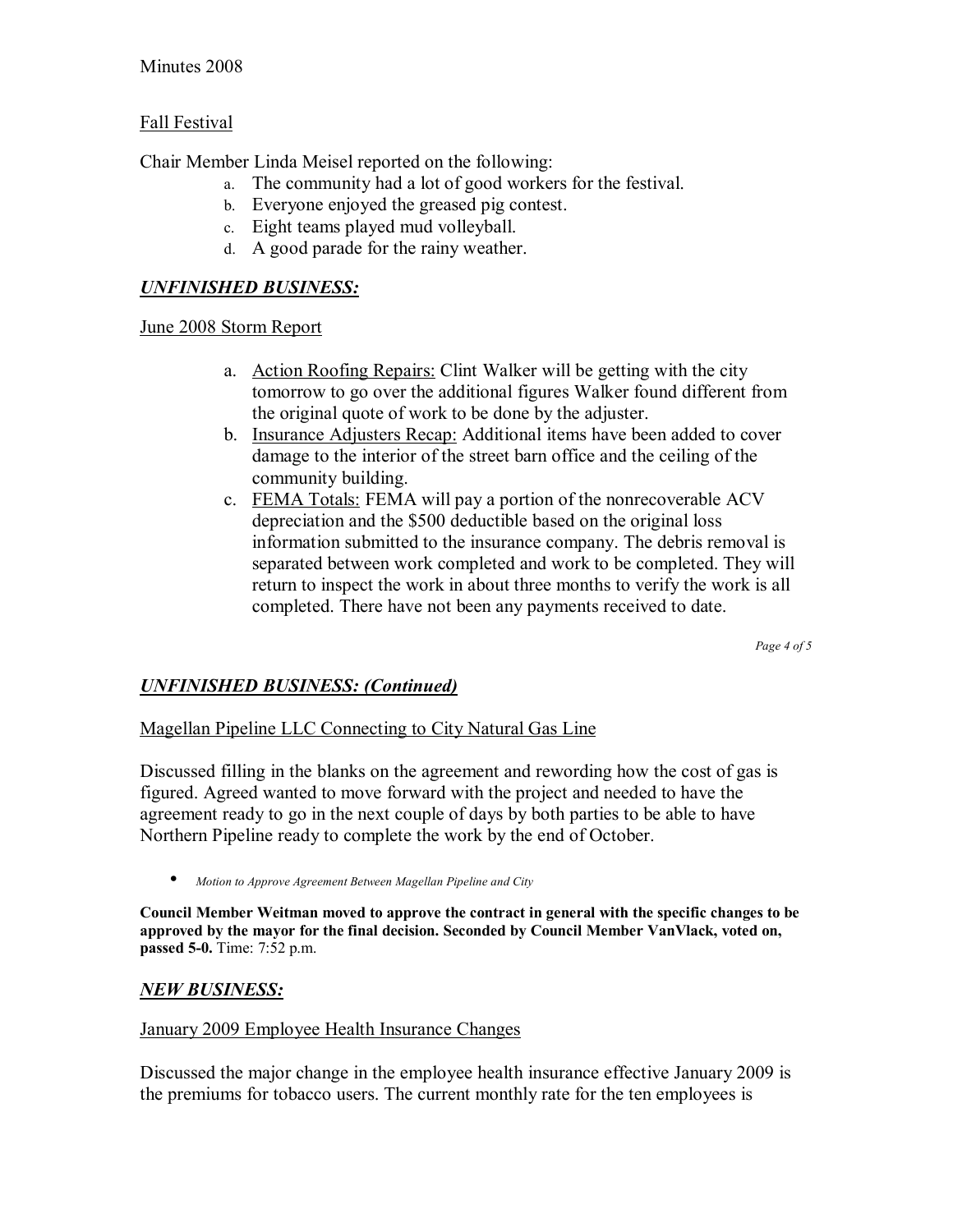\$7,299.86. Without the tobacco factor the monthly increase in premiums is only \$24.79 total for all employees (the detail breakdown varies by employee ratings). With the tobacco factor the monthly increase is \$224.79. Per the insurance provider the \$40.00 a month per employee tobacco charge can be paid for by the city or passed on to the employee. The insurance provider has a program called *I Quit* the employee can sign up for and then have the charge waived; however, they do have to complete the program even if they do not quit smoking. Council tabled for review until the next meeting.

# **Executive Session**

• *Motion to Go Into Executive Session* 

**Council Member Turpen moved to go into executive session for up to thirty minutes for legal and fifteen minutes for personnel following a ten-minute break. Seconded by Council Member Van Vlack, voted on, passed 5-0.** Time: 8:00 p.m.

Others invited into or requesting a portion of time in executive session included: City Clerk Herrin, Public Works Superintendent Craig; and Police Chief James Dean.

Open Session Resumed at 8:50 p.m.

# **OTHER BUSINESS:**

None

# **CITY CLERK'S REPORT:**

i. Magellan Connecting to City Gas Line

# **NOTES AND COMMUNICATIONS TO COUNCIL:**

- h. August 2008 Water and Gas Reports
- i. Thank You Card from First Option Bank

# *ADJOURNMENT:*

*Page 5 of 5* 

• *Motion for Adjournment*

#### As there was no further business **Council Member Turpen moved to adjourn the meeting. Motion seconded by Council Member Van Vlack, voted on, 5-0.**

Meeting adjourned at 8:52 p.m.

I, \_\_\_\_\_\_\_\_\_\_\_\_\_\_\_\_\_\_\_\_\_\_\_\_\_\_\_\_\_\_\_\_\_\_\_\_\_\_\_\_, La Cygne City Clerk, do hereby declare the above to be true and correct, to the best of my knowledge, and do hereby subscribe my name this 17th day of September 2008.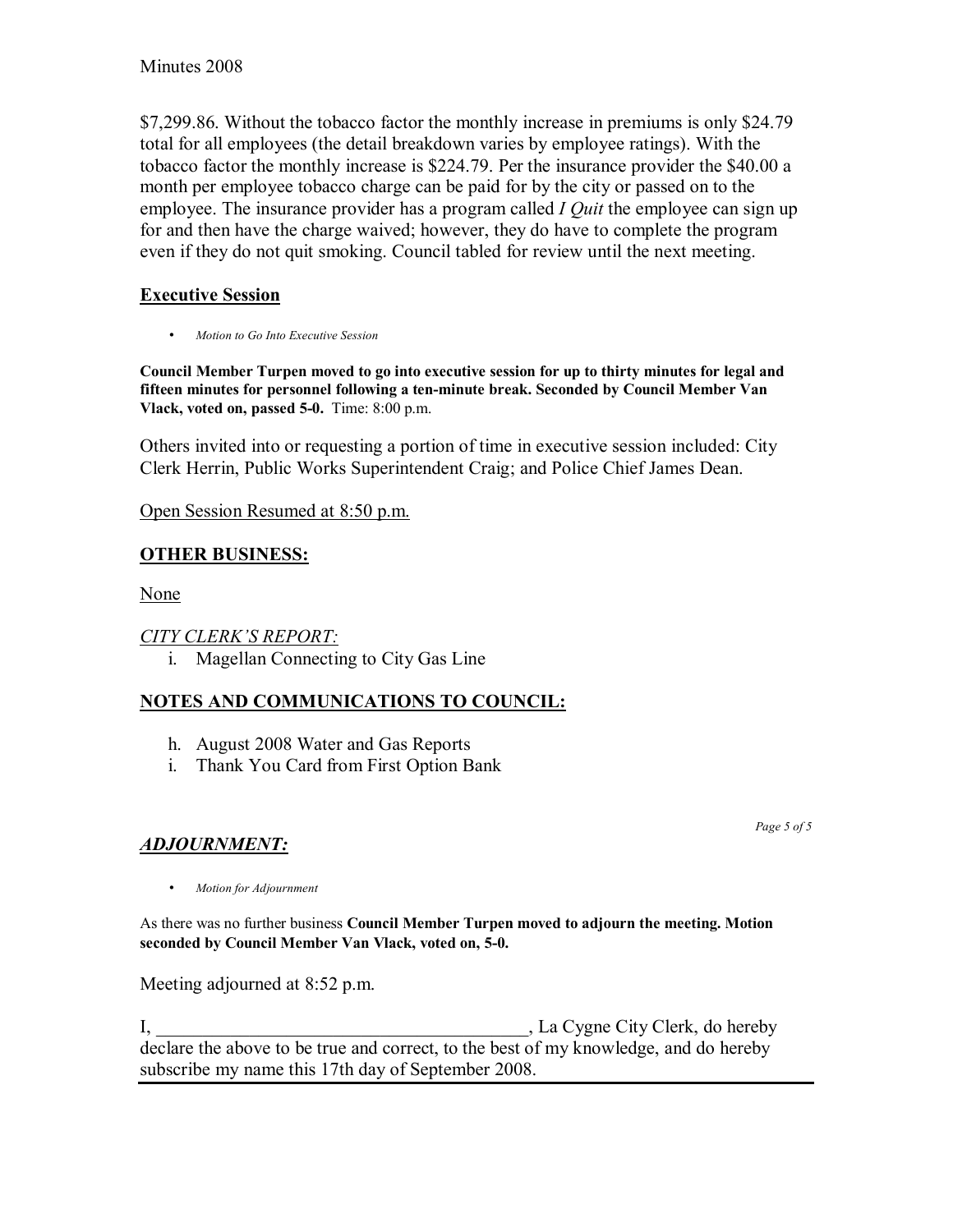# *REGULAR MEETING:*

The La Cygne City Council met in a regular session Wednesday, October 1, 2008, at the La Cygne City Hall. Council Members present were: Jerry Boone, Robert 'Bob' Sullivan, Joe Junior Turpen, Michael Van Vlack, and Terry Weitman.

Others present included: City Clerk Devona Herrin; City Police Chief James Dean; City Attorney John Sutherland; City Public Works Superintendent George Craig; Fire Chief Dan Nasalroad; Judy Kinder; Leroy Turpen; Chase Jordan; Scott Stainbrook; Jerome Mitzner; Christine Teagarden; and Jerome Moore.

Mayor Keith A. Smith called the meeting to order at 7:00 p.m.

# *MAYORíS COMMENTS:*

- ix. Read and endorsed the Proclamation *Put the Brakes on Fatalities Day*.
- x. Emphasized three concerns and requested the applicable city employees address the concerns:
	- 1. With reports drugs are escalating, requested everyone get more aggressive and not concerned if people like it or not. Use whatever materials needed including the media.
	- 2. Underage drinking also needs more aggressive action to deter.
	- 3. And, cleaning up the town to have a town everyone can be proud of. Want the properties in severe disrepair addressed now. Understand legal systems don't always work that fast, but be as aggressive as possible. Include clearing the areas around gas and water meters.
	- 4. Requested these areas show action with improvement or will find someone who will.
	- 5. Police Chief/Codes Officer James Dean noted the city is working with the children's coalition on youth concerns and updating codes also gives the city a little more leverage.
	- 6. Recommended the city tap anything onto the website for info to the public; even just 'did you know' items and reminders.
	- 7. Police Chief Dean requested the public obtain vehicle tag information, description of people, and any other potential pertinent information if they saw anything suspicious of a drug house and just drop it in the drop box at city hall. This would provide information the police could use without being identified.

# *CONSENT AGENDA:*

• *Motion to Approve Consent Agenda* 

### **Council Member Turpen moved to approve the consent agenda as presented that consisted of:**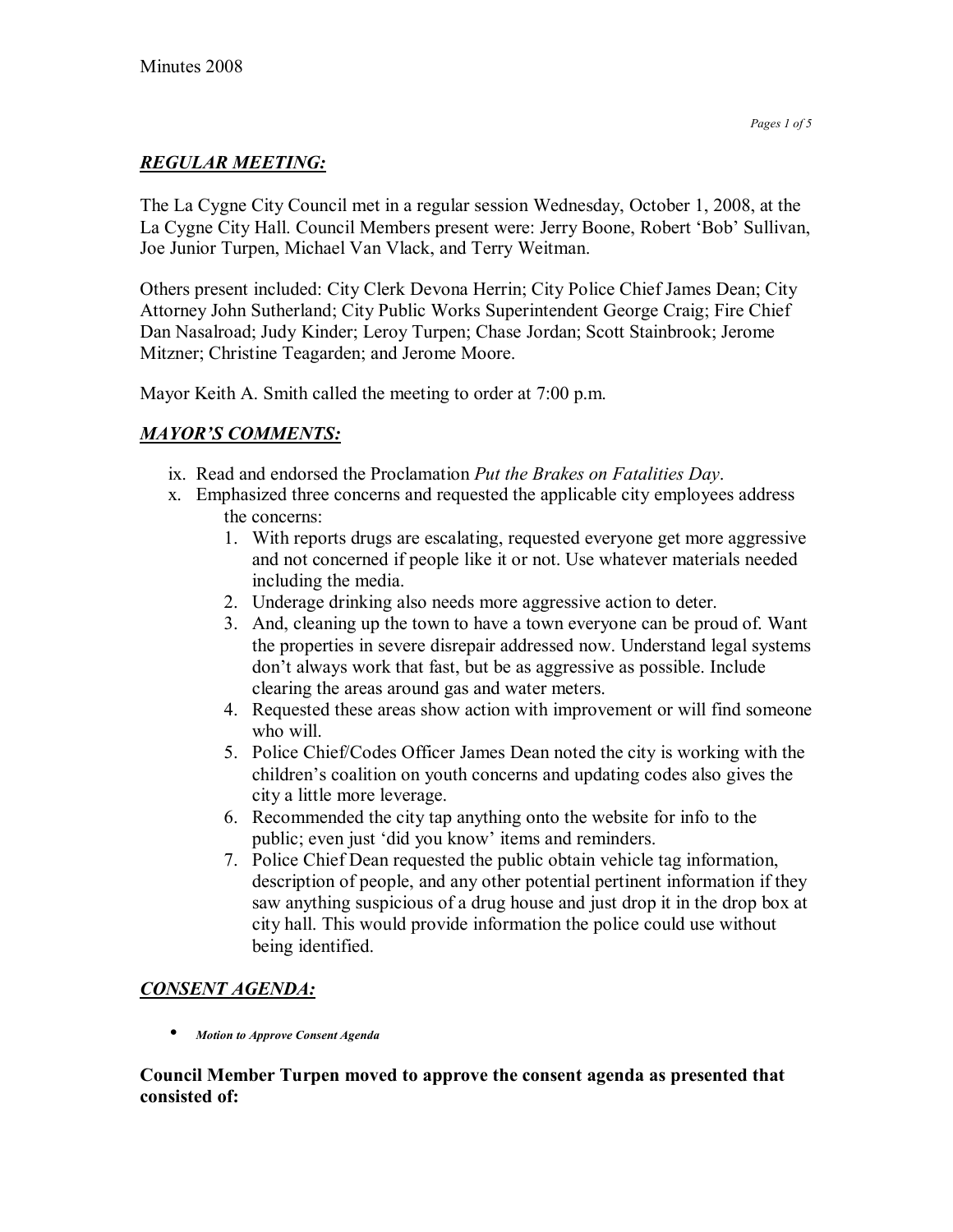Check Register: September  $18 - October 1, 2008$ Minutes of September 17, 2008 City Council Meeting

### **Motion seconded by Council Member Boone, voted on, passed 5-0.** Time: 7:15 p.m.

### **DISCUSSION FROM THE FLOOR:**

None

### *REPORTS OF CITY OFFICERS:*

City Attorney John Sutherland

- i. LKM Annual Conference, Wichita, KS: Requested attending the attorney's session at the LKM Annual Conference on October 14<sup>th</sup> in Wichita, Kansas.
- *Motion for Attorney to Attend LKM Conference on October 14th*

**Council Member Turpen moved for City Attorney Sutherland to attend the LKM Conference on October 14<sup>th</sup> with per diem. Seconded by Council Member Van Vlack, voted on, passed 5-0.** Time: 7:16 p.m.

#### Police Chief and Codes Officer James W. Dean

- x. Night Out Against Crime Report: Very successful. Thirty two adults and thirty nine children were present. Passed out nice door prizes and literature.
- xi. Codes Report: Kansas Works mowed the part of the lawn they could at 112 S  $7<sup>th</sup>$ . There is also a house on the south end of the same property would recommend start proceeding with condemnation due to the condition.
- xii. Video Camera in Police Vehicle: The video camera the city had been using for a test camera for the company has been given to the city by the company in exchange for being a test site.
- xiii. Officer Will Dean Certified: Officer Dean graduated from the academy with a 92 GPA and is certified. Did very well with the class.
- xiv. Equipment Request: Requested to purchase two bullet resistant vests from MSA and two Mossberg 590A1 Shotguns from Simmons Guns for \$724.80 for a total cost of \$2,109.63. Discussed type of guns and if any grants available.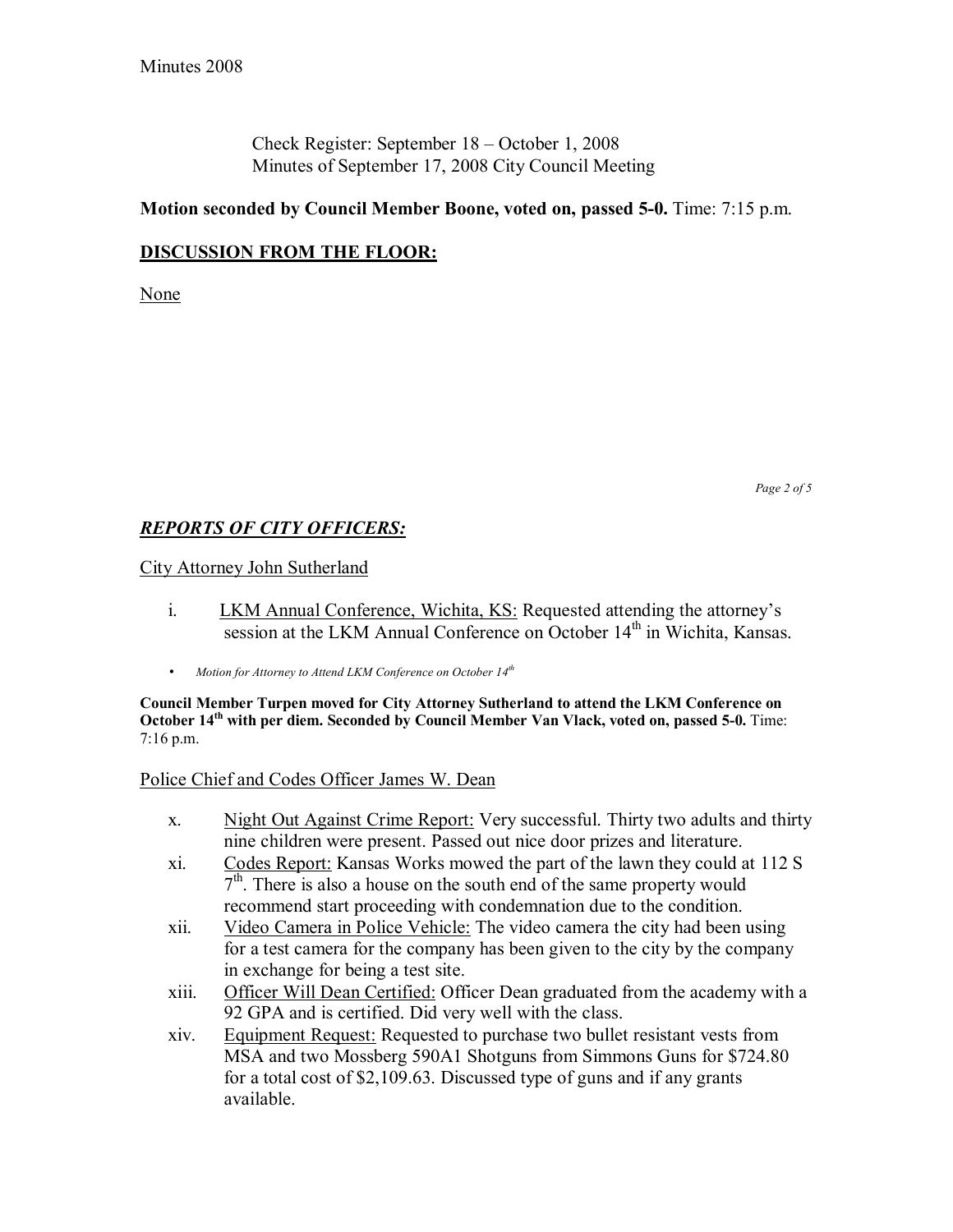• *Motion to Purchase Two Vests and Two Shotguns*

**Council Member Turpen moved to approve the purchase of two bullet resistant vests and two Mossberg shotguns for a total cost of \$2,109.63 using money earmarked for police equipment. Seconded by Council Member Boone, voted on, passed 5-0.** Time: 7:25 p.m.

# Public Works Superintendent George Craig

- i. Jerome Moore to Attend Training Classes to Retain Wastewater Certification: Requested attendance in Olathe on October  $22<sup>nd</sup>$  and  $23<sup>rd</sup>$  for Jerome Moore to obtain credit hours to retain his wastewater certification. The cost of the two day training session is \$140 and will use a city vehicle for traveling each day to the class.
- *Motion for Jerome Moore to Attend Wastewater Training Class in Olathe*

**Council Member Van Vlack moved for Jerome Moore to attend the wastewater class October 22nd and 23rd for a cost of \$140 and using a city vehicle for travel. Seconded by Council Member Weitman, voted on, passed 5-0.** Time: 7:26 p.m.

- ii. Painting Public Works Buildings: With the new fence at the compactor ending by the older public works buildings, requested painting the various colored buildings a dark slate gray blue. Obtained a price for twenty-five gallons for a total of \$325.00.
- *Motion to Purchase Paint for Cost of \$325*

**Council Member Van Vlack moved to get twenty-five gallons of paint for approximately \$325 to paint the city barns. Seconded by Council Member Turpen, voted on, passed 5-0.** Time: 7:28 p.m. Mayor Smith asked if a Swan Logo couldn't be added to the front of the building to help identify it as a city building.

*Page 3 of 5* 

# *REPORTS OF CITY OFFICERS: (Continued)*

Fire Department – Assistant Fire Chief Dan Nasalroad

- v. Fire Prevention Week: October  $6<sup>th</sup>$  thru  $11<sup>th</sup>$  is Fire Prevention Week. Asked to have the notice put on the bulletin board. Brochures are being handed out to the school children. And, thanked public works and Mike Van Vlack for their hard work in helping to get the outside of the station ready.
- vi. Garden City Donating a 1987 GMC Mini Pumper Vehicle: Garden City will donate the mini pumper if the city will go to the expense of transporting it to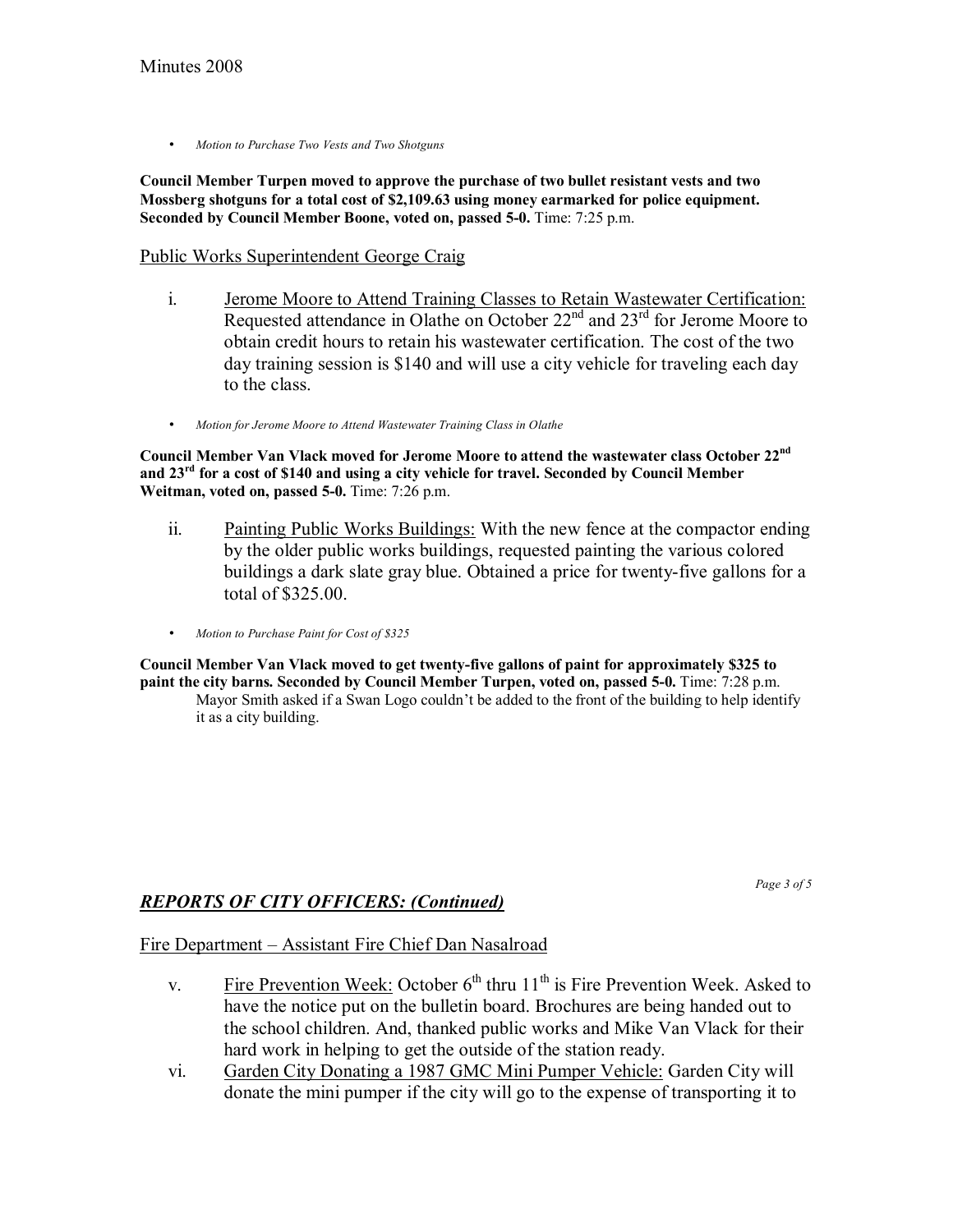La Cygne. The rescue body is in good shape and the tank has a 250 gallon capacity. The motor is not running. It has overheated and they are not going to spend any more money on it. Believe it can be repaired fairly reasonably, however, will need to bring it back before will know for sure. Estimated could probably handle the mileage out there and back and repairs for less than \$1,000.00. Will need to use city trailer to haul.

• *Motion to Spend Up To \$500 to Pick up Mini Pumper*

**Council Member Weitman moved to approve up to \$500 to go get the mini pumper to check it out. Seconded by Council Member Turpen, voted on, passed 5-0.** Time: 7:35 p.m.

### *STANDING COMMITTEE REPORTS:*

#### Water & Gas

i. Chlorine Contact Basin: Council Member Van Vlack reported the engineer is still waiting on building information.

#### Sewer

i. Status of Lagoon Project: Council Member Van Vlack reported there is still just one man working everyday and the inspector is there.

#### Park

- iii. Water Hydrants Left Running: Jodi Wade provided written report on pranksters turning on water hydrants at night and leaving them running. Asked for city police to monitor late at night and anyone else in the area observing to report.
- iv. New Playground Equipment: Jodi Wade provided a written report about city guys assembling the equipment and they have someone coming to dig and put in the footings. Appreciate everyone's help, and may need more help once the footings are in place.

#### **Cemetery**

- vii. Cleaning Out Brush at East Property Line of New (La Cygne) Section: Council Member Turpen recommended leaving three feet of brush on the cemetery side of the property line. Then the dozer guy could just go south from that spot and clear it out. This would allow the existing buildings currently on city property to remain as they are for now, but not move the city property line.
- *Motion to Clear Fence Row Beginning Three Feet West of Property Line*

**Council Member Boone moved to clear the fence row beginning three feet west of the property line for a road.** Council Member Turpen discussed sending a letter to each property owner as a courtesy alerting them of the project by their property. **Seconded by Council Member Turpen, voted on, passed 5-0.** Time: 7:45 p.m.

Council Member Turpen and Mayor Smith requested the letter be sent to the adjoining property owners.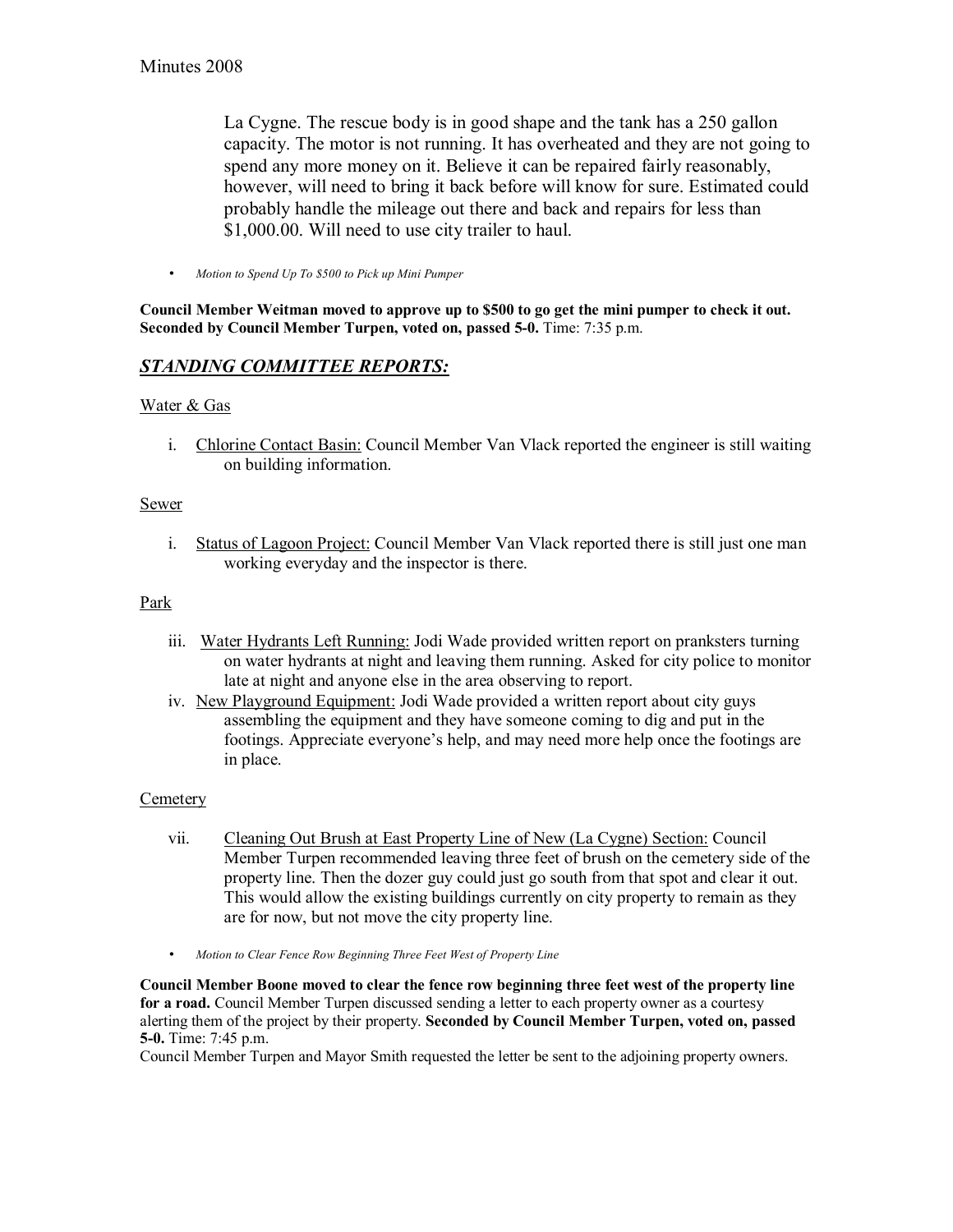viii. Dead Trees in Old Cemetery Portion: Council Member Boone reported old stumps had been removed and the areas reseeded; and, another five dead trees have been taken out and removed.

### Public Safety

i.  $7<sup>th</sup>$  & Vine: Thanked Kansas Works for what clean up had been done at the property.

*Page 4 of 5* 

## *UNFINISHED BUSINESS:*

### June 2008 Storm Report and FEMA Update

City Clerk Herrin reported FEMA had submitted payment for the debris removal portion of the June storm damage. A report has been sent back to FEMA addressing the buildings where the insurance was provided on actual cash value basis; however, FEMA had considered them all as having replacement cost coverage. Will report back to the council when the city hears back from FEMA's review.

#### January 2009 Employee Health Insurance Changes

Discussed the rates for 2009 Employee Health Insurance includes a cost of \$40 per month increase for tobacco user employees. The letters sent to employees report the difference as a

- discount for non-tobacco user employees. The State Health Plan has left it to each entity as
- to whether the \$40 difference between the two employee types is passed onto the applicable
- employee, or the city can pay the additional premiums. There are ten employees on the health
- plan with 5-6 of them non-tobacco users. The tobacco users also have the option to sign up for
- the 'IQuit' program and still receive the reduced premiums; however, they have to
- complete the program during the year whether they quit tobacco or not. A determination of
- who pays the premiums will have to be determined by the next council meeting for employee
- decisions in October for the 2009 annual sign up period. Tabled until the next meeting.

### Property Theft Report

A report has not yet been completed by the insurance company. Topic tabled until the next meeting.

# *NEW BUSINESS:*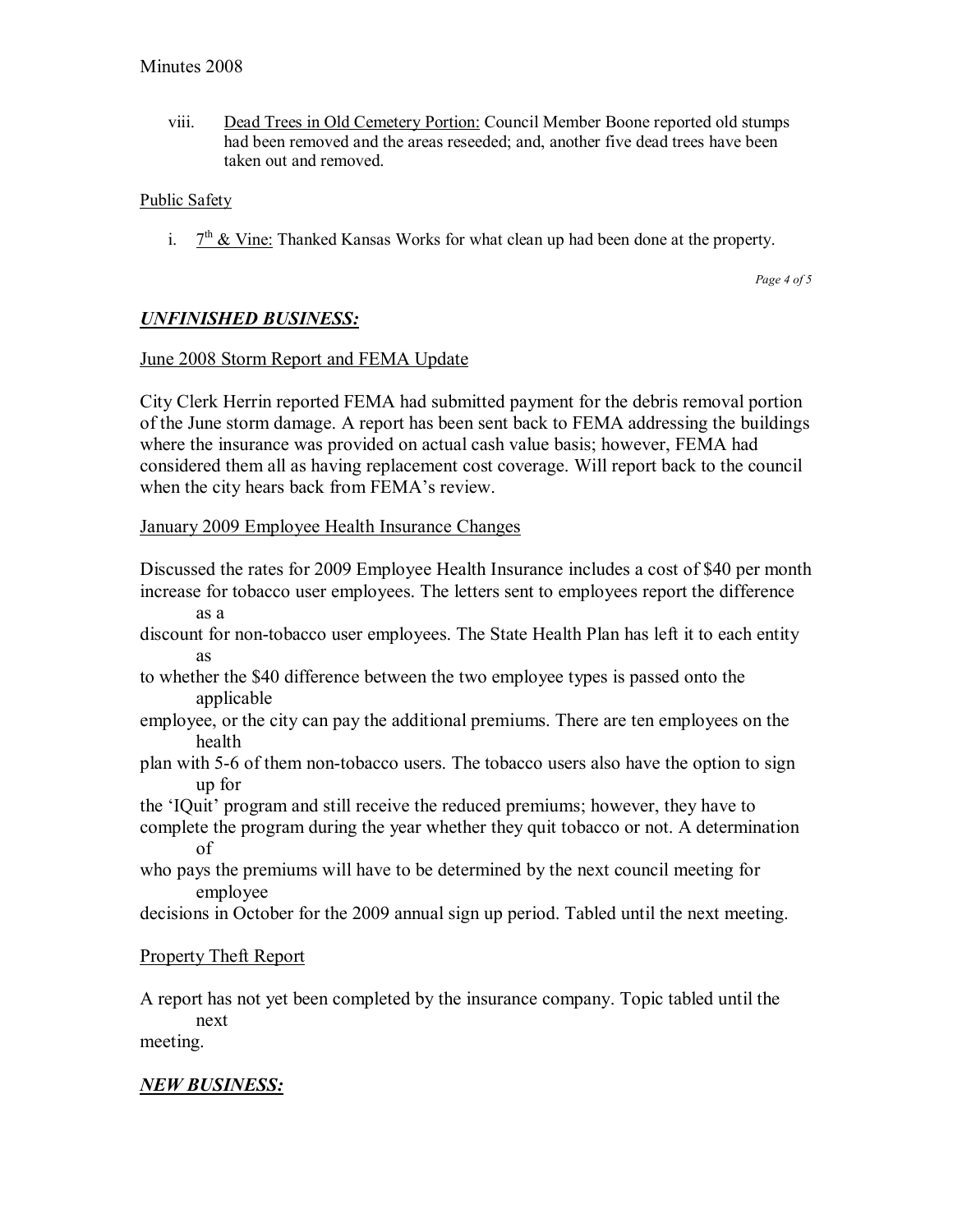### Minutes 2008

#### *Uniform Public Offense Code* Edition 2008, Ordinance #1372

• *Motion to Approve Ordinance #1372*

**Council Member Turpen moved to approve Ordinance #1372. Seconded by Council Member Weitman, voted on, passed 5-0.** Time: 8:03 p.m.

#### *Standard Traffic Ordinances* Edition 2008, Ordinance #1371

• *Motion to Approve Ordinance #1371*

**Council Member Turpen moved to approve Ordinance #1371. Seconded by Council Member Weitman, voted on, passed 5-0.** Time: 8:04 p.m.

#### KCP&L Iatan Construction Site Tour

Mayor Smith presented the invitation to attend the KCP&L tour in Weston, Missouri.

#### County Proposed 1 Cent Sales Tax for Capital Improvements

Mayor Smith reported Dennis Arnold with Linn County Economic Development was unable to attend the meeting to present the 1 cent sales tax project being presented on the November ballot. If the tax passes, the county will provide a percentage of matching funds when the funds are used for infrastructure improvements by the city.

#### Inland Marine Insurance Coverage for Miscellaneous Tools and Equipment

City Clerk Herrin presented some options to cover city's miscellaneous tools and equipment when they are not stored in the designated insured location premises. Insurance Agent Christine Teagarden was present and explained how inland marine coverage worked. The rate is \$.75 per hundred dollars of value, subject to a deductible and does not cover anything with an individual value of over \$2,500. Council asked to put the topic on the next meeting for further review.

*Page 5 of 5* 

#### **Executive Session**

• *Motion to Go Into Executive Session* 

**Council Member Turpen moved to go into executive session for up to fifty minutes for discussion of legal and personnel following a ten-minute break. Seconded by Council Member Van Vlack, voted on, passed 5-0.** Time: 8:25 p.m.

Others invited into or requesting a portion of time in executive session included: Police Chief James Dean, and City Clerk Herrin.

Open Session Resumed at 9:15 p.m.

#### **OTHER BUSINESS:**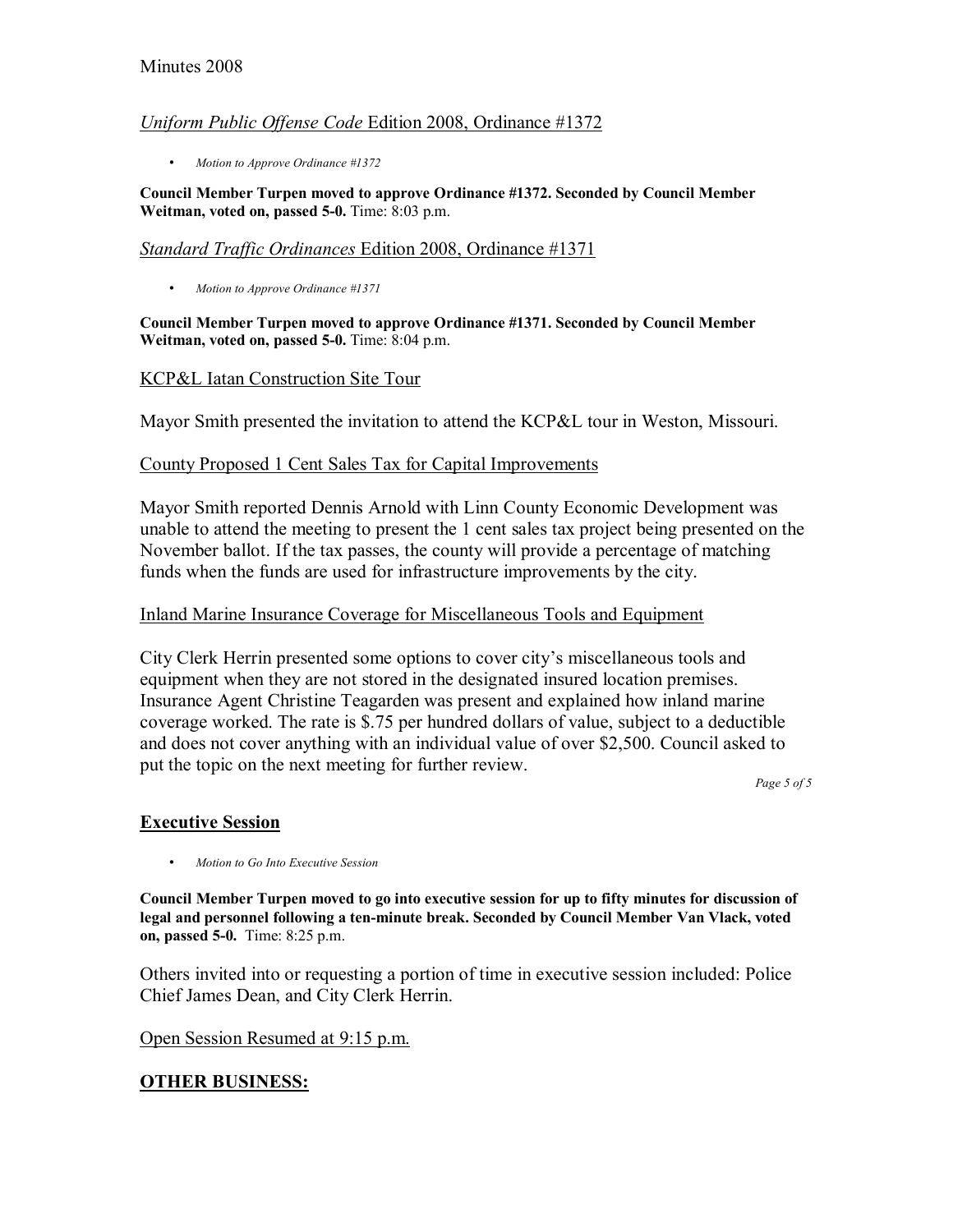### Minutes 2008

### Pay Increase for Officer William Dean

• *Motion for \$2.00 Pay Increase for Officer William Dean*

# **Council Member Turpen moved to increase Officer William Deanís pay up to \$12.00 per hour effective the beginning of payroll period September 29th. Seconded by Council Member Weitman, voted on, passed 5-0.** Time: 9:16 p.m.

#### Pay Increase for Police Chief James Dean

• *Motion for \$1.06 Pay Increase for Police Chief James Dean*

Council Member Turpen moved to increase Police Chief James Dean's pay up to \$14.00 per hour effective the beginning of the payroll period beginning September 29<sup>th</sup>. Seconded by Council Member **Sullivan, voted on, passed 5-0.** Time: 9:17 p.m.

### *CITY CLERKíS REPORT:*

Written:

A] January 2009 Employee Health Insurance Changes

#### **NOTES AND COMMUNICATIONS TO COUNCIL:**

- j. September 24, 2008 Park Board Meeting Minutes
- k. *Kansas Government Journal* September 2008, Volume 94, Number 9
- l. KDOT, Railway Crossing at Industrial Street Discussed if the city currently had any yield signs to use. Asked Police Chief Dean to contact Danny Morris with the county for yield signs since this road is in the county more than in the city.

### *ADJOURNMENT:*

• *Motion for Adjournment*

As there was no further business **Council Member Turpen moved to adjourn the meeting. Motion seconded by Council Member Weitman, voted on, 5-0.**

Meeting adjourned at 9:23 p.m.

I, \_\_\_\_\_\_\_\_\_\_\_\_\_\_\_\_\_\_\_\_\_\_\_\_\_\_\_\_\_\_\_\_\_\_\_\_\_\_\_\_, La Cygne City Clerk, do hereby declare the above to be true and correct, to the best of my knowledge, and do hereby subscribe my name this  $1<sup>st</sup>$  day of October 2008.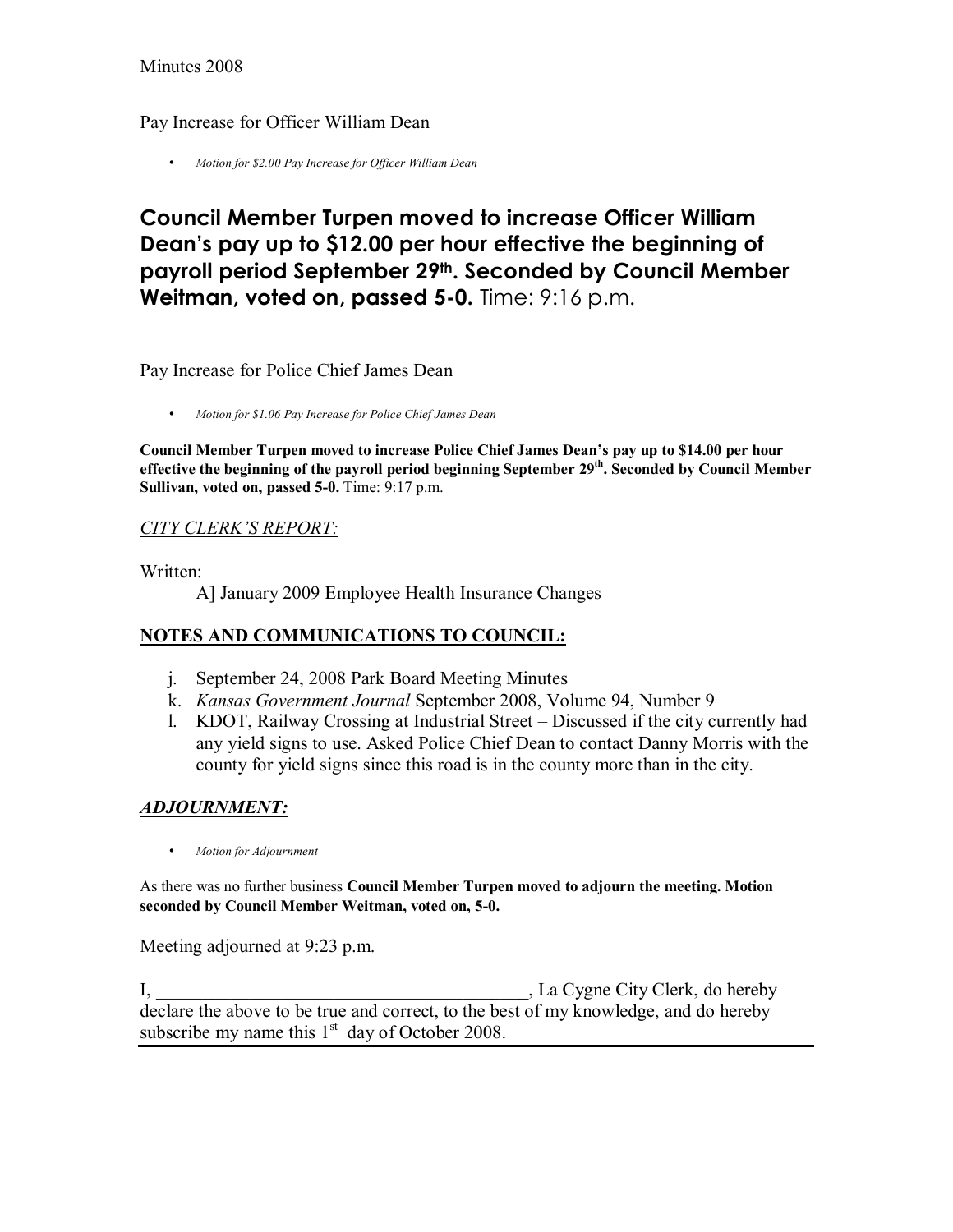The La Cygne City Council met for a Special Meeting on Thursday, October 07, 2008 at the La Cygne City Hall. Purpose of the meeting is listed below. The following council members were present: Terry Weitman; Joe Turpen; Michael VanVlack, and Jerry Boone. All council members present signed the request for the special meeting.

Others present included: City Treasurer Linda Elder, John Brann, Jerome Moore.

Council Member Terry Weitman called the special meeting to order at 7:00 p.m. for the purpose of:

5. Repairs to Water Treatment Plant

John Brann discussed list of items for labor and materials to do repair work.

|  |  |  |  |  |  |  | √ Motion to Award Design Metals to do work at Water Plant |  |
|--|--|--|--|--|--|--|-----------------------------------------------------------|--|
|--|--|--|--|--|--|--|-----------------------------------------------------------|--|

**Council Member VanVlack moved to hire Design Metals proposal to do work at Water Plant for \$36,500.00. Motion seconded by Council Member Boone. Motion was then voted on, passed 4-0.** 

John Brann ask for 2 copies of the proposal to be signed and Alternate 1 be initialed by the Mayor and mailed to him.

Jerome will contact Mike Page concerning electrical work and Terry Weitman will contact Keith Beattie concerning electrical work.

#### *ADJOURNMENT:*

! *Motion for Adjournment*

As there was no further business **Council Member Boone moved to adjourn the special meeting. Motion seconded by Council Member Turpen, voted on, passed 4-0.** 

The meeting adjourned at 7:19 p.m.

I, \_\_\_\_\_\_\_\_\_\_\_\_\_\_\_\_\_\_\_\_\_\_\_\_\_\_\_\_\_\_\_\_\_\_\_\_\_\_\_ LaCygne City Treasurer, do (Linda Elder ) hereby declare the above to be true and correct, the contract of the contract of the contract of the contract of the contract of the contract of the contract of the contract of the contract of the contract of the contract of the contract of the contract to the best of my knowledge, and do hereby subscribe my name my name this 7th day of Aug. 2008.

*Pages 1 of 5*

*REGULAR MEETING:*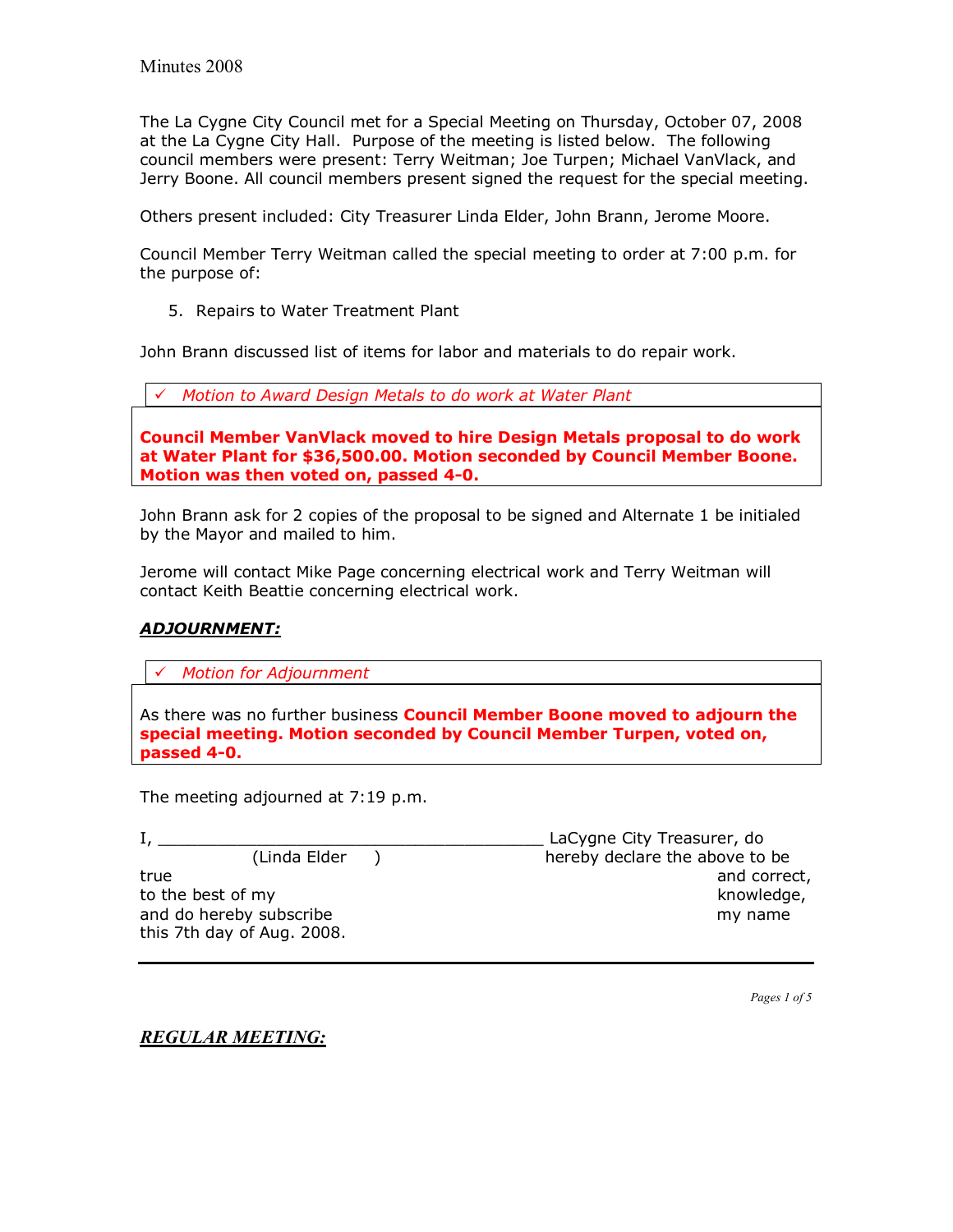The La Cygne City Council met in a regular session Wednesday, October 15, 2008, at the La Cygne City Hall. Council Members present were: Jerry Boone, Robert 'Bob' Sullivan, Joe Junior Turpen, Michael Van Vlack, and Terry Weitman.

Others present included: City Clerk Devona Herrin; Deputy City Clerk Gary Mahon; City Treasurer Linda Elder; City Police Chief James Dean; City Attorney John Sutherland; City Public Works Assistant Superintendent Jerome Moore; Fire Chief Dan Nasalroad; Judy Kinder; Leroy Turpen; Chase Jordan; Scott Stainbrook; Christine Teagarden; Tim Staton; Joyce Virgin; Linda and Fred Meisel; Melody Berry; Ernie Moylan; Jake Fleming; Jackie Pribble; Gavin Pribble; Clint and Roberta Peckman; David and Robyne Carr.

Mayor Keith A. Smith called the meeting to order at 7:00 p.m.

# **MAYOR'S COMMENTS:**

- xi. Invited everyone to the Elder's '*Grady's Kids*' Fundraiser, Saturday night, October  $18<sup>th</sup>$ .
- xii. Expressed appreciation for the write up in last week's papers regarding the concern for underage drinking and drugs. And, appreciation for all of the council members support.
- xiii. Christine Teagarden with Linn County Insurance presented a \$500 Safety Grant to the La Cygne Fire Department for safety equipment and youth. The grant was sponsored by KAIA (Kansas Association of Insurance Agents) and Linn County Insurance and applied for by Fire Chief Dan Nasalroad. Christine also reported the city's insurance company, EMC, provided coloring books for children for fire safety week.

# *CONSENT AGENDA:*

• *Motion to Approve Consent Agenda* 

## **Council Member Turpen moved to approve the consent agenda as presented that consisted of:**

 Check Register: October 2 - 15, 2008 Minutes of October 1, 2008 City Council Meeting Minutes of October 7, 2008 Special City Council Meeting September 2008 Budget and Treasurer's Report 3<sup>rd</sup> Quarter 2008 Financial Statement

**Motion seconded by Council Member Van Vlack, voted on, passed 5-0.** Time: 7:06 p.m.

# **DISCUSSION FROM THE FLOOR:**

Joyce Virgin – Children's Coalition – Underage Drinking Program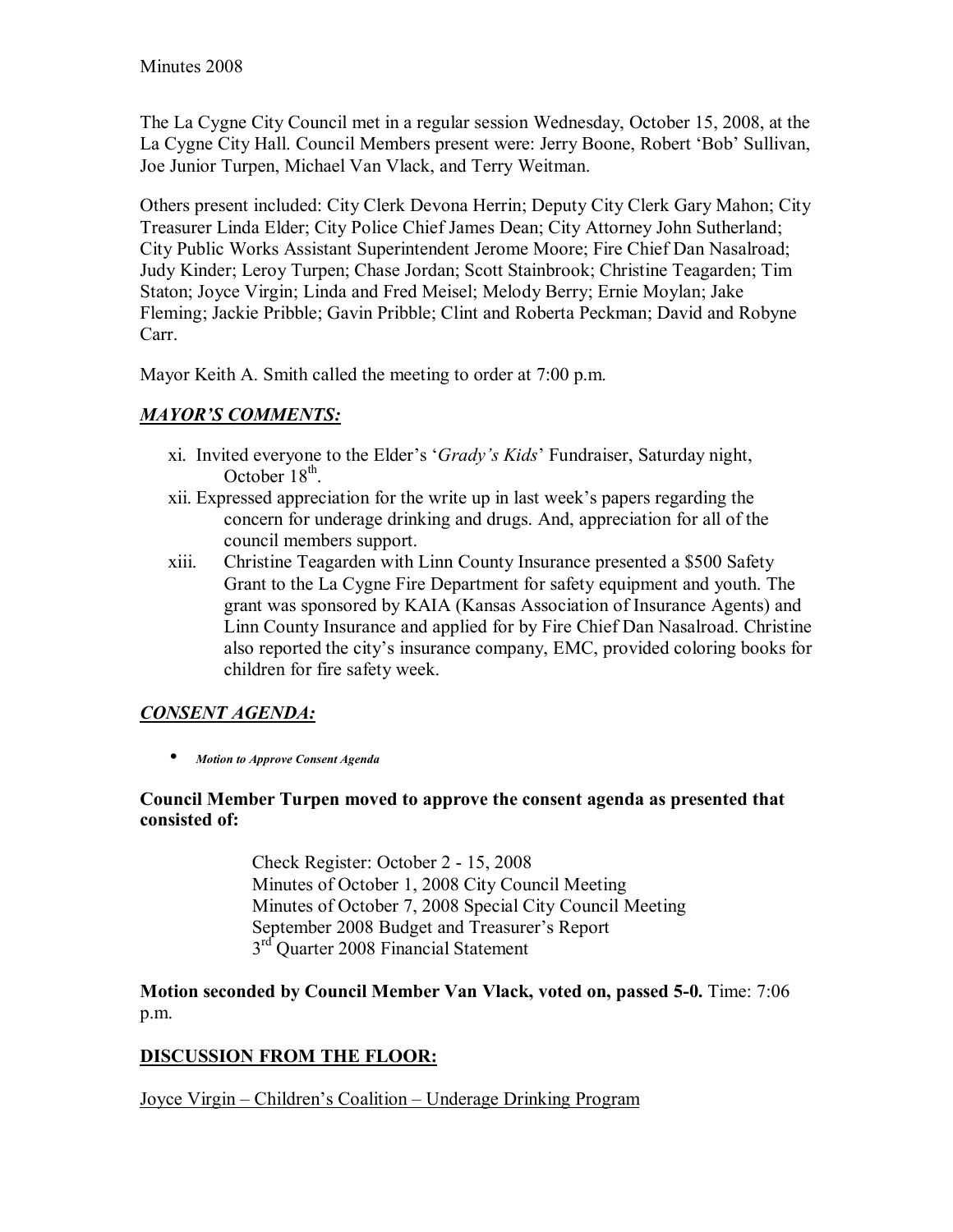Joyce Virgin is the Coordinator for the Linn County Children's Coalition. Joyce and Melody Berry presented brochures providing information regarding the purpose and accomplishments the Coalition has been involved in locally. They also provided current statistics on Kansas youth and alcohol; along with plans to address the issue. Invited anyone concerned to attend the monthly meetings.

# **DISCUSSION FROM THE FLOOR:**

*Page 2 of 5* 

### Clint and Roberta Peckman – Cemetery Boundary Clearing

Clint Peckman expressed concern about the cemetery property being cleared behind his property. He explained when he walked the property prior to purchasing the location he was told by the sellers the back yard included back to the fence he has now learned is on what the city is calling cemetery property. He has been taking care of it and would like common law to have the fence be the line. Clint Peckman felt if another surveyor was used they would find a different area for their property, and, if the street was used it would be different again. Discussed the center of the street is not used as the streets in town are not all centered in the street right-of-ways.

Clint Peckman stated the Sylvaís were allowed to keep property when their building was found to be in the cemetery property so would like to keep their fence area. Explained the Sylva's purchased that portion at the time the cemetery property purchase was taking place. The Peckmanís asked to purchase the area and Council Member Turpen said ok for a price. City Attorney Sutherland noted the County Surveyor had done the survey that was currently done. If another survey was done that reported something different, then any dispute would have to be settled in court.

Mayor Smith said he would take their request under advisement and discuss with the Cemetery Committee. As a courtesy, before any action, will contact the landowners of the action. If indeed it is owned by the city, the city will have the right to clean the area for use of the cemetery.

Clint Peckman again asked the city to just plan for fewer gravesites in this area and expand the cemetery elsewhere.

#### Jackie Haupt Pribble – Codes, Policies, Personnel

Jackie Pribble asked why she was fired from the trash compactor. Mayor Smith agreed to talk further on that subject in executive session; and asked if she had any other concerns at this time regarding codes or policies. Jackie Pribble said she just wanted her job back.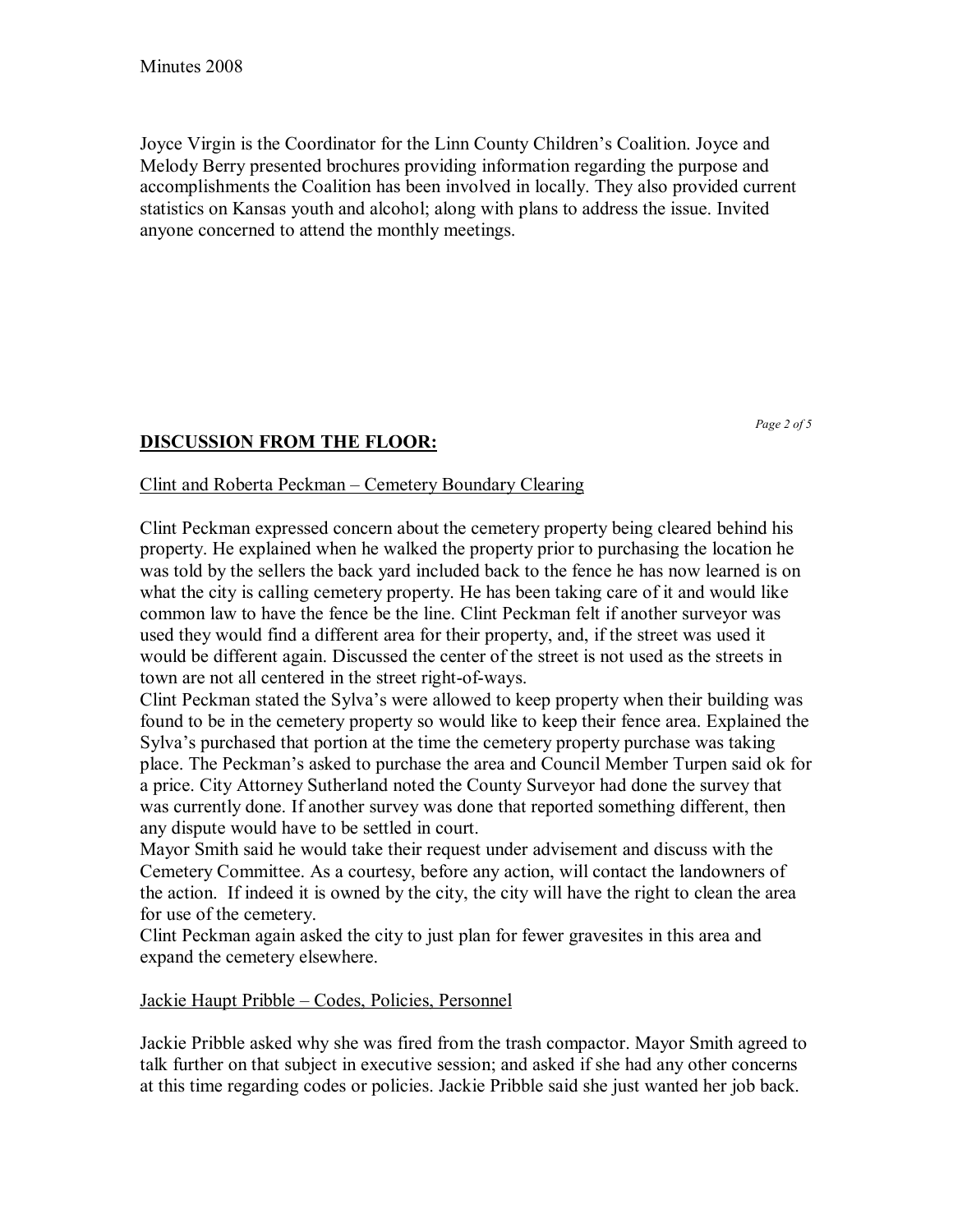### Tim Staton – Proposed  $1\%$  County Sales Tax

Tim Staton, a representative from the City of Pleasanton and a surrogate for Dennis Arnold, presented statistics for income to Linn County if the proposed 1% County Sales Tax is passed on the November ballot. Tim was asking for public support along with the cities mayors jointly signing a letter of support to be published in the local paper. He explained that one-third of the revenues are dispersed proportionately to the cities for their use and if that use is for infrastructure such as sewer, water, and roads the county add a 50% match from their portion to the city. Determined this could provide an estimated \$49,444 for La Cygne with another half that amount, around \$24,500 added by the county for infrastructure. Deputy City Clerk Mahon asked if the match would be guaranteed to be renewed every year if a city committed to a long term infrastructure project and Tim confirmed yes.

• *Motion for Mayor Smith to Sign Support Letter for 1% Sales Tax Proposal*

**Council Member Turpen moved to allow the mayor to sign the support letter for the 1% Sales Tax proposal. Seconded by Council Member Van Vlack, voted on, passed 5-0.** Time: 7:47 p.m.

*Page 3 of 6* 

# *REPORTS OF CITY OFFICERS:*

#### Police Chief and Codes Officer James W. Dean

- xv. Yield Signs Report for Railroad at Industrial Street: Reported he had spoken with Commissioner Pemberton and asked him to speak with Danny Morris and have not heard back yet.
- xvi. Strobe Light Donation: Reported the City of Linn Valley will donate a strobe light for the Crown Vic at no cost. Consented.
- xvii. Codes Report:
	- 1. 112 S  $7<sup>th</sup>$  has two houses and out buildings it has been determined the Carr's still own and they have no objection to condemning the outbuildings. Robyne Carr reported they did not realize they still owned the property until just recently. Originally the mortgage company, HFC, was selling the property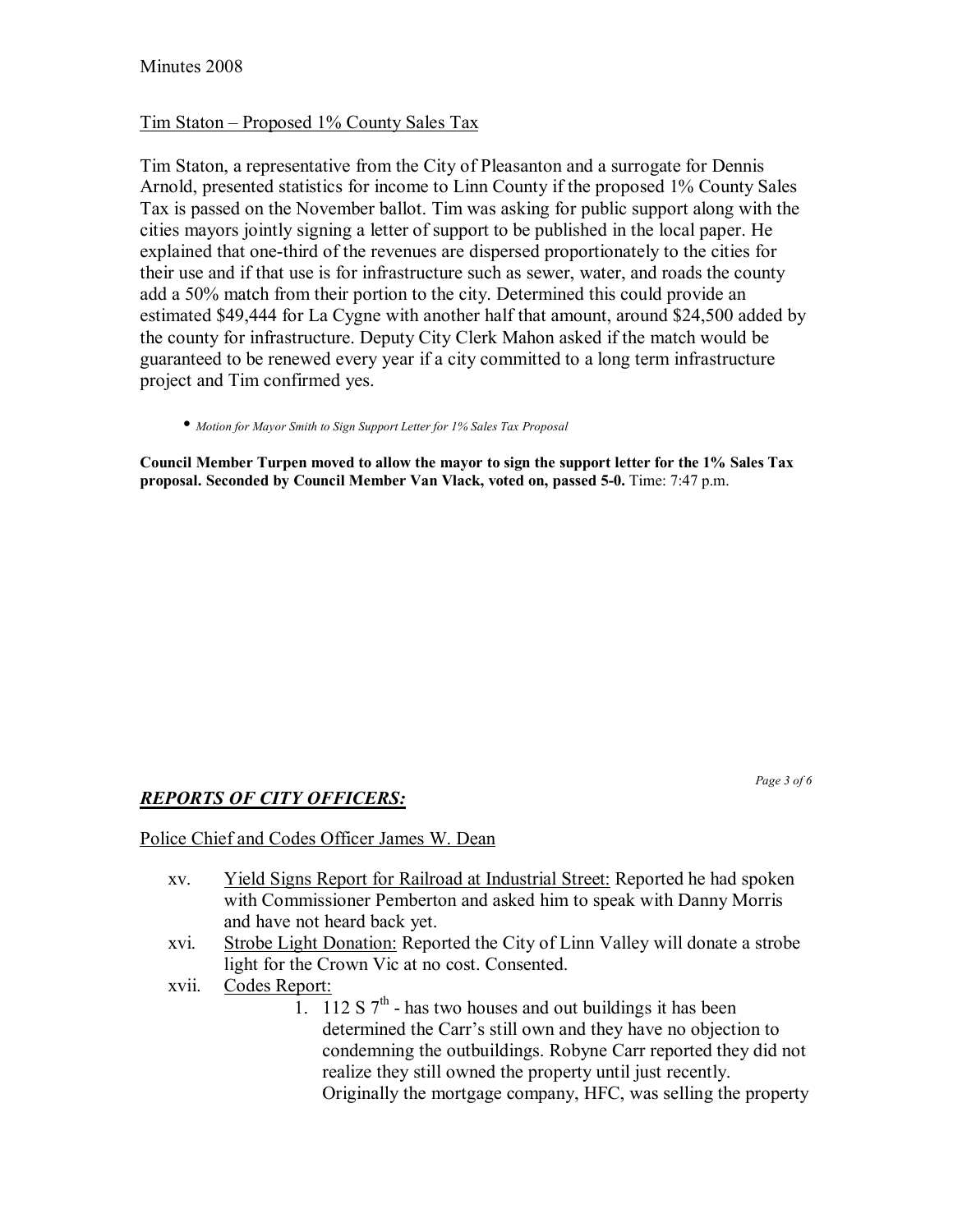and the auction had been cancelled without alerting the Carrs. Asked for a little time to find out what they can do as they had been trying to get the outbuildings knocked down for years. Jerry Boone reported KansasWorks could address the demolition if the Carr's would have a consent request written up, notarized, and turned in.

- 2. 610 Locust property has been set for trial in November
- 3. 202 N  $7<sup>th</sup>$  property has condemnation process in progress.
- 4. 201 S  $4^{\text{th}}$  notice of condition has been sent out.
- 5. Council Member Boone asked about the property west of the water plant. Reported that information would be available at the next meeting.

Public Works Superintendent George Craig by Assistant Superintendent Jerome Moore

- iii. Replace Stihl Cut Off Saw: Requested replacing the 16<sup>o</sup> Stihl Cut Off Saw that was also an item taken with the other items stolen from the cemetery garage. Obtained two quotes. Blue Valley Tractor was \$1,349 after government discount. Family Center was \$1,399 retail with a 15% government discount. The blades are \$16.99 at either location. Calculated saw would cost \$1,189 from Family Center in Paola.
- *Motion to Purchase Stihl Cut Saw from Family Center*

**Council Member Boone moved to purchase the cut saw for \$1,189 from Family Center in Paola.**  Discussed purchasing six blades also. **Amended motion to amount of \$1,291 for adding six blades. Seconded by Council Member Van Vlack, voted on, passed 5-0.** Time: 8:00 p.m.

- iv. Jerome Moore to Attend Training Classes: Requested attendance to workshop in Emporia requiring an overnight stay on November  $4<sup>th</sup> – 5<sup>th</sup>$  for a class cost of only \$70.00. The Olathe workshop October  $22<sup>nd</sup>$  and  $23<sup>rd</sup>$  has been cancelled.
- *Motion to Approve Attending Emporia Workshop for Jerome Moore*

**Council Member Turpen moved for Jerome Moore to attend the workshop in Emporia on November 4th and 5th with per diem. Seconded by Council Member Van Vlack, voted on, passed 5-0.** Time: 8:02 p.m.

### Fire Department – Fire Chief Dan Nasalroad

vii. Fire Prevention Week: October  $6<sup>th</sup>$  thru 11<sup>th</sup> Fire Prevention Week went great. There were 280 students that went through the fire station and one day care. Thanked all of those who helped including, but not all inclusive, Linn County Fire Department, Police Department, and Leslie Mitzner. Also thanked Tony Williams for donating his trailer to haul the Mini Pumper back from Garden City; and, Mike Howard for donating the carpet for the offices.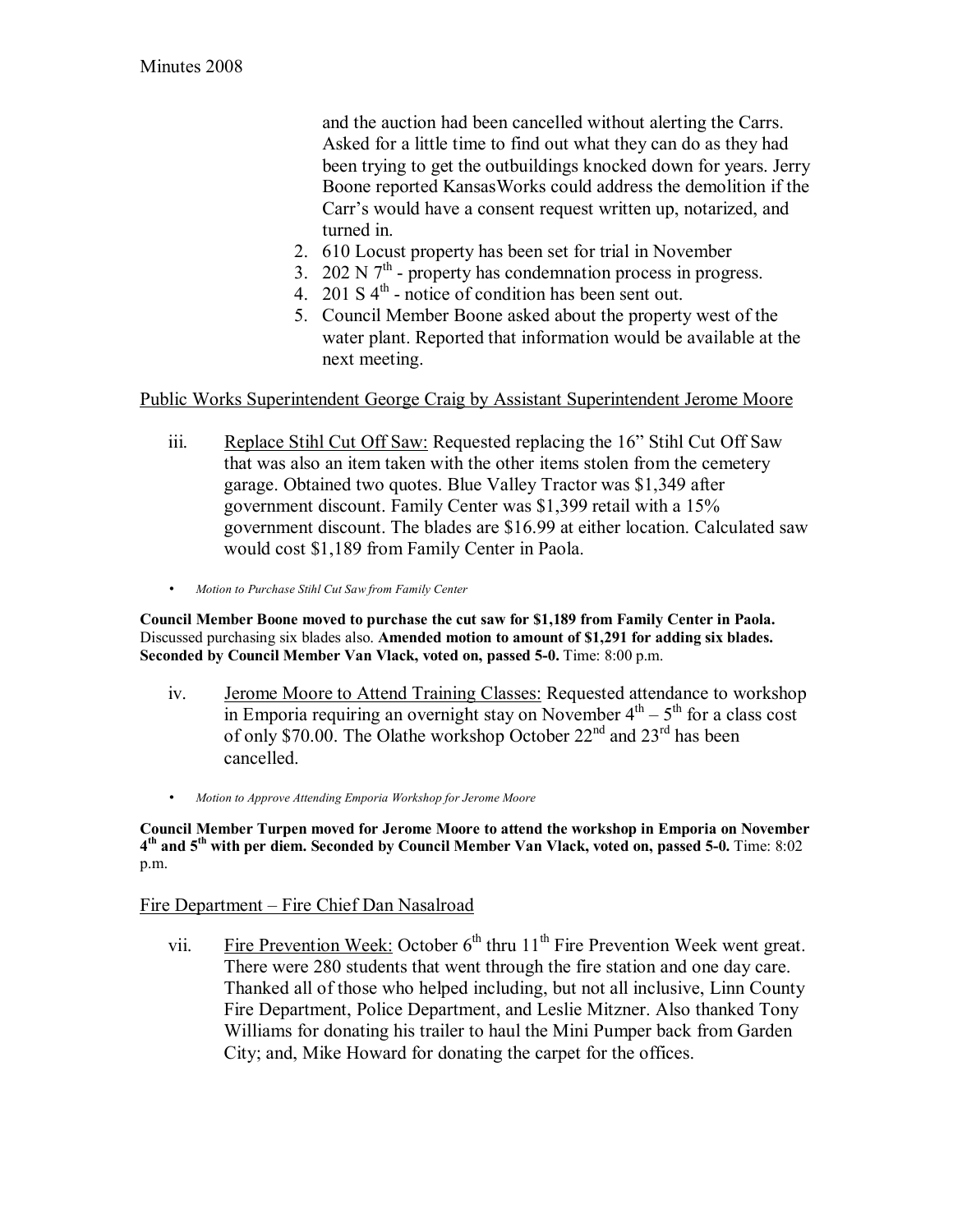viii. 1987 GMC Mini Pumper Vehicle: Have inspected the vehicle and appears it will only cost about \$160 in repairs to get it up and running again. Will know in a couple of days.

*Page 4 of 6* 

# *STANDING COMMITTEE REPORTS:*

#### Water & Gas

ii. Chlorine Contact Basin: Council Member Van Vlack reported they are waiting for specs on the concrete; and, also getting a bid from Page on the electrical portion.

#### Sewer

ii. Status of Lagoon Project: Council Member Van Vlack reported there is still just one man working everyday and another inspector was there today. The pipe tie-ins are done.

#### Park

Jodi Wade provided a written report on the park items being currently addressed.

#### *UNFINISHED BUSINESS:*

#### June 2008 Storm Report and FEMA Update

City Clerk Herrin reported the roofing contractor has not been back in touch with the city to go over the itemized list. And, FEMA had gone back over the ACV items and would be submitting that portion for qualifying for damages to the city. A check should be received by the city in a few weeks.

#### January 2009 Employee Health Insurance Changes

Discussed the report written by Deputy City Clerk Gary Mahon providing the pending 2009

rate changes reflecting a \$40 discount for those employees disclosing non-tobacco use and/or participating in the "iCan Quit" program. There are ten full time employees with health insurance. Without the tobacco difference the overall increase is \$24.79 a month for all employees. Options discussed included:

- 1. City allots an additional \$424.79 per month for health insurance premiums. Employees who qualify for the premium discount could use the \$40 towards other benefits such as AFLAC. Total Additional Premium Paid by city = \$424.79 per month.
- 2. City allots only for the final premium increase after discounts are given. Employees who qualify for the premium discount would be contributing to reduction of the total monthly premium but would not receive any additional benefit. (No incentive for employees to complete non-smoking forms or enroll in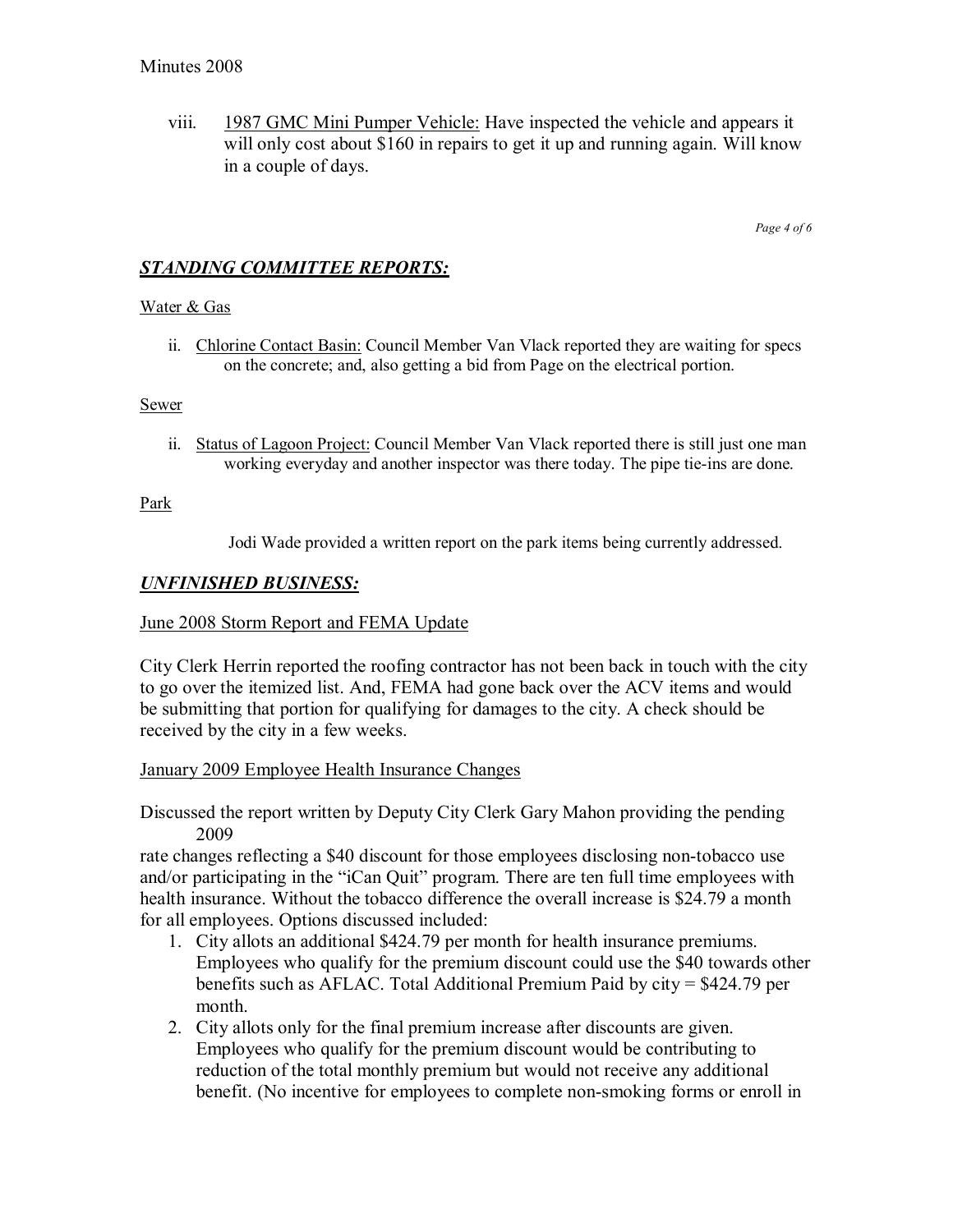"iCan Quit" program.) Total additional premium paid by city = varies from \$24.79 to \$424.79 per month.

- 3. City allots only \$24.79 for premium increase. Employees not qualifying for premium discounts would pay an extra \$40 per month.
- *Motion to Approve Monthly \$24.79 Increase for Employee Health Insurance Change*

### **Council Member Sullivan moved to approve option 3 for \$24.79 monthly premium increase. Seconded by**

**Council Member Weitman, voted on, passed 4-0-1 (Abstain: Boone)** Time: 8:15 p.m.

### Property Theft Report

Insurance Adjuster has reported the city will be receiving around \$4,300 after the deductible

and actual cash values have been applied to the first report on theft. Will be turning in an amended report adding the Stihl Cut Saw to the lost items report.

*Page 5 of 6* 

### *UNFINISHED BUSINESS: (Continued)*

#### Inland Marine Insurance Coverage for Miscellaneous Tools and Equipment

City Insurance Agent Christine Teagarden explained the inland marine coverage for items with a value of less than \$2,500 for a cost of \$.75 per \$100 of value. The coverage is on an actual cash value basis with a deductible. The coverage would also be specific to Fire, Public Works, or Police. Coverage would not be effective until the amounts are determined for each department. Discussed each department completing an inventory and actual cash values to determine amount potentially needed.

• *Motion to Approve Establishing Inland Marine Coverage for Tools and Equipment*

**Council Member Van Vlack moved to go with inland marine insurance for floating property with total values and effective date to be done at a later time. Seconded by Council Member Turpen, voted on, passed 5-0.** Time: 7:21 p.m.

### *NEW BUSINESS:*

Acquire Updated Financial Software Program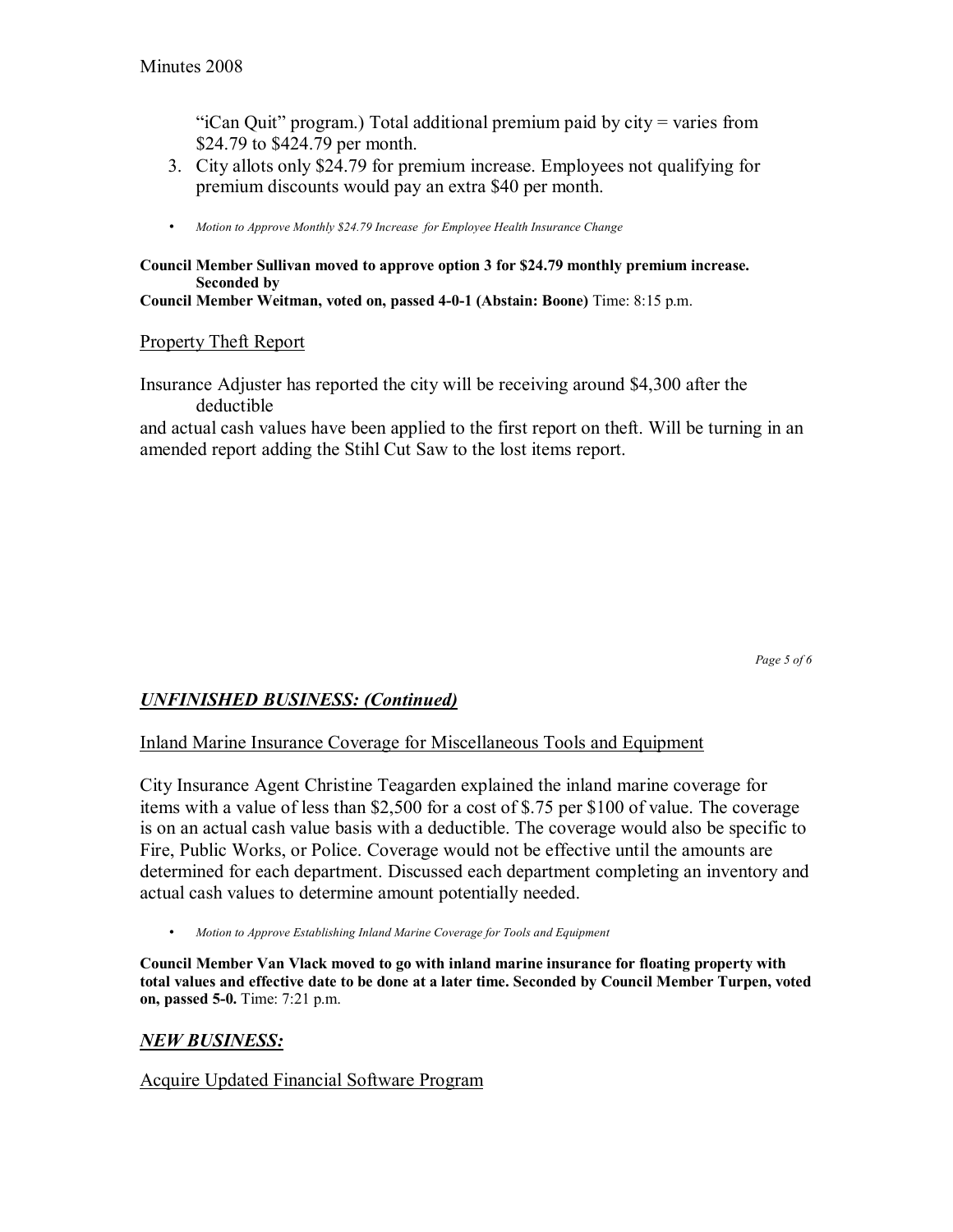City Clerk Herrin asked if the council would consider updating the city financial software program as the existing program had limitations in reports for the city council. Discussed Deputy City Clerk Mahon had some good ideas on what to look for in a software program. Noted a new program could cost between  $$10 - 20,000$ . Council agreed to review a software program if Deputy City Clerk Mahon can locate one that would meet the needs.

# KMGA Annual Budget Meeting, November  $6<sup>th</sup>$ , Wichita, KS

• *Motion to Approve Attending KMGA Annual Budget Meeting*

**Council Member Van Vlack moved for Deputy City Clerk Mahon to attend the KMGA Annual Budget Meeting and if unavailable for City Clerk Herrin to attend with per diem. Seconded by Council Member Sullivan, voted on, passed 5-0.** Time: 8:25 p.m.

### **Executive Session**

• *Motion to Go Into Executive Session* 

**Council Member Turpen moved to go into executive session for up to sixty minutes for discussion of legal and personnel following a ten-minute break. Seconded by Council Member Van Vlack, voted on, passed 5-0.** Time: 8:28 p.m.

Others invited into or requesting a portion of time in executive session included: Police Chief James Dean, Jerome Moore, and Jackie Haupt.

Open Session Resumed at 9:37 p.m.

# **OTHER BUSINESS:**

Hire Part-Time Police Officer Ernest Simmons

• *Motion to Hire Part-Time Police Officer Ernest Simmons*

# **Council Member Turpen moved to hire part-time police officer Ernest Simmons at \$11.00 an hour. Seconded by Council Member Van Vlack, voted on, passed 5-0.** Time: 9:38 p.m.

### New Mower for Cemetery

Council Member Turpen asked everyone to watch for yearend sales on mowers to replace the cemetery mower.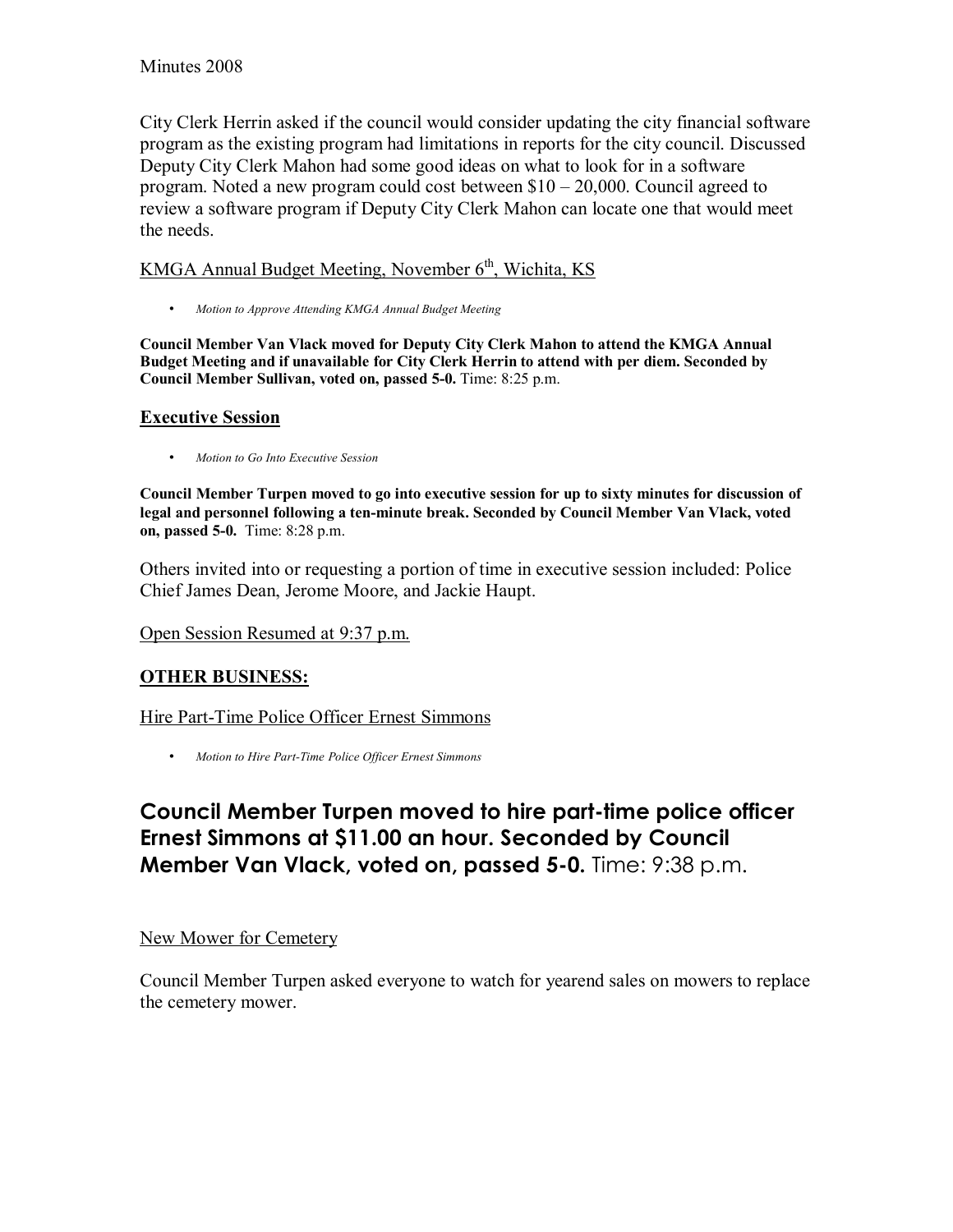### **CITY CLERK'S REPORT:**

Written:

A] Joyce Virgin B] Roberta Peckman

C] Jackie Haupt Pribble

### **NOTES AND COMMUNICATIONS TO COUNCIL:**

- m. September 2008 Gas Report
- n. September 2008 Water Report

# *ADJOURNMENT:*

• *Motion for Adjournment*

As there was no further business **Council Member Turpen moved to adjourn the meeting. Motion seconded by Council Member Boone, voted on, 5-0.**

Meeting adjourned at 9:40 p.m.

I, La Cygne City Clerk, do hereby declare the above to be true and correct, to the best of my knowledge, and do hereby subscribe my name this  $15<sup>th</sup>$  day of October 2008.

The La Cygne City Council met for a Special Meeting on Wednesday, October 29, 2008 at the La Cygne City Hall. Purpose of the meeting is listed below. The following council members were present creating a quorum: Jerry Boone, Robert "Bob" Sullivan, Joe Turpen, Michael Van Vlack, and Terry Weitman. All council members present signed the request for the special meeting.

Others present included: City Clerk Devona Herrin, Police Chief James Dean, and Chase Jordan.

Mayor Keith Smith called the special meeting to order at 6:00 p.m. for the discussion of:

- 6. Water Plant Building Repairs, and
- 7. Oaklawn Cemetery Mower.

#### *Water Plant Building Repairs*

Council Member VanVlack reported the engineer would set up a contractors meeting after the contractors were chosen and then set a date for the work to begin. Not sure how long that process would take. City Clerk Herrin reported engineer John Brann had called and asked to be called tomorrow after this meeting to keep moving forward.

Proposals at the table:

1. Electrical relocation to support re-work of walls and roof in Water Plant for a cost of \$2,435 from Diversified Contracting.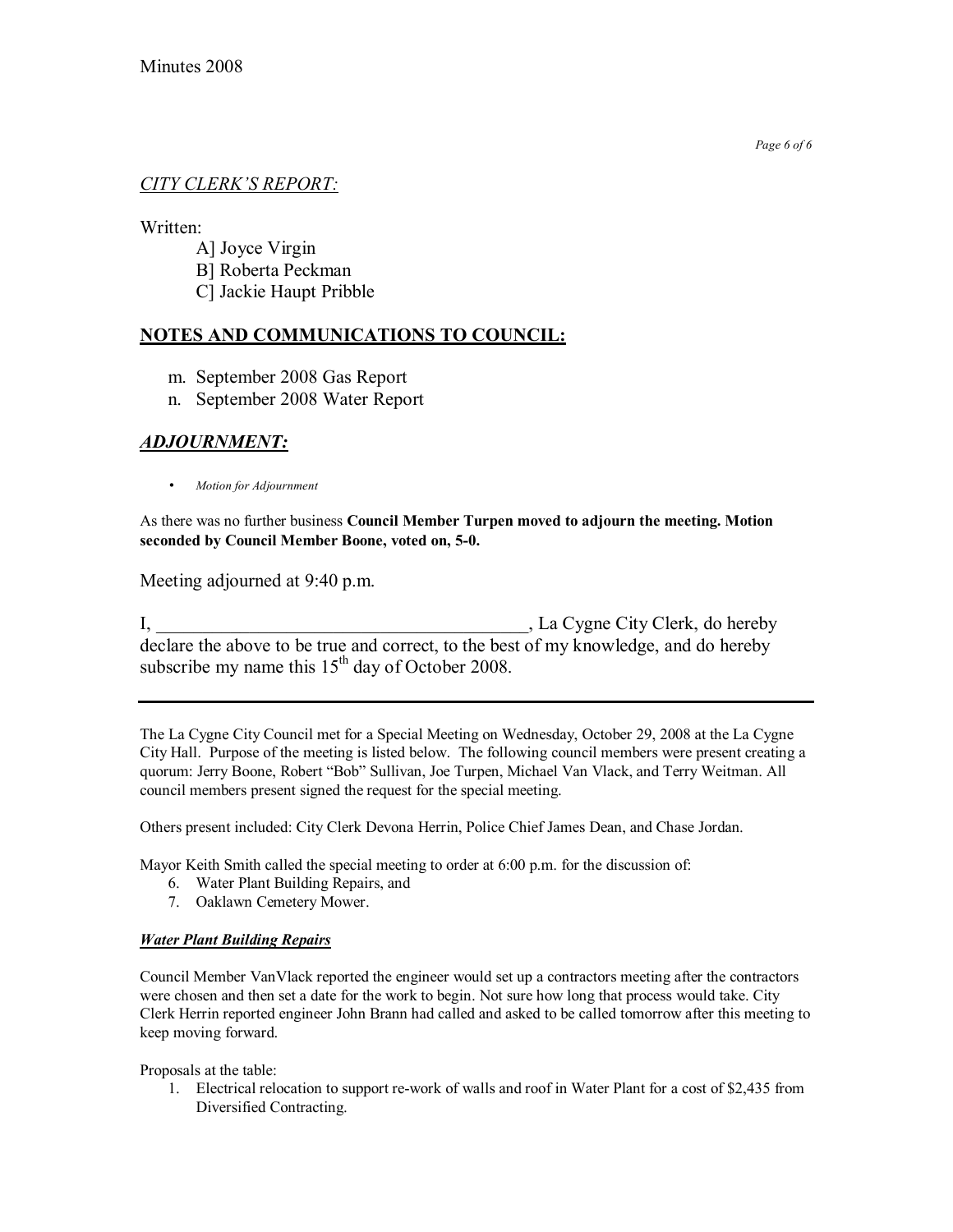- 2. Chlorine Contact Basin Cover improvement for a cost of \$14,408.60 from Walker Flatwork, Inc.
- 3. Insurance requirements on file with the city for both contractors.
- *Motion to Hire Diversified Contracting for Electrical Relocation*

**Council Member Weitman moved to hire Diversified Contracting for the electrical relocation repairs at the water plant for a sum of \$2,435. Seconded by Council Member VanVlack, voted on, passed 5-0.**  Time: 6:05 p.m.

• *Motion to Hire Walker Flatwork to Install Chlorine Contact Basin Cover*

**Council Member Weitman moved to hire Walker Flatwork for \$14,408.60 to install the chlorine**  contact basin cap due to the need for urgency and recognizing this is outside the city's usual bid **policy. Seconded by Council Member Boone, voted on, passed 4-0-1 (Abstain: VanVlack).** Time: 6:08 p.m.

#### *Oaklawn Cemetery Mower*

Mayor and council discussed purchasing a new cemetery mower or if going to contract out the work next year. Council Member VanVlack reported it would cost about \$1,450 every time the cemetery was mowed if it was contracted out and therefore more cost effective to buy a mower and pay someone to mow.

Discussed:

- 1. Various mower types and costs.
- 2. Condition of the existing four mowers with two having oil problems.
- 3. Cemetery mowers include a mulching kit.
- 4. Cemetery budget and if any other cost improvements planned for this year.
- 5. Trade or surplus the mower in the poorest condition to help offset the cost of this mower.
- *Motion to Purchase 52" Grasshopper for \$7,300*

**Council Member Sullivan moved to purchase the Grasshopper with 52î deck for \$7,300. Seconded by Council Member Turpen, voted on, passed 4-1 (No: Boone).** Time: 6:30 p.m.

#### **ADJOURNMENT:**

As the topics were covered Mayor Smith moved for adjournment.

#### **Council Member Turpen moved to adjourn the meeting. Seconded by Council Member VanVlack, voted on, passed 5-0.**

Meeting adjourned at 6:32 p.m.

I, \_\_\_\_\_\_\_\_\_\_\_\_\_\_\_\_\_\_\_\_\_\_\_\_\_\_\_\_, La Cygne City Clerk, do hereby declare the above to be true and correct, to the best of my knowledge, and do hereby subscribe my name this  $29<sup>th</sup>$  day of October 2008.

# *REGULAR MEETING:*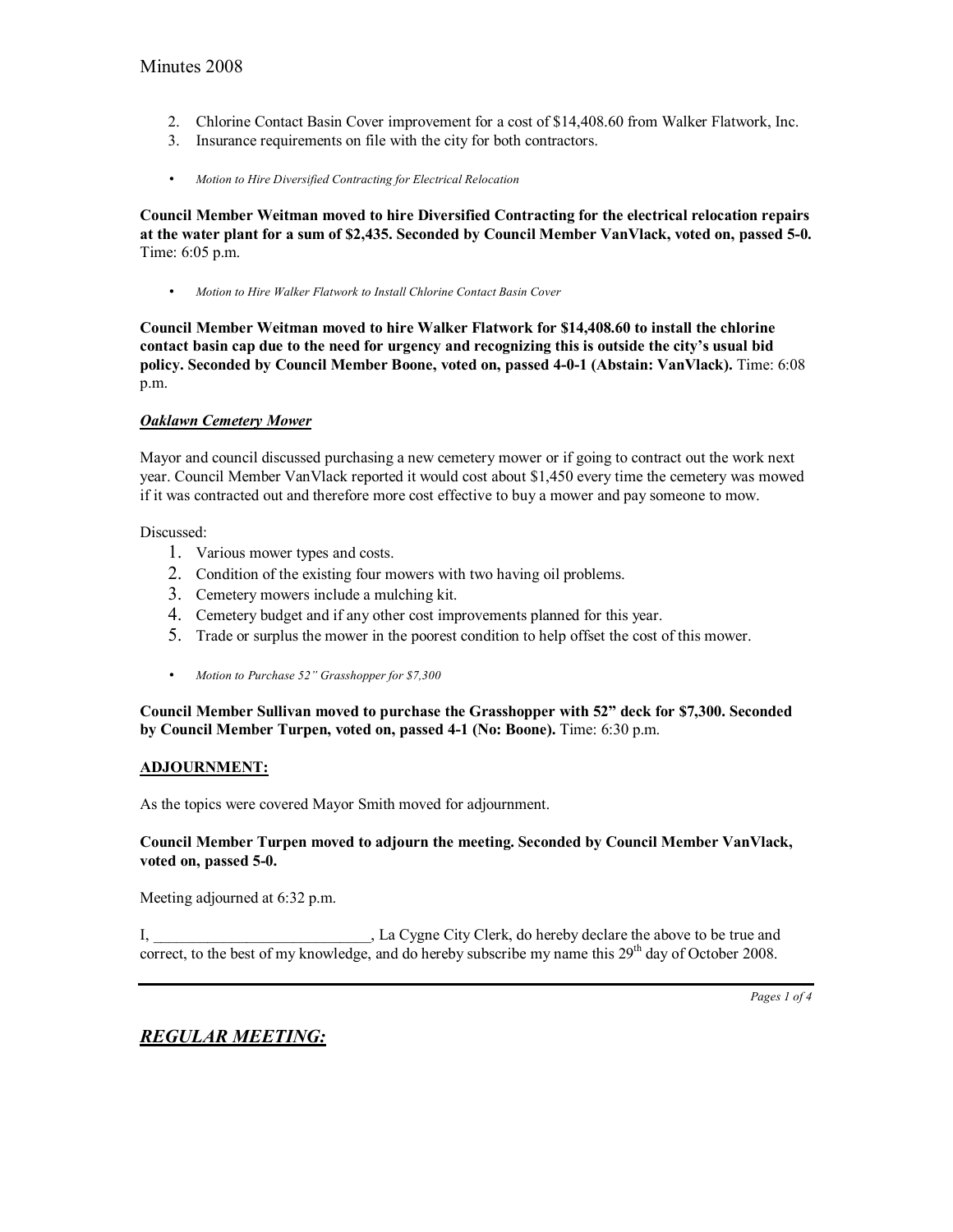The La Cygne City Council met in a regular session Wednesday, November 5, 2008, at the La Cygne City Hall. Council Members present were: Jerry Boone, Robert 'Bob' Sullivan, Joe Junior Turpen, Michael Van Vlack, and Terry Weitman.

Others present included: City Clerk Devona Herrin; City Police Chief James Dean; City Attorney John Sutherland; Fire Chief Dan Nasalroad; Judy Kinder; Leroy Turpen; Chase Jordan; Scott Stainbrook; Jake Fleming; Brian Turpen; Linda and Fred Meisel.

Mayor Keith A. Smith called the meeting to order at 7:00 p.m.

# **MAYOR'S COMMENTS:**

xiv. Hoped everyone had a Happy Halloween and enjoyed the good things the fire department had during the evening including the hot dogs.

# *CONSENT AGENDA:*

• *Motion to Approve Consent Agenda* 

### **Council Member Turpen moved to approve the consent agenda as presented that consisted of:**

Check Register: October  $16$  – November 5, 2008 Minutes of October 15, 2008 City Council Meeting Minutes of October 29, 2008 Special City Council Meeting  $-$  adding City Attorney Sutherland as being in attendance.

**Motion seconded by Council Member VanVlack, voted on, passed 5-0.** Time: 7:04 p.m.

# **DISCUSSION FROM THE FLOOR:**

None

# *REPORTS OF CITY OFFICERS:*

### Police Chief and Codes Officer James W. Dean

xviii. Codes Report:

- 1.  $112 S. 7<sup>th</sup>$ : Have received written consent from the property owners for the city to demolish the two outbuildings.
- 2. 212 N.  $7<sup>th</sup>$ : The property is being sold to Frankie Noel and he has asked for some time to remove the trailer.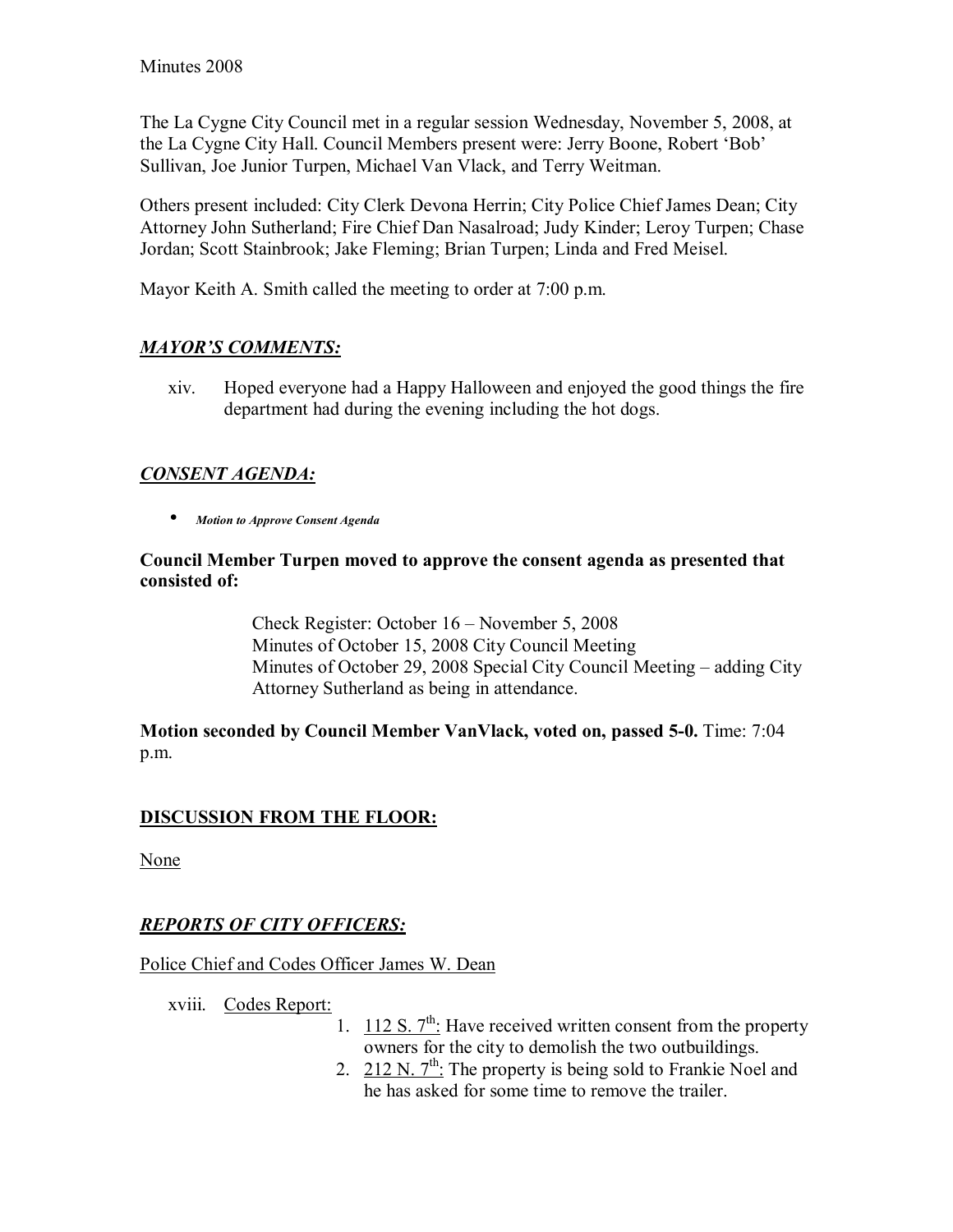- 3. 114 W. Market: Two letters have been sent to the property owner with knowledge of one having been received. Property has a valuation of \$12,160.
- 4. 502 N.  $7<sup>th</sup>$ : Have sent notice and received abate on the home.
- 5.  $201 S. 4<sup>th</sup>$ : Roof has an open area with carpet placed over it. The property owner plans to have a written plan to abate. Property has a value of \$14,000.
- 6. Other properties: Have other notices going through the court process.
- xix. Vest Grant: Received approval for a \$700 Vest Grant. The grant will be received as soon as the bill for the vests is received and a copy forwarded.
- xx. KLETC Training *Legal Issues in Car Stops*: Requested attendance to the training session in Independence, Kansas on November  $13<sup>th</sup>$  for 4 hours of training credit. Expenses would be for time and travel.
- *Motion for Police Chief Dean to Attend Training Class*

**Council Member Weitman moved to authorize Police Chief Dean to attend the training session in Independence, Kansas on November 13th with the appropriate expenses paid. Seconded by Council Member Turpen, voted on, passed 5-0.** Time: 7:10 p.m.

- xxi. 112 S. 7th Condemnation Process: Council Member VanVlack asked about plans to proceed with the condemnation. City Attorney Sutherland noted the city would need to know the cost and authorize. Police Chief Dean agreed to get some bids, bring them to the council, and put the cost on the tax rolls when completed.
- *Motion to Solicit for Bids*

**Council Member VanVlack moved to have the police chief solicit for bids the demolition for two buildings at 112 S. 7th Street. Seconded by Council Member Sullivan, voted on, passed 5-0.** Time: 7:12 p.m.

Public Works Superintendent George Craig, Assistant Superintendent Jerome Moore

- v. Water Treatment Plant Building Repair Project: Council Member VanVlack reported public works was getting the water plant ready for the building repair project.
- *Motion for Council Member VanVlack to be Inspector for Water Plant Project*

**Council Member Boone moved to have Mike VanVlack be the inspector for the water treatment plant building repair project. Seconded by Council Member Turpen, voted on, passed 4-0-1 (Abstain: VanVlack).** Time: 7:13 p.m.

### Fire Department – Fire Chief Dan Nasalroad

ix. Hose and Reel for Newest Purchased Small Pumper Truck: Reported the truck is now up and running but needs a hose reel and hose. Have checked used and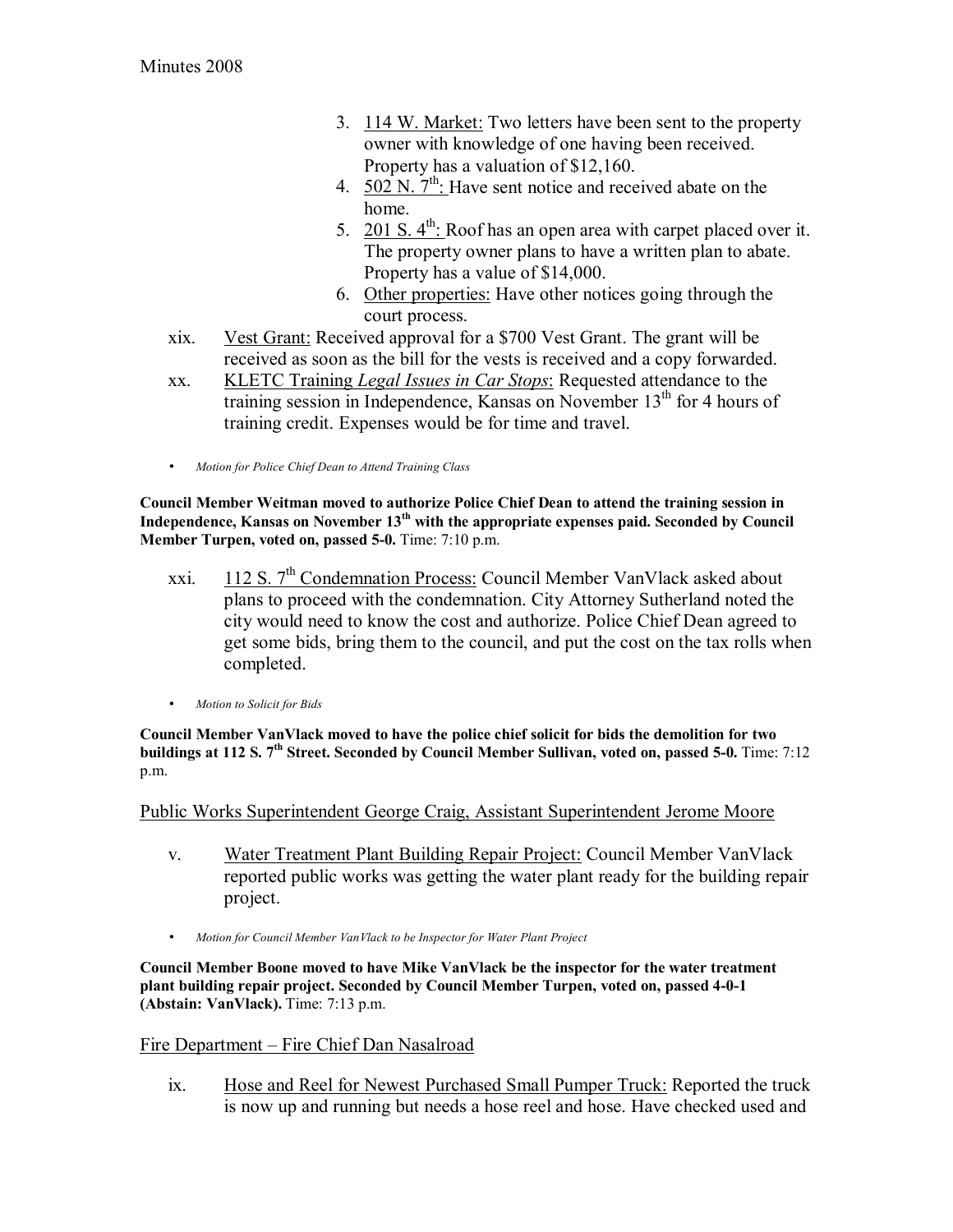new prices. Ingram's, in Ottawa, have agreed to \$900 for a hose reel and with a 100 feet of hose should be able to purchase for about \$1,333.95. Not sure about any shipping costs. Asked for approval of up to \$1,500 for the purchase of the equipment.

• *Motion to Spend Up To \$1,500 for Reel and Hose from Ingramís*

**Council Member Boone moved to approve the fire department up to \$1,500.00 for reel and hose from Ingram Fire in Ottawa. Seconded by Council Member VanVlack, voted on, passed 5-0.** Time: 7:14 p.m.

Fire Department will contact Mayor Smith regarding possible help with delivery to La Cygne.

x. Fire Department Halloween Event: Had lots of fun and served 270 hot dogs.

## *STANDING COMMITTEE REPORTS:*

#### Water & Gas

- iii. Chlorine Contact Basin and Building Repair: Council Member Van Vlack reported the contractors have met and the plans are for all contractors to be done next week.
- iv. Gas Line for Clint Clark: Council Member VanVlack reported -
	- 1. Clint Clark had bought 1,160 feet of gas line from Tom Moylan in order to hook up to city gas at his house.
	- 2. The line begins at Grand Street and runs north to his house.
	- 3. For adequate pressure the meter would have to be placed near his house.
	- 4. Noted the city needs to see what to do to make it possible even though there is a city policy not to go outside the city limits with city utilities.
	- 5. The line has passed a pressure test and will have to get approval from KCC.

Discussed the city is looking for more gas customers. Council Member VanVlack agreed to look at any necessary easements and what else was needed; believed any easements went with the line.

*Page 3 of 4* 

### *STANDING COMMITTEE REPORTS: (Continued)*

**Sewer** 

iii. Status of Lagoon Project: Council Member Van Vlack reported the contractor is still working on it and they are moving faster. It should be done by the deadline.

### *SPECIAL COMMITTEE REPORTS:*

Festival: Linda Meisel reported the committee was checking into one bill for advertising as they were not sure about the total amount pertaining to the festival. Otherwise thought the final figure was around a \$1,300 cost. All agreed, for the rainy weather, that day it was an overall good day and not a bad cost for the city event.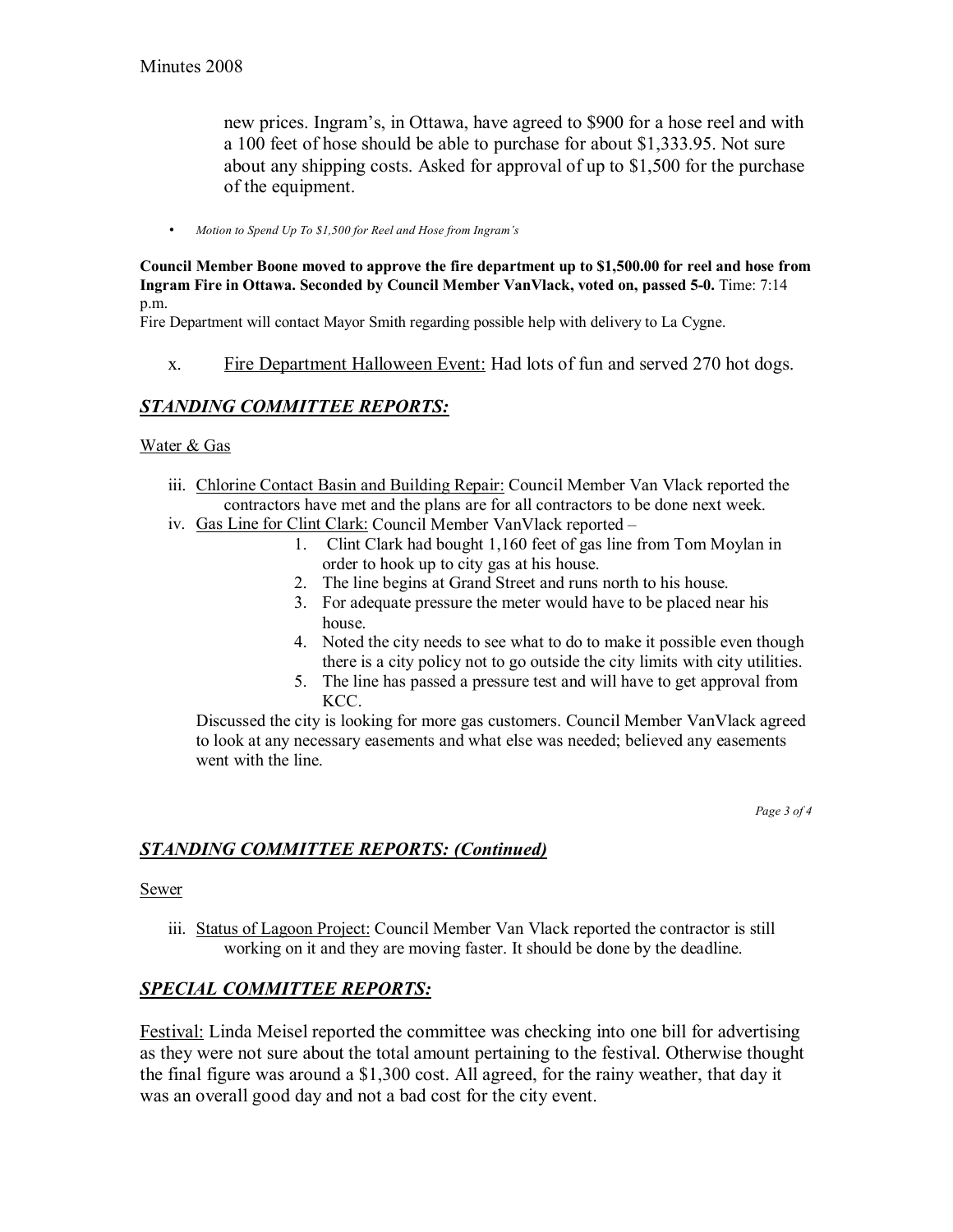# *UNFINISHED BUSINESS:*

None.

### *NEW BUSINESS:*

### Review Placing the 2008 Audit Out for Bids

Discussed. Will leave with current audit firm.

### Action Roofing LLC Invoice

Council Member VanVlack reported:

- 1. Action Roofing is getting an itemized statement and warranty for the city.
- 2. The guttering still needs to be done.
- 3. The roof on the portion of the water plant needing repairs is a known outstanding due to waiting on the city.
- 4. Think the community building is complete, will know after it rains.

Discussed paying a portion of the remaining outstanding; one way would be to authorize the mayor.

• *Motion to Authorize Mayor to Pay Action Roofing \$15,000 for City Roof Repairs*

**Council Member Turpen moved to give the mayor the authority to pay Action Roofing \$15,000.00 for necessary repairs to city property. Seconded by Council Member VanVlack, voted on, passed 5-0.**  Time: 7:30 p.m.

#### Open House Date for City Hall

Tentatively set Open House date for Monday, December 15<sup>th</sup>. Discussed time frame and possibly continuing through 5 p.m. for those getting home from their work places. Will discuss with other city employees and get back with Mayor on time frame.

#### **Executive Session**

• *Motion to Go Into Executive Session* 

**Council Member Turpen moved to go into executive session for up to forty-five minutes for**  discussion of legal and personnel following a ten-minute break – added five minutes for land **acquisition for a total of fifty minutes. Seconded by Council Member Van Vlack, voted on, passed 5- 0.** Time: 7:35 p.m.

Others invited into or requesting a portion of time in executive session included: Police Chief James Dean and City Clerk Herrin.

#### Open Session Resumed at 8:22 p.m.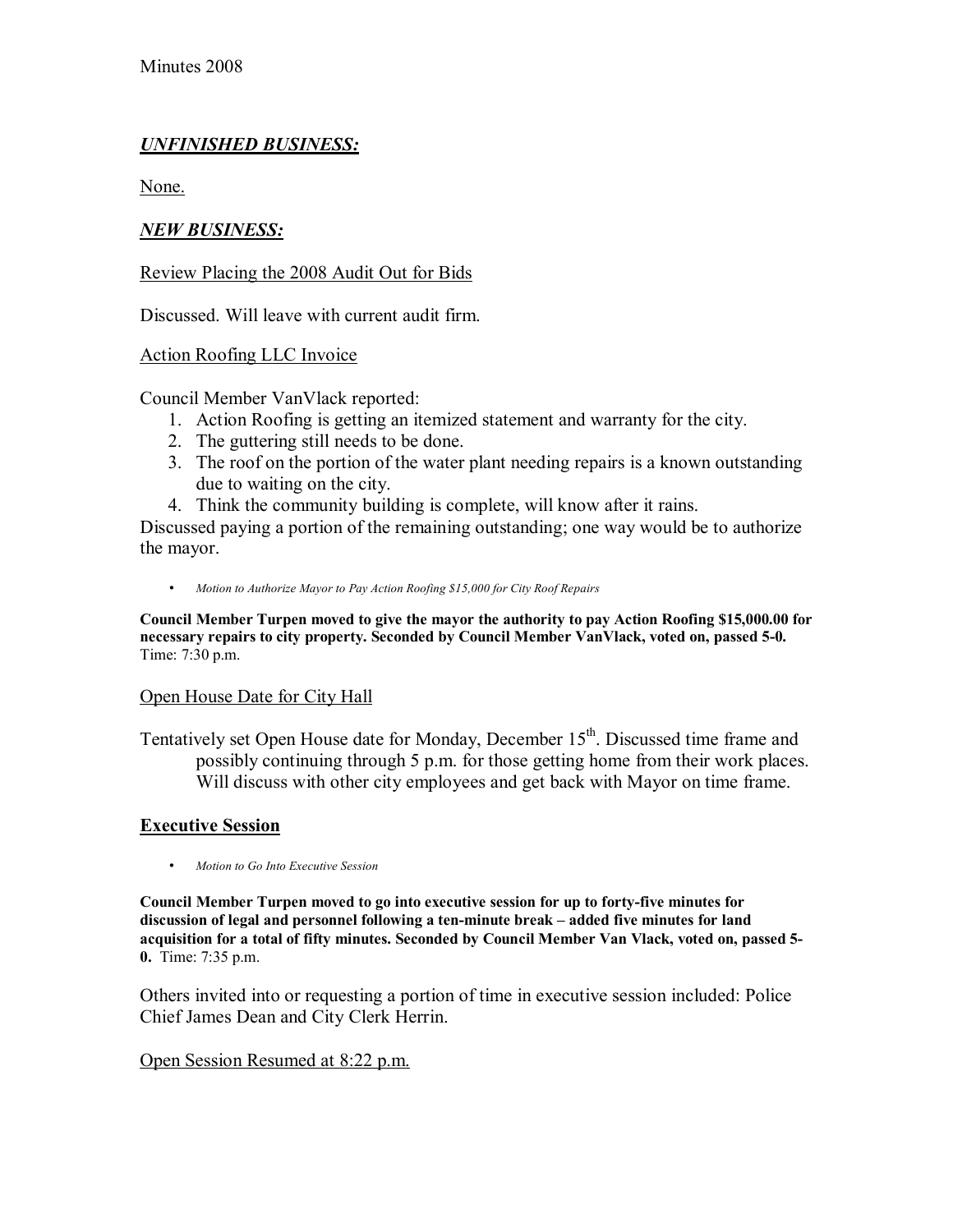*Page 4 of 4* 

## **OTHER BUSINESS:**

None

## **CITY CLERK'S REPORT:**

Written:

A] Property Theft Report B] Action Roofing LLC C] Magellan LLC Gas Pipe Line Installation Status – Check on line installation specs.

### **COMMENTS:**

- 1. Police Chief Dean reported the county is checking for signs for the railroad crossing by Reed Mineral.
- 2. Reminder of Community Dinner on November 15<sup>th</sup>.

# **NOTES AND COMMUNICATIONS TO COUNCIL:**

None.

# *ADJOURNMENT:*

• *Motion for Adjournment*

As there was no further business **Council Member Turpen moved to adjourn the meeting. Motion seconded by Council Member VanVlack, voted on, 5-0.**

Meeting adjourned at 8:25 p.m.

I, \_\_\_\_\_\_\_\_\_\_\_\_\_\_\_\_\_\_\_\_\_\_\_\_\_\_\_\_\_\_\_\_\_\_\_\_\_\_\_\_, La Cygne City Clerk, do hereby declare the above to be true and correct, to the best of my knowledge, and do hereby subscribe my name this 5th day of November 2008.

*Pages 1 of 5*

# *REGULAR MEETING:*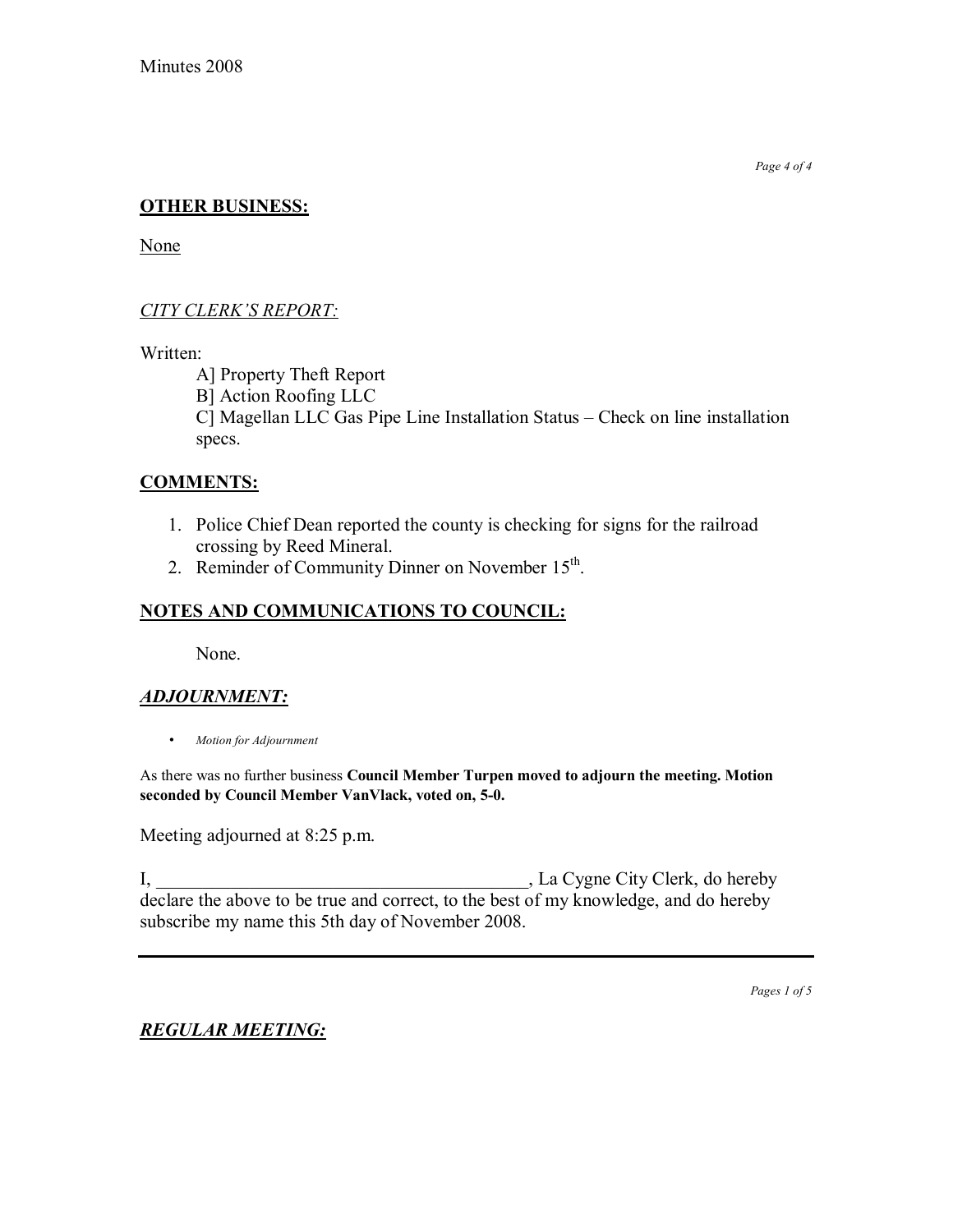The La Cygne City Council met in a regular session Wednesday, November 19, 2008, at the La Cygne City Hall. Council Members present were: Jerry Boone, Robert 'Bob' Sullivan, Joe Junior Turpen, Michael Van Vlack, and Terry Weitman.

Others present included: City Clerk Devona Herrin; City Police Chief James Dean; City Attorney John Sutherland; Fire Chief Dan Nasalroad; Assistant Public Works Superintendent Jerome Moore; Judy Kinder; Leroy Turpen; Chase Jordan; Scott Stainbrook; Jake Fleming; Beth Smith; Public Works Jim Johnson; Randy Taylor; Mrs. Taylor; and, Linda and Fred Meisel.

Mayor Keith A. Smith called the meeting to order at 7:00 p.m.

# **MAYOR'S COMMENTS:**

xv. Local School Winter Sports practices have begun and activities will begin soon.

- xvi. Read City Clerk Herrinís letter of resignation with last day December 1, 2008; and, presented plaque for service.
- xvii. Submitted for approval by the council Gary Mahon as City Clerk.
- *Motion to Accept Herrin's Resignation and Appoint Mahon as City Clerk*

**Council Member VanVlack moved to accept the resignation of Devona Herrin as City Clerk effective**  December 1<sup>st</sup> and accept the recommendation of Gary Mahon as City Clerk. Seconded by Council **Member Boone, voted on, passed 5-0.** Time: 7:05 p.m.

# *CONSENT AGENDA:*

• *Motion to Approve Consent Agenda* 

## **Council Member Turpen moved to approve the consent agenda as presented that consisted of:**

 Check Register: November 6 - 19, 2008 Minutes of November 5, 2008 City Council Meeting October 2008 Budget and Treasurer Report.

**Motion seconded by Council Member VanVlack, voted on, passed 5-0.** Time: 7:06 p.m.

# **DISCUSSION FROM THE FLOOR:**

# Beth Smith for Christmas Sharing Project

Beth Smith presented a request for the city to consider helping with the Christmas Sharing Project by providing secure storage for the items to be dispersed to those in need. Previously the La Cygne Elementary School has had the giving tree for toys for those in need. This year the school is just going to collect food items. Discussed using the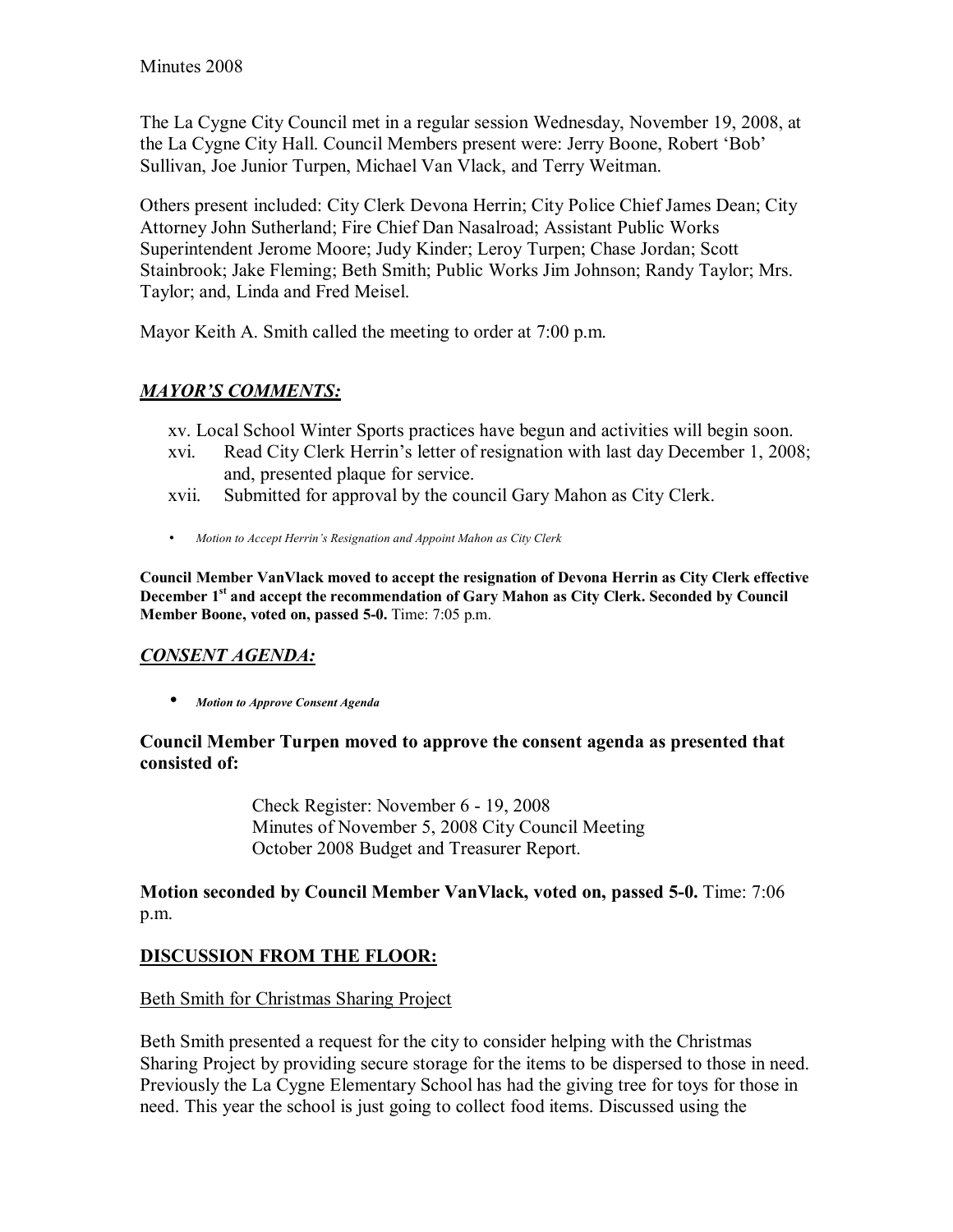conference room to store the Christmas Sharing Project and then the city police officers will help with delivery.

• *Motion to Store Gifts for Christmas Sharing Project*

**Council Member Boone moved to approve using the cityís conference room to store items for the Christmas Sharing Project. Seconded by Council Member VanVlack, voted on, passed 5-0.** Time: 7:10 p.m.

• *Motion to Donate \$500 to Christmas Sharing Project*

**Council Member Boone moved for the City of La Cygne to donate \$500 to the Christmas Sharing Project. Seconded by Council Member Turpen.** Beth Smith noted it was for toys only for local children in need and thanks for helping with the cause. **Voted on, passed 5-0.** Time: 7:13 p.m. The Fire Department also volunteered space for any overflow of items.

*Page 2 of 5* 

### *REPORTS OF CITY OFFICERS:*

#### Police Chief and Codes Officer James W. Dean

- xxii. Yield Signs Report for Railroad at Industrial Street: Installed.
- xxiii. Codes Report:
	- 1.  $112 S. 7<sup>th</sup>$ : Have acquired three bids for the city to demolish the two outbuildings at this property. Black and Sons from Pleasanton bid \$3,200. The other two bids were American Woodworks for \$8,500; and, Diversified Contracting for \$5,300. Council Member Boone reported he had spoke with the owners and they wanted to talk to the council about tearing down the buildings themselves. Mayor Smith asked to put this back on the next agenda.
	- 2. 212 N.  $7^{th}$ : The property is sold to Frankie Noel and he has asked for some time to remove the trailer.
	- 3. 201 S. 4th: Clarence Miller has entered into a plan for replacing the roof and the work is currently in progress.
	- 4. 114 W. Market: The freezer has been removed from the property and the storage shed that was falling down has been torn down. The Taylor's have admitted already spending \$12,000 on the house for repairs and the current value of the total property is \$12,160. There is still the condition of the foundation, mold with holes in the wall, and the roof sagging. Have been unable to obtain a written plan for improvements and recommend proceeding with condemnation. Randall Taylor was present and explained he did not have a phone to contact the city. He would be glad to discuss and put a plan in writing. Discussed property has been a codes concern in previous years with some improvement and then improvements cease.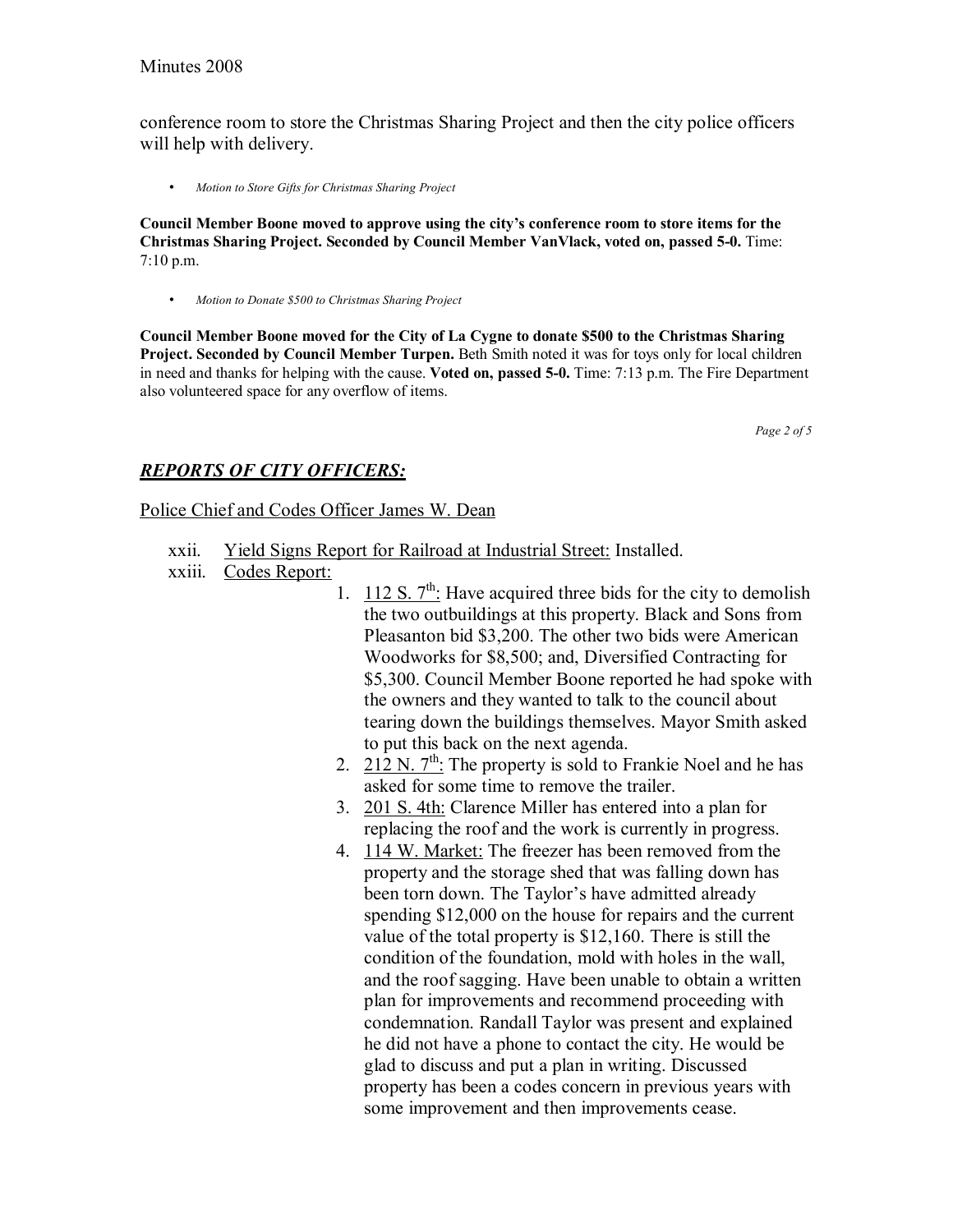Discussed possible health concerns too. Mr. Taylor is to get with Codes Officer James Dean and reports will be passed on to the council.

- xxiv. Wiring Concerns for 2002 Crown Vic: There is a wiring problem in the 2002 Crown Vic causing the batteries to go bad quickly. The cost for Commenco to rewire is \$3,405. The trade in value is \$2,775 and the retail value is \$6,365. Obtained cost of used KHP 2007 Crown Vic with approximately 49,500 miles for an equipped price of \$18,600. Also presented new vehicle prices. Discussed average lifetime of police vehicles with maintenance and that the 1999 unit with a rebuilt motor is currently in better shape than the 2002. No action taken.
- xxv. Training Classes: Requested attendance to the following various training classes for all three officers. Police Chief Dean requested attendance to the KLETC "Train the Trainer" class for the 'Kansas Stalking Statute and Policy'. Requested Officer Will Dean attend a 'Glock Armorer' session in Garnett next March, and covered six other classes held at Midwest Counterdrug Training Center in Johnston, IA for costs of travel and salaries for both Officers' Will Dean and Ernie Simmons.
- *Motion for Police Chief Dean to Attend Training Class*

**Council Member VanVlack moved to authorize Police Chief Dean to attend the training session on ëKansas Stalking Statute and Policyí in Mission, Kansas on January 15th with per diem. Seconded by Council Member Turpen, voted on, passed 5-0.** Time: 7:40 p.m. Will review other training classes later.

Public Works Superintendent George Craig, Assistant Superintendent Jerome Moore

- vi. Gas Meter for New Doctor's Clinic: Jerome Moore requested a gas meter change for the new doctor's clinic to meet the load requirements for the generator on the property. The cost of the meter is \$900.00.
- *Motion to Purchase Gas Meter for New Medical Clinic*

**Council Member VanVlack moved to authorize buying the required gas meter for the medical clinic for up to \$900. Seconded by Council Member Weitman, voted on, passed 5-1.** Time: 7:42 p.m.

*Page 3 of 5* 

## *REPORTS OF CITY OFFICERS: (Continued)*

Public Works Superintendent George Craig, Assistant Superintendent Jerome Moore

- vii. Magellan, LLC Gas Line Installation: Reported Northern Pipeline is in the process of installing and KCC has been down to inspect.
- viii. Water Treatment Plant Building Repair: Reported they are making steady progress.

Fire Department – Fire Chief Dan Nasalroad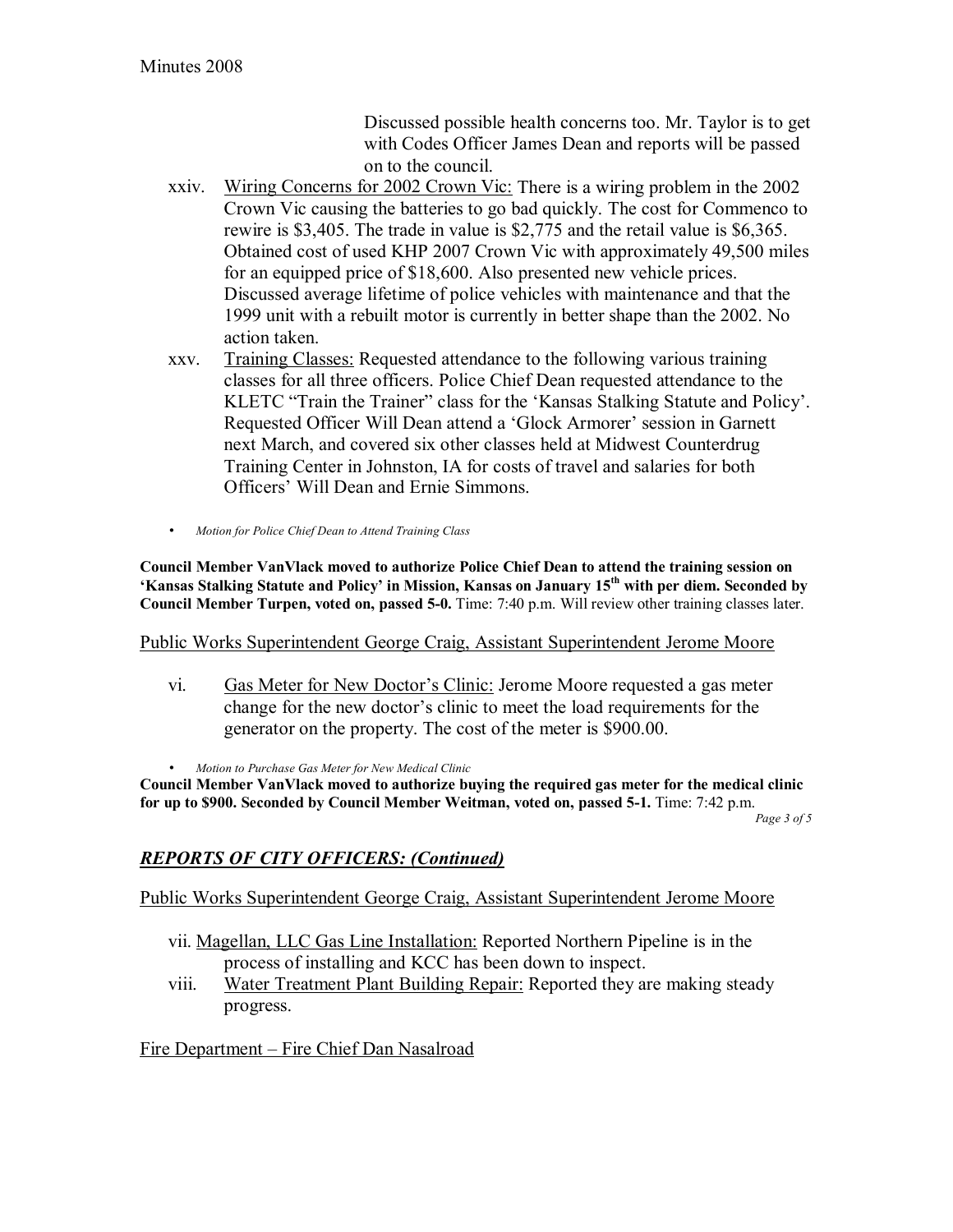- xi. State Fire Fighters Relief Association Conference: Requested attendance to the annual conference on January  $17<sup>th</sup>$  in Salina for Fire Chief Dan Nasalroad and Fire Secretary Jake Fleming. Expenses would be one night's lodging, meals and mileage.
- *Motion to Approve Attendance to Annual Fire Fighters Conference*

**Council Member Turpen moved to approve Dan Nasalroad and Jake Fleming attending the annual conference in Salina with per diem. Seconded by Council Member Boone, voted on, passed 5-0.** Time: 7:44 p.m.

# *STANDING COMMITTEE REPORTS:*

#### Water & Gas

- v. Chlorine Contact Basin and Building Repair: Discussed.
- vi. Gas Line Agreement for Clint Clark: An agreement for gas service between Clint Clark and the city was drawn up by Gary Mahon. Council and attorney concurred to agreement.
- *Motion to Approve Gas Line Agreement for Clint Clark*

#### **Council Member Turpen moved to have Mayor Smith sign the agreement between Clint Clark and the City. Seconded by Council Member VanVlack, voted on, passed 5-0.** Time: 7:45 p.m.

Sewer

iv. Status of Lagoon Project: Council Member Van Vlack reported the contractor is still working on it. Discussed may need more time, however, work is progressing.

#### **Cemetery**

- i. Status of Response from Peckman's: Council Member Turpen asked if anyone had heard from the Peckman's. Response was no.
- ii. New Mower: Has been delivered.

### *SPECIAL COMMITTEE REPORTS:*

Festival: Linda Meisel reported the next festival is the third weekend in September. They are looking for another carnival as the one that was here this year has closed down.

### *UNFINISHED BUSINESS:*

#### Employee Christmas Appreciation Dinner

Discussed who would organize. Mayor Smith reported he would check into it and get back.

## *NEW BUSINESS:*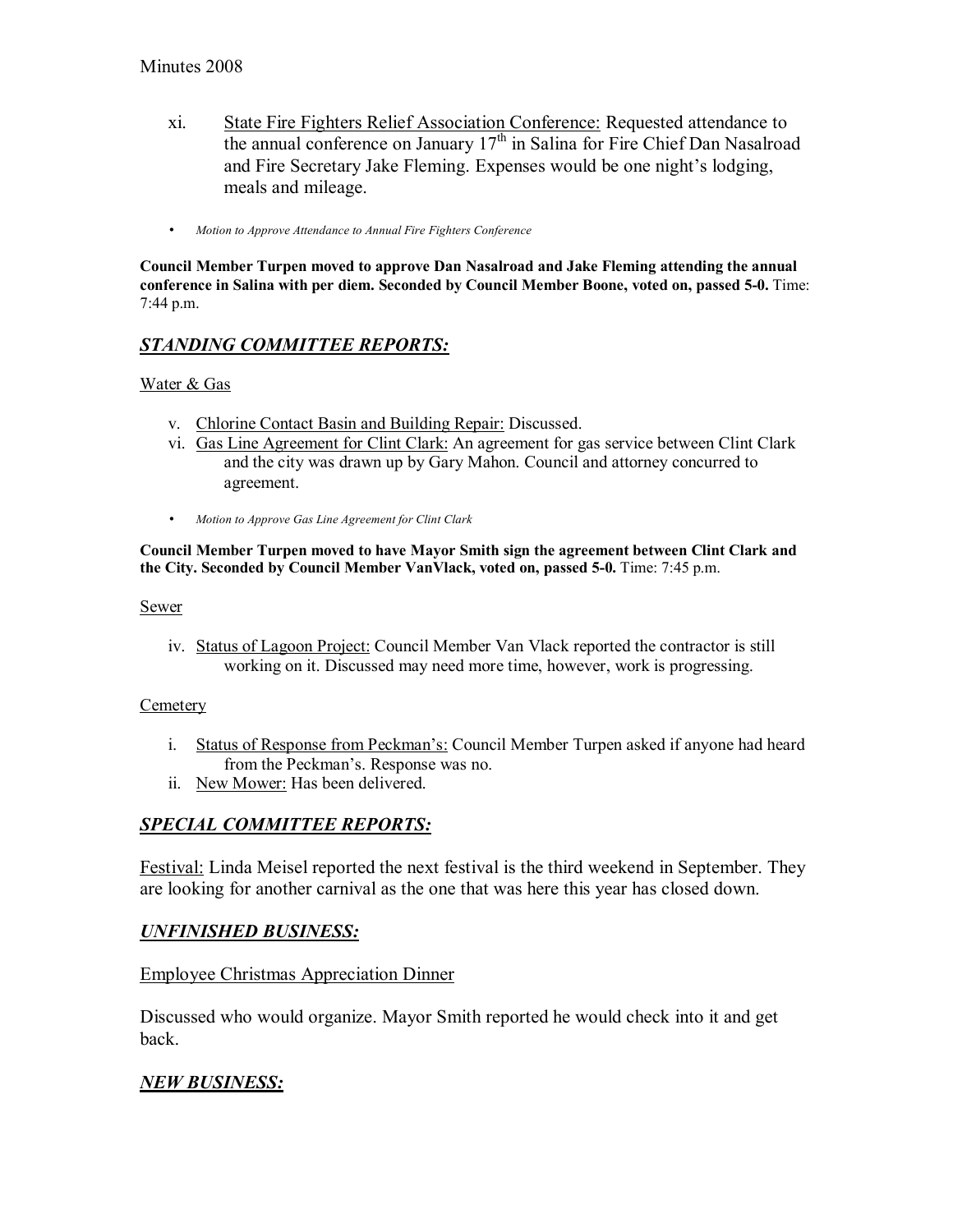#### Ordinance #1373, Pertaining to Sale of Lots and Graves in Oak Lawn Cemetery

• *Motion to Approve Ordinance #1373*

#### **Council Member Turpen moved to approve Ordinance #1373 pertaining to the sale and graves in Oak Lawn Cemetery. Seconded by Council Member Boone, voted on, passed 5-0.** Time: 7:53 p.m.

*Page 4 of 5* 

#### *NEW BUSINESS: (Continued)*

#### Compactor Holiday Schedule

Discussed changing the compactors Christmas Holiday schedule to be Wednesday, Christmas Eve, December  $24<sup>th</sup>$  and Thursday, Christmas Day, December  $25<sup>th</sup>$  instead of the regular employees  $25<sup>th</sup>$  and  $26<sup>th</sup>$  scheduled days off. Discussion included concerns to have the Compactor open on Friday, December  $26<sup>th</sup>$  due to the additional need from the public at this holiday time. And, discussed hiring a part-time person to fill in when Bill is off.

• Motion to Change Holiday Schedule for Compactor to December 24<sup>th</sup> & 25<sup>th</sup>, and be Open on December 26<sup>th</sup>

**Council Member Turpen moved to change the Compactor Christmas Holiday Schedule to December**  24<sup>th</sup> and 25<sup>th</sup>; and, to be open Friday, December 26<sup>th</sup>. Seconded by Council Member VanVlack, voted **on, passed 5-0.** Time: 7:57 p.m.

#### **Executive Session**

• *Motion to Go Into Executive Session* 

**Council Member Turpen moved to go into executive session for up to thirty minutes for discussion of legal and personnel following a ten-minute break. Seconded by Council Member Weitman, voted on, passed 5-0.** Time: 8:00 p.m.

Others invited into or requesting a portion of time in executive session included: Police Chief James Dean.

Open Session Resumed at 8:35 p.m.

### **OTHER BUSINESS:**

### Traffic Speeds on East Market/Highway 152

Police Chief Dean reported he had completed an impromptu traffic survey of the traffic speeds in the area of the two day care facilities and medical facility being built and would recommend obtaining approval from KDOT to reduce the speed to 40mph coming into the city limits and then down to 30mph on the east side of the church. Council Member Turpen noted the request had already been made to KDOT and understood they were waiting until the medical clinic was open for a traffic check. Requested a copy of the letter to KDOT be forwarded on to Police Chief Dean to follow up.

### Additional School Zone Signs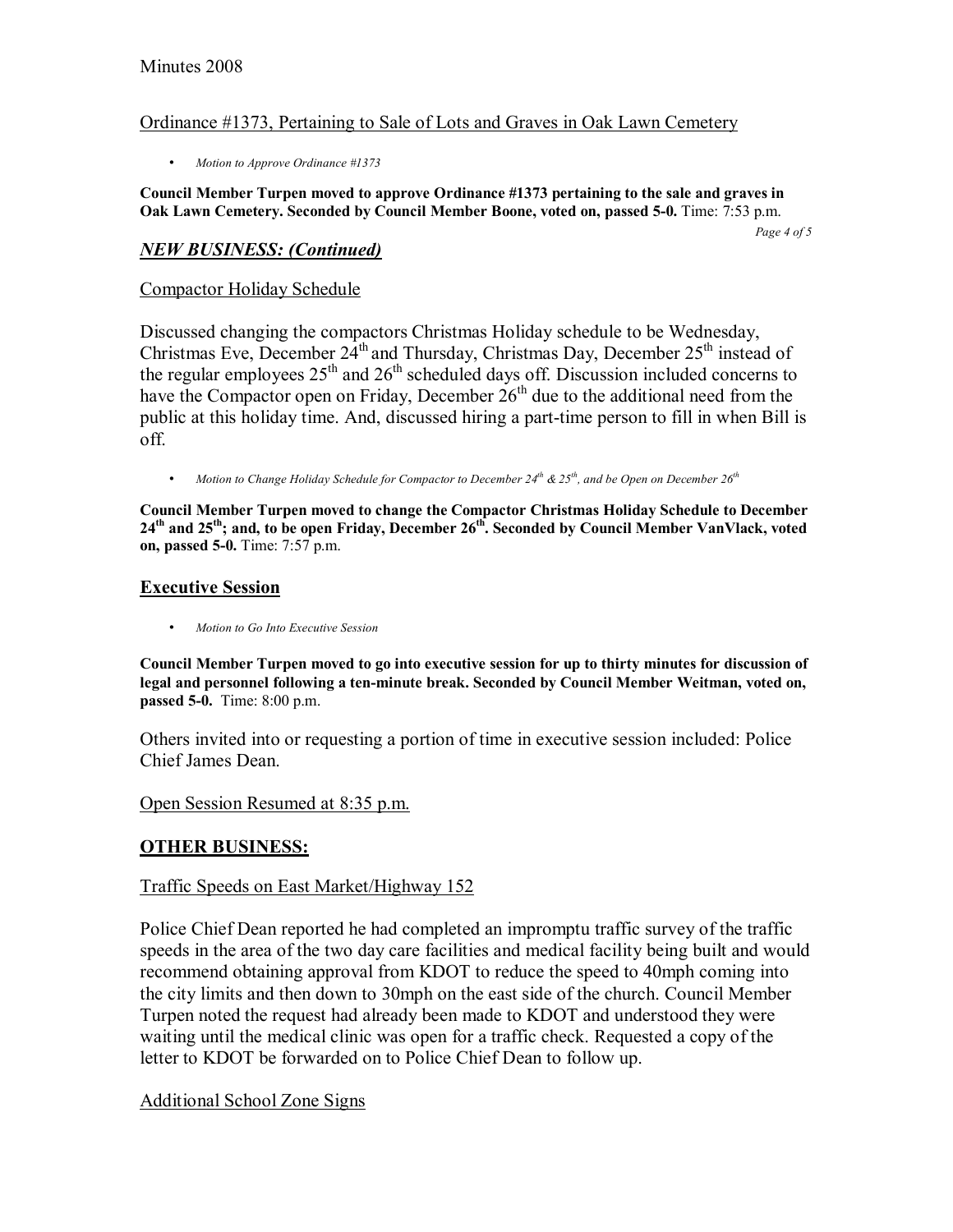Police Chief Dean reported he had received a request to consider putting up signs at the intersection corners in the 700 Block of Market Street for the 20mph school zone notice between the flashers. No action taken.

### **CITY CLERK'S REPORT:**

Verbal:

 A] June FEMA Storm Report - Report amended and additional payment being processed.

Written:

A] Employee Holiday Appreciation Dinner

### **NOTES AND COMMUNICATIONS TO COUNCIL:**

- i. October 2008 Water Report
- ii. October 2008 Gas Report

*Page 5 of 5* 

### *ADJOURNMENT:*

• *Motion for Adjournment*

As there was no further business **Council Member Turpen moved to adjourn the meeting. Motion seconded by Council Member VanVlack, voted on, 5-0.**

Meeting adjourned at 8:41 p.m.

I, \_\_\_\_\_\_\_\_\_\_\_\_\_\_\_\_\_\_\_\_\_\_\_\_\_\_\_\_\_\_\_\_\_\_\_\_\_\_\_\_, La Cygne City Clerk, do hereby declare the above to be true and correct, to the best of my knowledge, and do hereby subscribe my name this 19th day of November 2008.

December 03, 2008 Council Meeting

# *REGULAR MEETING:*

The La Cygne City Council met in a regular session Wednesday, December 03, 2008, at the LaCygne City Hall. Council Members present were: Jerry Boone, Robert 'Bob' Sullivan, Joe Junior Turpen, Michael Van Vlack, and Terry Weitman.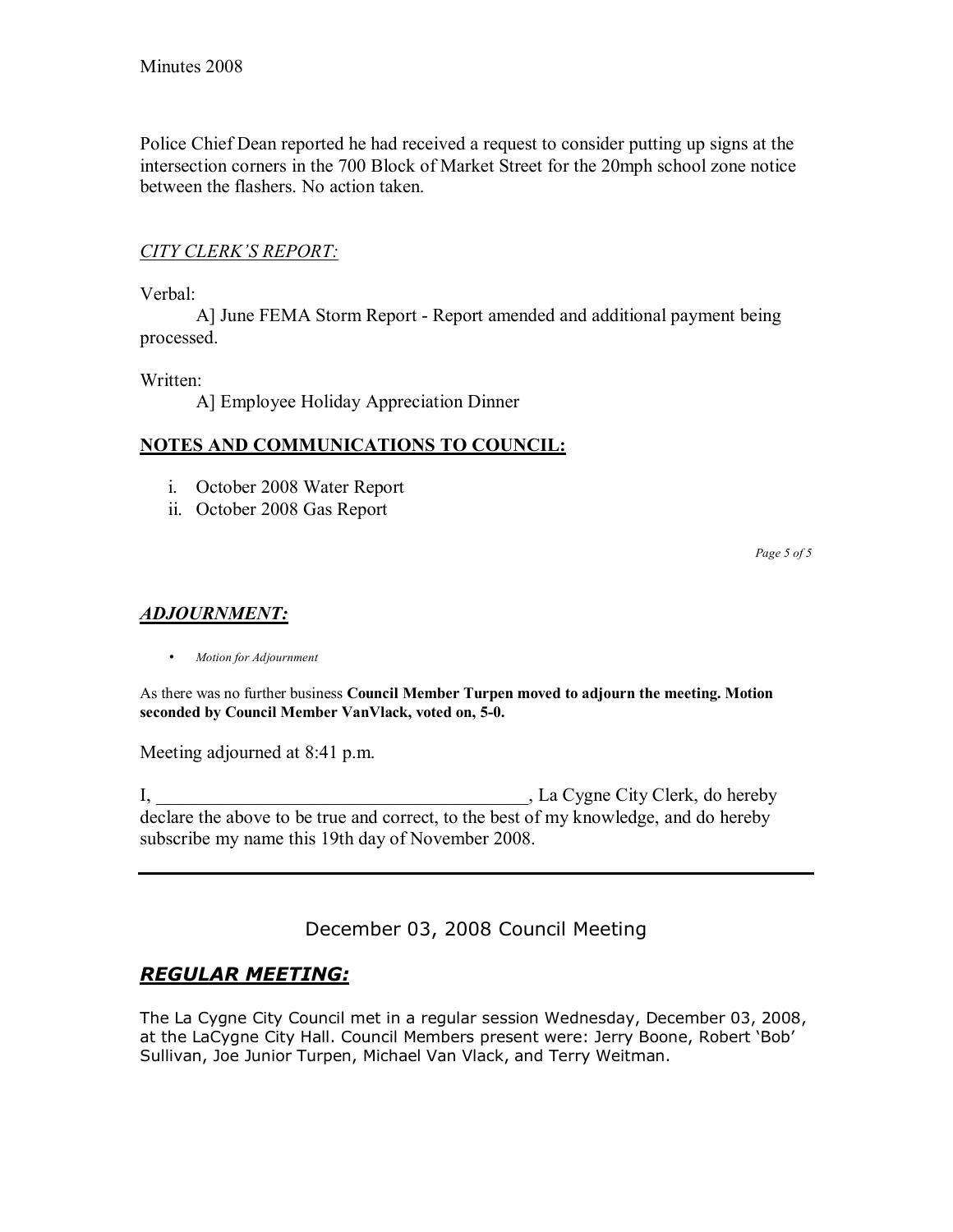Others present included: City Attorney John Sutherland; City Clerk Gary Mahon; Police Department Will Dean; Public Works Jerome Moore; Jackie Taylor; Chase Jordan; Brian Turpen; Fred & Linda Meisel; Janet Reynolds; Mary Heide; Richard Teagarden; LeRoy Turpen; and Beth Smith.

Mayor Keith A. Smith called the meeting to order at 7:01 p.m.

# *MAYORíS COMMENTS:*

- $\triangleright$  Congratulations to Gary Mahon on assuming position of City Clerk;
- $\triangleright$  School winter sports season starting;
- $\triangleright$  Read thank you from Beth Smith for the Council's initial launch of a ë*Christmas Sharingí* program.
	- a. An excess of 60 children and 23 families will benefit from this year's contributions

# *CONSENT AGENDA:*

City Clerk Mahon noted an error in the 11/19/08 minutes. On page 2 of the minutes the vote to authorize buying a gas meter for the medical clinic site was erroneously recorded as 5-1. The correct tally is 5-0.

! *Motion to Approve Consent Agenda* 

**Council Member Turpen moved to approve the check register and corrected minutes of the consent agenda that consisted of:** 

 Check Register: November 20 thru December 03, 2008 Minutes of November 19, 2008 City Council Meeting

**Motion seconded by Council Member VanVlack, voted on, passed 5-0.** Time: 7:05 p.m.

# **DISCUSSION FROM THE FLOOR:**

Beth Smith for Christmas Sharing Project

- $\triangleright$  Thanked Council for initiating the Christmas Sharing Project;
- $\triangleright$  To date: Have collected gifts for 65 children and 24 families;
- $\triangleright$  Noted several individual wishes other than toys;
	- o Mattresses, Box Springs, Dental Fillings; Dressers, Dance Lessons
- $\triangleright$  Thanks to Fred & Linda Meisel for donating wrapping paper;
- $\triangleright$  Donations have been received from several local businesses.

Library/Sidewalk Curb Proposal

December 03, 2008 Council Meeting

Janet Reynolds, Mary Heide, and Richard Teagarden (all representing the LaCygne Library) addressed the Council concerning a proposed gutter, curb, and sidewalk proposal. The proposed project as envisioned:

#### **DISCUSSION FROM THE FLOOR:** Library/Sidewalk Curb Proposal (Continued)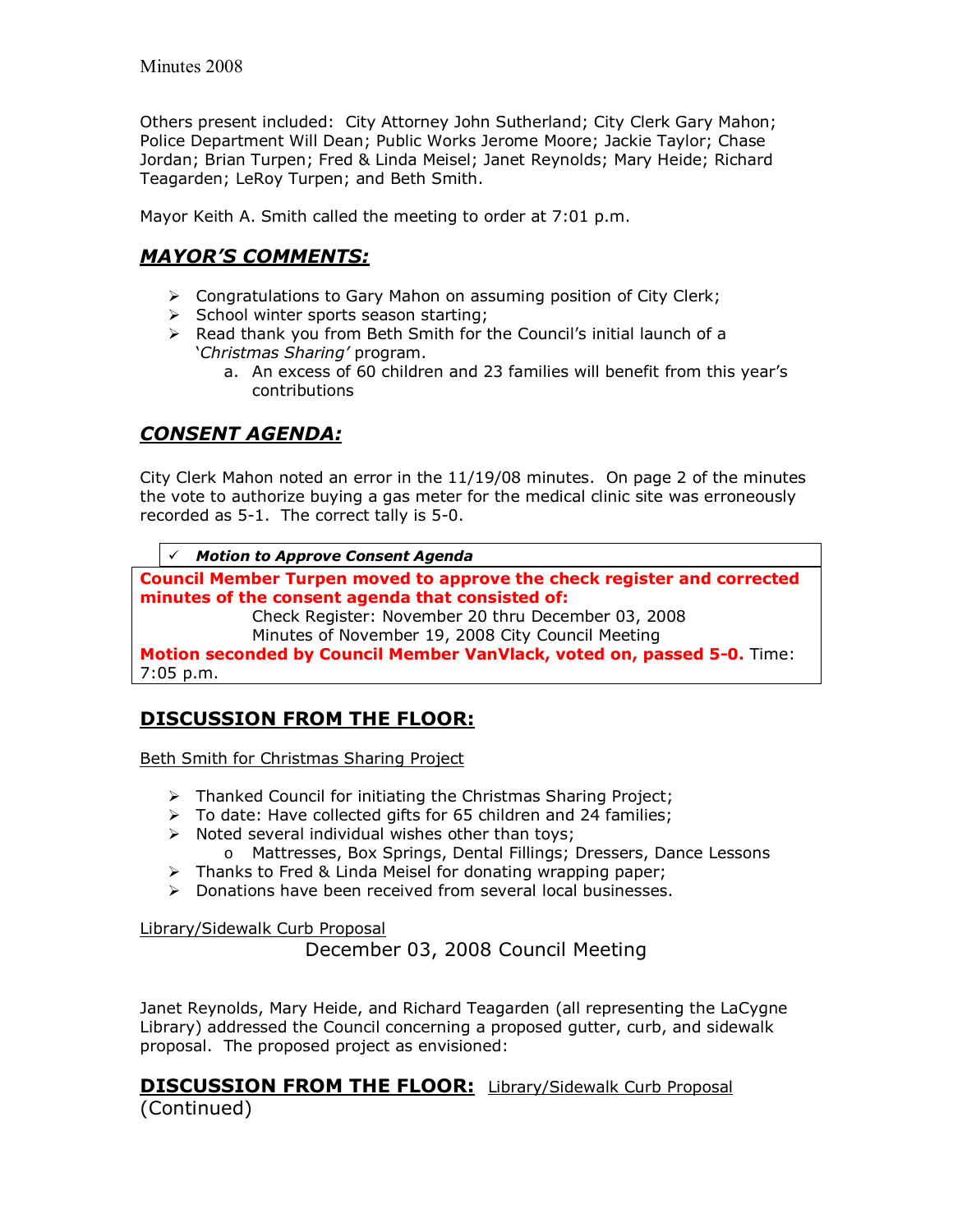- \$ Library Frontage extends from Walnut Street (South) to Chestnut Street (North);  $\triangleright$  Distance of 292.5 feet
- $\cdot$  Library proposes to construct new curb, guttering, and widen existing sidewalk;
	- $\triangleright$  Major reason for the proposal is to alleviate ponding water in front of the existing curb by improving drainage of storm water
	- $\triangleright$  Proposed area is from Walnut Street northward to north end of existing library building
		- A distance of approximately 195 ft.
		- This leaves approximately 100 ft. on the north end of the block uncommitted to new construction or improvements.
- **\*** Library plans for the south 195 ft include;
	- $\triangleright$  Cutting 18 inches into existing asphalt
	- $\triangleright$  Remove asphalt and existing curb
	- $\triangleright$  Fine grade
	- $\triangleright$  Pour new concrete curb & qutter
	- $\triangleright$  Extend existing sidewalk westward to newly poured gutter
- \* Cost of the project is approximately \$92 per linear foot (LF)
- $\div$  Cost of the project excluding widening the sidewalk = approximately \$60 per LF
- $\div$  Cost of replacing curb only and backfilling to existing sidewalk = approximately \$42 per LF
- \* Meyers Brothers are the proposed contractors for the project
- \* Cost quotes are 'not to exceed' quotes, actual costs may be lower
- $\div$  Library seeking approval of the concept
	- $\triangleright$  Meyers Brothers will finalize plans upon gaining approval from city for the proposed plan
	- $\triangleright$  Meyers Brothers did not want to create survey expenses for library until receiving approval of the proposed concept
- \$ Janet Reynolds asked the Council to approve the project so the library could authorize Meyer Brothers to continue with necessary surveys, etc.
- \$ Discussion of City possibly finishing the north 100 ft
- \$ City Clerk directed to apply for Sidewalk Grant from Linn County
- \$ Will make final determination of Cityís participation at a later date

! *Motion Approving Library Gutter, Curb, and Sidewalk Project*

**Council Member Weitman moved to authorize the LaCygne Library to continue with survey for proposed gutter, curb and sidewalk plans. Seconded by Council Member Boone.** Discussion:City Clerk Mahon pointed out that this motion was giving approval of the libraryís plans to improve the south 195 ft of the block. Council acknowledged. **Motion was then voted on, passed 5-0.** Time: 7:23 p.m.

December 03, 2008 Council Meeting

# *REPORTS OF CITY OFFICERS:*

Police Chief and Codes Officer James W. Dean

Police Officer Will Dean presented Council with a written report from Police Chief James Dean. Areas addressed: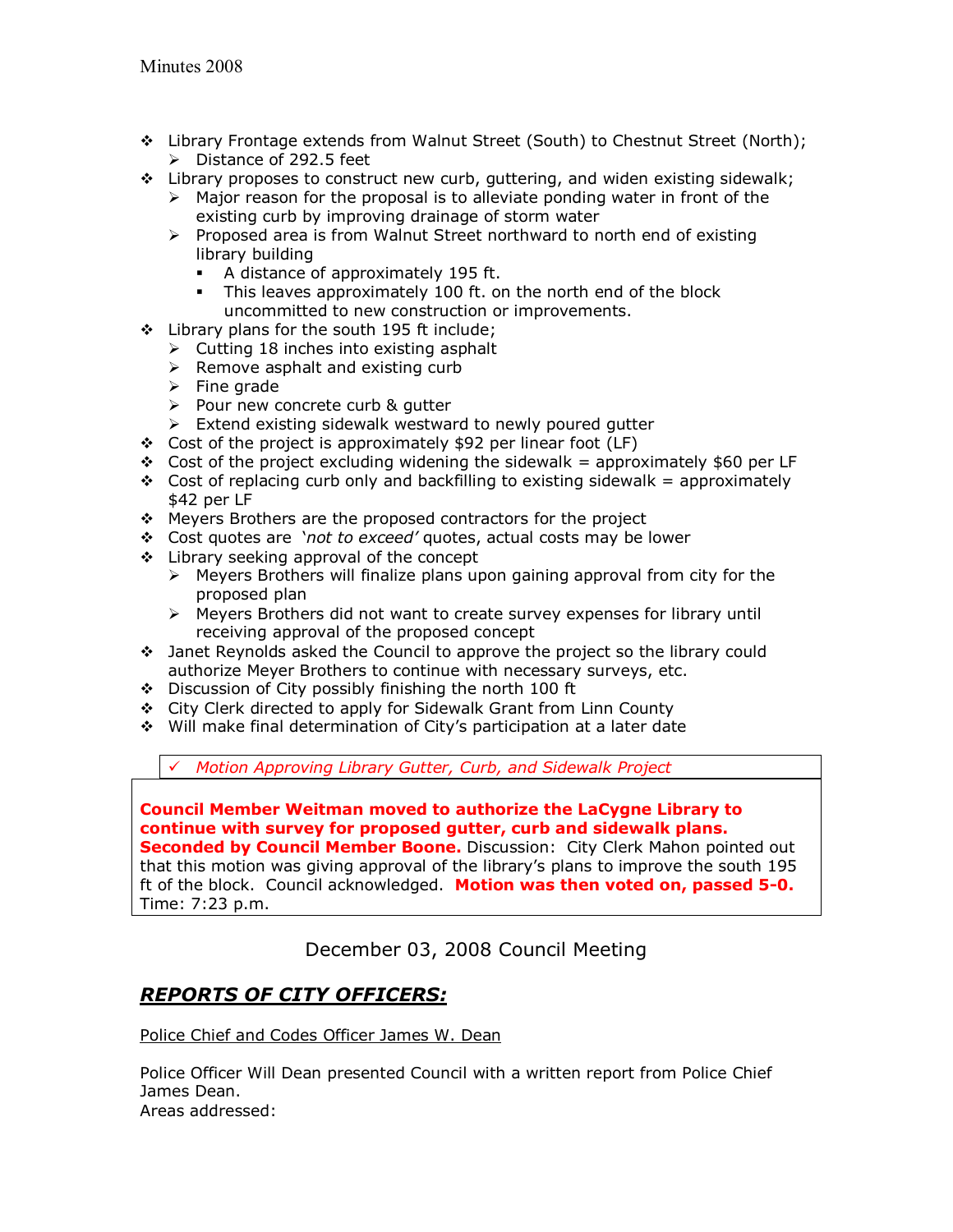- \$ Proposed Shooting Range
- ❖ Vehicle Problems 2002 Crown Vic
	- $\triangleright$  Officer Will noted that still having problems with 2002 Crown Vic. Recommended replacement. Council still considering that option.

*REPORTS OF CITY OFFICERS:* Police Chief and Codes Officer James W. Dean (Continued)

- ❖ Codes 112 S.  $7<sup>th</sup>$  Street
	- $\triangleright$  Mayor indicated that Police Chief wants to wait as there have been new developments concerning the owners
- $\div$  Codes 114 W. Market Street
	- $\triangleright$  Noted that the requested time line of actions to be taken to make necessary repairs had not been turned in by the agreed upon deadline
	- $\triangleright$  Noted that the estimated cast of repairs to the property would be approximately 140% of the assessed value

! *Motion to Commence Condemnation Proceedings at 114 West Market*

**Council Member VanVlack moved to begin condemnation proceedings on property located at 114 W. Market. Seconded by Council Member Weitman, voted on, passed 5-0.** Time: 7:29 p.m.

# *STANDING COMMITTEE REPORTS:*

#### Water & Gas

Council Member Van Vlack reported that the roof restoration was completed. Work was progressing on the sidewall and insulation was being put back in the walls. Mike predicted work to be complete by the end of next week.

#### Sewer

Council Member Van Vlack reported that there were three valves left to be installed + fencing, seeding, and clean up.

#### **Cemetery**

Council Member Van Vlack reported that the new Grass Hopper mower had been repaired by Blue Valley Tractor and returned to the City.

December 03, 2008 Council Meeting

## *SPECIAL COMMITTEE REPORTS:*

None

## *UNFINISHED BUSINESS:*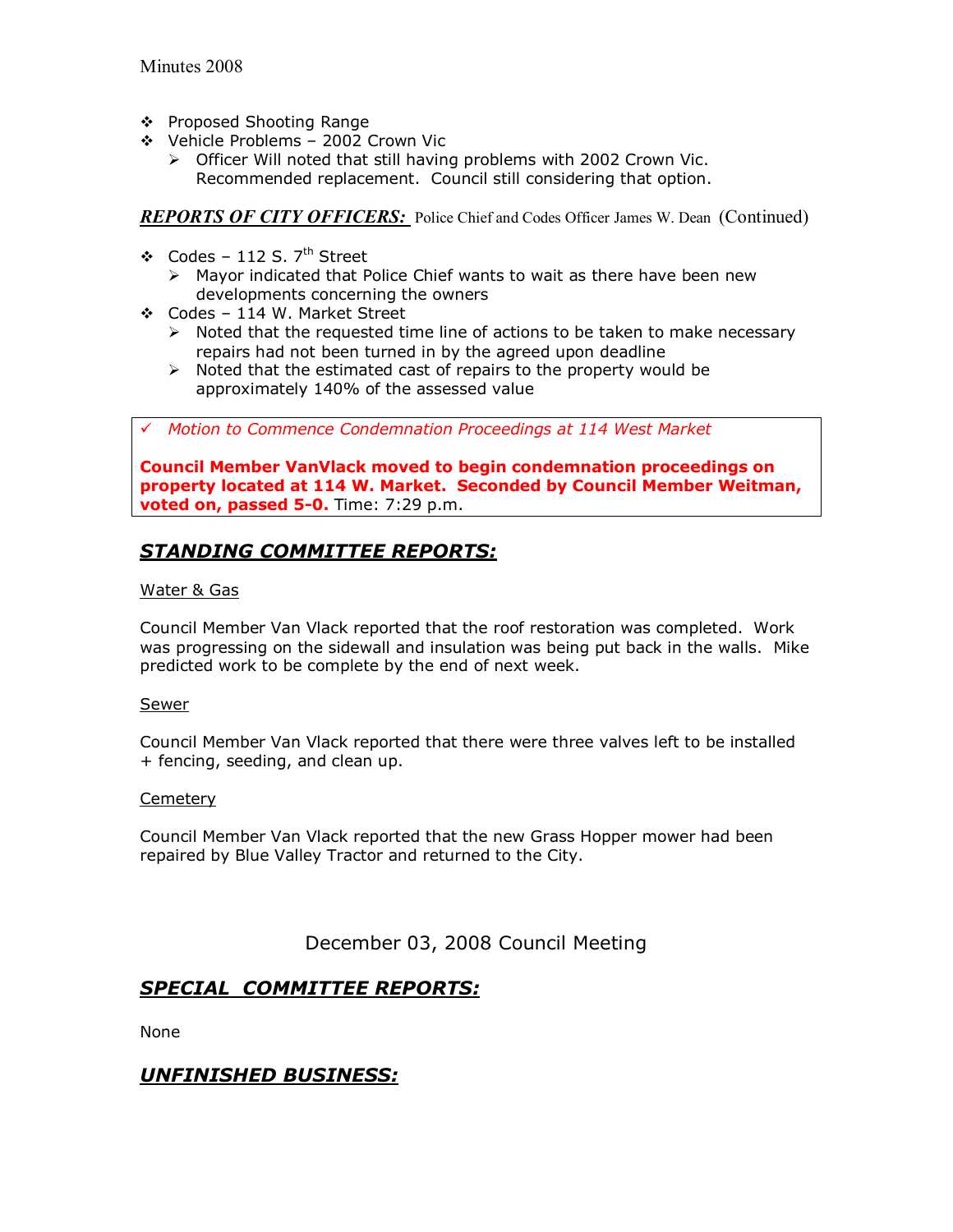#### Action Roofing - Final Payment Request

- $\div$  The invoice from Action Roofing was reviewed.
- \$ Original Bid was for \$59,345
- \$ Original Authorization was for expenditures up to \$60,000
	- $\blacksquare$  To include costs for unknown amount of sheeting on pool house

### **UNFINISHED BUSINESS:** Action Roofing - Final Payment Request (Continued)

 $\div$  Final Bill = \$62,207.88

- **Increase includes:** 
	- ♦ Extra sheeting for damages found on shelter houses after the work had commenced.+\$525
	- ♦ Replacement of shingles on the underneath porch at the community building +\$375
	- $\bullet$  Extra footage (900+ ft) on city hall and community building. Vertical portions of the sides and front had not been included in the original measurements. +\$2962.88
- $\div$  City had already made payments totaling \$44,672.50 leaving a balance of \$18,535.38
- $\cdot$  There is an estimated \$3500 of work to be done on water plant building after restoration project is completed.
- $\cdot$  It was noted there were still 3 or 4 small leaks in the community building.
	- $\triangleright$  Council indicated that would be covered through warranties
- ! *Motion to Authorize Payment to Action Roofing*

**Council Member Turpen moved to withhold \$3500 from Action Roofingís final bill until water plant building is finished and pay the remaining balance of \$15,035.38. Motion seconded by Council Member Boone, voted on, passed 5-0.** Time: 7:37 p.m.

### *NEW BUSINESS:*

Mayor Smith announced that items f] Shooting Range Proposal and q] Water Plant Restoration Project - Inspection Fees would be table until later.

## December 03, 2008 Council Meeting

Mobile Home Park License Renewals

! *Motion to Approve Mobile Home Park Licenses*

**Council Member Van Vlack moved to approve Mobile Home Park Licenses for Erickson/Moore and also for Richard/Rebecca Marsh. Motion seconded by Council Member Turpen, voted on, passed 5-0.** Time: 7:39 p.m.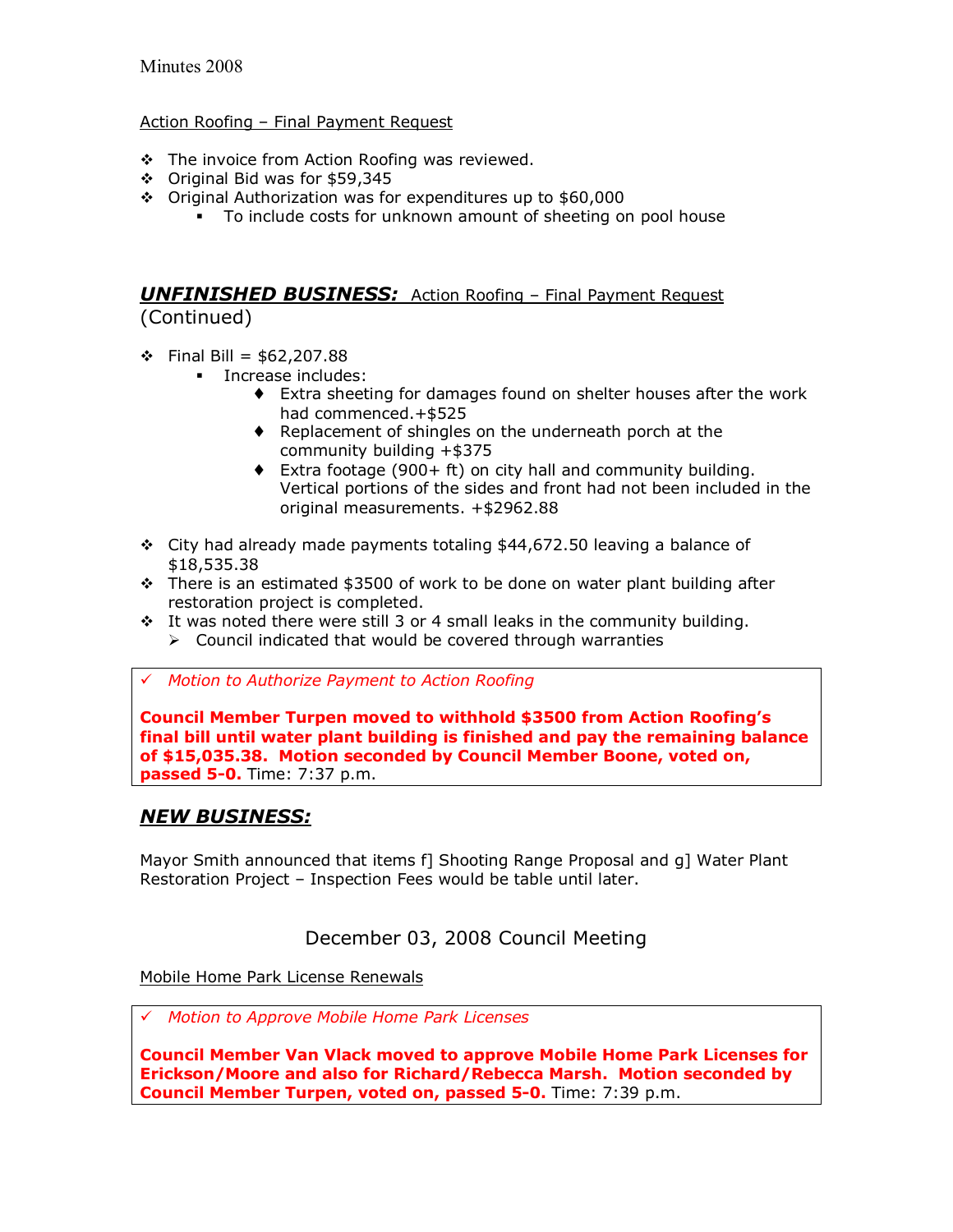Cereal Malt Beverage License Renewals

! *Motion to Renew Cereal Malt Beverage Licenses*

**Council Member Van Vlack moved to approve cereal malt beverage licenses to Stubís Market, Caseyís Retail Company, and JDS Inc. dba Julieís Thriftway. Motion seconded by Council Member Turpen, voted on, passed 5- 0.** Time: 7:40 p.m.

Appoint Director to Kansas Municipal Gas Agency Board of Directors

! *Motion to Appoint Gary Mahon as Director to KMGA*

**Council Member Van Vlack moved to replace Devona Herrin by appointing Gary Mahon as a director to Kansas Municipal Gas Agency Board of Directors. Motion seconded by Council Member Turpen, voted on, passed 5- 0.** Time: 7:41 p.m.

# *NEW BUSINESS:* (Continued)

Appoint Alternate Member to Kansas Municipal Gas Agency Board of Directors

It was suggested that George Craig be replaced as an alternate until such time as he is able to return to work.

! *Motion to Appoint Jerome Moore as an Alternate Member to KMGA*

**Council Member Van Vlack moved to appoint Jerome Moore as an alternate member to Kansas Municipal Gas Agency Board of Directors. Motion seconded by Council Member Turpen, voted on, passed 5-0.** Time: 7:43 p.m.

December 03, 2008 Council Meeting

2008 Budget Amendment - Sewer Utility

City Clerk Mahon reported that there would not be enough budget authority to carry the sewer utility. Main reason was because of engineering fees associated with lagoon repairs due to 2007 flood plus unexpected costs for video of sewers and cleaning of sewers. Funds are or will be available to cover the amended expenses.

! *Motion to Amend 2008 Sewer Utility Budget*

**Council Member Turpen moved to authorize hearing for amending the 2008 sewer budget. Motion seconded by Council Member Van Vlack, voted on, passed 5-0.** Time: 7:45 p.m.

## **Executive Session**

! *Motion to Go Into Executive Session*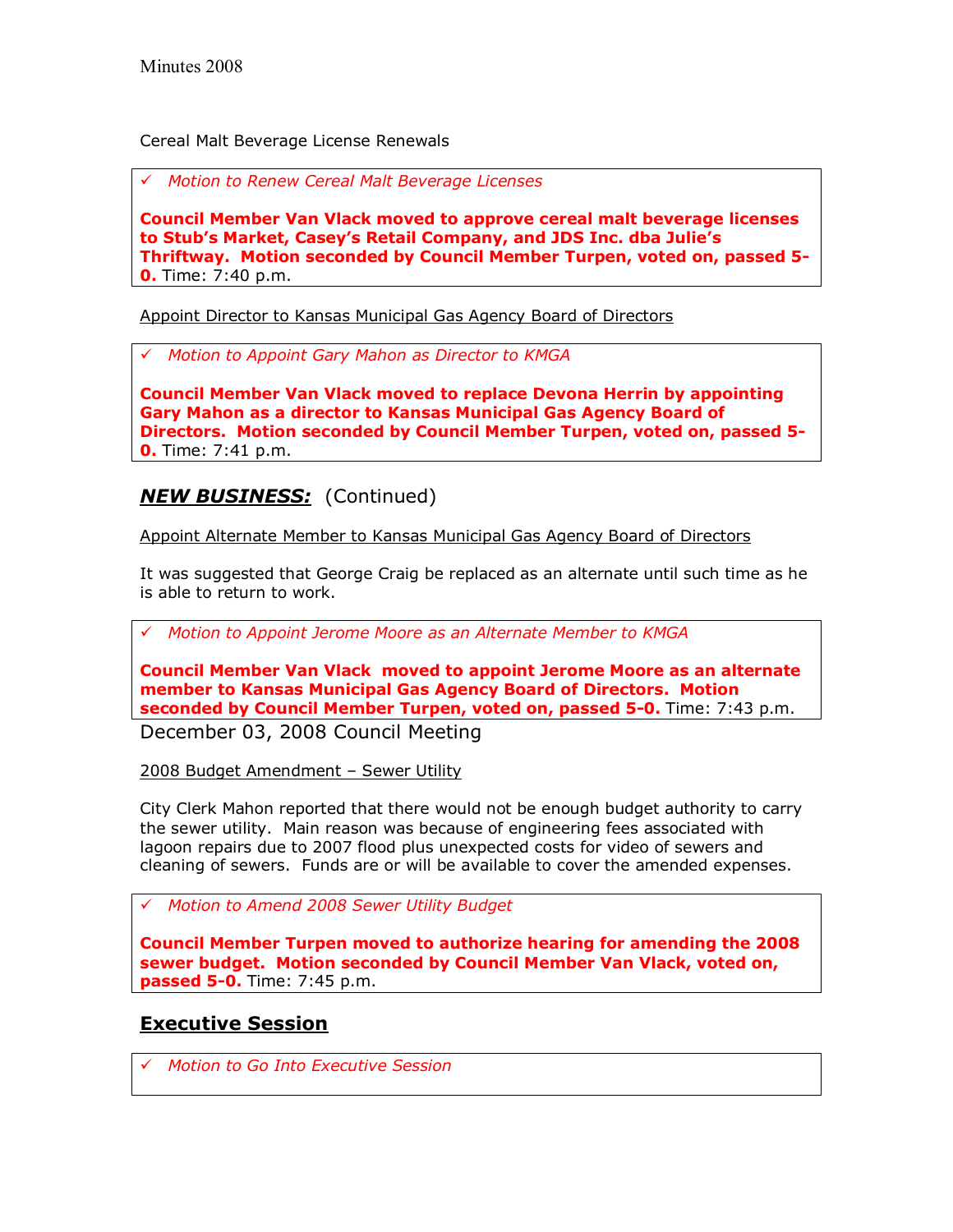**Council Member Turpen moved to go into executive session for up to sixty five (65) minutes, following a ten (10) minute break, for Legal, Land Acquisition & Personnel. Motion seconded by Council Member Van Vlack, voted on, passed 5-0.** Time: 7:47 p.m.

Others invited into or requesting a portion of time in executive session included: Police Officer Will Dean, and City Clerk Gary Mahon.

Open Session Resumed at 8:51 p.m.

## **OTHER BUSINESS:**

Mayor Smith reminded all of the Christmas Homes Tour December 14<sup>th</sup>. Council Member Van Vlack invited all to drive through his property to view his Christmas displays.

City Clerk & City Treasurer Pay Raise

! *Motion to Award Pay Raise to Gary Mahon, City Clerk*

Due to increased work responsibilities, **Council Member Van Vlack moved to grant a pay raise to \$16.75 per hour to City Clerk Gary Mahon effective December 1, 2008. Motion seconded by Council Member Turpen, voted on, passed 5-0.** Time: 8:53 p.m.

! *Motion to Award Pay Raise to Linda Elder, City Treasurer*

Due to increased work responsibilities, **Council Member Van Vlack moved to grant a pay raise to \$14.00 per hour to City Treasurer Linda Elder effective December 1, 2008. Motion seconded by Council Member Turpen, voted on, passed 5-0.** Time: 8:54 p.m.

Water Plant Restoration Project - Inspection Fees

! *Motion to Pay Mike Van Vlack for Water Plant Restoration Inspection*

**Council Member Boone moved to pay Mike Van Vlack \$8200.00 compensation as inspector of the water plant repair project. Motion seconded by Council Member Turpen, voted on, tied 2-2-1 Opposed: Weitman & Sullivan; Abstained: Van Vlack. Mayor Smith cast his vote Yes. Motion passed 3-2-1** Time: 8:56 p.m.

December 03, 2008 Council Meeting

### *CITY CLERKíS REPORT:*

Written:

- A] Director & Alternate Member for Kansas Municipal Gas Agency (KMGA)
- B] 2008 Budget Amendment Sewer Utility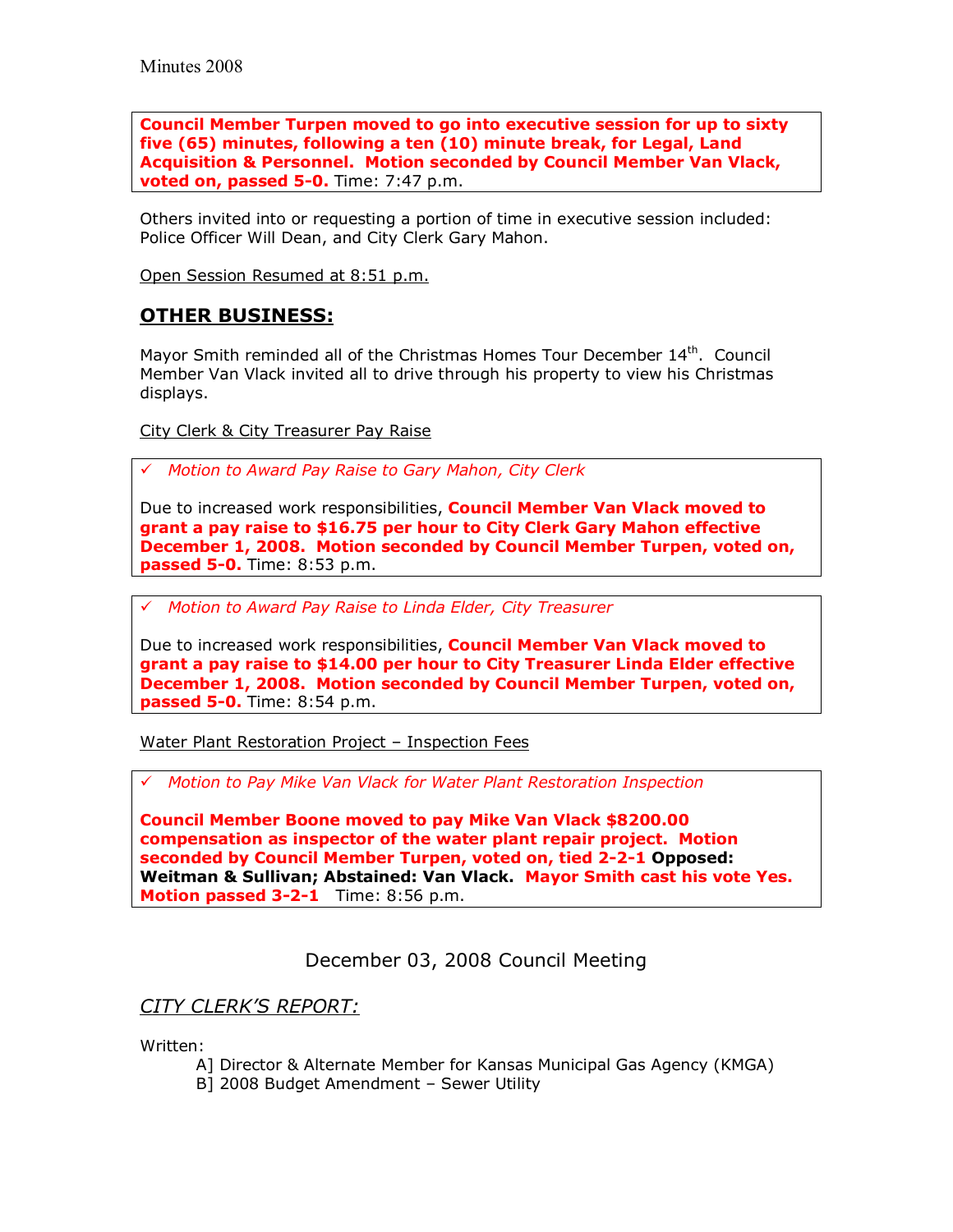## **NOTES AND COMMUNICATIONS TO COUNCIL:**

None

## *ADJOURNMENT:*

! *Motion for Adjournment*

As there was no further business **Council Member Turpen moved to adjourn the meeting. Motion seconded by Council Member VanVlack, voted on, 5-0.**

Meeting adjourned at 8:57 p.m.

I, the contract of the contract of the contract of the contract of the contract of the contract of the contract of the contract of the contract of the contract of the contract of the contract of the contract of the contrac hereby declare the (Gary D. Mahon) above to be true and correct, to the best of my knowledge, and do hereby subscribe my name this 3rd day of December, 2008.

## **December 17, 2008 Meeting**

## *REGULAR MEETING:*

The La Cygne City Council met in regular session Wednesday, December 17, 2008, at the LaCygne City Hall. Council Members present were: Jerry Boone, Robert 'Bob' Sullivan, Joe Junior Turpen, Michael Van Vlack, and Terry Weitman.

Others present included: City Attorney John Sutherland; City Clerk Gary Mahon; Police Chief James Dean; Public Works Jerome Moore; Fire Chief Dan Nasalroad; Judy Kinder; Chase Jordan; Fred & Linda Meisel; and LeRoy Turpen.

In the absence of Mayor Keith Smith, Council President Terry Weitman called the meeting to order at 7:01 p.m.

## *MAYORíS COMMENTS:*

- $\triangleright$  Council President (CP) Terry Weitman noted that refreshments of cookies had been provided by Mayor Smith
- $\triangleright$  CP Weitman reminded all of upcoming Budget Amendment Hearing to be held 6:30 p.m., Monday, Dec 22<sup>nd</sup> at City Hall

# *CONSENT AGENDA:*

! *Motion to Approve Consent Agenda* 

**Council Member Turpen moved to approve the consent agenda which consisted of:**  Check Register: December 04 thru December 17, 2008 Minutes of December 03, 2008 City Council Meeting November 2008 Budget & Treasurer Report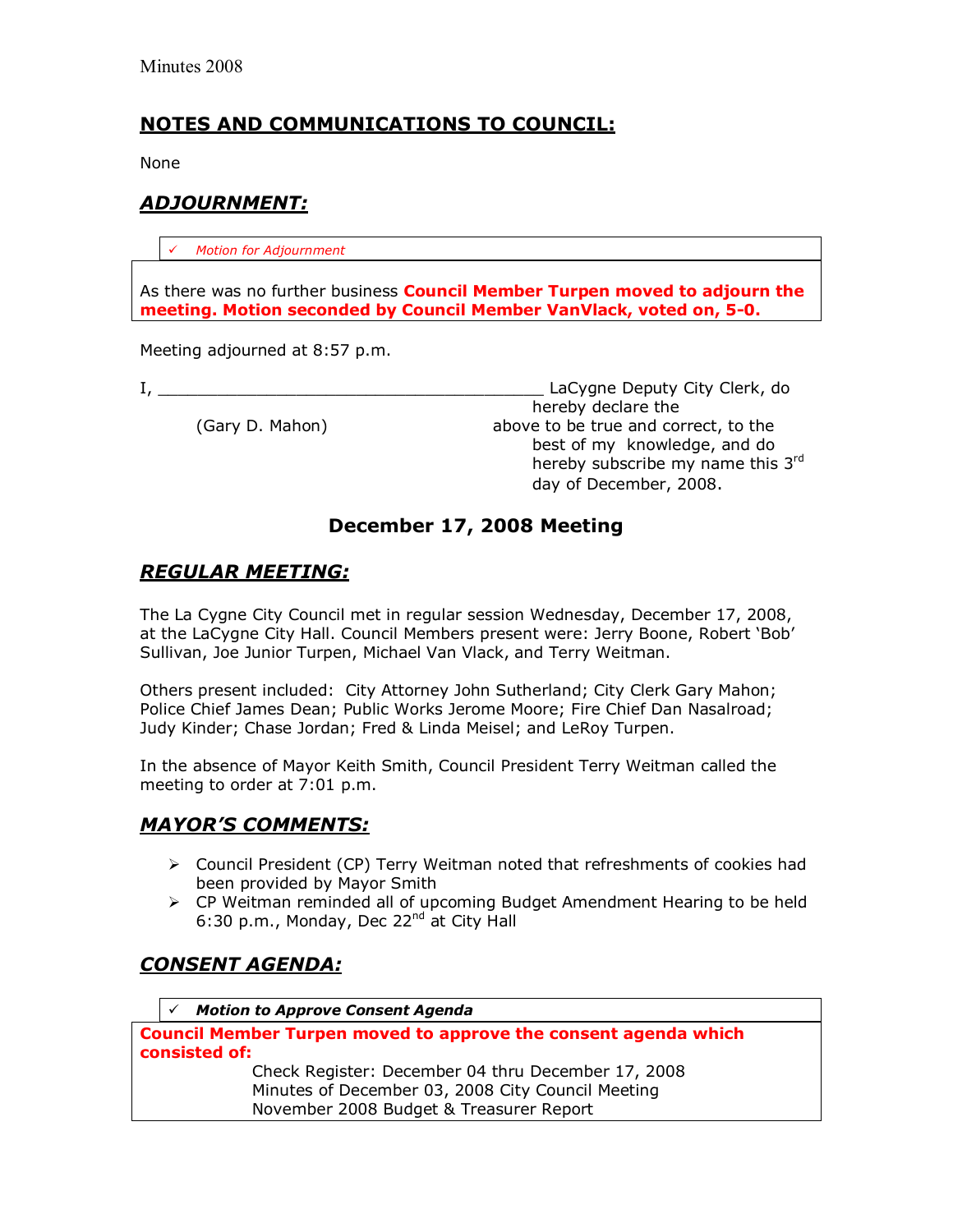**Motion seconded by Council Member VanVlack, voted on, passed 5-0.** Time: 7:03 p.m.

## **DISCUSSION FROM THE FLOOR: None**

## *REPORTS OF CITY OFFICERS:*

#### **Police Chief James Dean**

- $\div$  Condemnation Resolution No. 322 114 W. 114<sup>th</sup> Street Randy Taylor
	- $\triangleright$  Resolution must be published two times
	- $\triangleright$  Hold hearing 30+ days after second publication
	- $\triangleright$  First eligible council meeting date to hold hearing = Feb. 04, 2009
	- $\triangleright$  Council had moved to commence condemnation proceedings at 12/03/2008 meeting

# **December 17, 2008 Meeting**

! *Motion to Approve Resolution No. 322 (114 W. Market Condemnation Hearing)*

**Council Member VanVlack moved to approve Resolution No. 322. Seconded by Council Member Turpen, voted on, passed 5-0.** Time: 7:05 p.m.

# *REPORTS OF CITY OFFICERS:* (Continued)

**Police Chief James Dean (Continued)** 

Upcoming Training Classes

- \$ Pipeline Safety & Education Meetings for Emergency Responders
	- $\geq 9:00$  a.m. to 1:00 pm, Feb 05, 2009 at Ottawa, Ks
	- $\triangleright$  Police Chief Dean requested permission for two personnel from any department (Police, Fire or Public Works) to attend.
- ! *Motion to Approve Attendance at Pipeline Safety & Education Meetings for Emergency Responders*

**Council Member Turpen moved to allow Police Chief Dean and Guest to attend the Pipeline Safety & Education Meetings in Ottawa on February 05, 2009. Seconded by Council Member VanVlack, voted on, passed 5-0.** Time: 7:07 p.m.

- $\cdot$  Basic Narcotics Investigators Course Sept.  $14<sup>th</sup>$  25<sup>th</sup>, 2009 at Camp Dodge, Johnston, Iowa
	- $\geq$  80 Hours
	- $\triangleright$  Requested Permission for personnel attend
	- $\triangleright$  Free Room & Meals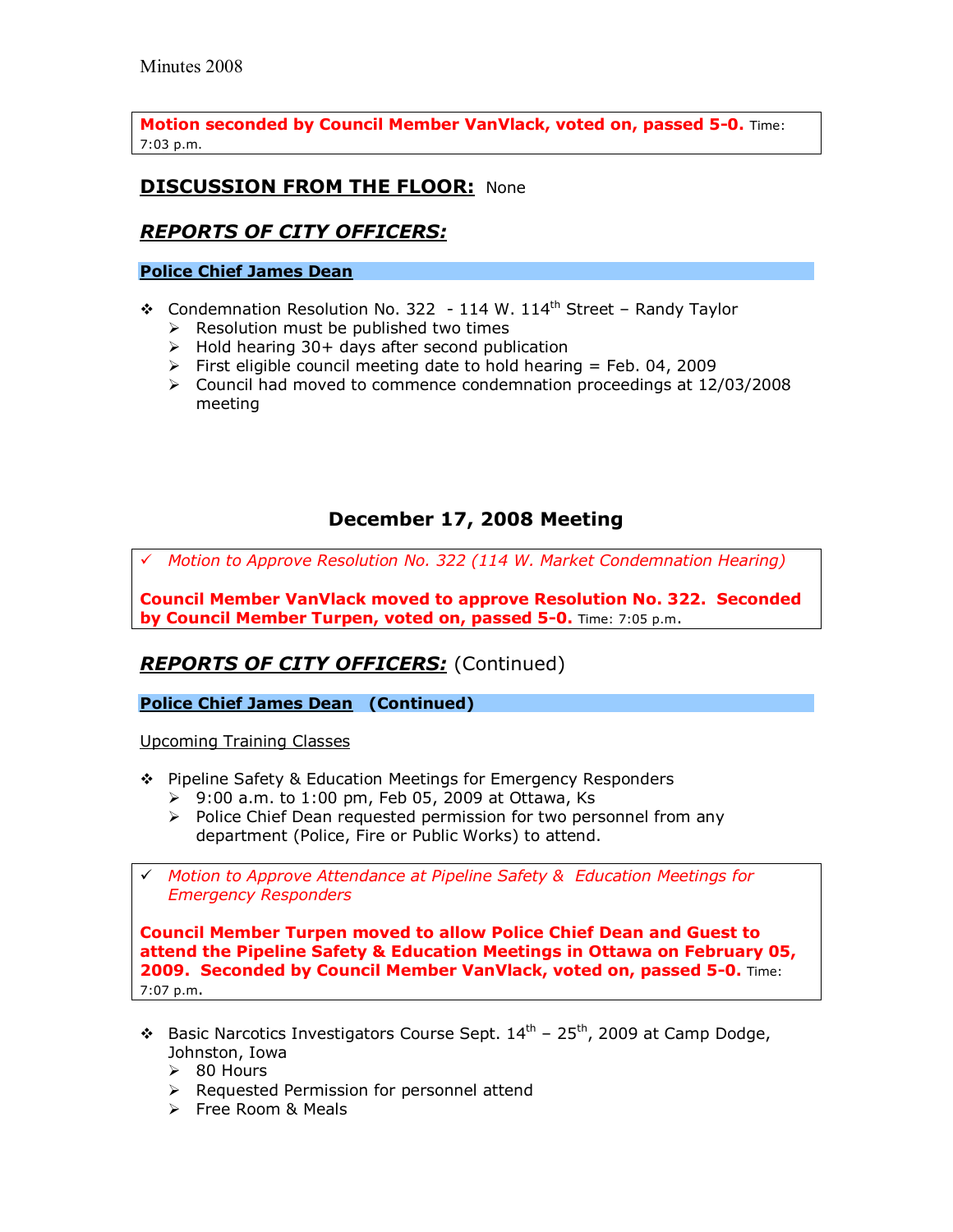- $\triangleright$  City Pay Fuel & Salaries
- $\cdot \cdot$  Patrol Officers Response to Street Drugs Feb 23 27, 2009 at Camp Dodge, Johnston, Iowa
	- $\geq$  40 Hours
	- $\triangleright$  Requested Permission for personnel to attend
	- $\triangleright$  Free Room & Meals
	- $\triangleright$  City Pay Fuel & Salaries
- Glock Armorer March 17, 2009 at Garnett, Kansas
	- $\geq 8:00$  am to 5:00 pm
	- $\triangleright$  Training on maintaining and servicing handguns
	- $\triangleright$  Registration Cost = \$150
	- $\triangleright$  Officer Will Dean would like to attend and volunteered to go without receiving pay since it was scheduled on his normal day off
	- $\triangleright$  Requested use of city patrol car for transportation

No action taken on the three requested training events. CP Weitman noted that council would take the requests under advisement.

## **December 17, 2008 Meeting**

#### **Public Works Department**

Jerome Moore reported that Magellan's natural gas service would be hooked up and on-line tomorrow.

# *STANDING COMMITTEE REPORTS:*

#### **Water & Gas**

Council Member Van Vlack reported that we were still waiting on the electrician to complete electrical work.

### *SPECIAL COMMITTEE REPORTS:* None *UNFINISHED BUSINESS:* None

### *NEW BUSINESS:*

#### **Housing Authority Board Appointments**

Terms of Dennis Arnold and Robert Burnett expire December 31, 2008. Dennis Arnold would accept another term. Robert Burnett has declined to accept another term. Mayor Smith had recommended the re-appointment of Dennis Arnold. Still searching for a replacement to Robert Burnett.

! *Motion to Re-appoint Dennis Arnold to Housing Authority Board*

**Council Member VanVlack moved to accept the Mayorís recommendation and re-appoint Dennis Arnold to a new three year term on the Housing Authority Board. Motion seconded by Council Member Sullivan, voted on, passed 5-0.** Time: 7:15 p.m.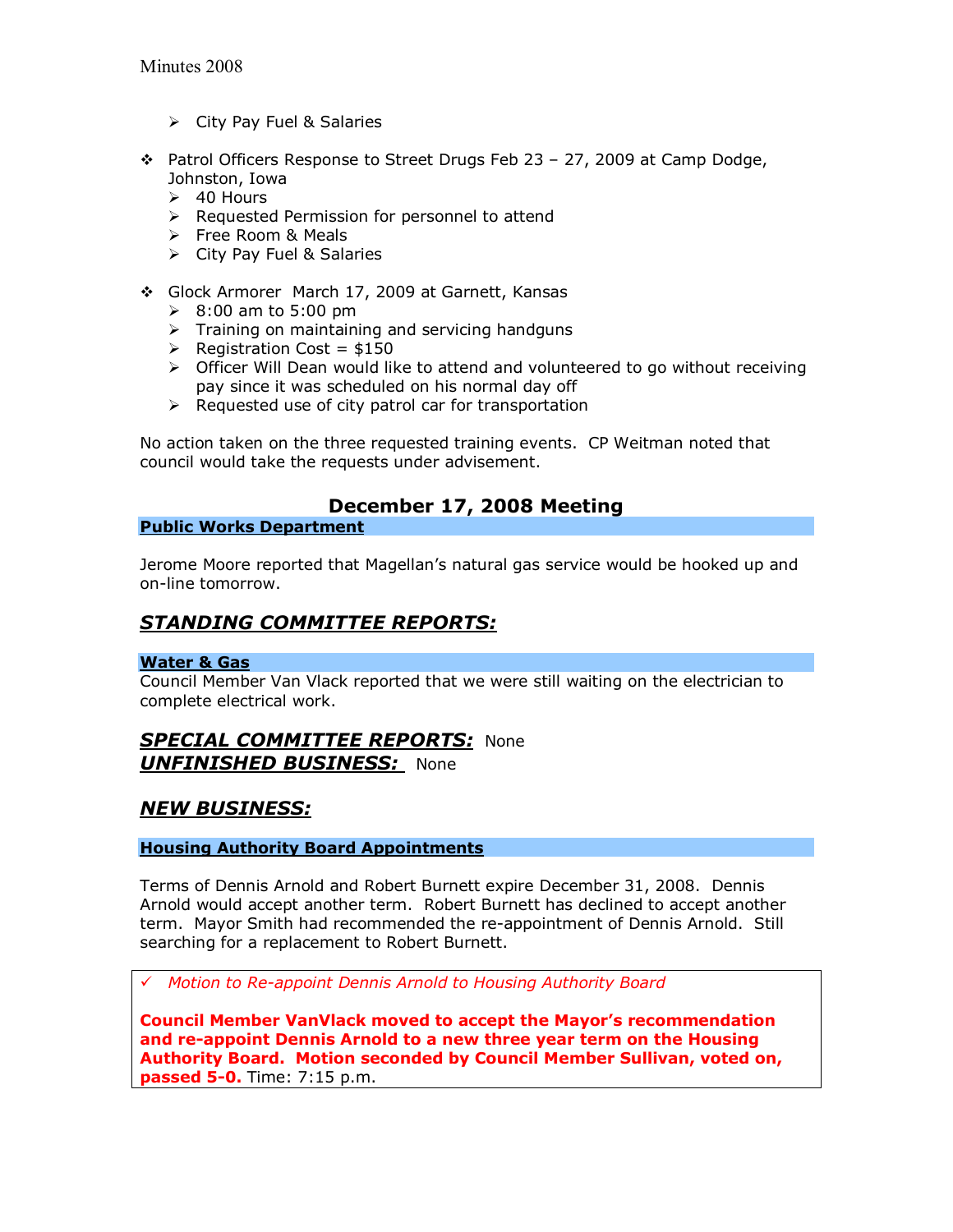#### **Park Board Appointments**

Tabled. Will possibly be discussed at the special meeting scheduled for 6:30 p.m., Monday, December 22, 2008.

#### **Authority to Transfer Funds to Capital Improvement and/or Equipment Reserve Funds**

- $\cdot$  Noted that motion was necessary to transfer any excess general funds from the General Fund
- $\div$  City Clerk Mahon was not anticipating much excess if any
- \* Council Member Turpen inquired as to amount of carry over budgeted for 2009
	- Clerk Mahon not sure of exact number but noted it was a significant amount

## **December 17, 2008 Meeting**

! *Motion to Transfer Excess Funds to Capital Improvement and Equipment Reserve Funds*

**Council Member Turpen moved to allow the year end transfer of any excess general funds, minus the budgeted 2009 carry-over amount, to the capital improvement and equipment reserve funds at a 50% - 50% allocation. Motion seconded by Council Member VanVlack, voted on, passed 5-0.** Time: 7:18 p.m.

#### **Personnel Policy Changes**

City Clerk Mahon noted a conflicting statement in personnel policies concerning vacation leave. The statement is on page 9, section E-4, paragraph *(d) Scheduling*  of the Cityís personnel policies. The printed version included the sentence *ìAll vacation leave must be used in the year it was earned or forfeited.* <sup>*Mahon pointed*</sup> out that this sentence was in direct conflict with the portion of the policy that permitted and listed the amount of allowable accumulated hours. As the statement was in the old policy, Mahon felt it was accidentally left in when the updated version was passed by council.

Clerk Mahon requested permission to delete the statement from personnel policies, thus eliminating conflicting statements. Discussion included the total number of hours allowed to accumulate, comparison of those hours to other entities such as school, general motors, etc.

#### *NEW BUSINESS:*(Continued) **Personnel Policy Changes (Continued)**

! *Motion to Delete Sentence Regarding Unused Vacation Time from Personnel Policies*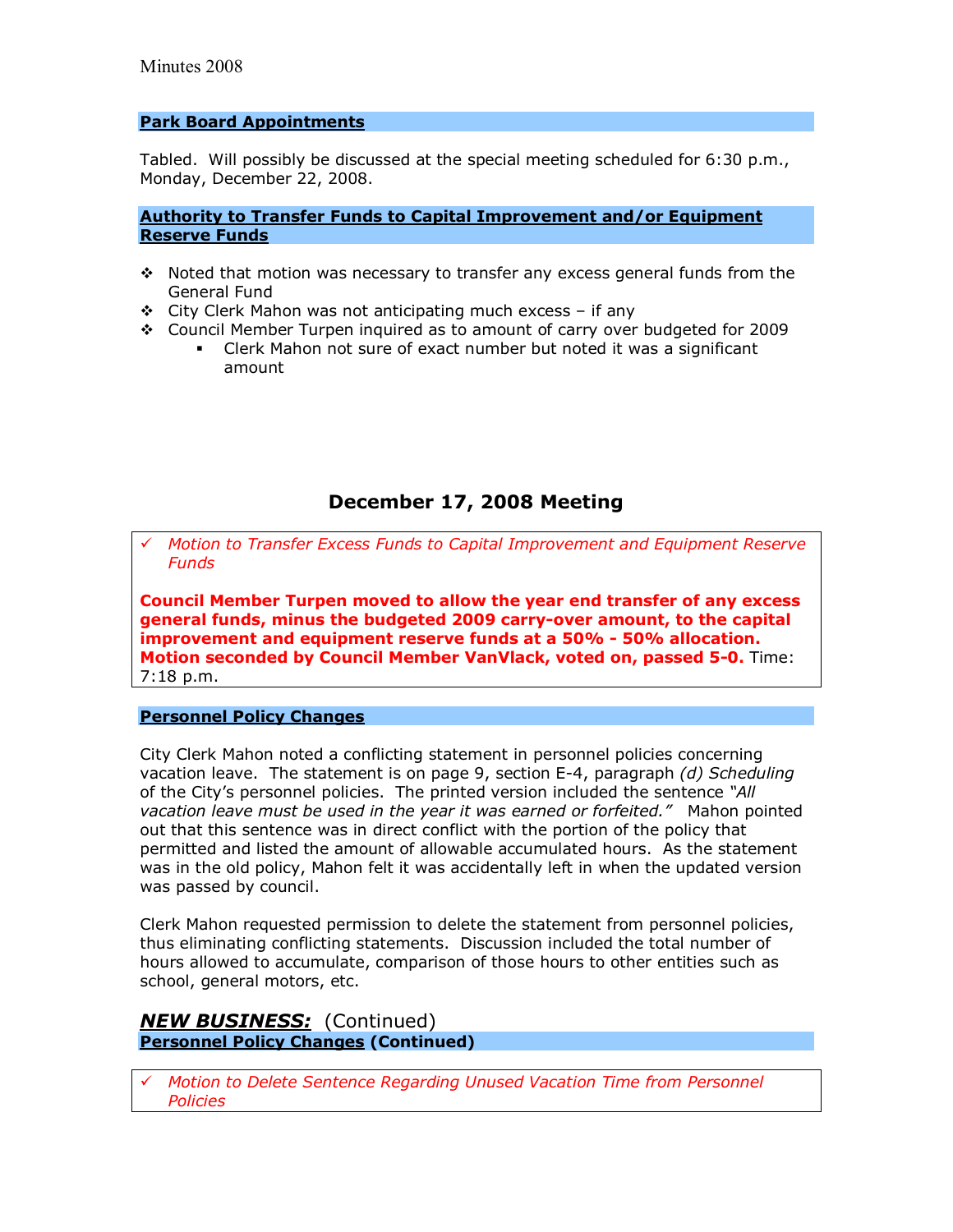**Council Member VanVlack moved to delete from the personnel policies the sentence:** *ìAll vacation leave must be used in the year it was earned or forfeited.î* **Motion seconded by Council Member Sullivan, voted on, passed 5-0.** Time: 7:28 p.m.

#### **Holiday Bonuses**

! *Motion to Pay Holiday Bonuses*

**Council Member Boone moved to give Holiday Bonuses of \$100 to all full time employees and to make such an annual standard procedure. Motion seconded by Council Member VanVlack, voted on, passed 5-0.** Time: 7:29 p.m.

#### **Christmas Eve Closing**

Public Works Employee Jerome Moore asked Council to consider declaring Dec 24<sup>th</sup> a holiday for employees or at the very least allowing early closing time. Discussion followed.

## **December 17, 2008 Meeting**

! *Motion to Declare Dec 24th a Holiday In Addition to Dec 25th and 26th*

**Council Member VanVlack moved to add December 24, 2008 as a holiday in addition to December 25 & 26 of 2008. Motion seconded by Council Member Sullivan, voted on, passed 5-0.** Time: 7:36 p.m.

City Clerk Mahon asked if public works employees were to receive overtime pay if called out on Dec.  $24<sup>th</sup>$  per the normal holiday pay arrangement. Council concurred in the affirmative.

#### **Additional Water Meter for New Medical Facility**

Council Member Turpen noted this item had been discussed before but no action taken. The new medical center under construction would like to have two water meters. One meter for normal purposes and the additional meter would be used to meter water for a sprinkling system. It is customary procedure that sewer charges not be applied to water that is not discharged through the sewer system. An additional meter would allow for an accurate accounting of water not flowing to the sewer system. The medical facility has budgeted for expense of the extra meter.

! *Motion to Allow Separate Meter for Medical Center Sprinkler System*

**Council Member VanVlack moved to allow separate water meter for Medical Center Sprinkler System. Motion seconded by Council Member Sullivan, voted on, passed 4-0-1 Abstain: Turpen** Time: 7:38 p.m.

**NEW BUSINESS:** (Continued)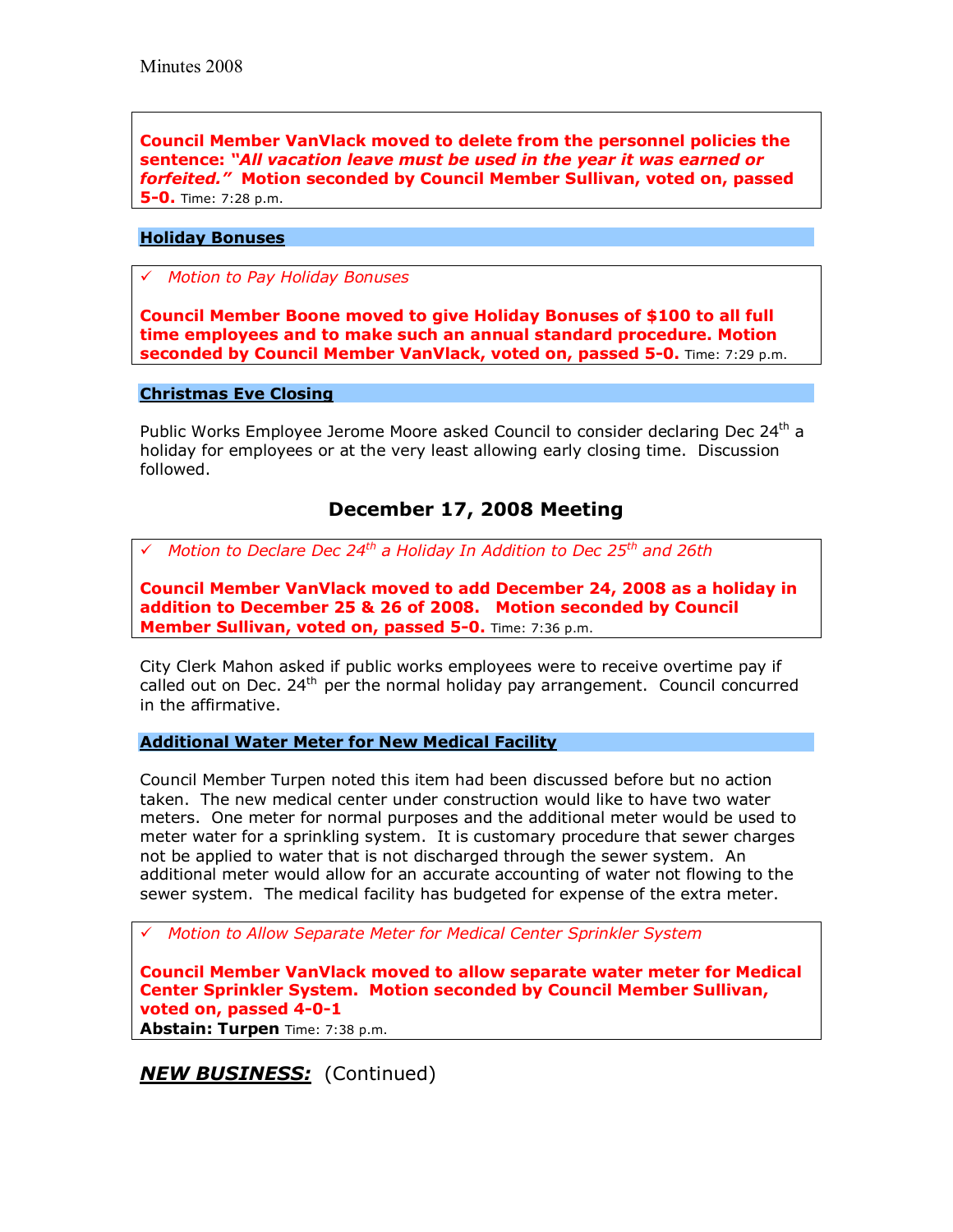#### License Renewal - Outpost Iske Lucky 13 Inc.

Council Member Boone asked if this could be discussed in executive session under legal. Attorney Sutherland allowed. Item tabled.

### **Executive Session**

! *Motion to Go Into Executive Session*

**Council Member Turpen moved to go into executive session for up to to fifty (50) minutes, following a ten (10) minute break, for Legal, Land Acquisition & Personnel. Motion seconded by Council Member Van Vlack, voted on, passed 5-0.** Time: 7:39 p.m.

Others invited into or requesting a portion of time in executive session included: Police Chief James Dean and City Clerk Gary Mahon.

Open Session Resumed at 8:39 p.m.

## **December 17, 2008 Meeting**

### **OTHER BUSINESS:**

**Land Acquisition - Water Plant Settling Pond** 

! *Motion to Purchase Land From Stevermer*

**Council Member Turpen moved to buy 4.62 acres from Stevermers for a water plant settling pond in the amount of twenty three thousand dollars (\$23,000.00) Motion seconded by Council Member VanVlack, voted on, passed 5-0.** Time: 8:41 p.m.

**Repairs to 2002 Crown Vic Police Car**

! *Motion to Authorize Repairs to 2002 Crown Vic Police Car*

**Council Member Van Vlack moved to authorize repairs to the 2002 Crown Vic Police Car up to Three Thousand Six Hundred Dollars (\$3600.00). Motion seconded by Council Member Turpen, voted on, passed 5-0.** Time: 8:42 p.m.

#### **Midwest Glycol - Unfinished Construction**

Council Member Boone reported of an open hole at the Midwest Glycol site in the Industrial Park. Jerry felt the hole was a danger as well as breeding ground for mosquitoes. Police Chief James noted that Dennis Arnold had been contacted twice about filling the hole. Discussion followed.

! *Motion to Fill In Hole at Midwest Glycol Site*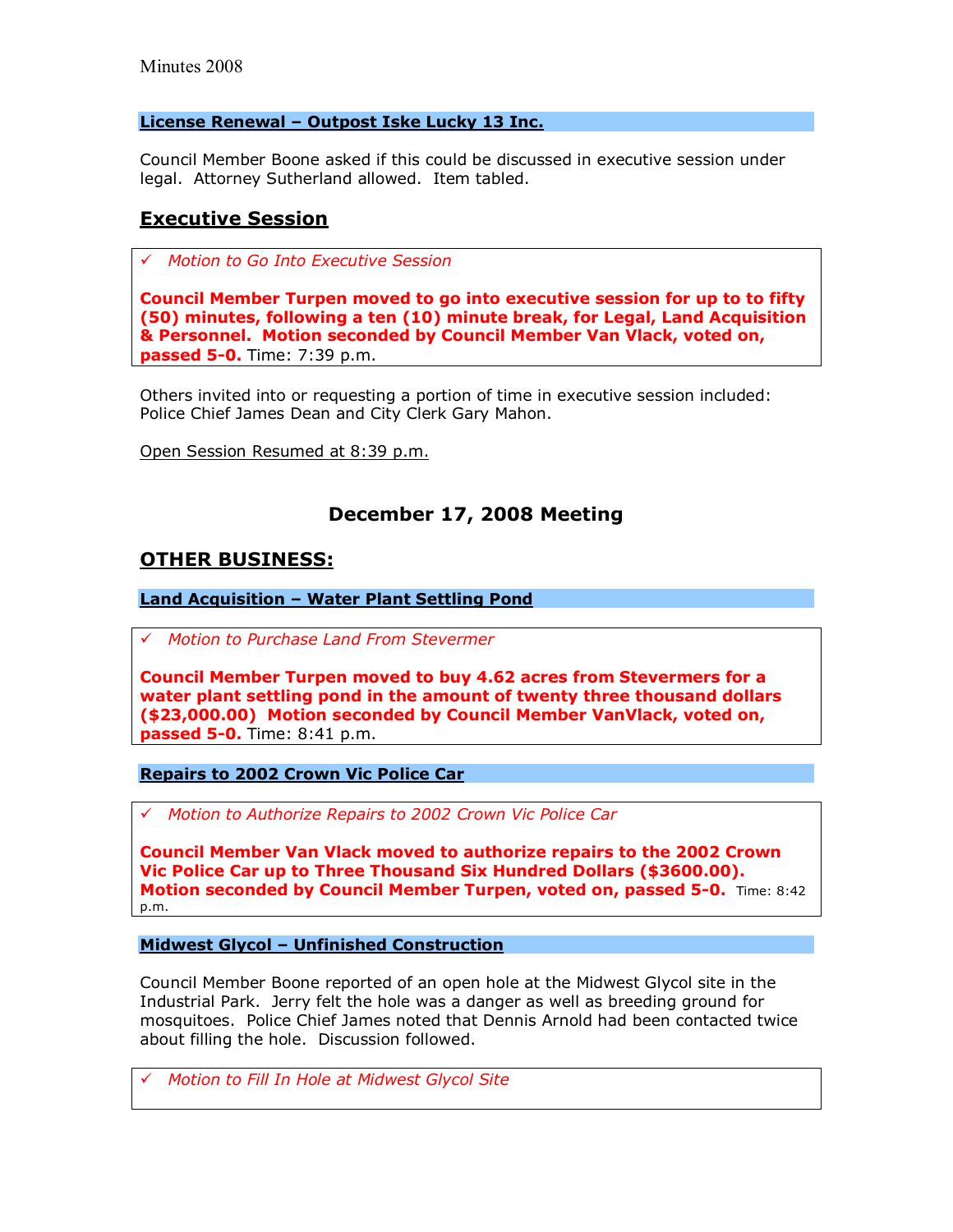**Council Member Turpen moved to have either City Public Works or Kansas Works Employees fill in the hole at Midwest Glycol Site in the Industrial Park and send bill to Linn County Economic Development director Linn County Economic Development Director Dennis Arnold or to County Commissioners. Motion seconded by Council Member VanVlack, voted on, passed 5-0.** Time: 8:52 p.m.

## *CITY CLERKíS REPORT:*

Verbal: None Written:

- a] Reminder of Budget Amendment Hearing for 12/22/2008
- b] Housing Authority and Park Board Appointments
- c] Authority to Transfer Excess Funds from the General Fund
- d] Personnel Policy Change
- e] Permission to Close Early on Christmas Eve & Holiday Bonuses

## **December 17, 2008 Meeting**

## **NOTES AND COMMUNICATIONS TO COUNCIL:**

November 2008 Water Production November 2008 Gas Production Security Notice (Inserted by City Clerk as a Joke) Letter to County Election Officer Certifying Council Vacancies for 2009 Election Letter to Dennis Arnold Applying for Sidewalk Grant

## *ADJOURNMENT:*

! *Motion for Adjournment*

There being no further business, **Council Member Turpen moved to adjourn the meeting. Motion seconded by Council Member VanVlack, voted on, passed 5-0. The meeting was adjourned at 8:53 p.m.** 

I, \_\_\_\_\_\_\_\_\_\_\_\_\_\_\_\_\_\_\_\_\_\_\_\_\_\_\_\_\_\_\_\_\_\_\_\_\_\_\_ LaCygne Deputy City Clerk, do hereby declare the (Gary D. Mahon) above to be true and correct, to the best of my knowledge, and do hereby subscribe my name this  $17<sup>th</sup>$  day of December, 2008.

**December 22, 2009 Special Meeting**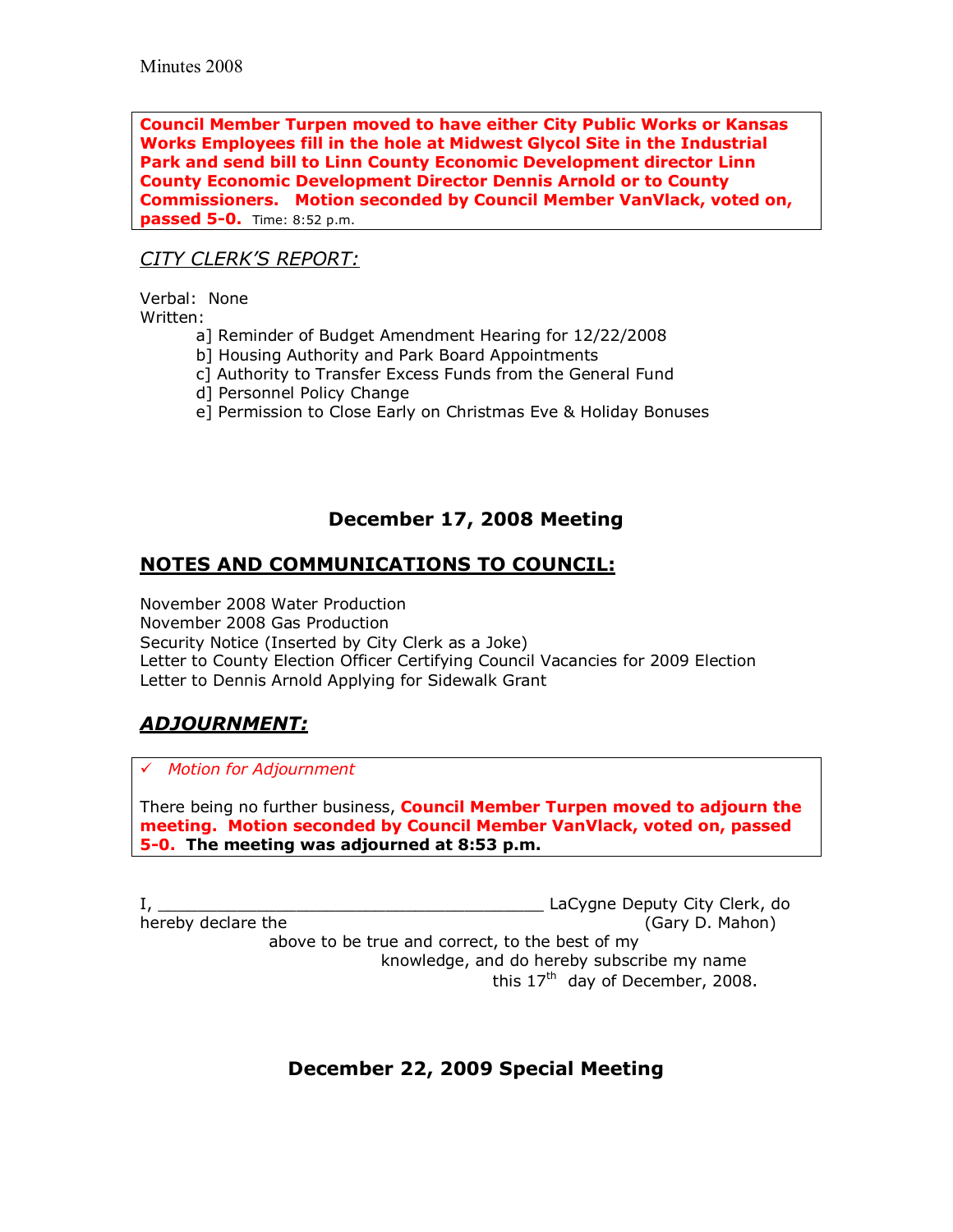### *SPECIAL MEETING:*

The La Cygne City Council met For a Special Meeting on Monday, December 22, 2008, at the LaCygne City Hall. Council Members present were: Jerry Boone, Robert 'Bob' Sullivan, Joe Junior Turpen, Michael Van Vlack, and Terry Weitman.

Others present included: City Clerk Gary Mahon

Mayor Keith Smith called the special meeting to order at 6:30 p.m. for the purposes of:

- 1. Budget Amendment Hearing Sewer Fund
- 2. Park Board Appointments

#### **Park Board Appointments**

Mayor Smith reported that the terms of Charlie Moore and Ken McClanahan were expiring December 31, 2008. Additionally, Sheila Thoele had submitted her resignation from the Park Board.

Mayor Smith submitted the following appointments:

- $\triangleright$  Re-appoint Charlie Moore to a new two (2) year term
- $\triangleright$  Re-appoint Ken McClanahan to a new two (2) year term
- $\triangleright$  Appoint Trevor Riley to complete unexpired term of Sheila Thoele. Term Ends 12/31/09
- ! *Motion to Approve Park Board Appointments*

**Council Member Turpen moved to approve the Mayorís recommendation of re-appointing Charlie Moore and Ken McClanahan to new terms plus appointing Trevor Riley to complete the unexpired term of Sheila Thoele. Seconded by Council Member VanVlack, voted on, passed 5-0.** Time: 6:33 p.m.

#### **BUDGET AMENDMENT HEARING - Sewer Fund**

Mayor Smith Called the hearing to order at 6:33 p.m. Purpose of the hearing was to receive comments regarding increasing the sewer fund budget authority for 2008. There were no citizens were in attendance. City Clerk Gary Mahon explained that budget was short due to the unexpected expenses of engineers necessitated by damage from the 2007 flood. Also there were some unexpected expenses for video taping and roto-rootr of clogged lines.

! *Motion to Amend 2008 Sewer Fund Budget*

**Council Member VanVlack moved to amend the 2008 Sewer Fund budget as presented. Seconded by Council Member Turpen, voted on, passed 5-0.** Time: 6:38 p.m.

## *ADJOURNMENT:*

! *Motion for Adjournment*

**Council Member Boone moved to adjourn the special meeting. Motion seconded by Council Member Turpen, voted on, passed 5-0. The meeting was adjourned at 6:38 p.m.**